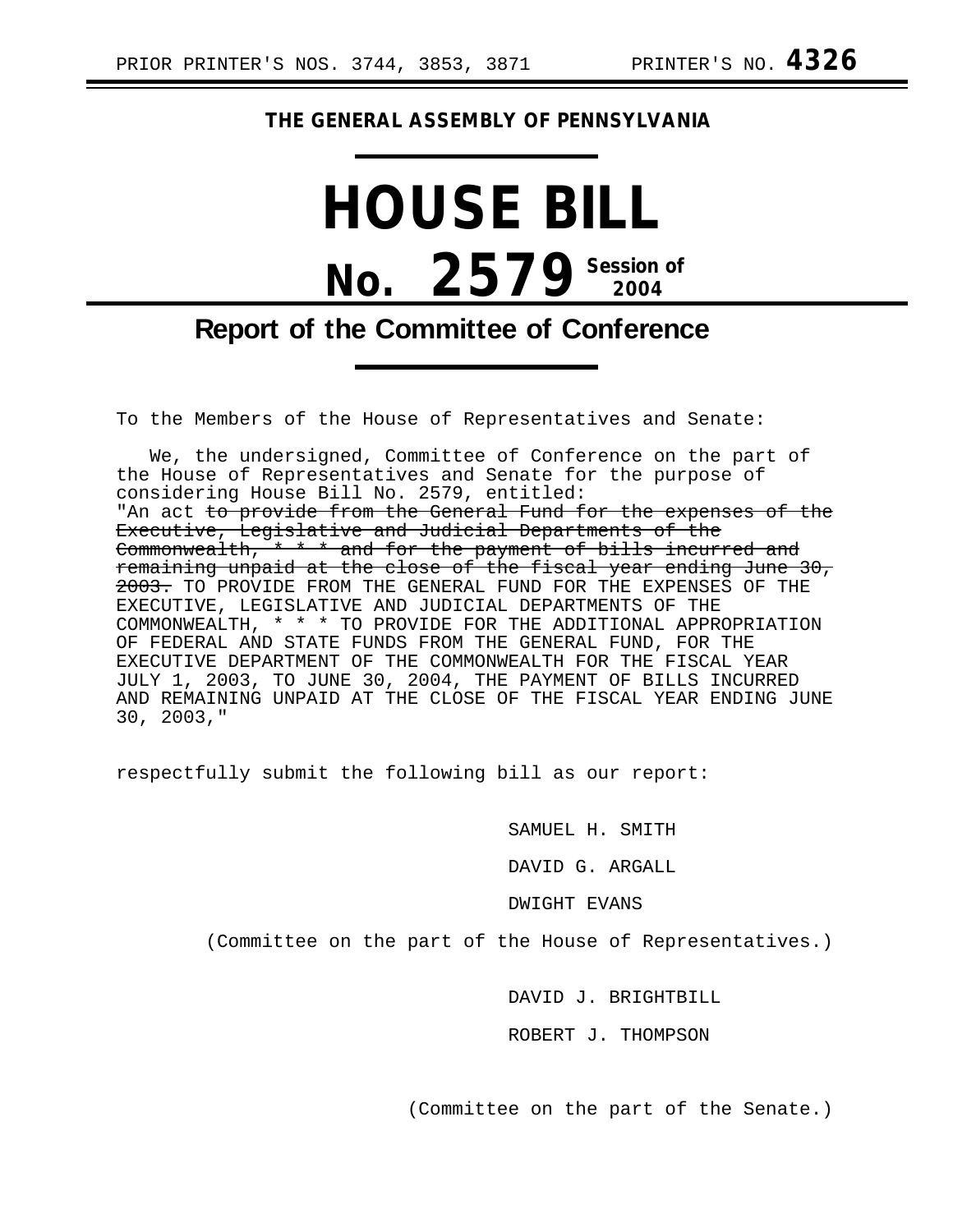\*\*\*This page intentionally left blank\*\*\*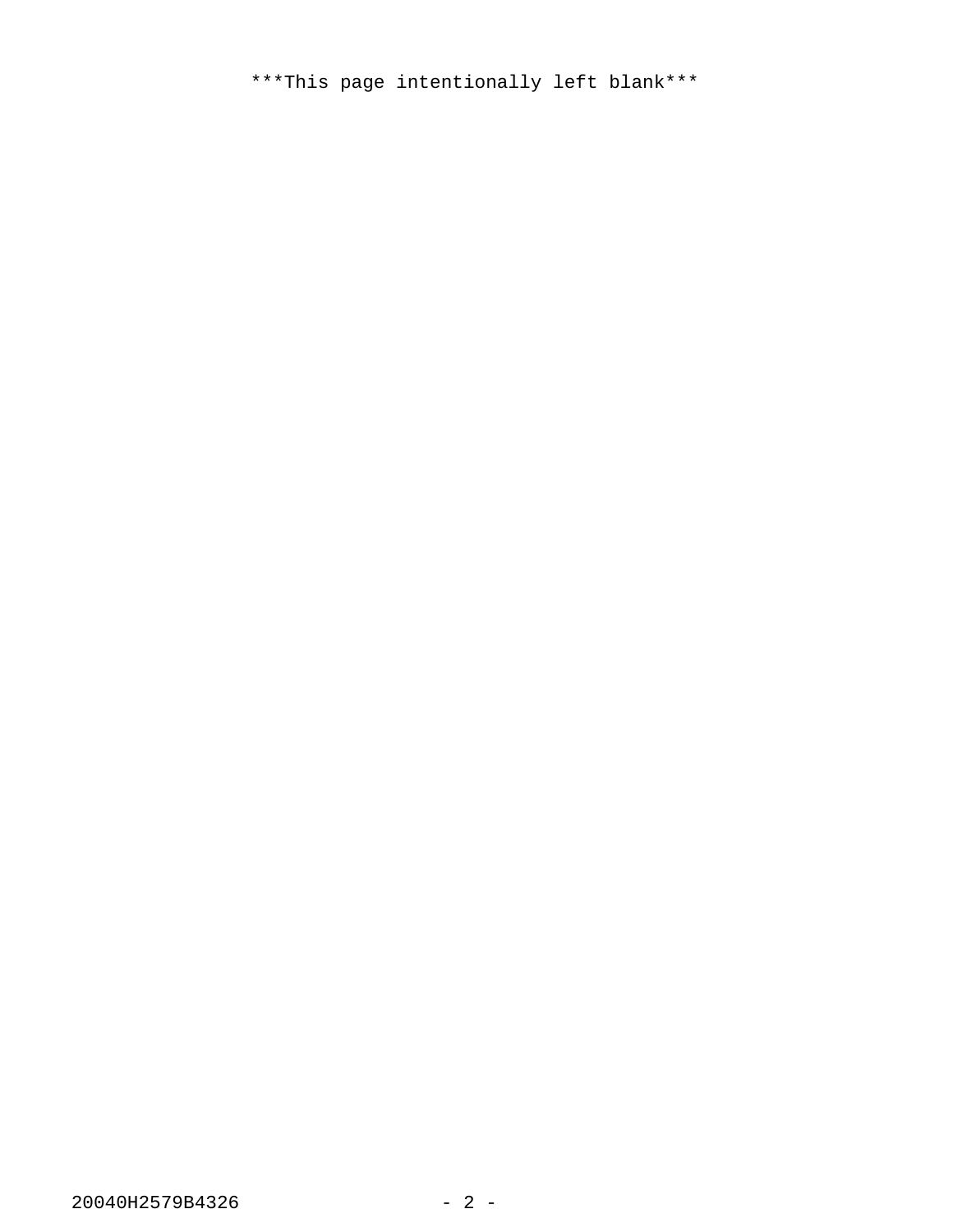1 To provide from the General Fund for the expenses of the 2 Executive, Legislative and Judicial Departments of the Commonwealth, the public debt and for the public schools for 4 the fiscal year July 1, 2004, to June 30, 2005, for certain 5 institutions and organizations, and for the payment of bills 6 incurred and remaining unpaid at the close of the fiscal year ending June 30, 2004; to provide appropriations from the 8 State Lottery Fund, the Energy Conservation and Assistance 9 Fund, the Hazardous Material Response Fund, The State Stores 10 Fund, the Milk Marketing Fund, the Home Investment Trust 11 Fund, the Emergency Medical Services Operating Fund, the 12 Tuition Payment Fund, the Banking Department Fund, the Firearm Records Check Fund, the Ben Franklin Technology 14 Development Authority Fund, the Tobacco Settlement Fund, the 15 Health Care Provider Retention Account and the Alternative 16 Fuels Incentive Grant Fund to the Executive Department; to<br>17 Servide appropriations from the Judicial Computer System 17 provide appropriations from the Judicial Computer System<br>18 Augmentation Account to the Judicial Department for the Augmentation Account to the Judicial Department for the 19 fiscal year July 1, 2004, to June 30, 2005; to provide appropriations from the Motor License Fund for the fiscal 21 year July 1, 2004, to June 30, 2005, for the proper operation 22 of the several departments of the Commonwealth and the 23 Pennsylvania State Police authorized to spend Motor License Fund moneys; to provide for the appropriation of Federal 25 funds to the Executive Department of the Commonwealth and for 26 the establishment of restricted receipt accounts for the 27 fiscal year July 1, 2004, to June 30, 2005, and for the 28 payment of bills remaining unpaid at the close of the fiscal<br>29 year ending June 30, 2004; to provide for the additional year ending June 30, 2004; to provide for the additional 30 appropriation of Federal and State funds from the General 31 Fund, for the Executive and the Legislative Departments of 32 the Commonwealth for the fiscal year July 1, 2003, to June<br>33 30, 2004, and for the payment of bills incurred and remain 33 30, 2004, and for the payment of bills incurred and remaining<br>34 unpaid at the close of the fiscal year ending June 30, 2003. unpaid at the close of the fiscal year ending June 30, 2003. 35 TABLE OF CONTENTS

36 PART I. GENERAL PROVISIONS

- 37 Section 101. Short title.
- 38 Section 102. Definitions.
- 39 Section 103. Abbreviations.

40 Section 104. State appropriations.

41 Section 105. Federal augmentation appropriations.

42 Section 106. Block grants.

43 PART II. GENERAL FUND AND FEDERAL APPROPRIATIONS

## 44 FOR 2004-2005

45 SUBPART A. EXECUTIVE DEPARTMENT

20040H2579B4326 - 3 -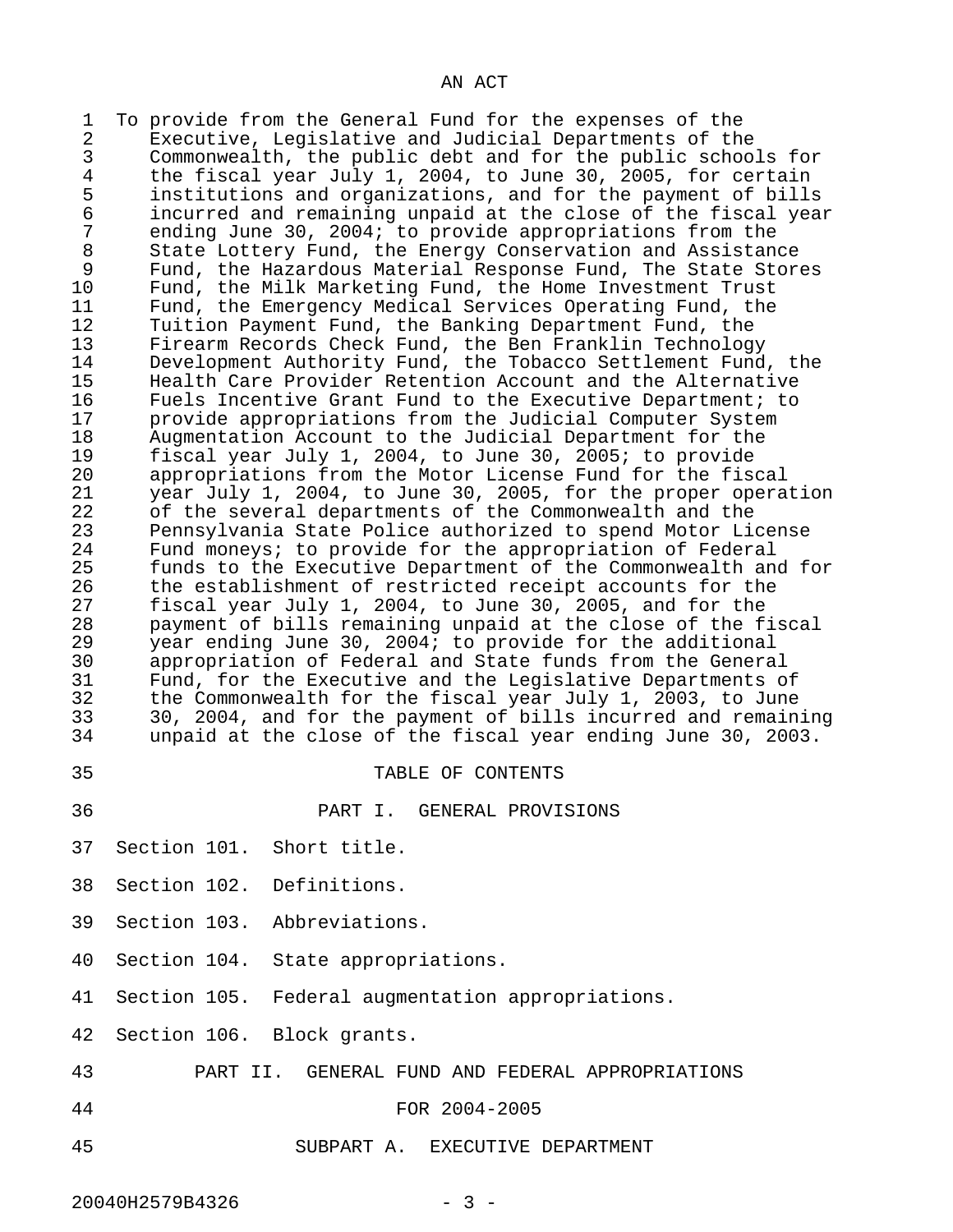- 1 Section 201. Governor.
- 2 Section 202. Executive Offices.
- 3 Section 203. Lieutenant Governor.
- 4 Section 204. Attorney General.
- 5 Section 205. Auditor General.
- 6 Section 206. Treasury Department.
- 7 Section 207. Department of Aging.
- 8 Section 208. Department of Agriculture.
- 9 Section 209. Department of Community and Economic Development.
- 10 Section 210. Department of Conservation and Natural Resources.
- 11 Section 211. Department of Corrections.
- 12 Section 212. Department of Education.
- 13 Section 213. Department of Environmental Protection.
- 14 Section 214. Department of General Services.
- 15 Section 215. Department of Health.
- 16 Section 216. Insurance Department.
- 17 Section 217. Department of Labor and Industry.
- 18 Section 218. Department of Military and Veterans Affairs.
- 19 Section 219. Department of Public Welfare.
- 20 Section 220. Department of Revenue.
- 21 Section 221. Department of State.
- 22 Section 222. Department of Transportation.
- 23 Section 223. Pennsylvania State Police.
- 24 Section 224. State Civil Service Commission.
- 25 Section 225. Pennsylvania Emergency Management Agency.
- 26 Section 226. Pennsylvania Fish and Boat Commission.
- 27 Section 227. State System of Higher Education.
- 28 Section 228. Pennsylvania Higher Education Assistance Agency.
- 29 Section 229. Pennsylvania Historical and Museum Commission.
- 30 Section 230. Pennsylvania Infrastructure Investment Authority.

20040H2579B4326 - 4 -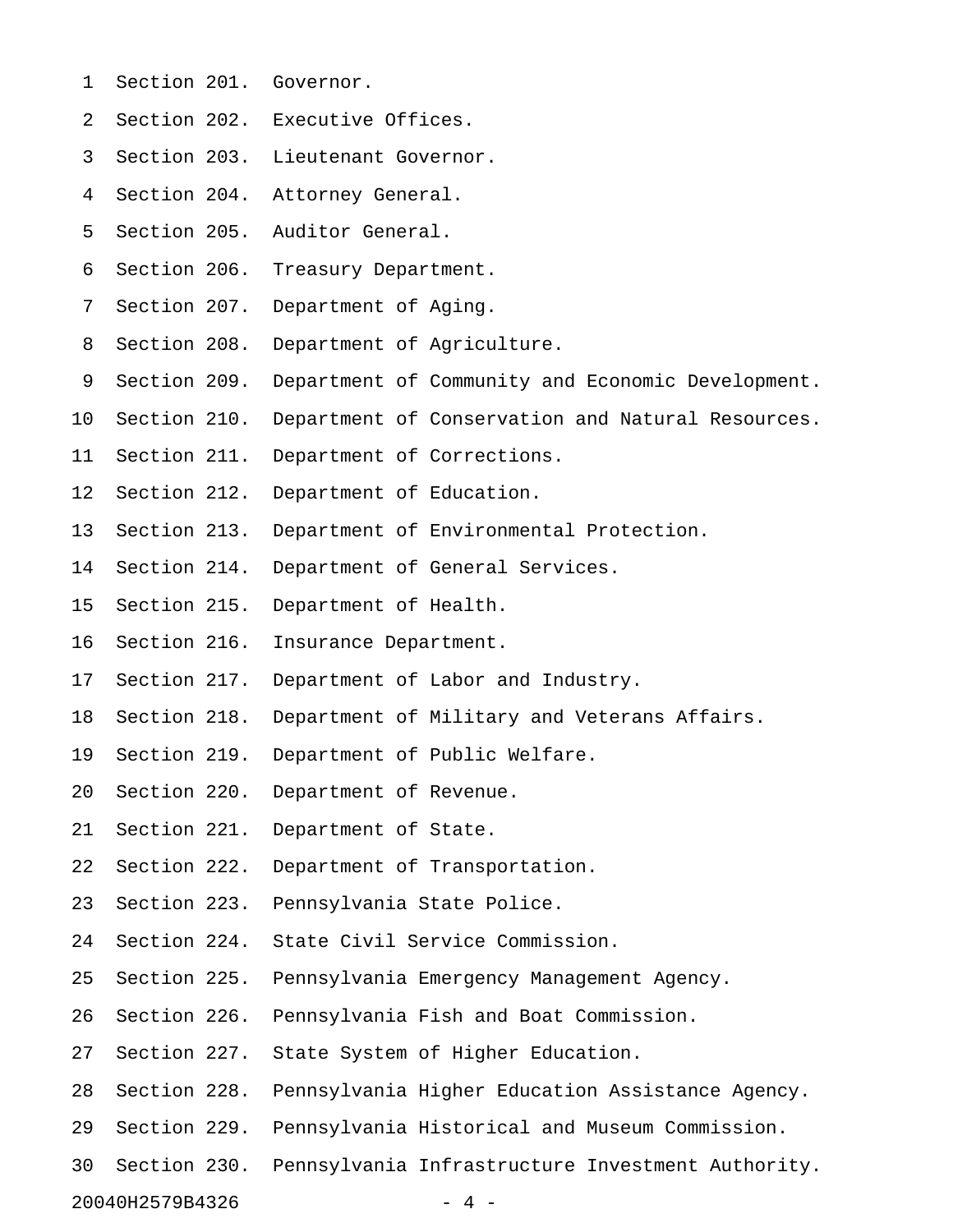| $\mathbf{1}$ |              | Section 231. Environmental Hearing Board.          |
|--------------|--------------|----------------------------------------------------|
| 2            | Section 232. | Pennsylvania Board of Probation and Parole.        |
| 3            | Section 233. | Pennsylvania Public Television Network Commission. |
| 4            | Section 234. | Pennsylvania Securities Commission.                |
| 5            | Section 235. | State Tax Equalization Board.                      |
| 6            | Section 236. | Health Care Cost Containment Council.              |
| 7            | Section 237. | State Ethics Commission.                           |
| 8            | Section 238. | State Employees' Retirement System.                |
| 9            | Section 239. | Thaddeus Stevens College of Technology.            |
| 10           | Section 240. | Pennsylvania Housing Finance Agency.               |
| 11           | Section 241. | Commonwealth Financing Authority.                  |
| 12           |              | SUBPART B.<br>LEGISLATIVE DEPARTMENT               |
| 13           | Section 251. | Senate.                                            |
| 14           |              | Section 252. House of Representatives.             |
| 15           | Section 253. | Legislative Reference Bureau.                      |
| 16           | Section 254. | Legislative Budget and Finance Committee.          |
| 17           | Section 255. | Legislative Data Processing Committee.             |
| 18           | Section 256. | Joint State Government Commission.                 |
| 19           | Section 257. | Local Government Commission.                       |
| 20           | Section 258. | Joint Legislative Air and Water Pollution Control  |
| 21           |              | and Conservation Committee.                        |
| 22           | Section 259. | Legislative Audit Advisory Commission.             |
| 23           | Section 260. | Independent Regulatory Review Commission.          |
| 24           | Section 261. | Capitol Preservation Committee.                    |
| 25           | Section 262. | Pennsylvania Commission on Sentencing.             |
| 26           | Section 263. | Center for Rural Pennsylvania.                     |
| 27           | Section 264. | Commonwealth Mail Processing Center.               |
| 28           |              | SUBPART C.<br>JUDICIAL DEPARTMENT                  |
| 29           | Section 281. | Supreme Court.                                     |
| 30           | Section 282. | Superior Court.                                    |
|              |              |                                                    |

20040H2579B4326 - 5 -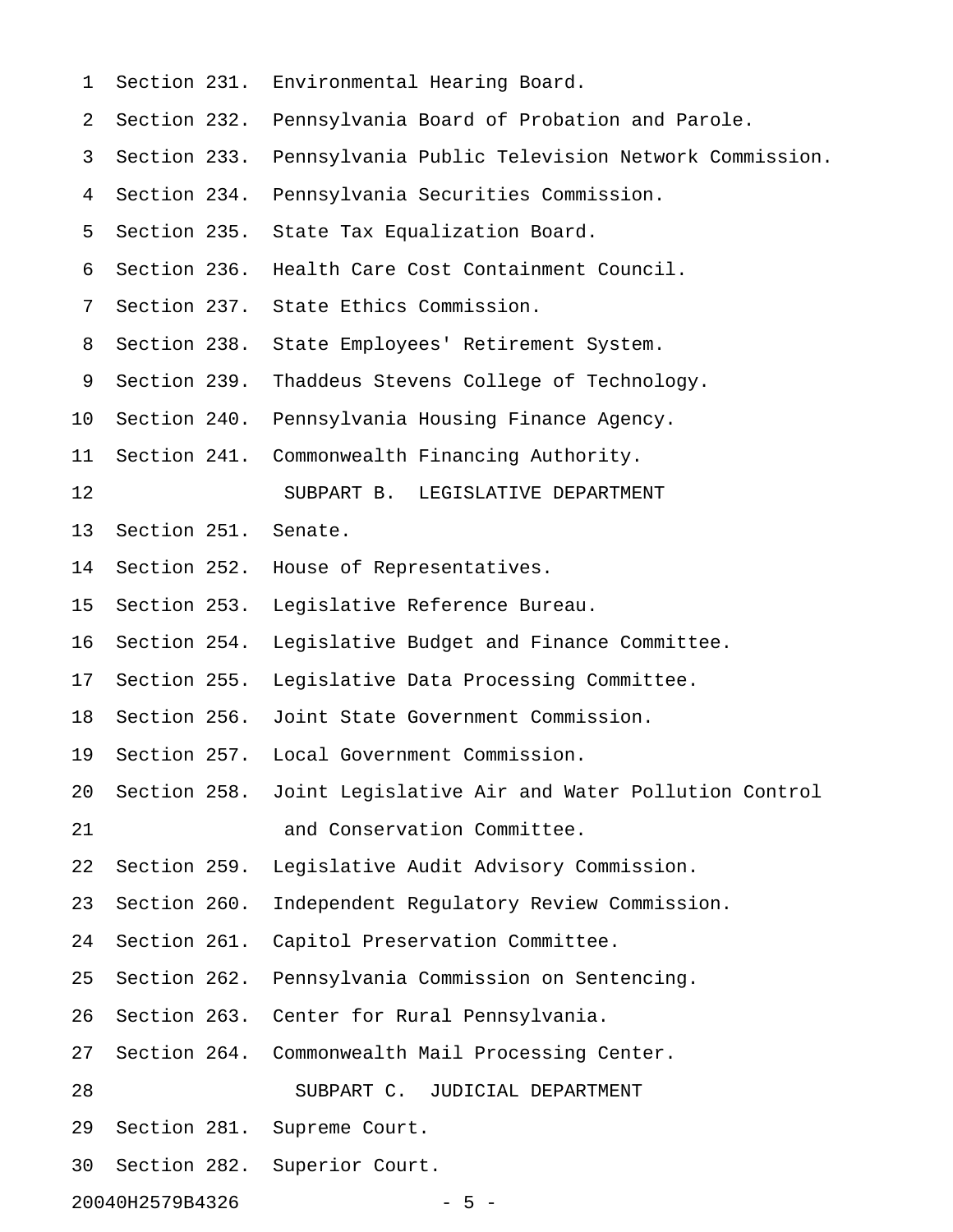| 1  |                 | Section 283. Commonwealth Court.                               |
|----|-----------------|----------------------------------------------------------------|
| 2  |                 | Section 284. Courts of common pleas.                           |
| 3  |                 | Section 285. Community courts - district justices.             |
| 4  |                 | Section 286. Philadelphia Traffic Court.                       |
| 5  |                 | Section 287. Philadelphia Municipal Court.                     |
| 6  |                 | Section 288. Judicial Conduct Board.                           |
| 7  |                 | Section 289. Court of Judicial Discipline.                     |
| 8  |                 | Section 290. Juror cost reimbursement.                         |
| 9  |                 | Section 291. County court reimbursement.                       |
| 10 |                 | PART III. STATE LOTTERY FUND APPROPRIATIONS                    |
| 11 |                 | Section 301. Department of Aging.                              |
| 12 |                 | PART IV. ENERGY CONSERVATION AND ASSISTANCE                    |
| 13 |                 | FUND APPROPRIATIONS                                            |
| 14 |                 | Section 401. Department of Environmental Protection.           |
| 15 |                 | PART V. JUDICIAL COMPUTER SYSTEM AUGMENTATION ACCOUNT          |
| 16 |                 | APPROPRIATIONS                                                 |
| 17 |                 | Section 501. Supreme Court.                                    |
| 18 |                 | PART VI. EMERGENCY MEDICAL SERVICES OPERATING FUND             |
| 19 |                 | APPROPRIATIONS                                                 |
| 20 |                 | Section 601. Department of Health.                             |
| 21 |                 | Section 602. Department of Public Welfare.                     |
| 22 |                 | PART VII. STATE STORES FUND APPROPRIATIONS                     |
| 23 |                 | Section 701. Pennsylvania State Police.                        |
| 24 |                 | PART VIII. MOTOR LICENSE FUND APPROPRIATIONS                   |
| 25 |                 | FOR 2004-2005                                                  |
| 26 |                 | SUBPART A. MOTOR LICENSE FUND                                  |
| 27 | Section 801.    | Department of Transportation.                                  |
| 28 |                 | Section 802. Executive Offices.                                |
| 29 |                 | Section 803. Treasury Department.                              |
| 30 |                 | Section 804. Department of Conservation and Natural Resources. |
|    | 20040H2579B4326 | - 6 -                                                          |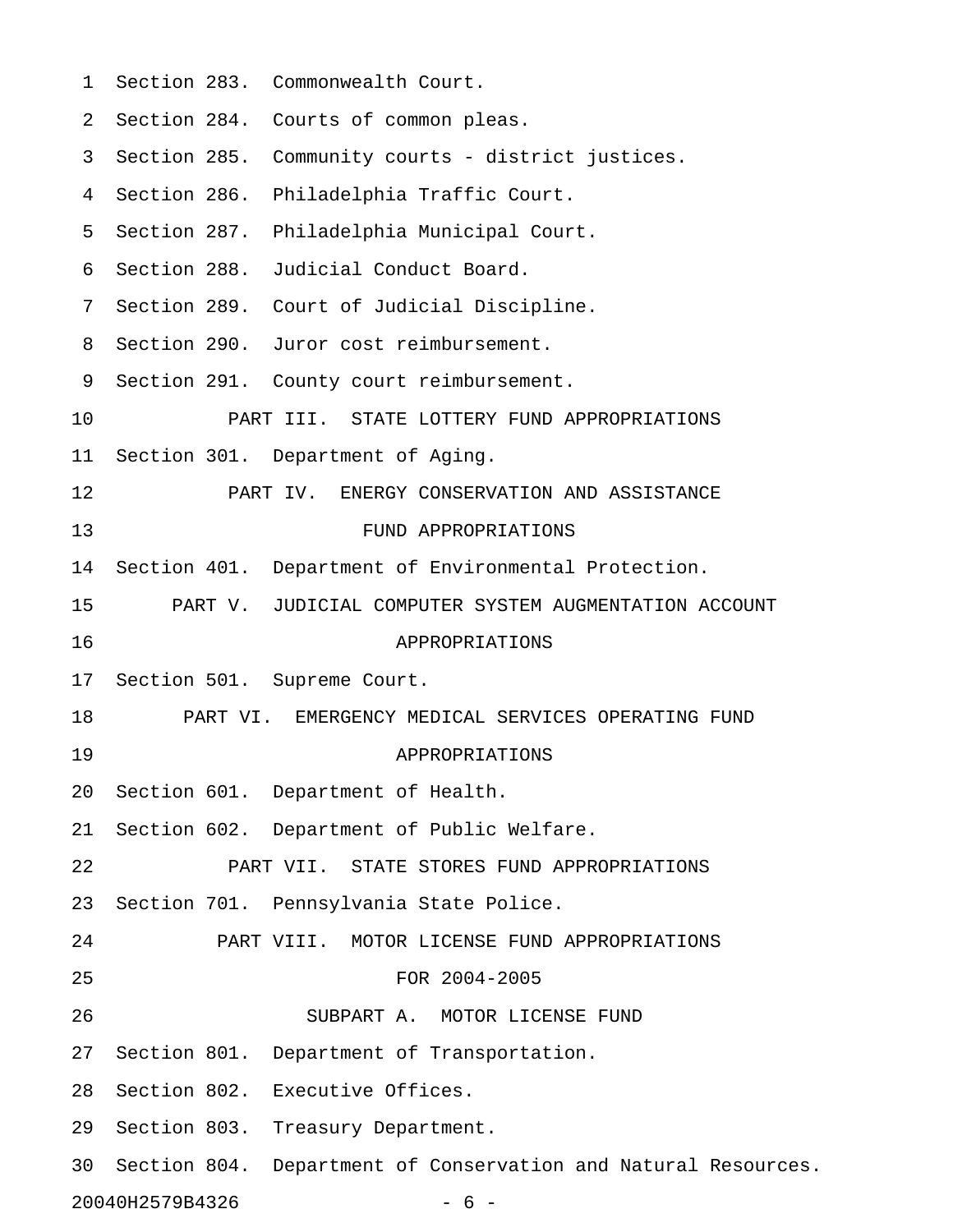1 Section 805. Department of Education. 2 Section 806. Department of Environmental Protection. 3 Section 807. Department of General Services. 4 Section 808. Department of Revenue. 5 Section 809. Pennsylvania State Police. 6 SUBPART B. AVIATION RESTRICTED REVENUE ACCOUNT 7 Section 821. Department of Transportation. 8 PART IX. HAZARDOUS MATERIAL RESPONSE FUND 9 APPROPRIATIONS 10 Section 901. Pennsylvania Emergency Management Agency. 11 PART X. MILK MARKETING FUND APPROPRIATIONS 12 Section 1001. Milk Marketing Board. 13 PART XI. HOME INVESTMENT TRUST FUND APPROPRIATIONS 14 Section 1101. Department of Community and Economic Development. 15 PART XII. TUITION PAYMENT FUND APPROPRIATIONS 16 Section 1201. Treasury Department. 17 PART XIII. BANKING DEPARTMENT FUND APPROPRIATIONS 18 Section 1301. Department of Banking. 19 Section 1302. Department of General Services. 20 PART XIV. FIREARM RECORDS CHECK FUND APPROPRIATIONS 21 Section 1401. Pennsylvania State Police. 22 PART XV. BEN FRANKLIN TECHNOLOGY DEVELOPMENT 23 AUTHORITY FUND APPROPRIATIONS 24 Section 1501. Department of Community and Economic Development. 25 PART XVI. TOBACCO SETTLEMENT FUND 26 Section 1601. Tobacco Settlement Board. 27 PART XVI-A. HEALTH CARE PROVIDER RETENTION ACCOUNT 28 Section 1601-A. Department of Public Welfare. 29 PART XVI-B. ALTERNATIVE FUELS INCENTIVE GRANT FUND 30 Section 1601-B. Transfer to Energy Development Fund.

20040H2579B4326 - 7 -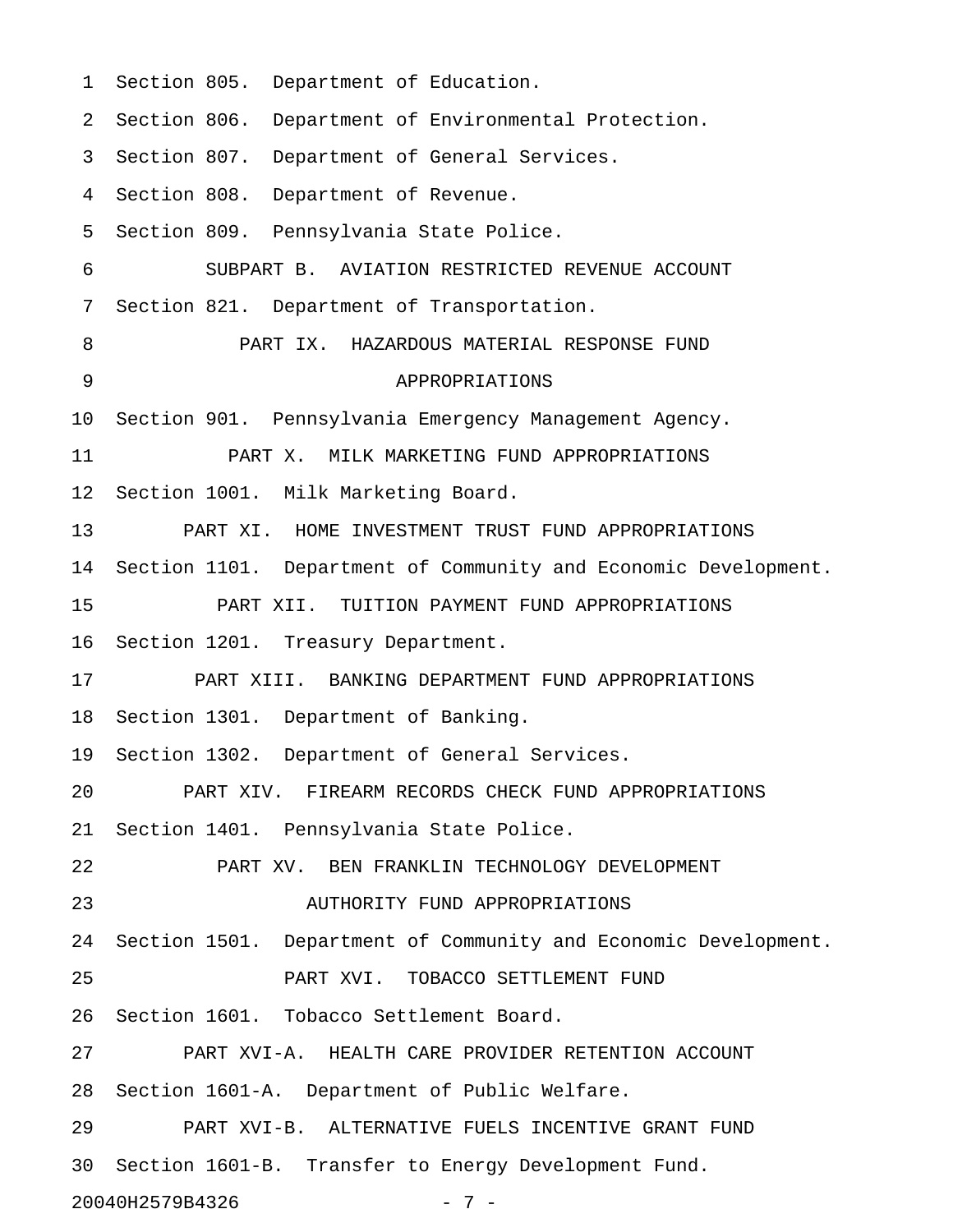| 1  |                       | PART XVII. RESTRICTED RECEIPT ACCOUNTS                          |
|----|-----------------------|-----------------------------------------------------------------|
| 2  |                       | Section 1701. General provisions.                               |
| 3  |                       | Section 1702. Department of Community and Economic Development. |
| 4  |                       | Section 1703. Department of Conservation and Natural            |
| 5  |                       | Resources.                                                      |
| 6  | Section 1704.         | Department of Education.                                        |
| 7  |                       | Section 1705. Department of Environmental Protection.           |
| 8  |                       | Section 1706. Department of Transportation.                     |
| 9  |                       | Section 1707. Pennsylvania Emergency Management Agency.         |
| 10 |                       | Section 1708. Pennsylvania Historical and Museum Commission.    |
| 11 |                       | PART XVIII. ADDITIONAL APPROPRIATIONS FOR                       |
| 12 |                       | FISCAL YEAR 2003-2004                                           |
| 13 |                       | SUBPART A. GENERAL PROVISIONS                                   |
| 14 |                       | Section 1801. State appropriations.                             |
| 15 |                       | Section 1802. Federal augmentation appropriations.              |
| 16 |                       | SUBPART B. EXECUTIVE DEPARTMENT                                 |
| 17 |                       | Section 1811. Executive Offices.                                |
| 18 |                       | Section 1811.1. Treasury Department.                            |
| 19 |                       | Section 1812. Department of Agriculture.                        |
| 20 |                       | Section 1813. Department of Community and Economic Development. |
| 21 |                       | Section 1814. Department of Education.                          |
| 22 |                       | Section 1815. Department of Health.                             |
| 23 |                       | Section 1816. Department of Public Welfare.                     |
| 24 |                       | Section 1817. Pennsylvania Emergency Management Agency.         |
| 25 |                       | SUBPART C. LEGISLATIVE DEPARTMENT                               |
| 26 | Section 1851. Senate. |                                                                 |
| 27 |                       | Section 1852. House of Representatives.                         |
| 28 |                       | SUBPART D. STATE LOTTERY FUND                                   |
| 29 |                       | Section 1861. Department of Aging.                              |
| 30 |                       | SUBPART E. MISCELLANEOUS PROVISIONS FOR 2003-2004               |
|    | 20040H2579B4326       | $-8-$                                                           |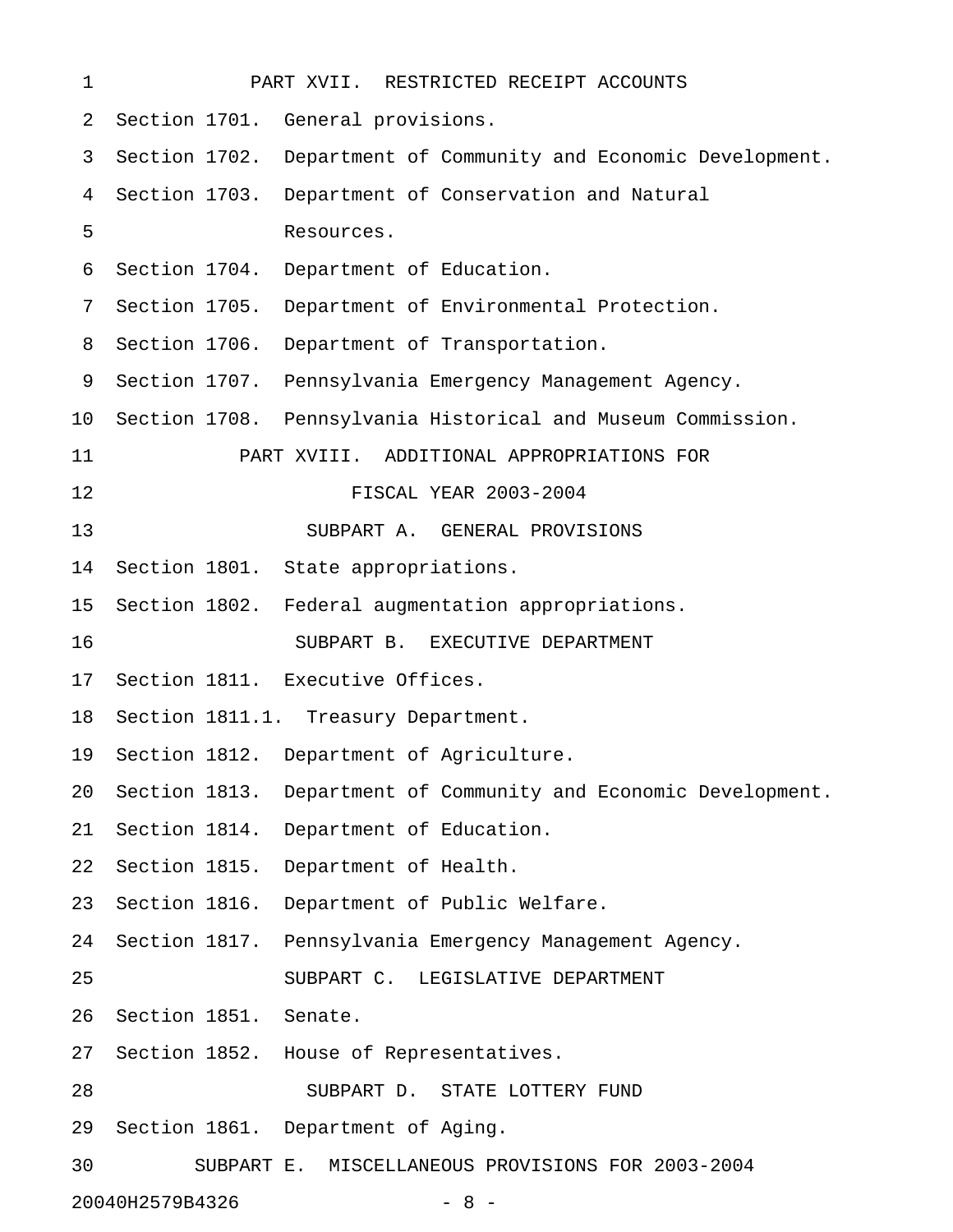| 1               |               | Section 1891. Prior laws unaffected.                            |
|-----------------|---------------|-----------------------------------------------------------------|
| 2               |               | Section 1892. Compliance with other law before funds            |
| 3               |               | available.                                                      |
| 4               |               | Section 1893. Contracts prerequisite to encumbering             |
| 5               |               | or committing funds.                                            |
| 6               | Section 1894. | Minority business set-asides.                                   |
| 7               |               | Section 1895. Appropriation of funds from miscellaneous         |
| 8               |               | sources.                                                        |
| 9               | Section 1896. | Lapsing of unused funds.                                        |
| 10              |               | Section 1897. Construction with prior appropriation acts.       |
| 11              | Section 1898. | Deduction of expended appropriations under prior                |
| 12              |               | law.                                                            |
| 13              |               | PART XIX. SPECIAL PROVISIONS FOR FEDERAL FUNDS                  |
| 14              |               | FOR 2004-2005                                                   |
| 15              |               | Section 1901. General Fund repository for Federal funds.        |
| 16              |               | Section 1902. Limitation on encumbering or spending Federal     |
| 17              |               | funds.                                                          |
| 18              | Section 1903. | Appropriation of prior unspent Federal funds.                   |
| 19              |               | Section 1904. Subgrants between Federal fund appropriations.    |
| 20              |               | Section 1905. Utilization of emergency Federal funds.           |
| 21              |               | Section 1906. Transfer of funds from TANFBG to CCDFBG and       |
| 22              |               | SSBG.                                                           |
| 23              |               | Section 1907. Transfer of LIHEAP funds.                         |
| 24              |               | PART XX. MISCELLANEOUS PROVISIONS FOR 2004-2005                 |
| 25              |               | Section 2001. Prior laws unaffected.                            |
| 26              |               | Section 2002. Compliance with other law before funds available. |
| 27              |               | Section 2003. Contracts prerequisite to encumbering or          |
| 28              |               | committing funds.                                               |
| 29              |               | Section 2004. Minority business set-asides.                     |
| 30              |               | Section 2005. Appropriation of funds from miscellaneous         |
| 20040H2579B4326 |               | $-9-$                                                           |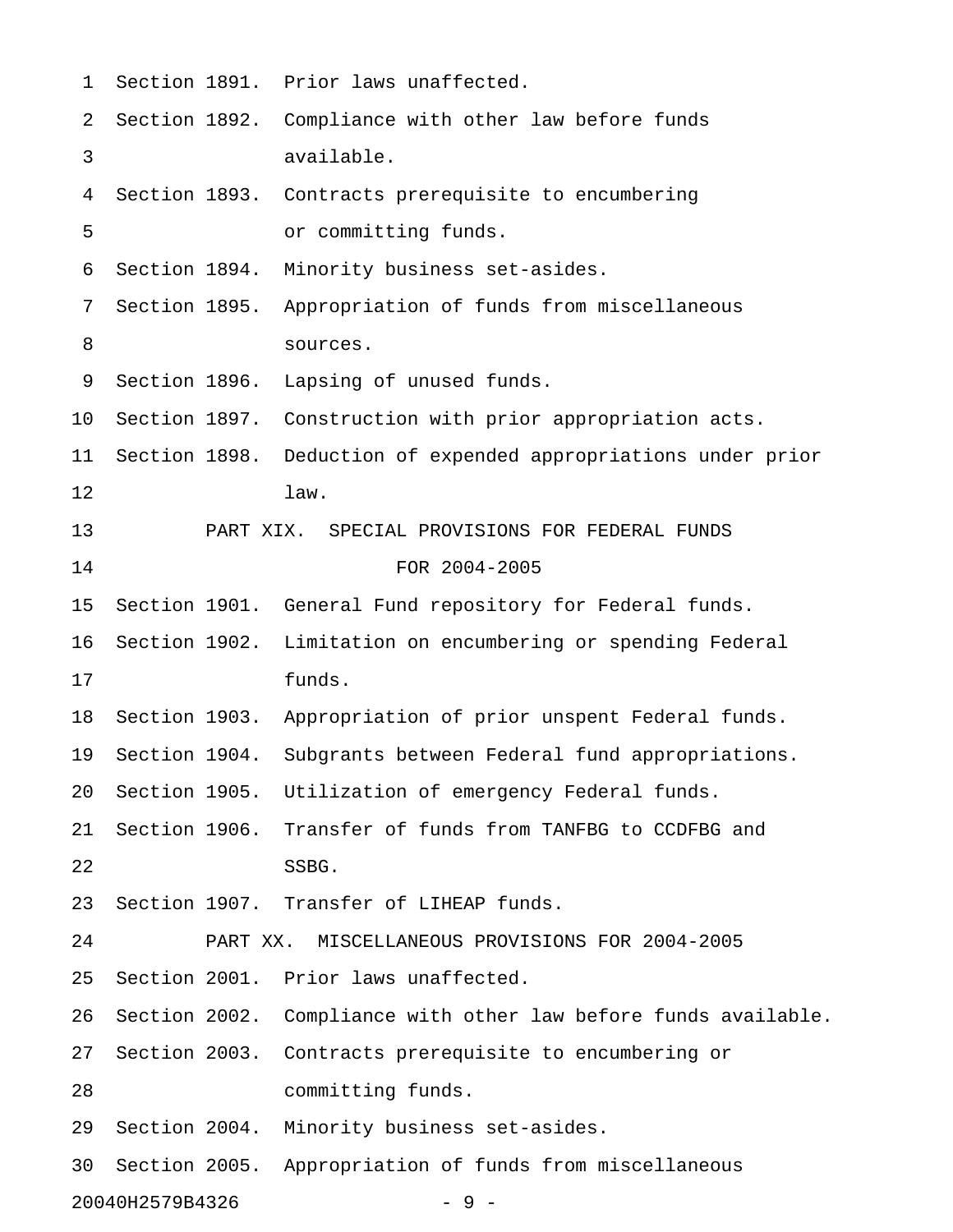| $\mathbf 1$    |                           | sources.                                                       |
|----------------|---------------------------|----------------------------------------------------------------|
| 2              | Section 2006.             | Lapsing of unused funds.                                       |
| 3              | Section 2007.             | Appellate courts appropriation contingency.                    |
| $\overline{4}$ | Section 2008.             | Transfer of excess funds.                                      |
| 5              | Section 2009.             | Transfer of funds by the Supreme Court.                        |
| 6              | Section 2010.             | Transfer within PHEAA.                                         |
| 7              |                           | Section 2011. Utilization limitation on Patient Safety Trust   |
| 8              |                           | Fund.                                                          |
| 9              |                           | Section 2012. Motor License Fund limitation.                   |
| 10             |                           | Section 2013. Transfer to Budget Stabilization Reserve Fund.   |
| 11             |                           | PART XXI. SPECIAL PROVISIONS RELATING TO PRIOR                 |
| 12             |                           | APPROPRIATIONS AND FUNDS                                       |
| 13             |                           | Section 2101. Expenditure of unused funds.                     |
| 14             |                           | PART XXII. EFFECTIVE DATE                                      |
| 15             |                           | Section 2201. Effective date.                                  |
| 16             |                           | The General Assembly of the Commonwealth of Pennsylvania       |
| 17             | hereby enacts as follows: |                                                                |
| 18             |                           | PART I                                                         |
| 19             |                           | GENERAL PROVISIONS                                             |
| 20             |                           | Section 101. Short title.--This act shall be known and may     |
| 21             |                           | be cited as the General Appropriation Act of 2004.             |
| 22             |                           | Section 102. Definitions.--The following words and phrases     |
| 23             |                           | when used in this act shall have the meanings given to them in |
| 24             |                           | this section unless the context clearly indicates otherwise:   |
| 25             |                           | "Employees." Includes all directors, superintendents, bureau   |
| 26             |                           | or division chiefs, assistant directors, assistant             |
| 27             |                           | superintendents, assistant chiefs, experts, scientists,        |
| 28             |                           | engineers, surveyors, draftsmen, accountants, secretaries,     |
| 29             |                           | auditors, inspectors, examiners, analysts, statisticians,      |
| 30             |                           | marshals, clerks, stenographers, bookkeepers, messengers and   |
|                | 20040H2579B4326           | $-10 -$                                                        |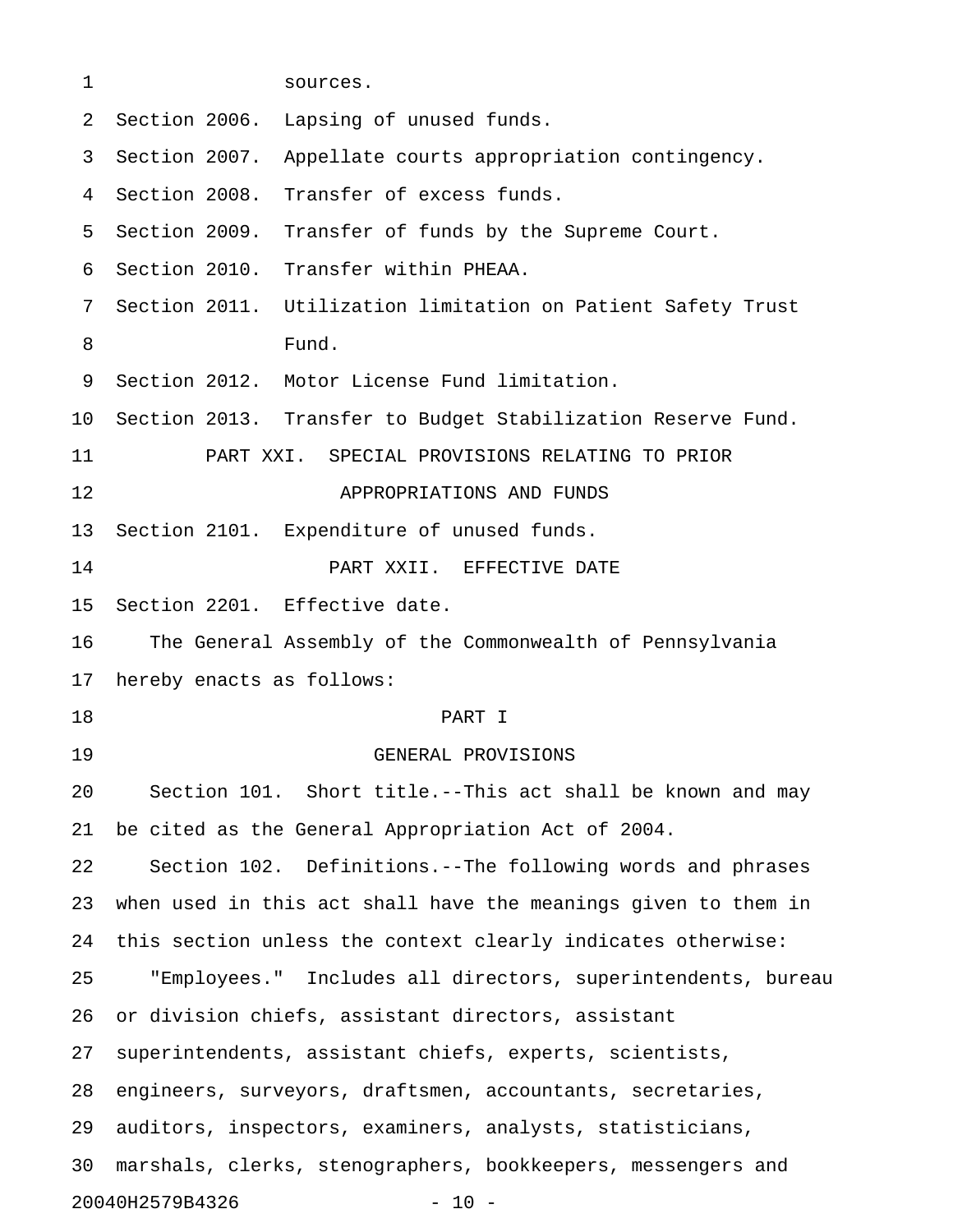1 other assistants in any department, board or commission.

2 "Expenses" and "maintenance." Includes all printing, binding 3 and stationery, food and forage, materials and supplies, 4 traveling expenses, training, motor vehicle supplies and 5 repairs, freight, express and cartage, postage, telephones and 6 telegraph rentals and toll charges, newspaper advertising and 7 notices, public advertising by or through any medium, fuel, 8 light, heat, power and water, minor construction and renovation, 9 repairs or reconstruction of equipment, buildings and 10 facilities, rent of real estate and equipment, premiums on 11 workers' compensation, insurance premiums on policies of 12 liability insurance, insurance premiums on medical payment 13 insurance and surety bonds for volunteer workers, premiums on 14 employee group life insurance and employee and retired employee 15 group hospital and medical insurance, payment of Commonwealth 16 share of Social Security taxes and unemployment compensation 17 costs for State employees, the purchase of replacement or 18 additional equipment and machinery and all other incidental 19 costs and expenses, including payment to the Department of 20 General Services of mileage and other charges for the use of 21 automobiles and rental payments for permanently assigned 22 automobiles and of expenses or costs of services incurred 23 through the Purchasing Fund. The term "expenses" also shall 24 include the medical costs for the treatment of inmates of State 25 institutions when the inmate must be transferred to an outside 26 hospital: Provided, That in no case shall the State institution 27 pay more for patient care than that provided under the State 28 medical assistance program.

29 Section 103. Abbreviations.--The following abbreviations 30 when used in this act shall have the meanings given to them in 20040H2579B4326 - 11 -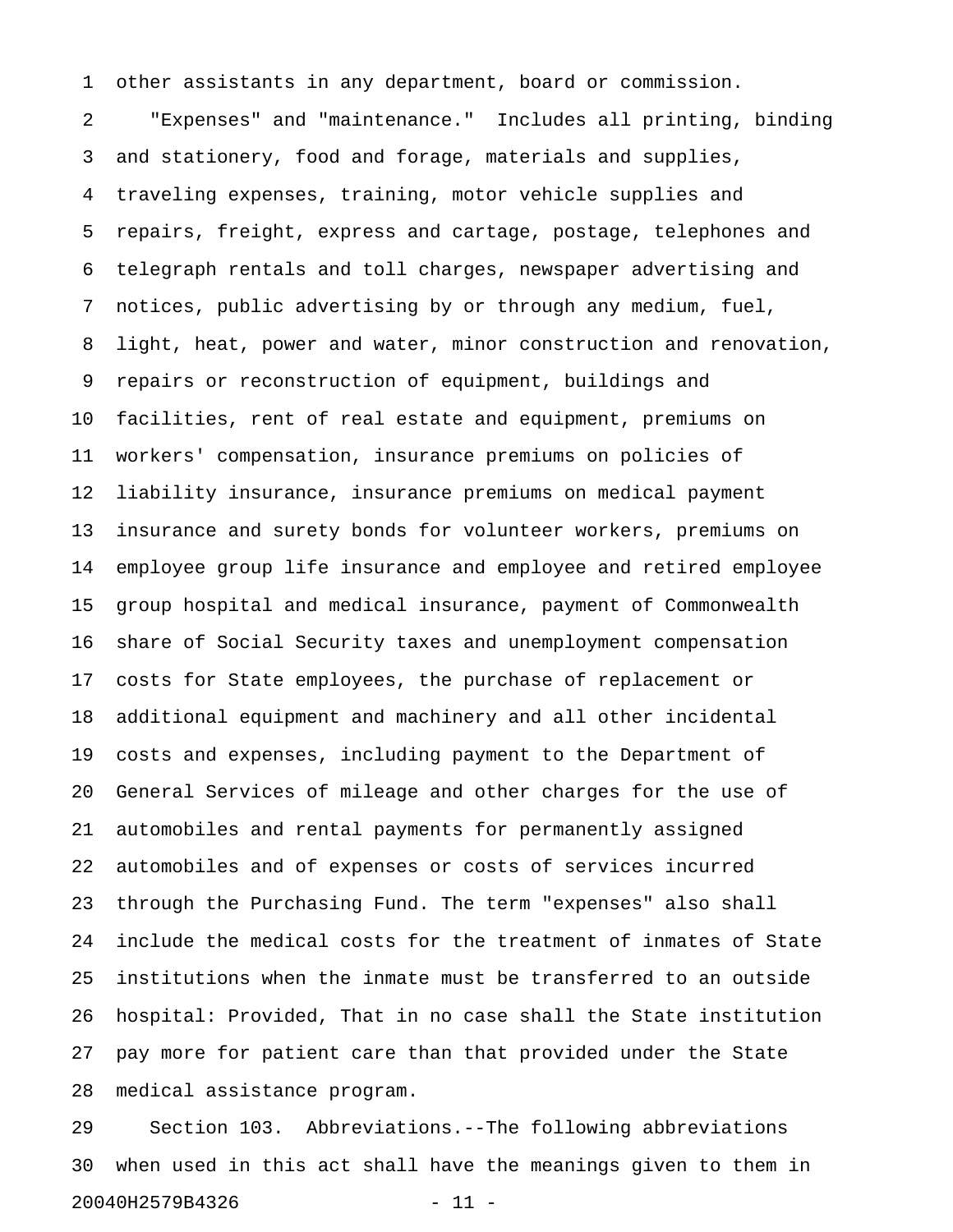1 this section unless the context clearly indicates otherwise:

2 "ARC." Appalachian Regional Commission.

3 "BG." Block grant.

4 "CCDFBG." Child Care and Development Fund Block Grant.

5 "CSBG." Community Services Block Grant.

6 "DCSI." Drug Control and Systems Improvement Formula Grant 7 Program.

- 8 "DFSC." Drug Free Schools and Communities Act.
- 9 "DOE." Department of Energy.
- 10 "EEOC." Equal Employment Opportunity Commission.

11 "EPA." Environmental Protection Agency.

- 12 "ESEA." Elementary and Secondary Education Act.
- 13 "FEMA." Federal Emergency Management Agency.

14 "FTA." Federal Transit Administration.

- 15 "HUD." Department of Housing and Urban Development.
- 16 "LIHEABG." Low-Income Home Energy Assistance Block Grant.
- 17 "LSTA." Library Services and Technology Act.
- 18 "MCHSBG." Maternal and Child Health Services Block Grant.
- 19 "MHSBG." Mental Health Services Block Grant.
- 20 "MR." Mental Retardation.
- 21 "PHHSBG." Preventive Health and Health Services Block Grant.
- 22 "RSAT." Residential Substance Abuse Treatment.
- 23 "SABG." Substance Abuse Block Grant.
- 24 "SCDBG." Small Communities Development Block Grant.
- 25 "SDA." Service Delivery Area.
- 26 "SSBG." Social Services Block Grant.

27 "TANFBG." Temporary Assistance for Needy Families Block 28 Grant.

- 29 "VA." Veterans' Administration.
- 30 "WIA." Workforce Investment Act.

20040H2579B4326 - 12 -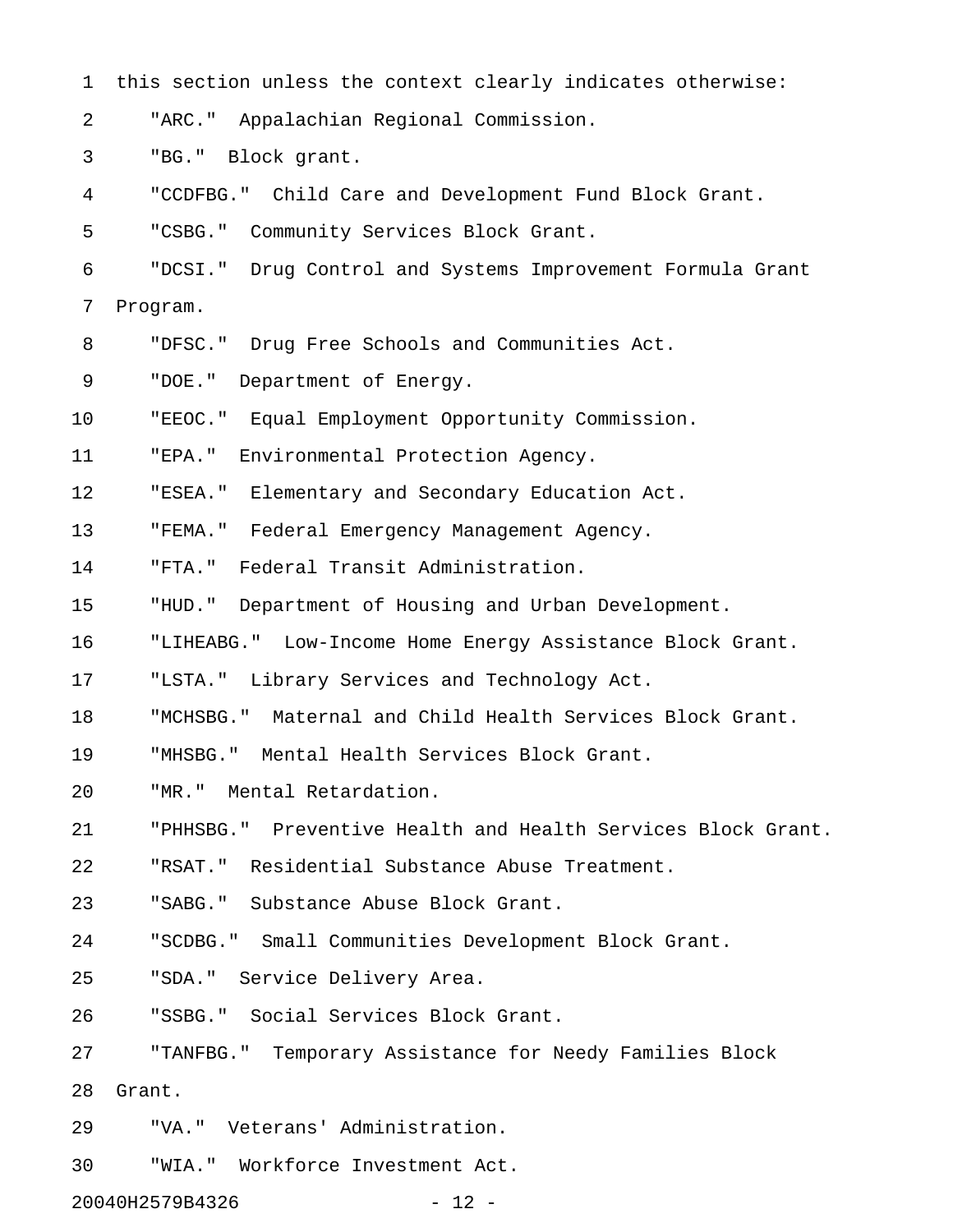1 "WIC." Women, Infants and Children Program.

2 Section 104. State appropriations.--(a) General Fund.--The 3 following sums set forth in this act, or as much thereof as may 4 be necessary, are hereby specifically appropriated from the 5 General Fund to the several hereinafter named agencies of the 6 Executive, Legislative and Judicial Departments of the 7 Commonwealth for the payment of salaries, wages or other 8 compensation and travel expenses of the duly elected or 9 appointed officers and employees of the Commonwealth, for the 10 payment of fees for contractual services rendered, for the 11 purchase or rental of goods and services, printing, public 12 advertising by or through any medium, equipment, land and 13 buildings and for payment of any other expenses, as provided by 14 law or by this act, necessary for the proper conduct of the 15 duties, functions and activities and for the purposes 16 hereinafter set forth for the fiscal year beginning July 1, 17 2004, and for the payment of bills incurred and remaining unpaid 18 at the close of the fiscal year ending June 30, 2004.

19 (b) State Lottery Fund.--The following sums set forth in 20 this act, or as much thereof as may be necessary, are hereby 21 specifically appropriated from the State Lottery Fund to the 22 several hereinafter named agencies of the Executive Department 23 of the Commonwealth for the payment of salaries, wages or other 24 compensation and travel expenses of the duly appointed officers 25 and employees of the Commonwealth, for the payment of fees for 26 contractual services rendered, for the purchase or rental of 27 goods and services and for payment of any other expenses, as 28 provided by law or by this act, necessary for the proper conduct 29 of the duties, functions and activities and for the purposes 30 hereinafter set forth for the fiscal year beginning July 1, 20040H2579B4326 - 13 -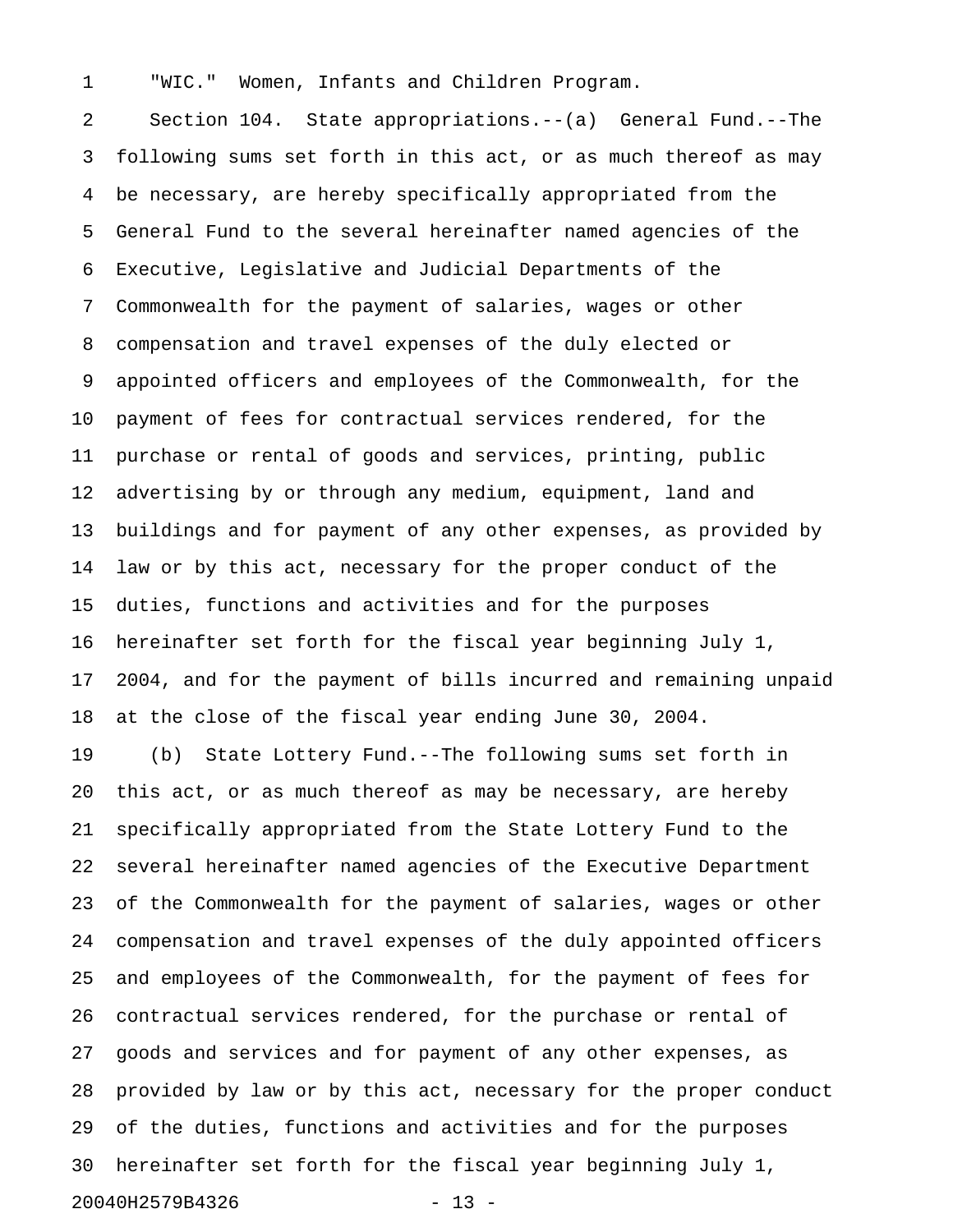1 2004, and for the payment of bills incurred and remaining unpaid 2 at the close of the fiscal year ending June 30, 2004.

3 (c) Energy Conservation and Assistance Fund.--The following 4 sums set forth in this act, or as much thereof as may be 5 necessary, are hereby specifically appropriated from the Energy 6 Conservation and Assistance Fund to the several hereinafter 7 named agencies of the Executive Department of the Commonwealth 8 for the payment of fees for contractual services rendered, for 9 the purchase or rental of goods and services and for the payment 10 of any other expenses, as provided by law or by this act, 11 necessary for the proper conduct of the duties, functions and 12 activities and for the purposes hereinafter set forth for the 13 fiscal year beginning July 1, 2004, and for the payment of bills 14 incurred and remaining unpaid at the close of the fiscal year 15 ending June 30, 2004.

16 (d) Judicial Computer System Augmentation Account.--The 17 following sums set forth in this act, or as much thereof as may 18 be necessary, are hereby specifically appropriated from the 19 restricted receipt account established within the General Fund, 20 known as the Judicial Computer System Augmentation Account, to 21 the Judicial Department of the Commonwealth for the payment of 22 salaries, wages or other compensation and travel expenses, for 23 the payment of fees for contractual services rendered, for the 24 purchase or rental of goods and services and for the payment of 25 any other expenses, as provided by law or by this act, necessary 26 for the proper conduct of the duties, functions and activities 27 and for the purposes hereinafter set forth for the fiscal year 28 beginning July 1, 2004, and for the payment of bills incurred 29 and remaining unpaid at the close of the fiscal year ending June 30 30, 2004.

20040H2579B4326 - 14 -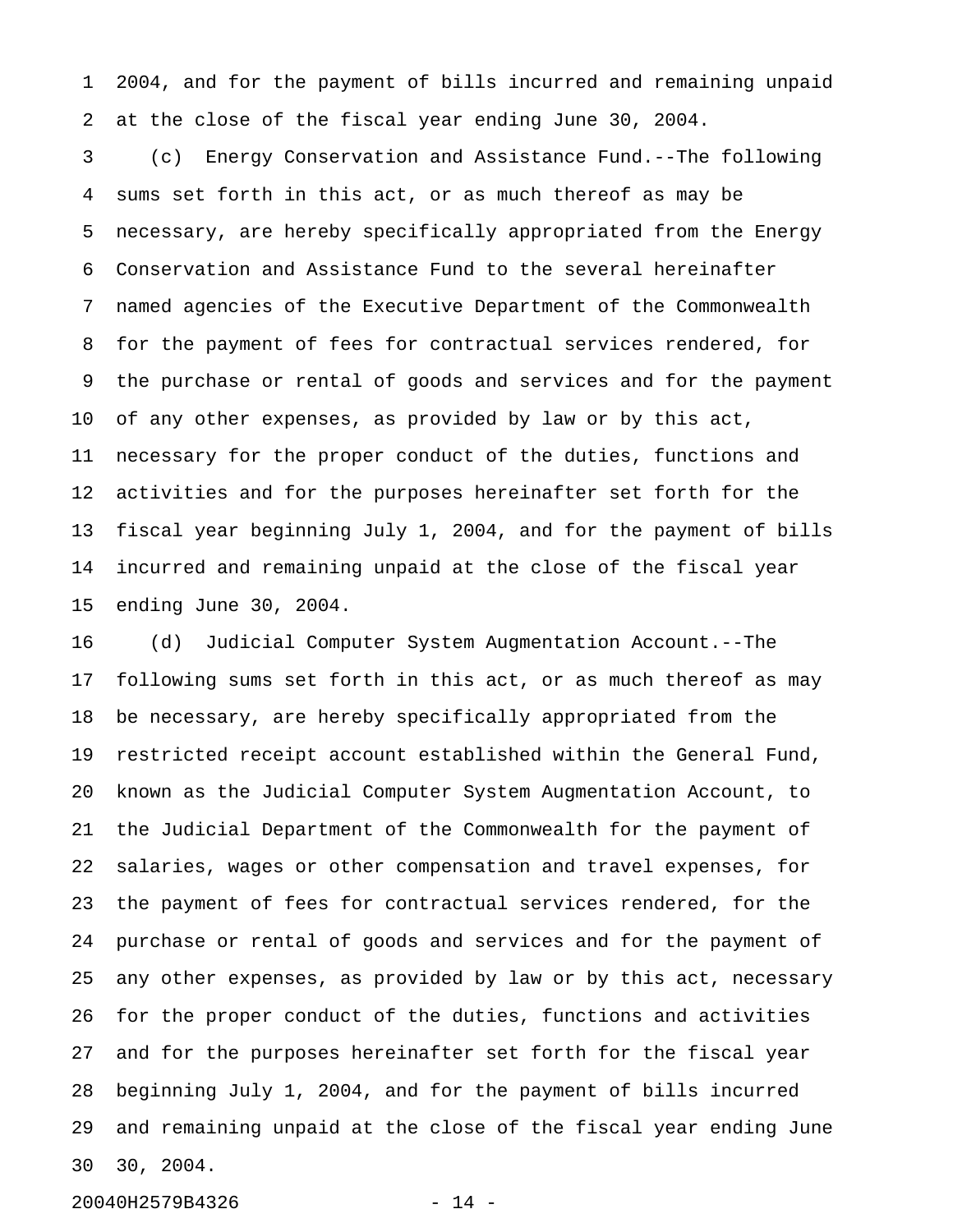1 (e) Emergency Medical Services Operating Fund.--The 2 following sums set forth in this act, or as much thereof as may 3 be necessary, are hereby specifically appropriated from the 4 Emergency Medical Services Operating Fund to the several 5 hereinafter named agencies of the Executive Department of the 6 Commonwealth for the payment of fees for contractual services 7 rendered, for the purchase or rental of goods and services and 8 for the payment of any other expenses, as provided by law or by 9 this act, necessary for the proper conduct of the duties, 10 functions and activities and for the purposes hereinafter set 11 forth for the fiscal year beginning July 1, 2004, and for the 12 payment of bills incurred and remaining unpaid at the close of 13 the fiscal year ending June 30, 2004.

14 (f) The State Stores Fund.--The following sums set forth in 15 this act, or as much thereof as may be necessary, are hereby 16 specifically appropriated from The State Stores Fund to the 17 hereinafter named agency of the Executive Department of the 18 Commonwealth for the payment of salaries, wages or other 19 compensation and travel expenses of the duly appointed officers 20 and employees of the Commonwealth, for the payment of fees for 21 contractual services rendered, for the purchase or rental of 22 goods and services and for the payment of any other expenses, as 23 provided by law or by this act, necessary for the proper conduct 24 of the duties, functions and activities and for the purposes 25 hereinafter set forth for the fiscal year beginning July 1, 26 2004, and for the payment of bills incurred and remaining unpaid 27 at the close of the fiscal year ending June 30, 2004.

28 (g) Motor License Fund.--The following sums, or as much 29 thereof as may be necessary, are hereby appropriated from the 30 Motor License Fund to the hereinafter named agencies of the 20040H2579B4326 - 15 -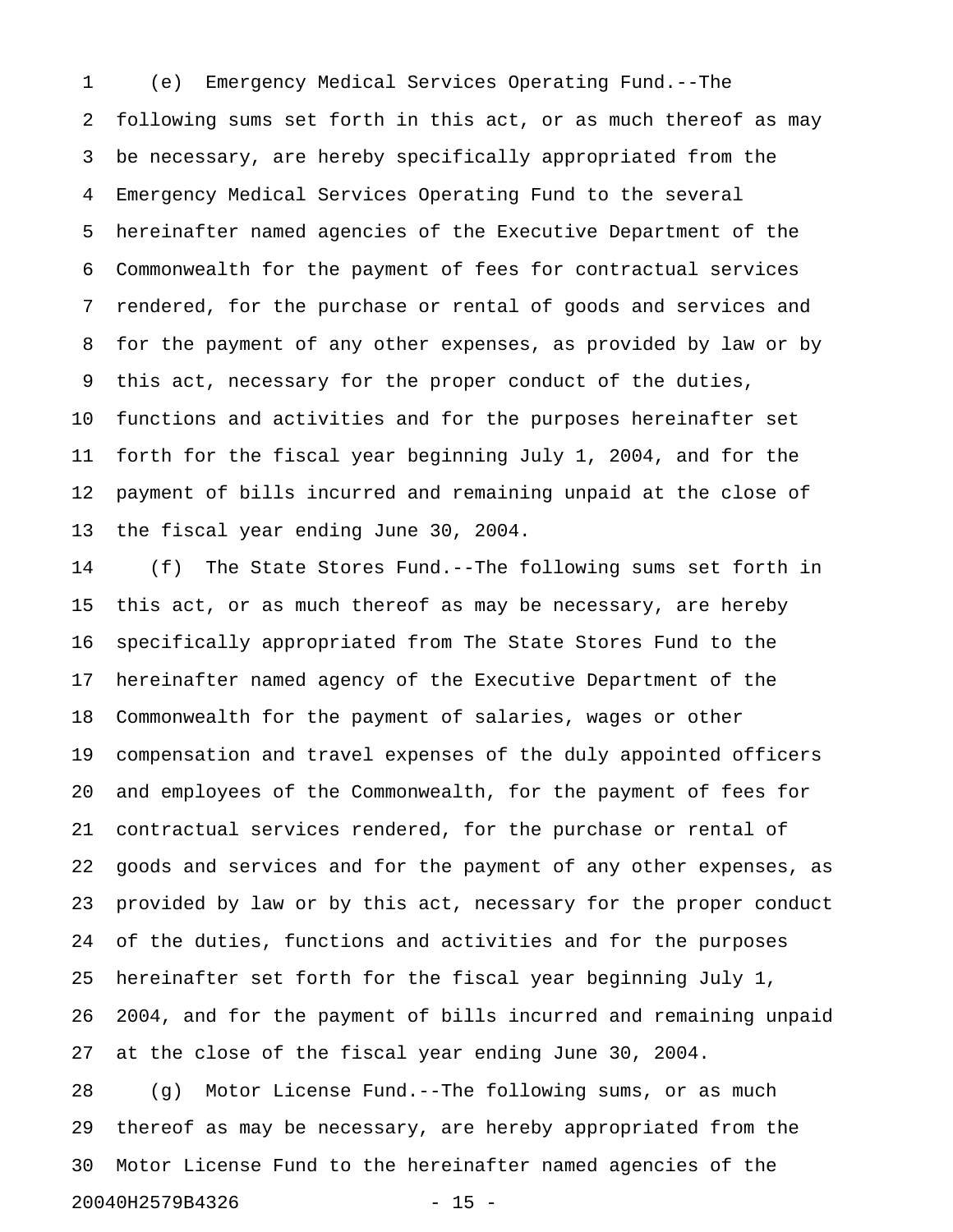1 Executive Department for the payment of salaries, wages and 2 other compensation and travel expenses of the duly elected or 3 appointed officers and employees of the Commonwealth, for 4 contractual services and other expenses necessary for the proper 5 conduct of the duties, functions and activities for the purposes 6 hereinafter set forth for the fiscal year beginning July 1, 7 2004, and for the payment of bills incurred and remaining unpaid 8 at the close of the fiscal year ending June 30, 2004.

9 (h) Aviation Restricted Revenue Account.--The following 10 sums, or as much thereof as may be necessary, are hereby 11 appropriated from the Aviation Restricted Revenue Account in the 12 Motor License Fund to the hereinafter named agencies of the 13 Executive Department for the purposes set forth herein for the 14 fiscal year beginning July 1, 2004, and for the payment of bills 15 incurred and remaining unpaid at the close of the fiscal year 16 ending June 30, 2004.

17 (i) Hazardous Material Response Fund.--The following sums 18 set forth in this act, or as much thereof as may be necessary, 19 are hereby specifically appropriated from the Hazardous Material 20 Response Fund to the several hereinafter named agencies of the 21 Executive Department of the Commonwealth for the payment of fees 22 for contractual services rendered, for the purchase or rental of 23 goods and services and for the payment of any other expenses, as 24 provided by law or by this act, necessary for the proper conduct 25 of the duties, functions and activities and for the purposes 26 hereinafter set forth for the fiscal year beginning July 1, 27 2004, and for the payment of bills incurred and remaining unpaid 28 at the close of the fiscal year ending June 30, 2004.

29 (j) Milk Marketing Fund.--The following sums set forth in 30 this act, or as much thereof as may be necessary, are hereby 20040H2579B4326 - 16 -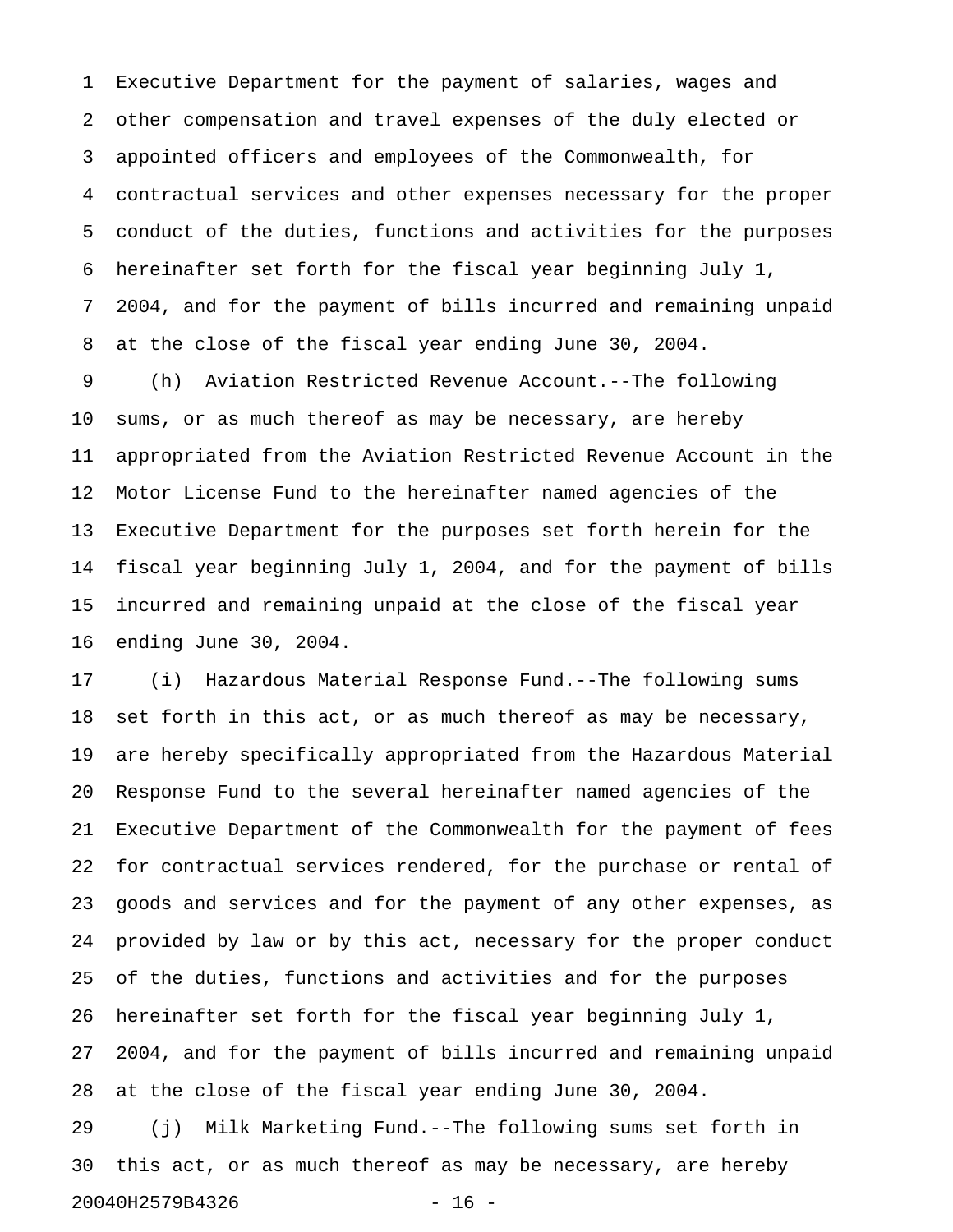1 specifically appropriated from the Milk Marketing Fund to the 2 several hereinafter named agencies of the Executive Department 3 of the Commonwealth for the payment of salaries, wages or other 4 compensation and travel expenses of the duly appointed officers 5 and employees of the Commonwealth, for the payment of fees for 6 contractual services rendered, for the purchase or rental of 7 goods and services and for the payment of any other expenses, as 8 provided by law or by this act, necessary for the proper conduct 9 of the duties, functions and activities and for the purposes 10 hereinafter set forth for the fiscal year beginning July 1, 11 2004, and for the payment of bills incurred and remaining unpaid 12 at the close of the fiscal year ending June 30, 2004.

13 (k) Home Investment Trust Fund.--The following sums set 14 forth in this act, or as much thereof as may be necessary, are 15 hereby specifically appropriated from the Home Investment Trust 16 Fund to the hereinafter named agencies of the Executive 17 Department of the Commonwealth for the payment of salaries, 18 wages or other compensation and travel expenses of the duly 19 appointed officers and employees of the Commonwealth, for the 20 payment of fees for contractual services rendered, for the 21 purchase or rental of goods and services and for the payment of 22 any other expenses, as provided by law or by this act, necessary 23 for the proper conduct of the duties, functions and activities 24 and for the purposes hereinafter set forth for the fiscal year 25 beginning July 1, 2004, and for the payment of bills incurred 26 and remaining unpaid at the close of the fiscal year ending June 27 30, 2004.

28 (l) Tuition Payment Fund.--The following sums set forth in 29 this act, or as much thereof as may be necessary, are hereby 30 specifically appropriated from the Tuition Payment Fund to the 20040H2579B4326 - 17 -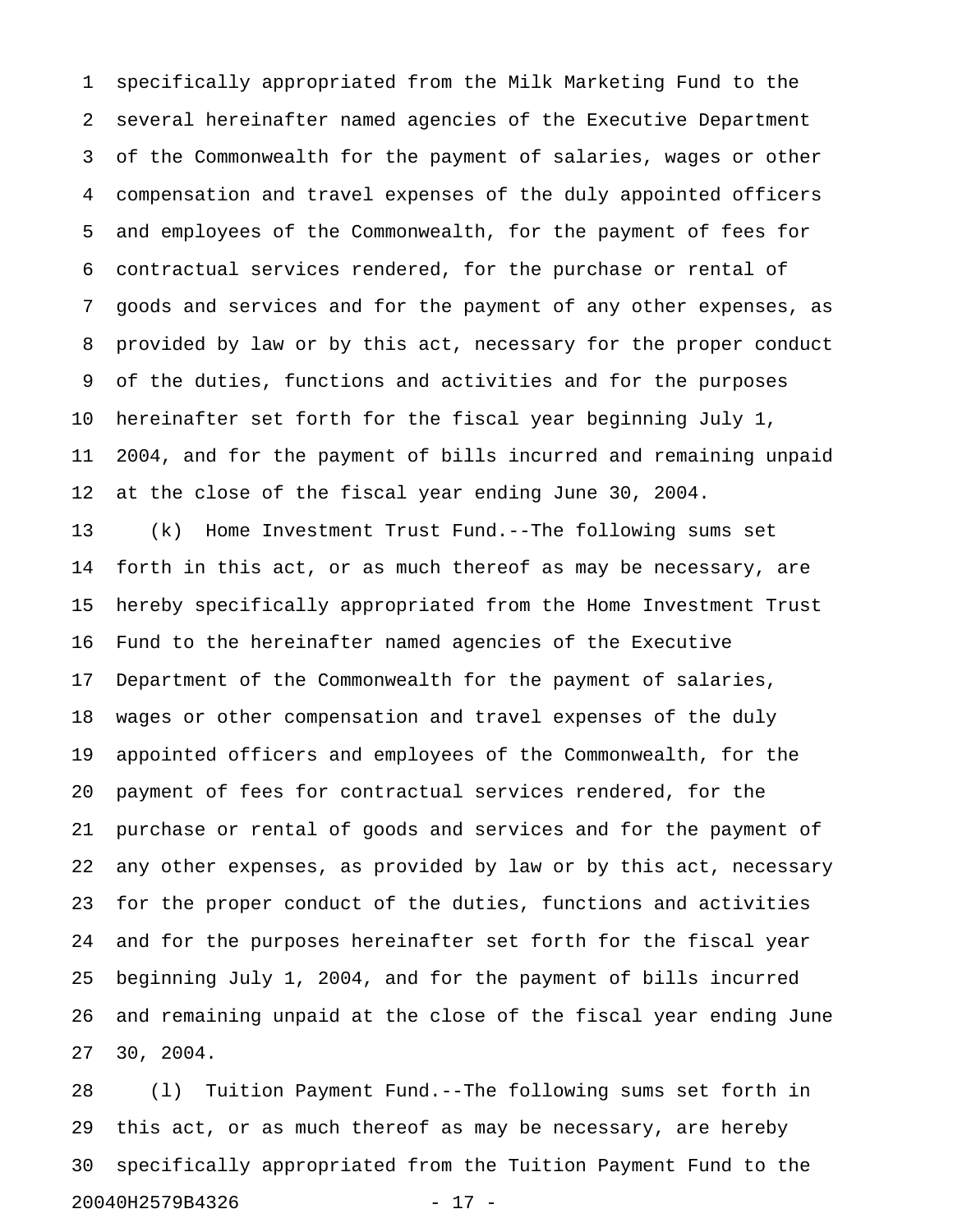1 hereinafter named agencies of the Executive Department of the 2 Commonwealth for the payment of salaries, wages or other 3 compensation and travel expenses of the duly appointed officers 4 and employees of the Commonwealth, for the payment of fees for 5 contractual services rendered, for the purchase or rental of 6 goods and services and for the payment of any other expenses, as 7 provided by law or by this act, necessary for the proper conduct 8 of the duties, functions and activities and for the purposes 9 hereinafter set forth for the fiscal year beginning July 1, 10 2004, and for the payment of bills incurred and remaining unpaid 11 at the close of the fiscal year ending June 30, 2004.

12 (m) Banking Department Fund.--The following sums set forth 13 in this act, or as much thereof as may be necessary, are hereby 14 specifically appropriated from the Banking Department Fund to 15 the hereinafter named agencies of the Executive Department of 16 the Commonwealth for the payment of salaries, wages or other 17 compensation and travel expenses of the duly appointed officers 18 and employees of the Commonwealth, for the payment of fees for 19 contractual services rendered, for the purchase or rental of 20 goods and services and for the payment of any other expenses, as 21 provided by law or by this act, necessary for the proper conduct 22 of the duties, functions and activities and for the purposes 23 hereinafter set forth for the fiscal year beginning July 1, 24 2004, and for the payment of bills incurred and remaining unpaid 25 at the close of the fiscal year ending June 30, 2004.

26 (n) Firearm Records Check Fund.--The following sums set 27 forth in this act, or as much thereof as may be necessary, are 28 hereby specifically appropriated from the Firearm Records Check 29 Fund to the hereinafter named agencies of the Executive 30 Department of the Commonwealth for the payment of salaries, 20040H2579B4326 - 18 -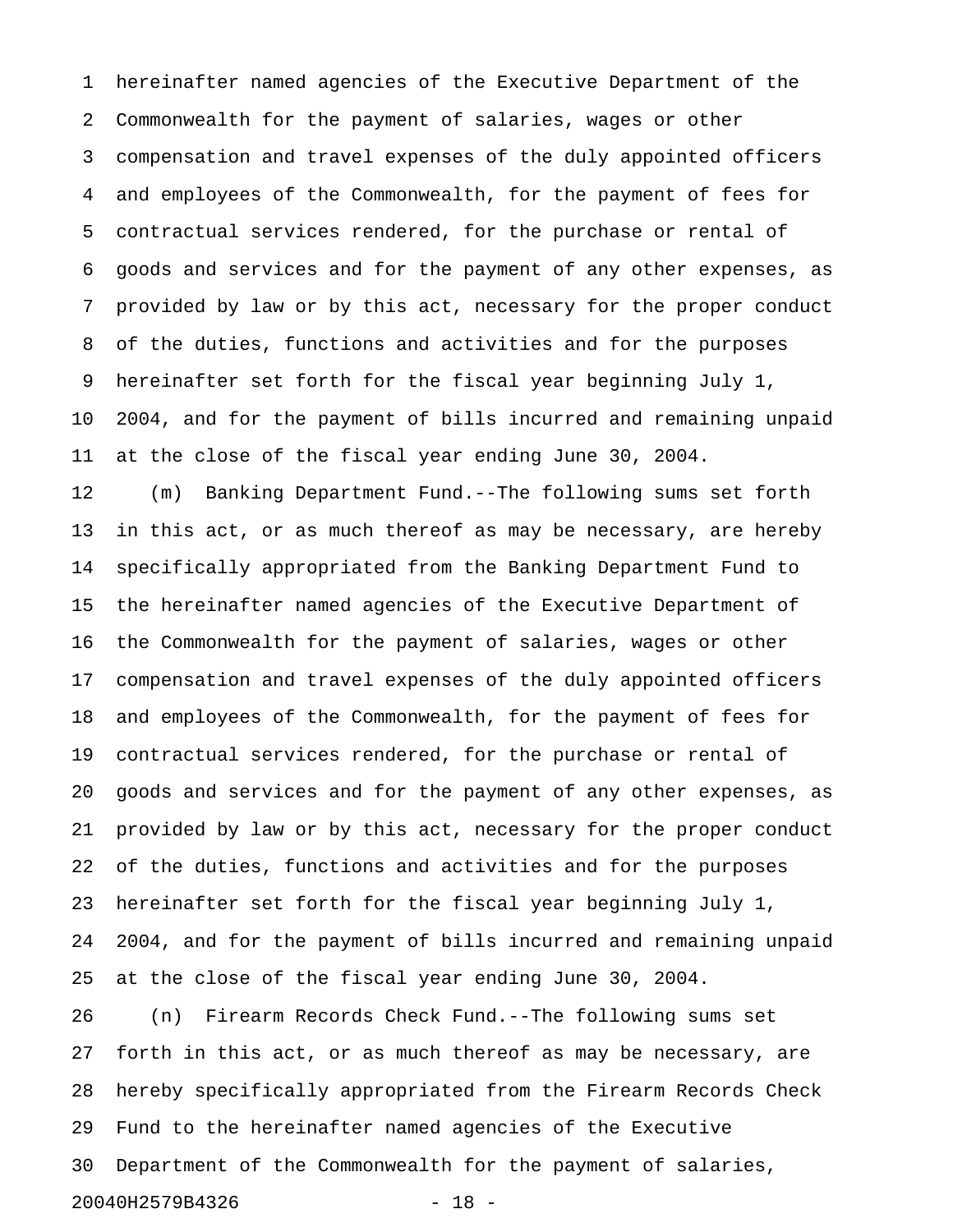1 wages or other compensation and travel expenses of the duly 2 appointed officers and employees of the Commonwealth, for the 3 payment of fees for contractual services rendered, for the 4 purchase or rental of goods and services and for the payment of 5 any other expenses, as provided by law or by this act, necessary 6 for the proper conduct of the duties, functions and activities 7 and for the purposes hereinafter set forth for the fiscal year 8 beginning July 1, 2004, and for the payment of bills incurred 9 and remaining unpaid at the close of the fiscal year ending June 10 30, 2004.

11 (o) Ben Franklin Technology Development Authority Fund.--The 12 following sums set forth in this act, or as much thereof as may 13 be necessary, are hereby specifically appropriated from the Ben 14 Franklin Technology Development Authority Fund to the 15 hereinafter named agencies of the Executive Department of the 16 Commonwealth for the payment of salaries, wages or other 17 compensation and travel expenses of the duly appointed officers 18 and employees of the Commonwealth, for the payment of fees for 19 contractual services rendered, for the purchase or rental of 20 goods and services and for the payment of any other expenses, as 21 provided by law or by this act, necessary for the proper conduct 22 of the duties, functions and activities and for the purposes 23 hereinafter set forth for the fiscal year beginning July 1, 24 2004, and for the payment of bills incurred and remaining unpaid 25 at the close of the fiscal year ending June 30, 2004.

26 (p) Tobacco Settlement Fund.--The following sums set forth 27 in this act, or as much thereof as may be necessary, are hereby 28 specifically appropriated from the Tobacco Settlement Fund to 29 the hereinafter named agencies of the Executive Department of 30 the Commonwealth for the payment of salaries, wages or other 20040H2579B4326 - 19 -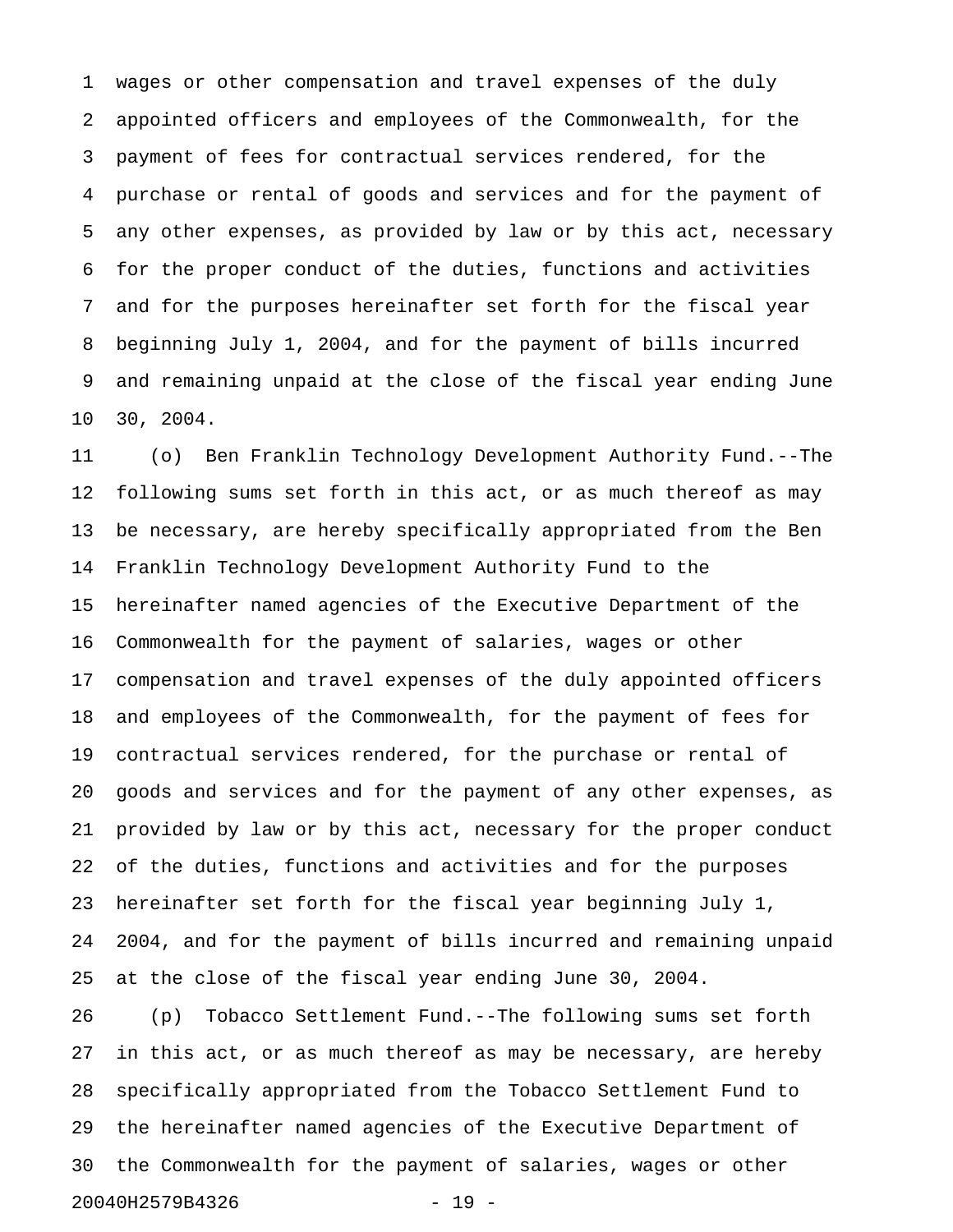1 compensation and travel expenses of the duly appointed officers 2 and employees of the Commonwealth, for the payment of fees for 3 contractual services rendered, for the purchase or rental of 4 goods and services and for payment of any other expenses, as 5 provided by law or by this act, necessary for the proper conduct 6 of the duties, functions and activities and for the purposes 7 hereinafter set forth for the fiscal year beginning July 1, 8 2004, and for the payment of bills incurred and remaining unpaid 9 at the close of the fiscal year ending June 30, 2004.

10 (q) Health Care Provider Retention Account.--The following 11 sums, or as much thereof as may be necessary, are hereby 12 appropriated from the Health Care Provider Retention Account in 13 the General Fund to the hereinafter named agencies of the 14 Executive Department for the purposes set forth herein for the 15 fiscal year beginning July 1, 2004, and for the payment of bills 16 incurred and remaining unpaid at the close of the fiscal year 17 ending June 30, 2004.

18 Section 105. Federal augmentation appropriations.--The 19 following Federal augmentation appropriations set forth in this 20 act, or as much thereof as may be necessary, are hereby 21 specifically appropriated from the Federal augmentation funds to 22 the several hereinafter named agencies of the Executive 23 Department of the Commonwealth for the payment of the expenses 24 of implementing and carrying out the programs stated herein for 25 the fiscal year beginning July 1, 2004, and for the payment of 26 bills incurred and remaining unpaid at the close of the fiscal 27 year ending June 30, 2004. Unless otherwise stated, the 28 appropriations include any carryovers from the prior fiscal 29 year.

30 Section 106. Block grants.--(a) Appropriation.--The 20040H2579B4326 - 20 -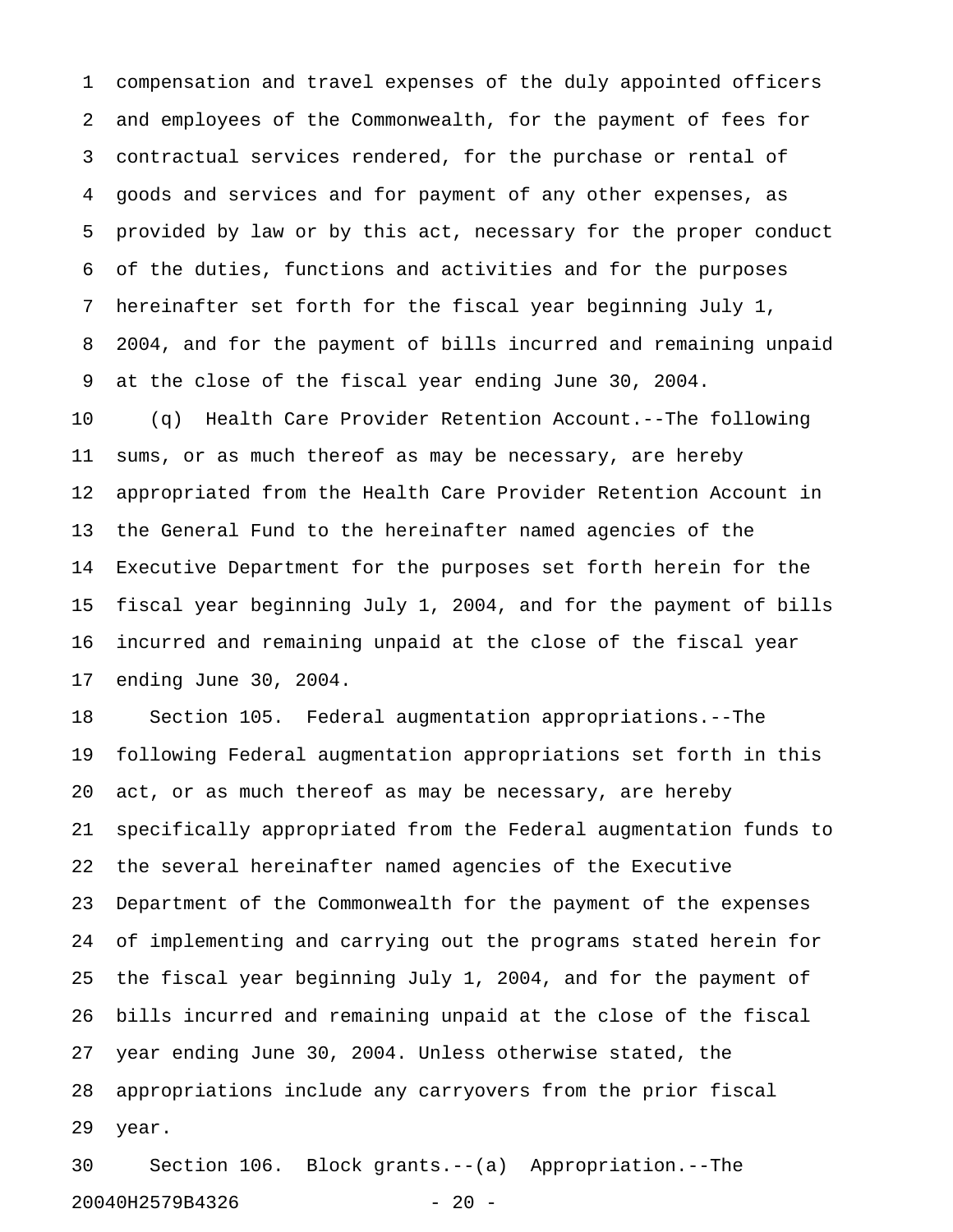1 following sums set forth in this act, or as much thereof as may 2 be necessary, are hereby specifically appropriated from the 3 block grant (BG) funds to the several hereinafter named agencies 4 of the Executive Department of the Commonwealth for the 5 purposes, and under the restrictions, for which the funds are 6 provided for the fiscal year beginning July 1, 2004.

7 (b) Small Communities Development Block Grant.--The Small 8 Communities Development Block Grant (SCDBG) is to assist small 9 cities and communities that have a high concentration of 10 impoverished citizens and substandard housing to expand their 11 low-income and moderate-income housing opportunities and to meet 12 community development needs.

13 (c) Community Services Block Grant.--The Community Services 14 Block Grant (CSBG) is to provide a range of services and 15 activities having a measurable and potentially major impact on 16 the causes of poverty in the community or those areas of the 17 community where poverty is a particularly acute problem. In 18 addition, new focus may be placed on the unemployed, both old 19 and new. Local agencies may lower their eligibility requirements 20 for recipients to three months to allow greater flexibility to 21 assure proper consideration of each recipient.

22 (d) Preventive Health and Health Services Block Grant.--The 23 Preventive Health and Health Services Block Grant (PHHSBG) is 24 for the provision of preventive health and other health services 25 related to emergency medical systems, health initiative grants, 26 comprehensive public health, hypertension, fluoridation, health 27 education, risk reduction, home health, rape crisis and domestic 28 violence services.

29 (e) Maternal and Child Health Services Block Grant.--The 30 Maternal and Child Health Services Block Grant (MCHSBG) is to 20040H2579B4326 - 21 -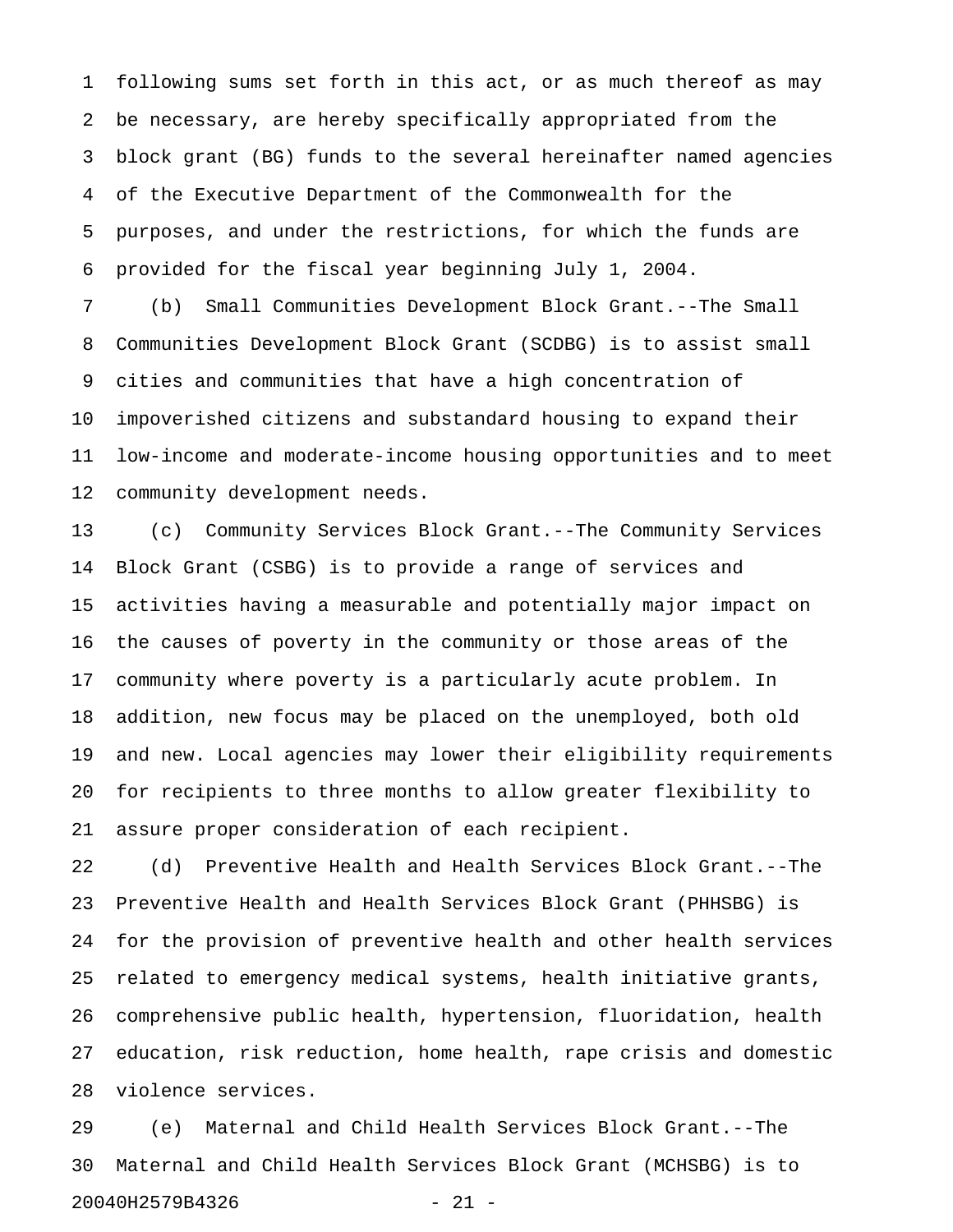1 enable states to maintain and strengthen their leadership in 2 planning, promoting, coordinating and evaluating health care for 3 pregnant women, mothers, infants and children, and children with 4 special health care needs, and in providing health services for 5 mothers and children who do not have access to adequate health 6 care.

7 (f) Low-Income Home Energy Assistance Block Grant.--The Low-8 Income Home Energy Assistance Block Grant (LIHEABG) is to help 9 lessen the impact of the high cost of energy on low-income 10 families and individuals, including energy efficiency grants for 11 low-income dwellings. No less than 15% of the LIHEABG funds 12 received shall be used for weatherization. LIHEABG funds 13 received pursuant to a Presidential release of contingency funds 14 shall be exempt from the 15% requirement. Unexpended 15 weatherization funds which would result in LIHEABG funds being 16 returned to the Federal Department of Health and Human Services 17 may be spent for assistance grants at the discretion of the 18 Secretary of the Budget. The Secretary of the Budget shall 19 notify the chairman and the minority chairman of the 20 Appropriations Committee of the Senate and the chairman and the 21 minority chairman of the Appropriations Committee of the House 22 of Representatives of the intent to reallocate any such funds 23 ten days prior to any reallocation.

24 (g) Social Services Block Grant.--The Social Services Block 25 Grant (SSBG) is for the provision of social services to eligible 26 persons.

27 (h) Mental Health Services Block Grant.--The Mental Health 28 Services Block Grant (MHSBG) provides funds for the provision of 29 services to adults with serious mental illness or children with 30 serious emotional disturbance.

20040H2579B4326 - 22 -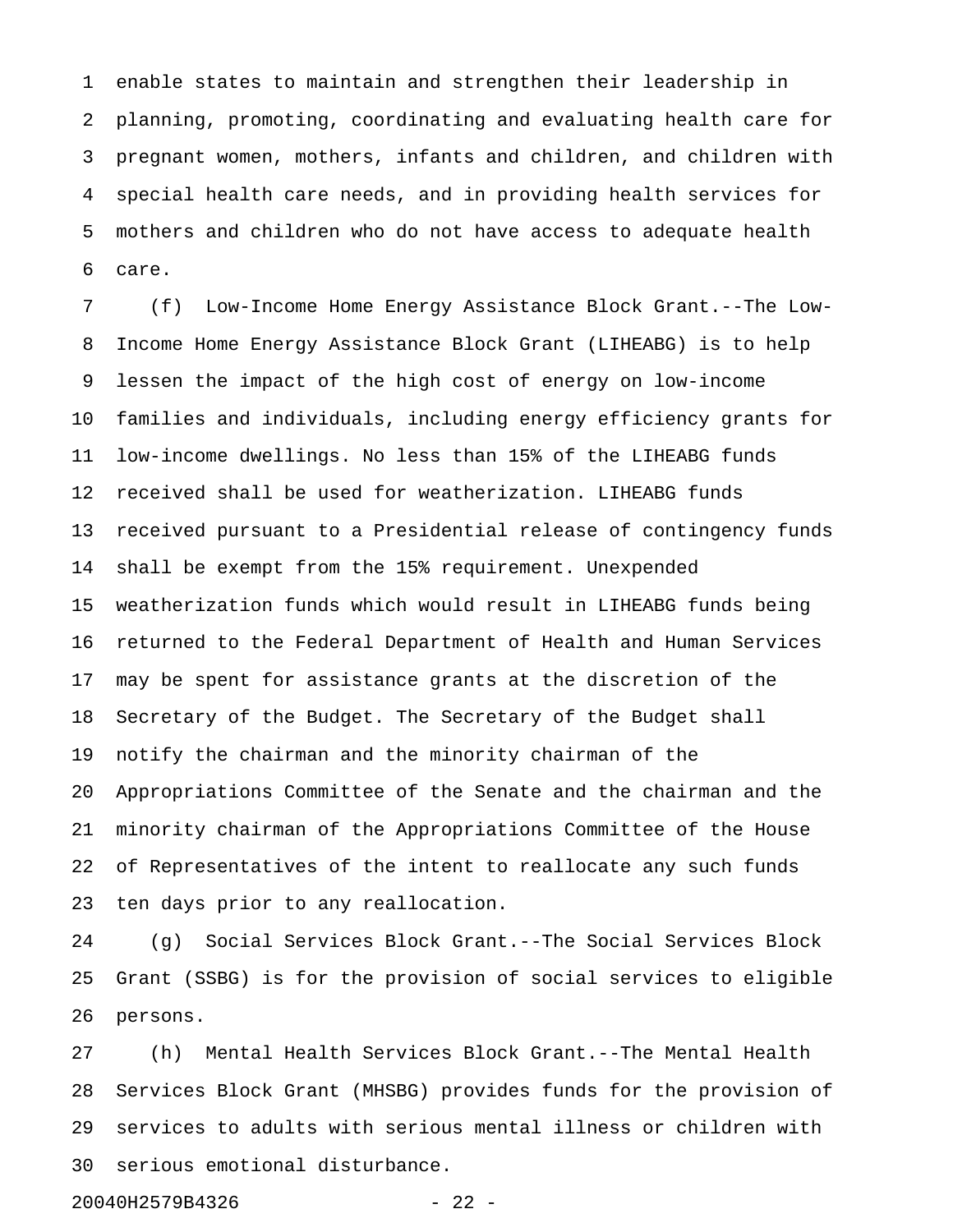1 (i) Substance Abuse Block Grant.--The Substance Abuse Block 2 Grant (SABG) provides funds to establish and maintain programs 3 to combat alcohol and drug abuse.

4 (j) Child Care and Development Fund Block Grant.--The Child 5 Care and Development Fund Block Grant (CCDFBG) is for the 6 provision of direct child care or to increase the quality and 7 availability of child care for low-income families.

8 (k) Temporary Assistance for Needy Families Block Grant.-- 9 The Temporary Assistance for Needy Families Block Grant (TANFBG) 10 provides funds for the provision of cash grants, child care, 11 training and support services, child welfare and administration 12 for eligible families and individuals.

13 PART II 14 GENERAL FUND AND FEDERAL APPROPRIATIONS 15 FOR 2004-2005 16 SUBPART A 17 EXECUTIVE DEPARTMENT 18 Section 201. Governor.--The 19 following amounts are appropriated to 20 the Governor: The Governor State State State State State State State State State 21 For the Office of the Governor: 22 including the maintenance of the 23 Governor's Home, the expense of 24 entertainment of official guests and 25 members of the General Assembly and 26 the Judiciary, participation in the 27 Governor's Conference, the expenses of 28 the Executive Board and the payment of 29 traveling expenses of persons other 30 than employees of the Commonwealth 20040H2579B4326 - 23 -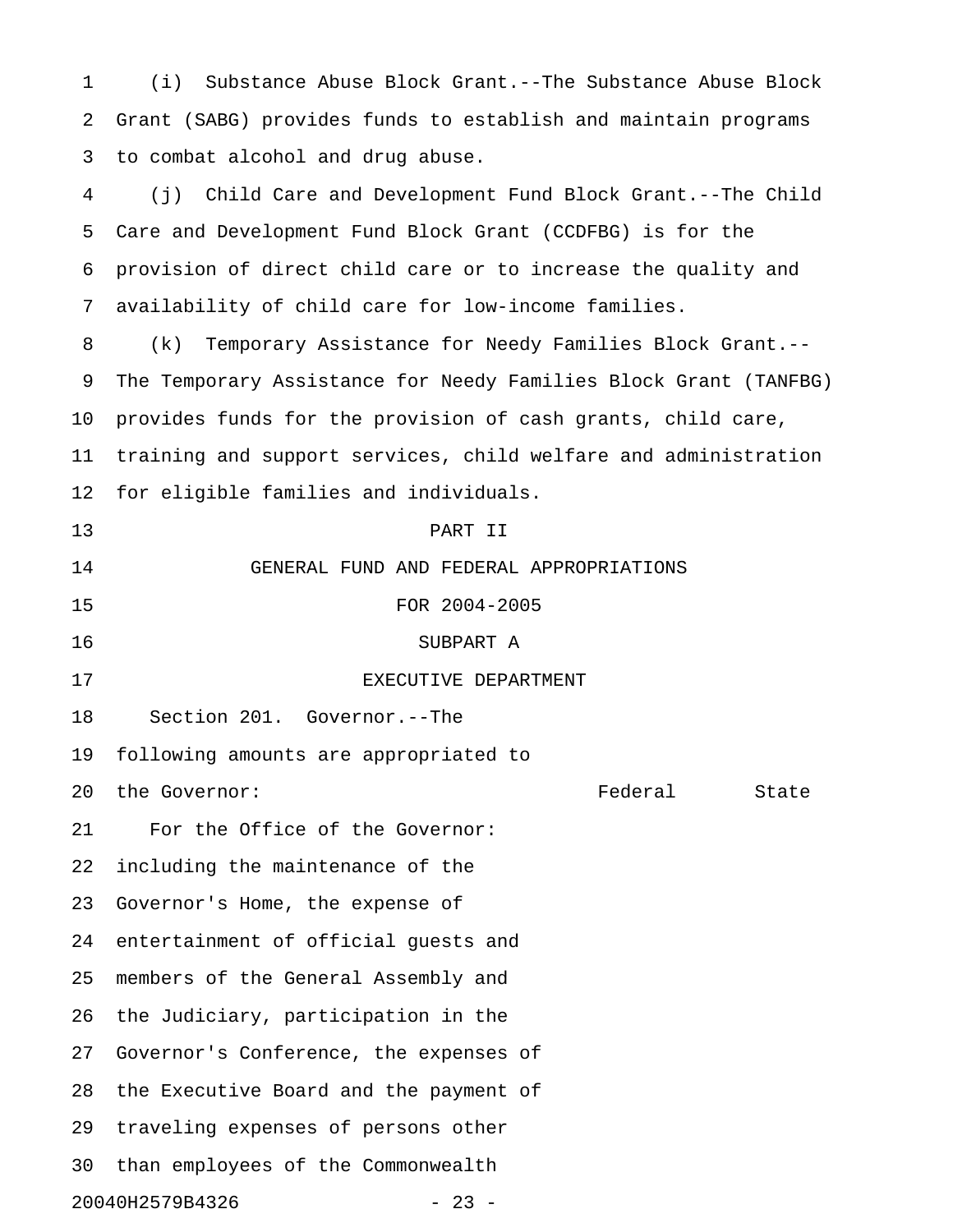1 appointed by the Governor to represent 2 or otherwise serve the Commonwealth. 3 State appropriation........ 7,320,000 4 Section 202. Executive Offices.-- 5 The following amounts are appropriated 6 to the Executive Offices: The State State State State 7 For the Office of Administration. 8 State appropriation........ 8,638,000 9 To the Office of Administration for 10 payment of Medicare Part B enrollment 11 penalties. 12 State appropriation........ 480,000 13 For Commonwealth Technology 14 Services. 15 State appropriation........ 60,346,000 16 For integrated management systems. 17 State appropriation........ 43,502,000 18 For the Inspector General. 19 State appropriation........ 3,350,000 20 For investigation of welfare fraud 21 activities. 22 State appropriation........ 13,244,000 23 The following Federal amounts are 24 appropriated to supplement the sum 25 appropriated for investigation of 26 welfare fraud activities: 27 (1) "TANFBG - Program 28 Accountability." 29 Federal appropriation...... 1,800,000 30 (2) "Food Stamps - Program 20040H2579B4326 - 24 -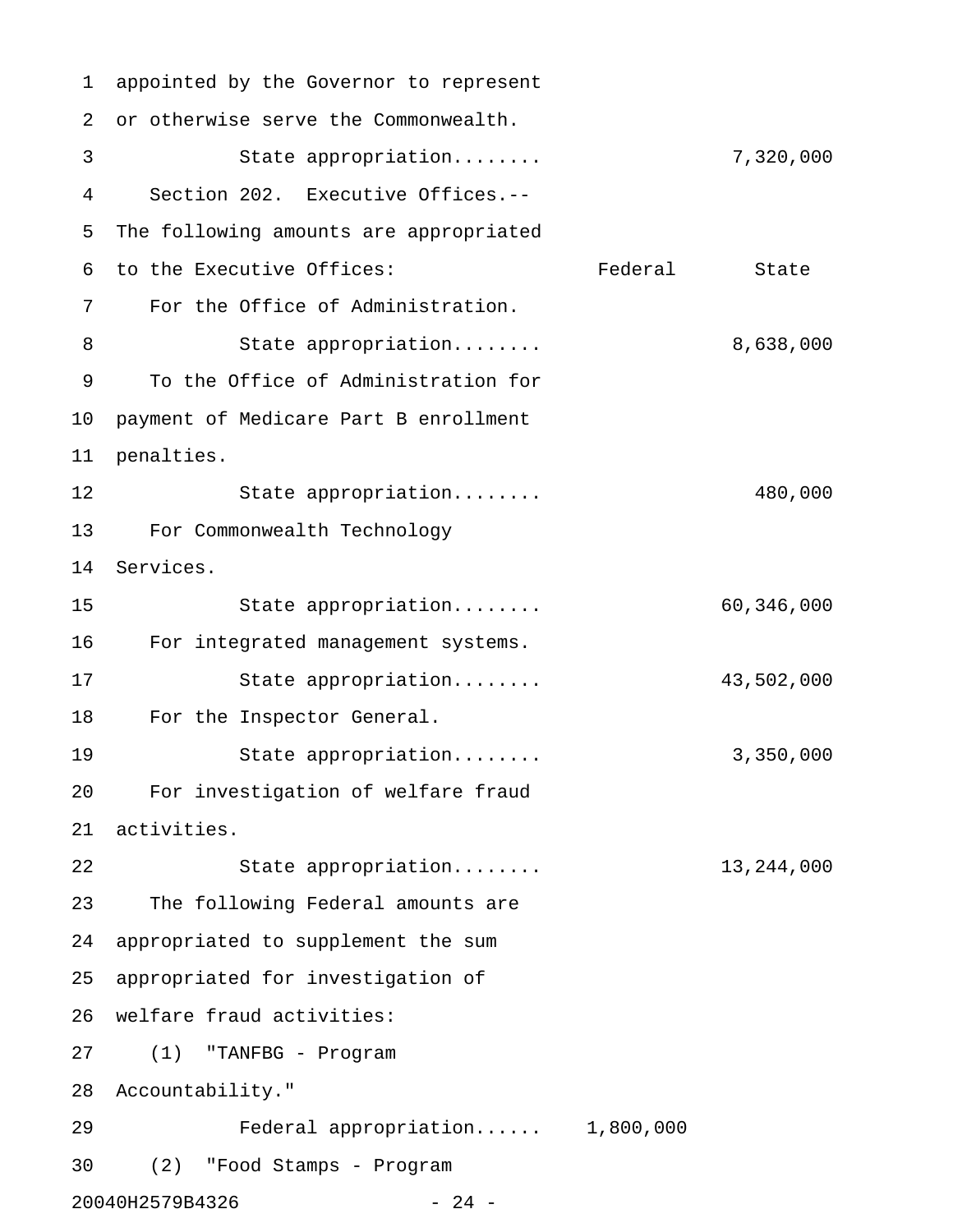1 Accountability." 2 Federal appropriation...... 6,755,000 3 (3) "Medical Assistance - Program 4 Accountability." 5 Federal appropriation...... 4,000,000 6 (4) "CCDFBG Subsidized Day Care - 7 Fraud Investigation." 8 Federal appropriation...... 600,000 9 For the Office of the Budget. 10 State appropriation........ 30,631,000 11 The following Federal amounts are 12 appropriated to supplement the sum 13 appropriated for the Office of the 14 Budget: 15 (1) "WIA - Program 16 Accountability." 17 Federal appropriation...... 400,000 18 (2) "Aging and Disability Resource 19 Center." 20 Federal appropriation...... 550,000 21 (3) "Health Care Access." 22 Federal appropriation...... 800,000 23 (4) "Long-Term Care Initiative." 24 Federal appropriation...... 700,000 25 (5) "Quality Assurance 26 Improvement." 27 Federal appropriation...... 400,000 28 For the Office of General Counsel. 29 State appropriation........ 4,520,000 30 For the Rural Development Council.

```
20040H2579B4326 - 25 -
```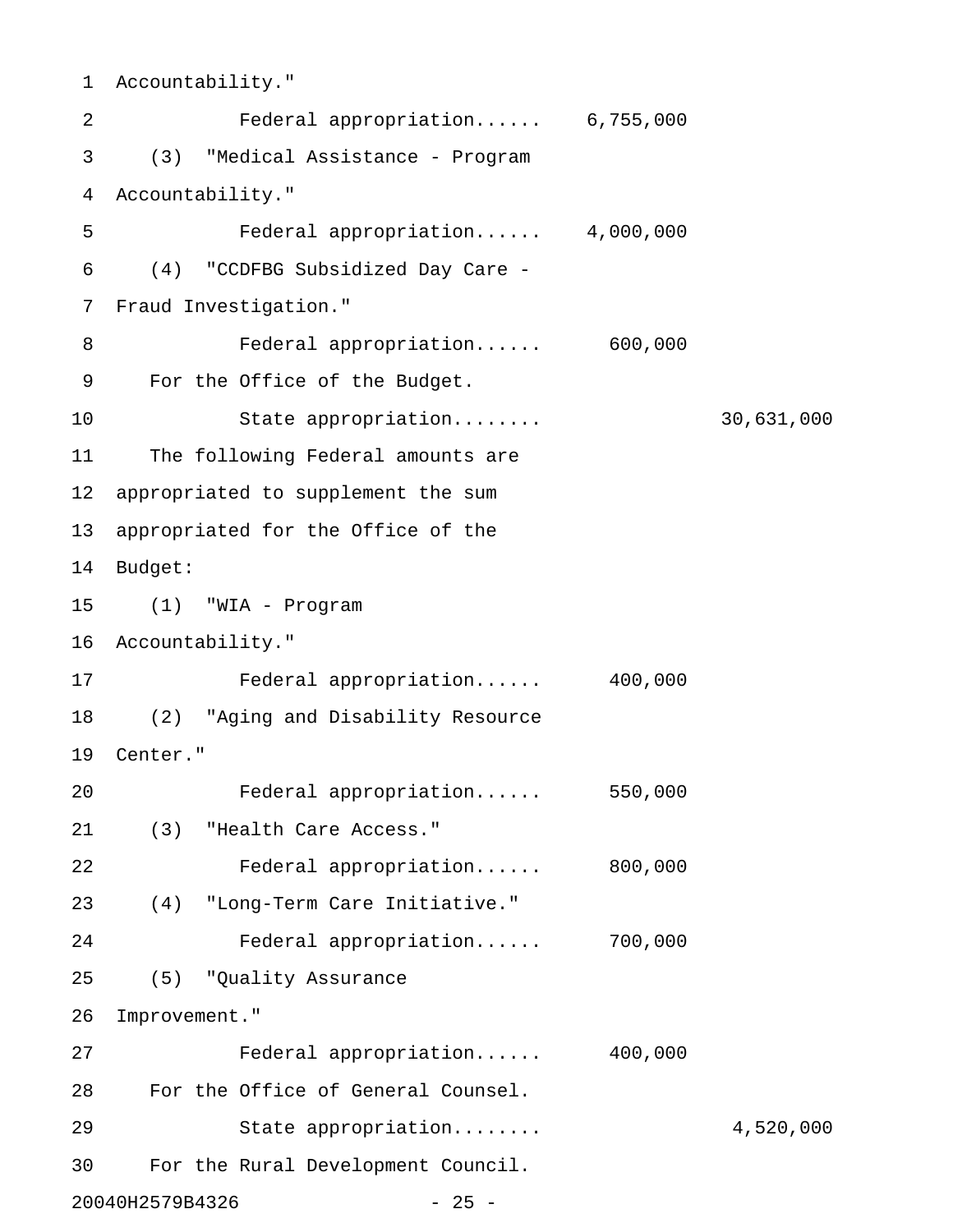1 State appropriation........ 213,000 2 The following Federal amounts are 3 appropriated to supplement the sum 4 appropriated to the Rural Development 5 Council: 6 (1) "Rural Development." 7 Federal appropriation...... 80,000 8 (2) "PA Community Resource 9 Matrix." 10 Federal appropriation...... 25,000 11 For the Pennsylvania Human 12 Relations Commission. 13 State appropriation........ 10,284,000 14 The following Federal amounts are 15 appropriated to supplement the sum 16 appropriated for the Pennsylvania 17 Human Relations Commission: 18 (1) "EEOC - Special Project 19 Grant." 20 Federal appropriation...... 2,000,000 21 (2) "HUD - Special Project Grant." 22 Federal appropriation...... 3,500,000 23 For the Governor's Advisory 24 Commission on Latino Affairs. 25 State appropriation........ 219,000 26 For the African-American Affairs 27 Commission. 28 State appropriation........ 344,000 29 For the Council on the Arts. 30 State appropriation........ 1,138,000 20040H2579B4326 - 26 -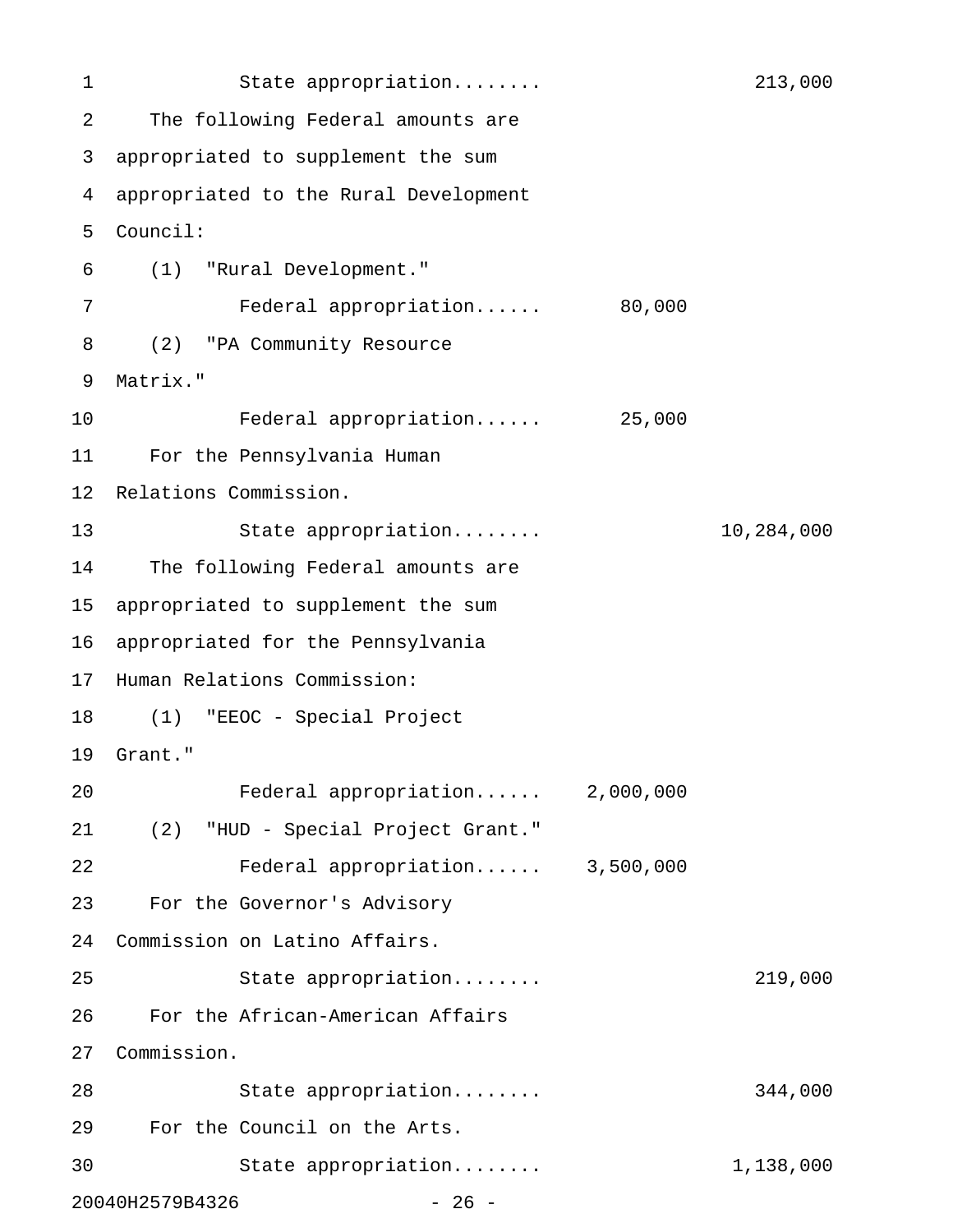1 The following Federal amounts are 2 appropriated to supplement the sum 3 appropriated for the Council on the 4 Arts: 5 (1) "National Endowment for the 6 Arts - Administration." 7 Federal appropriation...... 250,000 8 For the Pennsylvania Commission for 9 Women. 10 State appropriation....... 273,000 11 For the Juvenile Court Judges 12 Commission. 13 State appropriation........ 2,203,000 14 For the Public Employee Retirement 15 Commission. 16 State appropriation........ 721,000 17 For the Pennsylvania Commission on 18 Crime and Delinquency. 19 State appropriation........ 4,643,000 20 The following Federal amounts are 21 appropriated to supplement the sum 22 appropriated for the Pennsylvania 23 Commission on Crime and Delinquency: 24 (1) "Plan for Juvenile Justice." 25 Federal appropriation...... 480,000 26 (2) "DCSI - Administration." 27 Federal appropriation...... 1,925,000 28 (3) "DCSI - Program Grants." 29 Federal appropriation...... 30,000,000 30 (4) "DCSI - Criminal History 20040H2579B4326 - 27 -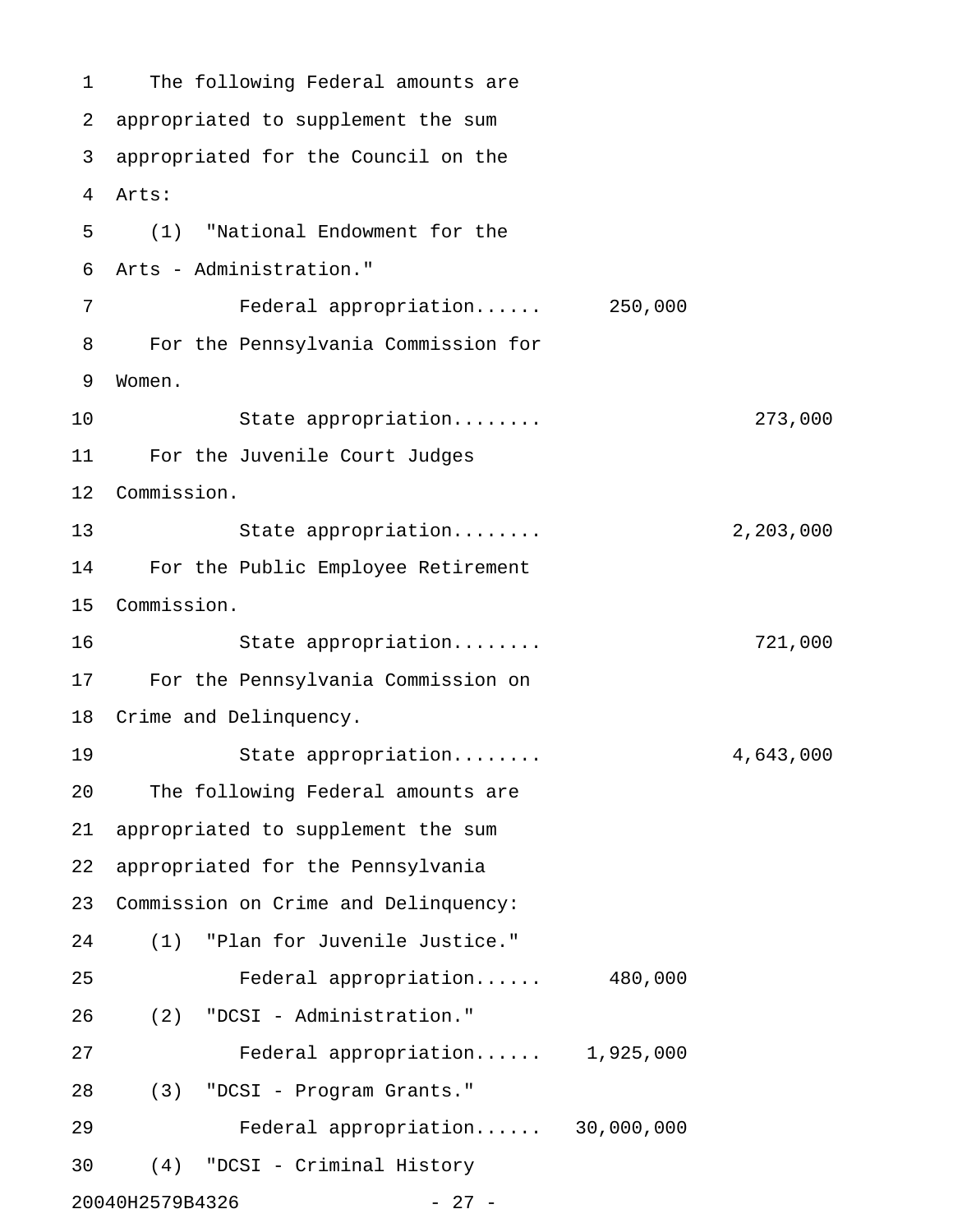```
1 Records."
```
2 Federal appropriation...... 10,000 3 (5) "Juvenile Justice - Title V." 4 Federal appropriation...... 3,000,000 5 (6) "Juvenile Justice - Title V - 6 Administration." 7 Federal appropriation...... 70,000 8 (7) "Statistical Analysis Center." 9 Federal appropriation...... 150,000 10 (8) "National Criminal History 11 Improvement Program." 12 Federal appropriation...... 4,800,000 13 (9) "Crime Victims' Compensation 14 Services." 15 Federal appropriation...... 6,000,000 16 (10) "Crime Victim Assistance." 17 Federal appropriation...... 18,000,000 18 (11) "Violence Against Women 19 Formula Grant Program." 20 Federal appropriation...... 6,000,000 21 (12) "Violence Against Women 22 Formula Grant Program - 23 Administration." 24 Federal appropriation...... 370,000 25 (13) "Juvenile Justice State 26 Challenge Grants." 27 Federal appropriation...... 600,000 28 (14) "Local Law Enforcement Block 29 Grant." 30 Federal appropriation...... 4,000,000 20040H2579B4326 - 28 -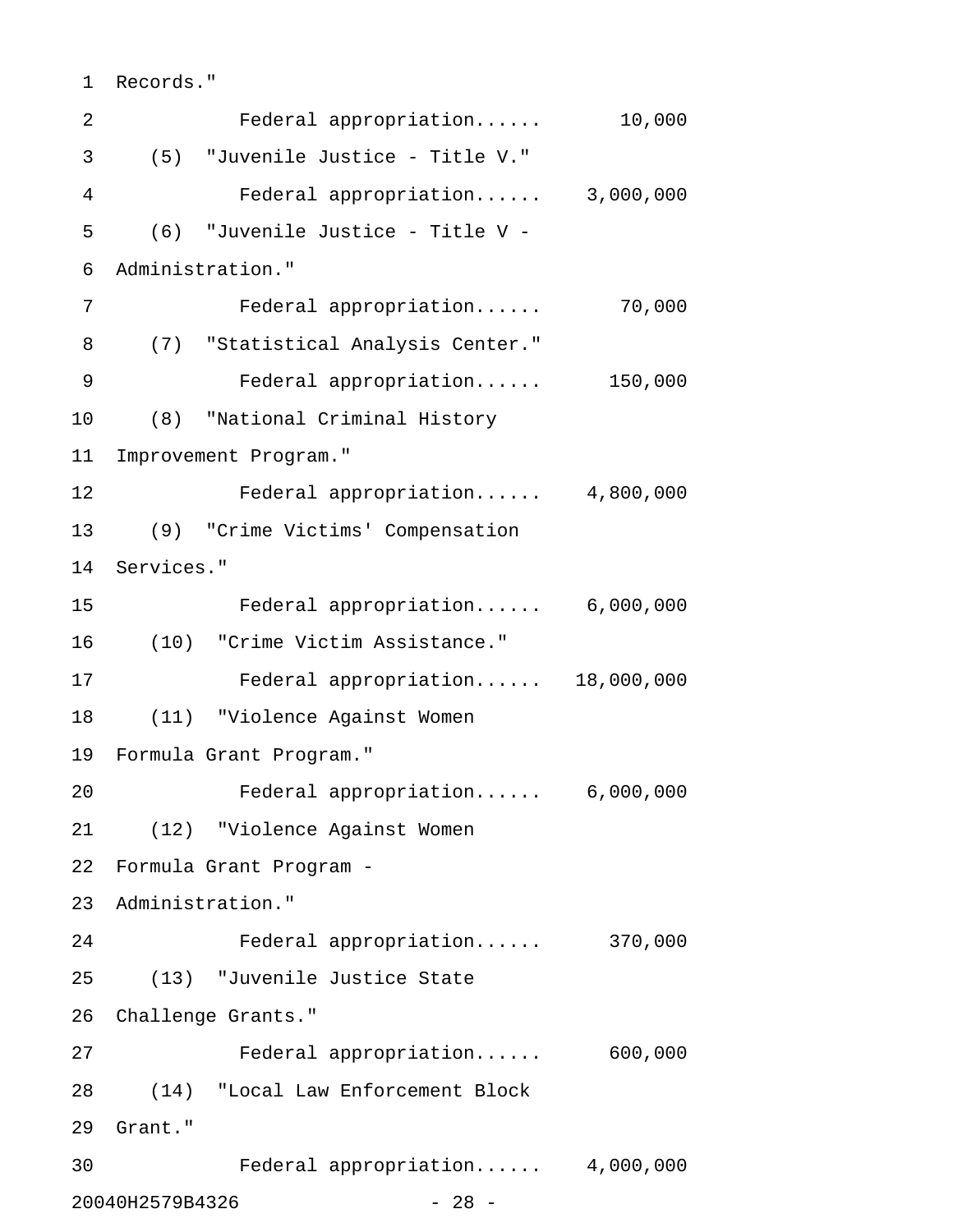1 (15) "Truth in Sentencing 2 Incentive Grants." 3 Federal appropriation...... 25,000,000 4 (16) "Residential Substance Abuse 5 Treatment Program." 6 Federal appropriation...... 3,000,000 7 (17) "DFSC - Special Program." 8 Federal appropriation...... 5,200,000 9 (18) "Crime Victims Assistance 10 (VOCA) - Administration/Operations." 11 Federal appropriation...... 1,148,000 12 (19) "Juvenile Accountability 13 Incentive Program." 14 Federal appropriation...... 13,500,000 15 (20) "Juvenile Accountability 16 Incentive Program - Administration." 17 Federal appropriation...... 400,000 18 (21) "Combat Underage Drinking 19 Program." 20 Federal appropriation...... 450,000 21 (22) "Pennsylvanians Against 22 Underage Drinking." 23 Federal appropriation...... 400,000 24 (23) "Victim Assistance Training 25 Academy." 26 Federal appropriation...... 60,000 27 (24) "Juvenile Justice and 28 Delinquency Prevention." 29 Federal appropriation...... 4,500,000 30 (25) "Safe Neighborhoods."

20040H2579B4326 - 29 -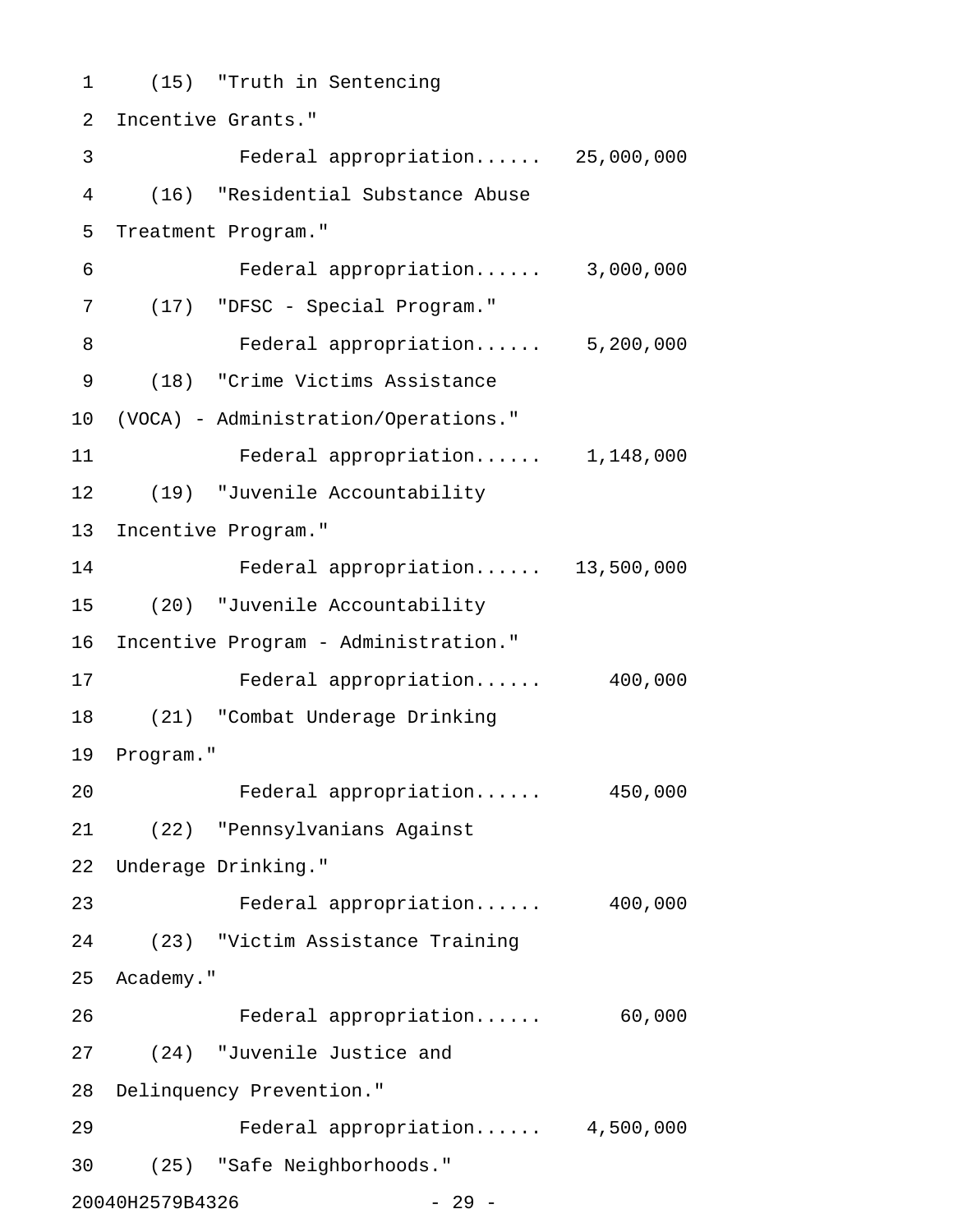| 1  | Federal appropriation                  | 1,600,000 |           |
|----|----------------------------------------|-----------|-----------|
| 2  | "Forensic Science Program."<br>(26)    |           |           |
| 3  | Federal appropriation 150,000          |           |           |
| 4  | "Drug Court Coordination."<br>(27)     |           |           |
| 5  | Federal appropriation                  | 200,000   |           |
| 6  | "Integrated Justice Data<br>(28)       |           |           |
| 7  | Hubs."                                 |           |           |
| 8  | Federal appropriation                  | 500,000   |           |
| 9  | (29) "Services for Human               |           |           |
| 10 | Trafficking Victims."                  |           |           |
| 11 | Federal appropriation                  | 295,000   |           |
| 12 | For the Partnership for Safe           |           |           |
| 13 | Children Program.                      |           |           |
| 14 | State appropriation                    |           | 6,034,000 |
| 15 | For Victims of Juvenile Crime.         |           |           |
| 16 | State appropriation                    |           | 3,668,000 |
| 17 | For the Weed and Seed program.         |           |           |
| 18 | State appropriation                    |           | 3,374,000 |
| 19 | For payments for grants-in-aid to      |           |           |
| 20 | counties for providing intermediate    |           |           |
| 21 | punishment programs, including at      |           |           |
| 22 | least \$250,000 to be used for         |           |           |
| 23 | implementation of an intermediate      |           |           |
| 24 | punishment program in the Forty-fifth  |           |           |
| 25 | Judicial District. The remainder of    |           |           |
| 26 | these funds shall be distributed to    |           |           |
| 27 | the various counties based on the      |           |           |
| 28 | following formula: 50% shall be based  |           |           |
| 29 | on the proportion of offenders         |           |           |
| 30 | diverted from the county prison system |           |           |
|    | 20040H2579B4326<br>$-30 -$             |           |           |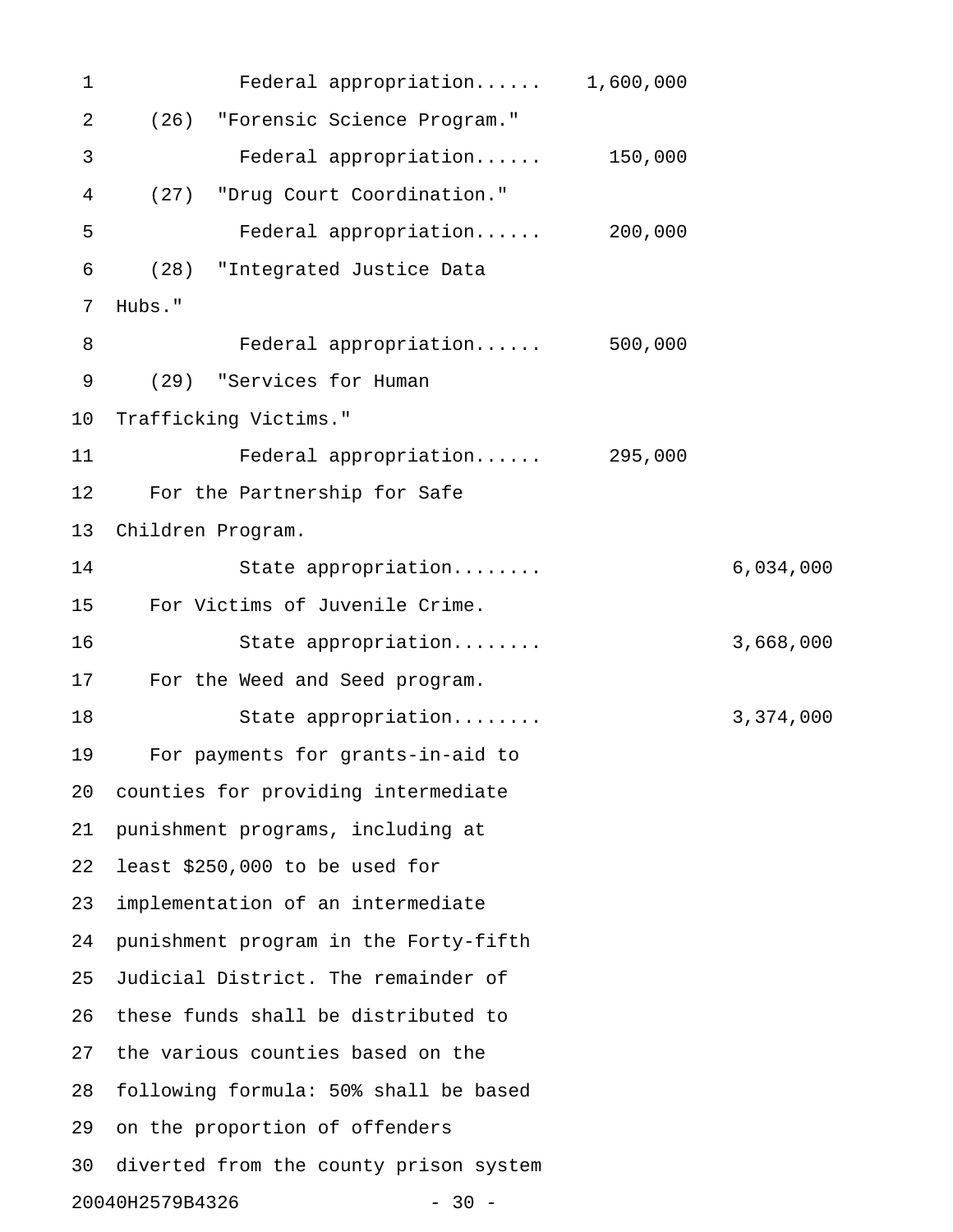1 to county intermediate punishment 2 programs and 50% shall be based on the 3 proportion of offenders diverted from 4 the State correctional system to the 5 county prison system. 6 State appropriation........ 3,430,000 7 For intermediate punishment grants 8 for drug and alcohol treatment. 9 State appropriation........ 13,325,000 10 For Drug Education and Law 11 Enforcement. 12 State appropriation........ 3,101,000 13 For Research-Based Violence 14 Prevention Programs. At least 15 \$1,316,000 of this appropriation shall 16 be expended for nurse home visitation. 17 State appropriation........ 7,281,000 18 The following Federal amounts are 19 appropriated to supplement the sum 20 appropriated for Research-Based 21 Violence Prevention Programs: 22 (1) "TANFBG - Nurse Home 23 Visitation." 24 Federal appropriation...... 3,784,000 25 For payments of grants to political 26 subdivisions to assist in the 27 improvement of juvenile probation 28 services. 29 State appropriation........ 5,918,000 30 For specialized probation services, 20040H2579B4326 - 31 -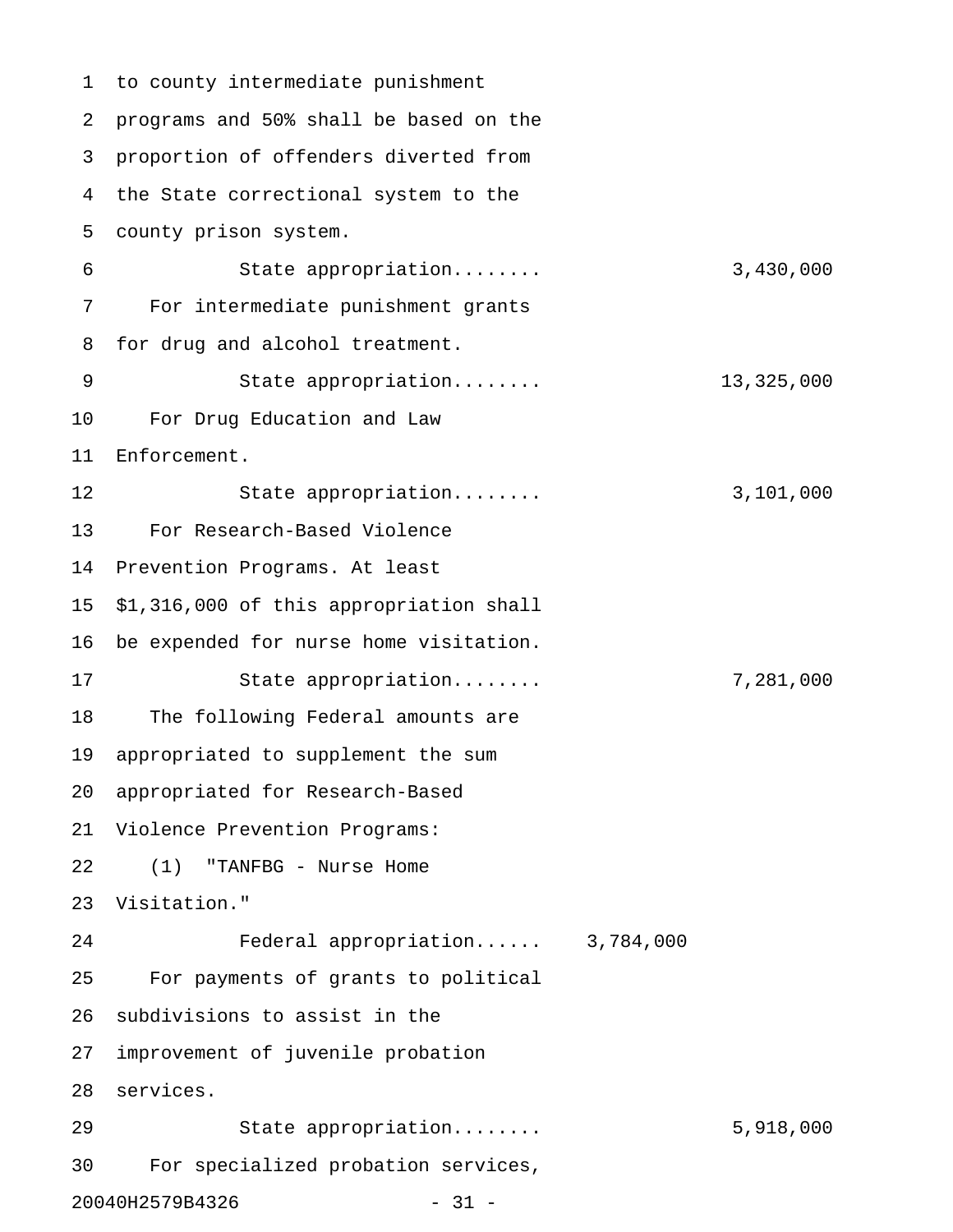1 including school-based, community-2 based, intensive supervision and 3 aftercare services pursuant to 4 standards adopted by the Juvenile 5 Court Judges' Commission. 6 State appropriation........ 15,326,000 7 For law enforcement and other 8 related activities in counties of the 9 second class. 10 State appropriation....... 7,500,000 11 For grants and other initiatives to 12 reduce violence and secure safer 13 neighborhoods in cities of the first 14 class. 15 State appropriation........ 3,700,000 16 For grants to the arts. 17 State appropriation........ 14,500,000 18 The following Federal amounts are 19 appropriated to supplement the sum 20 appropriated for grants to the arts: 21 (1) "National Endowment for the 22 Arts - Basic State Grant." 23 Federal appropriation...... 750,000 24 Section 203. Lieutenant 25 Governor.--The following amounts are 26 appropriated to the Lieutenant 27 Governor: Enlacement of the State State State State State State State State State 28 For the Office of the Lieutenant 29 Governor, including payment of 30 expenses of the residence at the 20040H2579B4326 - 32 -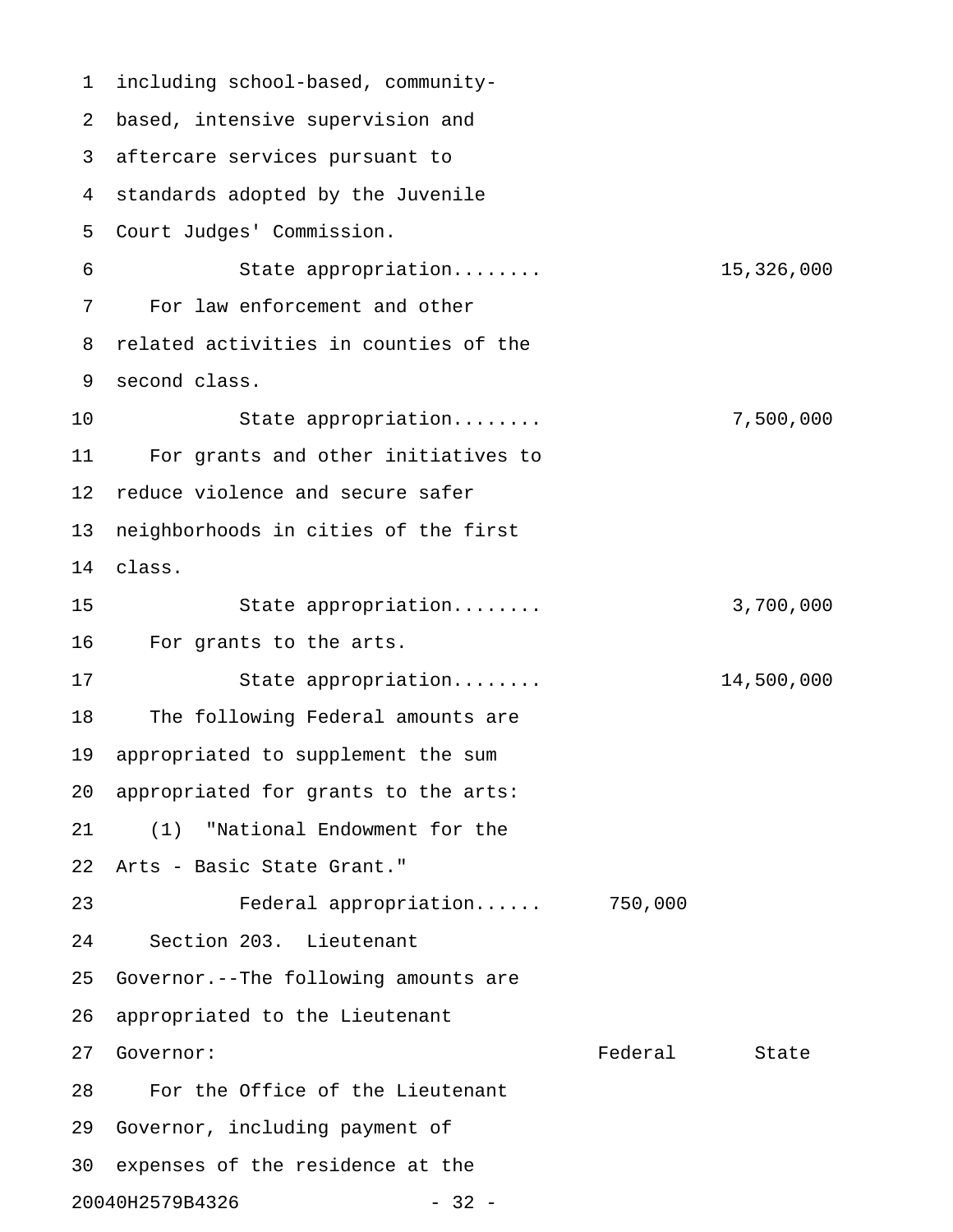1 Edward Martin Military Reservation. 2 State appropriation........ 1,194,000 3 For the Board of Pardons. 4 State appropriation........ 365,000 5 Section 204. Attorney General.-- 6 The following amounts are appropriated 7 to the Attorney General: The State State State State 8 For general government operations 9 of the Office of Attorney General. 10 State appropriation........ 37,796,000 11 The following Federal amounts are 12 appropriated to supplement the sum 13 appropriated for general government 14 operations: 15 (1) "State Medicaid Fraud Control 16 Units." 17 Federal appropriation...... 3,788,000 18 (2) "Middle Atlantic - Great Lakes 19 Organized Crime Law Enforcement 20 Network." 21 Federal appropriation...... 6,409,000 22 (3) "Gun Violence Prosecution." 23 Federal appropriation...... 40,000 24 For computer enhancements. 25 State appropriation........ 1,000,000 26 For drug law enforcement. 27 State appropriation........ 22,971,000 28 The following Federal amounts are 29 appropriated to supplement the sum 30 appropriated for drug law enforcement: 20040H2579B4326 - 33 -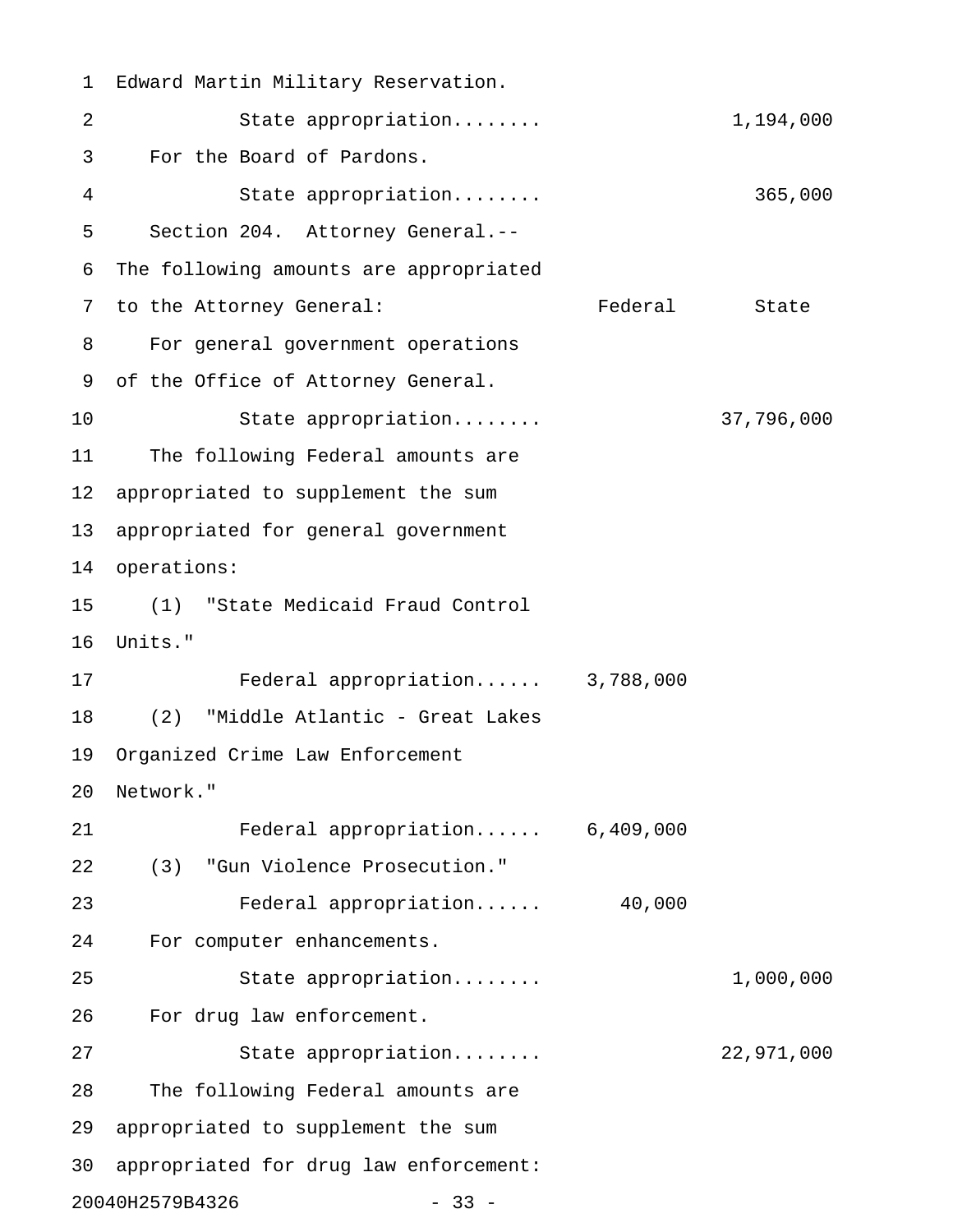1 (1) "High Intensity Drug 2 Trafficking Areas." 3 Federal appropriation...... 3,187,000 4 (2) "Witness Protection." 5 Federal appropriation...... 448,000 6 (3) "Prescription Drug 7 Monitoring." 8 Federal appropriation...... 413,000 9 For local drug task forces. 10 State appropriation........ 9,216,000 11 For a drug strike task force. 12 State appropriation........ 1,770,000 13 For a capital appeals case unit. 14 State appropriation........ 612,000 15 For charitable nonprofit 16 conversions. 17 State appropriation........ 949,000 18 For tobacco law enforcement. 19 State appropriation........ 513,000 20 For trials resulting from 21 indictments by multicounty grand 22 juries. 23 State appropriation........ 150,000 24 Section 205. Auditor General.--The 25 following amounts are appropriated to 26 the Auditor General: The State State State State State 27 For the Department of the Auditor 28 General for postauditing, annually, 29 periodically or specially, the affairs 30 of any department, board or commission 20040H2579B4326 - 34 -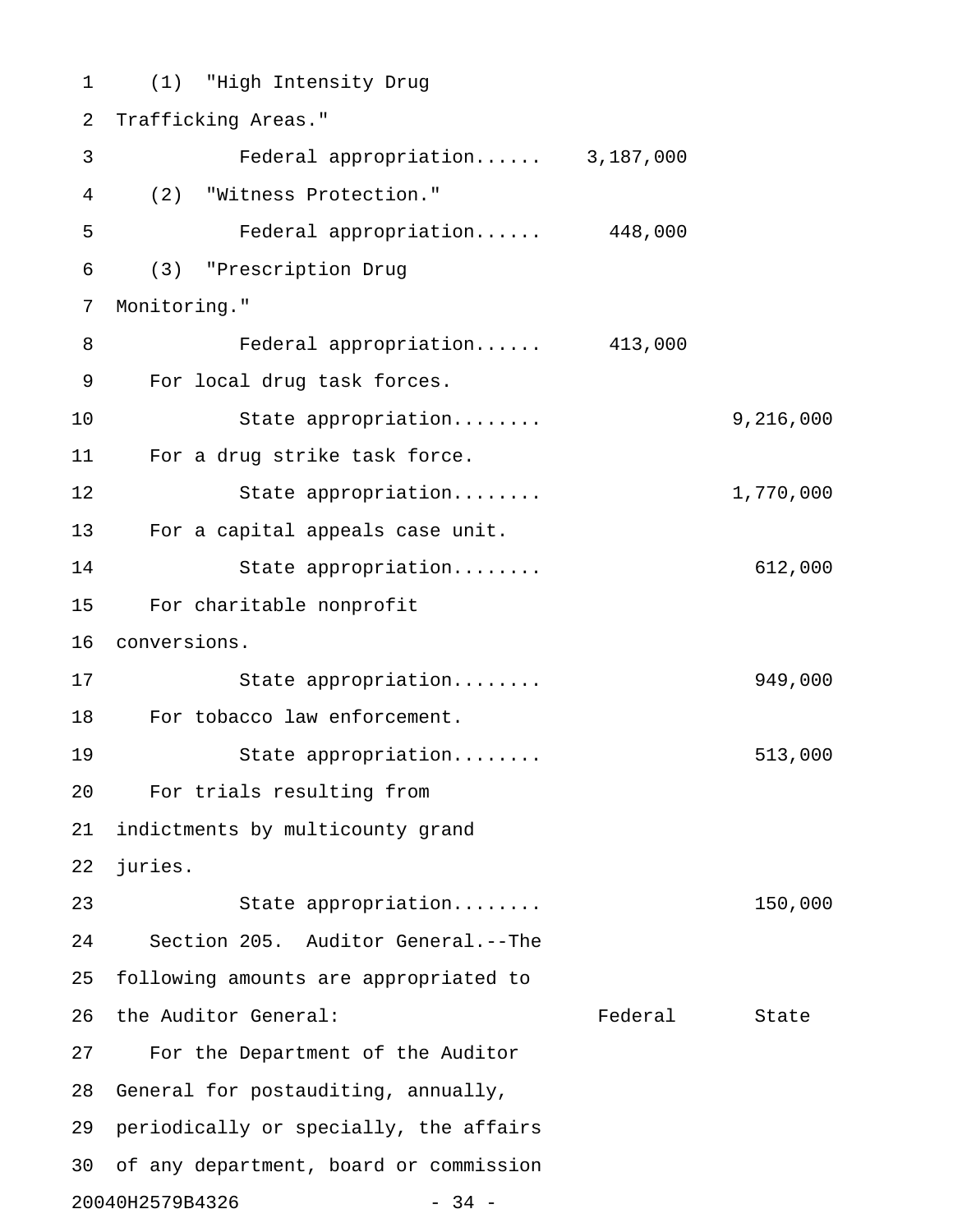| $\mathbf 1$ | which is supported out of the General  |         |            |
|-------------|----------------------------------------|---------|------------|
| 2           | Fund, district justices, other fining  |         |            |
| 3           | offices, Volunteer Firemen's Relief    |         |            |
| 4           | Association Funds and the offices of   |         |            |
| 5           | Statewide elected officials and for    |         |            |
| 6           | the proper auditing of appropriations  |         |            |
| 7           | for or relating to public assistance,  |         |            |
| 8           | including any Federal sums             |         |            |
| 9           | supplementing such appropriations.     |         |            |
| 10          | Funds provided to the Department of    |         |            |
| 11          | the Auditor General shall be for the   |         |            |
| 12          | purpose of performing postaudits in    |         |            |
| 13          | accordance with generally accepted     |         |            |
| 14          | government auditing standards.         |         |            |
| 15          | State appropriation                    |         | 46,259,000 |
| 16          | For the Board of Claims.               |         |            |
| 17          | State appropriation                    |         | 1,920,000  |
| 18          | For computer enhancements.             |         |            |
| 19          | State appropriation                    |         | 2,000,000  |
| 20          | Section 206. Treasury                  |         |            |
| 21          | Department.--The following amounts are |         |            |
| 22          | appropriated to the Treasury           |         |            |
| 23          | Department:                            | Federal | State      |
| 24          | For general government operations      |         |            |
| 25          | of the Treasury Department.            |         |            |
| 26          | State appropriation                    |         | 23,976,000 |
| 27          | For the computer integration           |         |            |
| 28          | program.                               |         |            |
| 29          | State appropriation                    |         | 335,000    |
| 30          | For administration of Article          |         |            |
|             | 20040H2579B4326<br>$-35 -$             |         |            |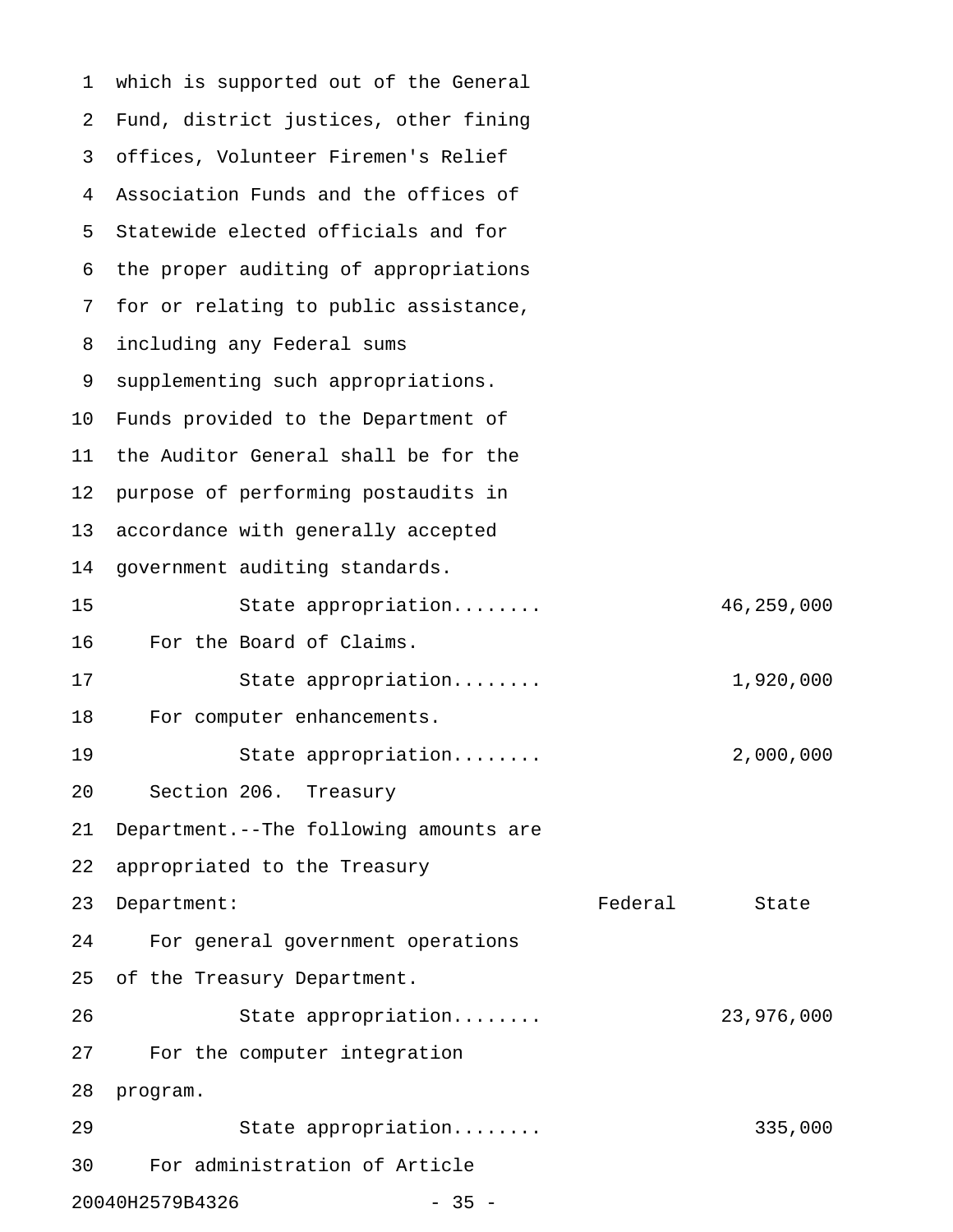1 XIII.1 of the act of April 9, 1929 2 (P.L.343, No.176), known as The Fiscal 3 Code. 4 State appropriation........ 17,576,000 5 For the Board of Finance and 6 Revenue. 7 State appropriation........ 2,309,000 8 For advertising and promotional 9 activities related to the tuition 10 account program. 11 State appropriation........ 1,000,000 12 For the payment of the 13 Commonwealth's portion of the expenses 14 of various councils, commissions, 15 conferences, boards, associations, 16 coalitions and institutes which are 17 multistate organizations of which the 18 Commonwealth has been a member for at 19 least one year and which membership 20 enables the Commonwealth government to 21 represent the citizens of 22 Pennsylvania, such organizations being 23 designed to promote or protect the 24 member states' interests, or which 25 promote governmental financial 26 excellence or accountability. Any such 27 payment shall be made on requisition 28 of the Governor on behalf of the 29 organization which shall file an 30 accounting of expenses with the 20040H2579B4326 - 36 -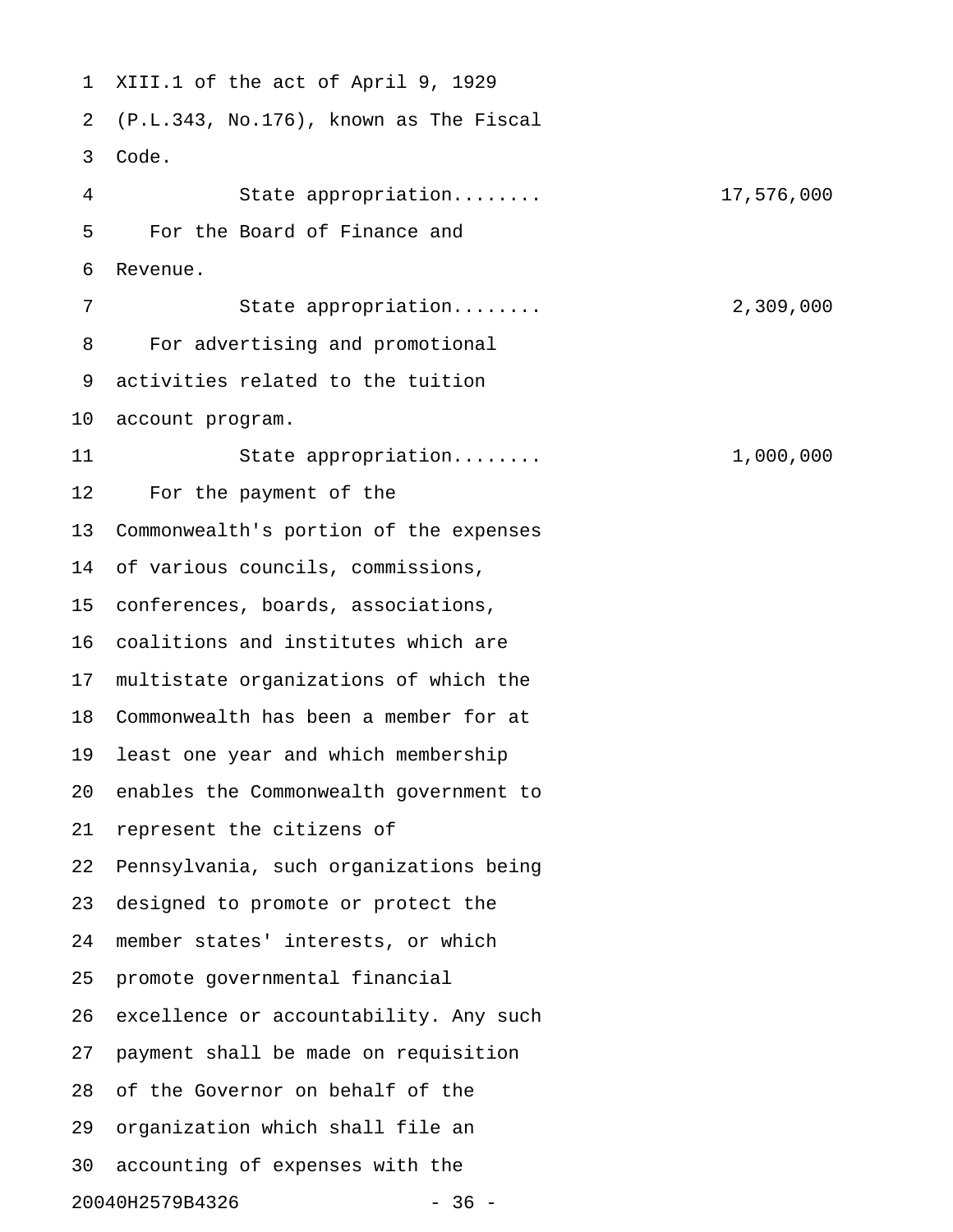1 Auditor General.

| 2  | State appropriation                       | 936,000     |
|----|-------------------------------------------|-------------|
| 3  | For publishing statements of the          |             |
| 4  | General Fund and other funds of the       |             |
| 5  | Commonwealth.                             |             |
| 6  | State appropriation                       | 25,000      |
| 7  | For payment of law enforcement            |             |
| 8  | officers' and emergency response          |             |
| 9  | personnel death benefits.                 |             |
| 10 | State appropriation                       | 762,000     |
| 11 | For compensation of the                   |             |
| 12 | Commonwealth's Loan and Transfer Agent    |             |
| 13 | for services and expenses in              |             |
| 14 | connection with the registration,         |             |
| 15 | transfer and payment of interest on       |             |
| 16 | bonds of the Commonwealth and other       |             |
| 17 | services required to be performed by      |             |
| 18 | the Loan and Transfer Agent.              |             |
| 19 | State appropriation                       | 75,000      |
| 20 | For general obligation debt service       |             |
|    | 21 or to pay all arbitrage rebates to the |             |
| 22 | Federal Government required under         |             |
| 23 | section 148 of the Internal Revenue       |             |
| 24 | Code of 1986 (Public Law 99-514, 26       |             |
| 25 | U.S.C. § 148).                            |             |
| 26 | State appropriation                       | 399,925,000 |
| 27 | The following Federal amounts are         |             |
| 28 | appropriated to supplement the sum        |             |
| 29 | appropriated for general obligation       |             |
| 30 | debt services:                            |             |
|    | 20040H2579B4326<br>$-37 -$                |             |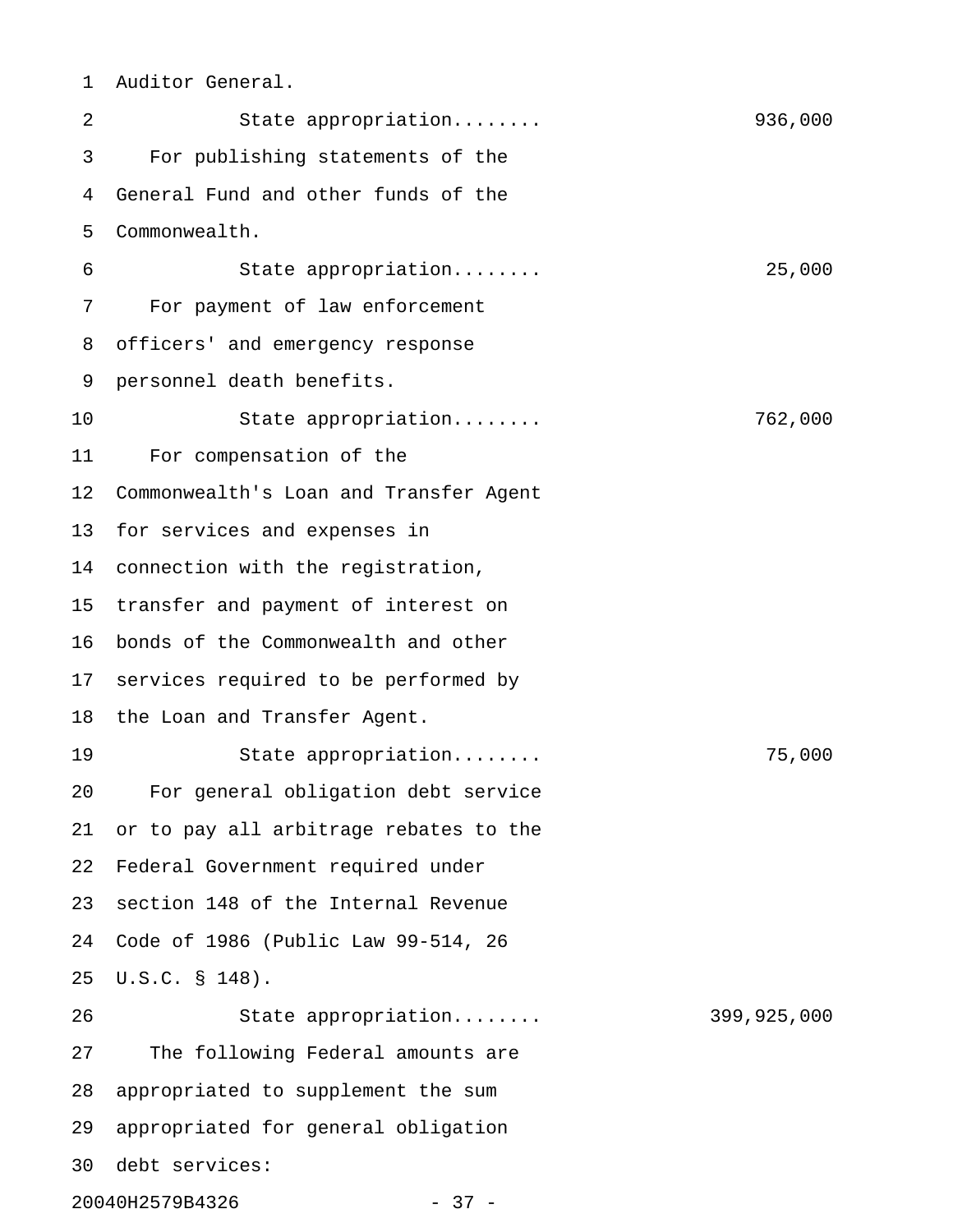1 (1) "Debt Service - Federal Fiscal 2 Relief." 3 Federal appropriation...... 377,619,000 4 Section 207. Department of 5 Aging.--The following amounts are 6 appropriated to the Department of 7 Aging: Federal State 8 For general government operations 9 of the Department of Aging. 10 State appropriation........ 17,613,000 11 The following Federal amounts are 12 appropriated to supplement the sum 13 appropriated for general government 14 operations: 15 (1) "Programs for the Aging - 16 Title III - Administration." 17 Federal appropriation...... 1,817,000 18 (2) "Programs for the Aging - 19 Title V - Administration." 20 Federal appropriation...... 173,000 21 (3) "Medical Assistance - 22 Administration." 23 Federal appropriation...... 938,000 24 For family caregiver support. 25 State appropriation........ 11,461,000 26 The following Federal amounts are 27 appropriated to supplement the sum 28 appropriated for family caregiver 29 support: 30 (1) "Programs for the Aging -

20040H2579B4326 - 38 -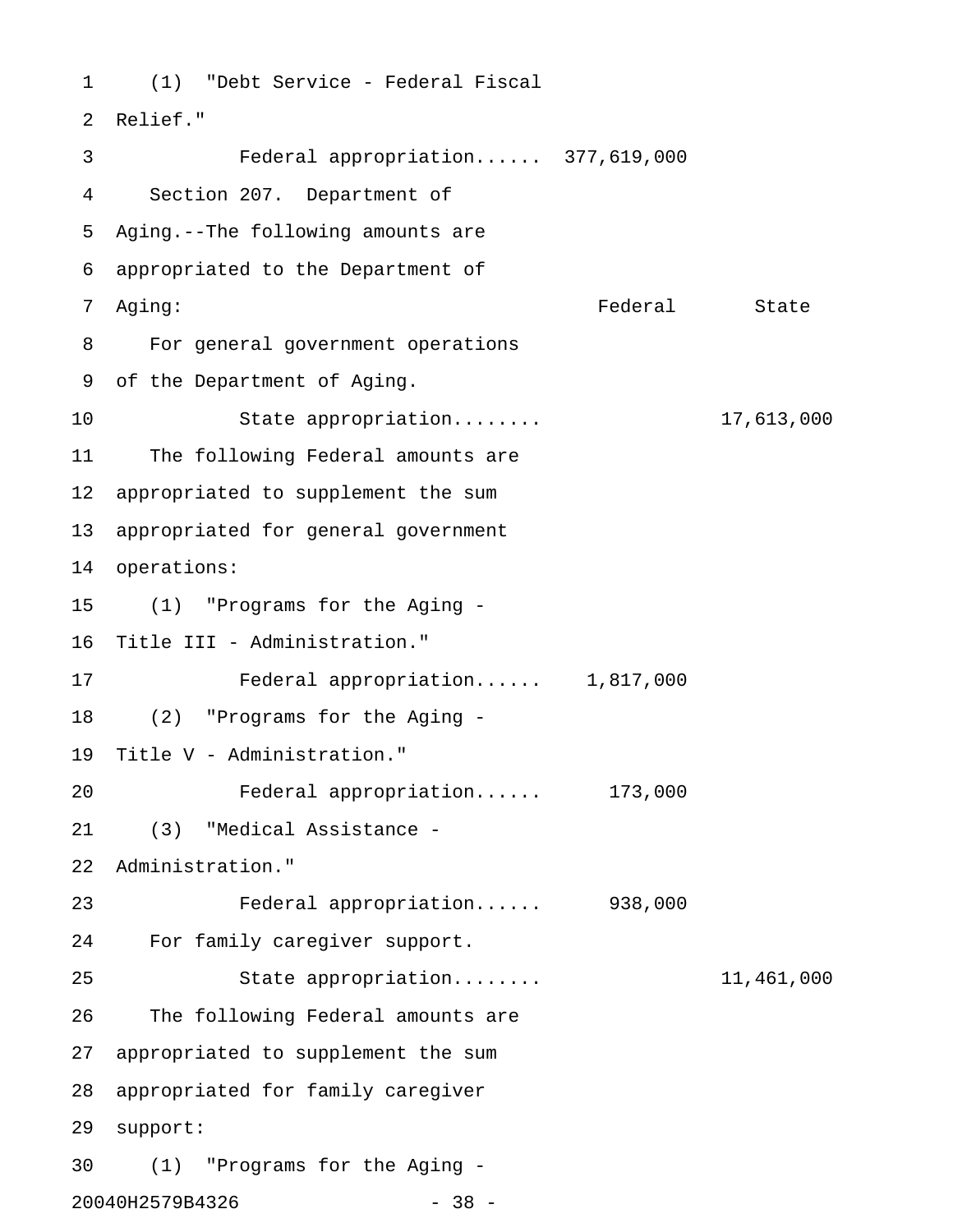1 Title III - Family Caregiver." 2 Federal appropriation...... 10,000,000 3 For preadmission assessment. 4 State appropriation........ 6,080,000 5 The following Federal amounts are 6 appropriated to supplement the sum 7 appropriated for preadmission 8 assessment: 9 (1) "Medical Assistance - 10 Preadmission Assessment." 11 Federal appropriation...... 8,818,000 12 For legal advocacy for older 13 Pennsylvanians. 14 State appropriation........ 600,000 15 For Alzheimer's outreach. 16 State appropriation........ 526,000 17 The following Federal amounts are 18 appropriated to supplement the sum 19 appropriated for Alzheimer's outreach: 20 (1) "Memory Loss Screening." 21 Federal appropriation...... 597,000 22 Section 208. Department of 23 Agriculture.--The following amounts 24 are appropriated to the Department of 25 Agriculture: Federal State 26 For general government operations 27 of the Department of Agriculture. 28 State appropriation........ 31,254,000 29 The following Federal amounts are 30 appropriated to supplement the sum 20040H2579B4326 - 39 -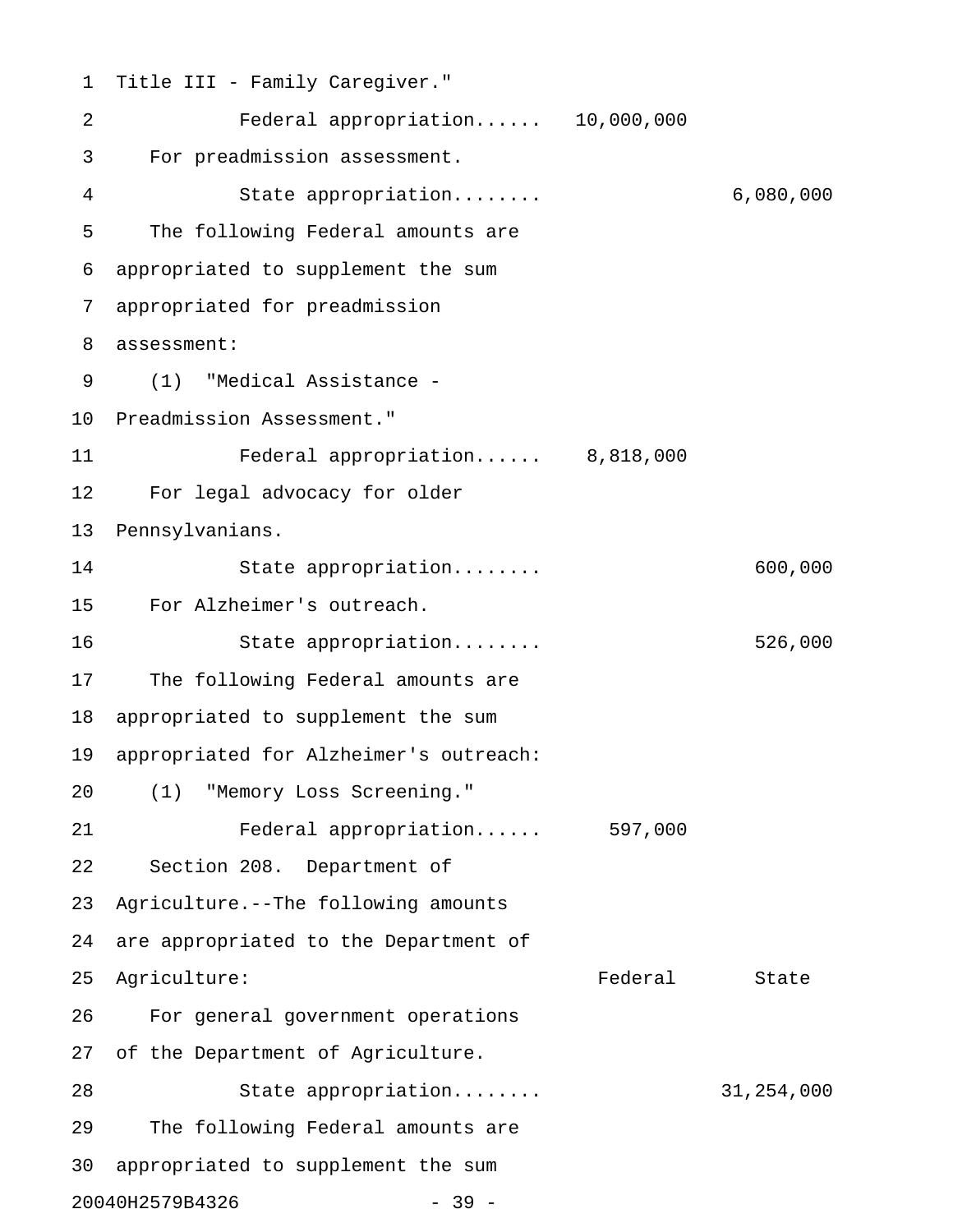1 appropriated for general government 2 operations: 3 (1) "Pennsylvania Plant Pest 4 Detection System." 5 Federal appropriation...... 1,200,000 6 (2) "Poultry Grading Service." 7 Federal appropriation...... 59,000 8 (3) "Medicated Feed Mill 9 Inspection." 10 Federal appropriation...... 27,000 11 (4) "National School Lunch 12 Administration." 13 Federal appropriation...... 350,000 14 (5) "Emergency Food Assistance." 15 Federal appropriation...... 3,200,000 16 In addition to the specific amounts 17 appropriated herein, all other moneys 18 received from the Federal Government 19 for emergency food assistance are 20 hereby appropriated to such program. 21 (6) "Pesticide Enforcement, 22 Certification, Training and Control 23 Program." 24 Federal appropriation...... 1,000,000 25 (7) "Agricultural Risk 26 Protection." 27 Federal appropriation...... 2,000,000 28 (8) "Commodity Supplemental Food." 29 Federal appropriation...... 1,500,000 30 In addition to the specific amounts

20040H2579B4326 - 40 -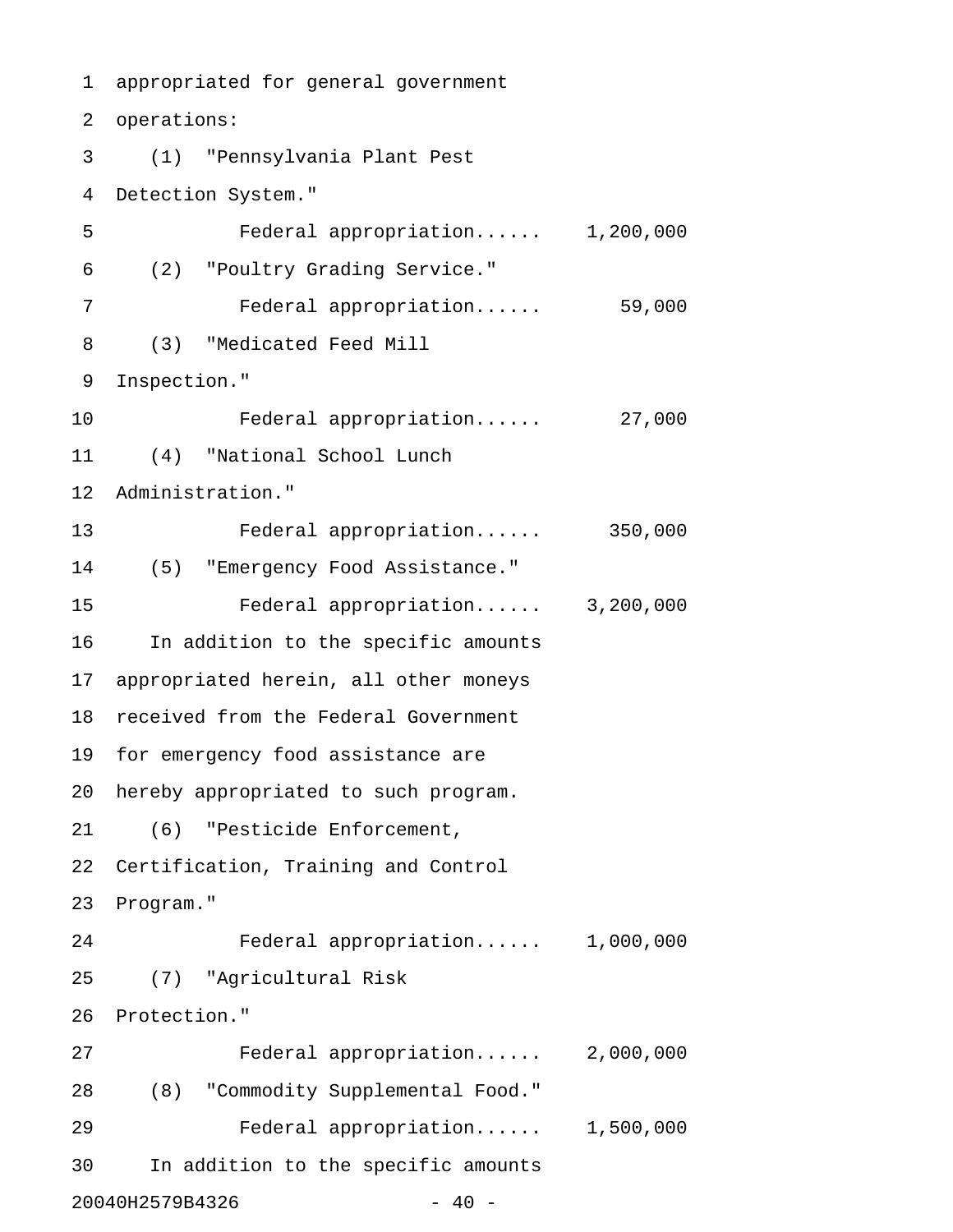1 appropriated herein, all other moneys 2 received from the Federal Government 3 for commodity supplemental food are 4 hereby appropriated to such program. 5 (9) "Organic Cost Distribution." 6 Federal appropriation...... 180,000 7 (10) "Animal Disease Control." 8 Federal appropriation...... 2,000,000 9 (11) "Food Establishment 10 Inspections." 11 Federal appropriation...... 100,000 12 (12) "Food Safety Inspection 13 Service." 14 Federal appropriation...... 35,000 15 (13) "Integrated Pest Management." 16 Federal appropriation...... 150,000 17 (14) "Johne's Disease Herd 18 Project." 19 Federal appropriation...... 1,800,000 20 (15) "Avian Influenza 21 Surveillance." 22 Federal appropriation...... 500,000 23 (16) "Oral Rabies Vaccine." 24 Federal appropriation...... 100,000 25 (17) "Exotic Newcastle Disease 26 Control." 27 Federal appropriation...... 300,000 28 (18) "Scrapie Disease Control." 29 Federal appropriation...... 60,000 30 (19) "Monitoring Foot and Mouth 20040H2579B4326 - 41 -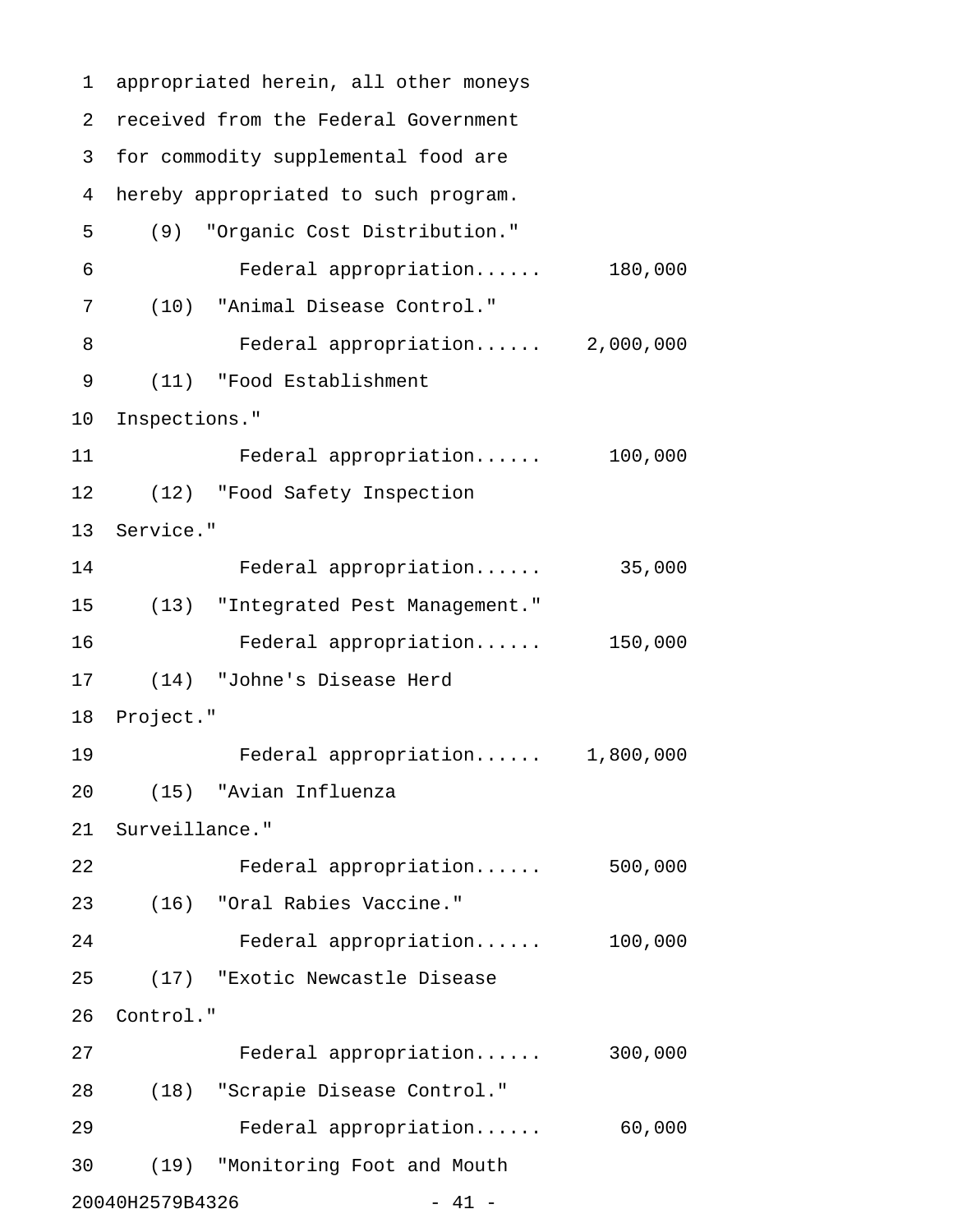1 Disease."

| $\overline{2}$ | Federal appropriation                  | 100,000   |           |  |  |
|----------------|----------------------------------------|-----------|-----------|--|--|
| 3              | "Wildlife Services."<br>(20)           |           |           |  |  |
| $\overline{4}$ | Federal appropriation                  | 800,000   |           |  |  |
| 5              | (21) "Animal Identification."          |           |           |  |  |
| 6              | Federal appropriation 2,000,000        |           |           |  |  |
| 7              | For Farmers' Market Food Coupons,      |           |           |  |  |
| 8              | including no less than \$750,000 for a |           |           |  |  |
| 9              | senior citizens program.               |           |           |  |  |
| 10             | State appropriation                    |           | 2,000,000 |  |  |
| 11             | The following Federal amounts are      |           |           |  |  |
| 12             | appropriated to supplement the sum     |           |           |  |  |
| 13             | appropriated for Farmers' Market Food  |           |           |  |  |
| 14             | Coupons:                               |           |           |  |  |
| 15             | (1) "Farmers' Market Food              |           |           |  |  |
| 16             | Coupons."                              |           |           |  |  |
| 17             | Federal appropriation $4,300,000$      |           |           |  |  |
| 18             | (2) "Senior Farmers' Market            |           |           |  |  |
| 19             | Nutrition."                            |           |           |  |  |
| 20             | Federal appropriation                  | 3,000,000 |           |  |  |
| 21             | In addition to the specific amounts    |           |           |  |  |
| 22             | appropriated herein, all other moneys  |           |           |  |  |
| 23             | received from the Federal Government   |           |           |  |  |
| 24             | for farmers' market food coupons and   |           |           |  |  |
| 25             | senior farmers' market nutrition are   |           |           |  |  |
| 26             | hereby appropriated to such program.   |           |           |  |  |
| 27             | For the administration of the          |           |           |  |  |
| 28             | Agricultural Conservation Easement     |           |           |  |  |
| 29             | Program.                               |           |           |  |  |
| 30             | State appropriation                    |           | 520,000   |  |  |
|                | 20040H2579B4326<br>$-42 -$             |           |           |  |  |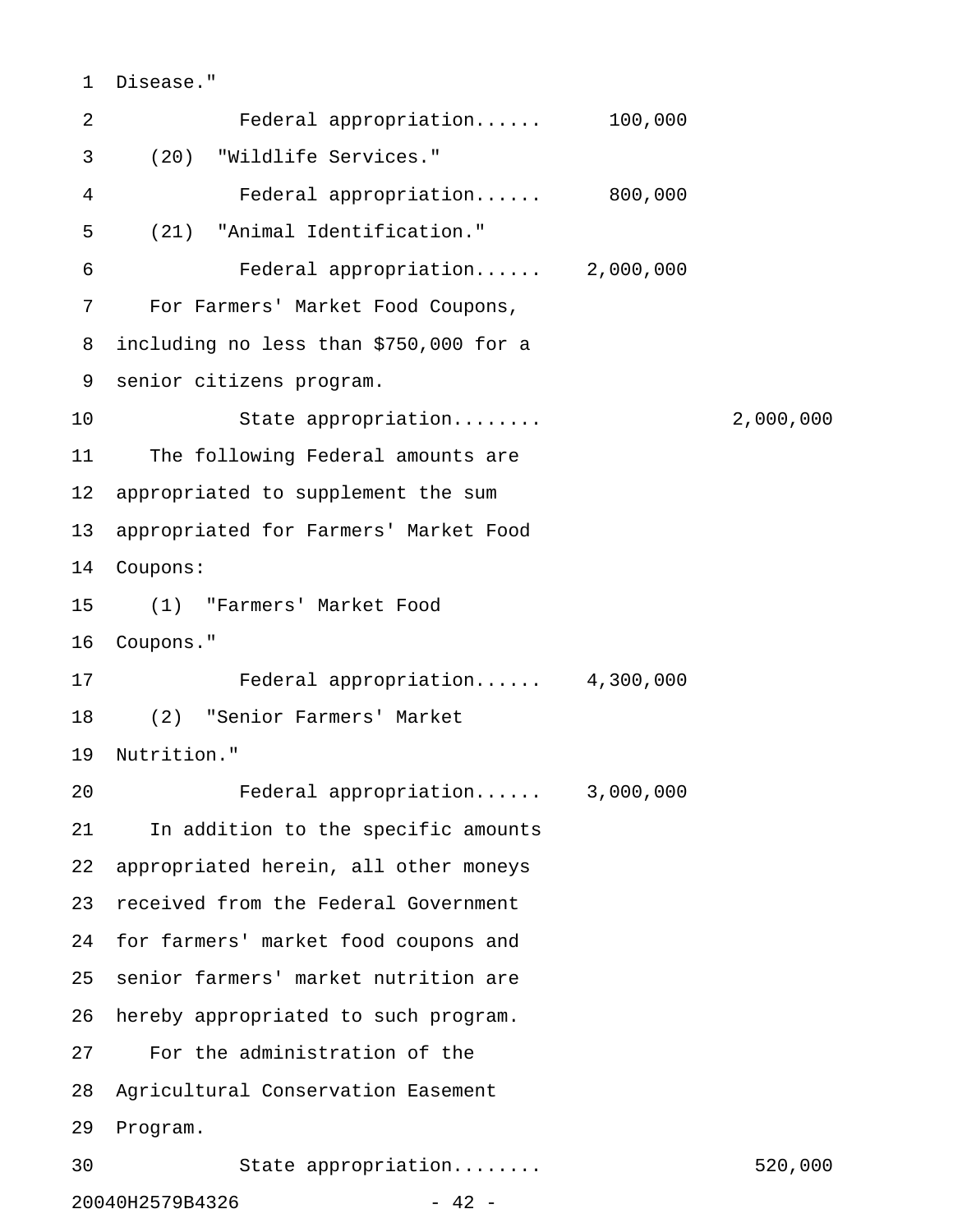1 The following Federal amounts are 2 appropriated to supplement the sum 3 appropriated for administration of the 4 Agricultural Conservation Easement 5 Program: 6 (1) "Farmland Protection." 7 Federal appropriation...... 6,000,000 8 For agricultural research. 9 State appropriation........ 3,000,000 10 For agricultural promotion, 11 education and exports. This 12 appropriation includes at least 13 \$100,000 for the promotion of 14 Pennsylvania wines and wine grapes. 15 State appropriation........ 1,286,000 16 For hardwoods research and 17 promotion. 18 State appropriation........ 780,000 19 For a farm safety program. 20 State appropriation........ 111,000 21 For the administration of the 22 Nutrient Management Program. 23 State appropriation........ 297,000 24 For the Animal Health Commission. 25 State appropriation........ 5,250,000 26 For animal indemnities payments to 27 farmers for animals destroyed in 28 disease eradication programs. 29 State appropriation........ 20,000 30 For payment into the State Farm 20040H2579B4326 - 43 -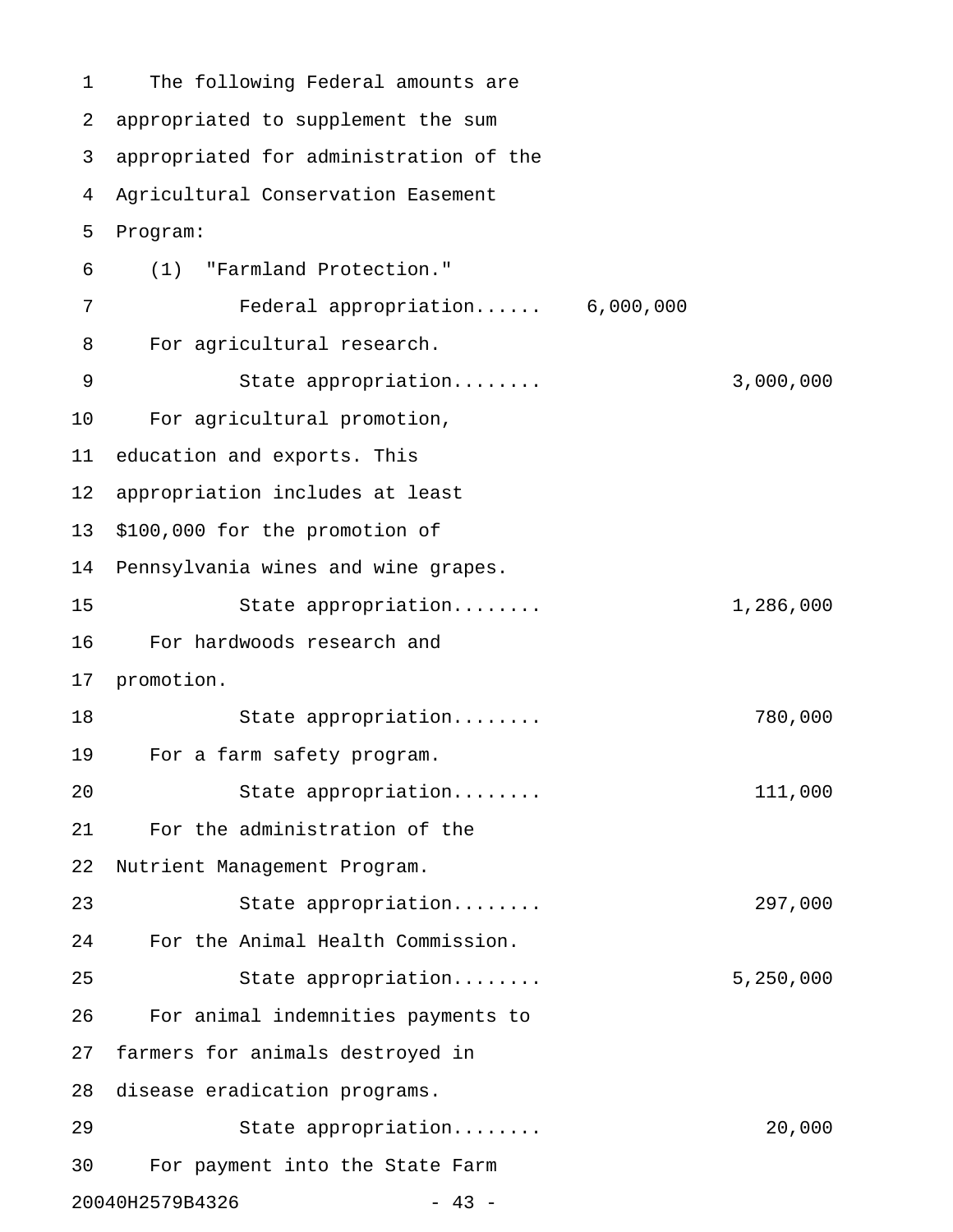1 Products Show Fund. As a condition for 2 the use of these funds, no 3 expenditures may be made from this 4 appropriation or from the State Farm 5 Products Show Fund for any activities 6 associated with the Pennsylvania 7 Agricultural Foods Exposition (PAFE) 8 unless such activities take place on 9 the premises of the Farm Show Complex, 10 Harrisburg, Pennsylvania. 11 State appropriation........ 3,000,000 12 For payments to county fairs. 13 State appropriation........ 4,400,000 14 For development and operation of an 15 open livestock show, including cattle, 16 swine, sheep and horses. 17 State appropriation........ 225,000 18 For planning and staging of an open 19 dairy show. 20 State appropriation........ 225,000 21 For promotion and holding of annual 22 local, regional and State 4-H Clubs 23 and Future Farmers of America dairy 24 shows. 25 State appropriation........ 50,000 26 The department may make allocations 27 of the above three appropriations, as 28 it deems appropriate, to an 29 association whose purposes are in 30 accord with the purposes and intent of 20040H2579B4326 - 44 -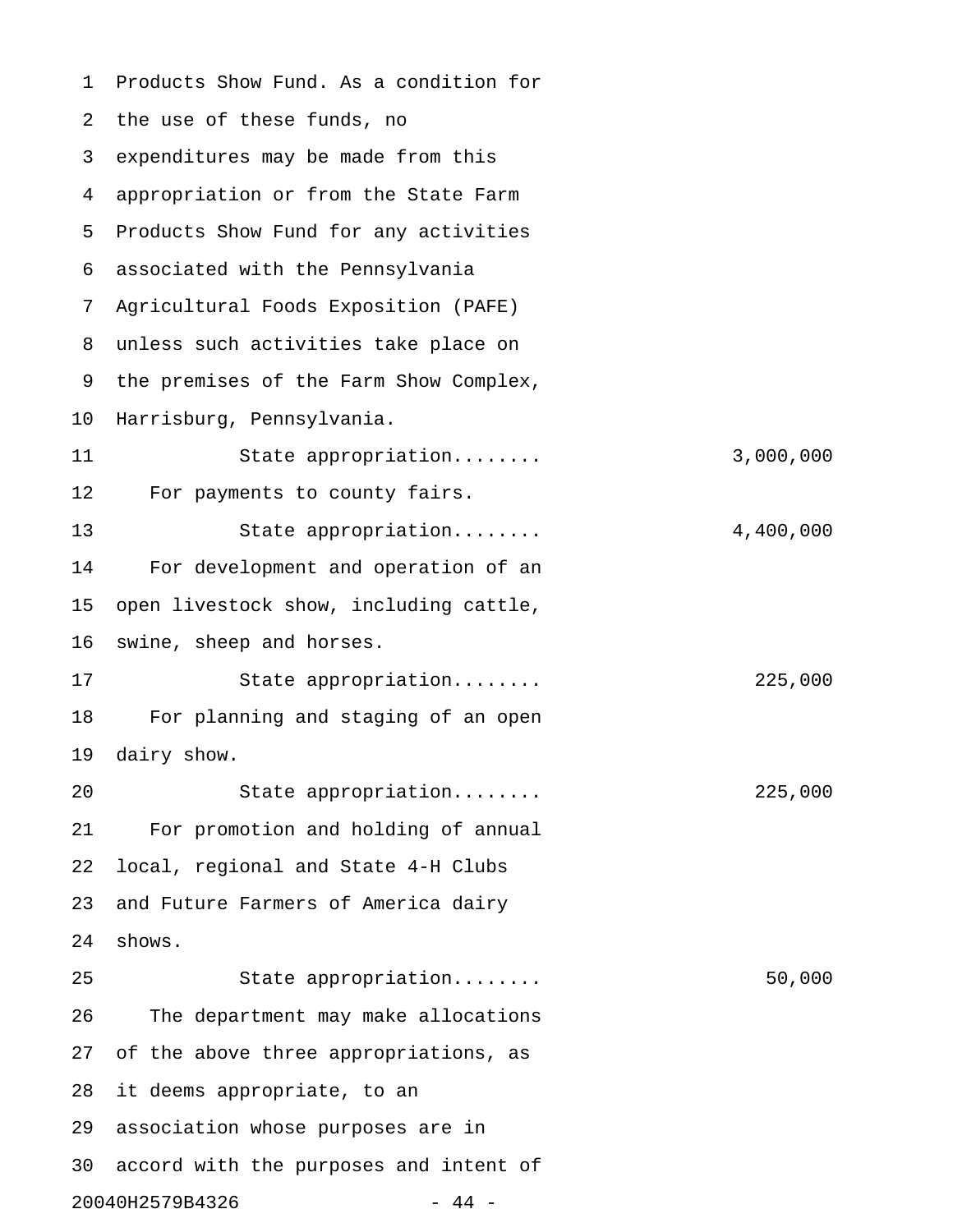1 the appropriations, the funds so 2 allocated to be used for the 3 development and operation of 4 Livestock, Dairy and Junior Dairy 5 Shows in the Pennsylvania Farm Show 6 Complex: Provided, That the funds 7 allocated by the department shall only 8 be used for the specific items 9 approved by the department in advance. 10 For planning and staging ten annual 11 4-H Club horse and pony shows and one 12 Statewide show to be held in the fall 13 as preliminary to the Keystone 14 International Livestock Show. 15 State appropriation........ 55,000 16 For grants to counties for the 17 purchase of food to be provided to 18 needy persons in this Commonwealth. 19 This amount includes up to \$1,000,000 20 for the emergency food assistance 21 development program and up to 22 \$2,000,000 for the cost of 23 distributing bonus TEFAP commodities 24 to counties. 25 State appropriation........ 17,450,000 26 For food marketing and research. 27 State appropriation........ 3,000,000 28 For product promotion and 29 marketing. 30 State appropriation........ 850,000

20040H2579B4326 - 45 -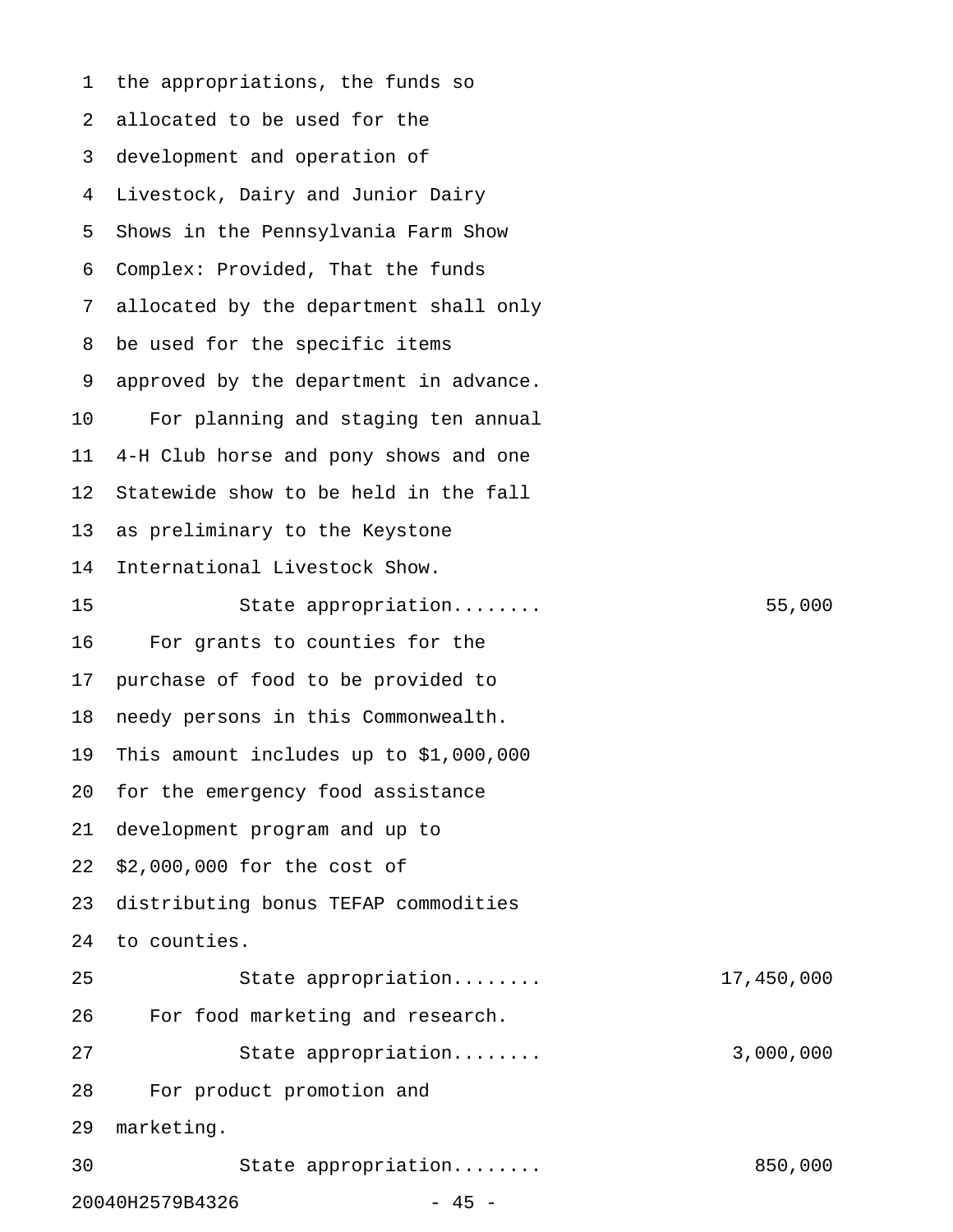1 The following Federal amounts are 2 appropriated to supplement the sum 3 appropriated for product promotion and 4 marketing: 5 (1) "Market Improvement." 6 Federal appropriation...... 150,000 7 (2) "Keystone Agricultural 8 Innovation Center." 9 Federal appropriation...... 1,000,000 10 For programs to encourage 11 development of future farmers. 12 State appropriation........ 104,000 13 For agriculture and rural youth 14 programs. 15 State appropriation........ 110,000 16 For payment into the Nutrient 17 Management Fund. 18 State appropriation........ 3,280,000 19 For payment to conservation 20 districts. 21 State appropriation........ 1,660,000 22 For a crop insurance program to be 23 administered consistent with the 24 provisions of the act of December 13, 25 1999 (P.L.905, No.57), known as the 26 Drought, Orchard and Nursery Indemnity 27 and Flood Relief Act. 28 State appropriation........ 2,000,000 29 The following Federal amounts are 30 appropriated to supplement the sum 20040H2579B4326 - 46 -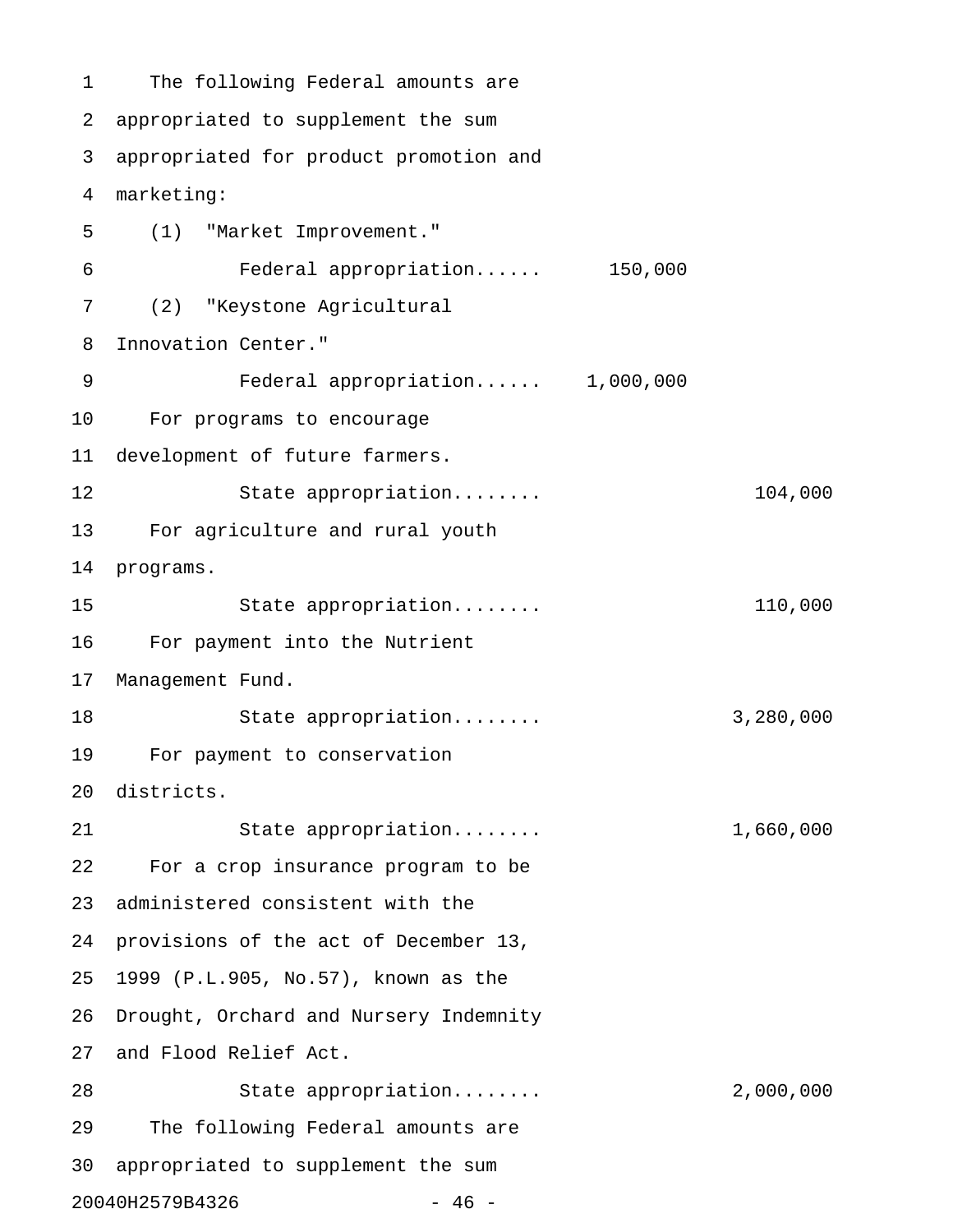1 appropriated for crop insurance: 2 (1) "Crop Insurance." 3 Federal appropriation...... 2,000,000 4 For fruit tree indemnity payments 5 relating to Plum Pox Virus and costs 6 related to disease eradication and 7 other prevention and control measures. 8 State appropriation........ 500,000 9 Section 209. Department of 10 Community and Economic Development.-- 11 The following amounts are appropriated 12 to the Department of Community and 13 Economic Development: The State State State State 14 For general government operations 15 of the Department of Community and 16 Economic Development. 17 State appropriation........ 16,469,000 18 The following Federal amounts are 19 appropriated to supplement the sum 20 appropriated for general government 21 operations: 22 (1) "ARC - State Technical 23 Assistance." 24 Federal appropriation...... 250,000 25 (2) "DOE Weatherization - 26 Administration." 27 Federal appropriation...... 535,000 28 (3) "SCDBG - Administration." 29 Federal appropriation...... 1,720,000 30 (4) "CSBG - Administration."

20040H2579B4326 - 47 -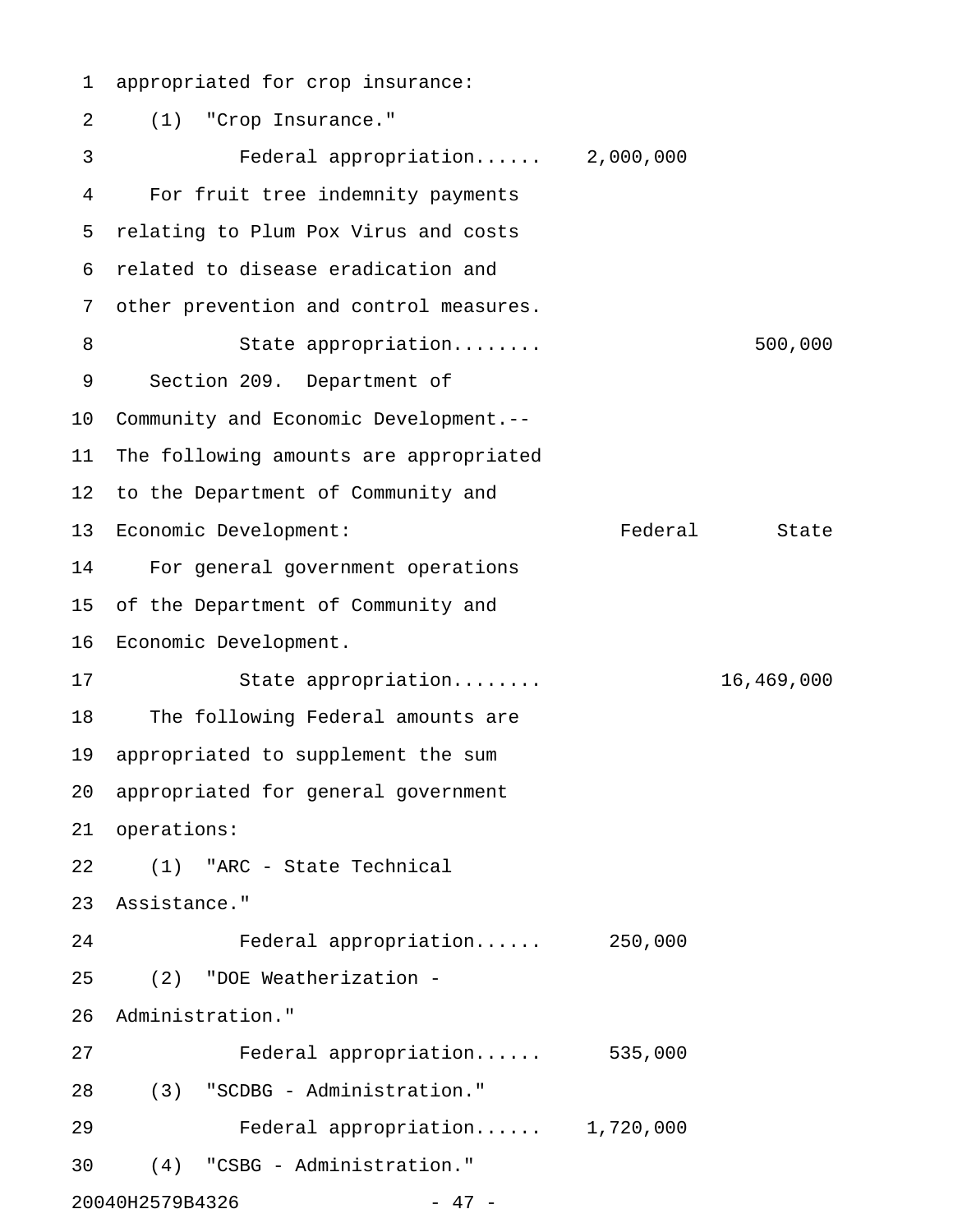1 Federal appropriation...... 1,402,000 2 (5) "LIHEABG - Administration." 3 Federal appropriation...... 535,000 4 (6) "Communications 5 Infrastructure." 6 Federal appropriation...... 830,000 7 For the Local Earned Income Tax 8 Registry. 9 State appropriation........ 550,000 10 For the purpose of increasing 11 international trade. 12 State appropriation........ 6,200,000 13 For interactive marketing. 14 State appropriation........ 2,400,000 15 For cultural expositions and 16 exhibitions. 17 State appropriation........ 5,050,000 18 For the purpose of marketing to 19 attract tourists to this Commonwealth. 20 State appropriation........ 14,100,000 21 For the purpose of marketing to 22 attract business to this Commonwealth. 23 State appropriation........ 2,472,000 24 For regional marketing 25 partnerships. 26 State appropriation........ 5,000,000 27 For the purpose of marketing to 28 attract film business to this 29 Commonwealth. 30 State appropriation........ 600,000 20040H2579B4326 - 48 -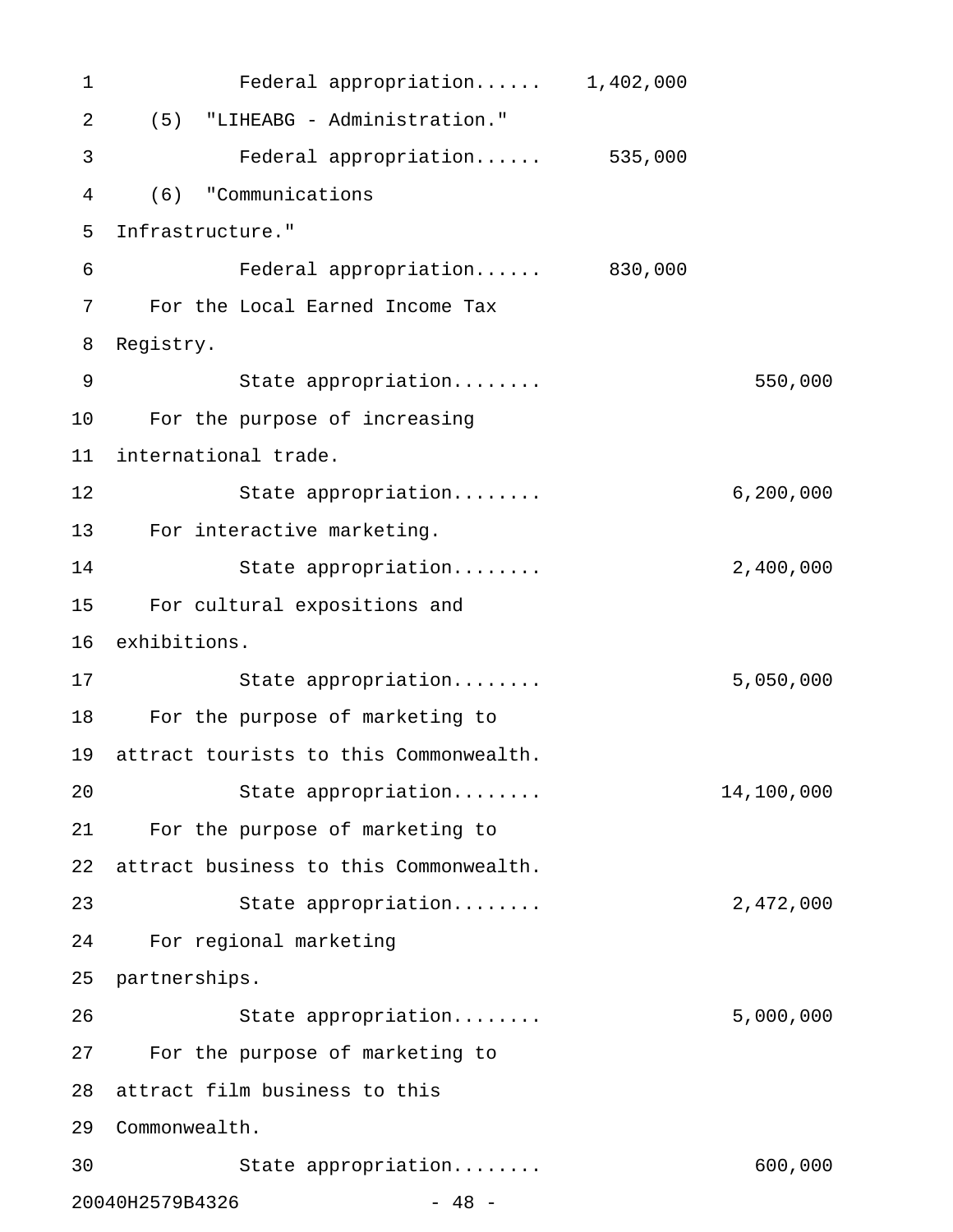1 For international marketing. 2 State appropriation........ 700,000 3 For a housing research center. 4 State appropriation........ 388,000 5 For business retention and 6 expansion. 7 State appropriation....... 7,429,000 8 For Pennports. The sum of 9 \$5,275,000 shall be allocated as 10 follows: \$500,000 for the Port of 11 Pittsburgh, \$750,000 for the Port of 12 Erie, \$1,850,000 for the operating and 13 administrative expenses of the 14 Philadelphia Regional Port Authority 15 and \$1,100,000 for the Philadelphia 16 Regional Port Authority for piers, 17 \$75,000 for Philadelphia Regional Port 18 Authority debt service, \$400,000 for a 19 navigational system for the 20 Philadelphia Regional Port Authority, 21 and \$600,000 for DRMEC. 22 State appropriation........ 16,275,000 23 For land use planning. 24 State appropriation........ 3,496,000 25 For the prevention of military base 26 realignment and closure. 27 State appropriation........ 3,300,000 28 For transfer to the Municipalities 29 Financial Recovery Revolving Fund. 30 State appropriation........ 2,000,000 20040H2579B4326 - 49 -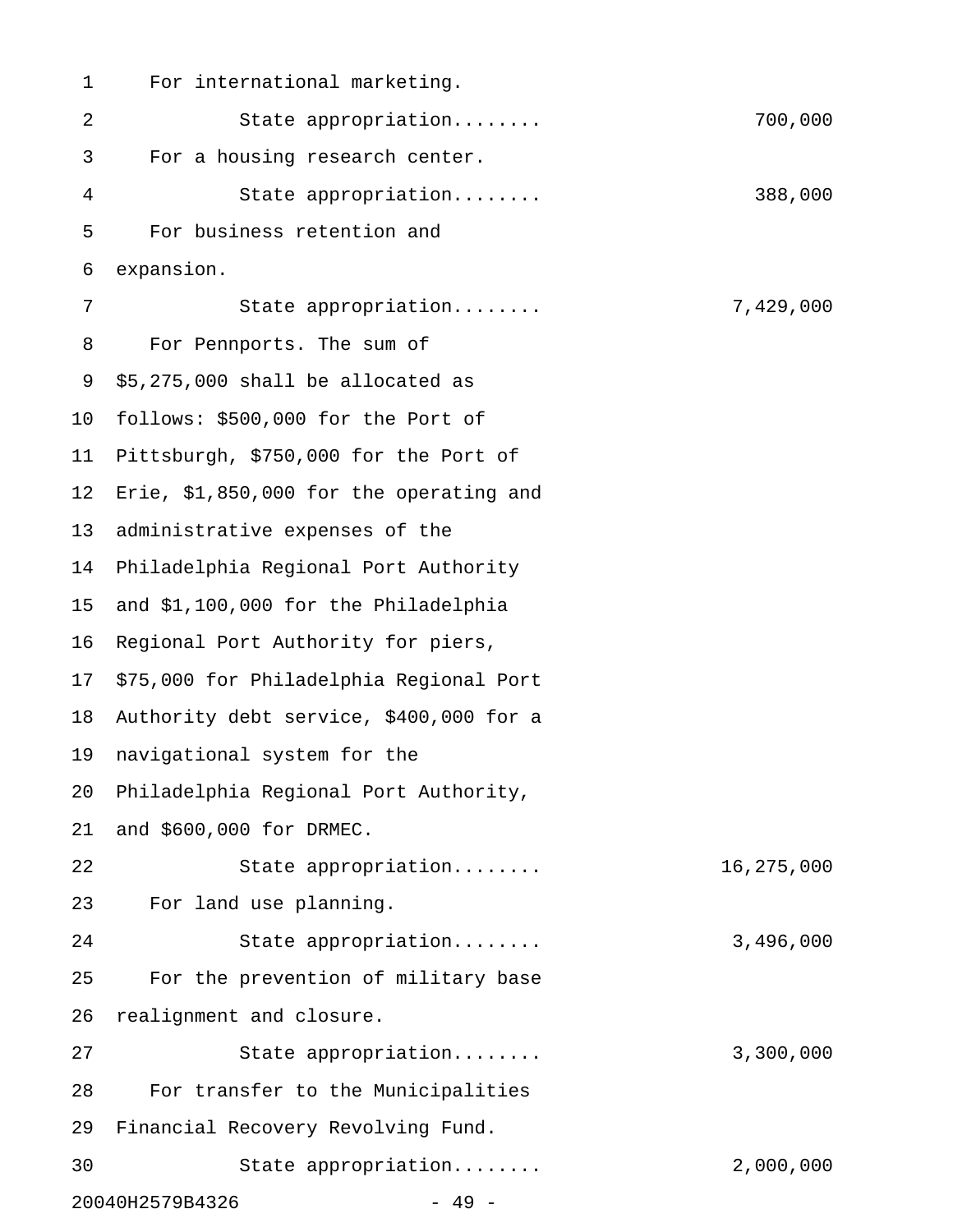| 1  | For transfer to the Industrial         |            |
|----|----------------------------------------|------------|
| 2  | Sites Environmental Assessment Fund.   |            |
| 3  | State appropriation                    | 500,000    |
| 4  | For transfer to the Ben Franklin       |            |
| 5  | Technology Development Authority Fund. |            |
| 6  | State appropriation                    | 53,000,000 |
| 7  | For the Opportunity Grant Program.     |            |
| 8  | State appropriation                    | 50,000,000 |
| 9  | For Keystone Innovation Zones.         |            |
| 10 | State appropriation                    | 3,300,000  |
| 11 | For customized job training            |            |
| 12 | programs.                              |            |
| 13 | State appropriation                    | 32,500,000 |
| 14 | For workforce leadership grants.       |            |
| 15 | State appropriation                    | 5,000,000  |
| 16 | For emergency responders' resources    |            |
| 17 | and training.                          |            |
| 18 | State appropriation                    | 5,500,000  |
| 19 | For infrastructure development.        |            |
| 20 | State appropriation                    | 25,000,000 |
| 21 | For grants for housing and             |            |
| 22 | redevelopment assistance as authorized |            |
| 23 | by the act of May 20, 1949 (P.L.1633,  |            |
| 24 | No. 493), known as the Housing and     |            |
| 25 | Redevelopment Assistance Law. No more  |            |
| 26 | than 20% of the amount herein          |            |
| 27 | appropriated shall be allocated or     |            |
| 28 | granted to any one political           |            |
| 29 | subdivision.                           |            |
| 30 | State appropriation                    | 30,000,000 |
|    | 20040H2579B4326<br>$-50 -$             |            |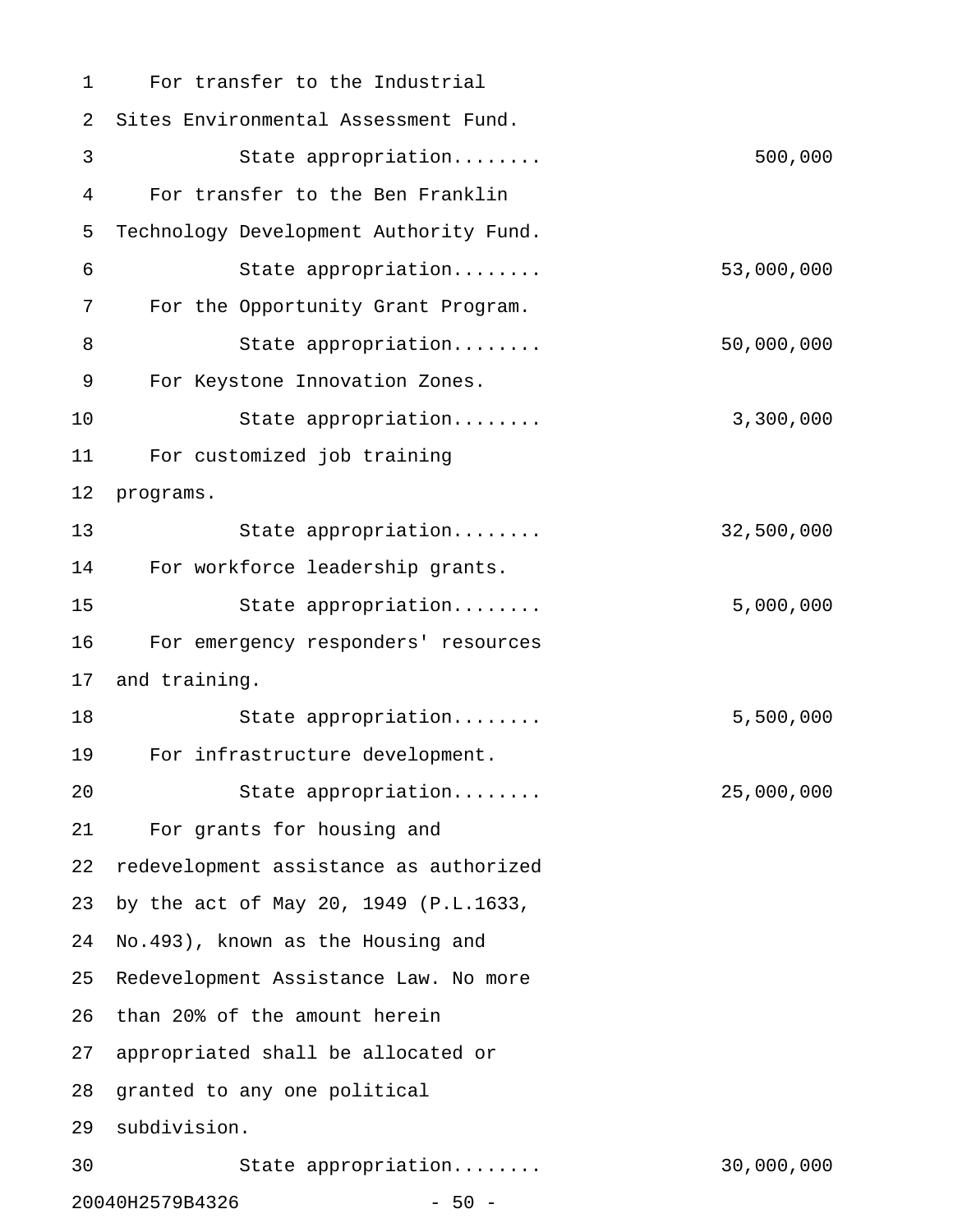1 The following Federal amounts are 2 appropriated to supplement the sum 3 appropriated for housing and 4 redevelopment: 5 (1) "DOE Weatherization." 6 Federal appropriation...... 18,000,000 7 (2) "Emergency Shelter for the 8 Homeless." 9 Federal appropriation...... 75,000 10 (3) "LIHEABG - Weatherization 11 Program." 12 Federal appropriation...... 24,000,000 13 (4) "TANFBG - Housing Assistance." 14 Federal appropriation...... 5,000,000 15 (5) "SCDBG - HUD Disaster 16 Recovery." 17 Federal appropriation...... 2,000,000 18 For family savings accounts. 19 State appropriation........ 826,000 20 The following Federal amounts are 21 appropriated to supplement the sum 22 appropriated for family savings banks: 23 (1) "Assets for Independence." 24 Federal appropriation...... 1,800,000 25 For shared municipal services. 26 State appropriation........ 1,500,000 27 For the New Communities Program. 28 State appropriation........ 19,000,000 29 The following Federal amounts are 30 appropriated to supplement the sum 20040H2579B4326 - 51 -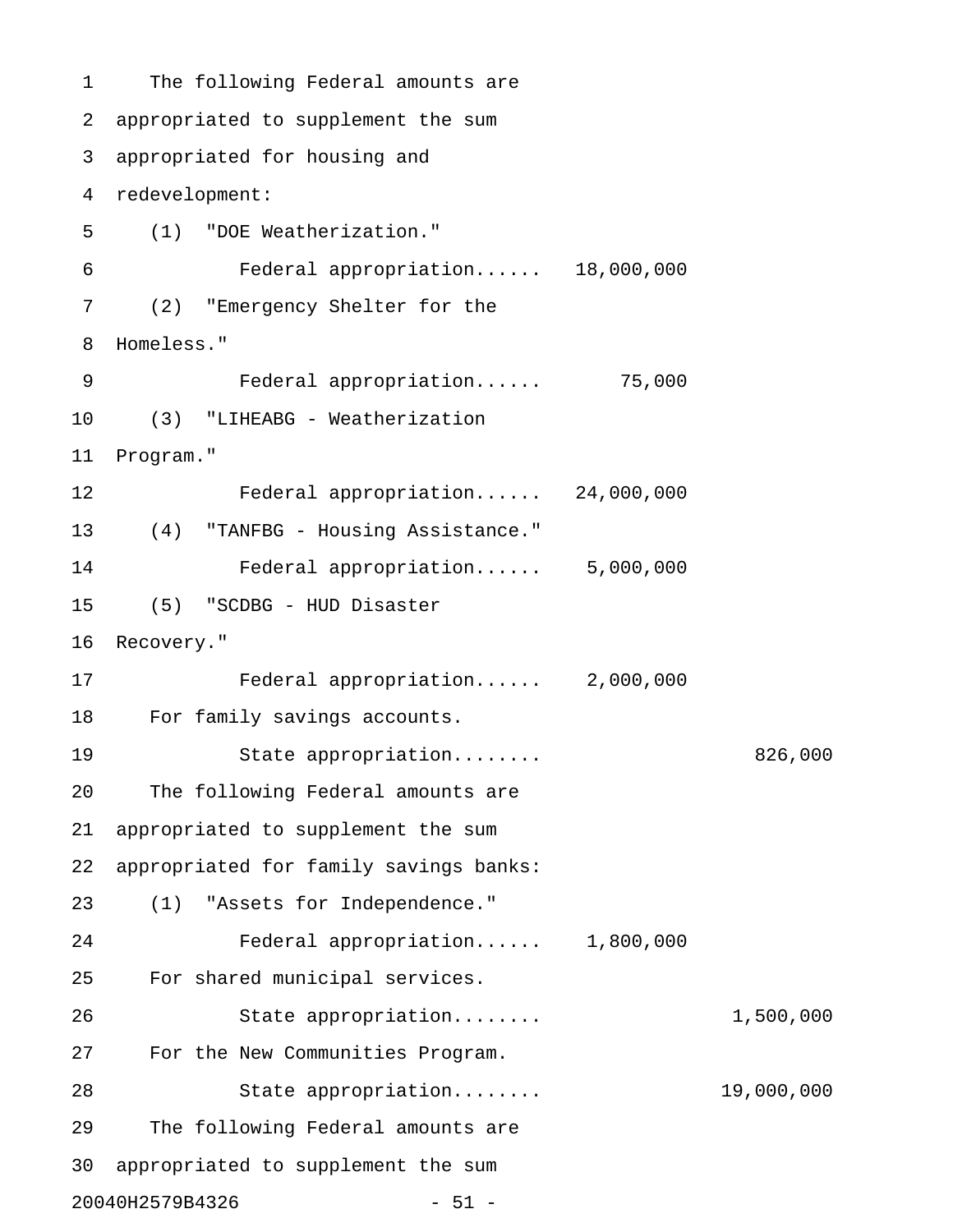1 appropriated for the New Communities 2 Program. 3 (1) "Enterprise Communities - 4 SSBG." 5 Federal appropriation...... 28,000,000 6 For the payment of the 7 Commonwealth's share of the costs of 8 the operation of the Appalachian 9 Regional Commission and the Office of 10 the Appalachian States' regional 11 representative. 12 State appropriation........ 900,000 13 For payment of grants to recognized 14 industrial development agencies to 15 assist such agencies in the financing 16 of their operational costs for the 17 purposes of making studies, surveys 18 and investigations, the compilation of 19 data and statistics and in the 20 carrying out of planning and 21 promotional programs. 22 State appropriation........ 4,500,000 23 For payment of grants to 24 Appalachian local development 25 districts. 26 State appropriation........ 5,640,000 27 For small business development 28 centers. 29 State appropriation........ 6,750,000 30 For tourist promotion assistance. 20040H2579B4326 - 52 -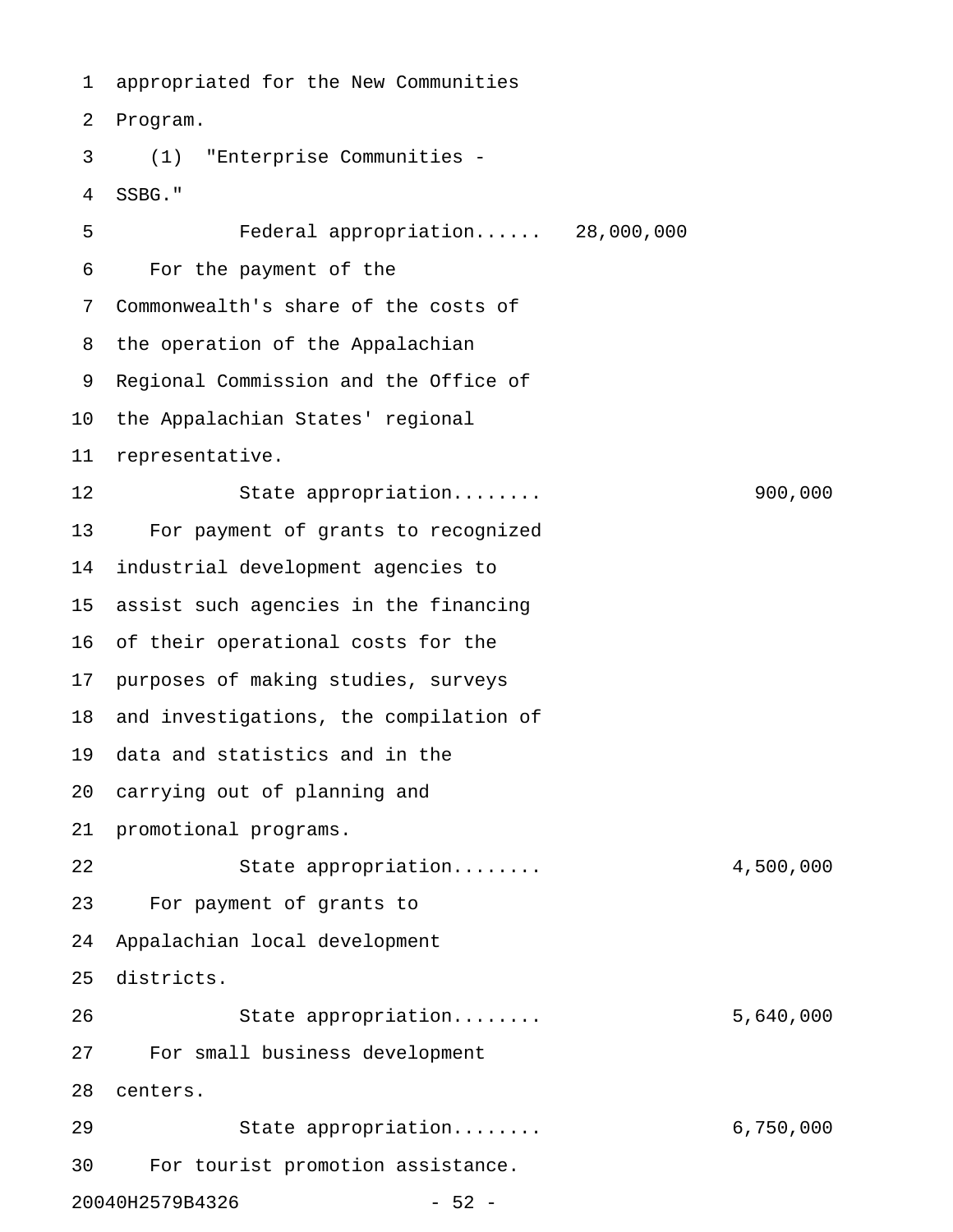1 State appropriation........ 11,000,000 2 For tourist promotion relating to 3 accredited zoos. 4 State appropriation........ 2,000,000 5 For local government resources and 6 development. 7 State appropriation....... 33,000,000 8 For community revitalization and 9 assistance. For grants for community 10 revitalization and improvement 11 projects which in the judgment of the 12 department will improve the stability 13 of the community; promote economic 14 development; improve existing and 15 develop new civic, cultural, 16 recreational, industrial and other 17 facilities; assist in business 18 retention, expansion, stimulation and 19 attraction; promote the creation of 20 jobs and employment opportunities; or 21 enhance the health, welfare and 22 quality of life of Pennsylvania 23 citizens. Grants shall be awarded only 24 after program guidelines, schedules 25 and application procedures are 26 established by the department and 27 published in the Pennsylvania 28 Bulletin. 29 State appropriation........ 51,800,000 30 For urban development programs.

20040H2579B4326 - 53 -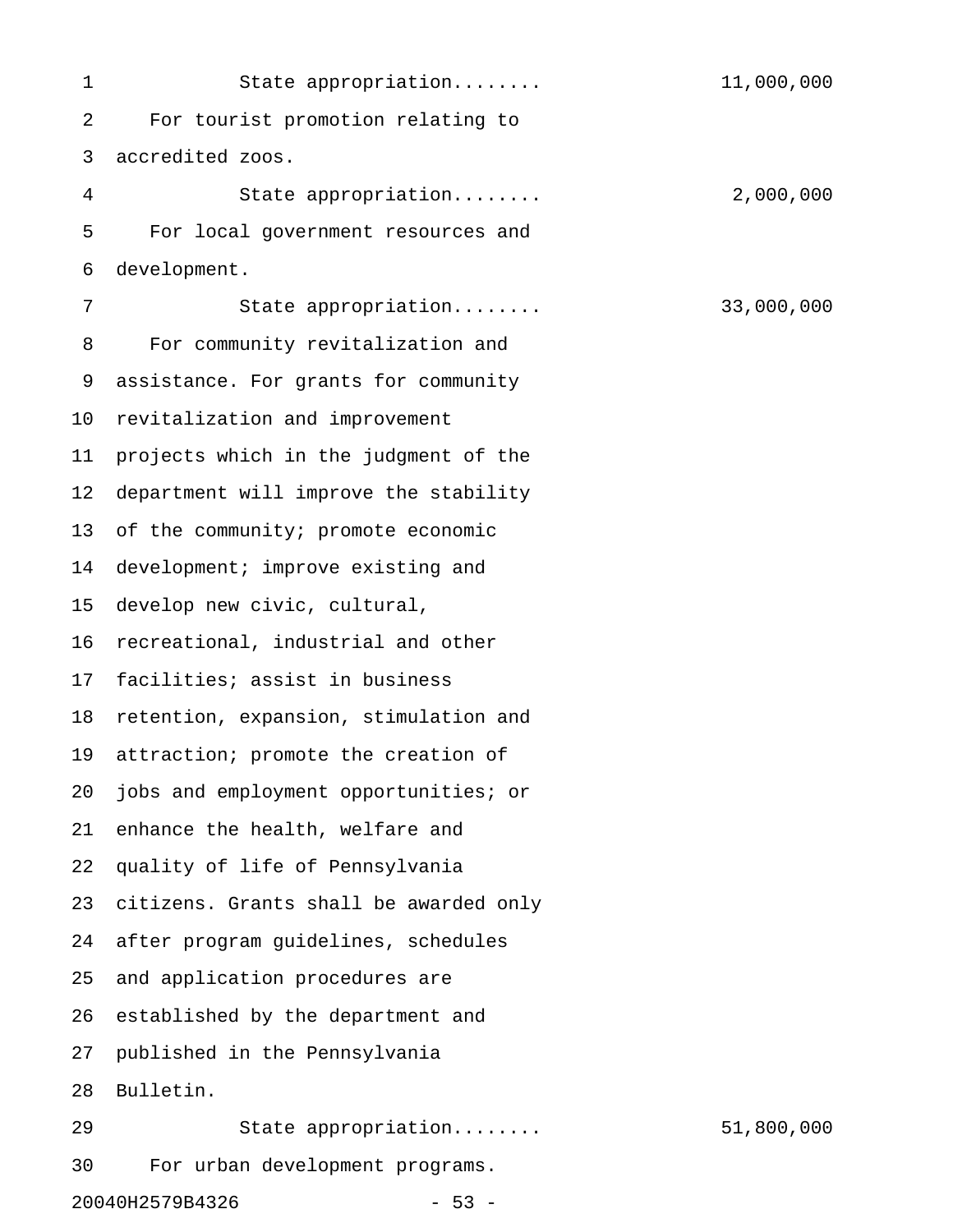1 State appropriation........ 8,500,000 2 For community and business 3 assistance. 4 State appropriation........ 2,500,000 5 For economic growth and development 6 assistance. 7 State appropriation....... 2,500,000 8 For community and municipal 9 facilities assistance. 10 State appropriation........ 2,500,000 11 For market development. 12 State appropriation........ 10,000,000 13 For rural leadership training 14 program. 15 State appropriation........ 200,000 16 For flood plain management. 17 State appropriation........ 60,000 18 The following Federal amounts are 19 appropriated to supplement the sum 20 appropriated for flood plain 21 management: 22 (1) "FEMA Technical Assistance." 23 Federal appropriation...... 120,000 24 (2) "FEMA - Mapping." 25 Federal appropriation...... 70,000 26 For community conservation and 27 employment. 28 State appropriation........ 24,869,000 29 The following Federal amounts are 30 appropriated to supplement the sum 20040H2579B4326 - 54 -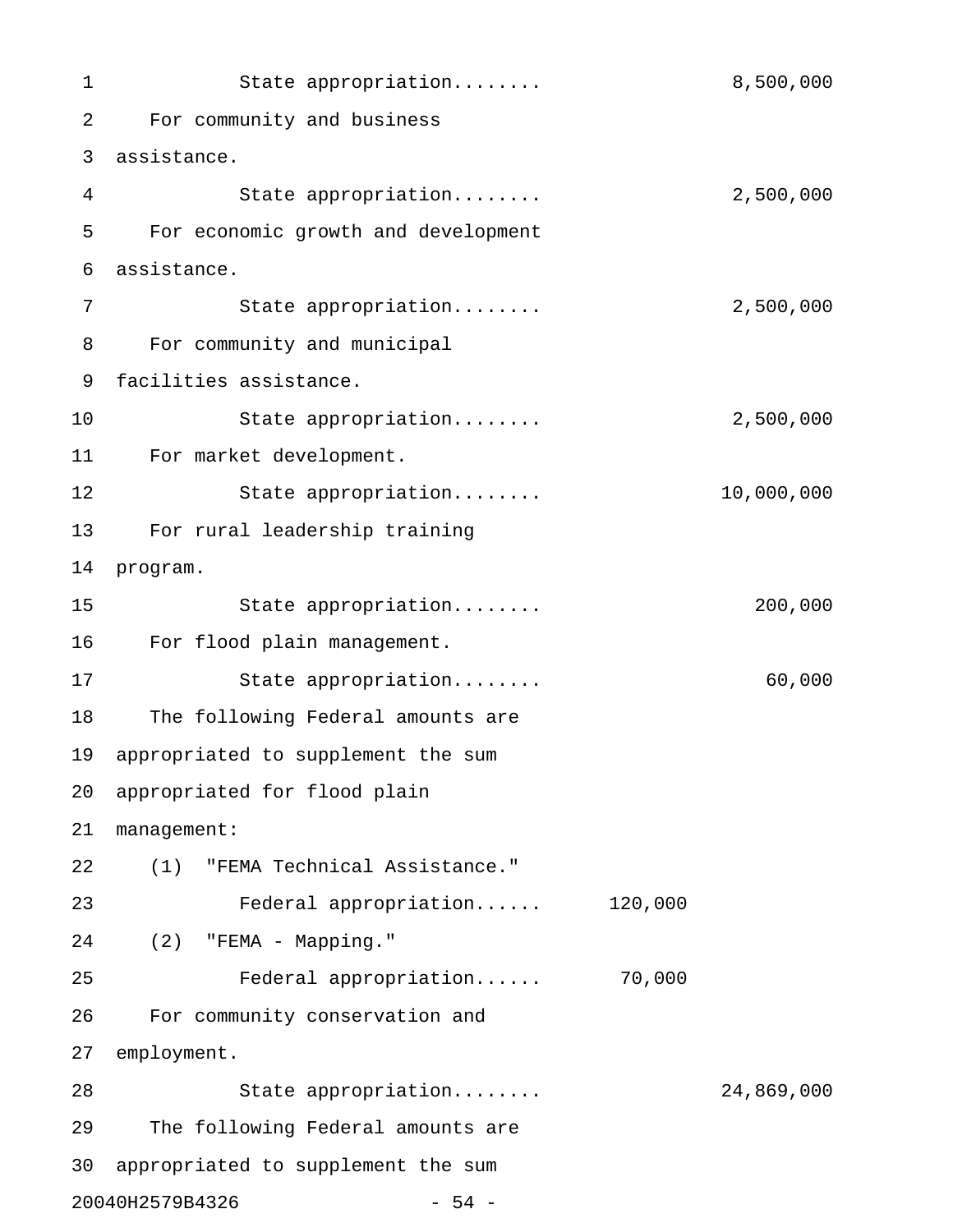1 appropriated for community 2 conservation and employment: 3 (1) "CSBG - Program." In addition, 4 new focus may be placed on the 5 unemployed, both old and new. Local 6 agencies may lower their eligibility 7 requirements for recipients to three 8 months to allow greater flexibility to 9 assure proper consideration of each 10 recipient. 11 Federal appropriation...... 28,000,000 12 For a super computer center. 13 State appropriation........ 1,500,000 14 For the Pennsylvania Infrastructure 15 Technology Assistance Program. 16 State appropriation........ 5,000,000 17 For minority business development. 18 State appropriation........ 2,000,000 19 For Fay-Penn economic development. 20 State appropriation........ 500,000 21 For tourist product development. 22 State appropriation........ 2,500,000 23 For industrial resource centers. 24 State appropriation........ 15,200,000 25 For early intervention for 26 distressed municipalities. 27 State appropriation........ 1,000,000 28 For manufacturing and business 29 assistance. 30 State appropriation........ 2,500,000 20040H2579B4326 - 55 -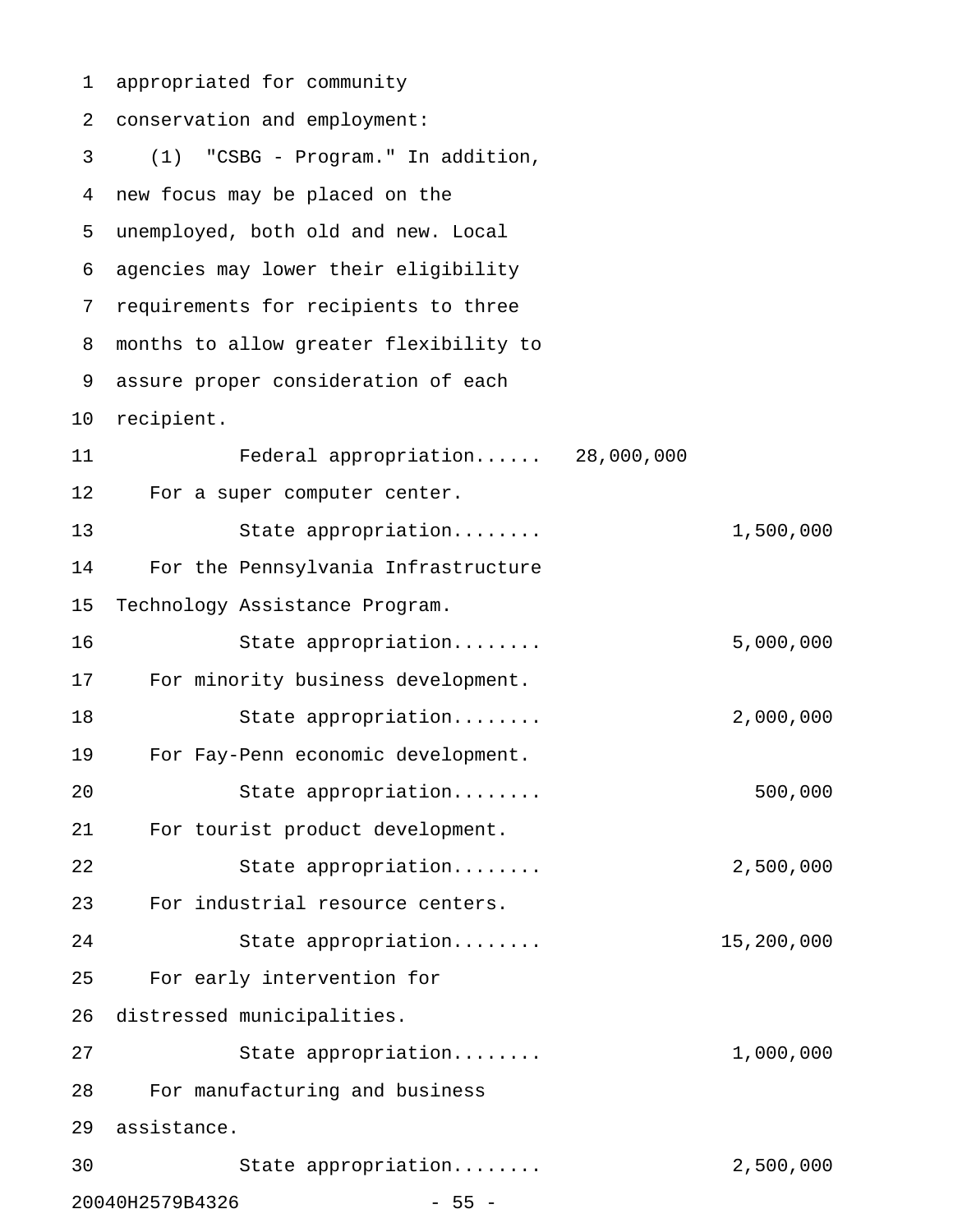1 For Penn-Tap. 2 State appropriation........ 300,000 3 For agile manufacturing. 4 State appropriation........ 750,000 5 For powdered metals. 6 State appropriation........ 200,000 7 For regional economic development 8 district initiative. 9 State appropriation........ 300,000 10 For grants to issuing authorities 11 under the Infrastructure and 12 Facilities Improvement Program. 13 State appropriation........ 5,000,000 14 For technical assistance and 15 training to municipal code officials, 16 individuals and persons employed by 17 third-party agencies under contract to 18 a municipality as prescribed by the 19 act of November 10, 1999 (P.L.491, 20 No.45), known as the Pennsylvania 21 Construction Code Act. 22 State appropriation........ 250,000 23 Section 210. Department of 24 Conservation and Natural Resources.-- 25 The following amounts are appropriated 26 to the Department of Conservation and 27 Natural Resources: The State State State State State 28 For general government operations 29 of the Department of Conservation and 30 Natural Resources.

20040H2579B4326 - 56 -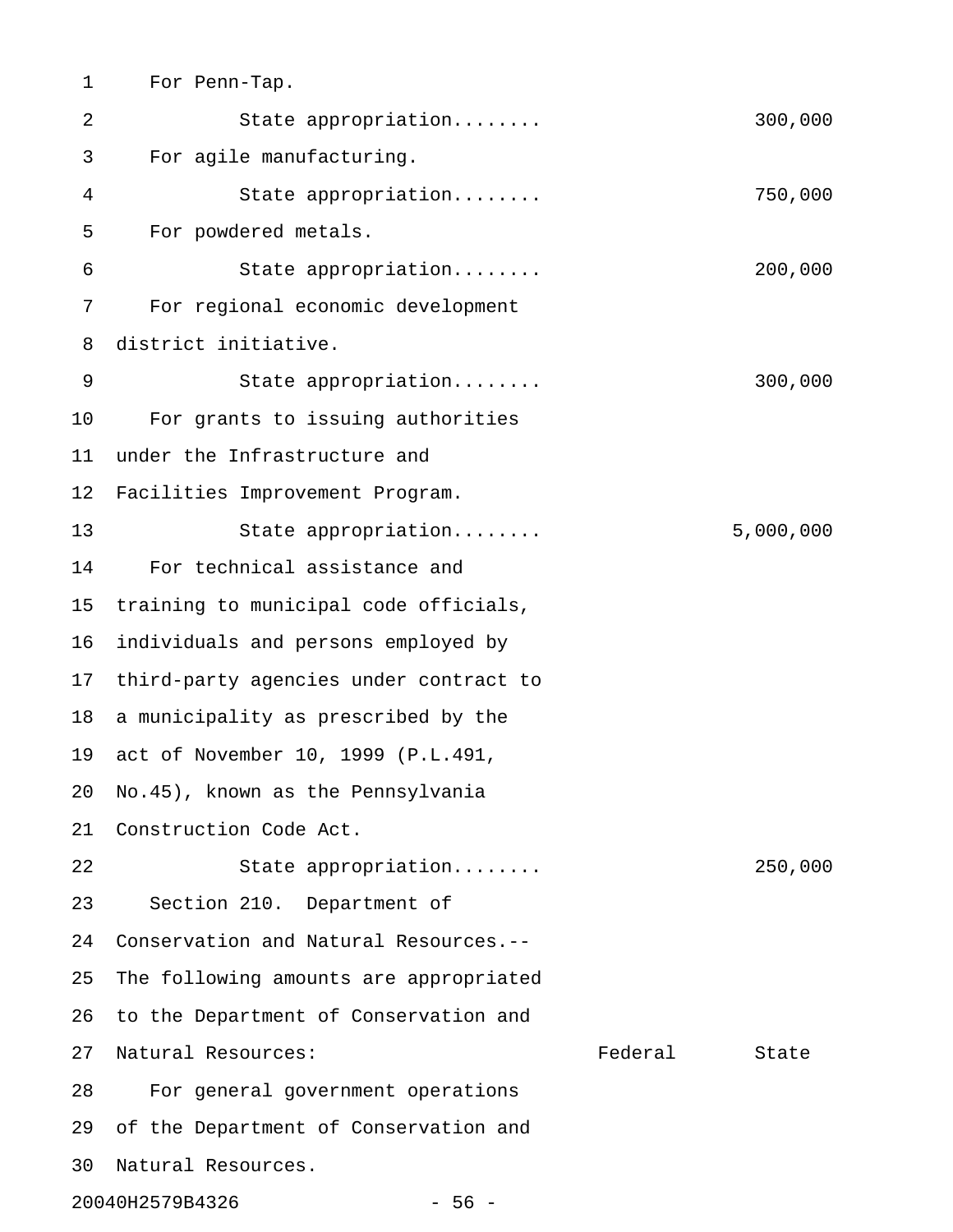1 State appropriation........ 19,863,000 2 The following Federal amounts are 3 appropriated to supplement the sum 4 appropriated for general government 5 operations: 6 (1) "Surface Mining Control and 7 Reclamation." 8 Federal appropriation...... 180,000 9 (2) "Topographic and Geologic 10 Survey Grants." 11 Federal appropriation...... 175,000 12 (3) "Bituminous Coal Resources." 13 Federal appropriation...... 150,000 14 (4) "Intermodal Surface 15 Transportation Act." 16 Federal appropriation...... 5,000,000 17 (5) "Land and Water Conservation 18 Fund." In addition to these funds, any 19 contingency funds made available to 20 the Commonwealth under the Federal 21 Land and Water Conservation Act are 22 hereby appropriated. 23 Federal appropriation...... 12,000,000 24 (6) "Economic Action Program." 25 Federal appropriation...... 100,000 26 For State parks operations. 27 State appropriation........ 55,244,000 28 The following Federal amounts are 29 appropriated to supplement the sum 30 appropriated for State Parks: 20040H2579B4326 - 57 -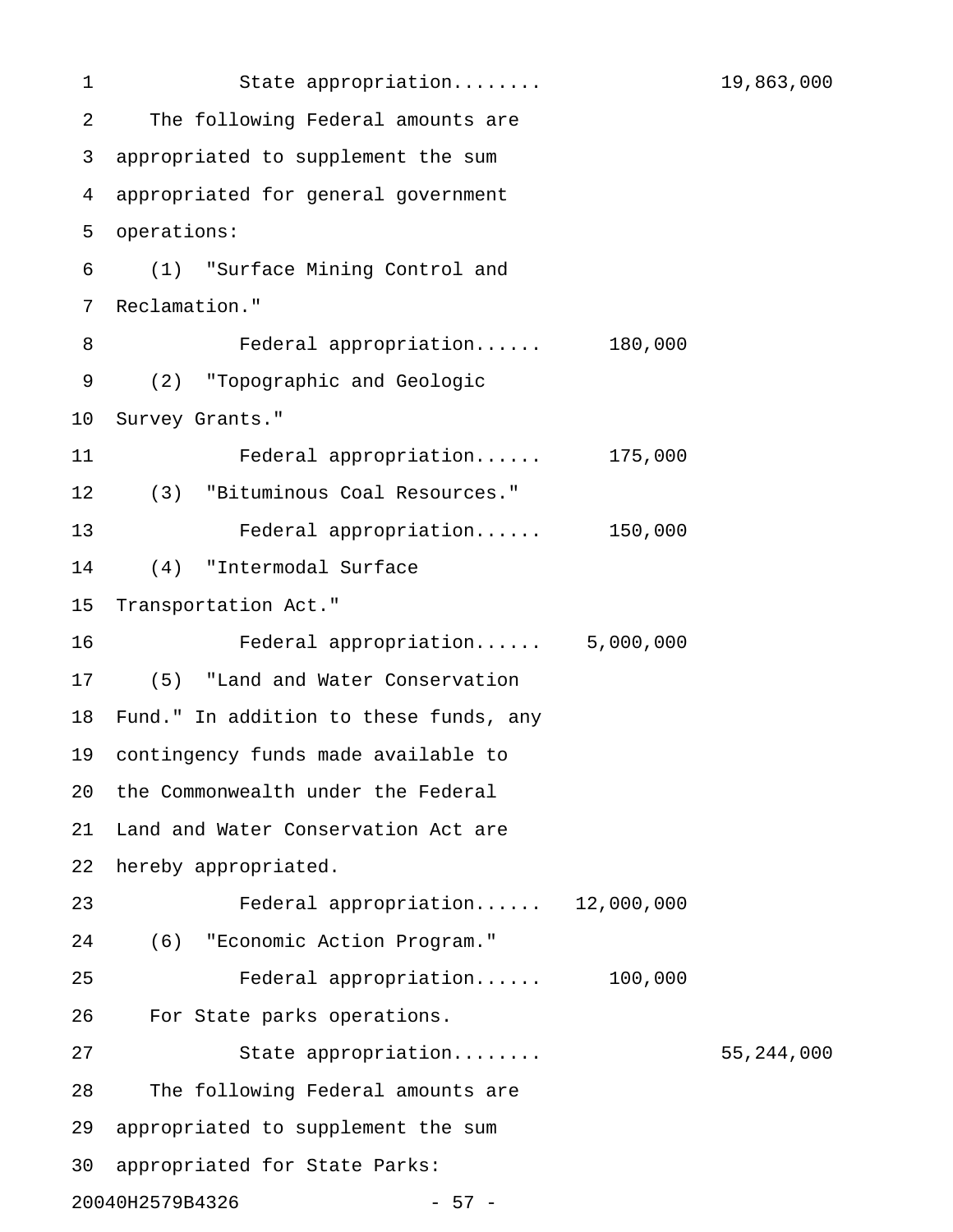1 (1) "Recreational Trails." 2 Federal appropriation...... 3,500,000 3 For State forests operations. 4 State appropriation........ 15,025,000 5 The following Federal amounts are 6 appropriated to supplement the sum 7 appropriated for State Forests: 8 (1) "Forest Fire Protection and 9 Control." 10 Federal appropriation...... 1,000,000 11 (2) "Forestry Incentives and 12 Agricultural Conservation." 13 Federal appropriation...... 50,000 14 (3) "Forest Management and 15 Processing." 16 Federal appropriation...... 850,000 17 (4) "Cooperative Forest Insect and 18 Disease Control." 19 Federal appropriation...... 250,000 20 (5) "Aid to Volunteer Fire 21 Companies." 22 Federal appropriation...... 450,000 23 (6) "Wetland Protection Fund." 24 Federal appropriation...... 200,000 25 For forest pest management. 26 State appropriation........ 2,276,000 27 The following Federal amounts are 28 appropriated to supplement the sum 29 appropriated for forest pest 30 management:

20040H2579B4326 - 58 -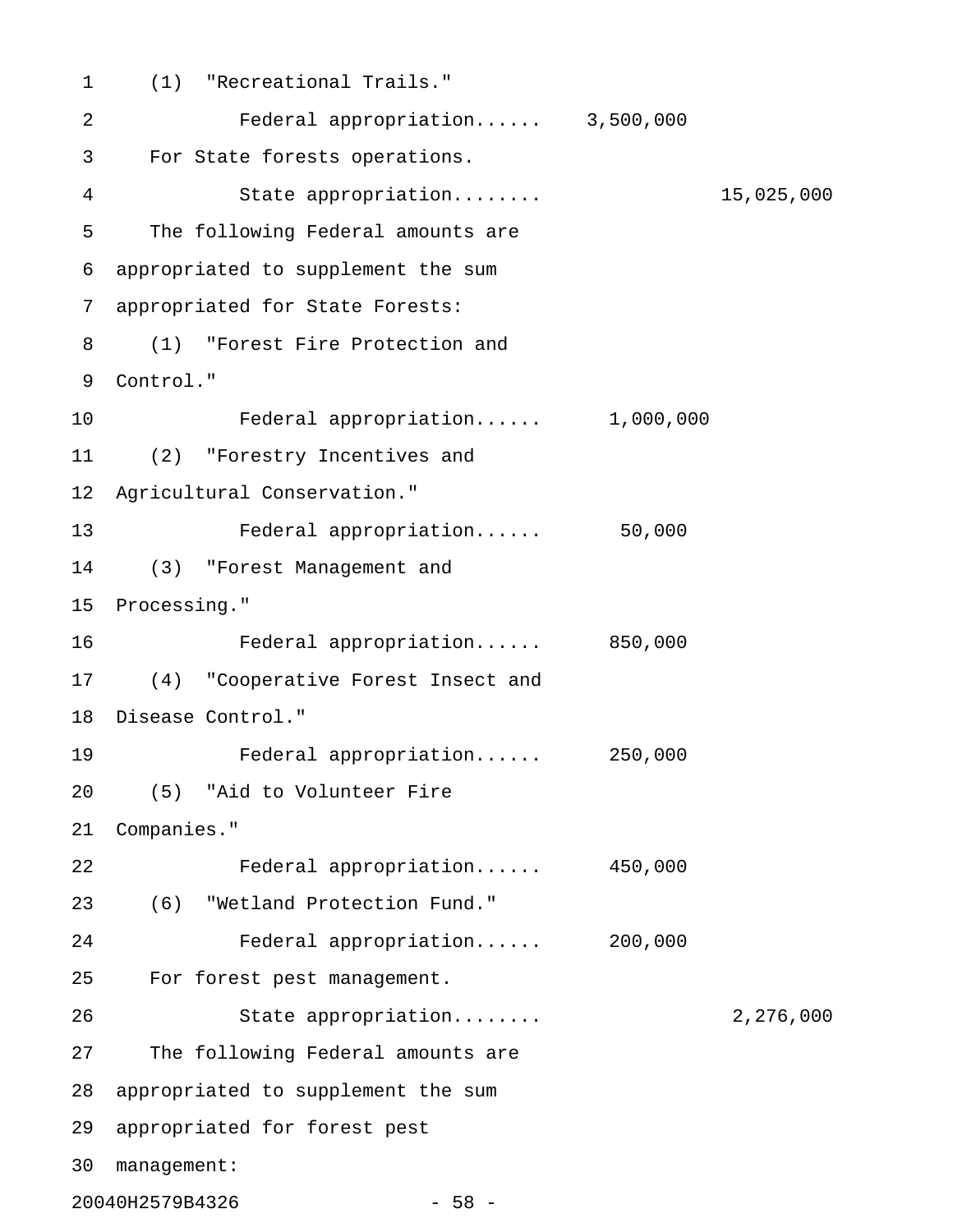1 (1) "Forest Insect and Disease 2 Control." 3 Federal appropriation...... 2,000,000 4 For Heritage and other parks. 5 State appropriation........ 2,950,000 6 For payment of annual fixed charges 7 in lieu of taxes to counties and 8 townships on land acquired for Water 9 Conservation and Flood Control. 10 State appropriation........ 55,000 11 For payment of annual fixed charges 12 in lieu of taxes to political 13 subdivisions for school districts on 14 lands acquired by the Commonwealth for 15 Project 70. 16 State appropriation........ 30,000 17 For payment of annual fixed charges 18 in lieu of taxes to counties, school 19 districts and townships on forest 20 lands. 21 State appropriation........ 2,480,000 22 For payment of annual fixed charges 23 in lieu of taxes to counties, school 24 districts and local municipalities on 25 State park lands. 26 State appropriation........ 300,000 27 Section 211. Department of 28 Corrections.--The following amounts 29 are appropriated to the Department of 30 Corrections: Federal State

20040H2579B4326 - 59 -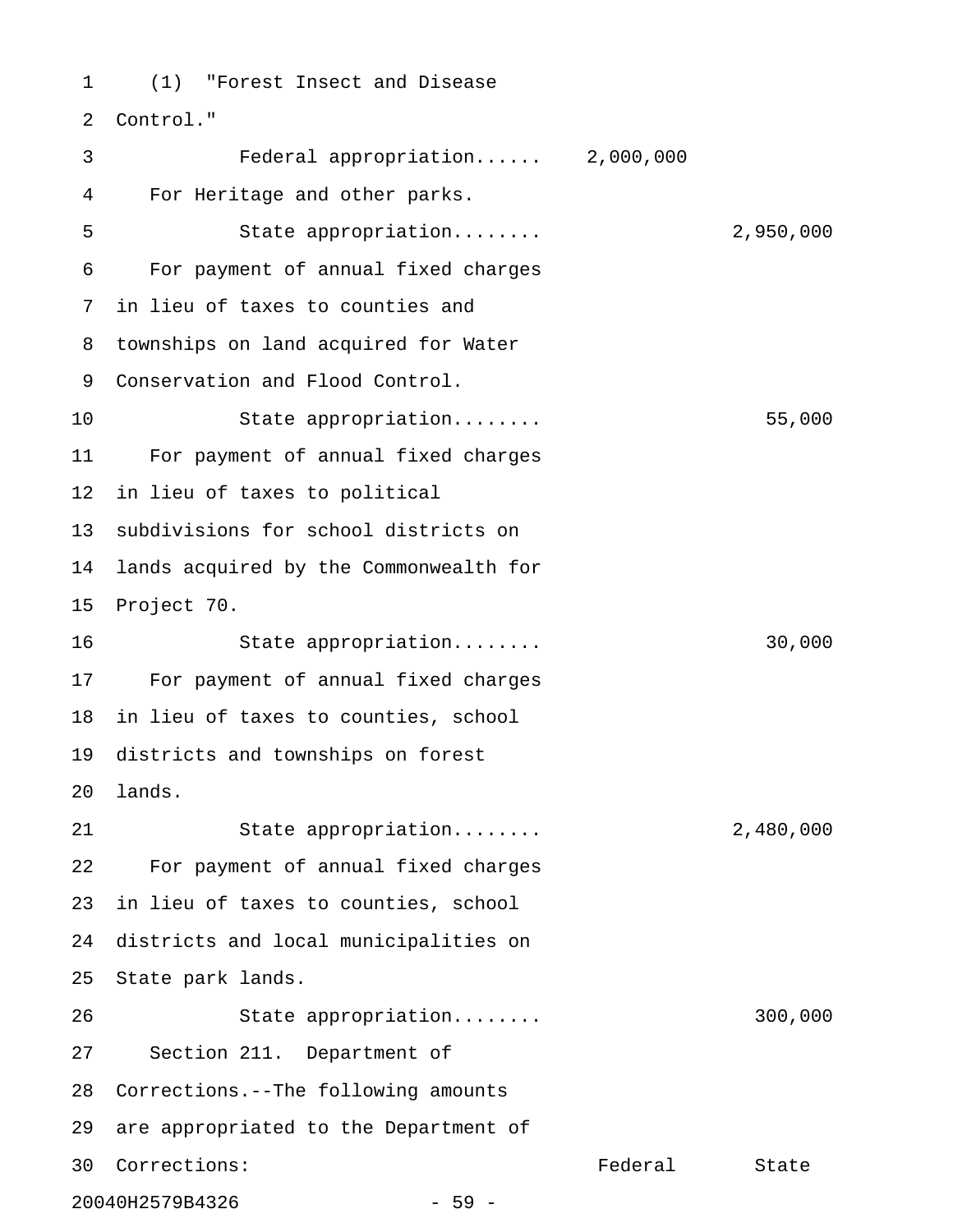1 For general government operations 2 of the Department of Corrections. This 3 appropriation includes \$100,000 for a 4 joint department and Council of State 5 Governments, Eastern Regional 6 Conference, prison diversion study. 7 State appropriation....... 31,195,000 8 The following Federal amounts are 9 appropriated to supplement the sum 10 appropriated for general government 11 operations: 12 (1) "Federal Inmates." 13 Federal appropriation...... 25,000 14 For inmate medical care. 15 State appropriation........ 176,913,000 16 For inmate education and training. 17 State appropriation........ 37,945,000 18 The following Federal amounts are 19 appropriated to supplement the sum 20 appropriated for inmate education and 21 training: 22 (1) "Library Services." 23 Federal appropriation...... 50,000 24 (2) "Youth Offenders Education." 25 Federal appropriation...... 545,000 26 (3) "Correctional Education." 27 Federal appropriation...... 1,480,000 28 For the State correctional 29 institutions. Consideration shall be 30 given to minimum relief factor values 20040H2579B4326 - 60 -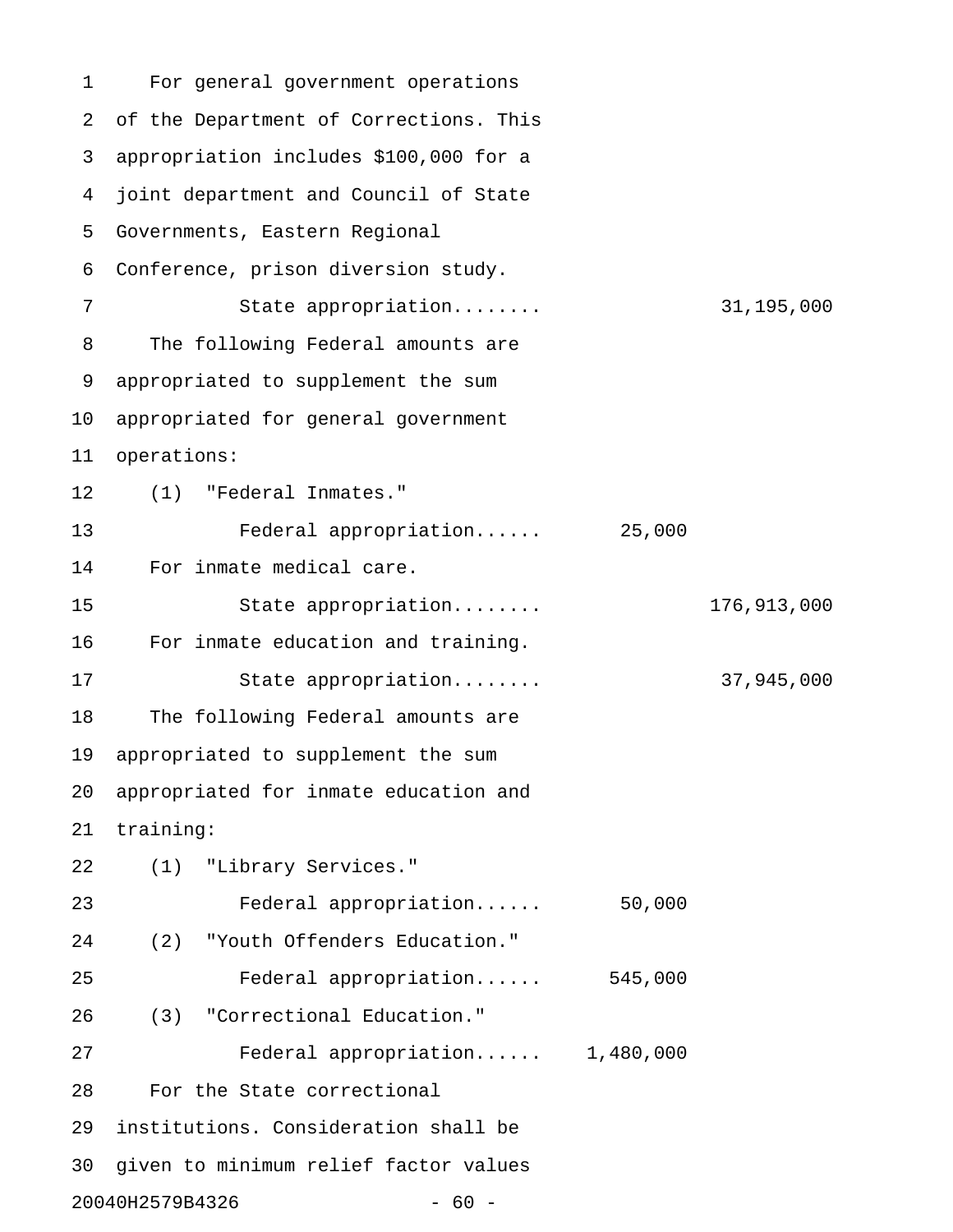1 calculated when determining staffing 2 levels for corrections officers and 3 food service instructors at each State 4 correctional institution. 5 State appropriation........ 1,091,713,000 6 The following Federal amounts are 7 appropriated to supplement the sum 8 appropriated for the State 9 correctional institutions: 10 (1) "SABG - Drug and Alcohol 11 Programs." 12 Federal appropriation...... 2,100,000 13 (2) "Reimbursement for Alien 14 Inmates." 15 Federal appropriation...... 2,750,000 16 (3) "Volunteer Support." 17 Federal appropriation...... 20,000 18 (4) "Truth in Sentencing." 19 Federal appropriation...... 26,000,000 20 (5) "RSAT - Drug Treatment." 21 Federal appropriation...... 1,100,000 22 (6) "Inmate Re-entry Program." 23 Federal appropriation...... 2,000,000 24 (7) "Forensic Community." 25 Federal appropriation...... 50,000 26 Section 212. Department of 27 Education.--The following amounts are 28 appropriated to the Department of 29 Education: Federal State 30 For general government operations 20040H2579B4326 - 61 -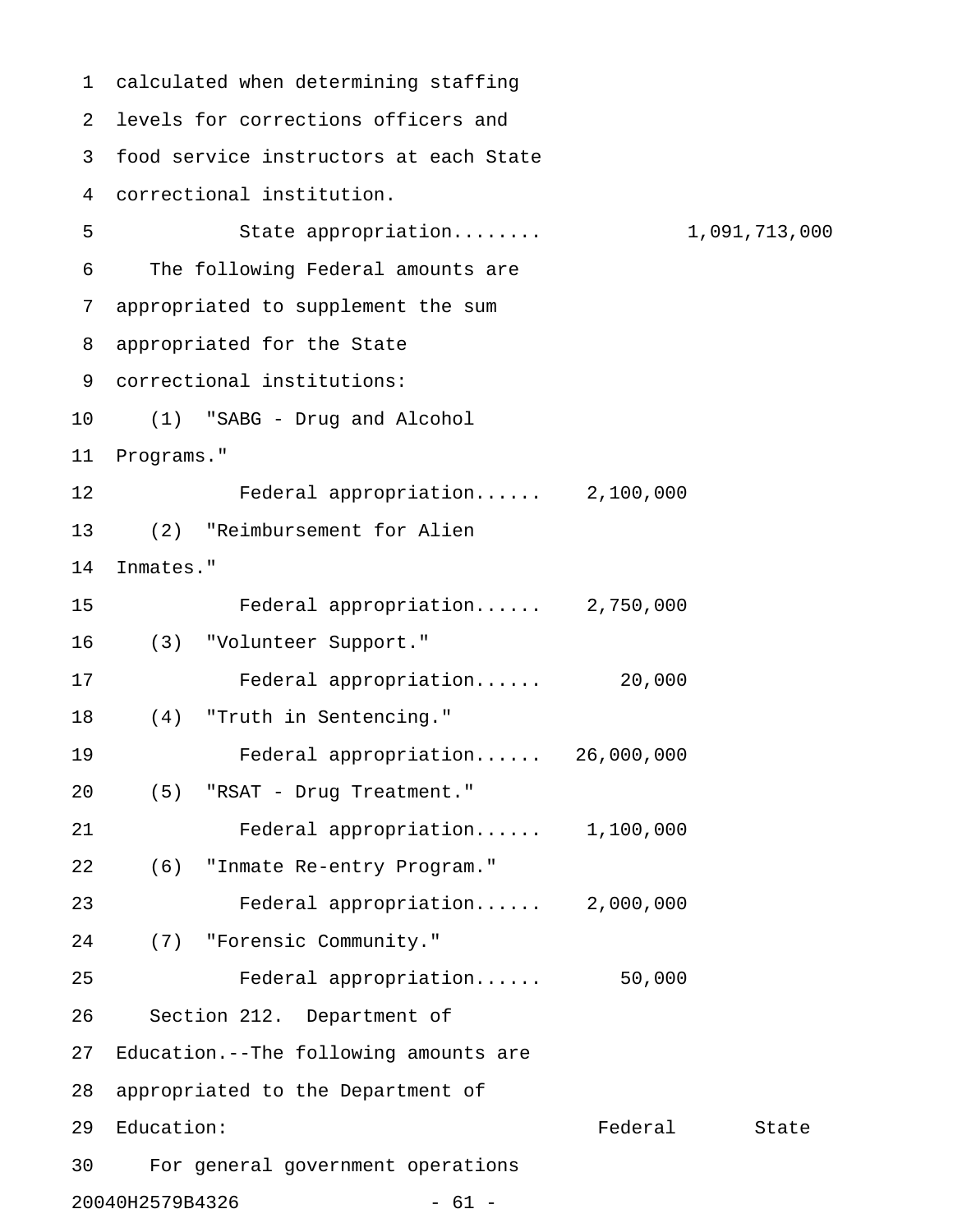1 of the Department of Education, 2 including \$400,000 for the 3 administration of the education 4 support services program. 5 State appropriation........ 25,432,000 6 The following Federal amounts are 7 appropriated to supplement the sum 8 appropriated for general government 9 operations: 10 (1) "Adult Basic Education - 11 Administration." 12 Federal appropriation...... 1,800,000 13 (2) "Education of Exceptional 14 Children - Administration." 15 Federal appropriation...... 10,000,000 16 (3) "Special Education 17 Improvement." 18 Federal appropriation...... 2,100,000 19 (4) "ESEA - Title 1 - 20 Administration." 21 Federal appropriation...... 6,000,000 22 (5) "State Approving Agency (VA)." 23 Federal appropriation...... 1,028,000 24 (6) "Food and Nutrition Service - 25 Administration." 26 Federal appropriation...... 4,700,000 27 (7) "Migrant Education - 28 Administration." 29 Federal appropriation...... 639,000 30 (8) "Vocational Education - 20040H2579B4326 - 62 -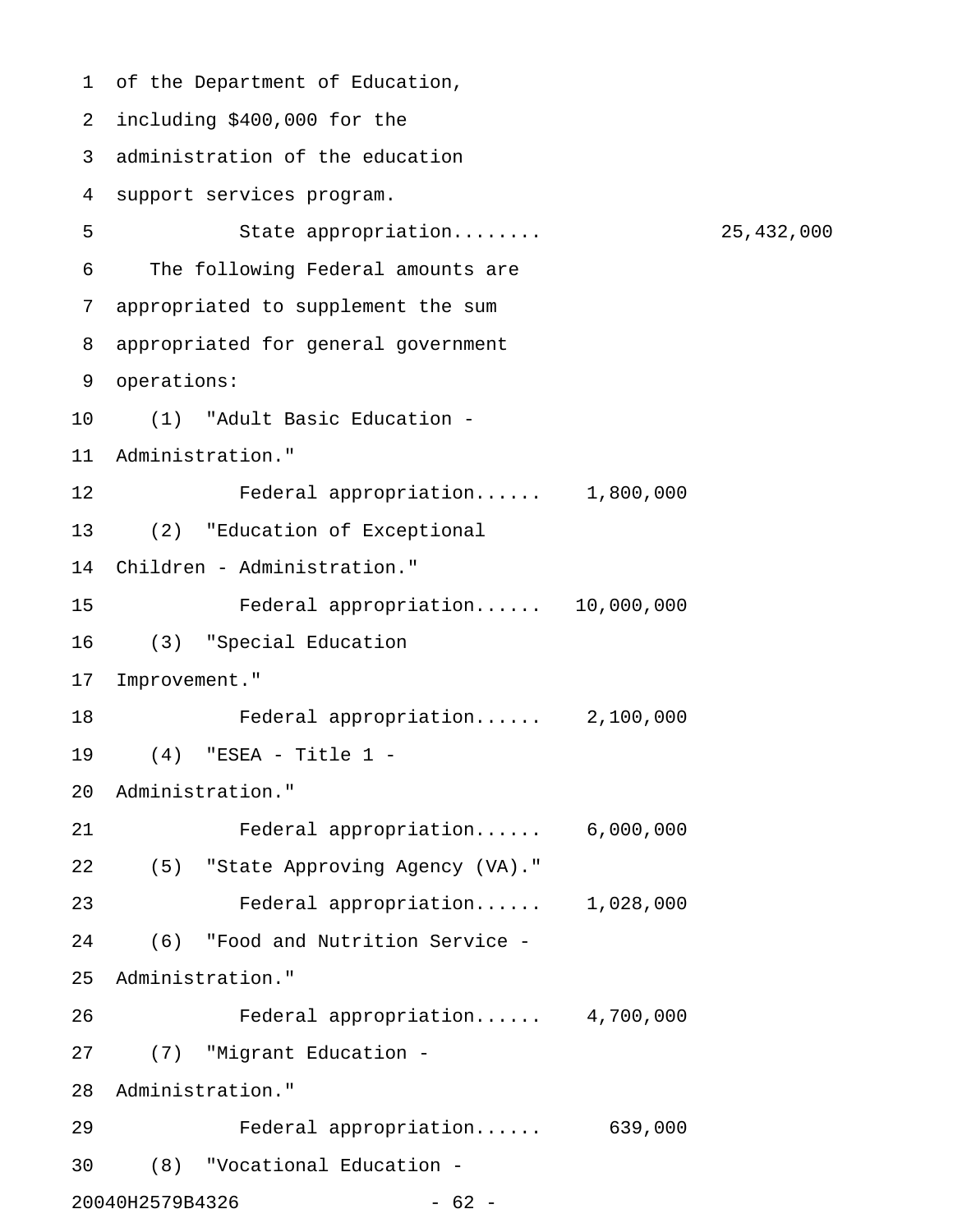1 Administration."

| 2  |                        | $Federal approximation$ 3,910,000 |         |  |
|----|------------------------|-----------------------------------|---------|--|
| 3  |                        | (9) "Title II - Improving Teacher |         |  |
| 4  |                        | Quality - Administration/State."  |         |  |
| 5  |                        | Federal appropriation $9,000,000$ |         |  |
| 6  |                        | (10) "Byrd Scholarships."         |         |  |
| 7  |                        | Federal appropriation $1,656,000$ |         |  |
| 8  |                        | $(11)$ "ESEA - Title V -          |         |  |
| 9  | Administration/State." |                                   |         |  |
| 10 |                        | $Federal approximation$ 3,000,000 |         |  |
| 11 |                        | (12) "Homeless Assistance."       |         |  |
| 12 |                        | Federal appropriation $2,120,000$ |         |  |
| 13 |                        | (13) "Preschool Grant -           |         |  |
| 14 | Administration."       |                                   |         |  |
| 15 |                        | Federal appropriation $1,000,000$ |         |  |
| 16 |                        | (14) "DFSC - Administration."     |         |  |
| 17 |                        | Federal appropriation $1,698,000$ |         |  |
| 18 |                        | (15) "State Literacy Resource     |         |  |
| 19 | Centers."              |                                   |         |  |
| 20 |                        | Federal appropriation             | 150,000 |  |
|    |                        | 21 (16) "School Health Education  |         |  |
|    | 22 Program."           |                                   |         |  |
| 23 |                        | Federal appropriation 600,000     |         |  |
|    | 24                     | (17) "Learn and Serve America -   |         |  |
|    | 25 School-Based."      |                                   |         |  |
| 26 |                        | Federal appropriation $1,022,000$ |         |  |
| 27 |                        | (18) "Environmental Education     |         |  |
| 28 | Workshop."             |                                   |         |  |
| 29 |                        | Federal appropriation 500,000     |         |  |
| 30 |                        | (19) "Charter Schools             |         |  |
|    | 20040H2579B4326        | $-63 -$                           |         |  |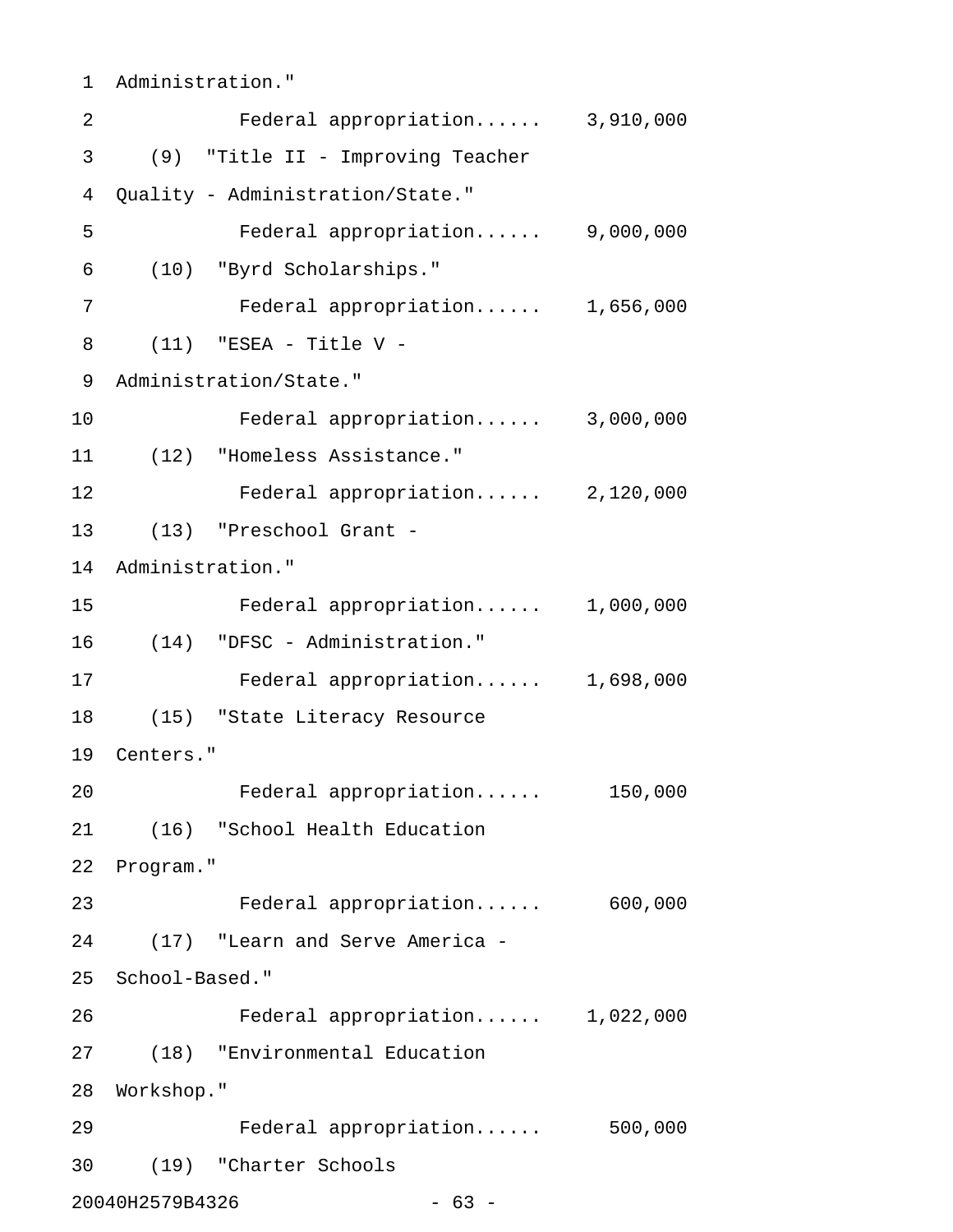1 Initiatives." 2 Federal appropriation...... 6,000,000 3 (20) "Technology Literacy 4 Challenge Administration." 5 Federal appropriation...... 1,207,000 6 (21) "Comprehensive School Reform 7 - Administration." 8 Federal appropriation...... 800,000 9 (22) "Advanced Placement Testing." 10 Federal appropriation...... 300,000 11 (23) "ESEA - Title X - Education 12 Partnerships." 13 Federal appropriation...... 700,000 14 (24) "Refugee Children Education." 15 Federal appropriation...... 2,054,000 16 (25) "Medical Assistance - Nurses 17 Aide Training." 18 Federal appropriation...... 300,000 19 (26) "Reading First Initiative - 20 Administration." 21 Federal appropriation...... 6,465,000 22 (27) "Title VI - Rural and Low 23 Income School Program - 24 Administration." 25 Federal appropriation...... 60,000 26 (28) "Title IV - 21st Century 27 Community Learning Centers - 28 Administration." 29 Federal appropriation...... 18,435,000 30 (29) "National Assessment of

20040H2579B4326 - 64 -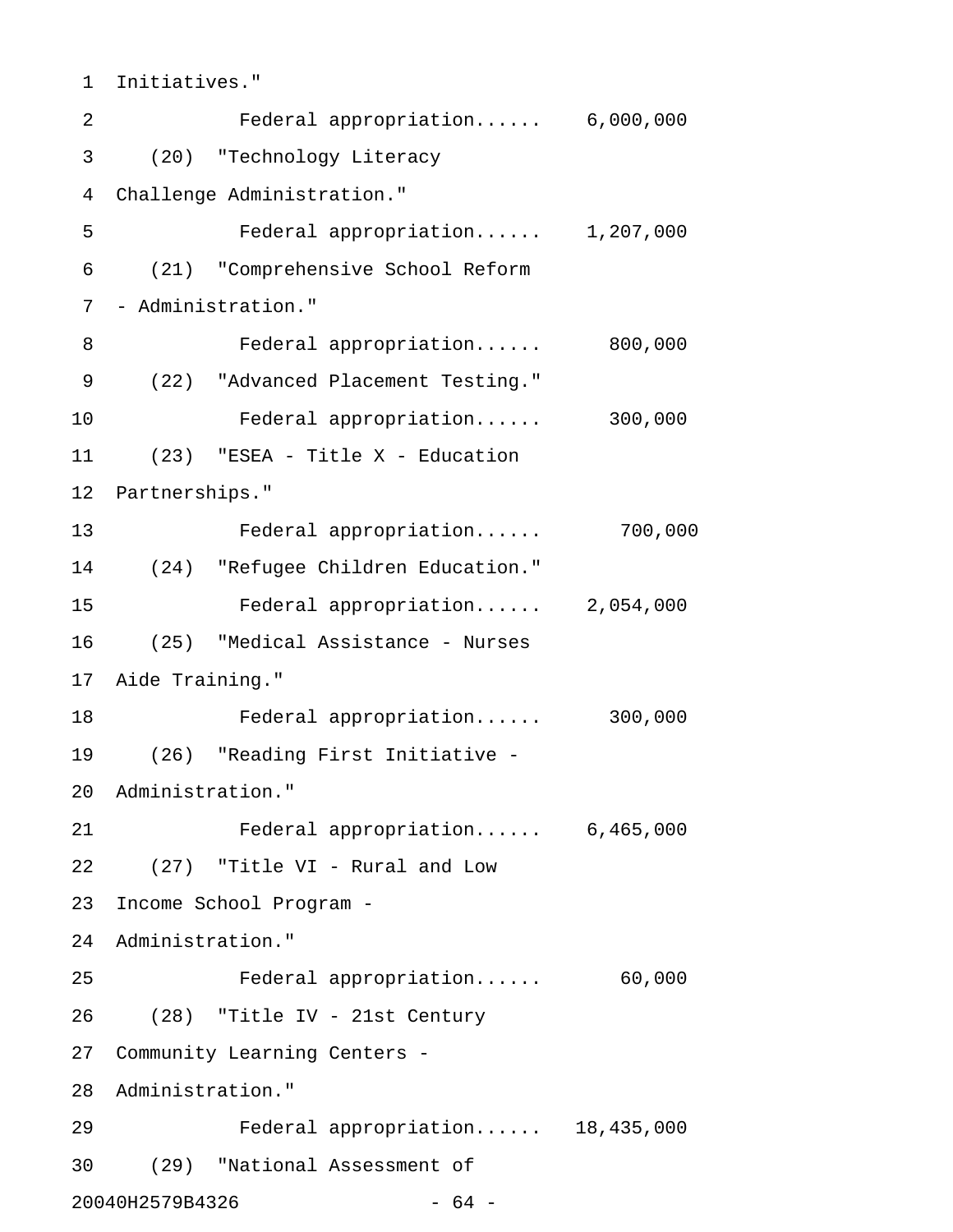1 Educational Progress (NAEP)". 2 Federal appropriation...... 225,000 3 (30) "Evaluation of Student and 4 Parent Access." 5 Federal appropriation...... 650,000 6 (31) "Youth Offenders." 7 Federal appropriation...... 1,000,000 8 (32) "Drug and Violence Prevention 9 Data." 10 Federal appropriation...... 500,000 11 For the Office of Safe Schools 12 Advocate. 13 State appropriation........ 1,000,000 14 For information and technology 15 improvement. 16 State appropriation........ 5,249,000 17 For PA assessment. 18 State appropriation........ 20,356,000 19 The following Federal amounts are 20 appropriated to supplement the sum 21 appropriated for PA assessment: 22 (1) "Title VI - Part A State 23 Assessment." 24 Federal appropriation...... 26,000,000 25 For the State Library, providing 26 reference services and administering 27 aid to public libraries. 28 State appropriation........ 4,176,000 29 The following Federal amounts are 30 appropriated to supplement the sum 20040H2579B4326 - 65 -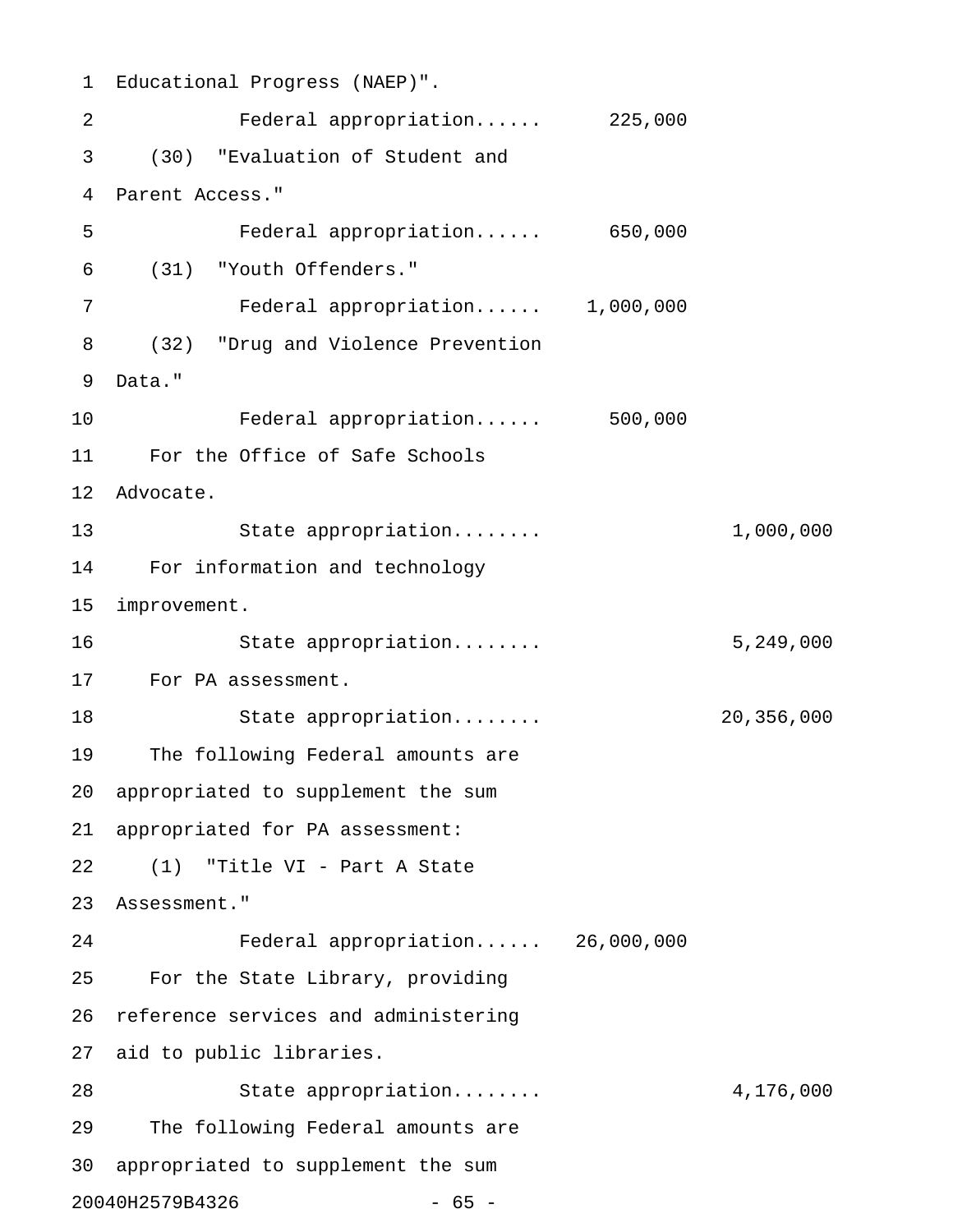1 appropriated for the State Library: 2 (1) "LSTA - Library Development." 3 Federal appropriation...... 1,644,000 4 For programs of education and 5 training at youth development centers 6 and the monitoring of programs of 7 education and training provided to 8 incarcerated juveniles. 9 State appropriation........ 11,638,000 10 For the Scranton State School for 11 the Deaf. 12 State appropriation........ 6,252,000 13 The following Federal amounts are 14 appropriated to supplement the sum 15 appropriated for the Scranton State 16 School for the Deaf: 17 (1) "Individuals with Disabilities 18 - Scranton." 19 Federal appropriation...... 85,000 20 (2) "National School Milk Lunch 21 Program - Scranton." 22 Federal appropriation...... 50,000 23 (3) "ESEA - Scranton." 24 Federal appropriation...... 452,000 25 (4) "Life-Long Learning - 26 Scranton." 27 Federal appropriation...... 11,000 28 (5) "Adult Basic Education - 29 Disabled Adults." 30 Federal appropriation...... 10,000 20040H2579B4326 - 66 -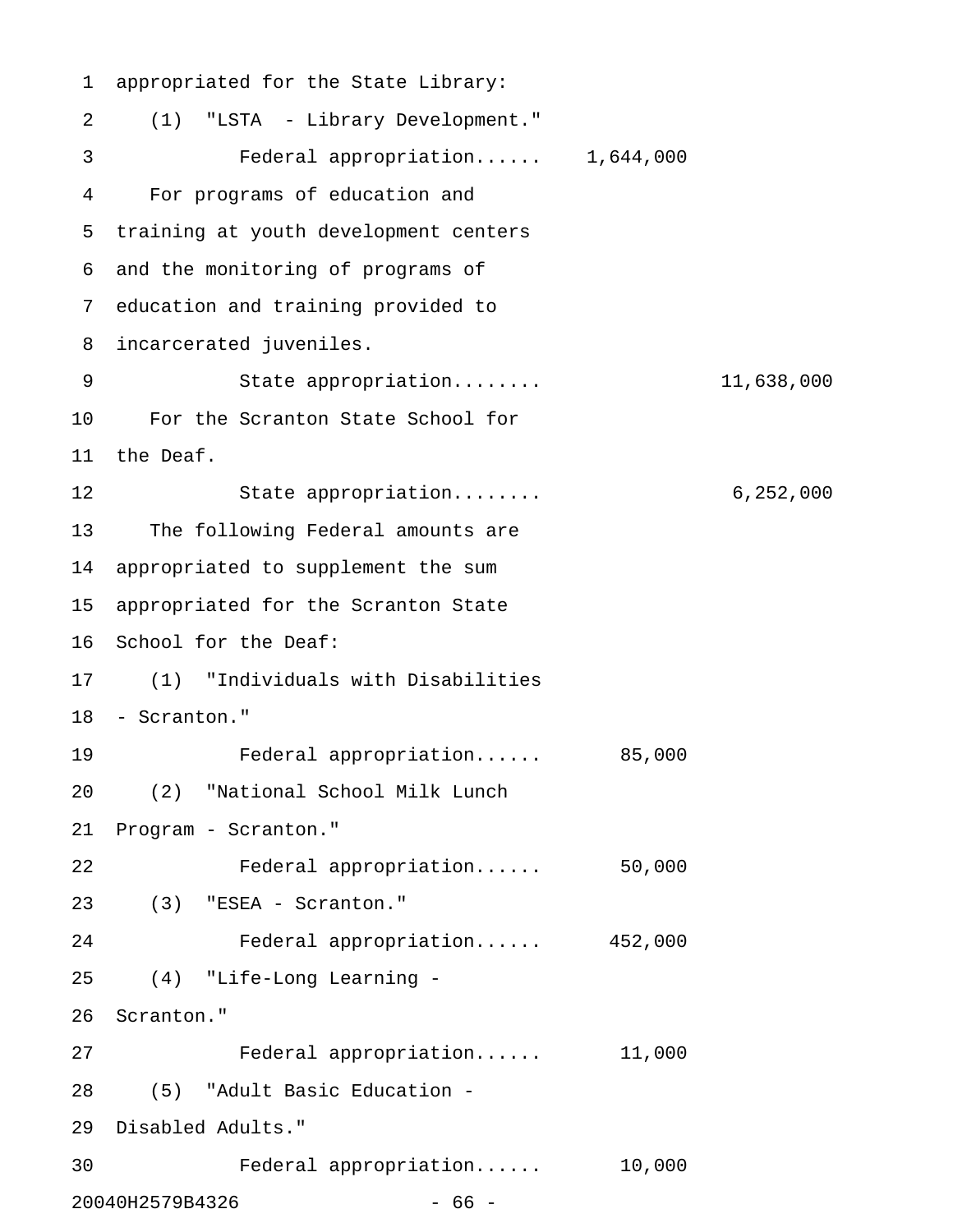1 For payment of basic education 2 funding to school districts: Provided, 3 That the Secretary of Education, with 4 the approval of the Governor, may make 5 payments from this appropriation in 6 advance of the due date prescribed by 7 law to school districts which are 8 financially handicapped, whenever the 9 Secretary of Education shall deem it 10 necessary to make such advance 11 payments to enable the school 12 districts to keep their public schools 13 open. 14 State appropriation........ 4,361,024,000 15 For payment to any school district 16 of the first class which has been 17 declared distressed under section 18 691(c) of the act of March 10, 1949 19 (P.L.30, No.14), known as the Public 20 School Code of 1949. 21 State appropriation........ 25,000,000 22 For school improvement grants. 23 State appropriation........ 21,717,000 24 For education support services. 25 State appropriation........ 9,000,000 26 For the Pennsylvania Accountability 27 Grants. 28 State appropriation........ 200,000,000 29 For support of Science and Math 30 Education programs. 20040H2579B4326 - 67 -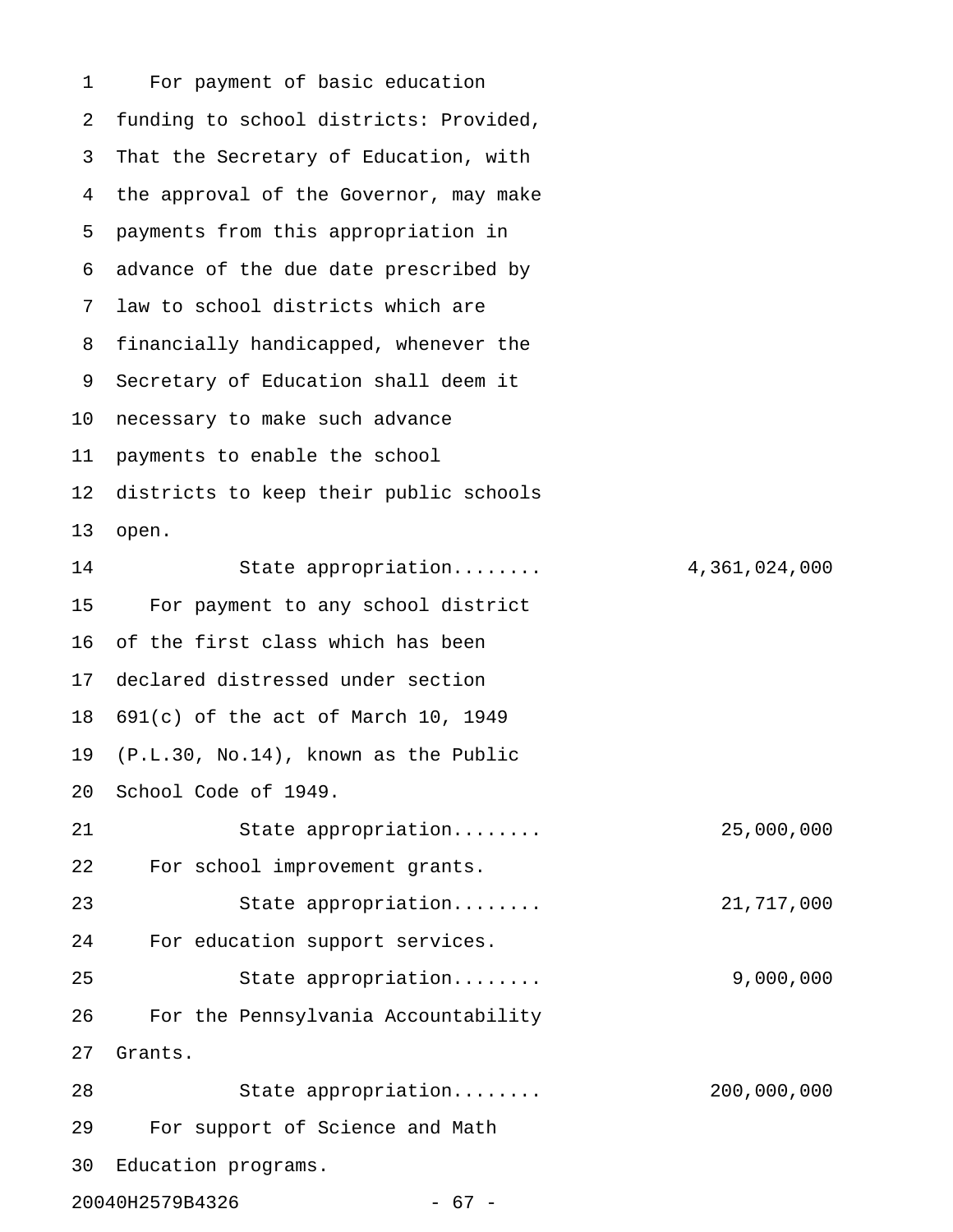1 State appropriation........ 2,200,000 2 For the Education Assistance 3 Program. 4 State appropriation........ 38,000,000 5 For a technology initiative. 6 State appropriation........ 1,290,000 7 For Head Start Supplemental 8 Assistance. 9 State appropriation........ 15,000,000 10 For teacher professional 11 development. 12 State appropriation........ 3,867,000 13 The following Federal amounts are 14 appropriated for teacher professional 15 development: 16 (1) "Teacher Recruitment." 17 Federal appropriation...... 440,000 18 (2) "Teacher Quality Enhancement." 19 Federal appropriation...... 6,481,000 20 For adult and family literacy 21 programs, summer reading programs and 22 the adult high school diplomas 23 program. 24 State appropriation........ 18,534,000 25 The following Federal amounts are 26 appropriated to supplement the sum 27 appropriated for adult and family 28 literacy programs: 29 (1) "Adult Basic Education - 30 Local."

20040H2579B4326 - 68 -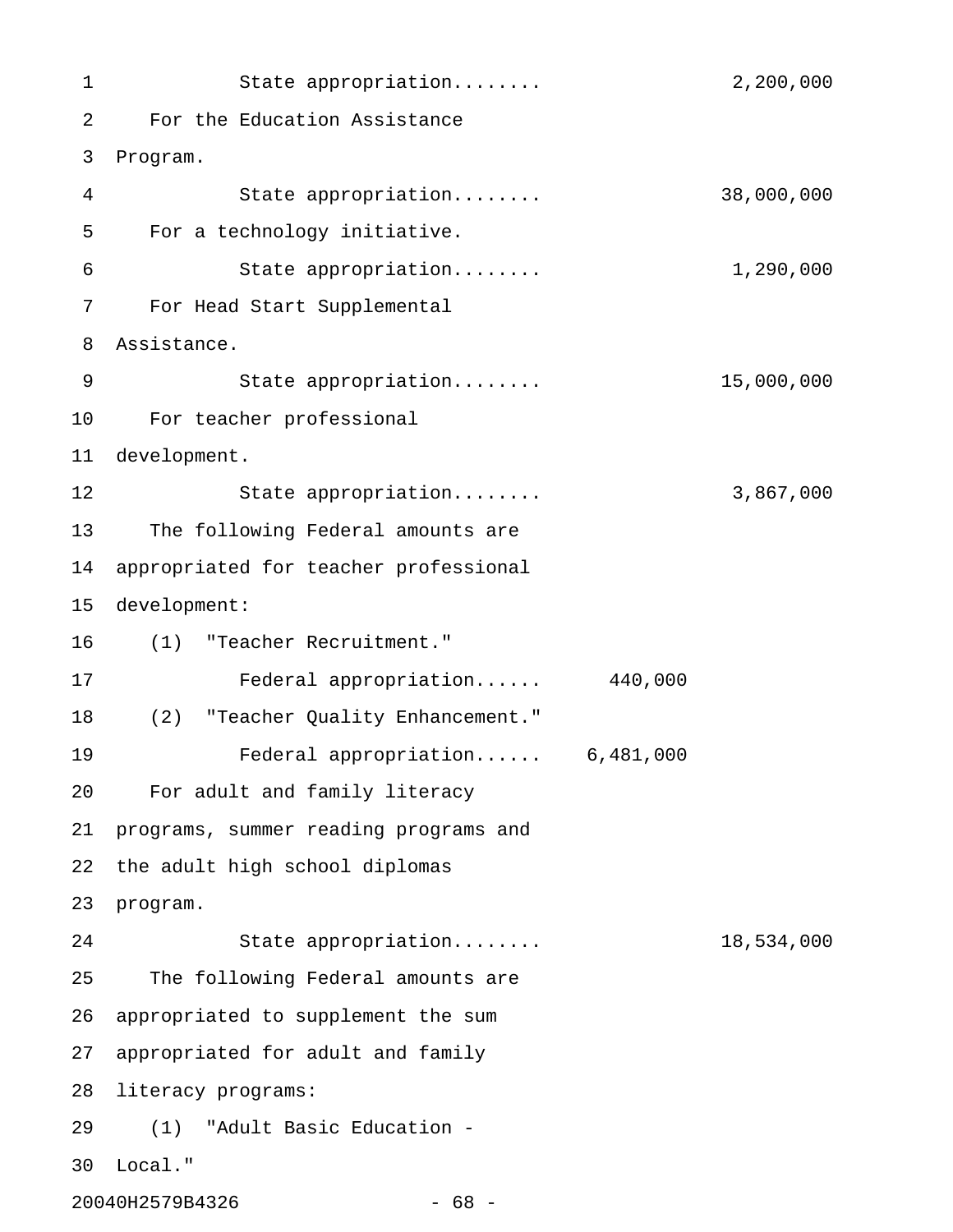1 Federal appropriation...... 23,000,000 2 For payments on account of 3 vocational education. 4 State appropriation........ 58,181,000 5 The following Federal amounts are 6 appropriated to supplement the sum 7 appropriated for vocational education: 8 (1) "Vocational Education - 9 Local." 10 Federal appropriation...... 53,000,000 11 For New Choices/New Options. 12 State appropriation........ 2,500,000 13 For payments on account of annual 14 rental or sinking fund charges on 15 school buildings, including charter 16 schools. 17 State appropriation........ 294,483,000 18 For payments on account of pupil 19 transportation. 20 State appropriation........ 490,413,000 21 For payments on account of 22 nonpublic and charter school pupil 23 transportation. 24 State appropriation........ 76,663,000 25 For payments on account of special 26 education of exceptional children. 27 This amount includes \$563,000 for 28 community support services which is 29 not to be included in the base 30 calculations of the special education 20040H2579B4326 - 69 -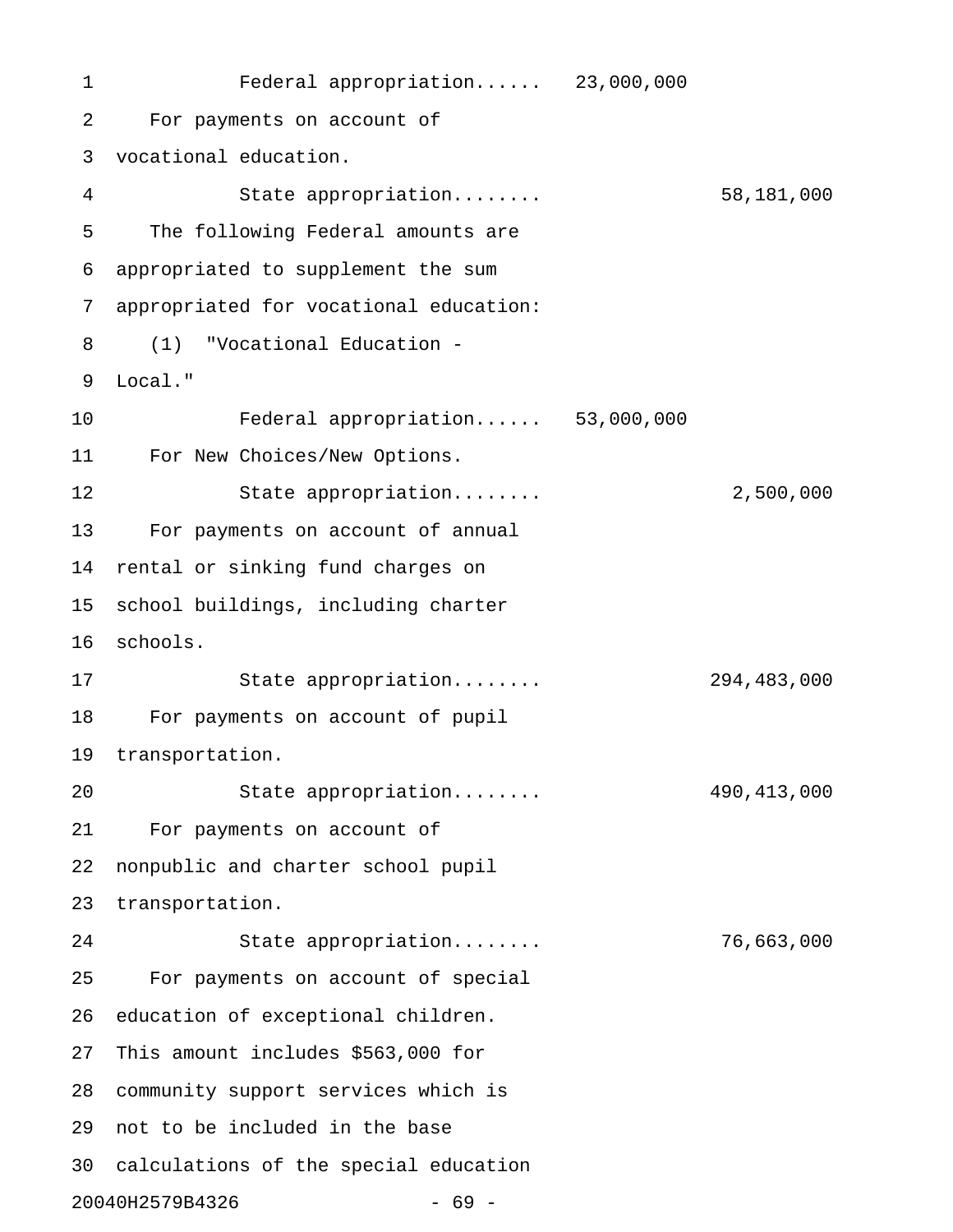1 program components.

2 State appropriation........ 929,175,000 3 The following Federal amounts are 4 appropriated to supplement the sum 5 appropriated for special education: 6 (1) "Individuals with Disabilities 7 Education - Local." 8 Federal appropriation...... 405,000,000 9 For payments for Early Intervention 10 Services. 11 State appropriation........ 117,607,000 12 For payment on account of homebound 13 instruction. 14 State appropriation........ 782,000 15 For payment for tuition to school 16 districts providing education to 17 nonresident orphaned children placed 18 in private homes by the court and 19 nonresident inmates of children's 20 institutions. 21 State appropriation........ 50,005,000 22 For payments of annual fixed 23 charges to school districts in lieu of 24 taxes for land acquired by the 25 Commonwealth for water conservation or 26 flood prevention. 27 State appropriation........ 208,000 28 For payment for maintenance of 29 summer schools for school-age children 30 of migrant laborers, including child-20040H2579B4326 - 70 -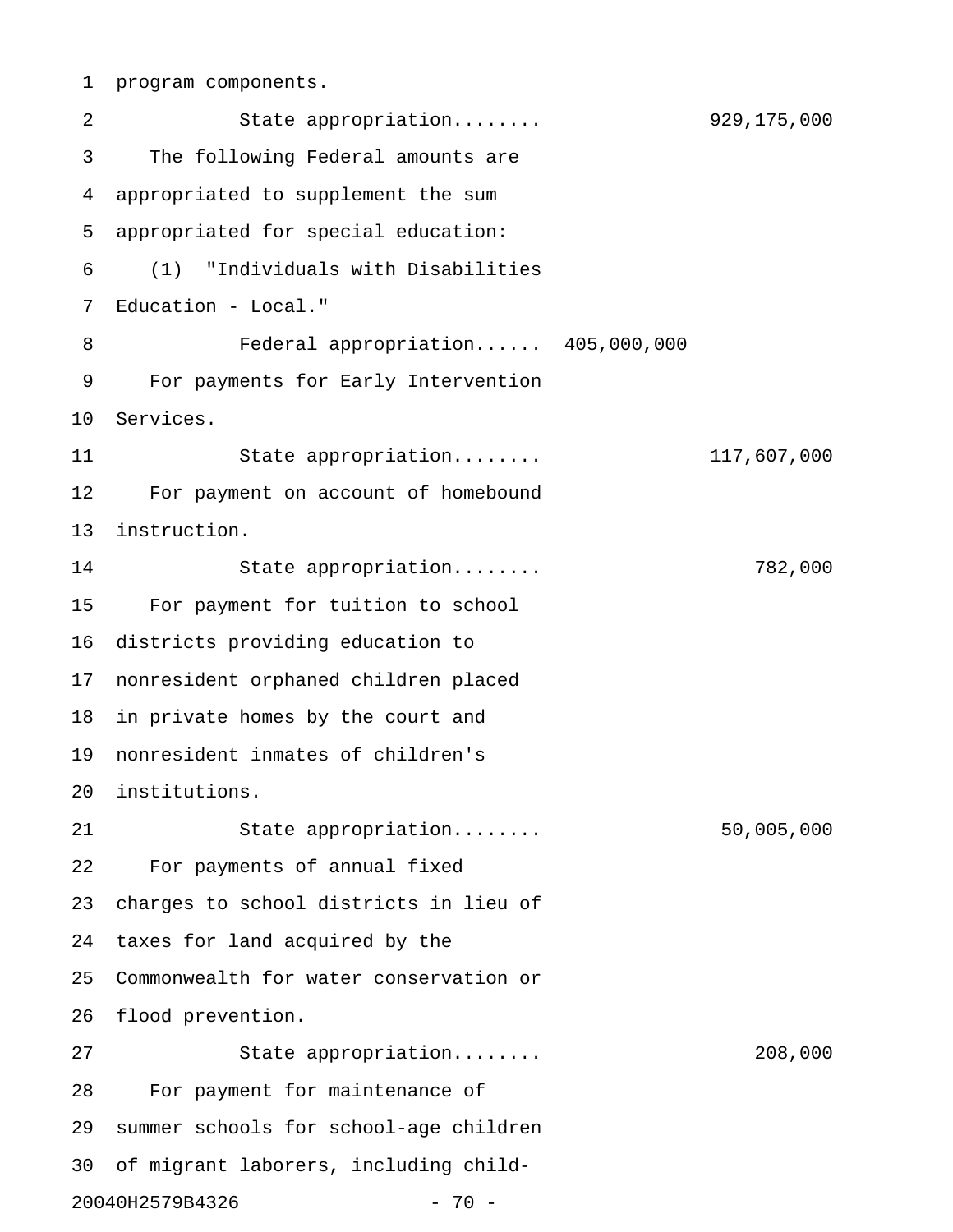1 care services.

2 State appropriation........ 784,000 3 For payments to Pennsylvania 4 Charter Schools for the Deaf and 5 Blind. 6 State appropriation........ 29,847,000 7 For special education - approved 8 private schools. 9 State appropriation........ 80,753,000 10 For approved private schools and 11 the Pennsylvania Charter Schools for 12 the Deaf and Blind for prior years' 13 audit resolutions. 14 State appropriation........ 6,904,000 15 For payment of the Commonwealth's 16 share of the approved operating costs 17 and lease payments of intermediate 18 units. 19 State appropriation........ 6,311,000 20 For grants to school districts to 21 assist in meeting Federal matching 22 requirements for grants received under 23 the Federal Child Nutrition Act and to 24 aid in providing a food program for 25 needy children. 26 State appropriation........ 27,244,000 27 The following Federal amounts are 28 appropriated to supplement the sum 29 appropriated for school food services: 30 (1) "Food and Nutrition - Local." 20040H2579B4326 - 71 -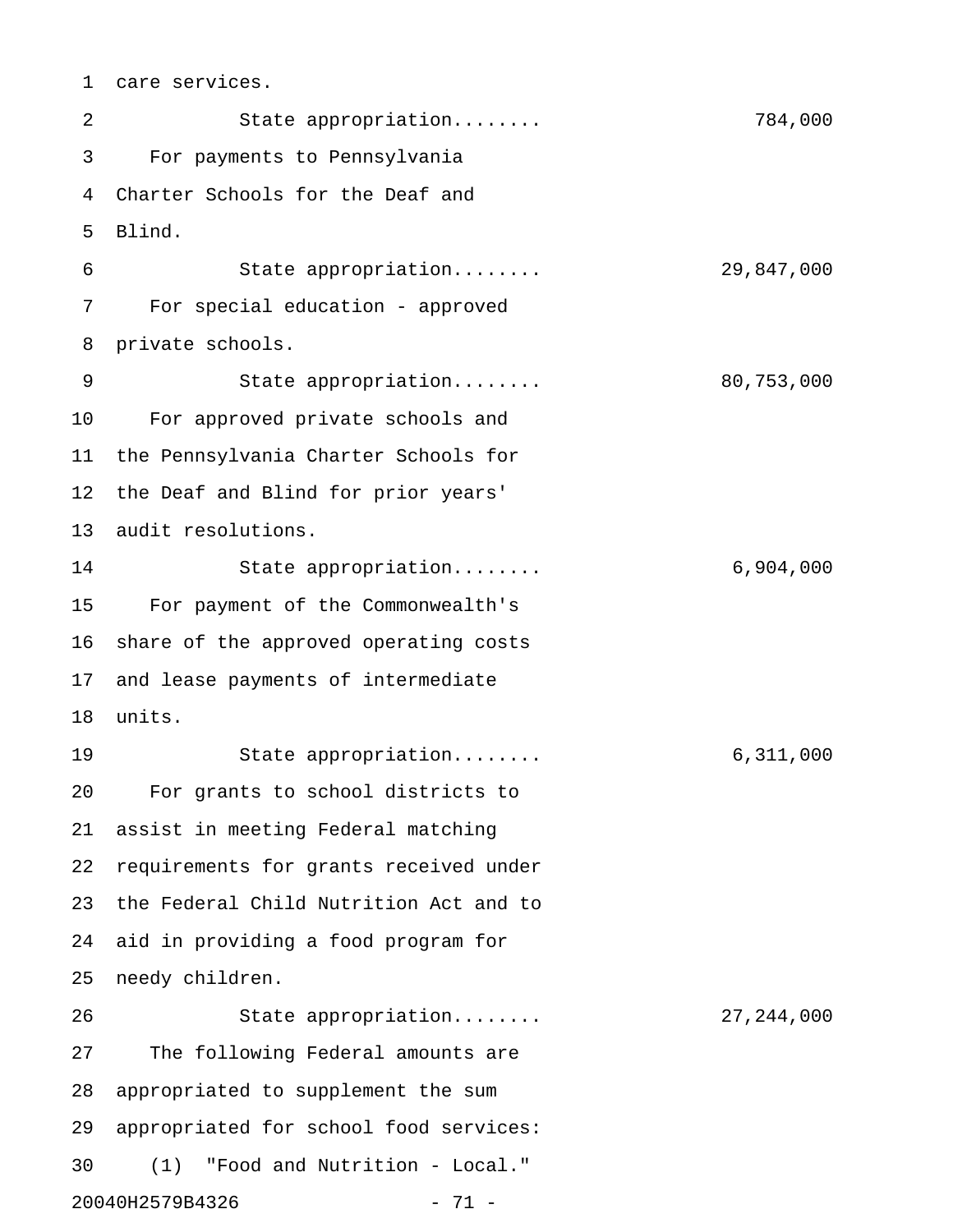1 Federal appropriation...... 298,496,000 2 For payment of the Commonwealth's 3 share of Federal Social Security taxes 4 for public school employees. 5 State appropriation........ 443,862,000 6 For payment of required 7 contribution for public school 8 employees' retirement. 9 State appropriation........ 228,830,000 10 For school entity demonstration 11 grants. 12 State appropriation........ 8,500,000 13 For education of indigent children 14 at charitable hospitals. 15 State appropriation........ 55,000 16 The following Federal amounts are 17 appropriated for basic education: 18 (1) "ESEA - Title V - School 19 Districts." 20 Federal appropriation...... 12,890,000 21 (2) "ESEA - Title I - Local." 22 Federal appropriation...... 475,000,000 23 (3) "DFSC - School Districts." 24 Federal appropriation...... 14,000,000 25 (4) "Title II - Improving Teacher 26 Quality - Local." 27 Federal appropriation...... 115,000,000 28 (5) "Technology Literacy Challenge 29 - Local." 30 Federal appropriation...... 23,388,000 20040H2579B4326 - 72 -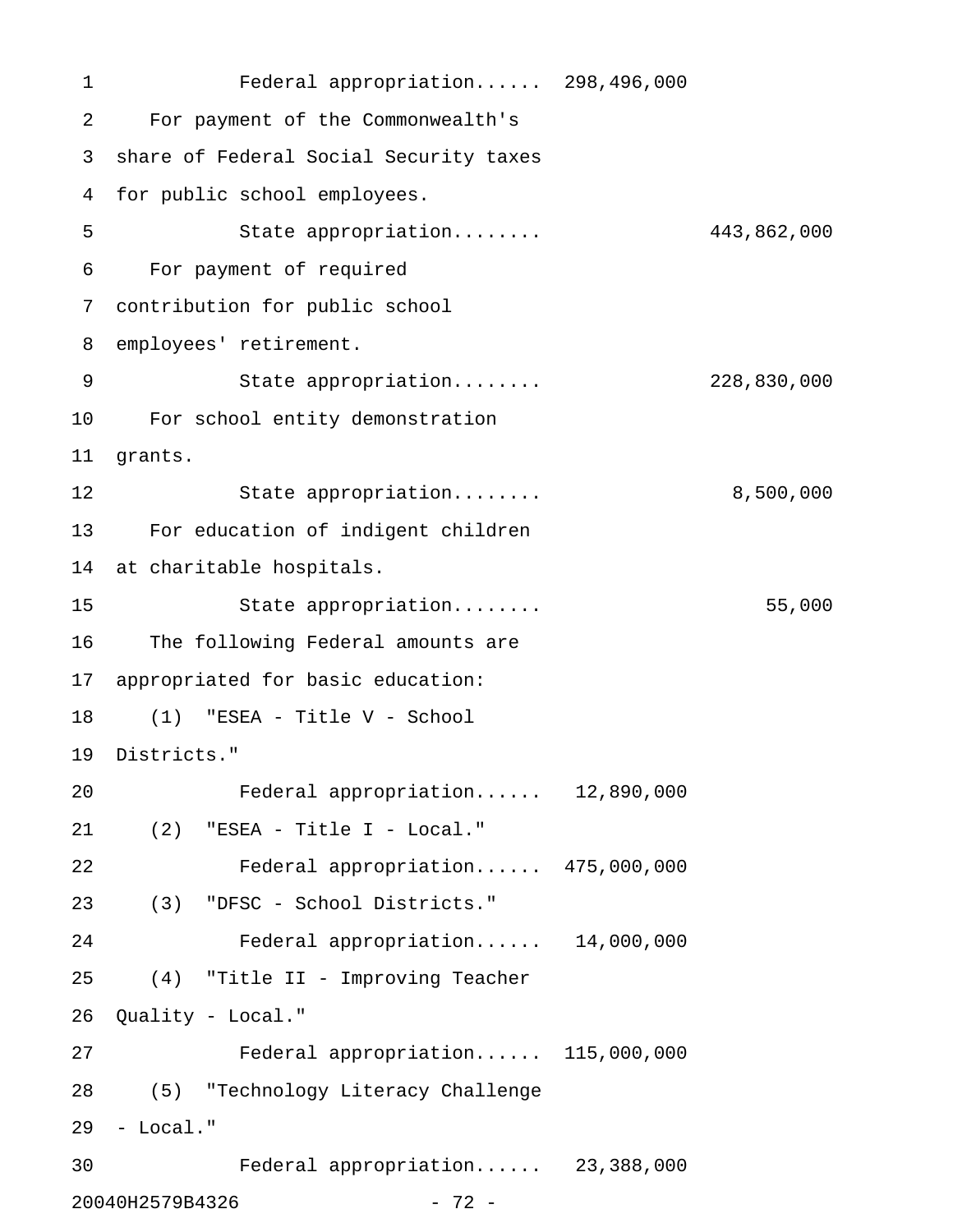```
1 (6) "Comprehensive School Reform -
2 Local."3 Federal appropriation...... 20,000,000
4 (7) "Reading First Initiative -
5 Local."
6 Federal appropriation...... 25,925,000
7 (8) "Title V - Empowerment
8 Schools."
9 Federal appropriation...... 20,000,000
10 (9) "Title IV - 21st Century
11 Community Learning Centers - Local."
12 Federal appropriation...... 19,192,000
13 (10) "Title III - Language
14 Instruction for LEP and Immigrant
15 Students."
16 Federal appropriation...... 11,361,000
17 (11) "Title VI - Rural and Low
18 Income Schools - Local."
19 Federal appropriation...... 849,000
20 (12) "Title IV - Community
21 Services for Expelled Students."
22 Federal appropriation...... 1,837,000
23 For education mentoring, including
24 dropout prevention programs.
25 State appropriation........ 3,050,000
26 For services to nonpublic schools.
27 State appropriation........ 76,697,000
28 For textbooks, instructional
29 material and instructional equipment
30 for nonpublic schools.
```
20040H2579B4326 - 73 -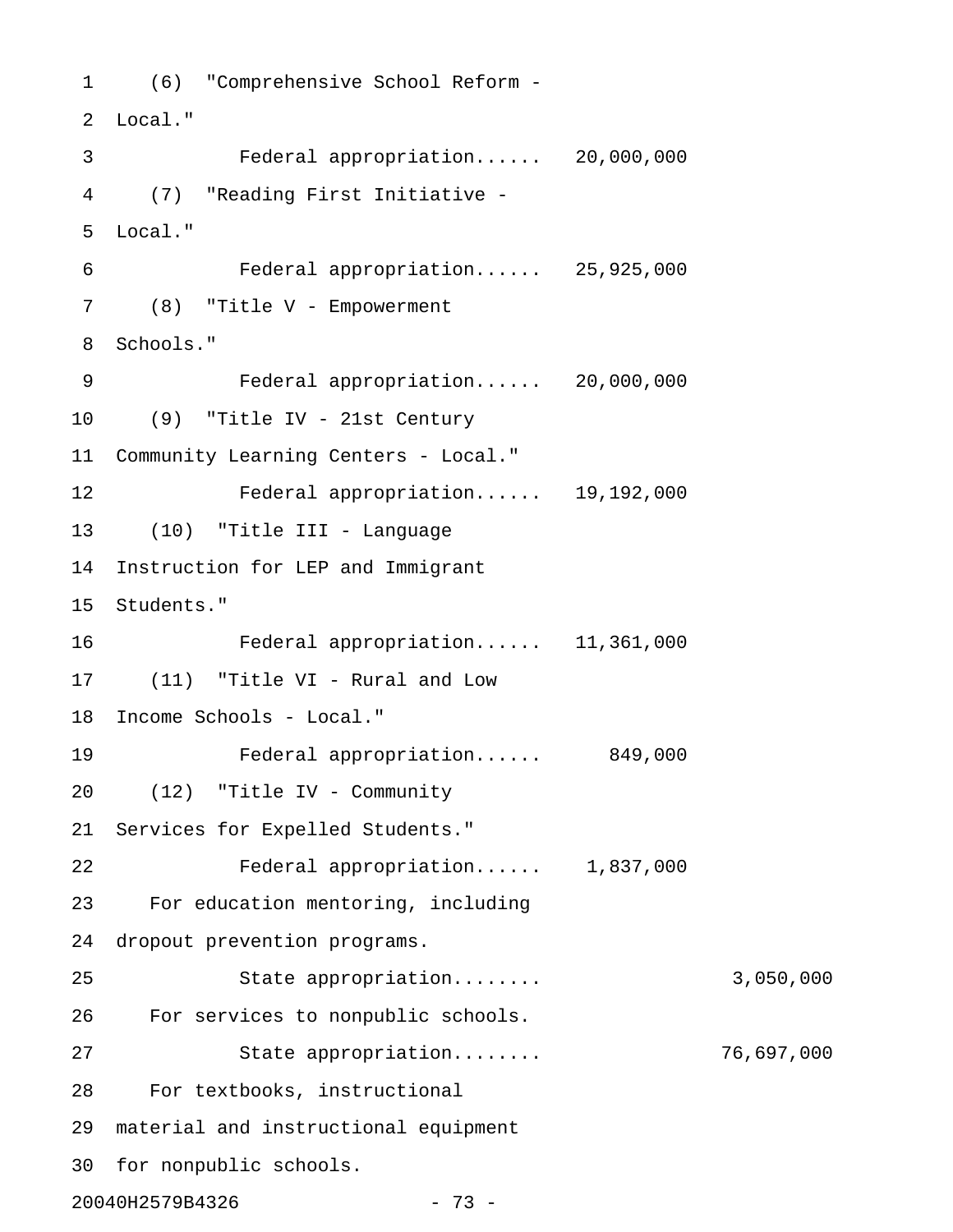1 State appropriation........ 23,456,000 2 For programs to meet the needs of 3 pregnant and parenting teenagers. This 4 appropriation includes \$500,000 for a 5 school district program in cities of 6 the first class. 7 State appropriation....... 2,225,000 8 The following Federal amounts are 9 appropriated to supplement the sum 10 appropriated for pregnant and 11 parenting teenagers: 12 (1) "Teenage Parenting Education - 13 TANF." 14 Federal appropriation...... 12,255,000 15 (2) "Teen Parenting - Food 16 Stamps." 17 Federal appropriation...... 944,000 18 For a comprehensive reading 19 program. 20 State appropriation........ 300,000 21 For grants to public libraries. 22 State appropriation........ 57,914,000 23 To provide aid to the Free Library 24 of Philadelphia and the Carnegie 25 Library of Pittsburgh to meet the 26 costs incurred in serving as regional 27 libraries in the distribution of 28 braille reading materials, talking 29 book machines and other reading 30 materials to persons who are blind or 20040H2579B4326 - 74 -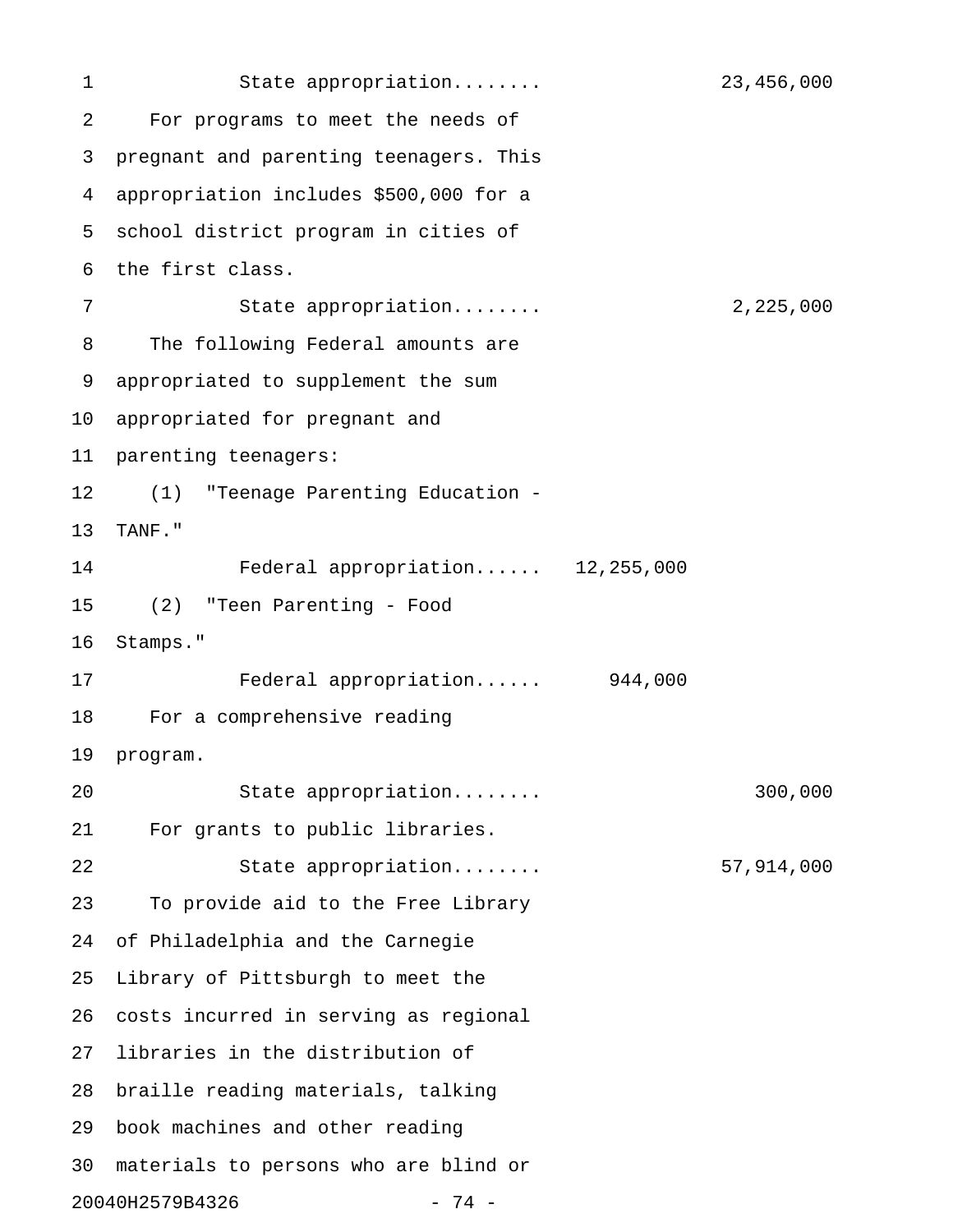1 otherwise disabled.

| 2  | State appropriation                    | 2,965,000  |
|----|----------------------------------------|------------|
| 3  | For recorded and computerized books    |            |
| 4  | at all academic levels for disabled    |            |
| 5  | people who cannot read standard print  |            |
| 6  | because of visual, perceptual or other |            |
| 7  | physical disability.                   |            |
| 8  | State appropriation                    | 70,000     |
| 9  | For library access.                    |            |
| 10 | State appropriation                    | 7,386,000  |
| 11 | For the Access Pennsylvania            |            |
| 12 | Database network.                      |            |
| 13 | State appropriation                    | 3,842,000  |
| 14 | For ethnic heritage studies.           |            |
| 15 | State appropriation                    | 165,000    |
| 16 | For the Governor's Schools of          |            |
| 17 | Excellence.                            |            |
| 18 | State appropriation                    | 2,492,000  |
| 19 | For job training programs.             |            |
| 20 | State appropriation                    | 9,100,000  |
| 21 | For charter schools.                   |            |
| 22 | State appropriation                    | 1,000,000  |
| 23 | For reimbursements to school           |            |
| 24 | districts for their charter school     |            |
| 25 | payments.                              |            |
| 26 | State appropriation                    | 80,587,000 |
| 27 | For safe and alternative schools.      |            |
| 28 | For a school district of the first     |            |
| 29 | class, funds from this appropriation   |            |
| 30 | shall be used to pay costs to provide  |            |
|    | 20040H2579B4326<br>$75 -$              |            |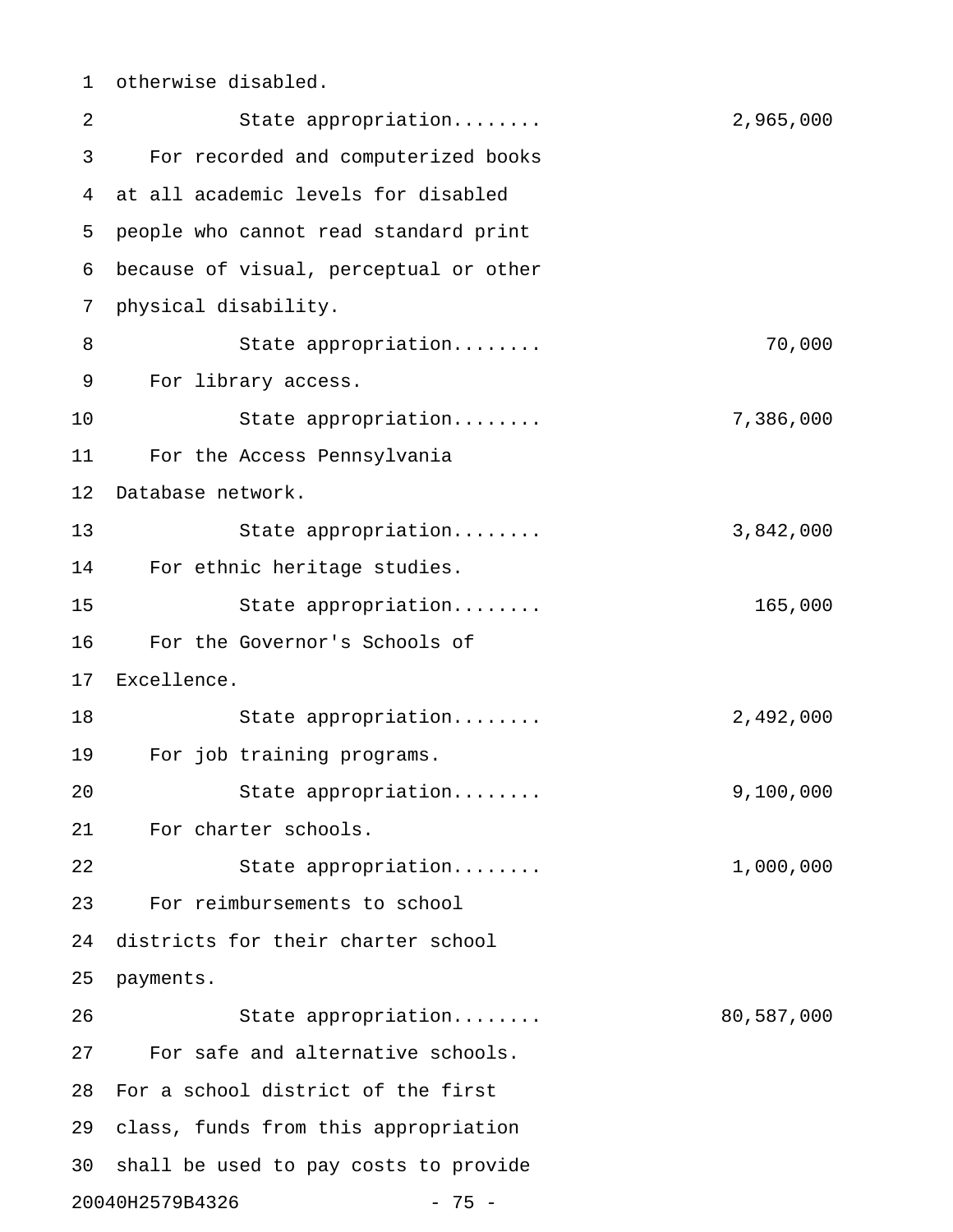1 school bus transportation services for 2 students being educated in alternative 3 education programs operated either by 4 the district itself or under terms of 5 any contract between the district and 6 a private alternative education 7 institution as defined pursuant to 8 Article XIX-E of the act of March 10, 9 1949 (P.L.30, No.14), known as the 10 Public School Code of 1949, before it 11 may be used for other alternative 12 education programs or services. 13 State appropriation........ 23,326,000 14 For alternative education 15 demonstration grants. 16 State appropriation........ 26,300,000 17 For payment of approved operating 18 and capital expenses of community 19 colleges. An independent audit report 20 for the preceding fiscal year, which 21 is consistent with the generally 22 accepted accounting principles as 23 prescribed by the National Association 24 of College and University Business 25 Officers, the American Institute of 26 Certified Public Accountants, or by 27 their successors, or by any other 28 recognized authoritative body, and the 29 financial reporting policies and 30 standards promulgated by the

20040H2579B4326 - 76 -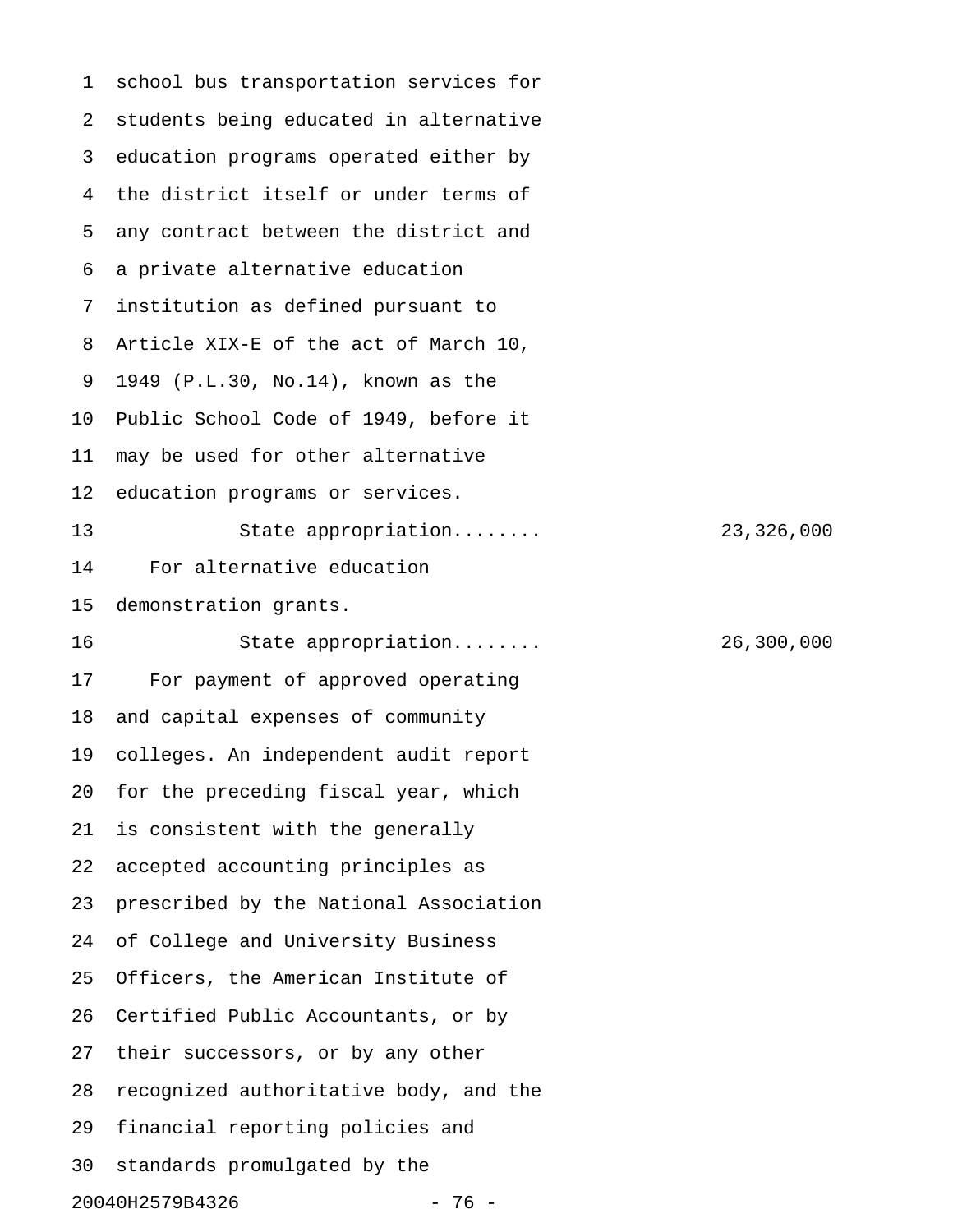1 Commonwealth and by the Federal 2 Government that apply to community 3 colleges, shall be submitted by each 4 community college to the Department of 5 Education not later than 120 days 6 after the close of the preceding 7 fiscal year. The Department of 8 Education may withhold whatever funds 9 appropriated herein it feels necessary 10 to ensure that such audit reports are 11 submitted in the prescribed fashion. 12 State appropriation........ 226,281,000 13 For community college capital 14 leases and debt service. 15 State appropriation........ 3,000,000 16 For regional community college 17 services. 18 State appropriation........ 750,000 19 For higher education equal 20 opportunity program grants. 21 State appropriation........ 9,320,000 22 For annual payments, not to exceed 23 \$500 per student, to institutions of 24 higher learning for defraying the 25 expenses of deaf or blind students. 26 State appropriation........ 54,000 27 For higher education assistance. 28 State appropriation........ 4,250,000 29 For an enhanced technology 30 initiative.

20040H2579B4326 - 77 -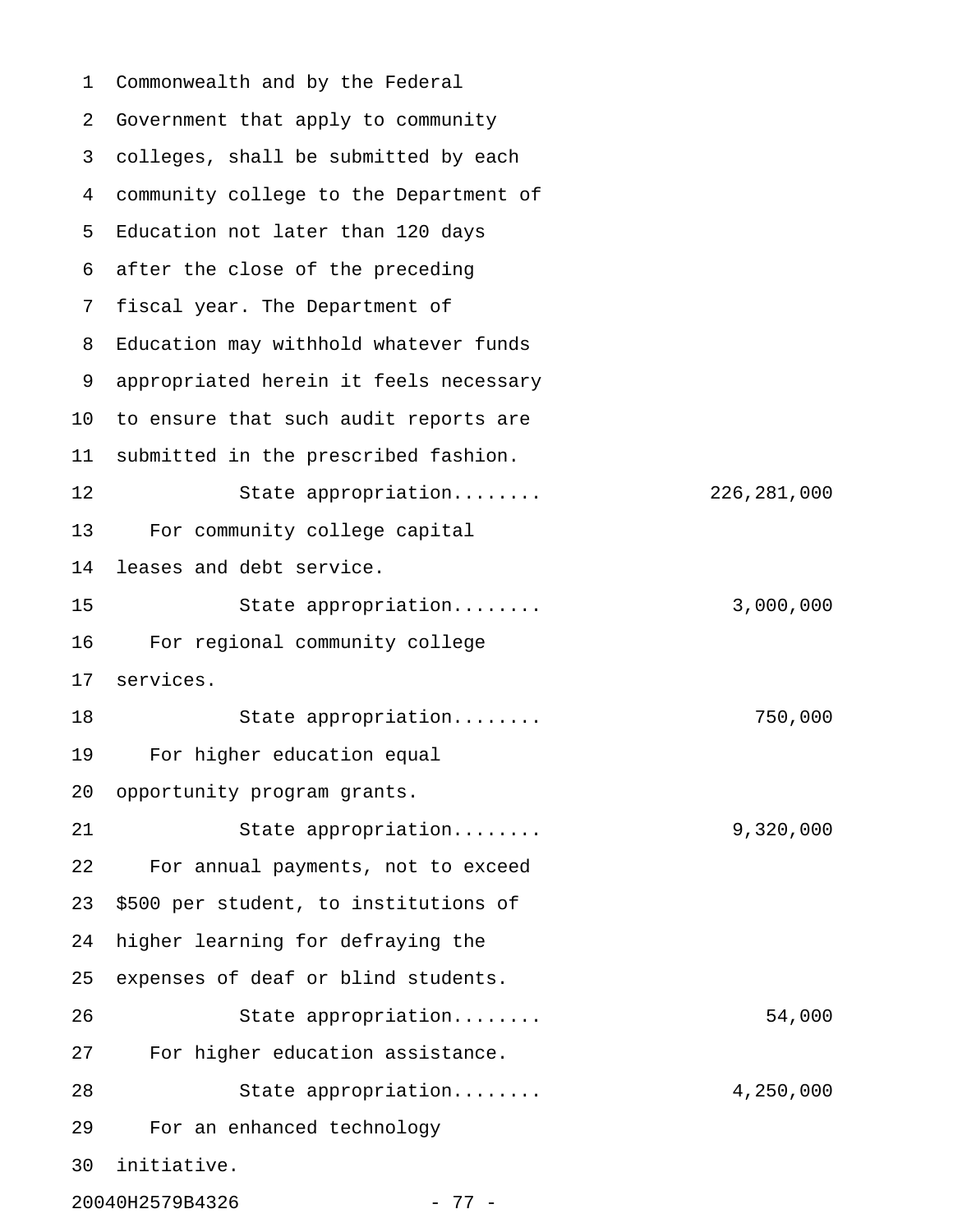1 State appropriation........ 1,000,000 2 For transfer to the Pennsylvania 3 Higher Education Facilities Authority 4 for interest subsidies, when due, for 5 bonds issued for dormitory sprinklers. 6 State appropriation........ 500,000 7 For higher education - rural 8 initiatives grants. 9 State appropriation........ 1,968,000 10 For grants to engineering degree-11 granting schools. This appropriation 12 shall be allocated consistent with the 13 definitions and other provisions 14 formerly contained in the act of July 15 2, 1984 (P.L.553, No.110), known as 16 the Engineering School Equipment Act. 17 State appropriation....... 1,000,000 18 Section 213. Department of 19 Environmental Protection.--The 20 following amounts are appropriated to 21 the Department of Environmental 22 Protection: The State State State State State State State State State State State 23 For general government operations 24 of the Department of Environmental 25 Protection. This appropriation 26 includes \$300,000 for the senior 27 environmental corps. This 28 appropriation also includes sufficient 29 funds to establish and maintain a 30 Statewide toll-free citizen complaint 20040H2579B4326 - 78 -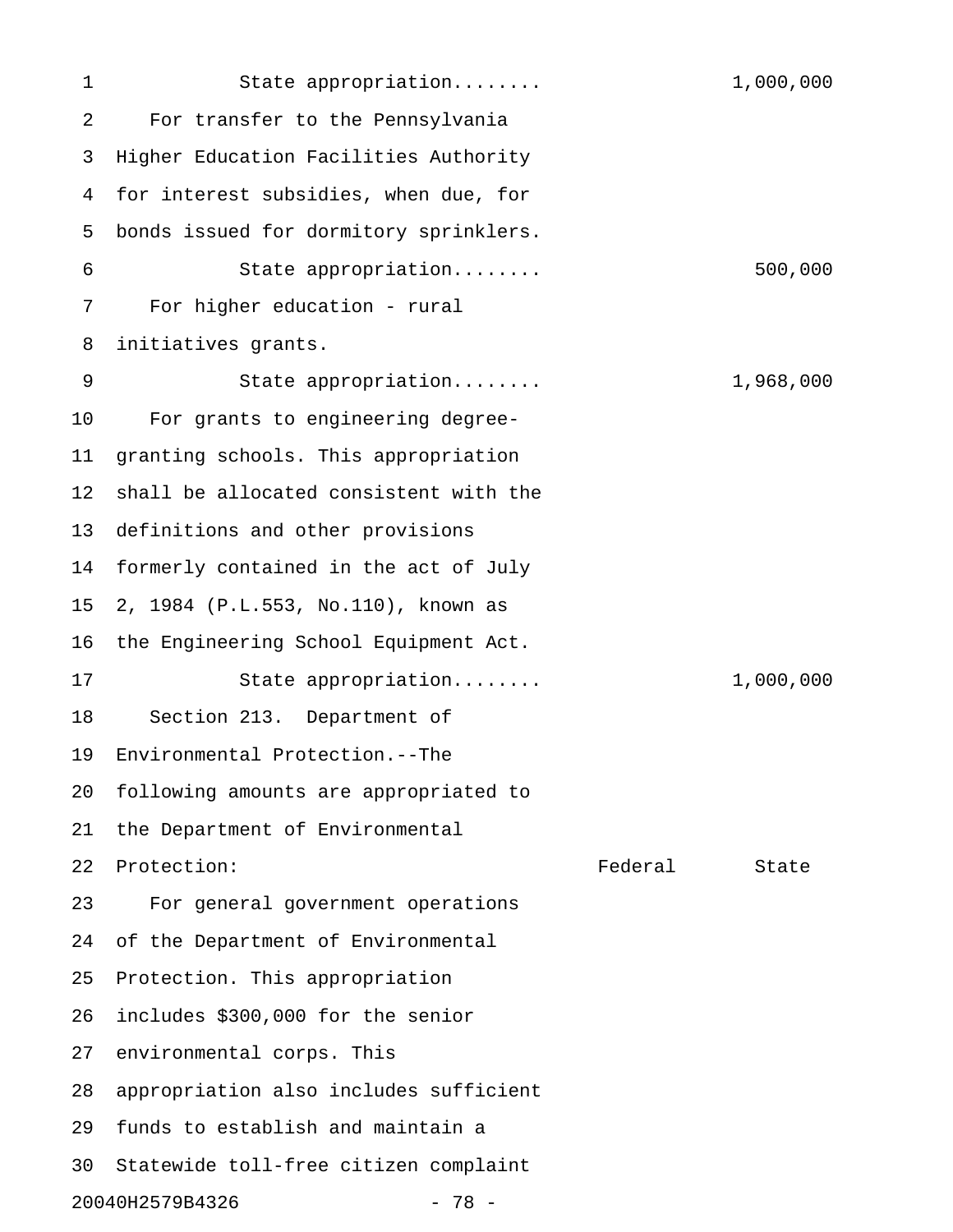1 hotline that refers citizen complaints 2 to the appropriate regional office for 3 investigation. 4 State appropriation........ 19,325,000 5 The following Federal amounts are 6 appropriated to supplement the sum 7 appropriated for general government 8 operations: 9 (1) "Surface Mine Conservation." 10 Federal appropriation...... 413,000 11 For Environmental Program 12 Management. 13 State appropriation........ 38,294,000 14 The following Federal amounts are 15 appropriated to supplement the sum 16 appropriated for Environmental Program 17 Management: 18 (1) "Coastal Zone Management." 19 Federal appropriation...... 4,700,000 20 (2) "Construction Management 21 Assistance Grants - Administration." 22 Federal appropriation...... 1,400,000 23 (3) "Storm Water Permitting 24 Initiative." 25 Federal appropriation...... 2,300,000 26 (4) "Safe Drinking Water Act - 27 Management." 28 Federal appropriation...... 5,500,000 29 (5) "Water Pollution Control 30 Grants - Management."

20040H2579B4326 - 79 -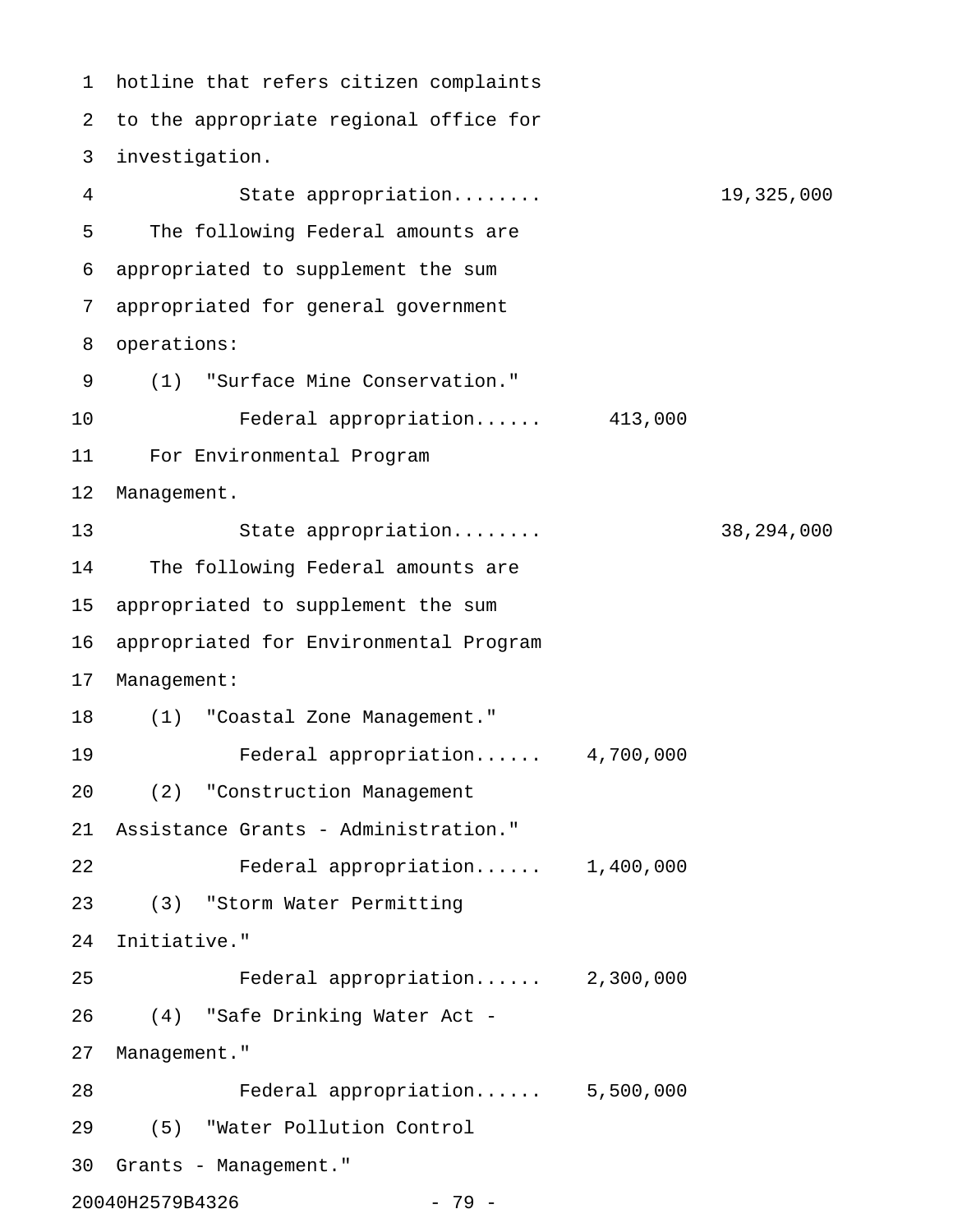| 1  | Federal appropriation 3,500,000    |         |
|----|------------------------------------|---------|
| 2  | (6) "Air Pollution Control Grants  |         |
| 3  | - Management."                     |         |
| 4  | Federal appropriation $2,400,000$  |         |
| 5  | (7) "Surface Mine Conservation."   |         |
| 6  | Federal appropriation 6,500,000    |         |
| 7  | (8) "Wetland Protection Fund."     |         |
| 8  | Federal appropriation 240,000      |         |
| 9  | (9) "Diagnostic X-ray Equipment    |         |
| 10 | Testing."                          |         |
| 11 | Federal appropriation 340,000      |         |
| 12 | (10) "Water Quality Outreach       |         |
| 13 | Operator Training."                |         |
| 14 | Federal appropriation 200,000      |         |
| 15 | (11) "Water Quality Management     |         |
| 16 | Planning Grants."                  |         |
| 17 | Federal appropriation $1,150,000$  |         |
| 18 | (12) "Small Operator's             |         |
| 19 | Assistance."                       |         |
| 20 | Federal appropriation 2,000,000    |         |
| 21 | (13) "Wellhead Protection Fund."   |         |
| 22 | Federal appropriation              | 250,000 |
| 23 | (14) "Indoor Radon Abatement."     |         |
| 24 | Federal appropriation              | 500,000 |
| 25 | (15) "Non-Point Source             |         |
| 26 | Implementation 319(h)."            |         |
| 27 | Federal appropriation $12,800,000$ |         |
| 28 | (16) "Hydroelectric Power          |         |
| 29 | Conservation Fund."                |         |
| 30 | Federal appropriation              | 51,000  |
|    |                                    |         |

20040H2579B4326 - 80 -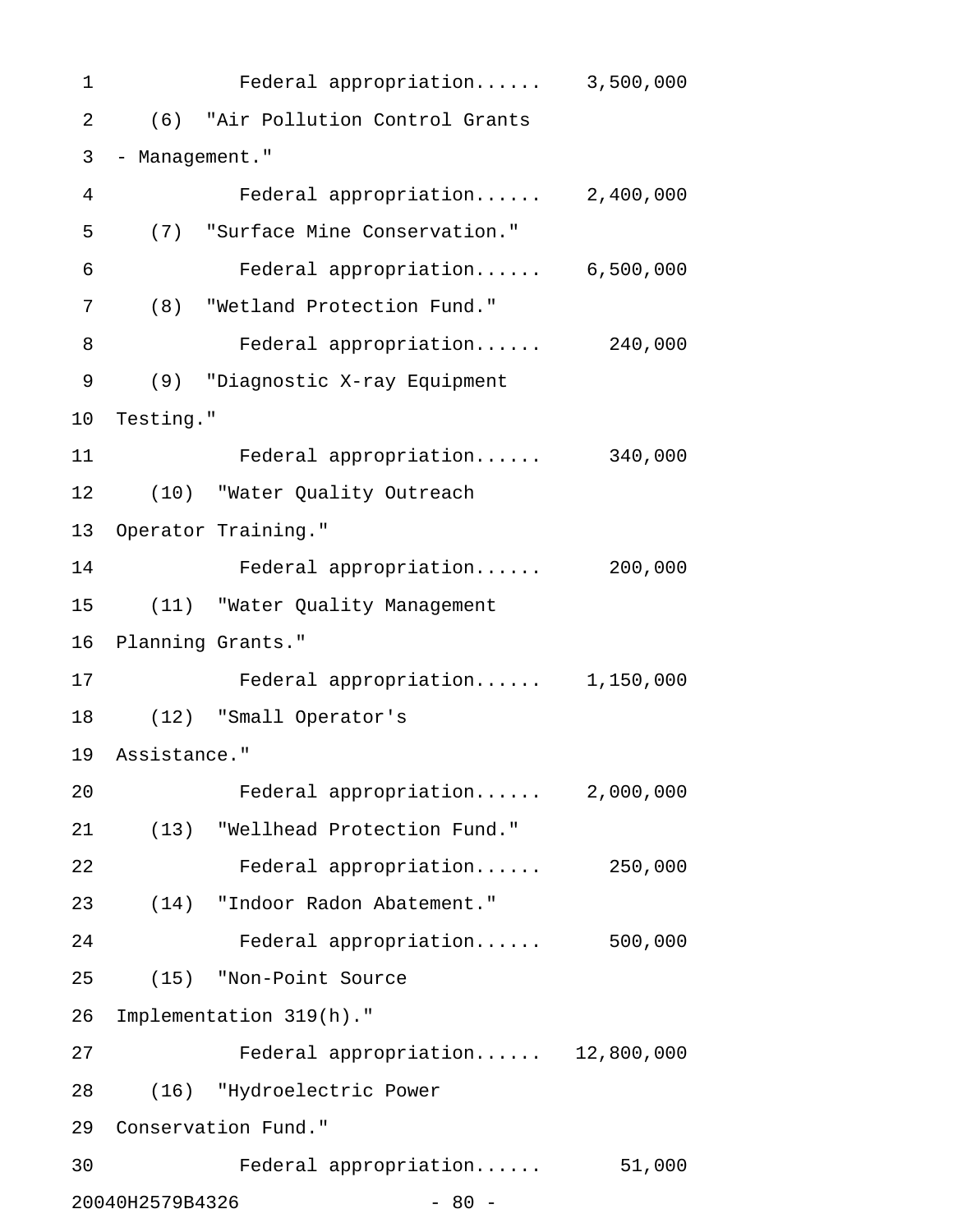1 (17) "Survey Studies." 2 Federal appropriation...... 3,000,000 3 (18) "National Dam Safety." 4 Federal appropriation...... 150,000 5 (19) "Great Lakes Restoration." 6 Federal appropriation...... 1,700,000 7 (20) "Training Reimbursement 8 Program for Small Systems." 9 Federal appropriation...... 3,500,000 10 For payment of grants to assist in 11 the cleanup of scrap tires and other 12 local environmental mitigation. 13 State appropriation........ 6,800,000 14 For the Chesapeake Bay Pollution 15 Abatement Program. 16 State appropriation........ 3,098,000 17 The following Federal amounts are 18 appropriated to supplement the sum 19 appropriated for the Chesapeake Bay 20 Pollution Abatement Program: 21 (1) "Chesapeake Bay Pollution 22 Abatement." 23 Federal appropriation...... 6,200,000 24 For Environmental Protection 25 Operations. 26 State appropriation........ 85,897,000 27 The following Federal amounts are 28 appropriated to supplement the sum 29 appropriated for Environmental 30 Protection Operations: 20040H2579B4326 - 81 -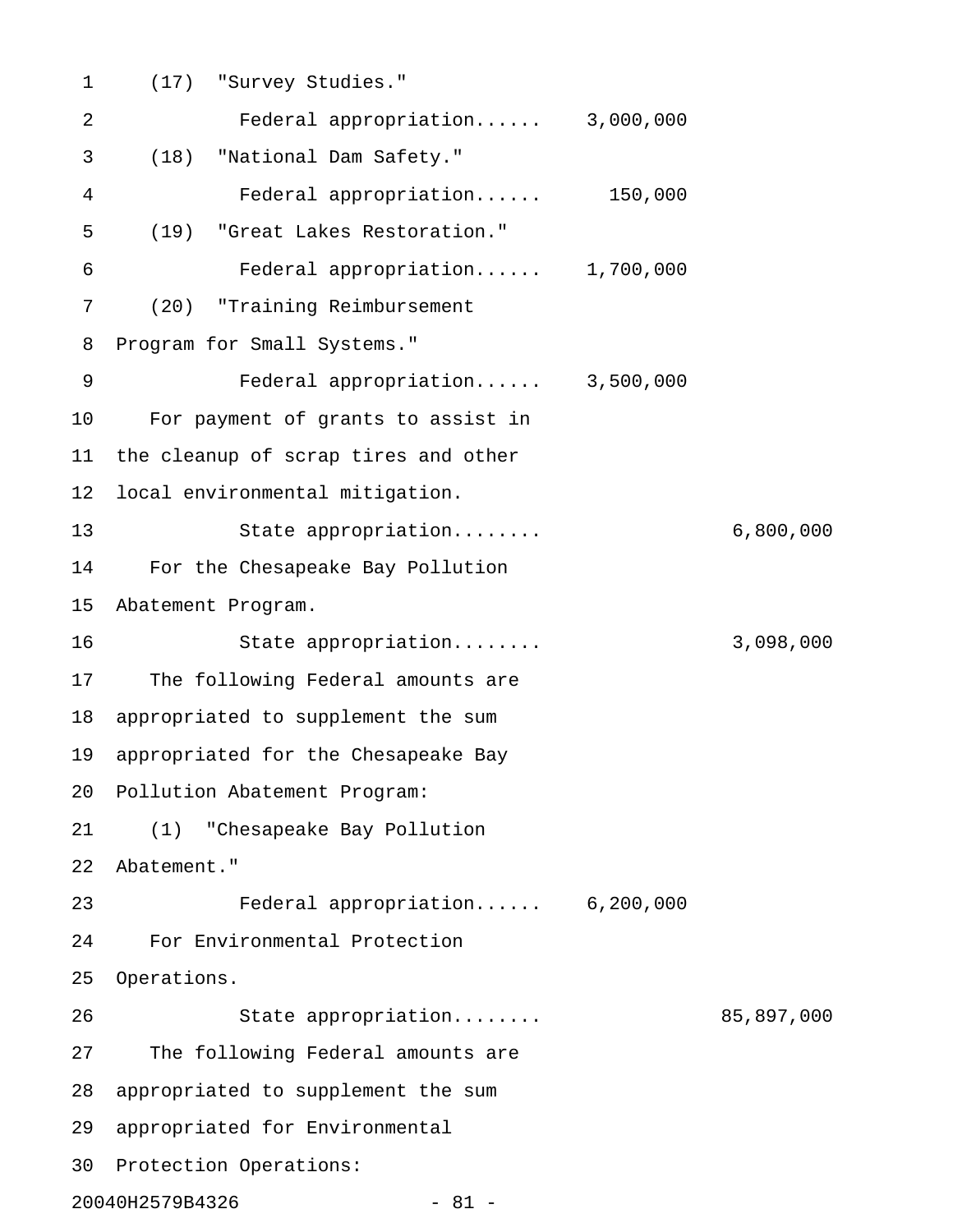1 (1) "EPA - Planning Grant - 2 Administration." 3 Federal appropriation...... 7,800,000 4 (2) "Water Pollution Control 5 Grants." 6 Federal appropriation...... 4,800,000 7 (3) "Air Pollution Control 8 Grants." 9 Federal appropriation...... 2,900,000 10 (4) "Surface Mine Control and 11 Reclamation." 12 Federal appropriation...... 7,583,000 13 (5) "Training and Education of 14 Underground Coal Miners." 15 Federal appropriation...... 1,700,000 16 (6) "Construction Management 17 Assistance Grants." 18 Federal appropriation...... 350,000 19 (7) "Safe Drinking Water." 20 Federal appropriation...... 2,700,000 21 (8) "Oil Pollution Spills 22 Removal." 23 Federal appropriation...... 1,000,000 24 (9) "State Energy Program (SEP)." 25 Federal appropriation...... 4,951,000 26 (10) "Pollution Prevention." 27 Federal appropriation...... 600,000 28 (11) "Heavy Duty Vehicle Program." 29 Federal appropriation...... 200,000 30 (12) "Alternative Fuels." 20040H2579B4326 - 82 -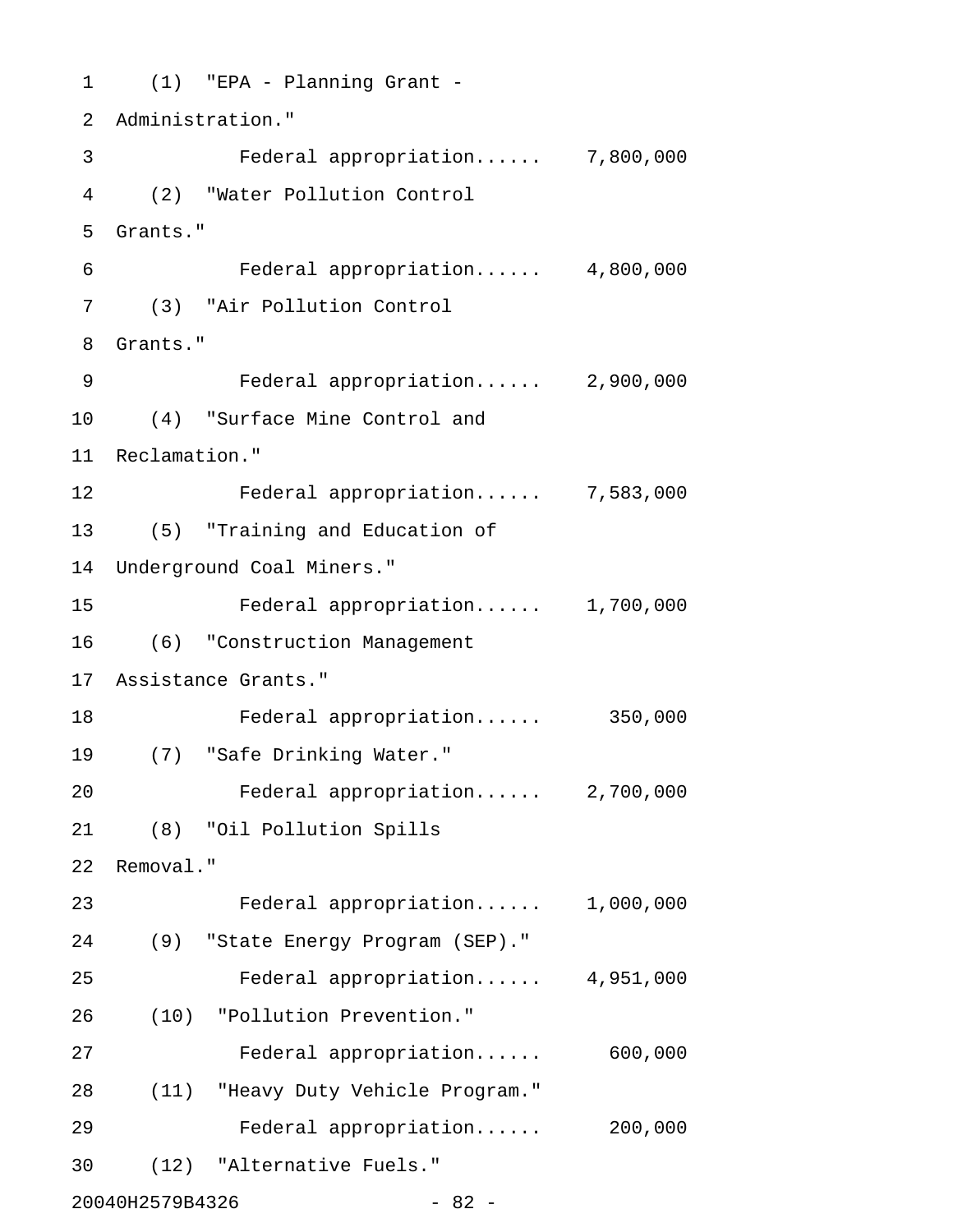| 1  | Federal appropriation               | 175,000 |             |
|----|-------------------------------------|---------|-------------|
| 2  | (13) "National Industrial           |         |             |
| 3  | Competitiveness."                   |         |             |
| 4  | Federal appropriation 933,000       |         |             |
| 5  | (14) "Energy and Environmental      |         |             |
| 6  | Opportunities."                     |         |             |
| 7  | Federal appropriation $1,200,000$   |         |             |
| 8  | For safe water projects.            |         |             |
| 9  | State appropriation                 |         | 7,500,000   |
| 10 | For the black fly control project.  |         |             |
| 11 | State appropriation                 |         | 4, 415, 000 |
| 12 | For West Nile virus control.        |         |             |
| 13 | State appropriation                 |         | 7,418,000   |
| 14 | For flood control projects.         |         |             |
| 15 | State appropriation                 |         | 2,793,000   |
| 16 | For storm water management grants.  |         |             |
| 17 | State appropriation                 |         | 1,200,000   |
| 18 | For mushroom nutrient management.   |         |             |
| 19 | State appropriation                 |         | 250,000     |
| 20 | For sewage facilities planning      |         |             |
| 21 | grants.                             |         |             |
| 22 | State appropriation                 |         | 1,950,000   |
| 23 | For sewage facilities enforcement   |         |             |
| 24 | grants.                             |         |             |
| 25 | State appropriation                 |         | 5,000,000   |
| 26 | For payment of Pennsylvania's share |         |             |
| 27 | of the expenses of the River Master |         |             |
| 28 | for the Delaware River.             |         |             |
| 29 | State appropriation                 |         | 93,000      |
| 30 | For support of the Ohio River Basin |         |             |
|    | 20040H2579B4326<br>$-83 -$          |         |             |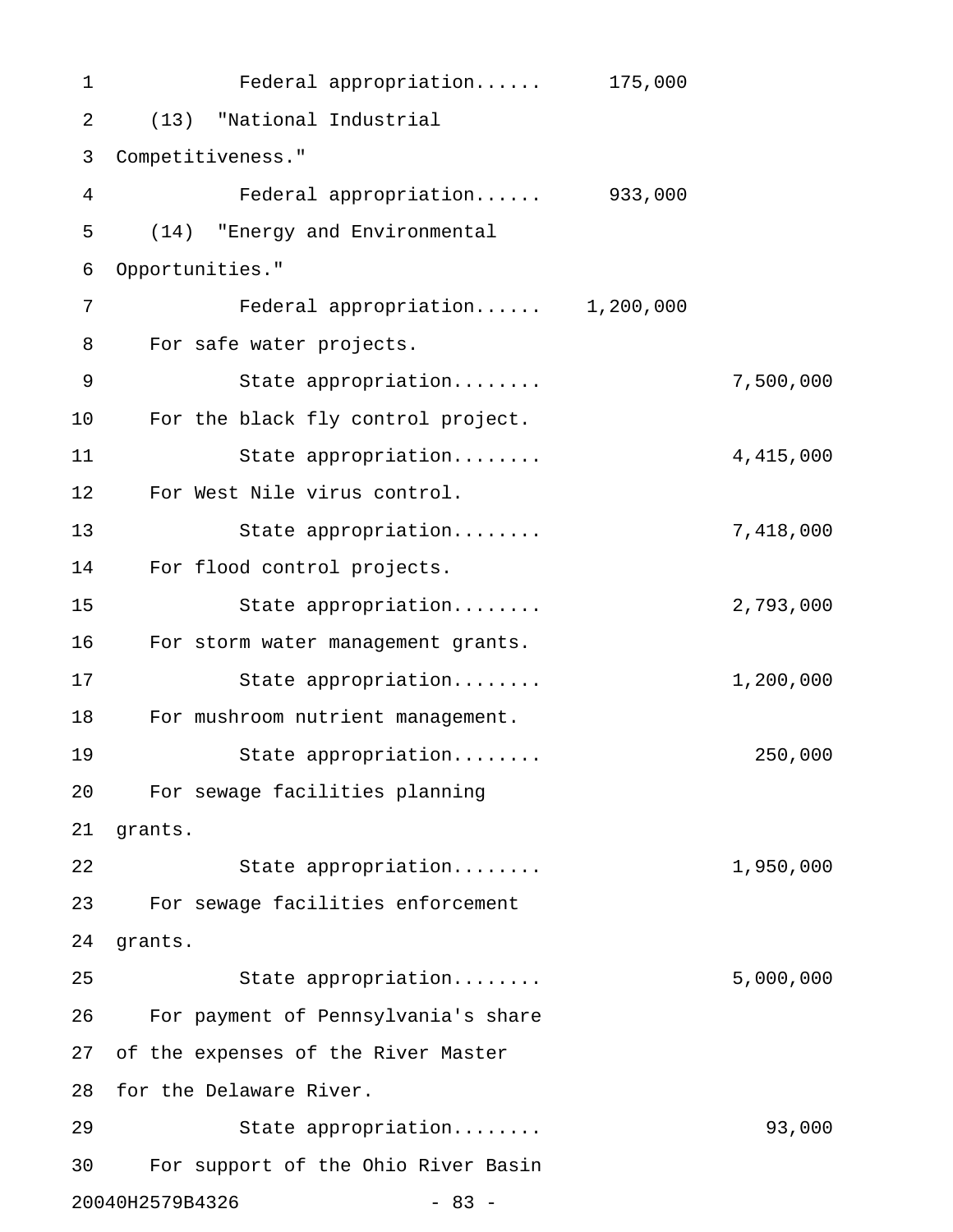1 Commission.

| 2  | State appropriation                    | 14,000    |
|----|----------------------------------------|-----------|
| 3  | For support of the Susquehanna         |           |
| 4  | River Basin Commission.                |           |
| 5  | State appropriation                    | 1,232,000 |
| 6  | For support of the Interstate          |           |
| 7  | Commission on the Potomac River Basin. |           |
| 8  | State appropriation                    | 46,000    |
| 9  | For conduct of the Delaware River      |           |
| 10 | Basin Commission.                      |           |
| 11 | State appropriation                    | 1,382,000 |
| 12 | For support of the Ohio River          |           |
| 13 | Valley Water Sanitation Commission.    |           |
| 14 | State appropriation                    | 164,000   |
| 15 | For support of the Chesapeake Bay      |           |
| 16 | Commission.                            |           |
| 17 | State appropriation                    | 265,000   |
| 18 | For payments to conservation           |           |
| 19 | districts.                             |           |
| 20 | State appropriation                    | 3,550,000 |
| 21 | For payment of Pennsylvania's share    |           |
| 22 | of the costs of the Interstate Mining  |           |
| 23 | Commission.                            |           |
| 24 | State appropriation                    | 38,000    |
| 25 | For the Northeast-Midwest              |           |
| 26 | Institute.                             |           |
| 27 | State appropriation                    | 58,000    |
| 28 | For the Sea Grants Program.            |           |
| 29 | State appropriation                    | 250,000   |
| 30 | Section 214. Department of General     |           |
|    | 20040H2579B4326<br>$-84 -$             |           |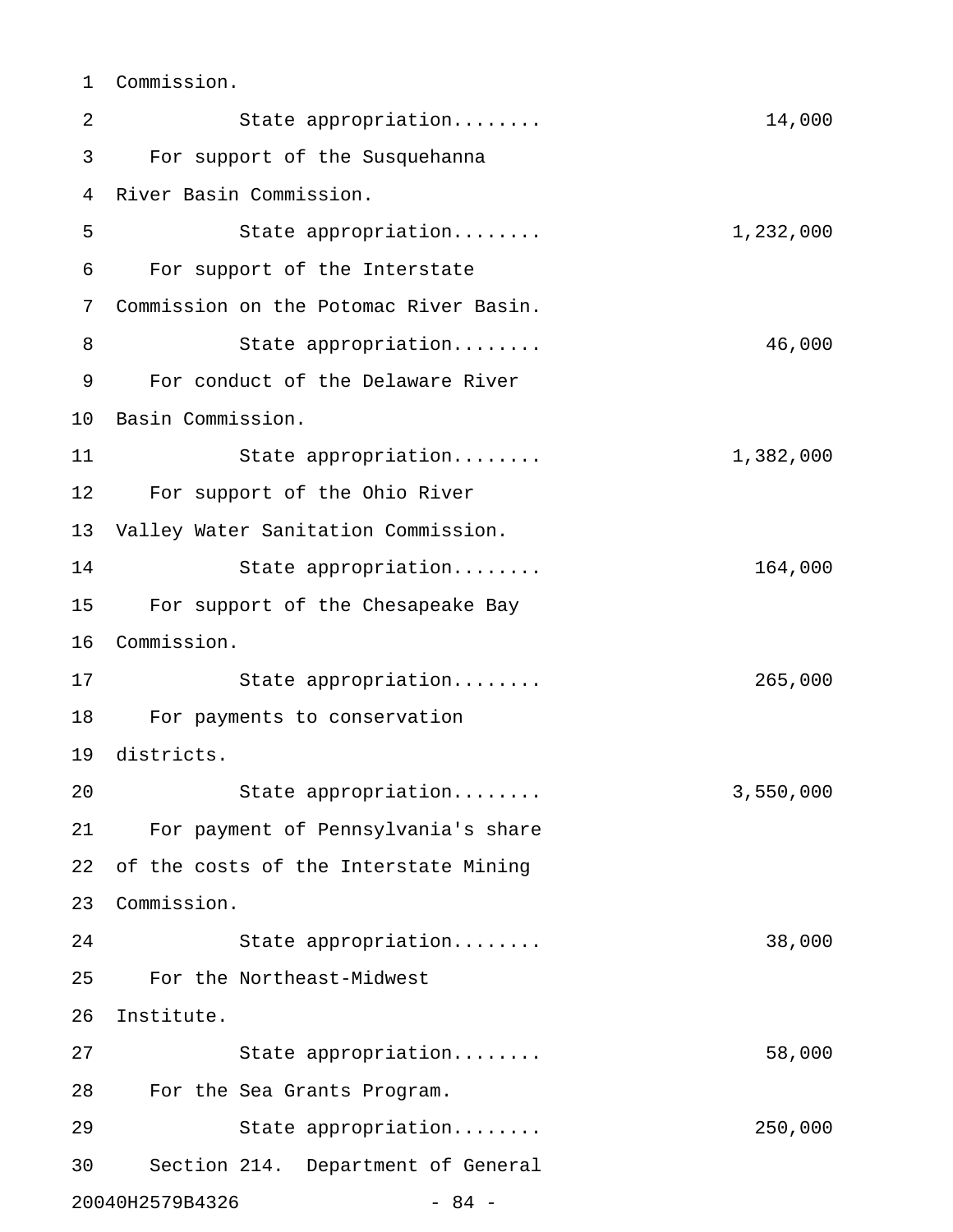1 Services.--The following amounts are 2 appropriated to the Department of 3 General Services. The State of the State State State State 4 For general government operations 5 of the Department of General Services, 6 including the administration and 7 operation of the Capitol Police. 8 State appropriation........ 74,365,000 9 For Harristown rental charges. 10 State appropriation........ 6,665,000 11 For utility costs, including 12 implementation of third-party shared 13 savings programs. 14 State appropriation........ 15,675,000 15 For Harristown utility and 16 municipal charges, including 17 implementation of third-party shared 18 savings programs. 19 State appropriation........ 10,469,000 20 For printing of the Pennsylvania 21 Manual. 22 State appropriation........ 159,000 23 For asbestos and hazardous 24 materials needs. 25 State appropriation........ 150,000 26 For excess insurance coverage. 27 State appropriation........ 3,049,000 28 For fire protection services for 29 the Capitol Complex in Harrisburg. 30 State appropriation........ 1,020,000 20040H2579B4326 - 85 -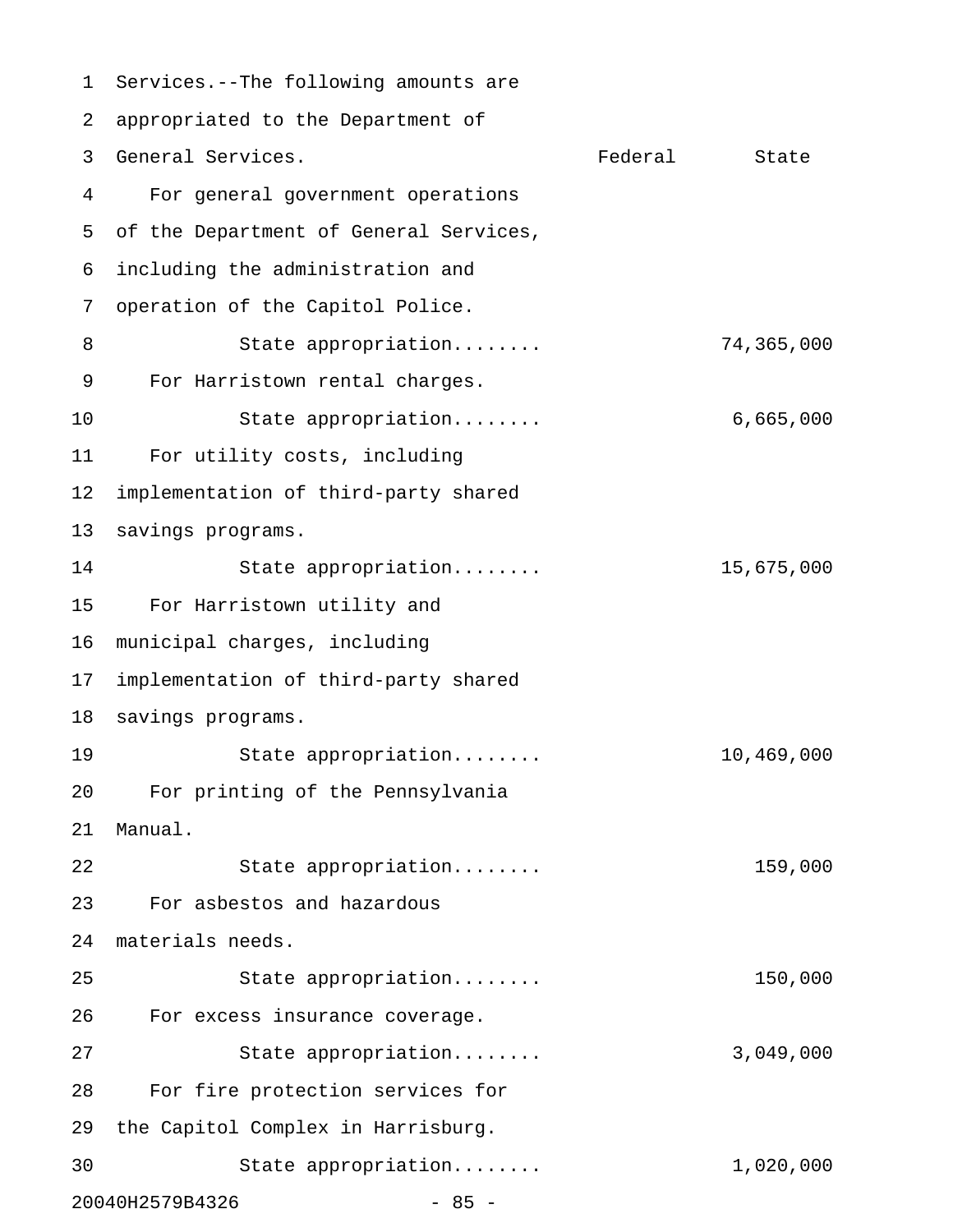1 Section 215. Department of 2 Health.--The following amounts are 3 appropriated to the Department of 4 Health: Federal State 5 For general government operations 6 of the Department of Health. 7 State appropriation........ 27,560,000 8 The following Federal amounts are 9 appropriated to supplement the sum 10 appropriated for general government 11 operations: 12 (1) "WIC - Administration and 13 Operation." 14 Federal appropriation...... 12,143,000 15 (2) "Health Assessment." 16 Federal appropriation...... 511,000 17 (3) "PHHSBG - Administration and 18 Operation." 19 Federal appropriation...... 3,167,000 20 (4) "SABG - Administration and 21 Operation." 22 Federal appropriation...... 6,463,000 23 (5) "MCHSBG - Administration and 24 Operation." 25 Federal appropriation...... 18,371,000 26 (6) "Adult Blood Lead 27 Epidemiology." 28 Federal appropriation...... 43,000 29 (7) "Pediatric Prehospital 30 Emergency Care." 20040H2579B4326 - 86 -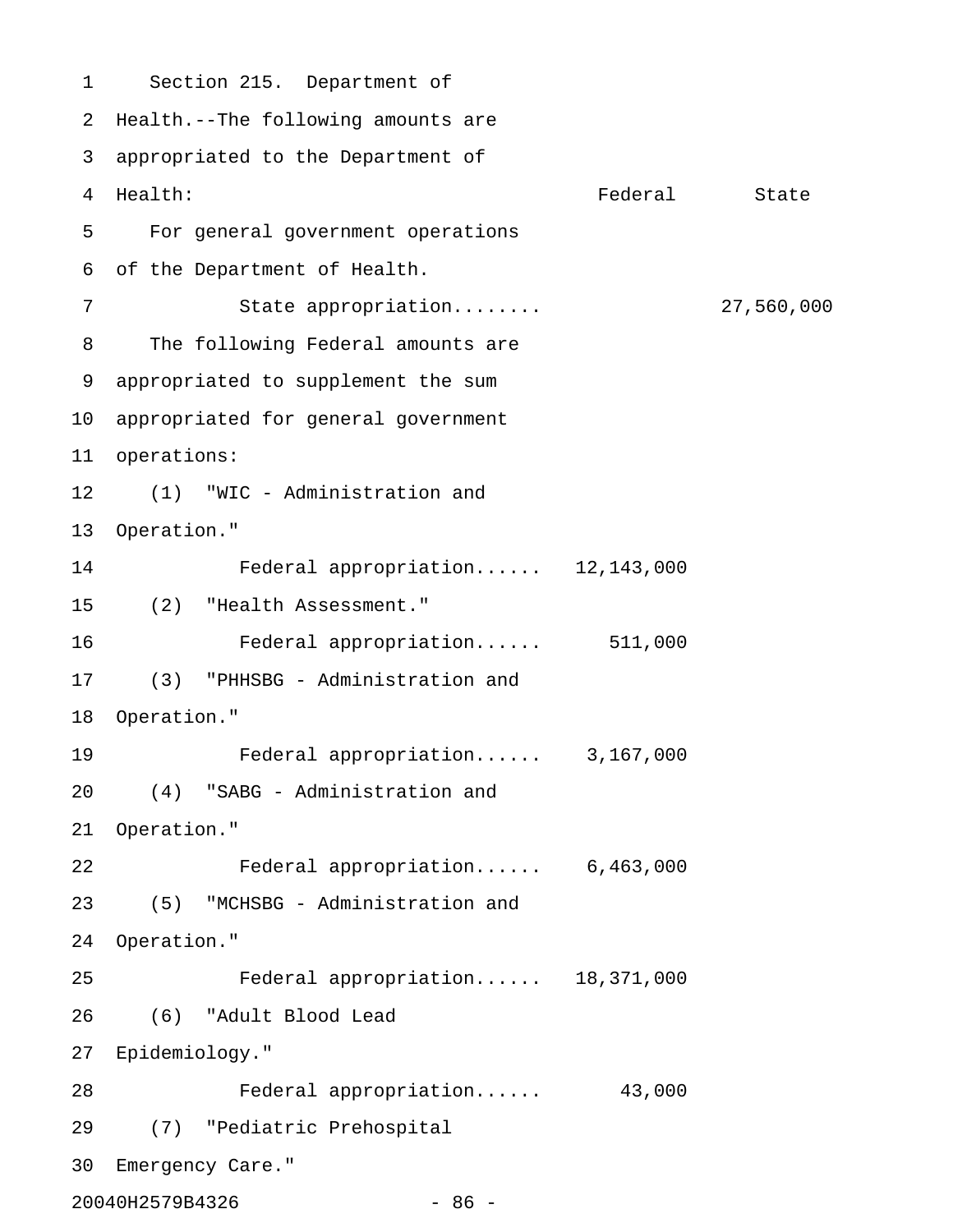1 Federal appropriation...... 240,000 2 (8) "TB - Administration and 3 Operation." 4 Federal appropriation...... 770,000 5 (9) "Lead - Administration and 6 Operation." 7 Federal appropriation...... 1,191,000 8 (10) "AIDS Health Education 9 Administration and Operation." 10 Federal appropriation...... 4,100,000 11 (11) "Community Migrant Health." 12 Federal appropriation...... 327,000 13 (12) "HIV/AIDS Surveillance." 14 Federal appropriation...... 1,177,000 15 (13) "HIV Care Administration and 16 Operation." 17 Federal appropriation...... 1,250,000 18 (14) "Crash Outcomes Data 19 Evaluation." 20 Federal appropriation...... 75,000 21 (15) "State Incentive Grant - 22 Administration and Operation." 23 Federal appropriation...... 275,000 24 (16) "Rural Access to Emergency 25 Devices." 26 Federal appropriation...... 504,000 27 (17) "Cancer Prevention and 28 Control." 29 Federal appropriation...... 5,250,000 30 (18) "Environmental Public Health 20040H2579B4326 - 87 -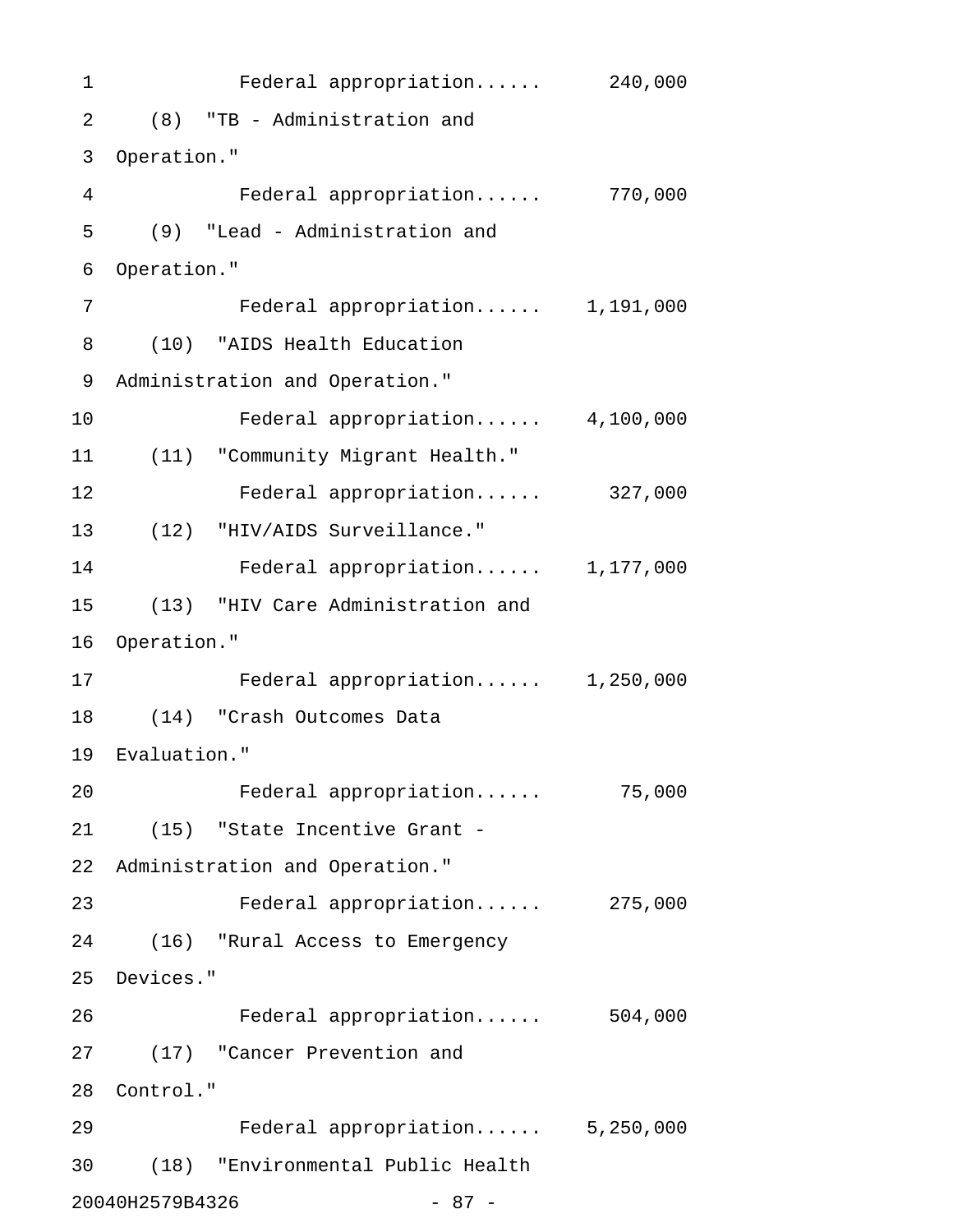1 Tracking."

2 Federal appropriation...... 931,000 3 For the Organ Donation Awareness 4 Program. 5 State appropriation........ 109,000 6 For Diabetes Programs. 7 State appropriation........ 426,000 8 The following Federal amounts are 9 appropriated to supplement the sum 10 appropriated for diabetes programs: 11 (1) "Diabetes Control." 12 Federal appropriation...... 608,000 13 For Quality Assurance. 14 State appropriation........ 16,590,000 15 The following Federal amounts are 16 appropriated to supplement the sum 17 appropriated for the Quality Assurance 18 Program: 19 (1) "Medicare - Health Service 20 Agency Certification." 21 Federal appropriation...... 10,145,000 22 (2) "Medicaid Certification." 23 Federal appropriation...... 6,727,000 24 For Vital Statistics. 25 State appropriation........ 6,599,000 26 The following Federal amounts are 27 appropriated to supplement the sum 28 appropriated for vital statistics: 29 (1) "Cooperative Health 30 Statistics."

20040H2579B4326 - 88 -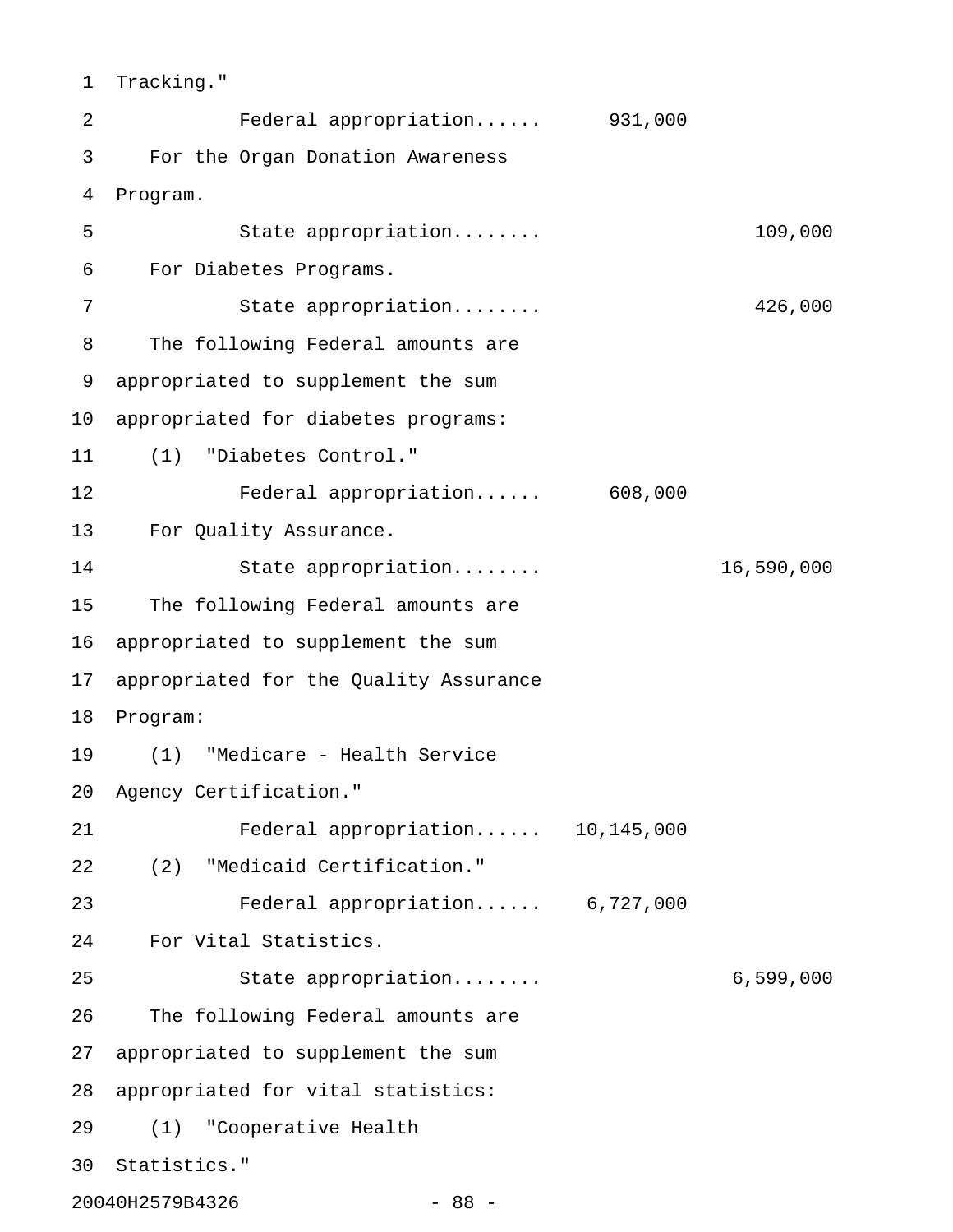1 Federal appropriation...... 1,420,000 2 (2) "Health Statistics." 3 Federal appropriation...... 66,000 4 (3) "Traumatic Brain Injury." 5 Federal appropriation...... 400,000 6 For the State Laboratory. 7 State appropriation....... 4,069,000 8 The following Federal amounts are 9 appropriated to supplement the sum 10 appropriated for the State Laboratory: 11 (1) "Clinical Laboratory 12 Improvement." 13 Federal appropriation...... 657,000 14 (2) "Epidemiology and Laboratory 15 Surveillance and Response." 16 Federal appropriation...... 1,358,000 17 (3) "Environmental Biomonitoring." 18 Federal appropriation...... 372,000 19 For the State health care centers. 20 State appropriation........ 21,980,000 21 The following Federal amounts are 22 appropriated to supplement the sum 23 appropriated for the State health care 24 centers: 25 (1) "Disease Control Immunization 26 Program - Project Grants." 27 Federal appropriation...... 10,411,000 28 (2) "PHHSBG - Block Program 29 Services." 30 Federal appropriation...... 3,679,000 20040H2579B4326 - 89 -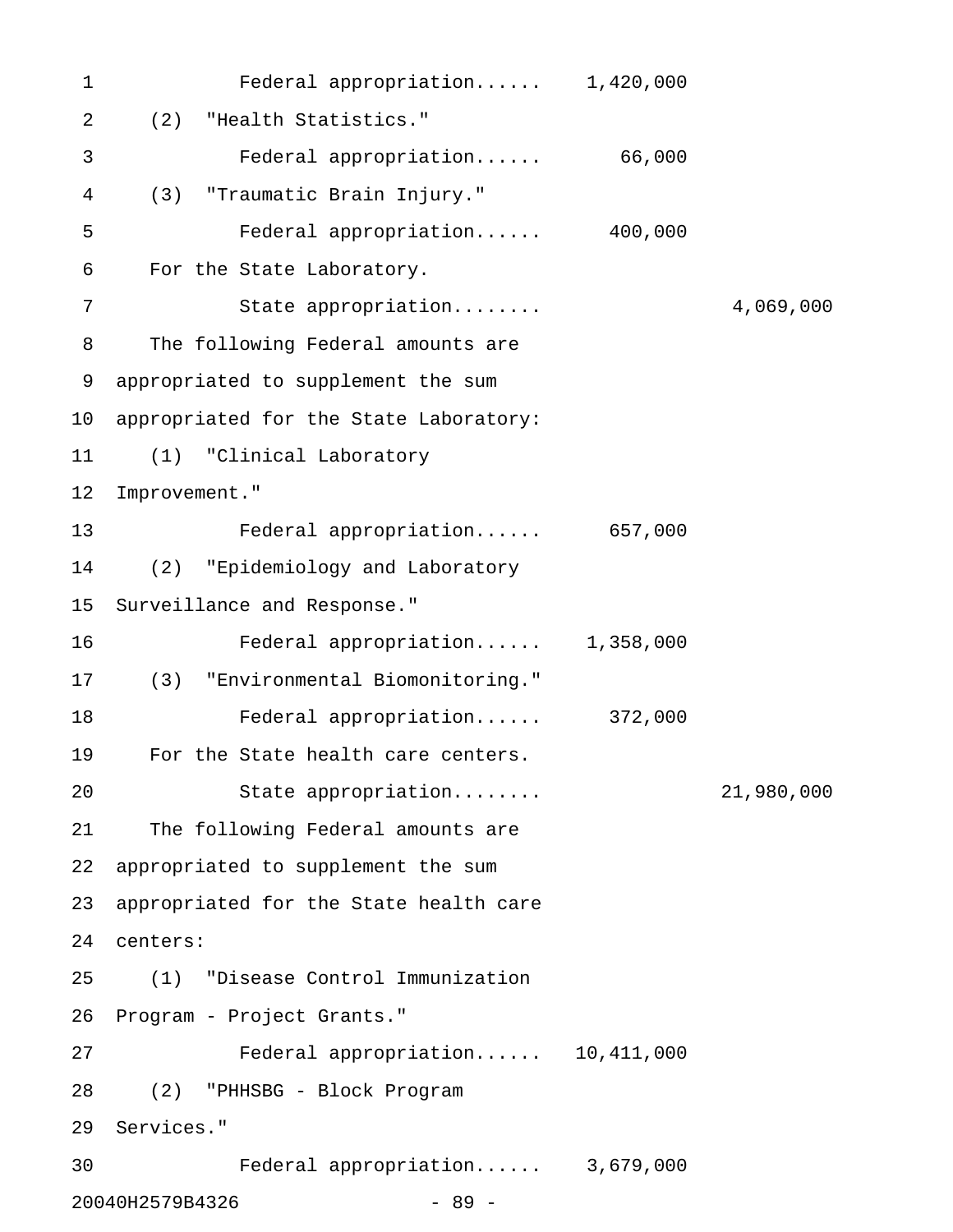1 (3) "Preventive Health Special

2 Projects." 3 Federal appropriation...... 3,000,000 4 (4) "Lake Erie Beach Monitoring." 5 Federal appropriation...... 506,000 6 (5) "Steps to a Healthier U.S." 7 Federal appropriation...... 2,000,000 8 For sexually transmitted disease 9 screening and treatment. 10 State appropriation........ 2,195,000 11 The following Federal amounts are 12 appropriated to supplement the sum 13 appropriated for sexually transmitted 14 disease screening and testing: 15 (1) "Survey and Follow-up - 16 Sexually Transmitted Diseases." 17 Federal appropriation...... 3,607,000 18 For screening of newborns. 19 State appropriation........ 4,000,000 20 For the primary health care 21 practitioner program. 22 State appropriation........ 4,630,000 23 The following Federal amounts are 24 appropriated to supplement the sum 25 appropriated for the primary health 26 care practitioner program: 27 (1) "Loan Repayment Program." 28 Federal appropriation...... 312,000 29 (2) "Rural Hospital Flexibility 30 Program." 20040H2579B4326 - 90 -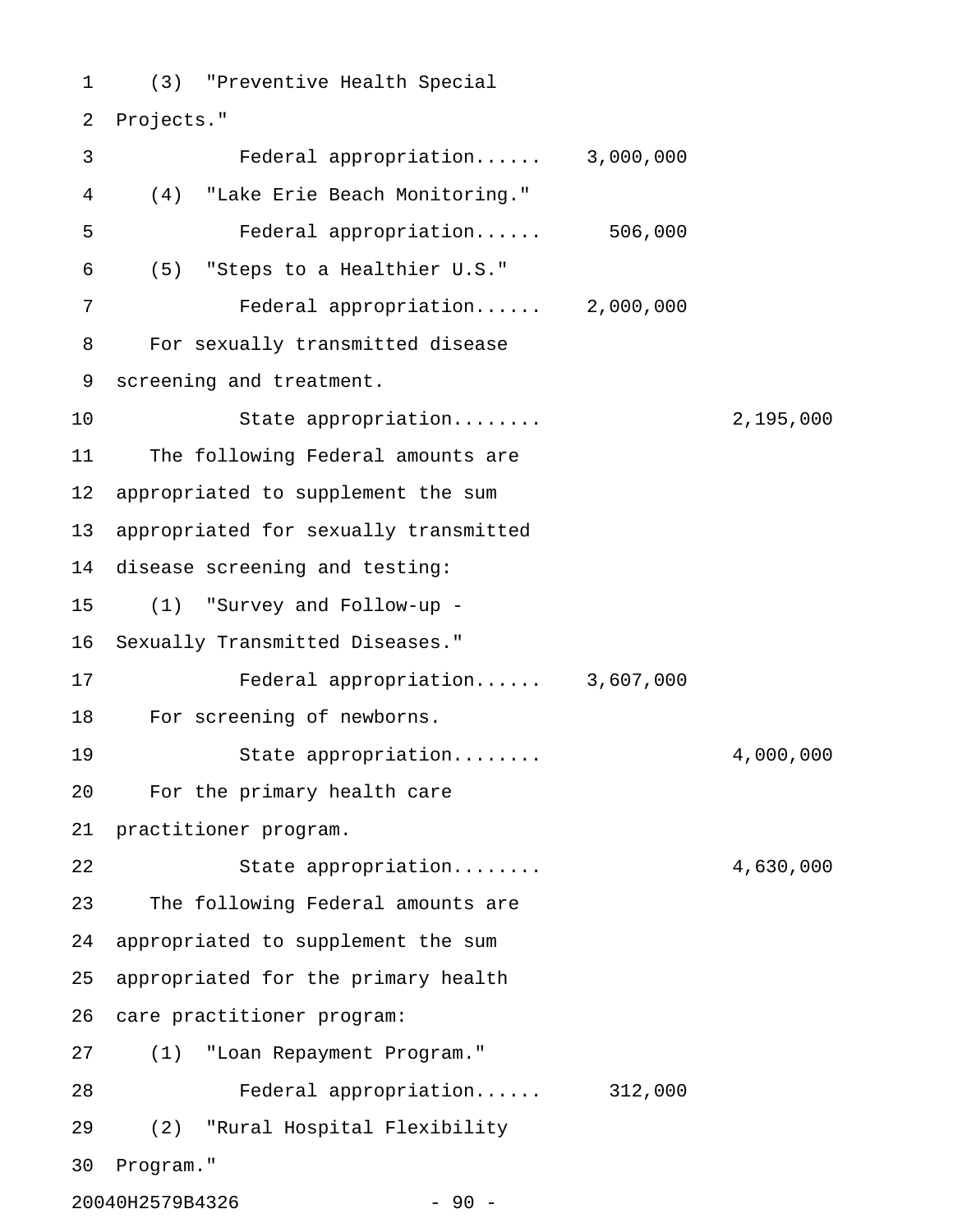1 Federal appropriation...... 537,000 2 (3) "Medical Assistance - Primary 3 Health Care." 4 Federal appropriation...... 800,000 5 For cancer control programs. 6 State appropriation........ 2,085,000 7 For AIDS Programs. At least 8 \$1,000,000 of this appropriation shall 9 be used for minority AIDS awareness 10 programs and for minority AIDS 11 prevention programs. 12 State appropriation........ 7,801,000 13 The following Federal amounts are 14 appropriated to supplement the sum 15 appropriated for AIDS programs: 16 (1) "AIDS Health Education." 17 Federal appropriation...... 2,121,000 18 (2) "HIV Care." 19 Federal appropriation...... 14,303,000 20 (3) "Housing Opportunities for 21 People with AIDS." 22 Federal appropriation...... 1,765,000 23 For regional cancer institutes. 24 State appropriation........ 2,400,000 25 For rural cancer outreach. 26 State appropriation........ 200,000 27 For reimbursement to school 28 districts on account of health 29 services. 30 State appropriation........ 39,532,000 20040H2579B4326 - 91 -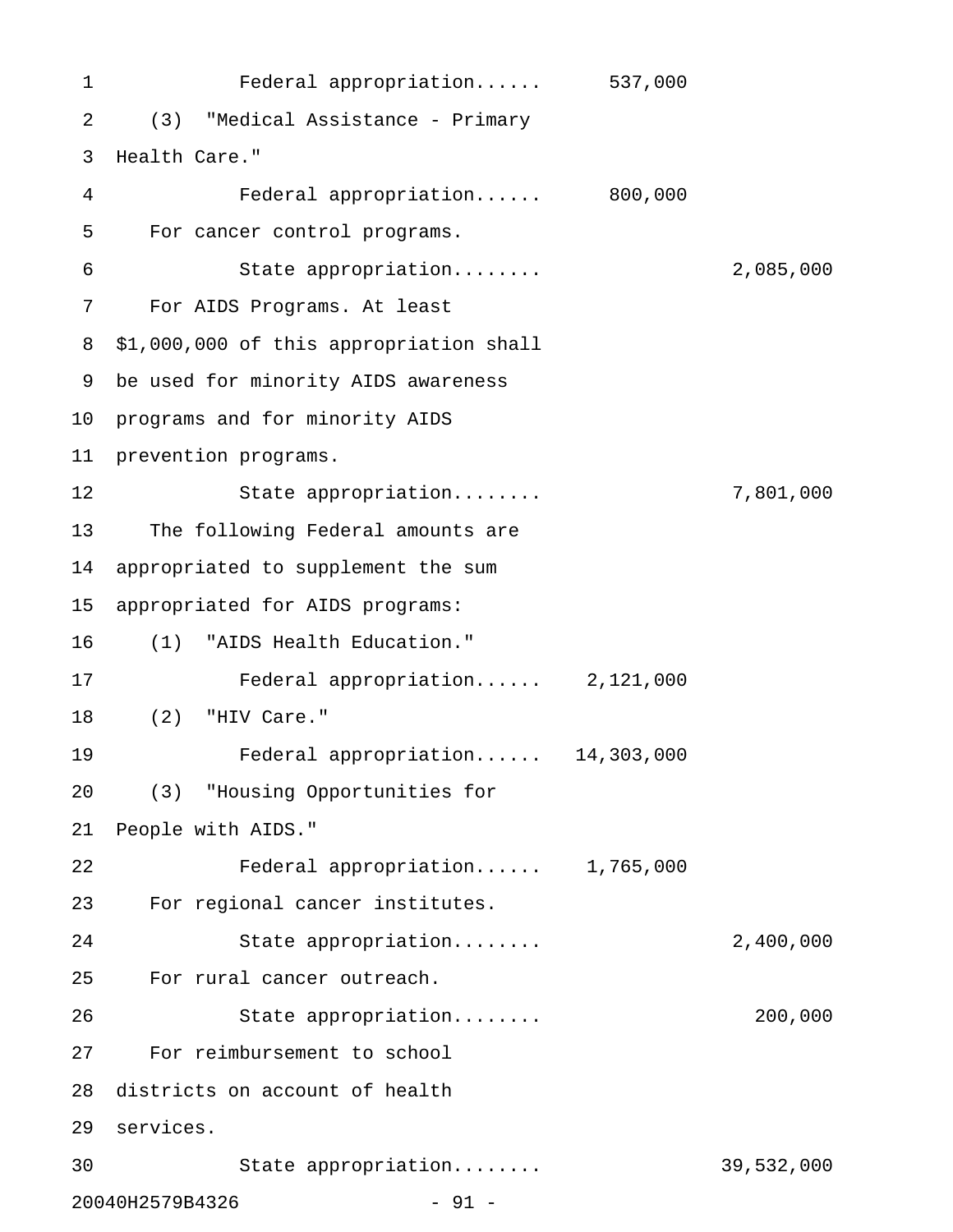1 For maintenance of local health 2 departments. 3 State appropriation........ 30,095,000 4 For local health departments for 5 environmental health services. 6 State appropriation........ 7,978,000 7 For maternal and child health 8 services, including \$375,000 to 9 provide abstinence education, 10 training, counseling and programs to 11 promote abstinence from sexual 12 activity. 13 State appropriation........ 2,990,000 14 The following Federal amounts are 15 appropriated to supplement the sum 16 appropriated for maternal and child 17 health: 18 (1) "MCH Lead Poisoning Prevention 19 and Abatement." 20 Federal appropriation...... 2,009,000 21 (2) "MCHSBG - Program Services," 22 including \$150,000 for epilepsy 23 services. 24 Federal appropriation...... 19,109,000 25 (3) "Special Supplemental Food 26 Service Program for Women, Infants and 27 Children (WIC)." 28 Federal appropriation...... 150,970,000 29 In addition to the specific amounts 30 appropriated herein, all other moneys

20040H2579B4326 - 92 -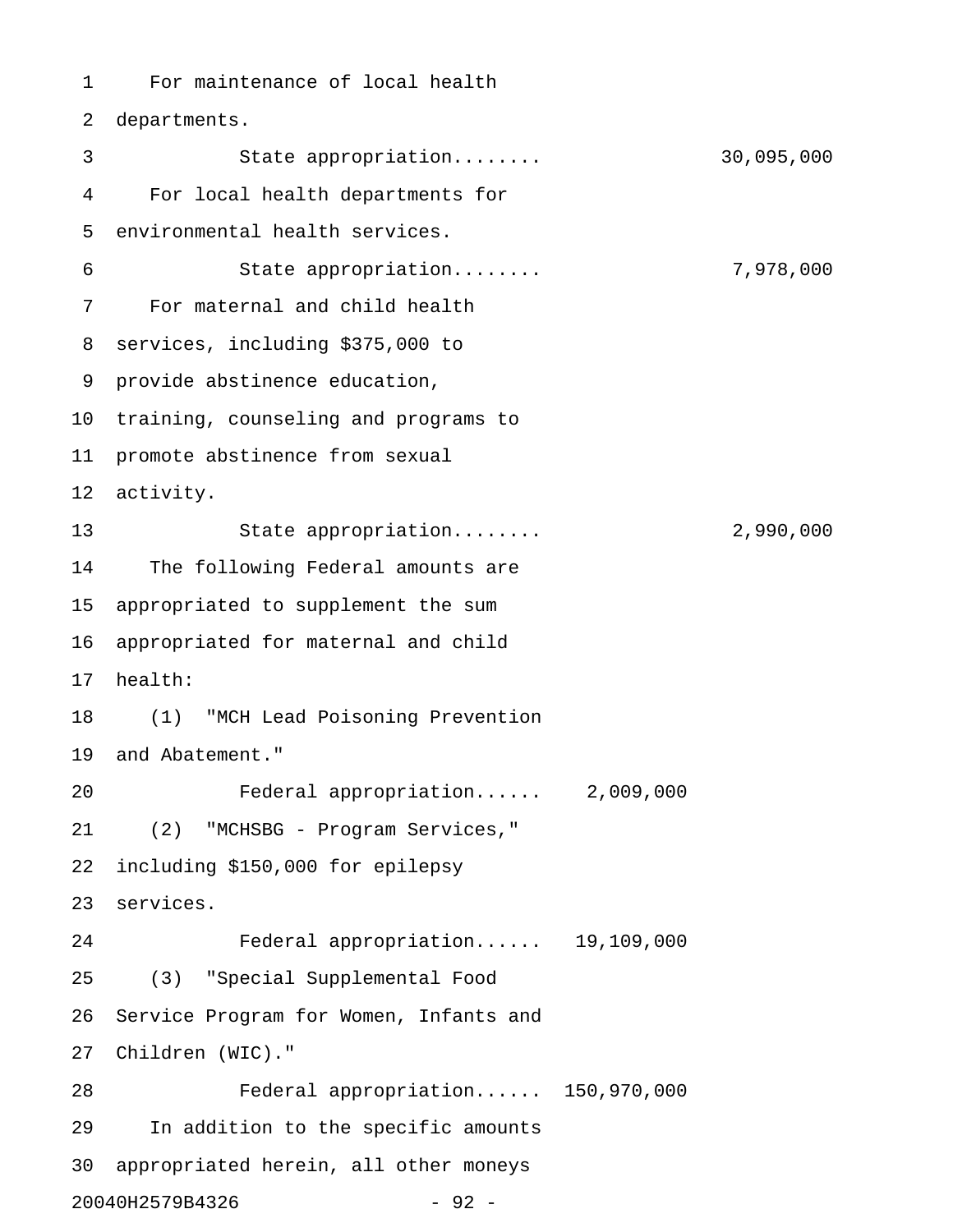1 received from the Federal Government 2 for the Special Supplemental Food 3 Service Program for Women, Infants and 4 Children are hereby appropriated to 5 such program. 6 (4) "Abstinence Education." 7 Federal appropriation...... 625,000 8 (5) "Environmental Assessment - 9 Child Lead Poisoning." 10 Federal appropriation...... 234,000 11 (6) "Family Health Special 12 Projects." 13 Federal appropriation...... 392,000 14 (7) "Screening Newborns." 15 Federal appropriation...... 219,000 16 (8) "Newborn Hearing Screening and 17 Intervention." 18 Federal appropriation...... 350,000 19 For grants to counties and private 20 facilities to finance drug and alcohol 21 abuse treatment and prevention 22 programs. This appropriation includes 23 sufficient funds for a 2% cost-of-24 living adjustment. 25 State appropriation........ 41,547,000 26 The following Federal amounts are 27 appropriated to supplement the sum 28 appropriated for alcohol and drug 29 grant programs: 30 (1) "SABG - Drug and Alcohol 20040H2579B4326 - 93 -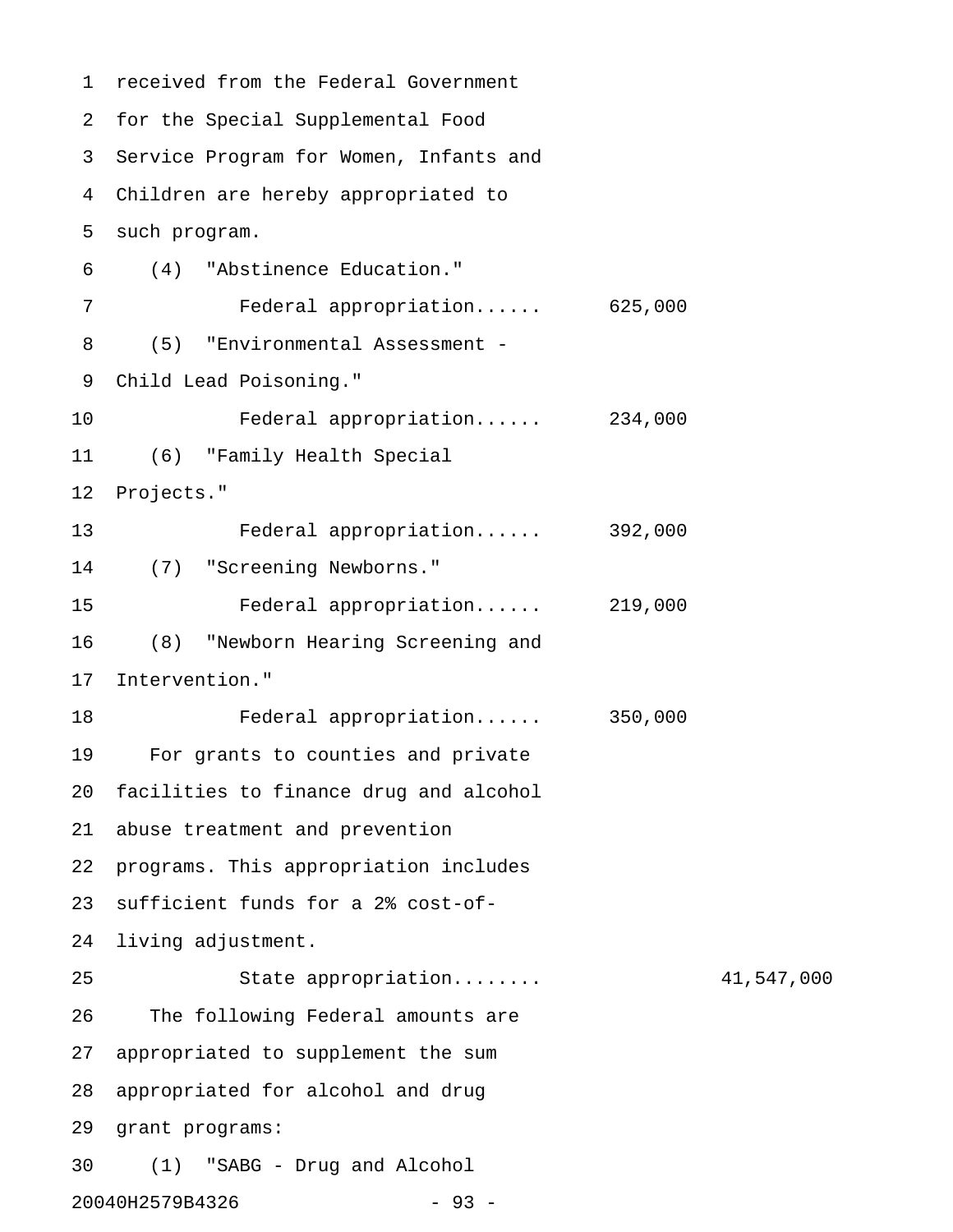2 Federal appropriation...... 55,203,000 3 (2) "Substance Abuse Special 4 Project Grants." 5 Federal appropriation...... 12,053,000 6 (3) "Access to Recovery." 7 Federal appropriation...... 15,000,000 8 For tuberculosis screening and 9 treatment. 10 State appropriation....... 1,009,000 11 The following Federal amounts are 12 appropriated to supplement the sum 13 appropriated for tuberculosis 14 screening and treatment: 15 (1) "Tuberculosis Control 16 Program." 17 Federal appropriation...... 165,000 18 For renal dialysis services. 19 State appropriation........ 8,895,000 20 For services to children with 21 special needs. This appropriation 22 includes funding for spina bifida 23 services, \$944,000 for the Ventilator-24 Assisted Children's Home Program 25 including case management and respite 26 care services. 27 State appropriation........ 1,645,000 28 For adult cystic fibrosis. 29 State appropriation........ 721,000 30 For diagnosis and treatment for 20040H2579B4326 - 94 -

1 Services."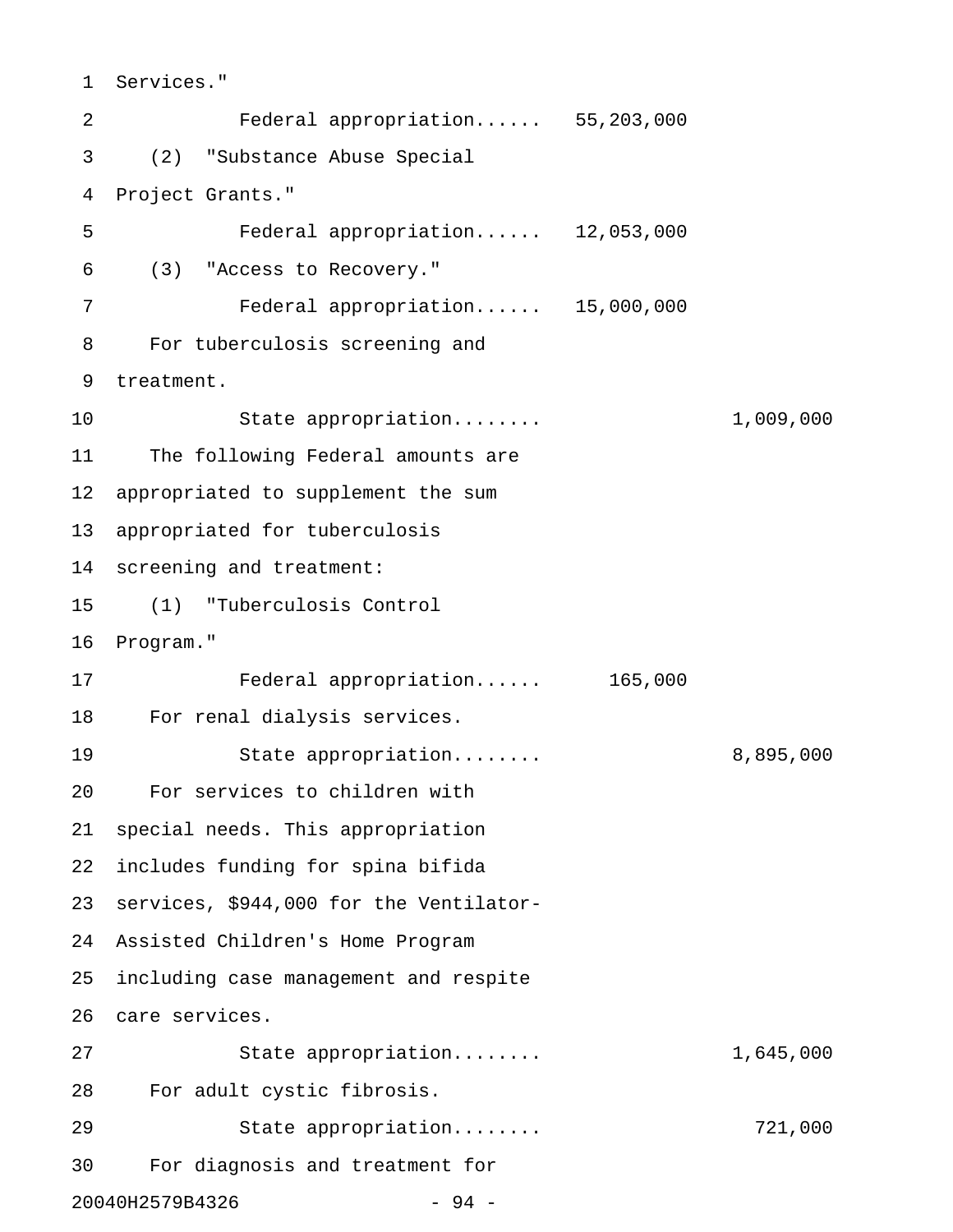1 Cooley's anemia.

2 State appropriation........ 198,000 3 For arthritis outreach and 4 education. 5 State appropriation........ 412,000 6 For hemophilia services. 7 State appropriation....... 1,504,000 8 For lupus programs. 9 State appropriation........ 275,000 10 For sickle-cell anemia services, 11 including camps for children with 12 sickle cell anemia. 13 State appropriation........ 1,903,000 14 For hepatitis screening and 15 prevention. 16 State appropriation....... 300,000 17 The following Federal amounts are 18 appropriated to supplement the sum 19 appropriated for hepatitis screening 20 and prevention: 21 (1) "Viral Hepatitis." 22 Federal appropriation...... 530,000 23 For regional poison control 24 centers. 25 State appropriation........ 1,250,000 26 For trauma programs coordination. 27 State appropriation........ 350,000 28 For trauma center certifications. 29 State appropriation........ 100,000 30 For rural trauma preparedness and 20040H2579B4326 - 95 -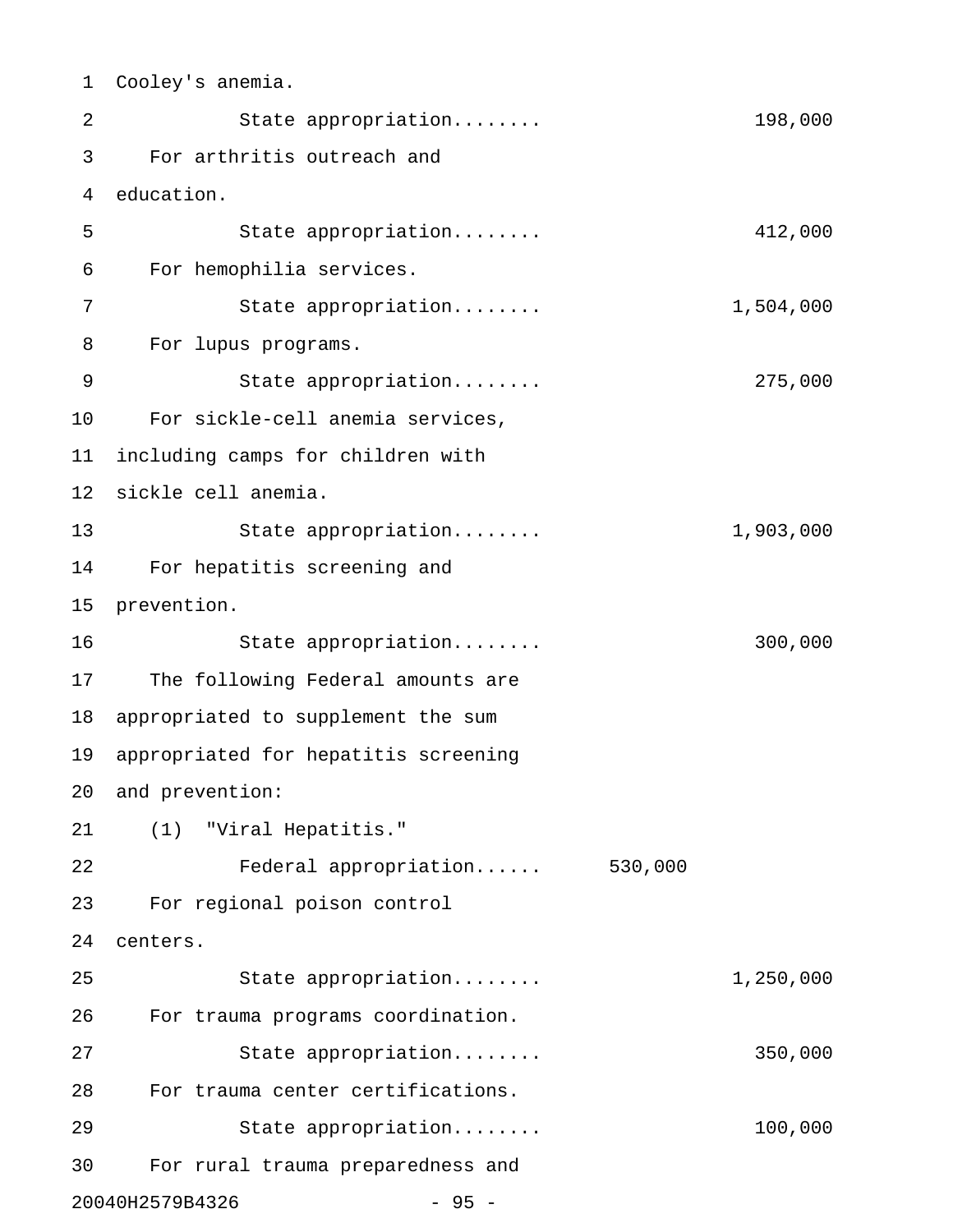1 outreach.

| 2  | State appropriation                      |         | 200,000    |
|----|------------------------------------------|---------|------------|
| 3  | For epilepsy support services.           |         |            |
| 4  | State appropriation                      |         | 600,000    |
| 5  | For the Keystone Games.                  |         |            |
| 6  | State appropriation                      |         | 220,000    |
| 7  | For bio-technology research.             |         |            |
| 8  | State appropriation                      |         | 4,200,000  |
| 9  | For emergency care research.             |         |            |
| 10 | State appropriation                      |         | 1,750,000  |
| 11 | For Tourette's Syndrome.                 |         |            |
| 12 | State appropriation                      |         | 100,000    |
| 13 | For newborn hearing screening            |         |            |
| 14 | projects.                                |         |            |
| 15 | State appropriation                      |         | 500,000    |
| 16 | For osteoporosis prevention and          |         |            |
| 17 | education programs.                      |         |            |
| 18 | State appropriation                      |         | 100,000    |
| 19 | For health research and services.        |         |            |
| 20 | State appropriation                      |         | 16,469,000 |
| 21 | Section 216. Insurance                   |         |            |
| 22 | Department. -- The following amounts are |         |            |
| 23 | appropriated to the Insurance            |         |            |
| 24 | Department:                              | Federal | State      |
| 25 | For general government operations        |         |            |
| 26 | of the Insurance Department.             |         |            |
| 27 | State appropriation                      |         | 23,042,000 |
| 28 | For Children's Health Insurance          |         |            |
| 29 | Administration.                          |         |            |
| 30 | State appropriation                      |         | 1,758,000  |
|    | $-96 -$<br>20040H2579B4326               |         |            |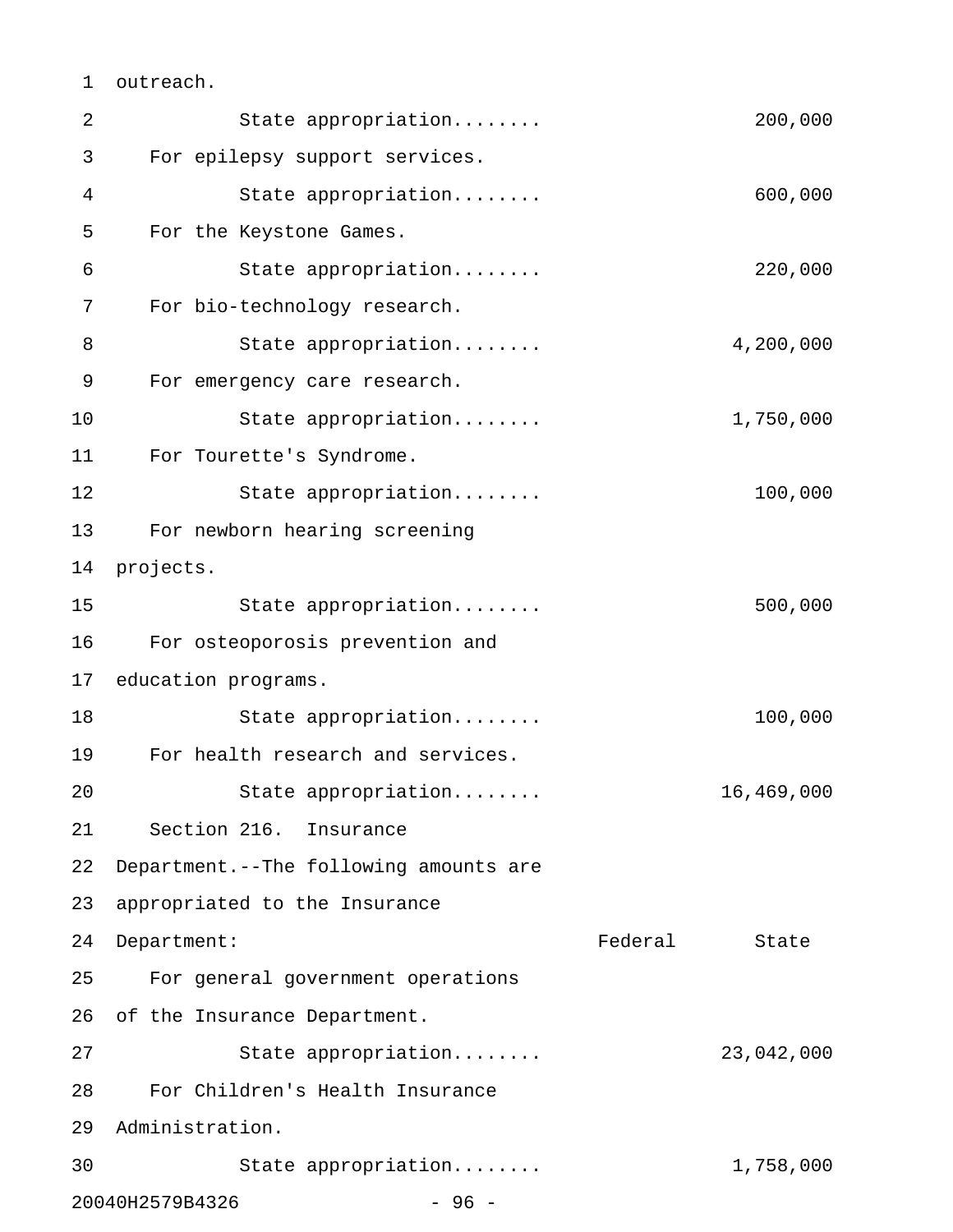1 The following Federal amounts are 2 appropriated to supplement the sum 3 appropriated for children's health 4 insurance administration. 5 (1) "Children's Health Insurance 6 Administration." 7 Federal appropriation...... 4,287,000 8 For administration of the Adult 9 Basic Coverage Insurance Program. 10 State appropriation........ 2,681,000 11 For children's health insurance. 12 State appropriation........ 45,423,000 13 The following Federal amounts are 14 appropriated to supplement the sum 15 appropriated for children's health 16 insurance: 17 (1) "Children's Health Insurance 18 Program." 19 Federal appropriation...... 157,752,000 20 For repayment of the loan from the 21 Underground Storage Tank 22 Indemnification Fund. 23 State appropriation........ 10,000,000 24 Section 217. Department of Labor 25 and Industry.--The following amounts 26 are appropriated to the Department of 27 Labor and Industry: The State State State State State State 28 For general government operations 29 of the Department of Labor and 30 Industry.

20040H2579B4326 - 97 -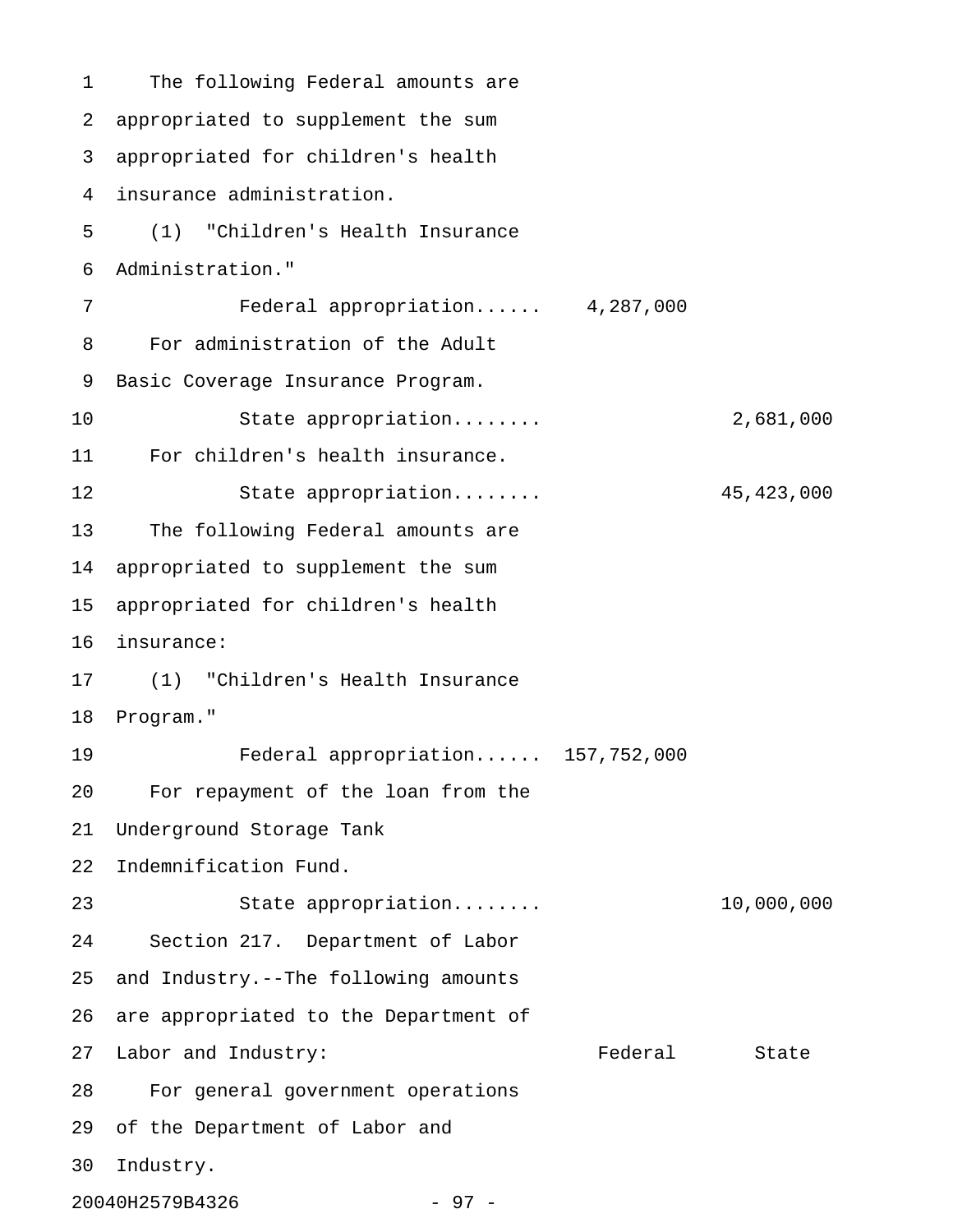| 1              | State appropriation                   |  | 17,309,000 |
|----------------|---------------------------------------|--|------------|
| $\sqrt{2}$     | The following Federal amounts are     |  |            |
| $\mathsf{3}$   | appropriated to supplement the sum    |  |            |
| $\overline{4}$ | appropriated for general government   |  |            |
| 5              | operations:                           |  |            |
| 6              | (1) "Workforce Investment Act -       |  |            |
| 7              | Administration."                      |  |            |
| 8              | Federal appropriation 8,500,000       |  |            |
| 9              | (2) "Career Resources Network."       |  |            |
| 10             | Federal appropriation 104,000         |  |            |
| 11             | (3) "Community Service and Corps."    |  |            |
| 12             | Federal appropriation 10,009,000      |  |            |
| 13             | (4) "Disability Determination."       |  |            |
| 14             | Federal appropriation $87,734,000$    |  |            |
| 15             | $(5)$ "New Hires."                    |  |            |
| 16             | Federal appropriation $1,739,000$     |  |            |
| 17             | For occupational and industrial       |  |            |
| 18             | safety. The Secretary of Labor and    |  |            |
| 19             | Industry shall submit a report to the |  |            |
| 20             | chairman and minority chairman of the |  |            |
| 21             | Labor and Industry Committee of the   |  |            |
| 22             | Senate and the chairman and minority  |  |            |
| 23             | chairman of the Labor Relations       |  |            |
| 24             | Committee of the House of             |  |            |
| 25             | Representatives regarding the status  |  |            |
| 26             | and implementation of the Boiler Web  |  |            |
| 27             | Enabling Project by October 30, 2004. |  |            |
| 28             | State appropriation                   |  | 11,626,000 |
| 29             | The following Federal amounts are     |  |            |
| 30             | appropriated to supplement the sum    |  |            |
|                | 20040H2579B4326<br>$-98 -$            |  |            |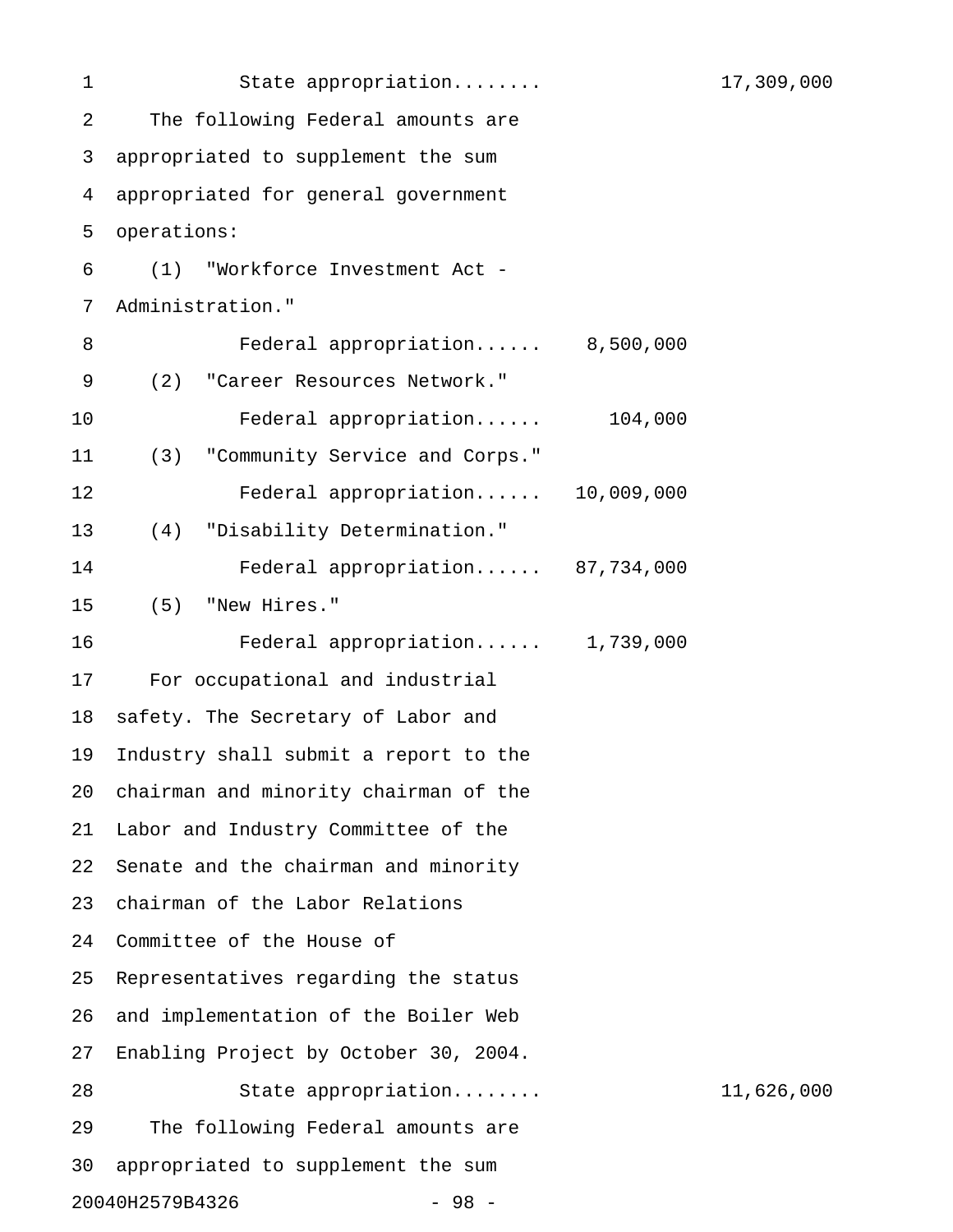1 appropriated for occupational and 2 industrial safety: 3 (1) "Building Code." 4 Federal appropriation...... 200,000 5 For PENNSAFE. 6 State appropriation........ 1,280,000 7 The following Federal amounts are 8 appropriated to supplement the sum 9 appropriated for PENNSAFE: 10 (1) "Underground Utility Line 11 Protection." 12 Federal appropriation...... 500,000 13 For the Pennsylvania Conservation 14 Corps, which includes up to \$200,000 15 for matching funds for the National 16 and Community Service Trust Act. 17 State appropriation........ 5,665,000 18 For occupational disease payments. 19 State appropriation........ 1,813,000 20 For a separate State-funded 21 vocational rehabilitation program to 22 provide vocational rehabilitation 23 services leading to competitive 24 employment for OVR eligible persons 25 with disabilities unable to receive 26 services through the Federal 27 Vocational Rehabilitation Program. 28 State appropriation........ 4,000,000 29 For entrepreneurial assistance 30 including the Independence Capital 20040H2579B4326 - 99 -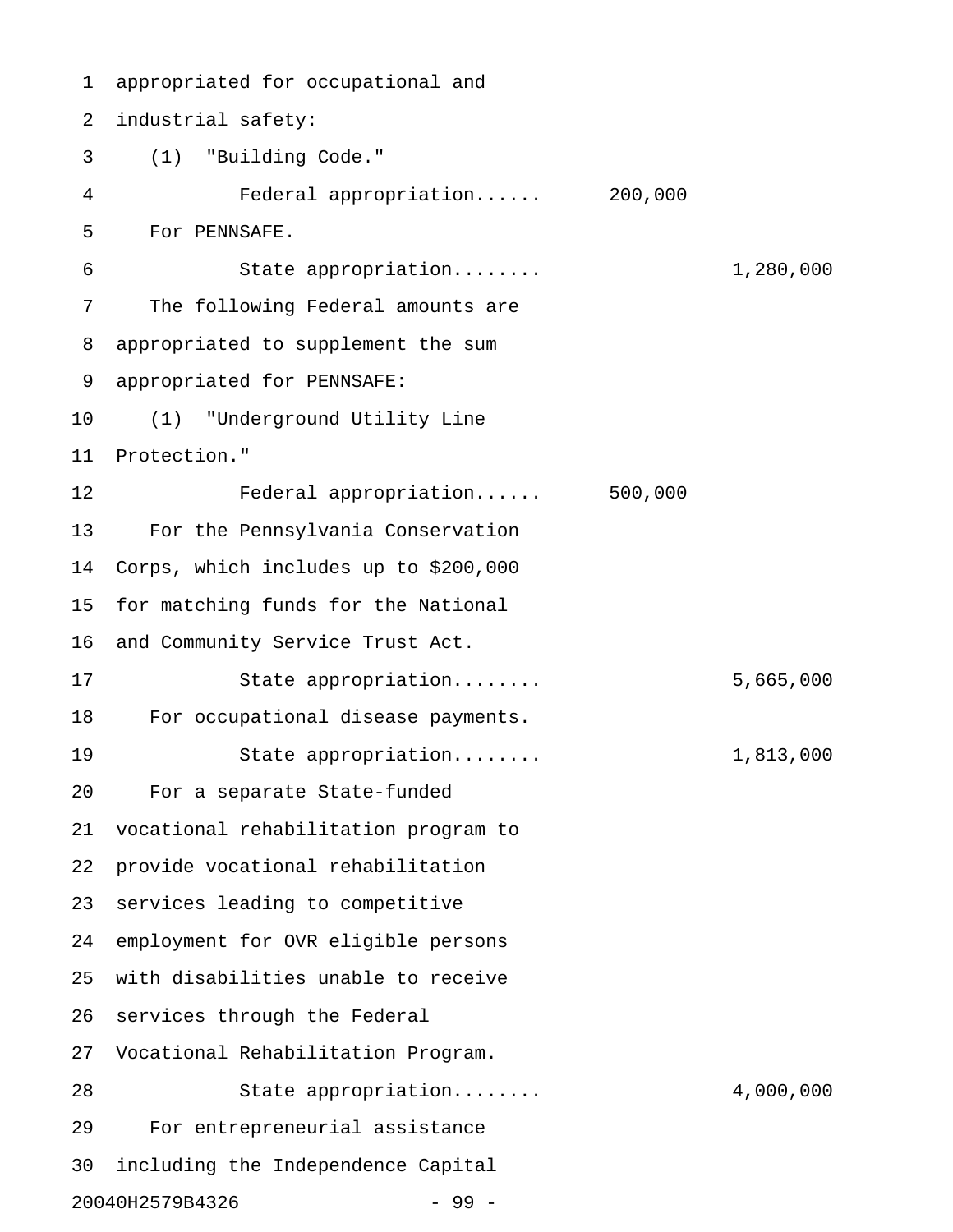1 Access Network (ICAN) Program to 2 provide grants and outreach to 3 businesses to purchase specialized or 4 adaptive equipment. 5 State appropriation........ 1,061,000 6 For the payment to the Vocational 7 Rehabilitation Fund for work of the 8 State Board of Vocational 9 Rehabilitation. This appropriation 10 contains \$2,583,394 for a Statewide 11 professional service provider 12 association for the blind to provide 13 specialized services and prevention of 14 blindness services. 15 State appropriation........ 38,083,000 16 For supported employment. 17 State appropriation........ 1,155,000 18 For centers for independent living, 19 including independent living services 20 purchased by Office of Vocational 21 Rehabilitation District Offices. 22 State appropriation........ 2,250,000 23 To carry out the provisions of 24 section 306(h) of the act of June 2, 25 1915 (P.L.736, No.338), known as the 26 Workers' Compensation Act. 27 State appropriation........ 176,000 28 For training activities. 29 State appropriation........ 2,250,000 30 For an assistive technology program 20040H2579B4326 - 100 -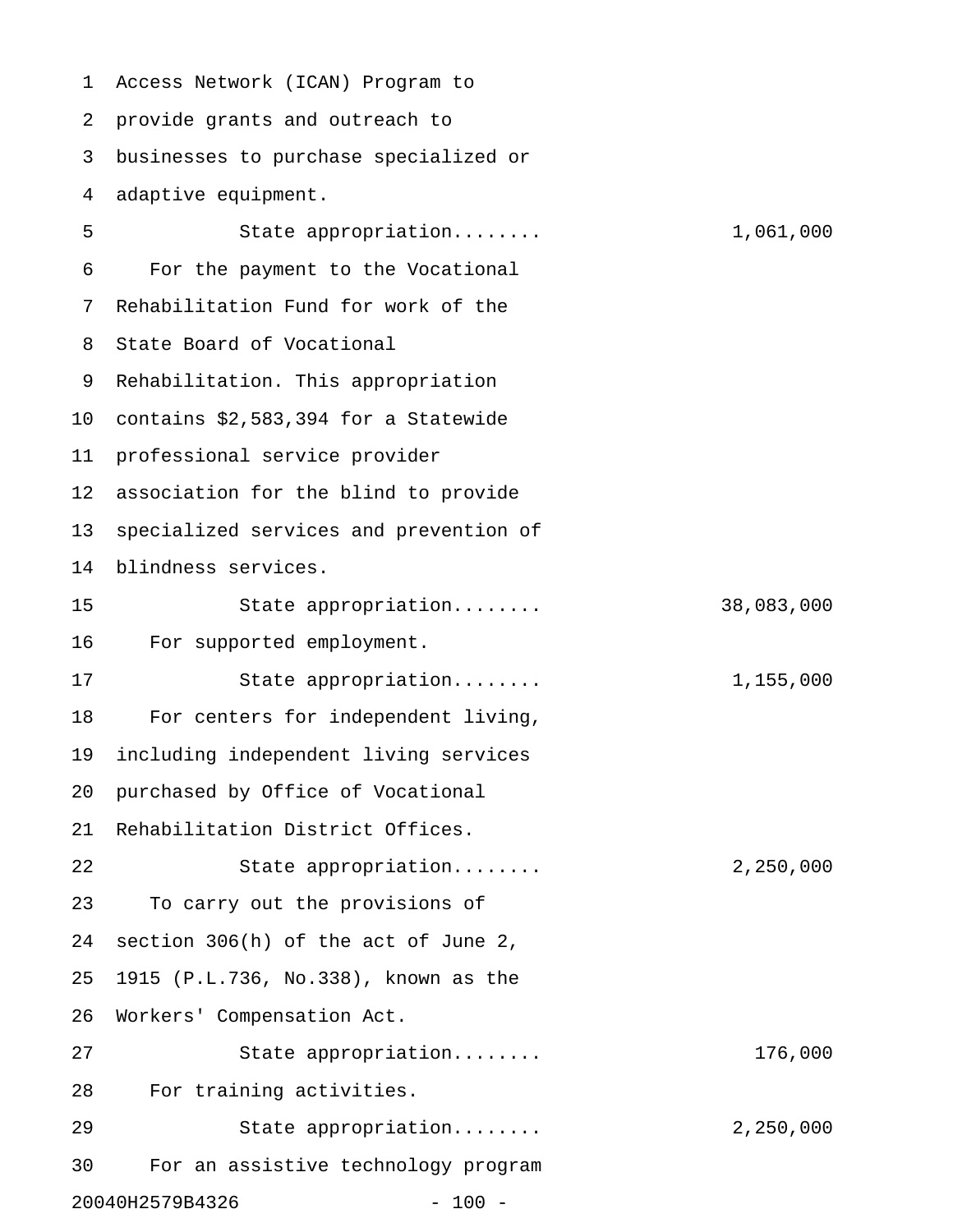1 to benefit persons with disabilities

2 and older Pennsylvanians. 3 State appropriation........ 890,000 4 For self-employment assistance. 5 State appropriation........ 2,500,000 6 For employment services. 7 State appropriation........ 8,190,000 8 The following Federal amounts are 9 appropriated for employment services: 10 (1) "Reed Act - Unemployment 11 Insurance." For administrative 12 expenses of the unemployment insurance 13 program. The amount obligated shall 14 not exceed at any time the amount by 15 which the aggregate of the amounts 16 transferred to the unemployment 17 compensation account of the 18 Commonwealth by the Federal Government 19 in October of 1999, 2000 and 2001 20 pursuant to section 903 of the Social 21 Security Act exceeds the aggregate of 22 the amounts obligated for 23 administration and paid out for 24 benefits from the account and that are 25 made available to the Commonwealth 26 through a distribution by the Federal 27 Government in October of 1999, 2000 28 and 2001. 29 Federal appropriation...... 12,000,000 30 (2) "Reed Act - Employment

20040H2579B4326 - 101 -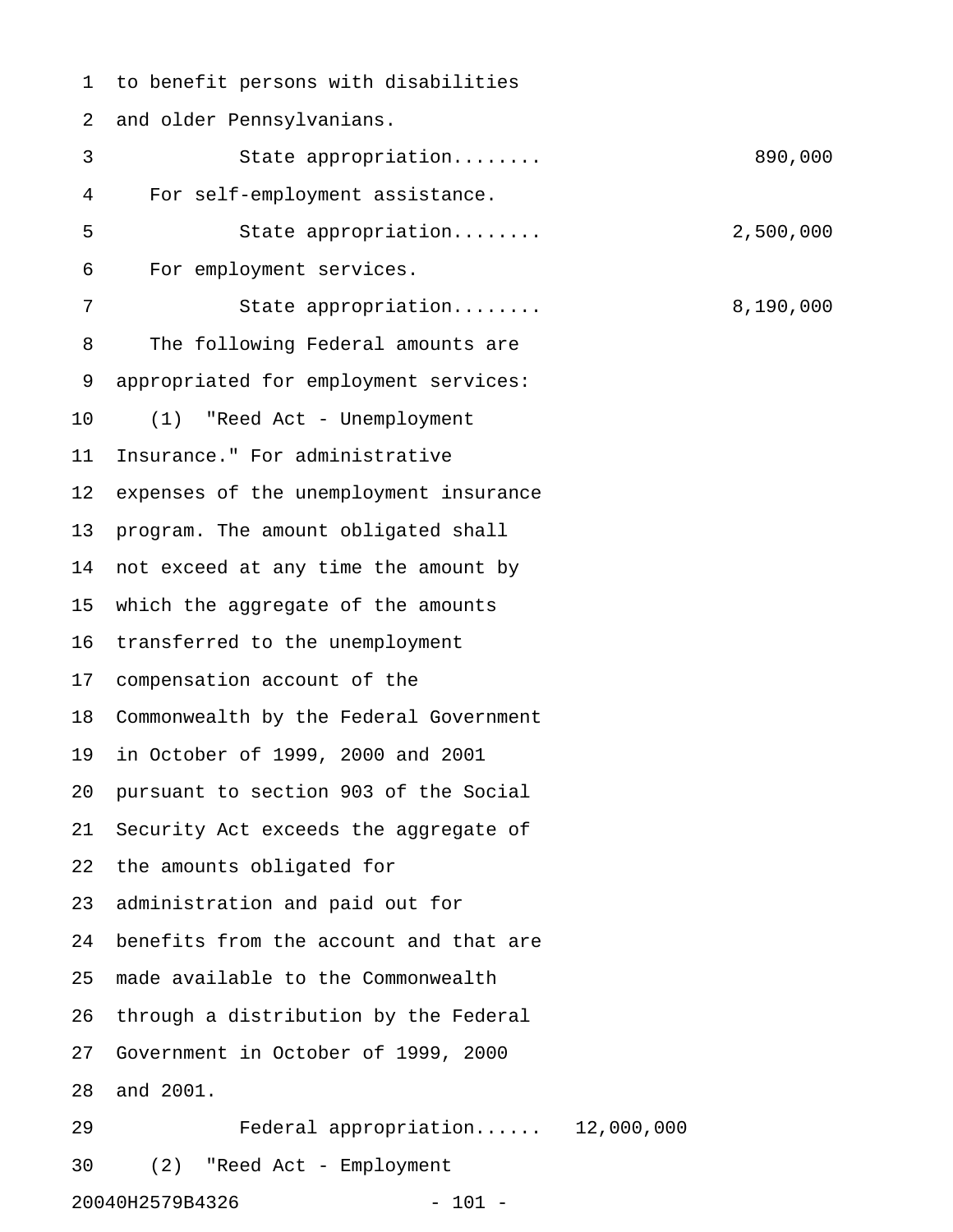1 Services and Unemployment Insurance." 2 (a) For administrative expenses of 3 the public employment offices and 4 unemployment insurance program, 5 including staff and related costs to 6 provide reemployment services to 7 unemployment claimants to enhance the 8 public employment service and PA 9 CareerLink service delivery systems 10 and to train and give technical 11 assistance and professional 12 development to staff who deliver 13 employment and workforce services. The 14 amount obligated shall not exceed at 15 any time the amount by which the 16 aggregate of the amounts transferred 17 to the unemployment compensation 18 account of the Commonwealth pursuant 19 to section 903(d) of the Social 20 Security Act (49 Stat. 620, 42 U.S.C. 21 § 301 et seq.) exceeds the aggregate 22 of the amounts obligated for 23 administration and paid out for 24 benefits from the account and that are 25 made available to the Commonwealth 26 under section 903(d) of the Social 27 Security Act. 28 (b) For administrative expenses of 29 unemployment insurance program, 30 including: improvements to the

20040H2579B4326 - 102 -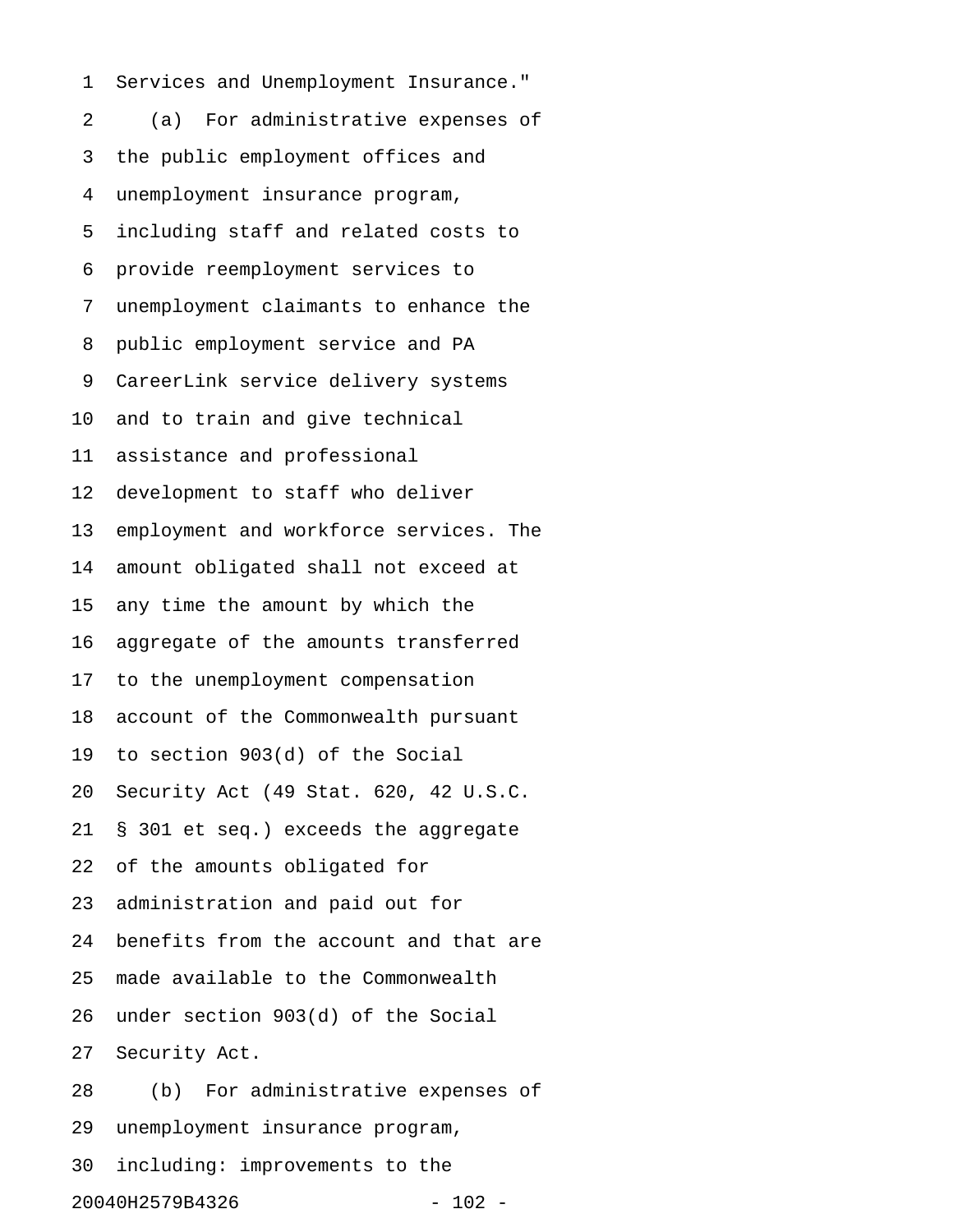1 unemployment insurance program's 2 information processing and 3 telecommunications systems and 4 applications; staffing; service 5 contracts, and technology to address 6 the unemployment compensation program 7 appeals workload; and interest 8 payments on loans. The amount 9 obligated shall not exceed at any time 10 the amount by which the aggregate of 11 the amounts transferred to the 12 unemployment compensation account of 13 the Commonwealth pursuant to section 14 903(d) of the Social Security Act 15 exceeds the aggregate of the amounts 16 obligated for administration and paid 17 out for benefits from the account and 18 that are made available to the 19 Commonwealth under section 903(d) of 20 the Social Security Act. 21 Federal appropriation...... 312,000,000 22 (3) "WIA - Adult Employment and 23 Training." 24 Federal appropriation...... 60,000,000 25 (4) "WIA - Youth Employment and 26 Training." 27 Federal appropriation...... 52,000,000 28 (5) "WIA - Statewide Activities." 29 Federal appropriation...... 23,000,000 30 (6) "WIA - Dislocated Workers." 20040H2579B4326 - 103 -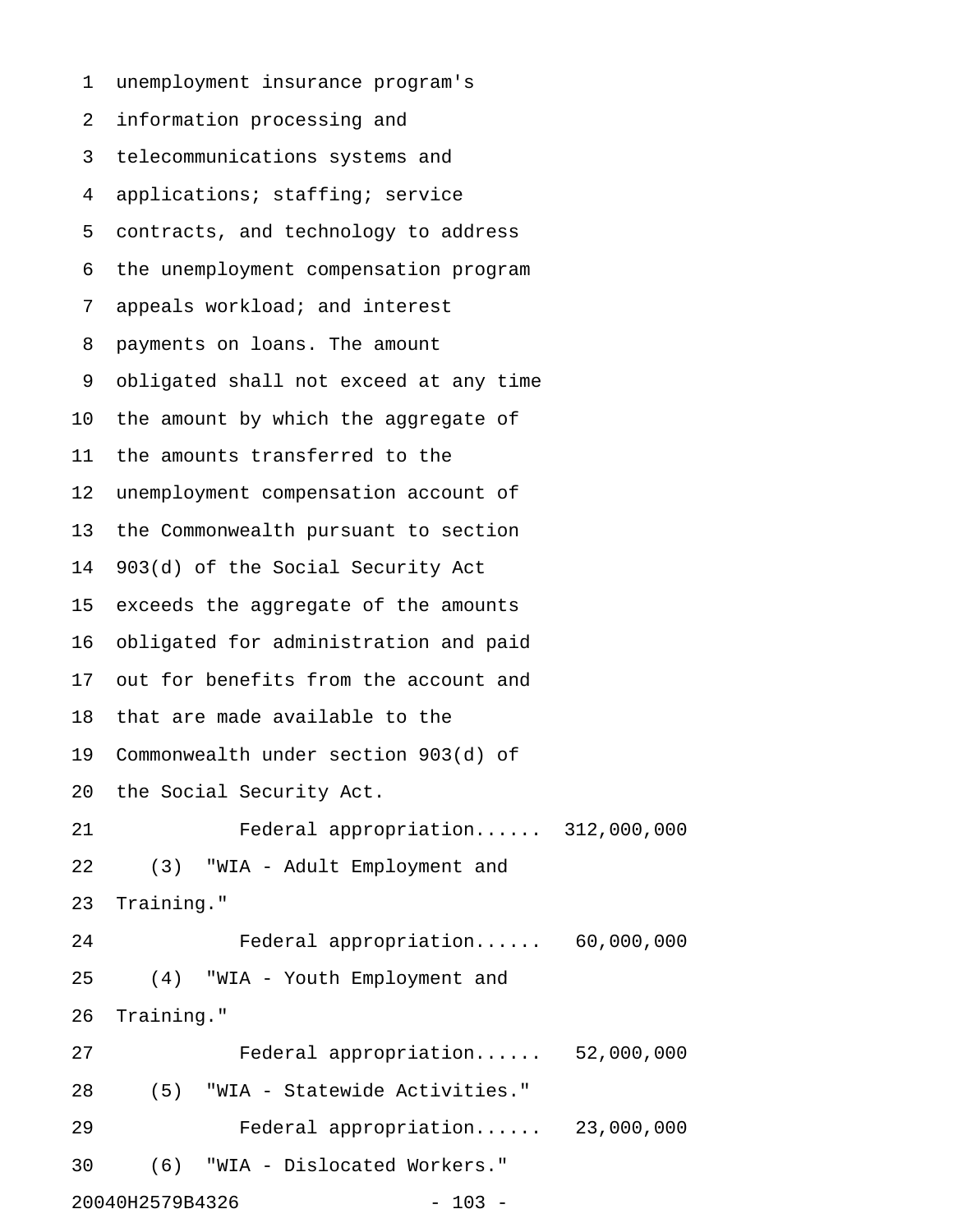1 Federal appropriation...... 109,000,000 2 (7) "WIA - Veterans Employment and 3 Training." 4 Federal appropriation...... 618,000 5 (8) "TANFBG - Youth Employment and 6 Training." 7 Federal appropriation...... 15,000,000 8 Section 218. Department of 9 Military and Veterans Affairs.--The 10 following sums are appropriated to the 11 Department of Military and Veterans 12 Affairs: State State State State State State State State State State State State 13 For general government operations 14 of the Department of Military and 15 Veterans Affairs. 16 State appropriation........ 17,978,000 17 The following Federal amounts are 18 appropriated to supplement the sum 19 appropriated for general government 20 operations: 21 (1) "Facilities Maintenance." 22 Federal appropriation...... 36,486,000 23 (2) "Federal Construction Grants." 24 Federal appropriation...... 27,000,000 25 For honor guards for burials of 26 veterans. 27 State appropriation........ 36,000 28 For maintenance of monuments to 29 Pennsylvania servicemen who died on 30 foreign soil. 20040H2579B4326 - 104 -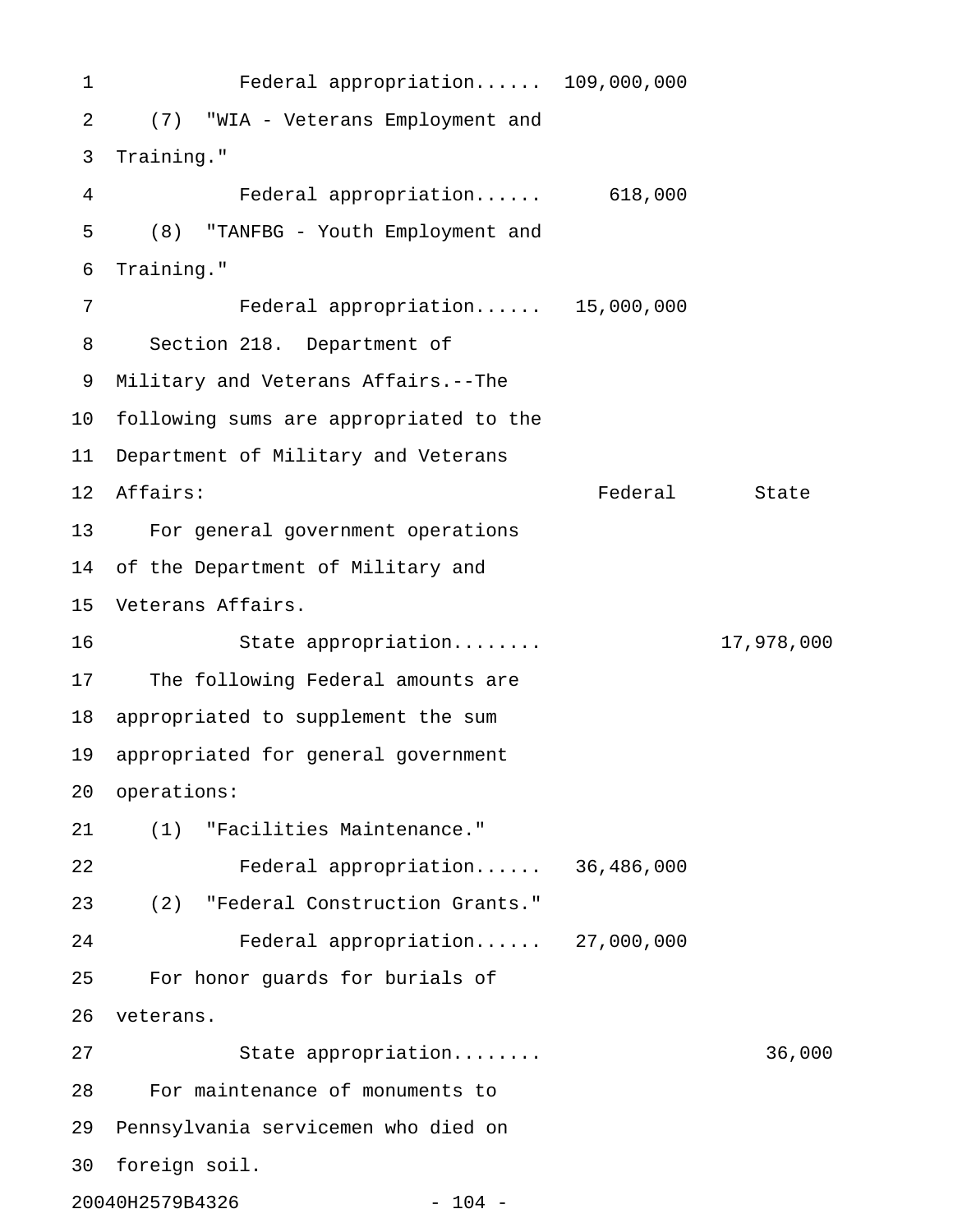1 State appropriation........ 7,000 2 For armory maintenance and repair. 3 State appropriation........ 1,379,000 4 For drug interdiction. 5 State appropriation........ 18,000 6 For special State duty costs for 7 missions which are performed to 8 alleviate disasters or emergencies. 9 State appropriation........ 66,000 10 For the operation and maintenance 11 of the Erie Soldiers' and Sailors' 12 Home. 13 State appropriation........ 6,938,000 14 The following Federal amounts are 15 appropriated to supplement the sum 16 appropriated for the Erie Soldiers' 17 and Sailors' Home: 18 (1) "Operations and Maintenance - 19 Erie." 20 Federal appropriation...... 2,525,000 21 (2) "Medicare Services - Erie." 22 Federal appropriation...... 50,000 23 For the operation and maintenance 24 of the Hollidaysburg Veterans' Home. 25 State appropriation........ 23,583,000 26 The following Federal amounts are 27 appropriated to supplement the sum 28 appropriated for the Hollidaysburg 29 Veterans' Home: 30 (1) "Operations and Maintenance -

20040H2579B4326 - 105 -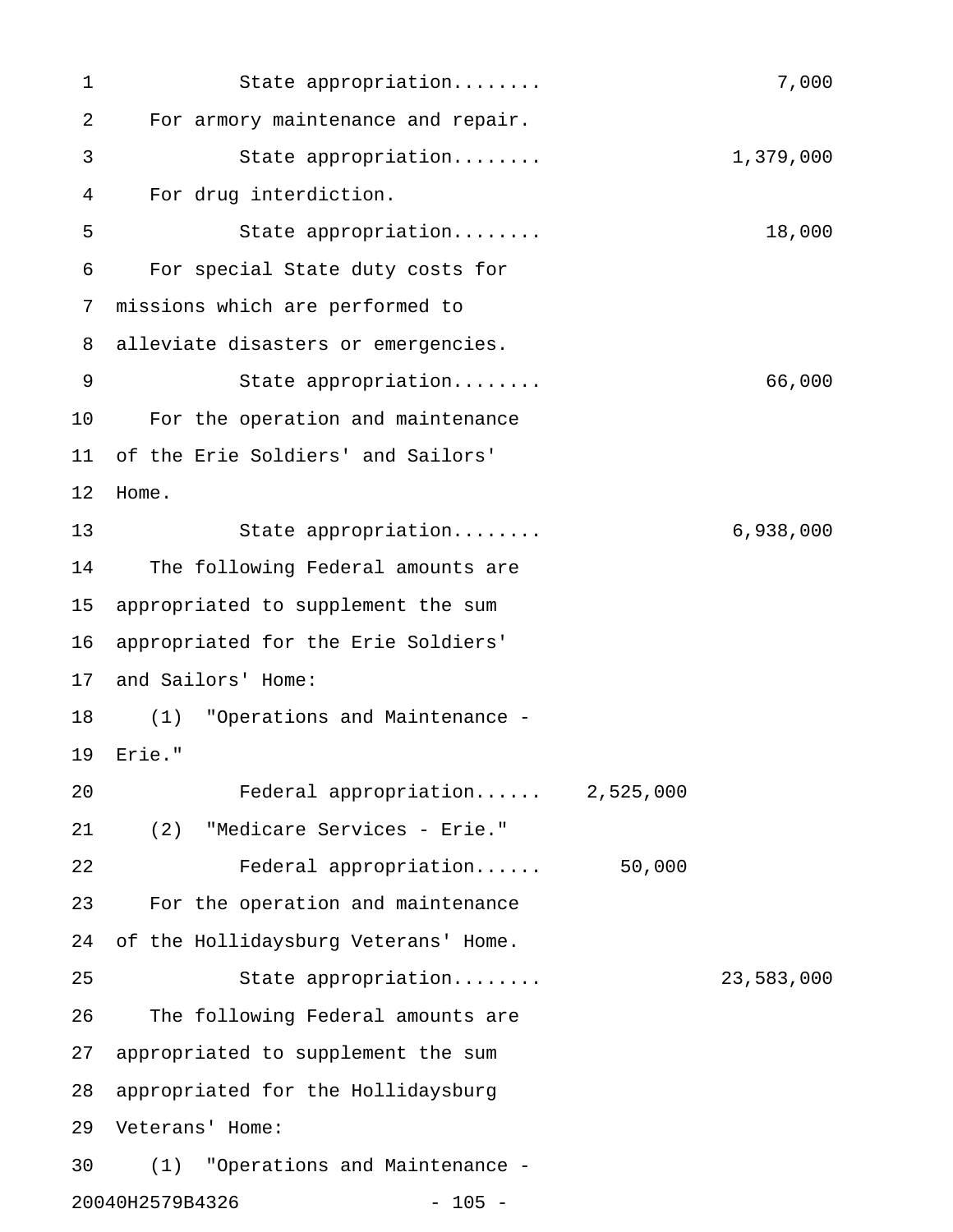1 Hollidaysburg."

2 Federal appropriation...... 8,000,000 3 (2) "Medicare Services - 4 Hollidaysburg." 5 Federal appropriation...... 400,000 6 For the operation and maintenance 7 of the Southeastern Veterans' Home. 8 State appropriation....... 13,497,000 9 The following Federal amounts are 10 appropriated to supplement the sum 11 appropriated for the Southeastern 12 Veterans' Home: 13 (1) "Operations and Maintenance - 14 Southeastern." 15 Federal appropriation...... 4,742,000 16 (2) "Medicare Services - 17 Southeastern." 18 Federal appropriation...... 100,000 19 For the operation and maintenance 20 of the Gino J. Merli Veterans' Center. 21 State appropriation........ 9,245,000 22 The following Federal amounts are 23 appropriated to supplement the sum 24 appropriated for the Gino J. Merli 25 Veterans' Center: 26 (1) "Operations and Maintenance - 27 Gino J. Merli Veterans' Center." 28 Federal appropriation...... 3,908,000 29 (2) "Medicare Services - Gino J. 30 Merli Veterans' Center." 20040H2579B4326 - 106 -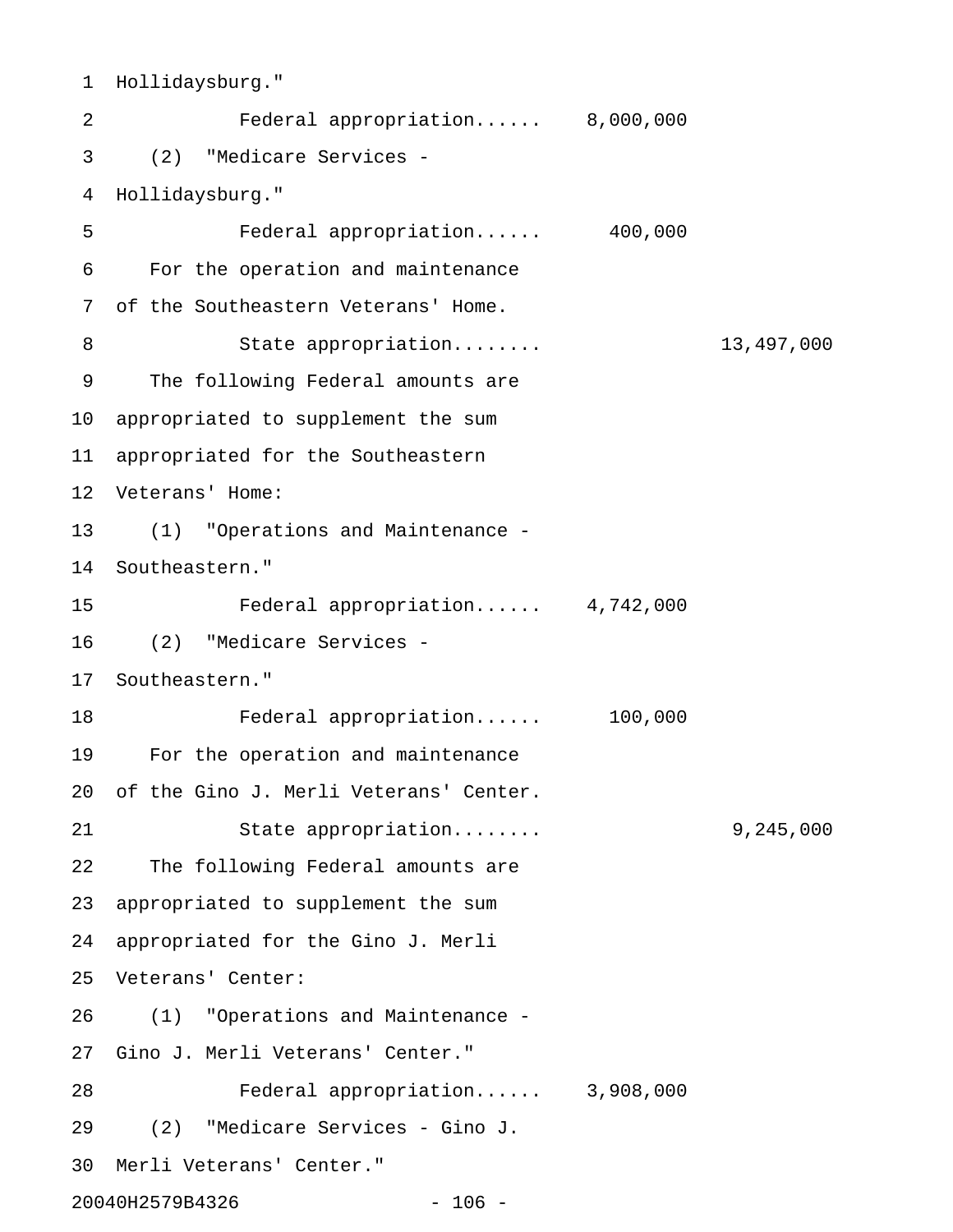1 Federal appropriation...... 50,000 2 For Southwestern Veterans' Home. 3 State appropriation........ 9,628,000 4 The following Federal amounts are 5 appropriated to supplement the sum 6 appropriated for the Southwestern 7 Veterans' Home: 8 (1) "Operations and Maintenance - 9 Southwestern." 10 Federal appropriation...... 4,448,000 11 (2) "Medicare Services - 12 Southwestern." 13 Federal appropriation...... 100,000 14 For the Delaware Valley Veterans' 15 Home. 16 State appropriation........ 12,262,000 17 The following Federal amounts are 18 appropriated to supplement the sum 19 appropriated for the Delaware Valley 20 Veterans' Home: 21 (1) "Operations and Maintenance - 22 Delaware Valley." 23 Federal appropriation...... 1,581,000 24 (2) "Medical Reimbursements - 25 Delaware Valley." 26 Federal appropriation...... 41,000 27 For the Scotland School for 28 Veterans' Children. 29 State appropriation........ 8,193,000 30 The following Federal amounts are 20040H2579B4326 - 107 -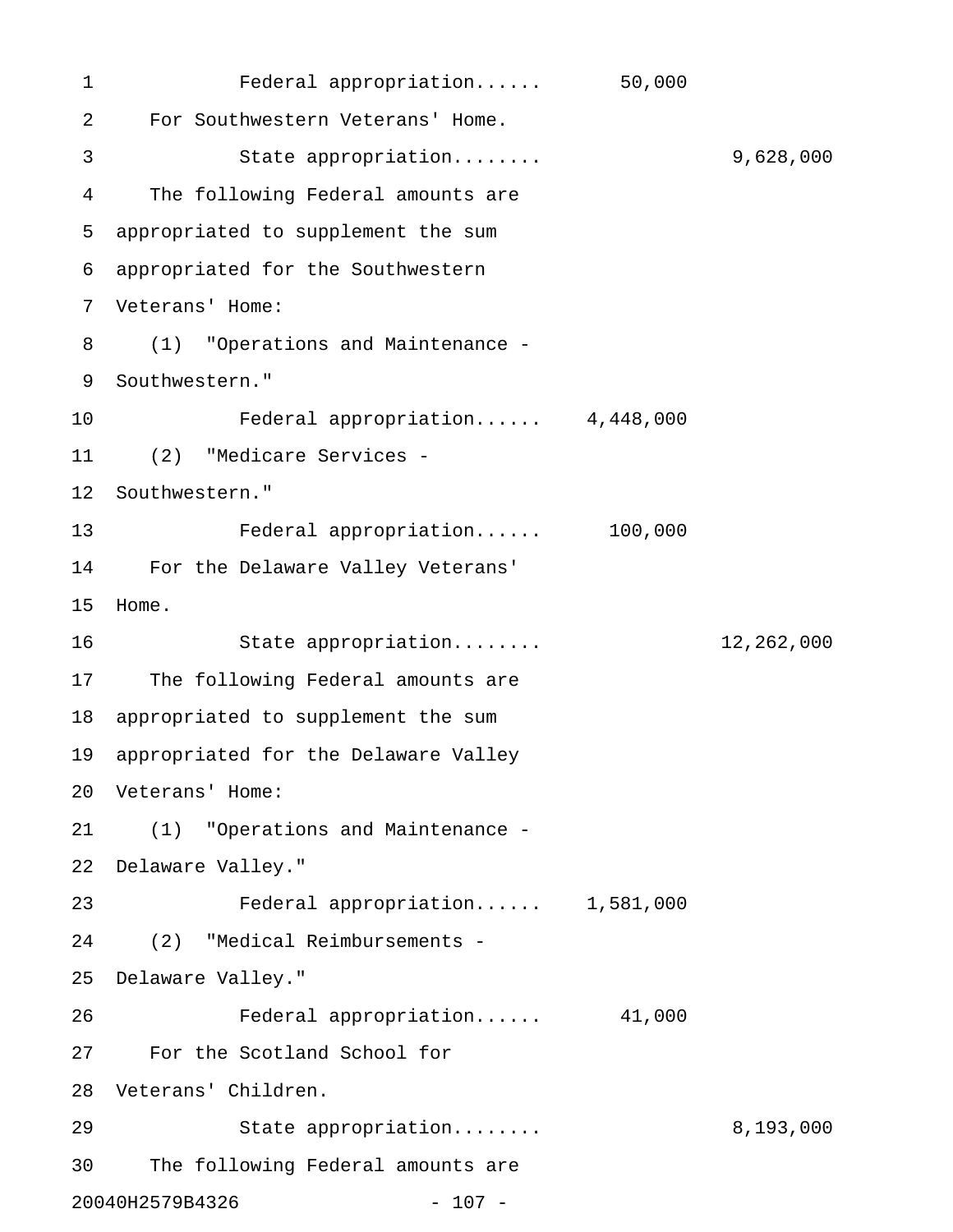1 appropriated to supplement the sum 2 appropriated for the Scotland School 3 for Veterans' Children: 4 (1) "ESEA Education Program." 5 Federal appropriation...... 210,000 6 (2) "School Milk Program." 7 Federal appropriation...... 275,000 8 (3) "Drug Free Schools." 9 Federal appropriation...... 1,000 10 (4) "Education Enhancement." 11 Federal appropriation...... 20,000 12 For payment of gratuities for the 13 education of children of certain 14 veterans. 15 State appropriation........ 190,000 16 For payment of education credits 17 for members of the National Guard. 18 State appropriation........ 11,086,000 19 For assistance to veterans who are 20 ill or disabled and without means of 21 support. 22 State appropriation........ 1,230,000 23 For pensions for veterans blinded 24 through service-connected injuries or 25 disease. 26 State appropriation........ 235,000 27 To provide for pensions for 28 paralyzed veterans as required by 51 29 Pa.C.S. § 7702 (relating to paralyzed 30 veterans' pension).

20040H2579B4326 - 108 -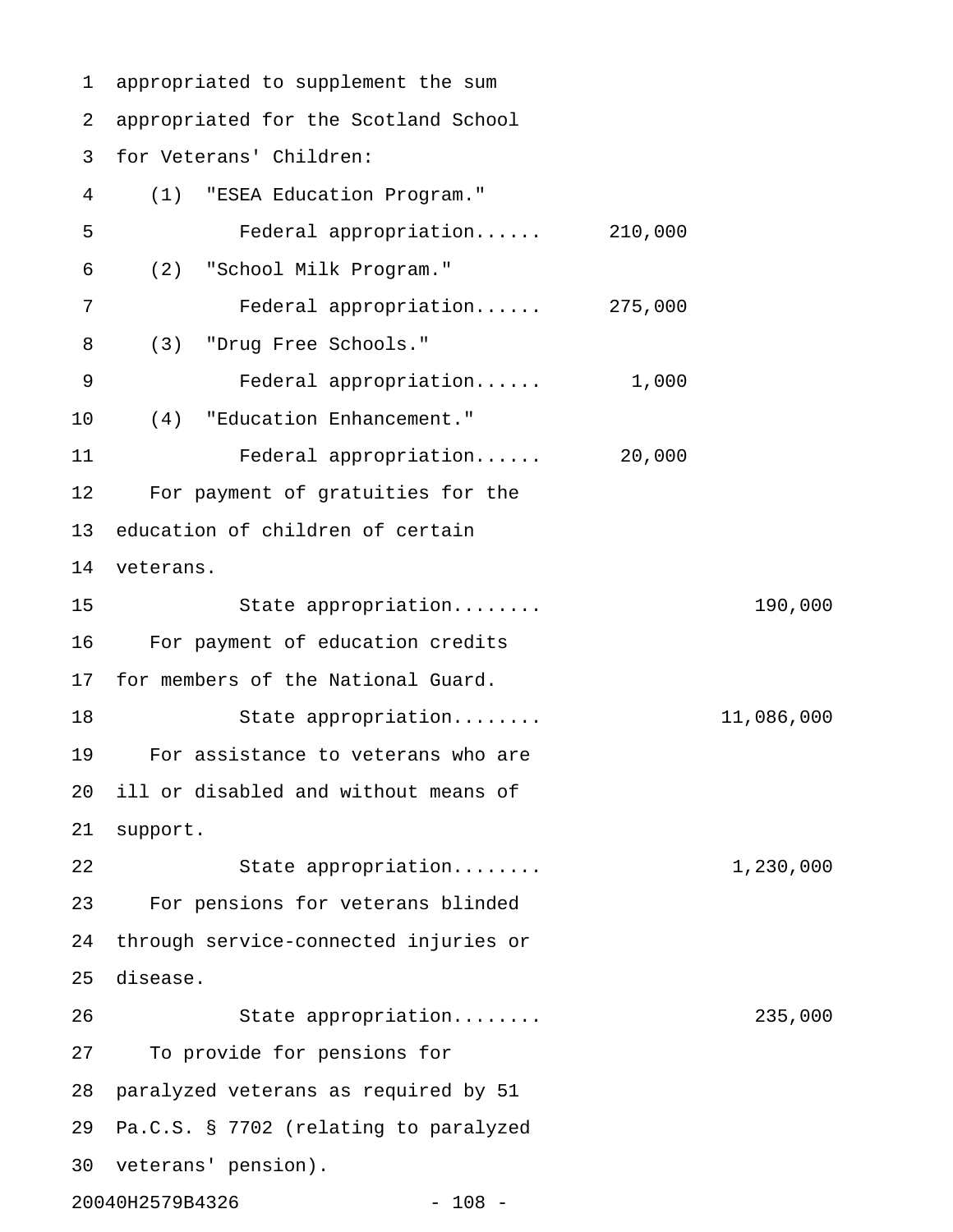1 State appropriation........ 460,000 2 For payment of pensions to 3 dependents of soldiers of the 4 Pennsylvania National Guard killed in 5 the line of duty. 6 State appropriation........ 5,000 7 For the Civil Air Patrol, including 8 at least \$50,000 for youth education 9 programs. 10 State appropriation....... 450,000 11 For Disabled American Veterans' 12 Transportation. 13 State appropriation........ 250,000 14 Section 219. Department of Public 15 Welfare.--The following sums are 16 appropriated to the Department of 17 Public Welfare: Federal State 18 For general government operations 19 of the Department of Public Welfare. 20 State appropriation........ 58,813,000 21 The following Federal amounts are 22 appropriated to supplement the sum 23 appropriated for general government 24 operations: 25 (1) "Child Welfare Services - 26 Administration." 27 Federal appropriation...... 2,054,000 28 (2) "Child Welfare - Title IV-E - 29 Administration." 30 Federal appropriation...... 3,576,000 20040H2579B4326 - 109 -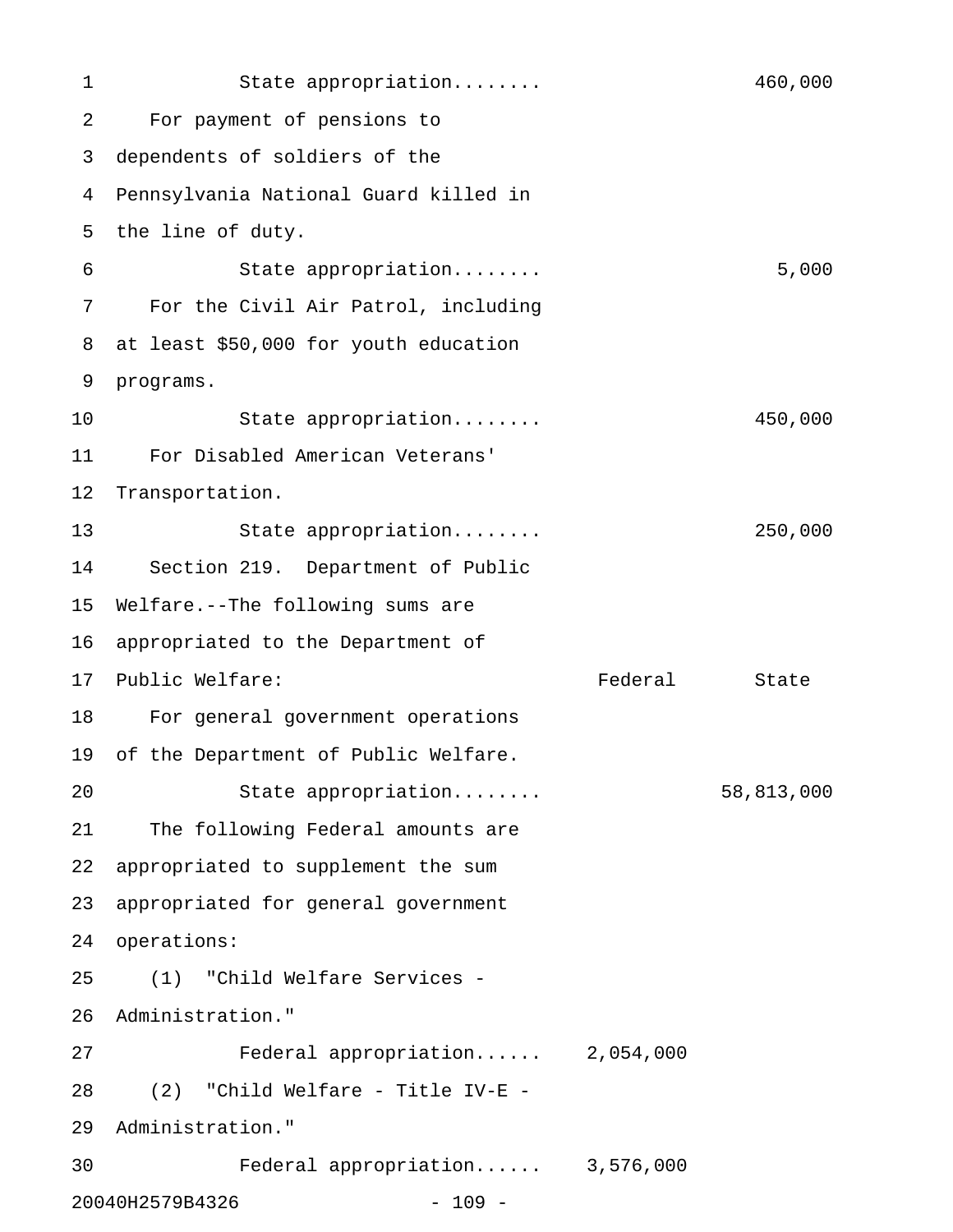1 (3) "CCDFBG - Administration." 2 Federal appropriation...... 13,127,000 3 (4) "Medical Assistance - 4 Administration." 5 Federal appropriation...... 29,805,000 6 (5) "TANFBG - Administration." 7 Federal appropriation...... 5,016,000 8 (6) "Food Stamps - 9 Administration." 10 Federal appropriation...... 5,283,000 11 (7) "Developmental Disabilities - 12 Basic Support." 13 Federal appropriation...... 4,090,000 14 (8) "Refugees and Persons Seeking 15 Asylum - Administration." 16 Federal appropriation...... 1,568,000 17 (9) "Disabled Education - 18 Administration." 19 Federal appropriation...... 1,462,000 20 (10) "MHSBG - Administration." 21 Federal appropriation...... 160,000 22 (11) "SSBG - Administration." 23 Federal appropriation...... 3,691,000 24 (12) "Training - Lead-Based Paint 25 Abatement." 26 Federal appropriation...... 137,000 27 (13) "Community-Based Family 28 Resource and Support Administration." 29 Federal appropriation...... 689,000 30 (14) "Real Choice Systems Change." 20040H2579B4326 - 110 -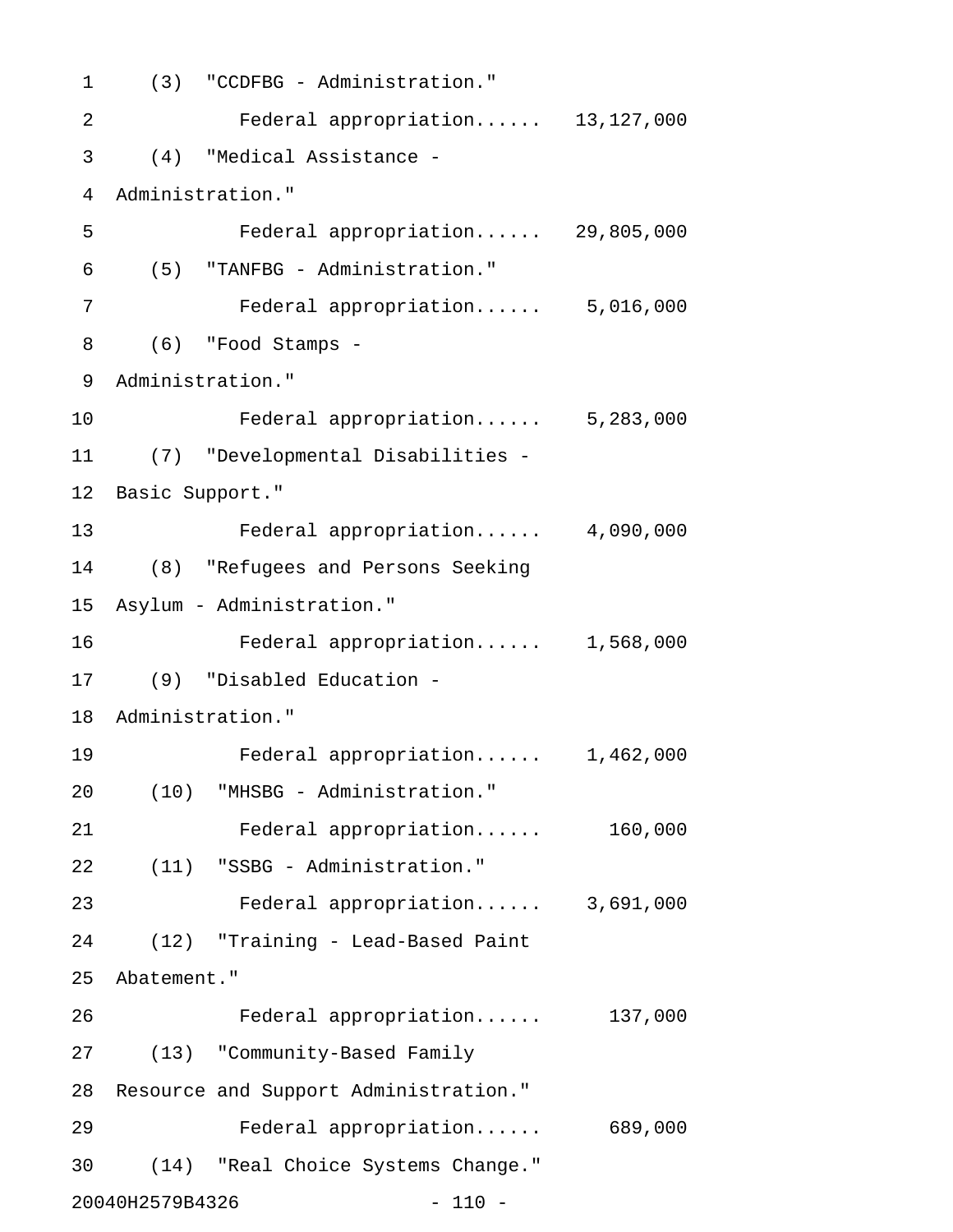1 Federal appropriation...... 462,000 2 (15) "Medical Assistance 3 Infrastructure." 4 Federal appropriation...... 500,000 5 (16) "Quality Assurance and 6 Improvement." 7 Federal appropriation...... 1,000,000 8 (17) "Money Follows Person." 9 Federal appropriation...... 1,500,000 10 (18) "Locally Organized Systems of 11 Child Care." 12 Federal appropriation...... 100,000 13 For information systems. 14 State appropriation........ 53,614,000 15 The following Federal amounts are 16 appropriated to supplement the sum 17 appropriated for information systems: 18 (1) "Medical Assistance - 19 Information Systems." 20 Federal appropriation...... 50,966,000 21 (2) "Child Welfare - Title IV-E - 22 Information Systems." 23 Federal appropriation...... 782,000 24 (3) "TANFBG - Information 25 Systems." 26 Federal appropriation...... 11,907,000 27 (4) "Food Stamps - Information 28 Systems." 29 Federal appropriation...... 10,655,000 30 (5) "Child Support Enforcement - 20040H2579B4326 - 111 -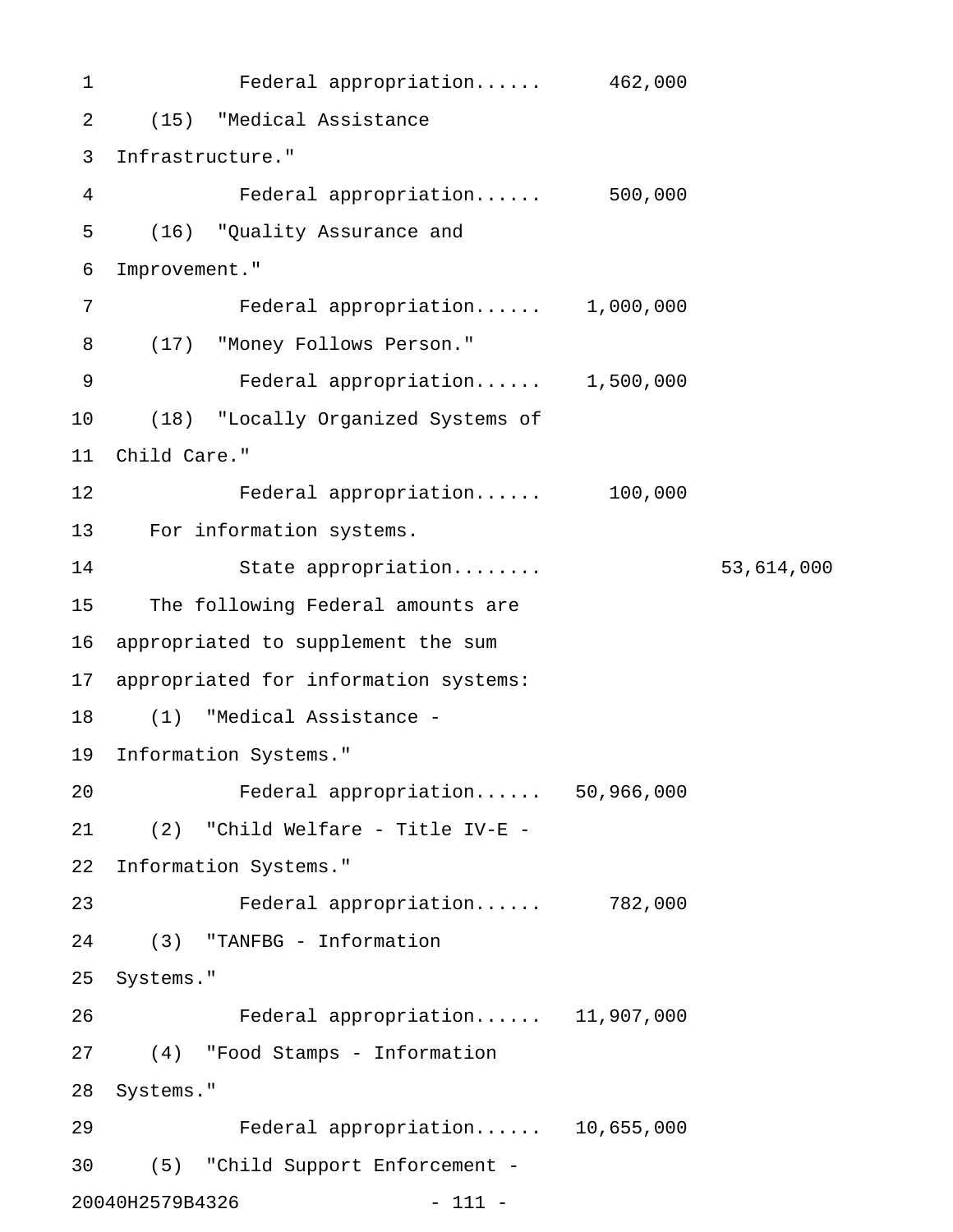1 Information Systems."

2 Federal appropriation...... 7,513,000 3 For Statewide operations related to 4 county administration of the public 5 assistance and medical assistance 6 programs. 7 State appropriation....... 34,257,000 8 The following Federal amounts are 9 appropriated to supplement the sum 10 appropriated for Statewide operations 11 relating to county administration: 12 (1) "TANFBG - Statewide." 13 Federal appropriation...... 3,564,000 14 (2) "Medical Assistance - 15 Statewide." 16 Federal appropriation...... 44,054,000 17 (3) "Food Stamps - Statewide." 18 Federal appropriation...... 21,626,000 19 (4) "Ryan White - Statewide." 20 Federal appropriation...... 136,000 21 For county assistance office 22 operations related to administration 23 of the public assistance and medical 24 assistance programs. 25 State appropriation........ 249,868,000 26 The following Federal amounts are 27 appropriated to supplement the sum 28 appropriated for county assistance 29 offices: 30 (1) "TANFBG - County Assistance

20040H2579B4326 - 112 -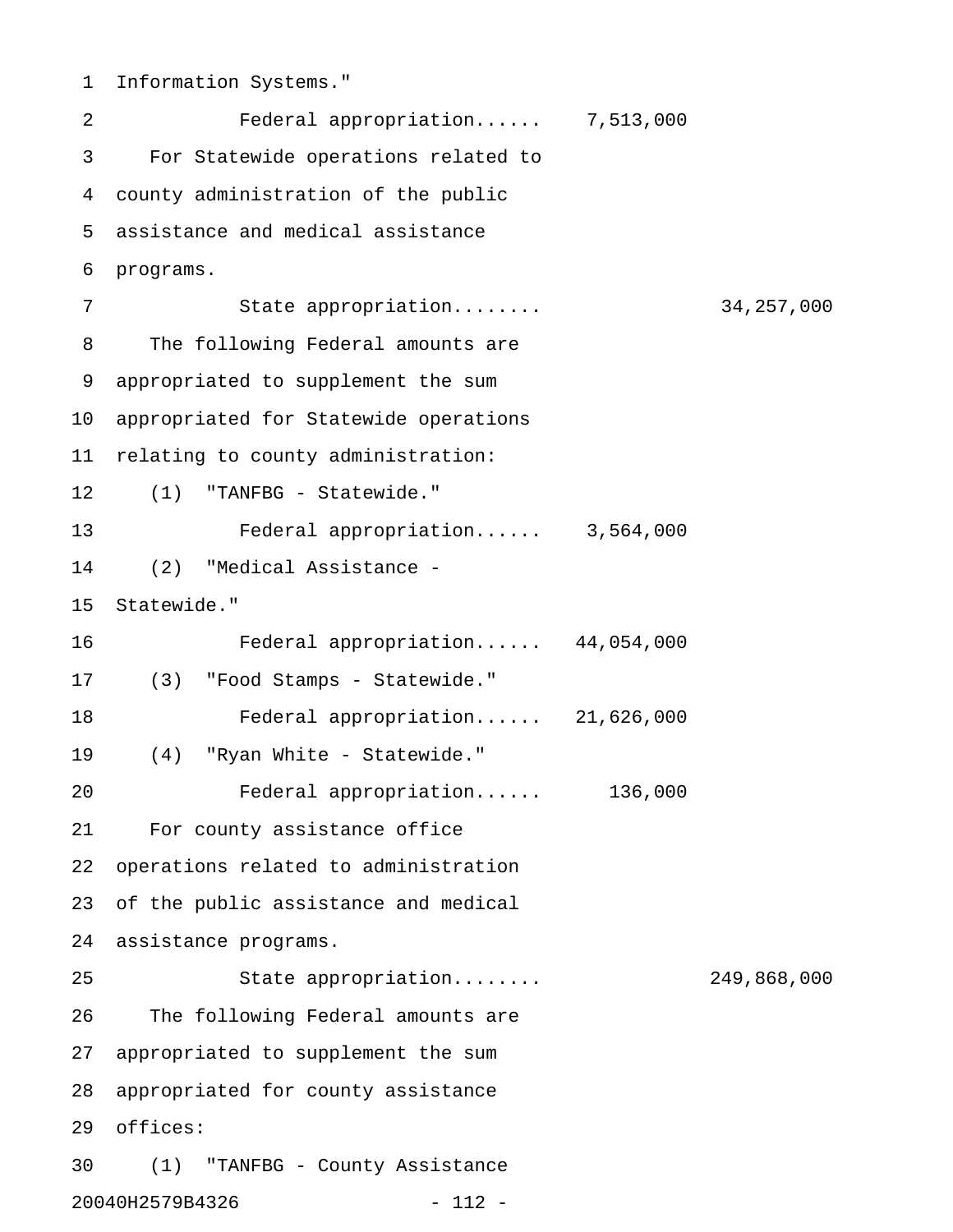```
1 Offices."
2 Federal appropriation...... 45,404,000
3 (2) "Medical Assistance - County
4 Assistance Offices."
5 Federal appropriation...... 79,751,000
6 (3) "Food Stamps - County
7 Assistance Offices."
8 Federal appropriation...... 82,096,000
9 (4) "SSBG - County Assistance
10 Offices."
11 Federal appropriation...... 6,262,000
12 (5) "LIHEABG - Administration and
13 Audit Costs." In addition to the
14 specific amounts appropriated herein,
15 all other moneys received from the
16 Federal Government for the
17 administration of the LIHEAP program
18 are hereby appropriated to this
19 program.
20 Federal appropriation...... 12,164,000
21 For child support enforcement.
22 State appropriation........ 10,441,000
23 The following Federal amounts are
24 appropriated to supplement the sum
25 appropriated for child support
26 enforcement:
27 (1) "TANFBG - Child Support
28 Enforcement."
29 Federal appropriation...... 1,850,000
30 (2) "Child Support Enforcement
```
20040H2579B4326 - 113 -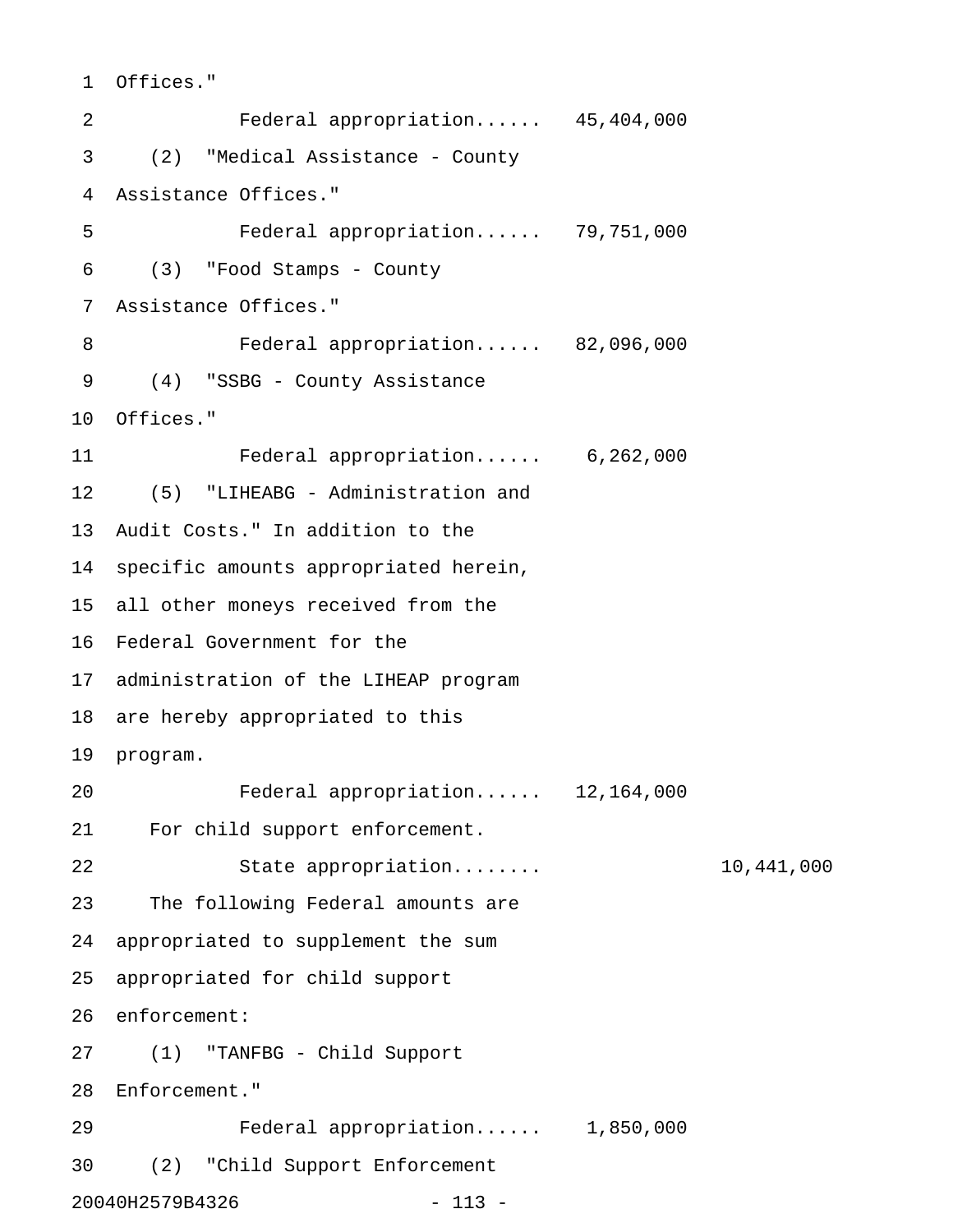1 Program - Title IV-D."

2 Federal appropriation...... 129,319,000 3 For New Directions. 4 State appropriation........ 64,190,000 5 The following Federal amounts are 6 appropriated to supplement the sum 7 appropriated for New Directions: 8 (1) "TANFBG - New Directions." 9 This appropriation includes \$2,725,000 10 for job training and life skills 11 programs in cities of the first class 12 and \$600,000 for job training program 13 for dislocated mine workers in 14 southwestern Pennsylvania. 15 Federal appropriation...... 156,494,000 16 (2) "Medical Assistance - New 17 Directions." 18 Federal appropriation...... 4,537,000 19 (3) "Food Stamps - New 20 Directions." 21 Federal appropriation...... 11,461,000 22 (4) "Welfare To Work." 23 Federal appropriation...... 12,227,000 24 For youth development institutions 25 and forestry camps. 26 State appropriation........ 68,955,000 27 The following Federal amounts are 28 appropriated to supplement the sum 29 appropriated for youth development 30 institutions:

20040H2579B4326 - 114 -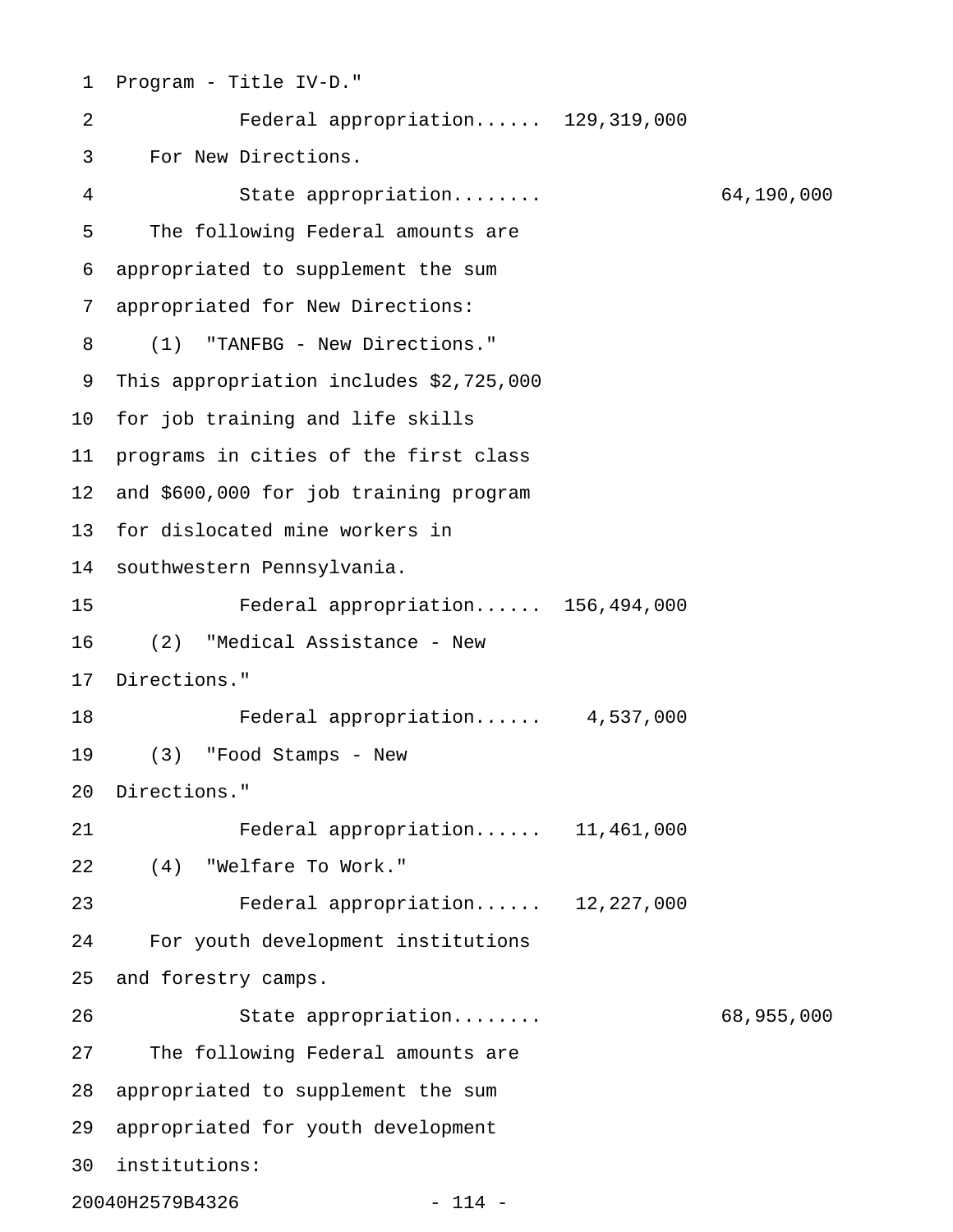1 (1) "SSBG - Basic Institutional 2 Programs." 3 Federal appropriation...... 1,056,000 4 (2) "Food Nutrition Services." 5 Federal appropriation...... 1,015,000 6 (3) "TANFBG - Youth Development 7 Centers." 8 Federal appropriation...... 5,500,000 9 (4) "DFSC - Special Program - 10 Juvenile Aftercare." 11 Federal appropriation...... 1,225,000 12 For mental health services, 13 including grants to counties exclusive 14 of capital improvements. This 15 appropriation includes sufficient 16 funds for a 2% cost-of-living 17 adjustment for community programs for 18 services not provided by county staff. 19 State appropriation........ 665,810,000 20 The following Federal amounts are 21 appropriated to supplement the sum 22 appropriated for mental health 23 services: 24 (1) "Medical Assistance - Mental 25 Health." 26 Federal appropriation...... 202,258,000 27 (2) "Medicare Services - State 28 Mental Hospitals." 29 Federal appropriation...... 8,000,000 30 (3) "Homeless Mentally Ill." 20040H2579B4326 - 115 -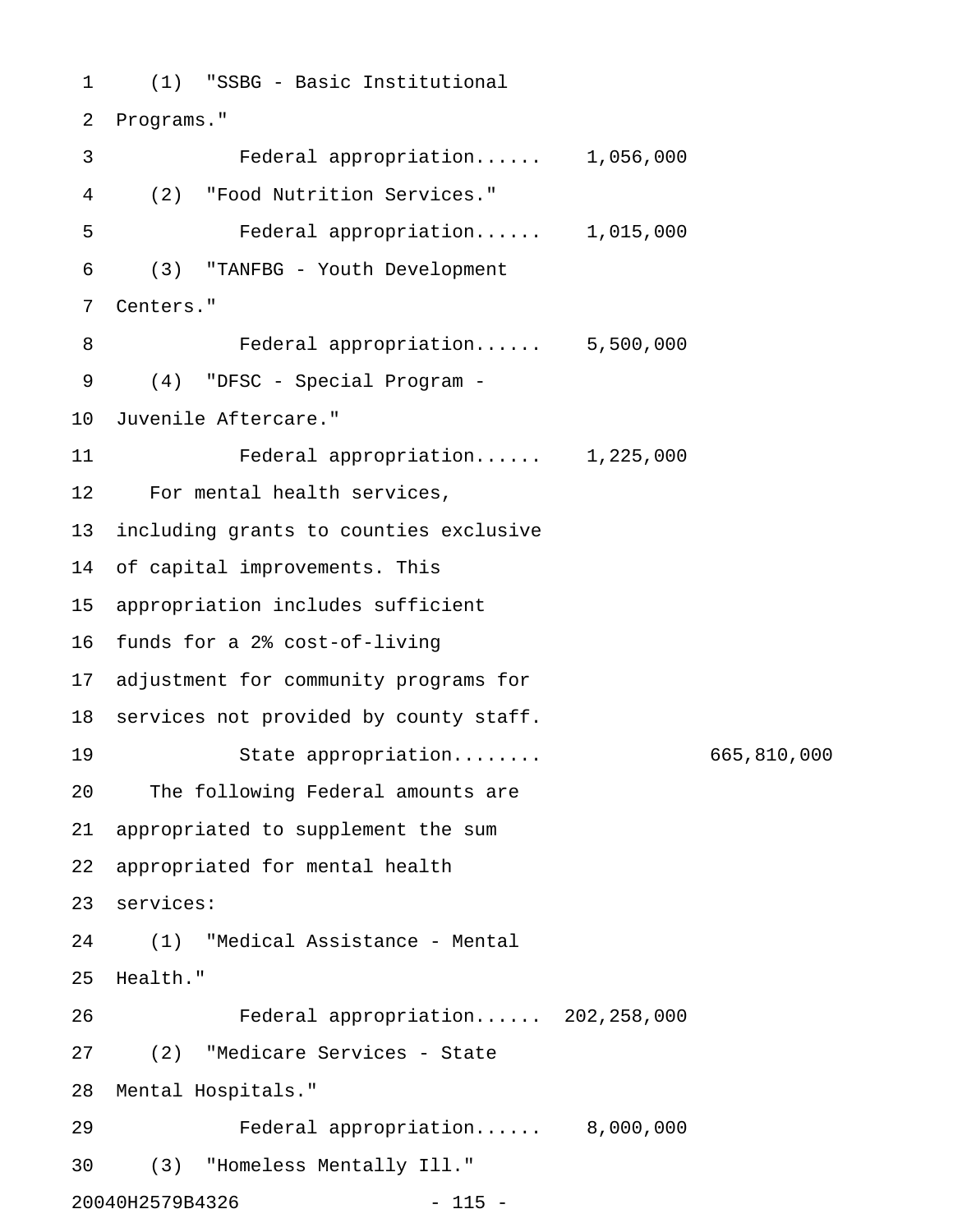| 1  | Federal appropriation 1,848,000        |         |               |  |  |
|----|----------------------------------------|---------|---------------|--|--|
| 2  | (4) "MHSBG - Community Mental          |         |               |  |  |
| 3  | Health Services."                      |         |               |  |  |
| 4  | Federal appropriation 17,939,000       |         |               |  |  |
| 5  | "SSBG - Community Mental<br>(5)        |         |               |  |  |
| 6  | Health Services."                      |         |               |  |  |
| 7  | Federal appropriation 14,808,000       |         |               |  |  |
| 8  | (6)<br>"Mental Health Data             |         |               |  |  |
| 9  | Infrastructure."                       |         |               |  |  |
| 10 | Federal appropriation                  | 35,000  |               |  |  |
| 11 | "Emergency Response Capacity."<br>(7)  |         |               |  |  |
| 12 | Federal appropriation 159,000          |         |               |  |  |
| 13 | "Co-occurring Behavioral<br>(8)        |         |               |  |  |
| 14 | Disorder Treatment."                   |         |               |  |  |
| 15 | Federal appropriation 1,100,000        |         |               |  |  |
| 16 | "RTF Restraint Elimination."<br>(9)    |         |               |  |  |
| 17 | Federal appropriation 237,000          |         |               |  |  |
| 18 | (10)<br>"Mental Health System          |         |               |  |  |
| 19 | Transformation."                       |         |               |  |  |
| 20 | Federal appropriation                  | 100,000 |               |  |  |
| 21 | (11) "Mental Health Housing            |         |               |  |  |
| 22 | Support."                              |         |               |  |  |
| 23 | Federal appropriation 334,000          |         |               |  |  |
| 24 | For State centers for the mentally     |         |               |  |  |
| 25 | retarded.                              |         |               |  |  |
| 26 | State appropriation                    |         | 104, 311, 000 |  |  |
| 27 | The following Federal amounts are      |         |               |  |  |
| 28 | appropriated to supplement the sum     |         |               |  |  |
| 29 | appropriated for the State centers for |         |               |  |  |
| 30 | the mentally retarded:                 |         |               |  |  |
|    | 20040H2579B4326<br>$-116 -$            |         |               |  |  |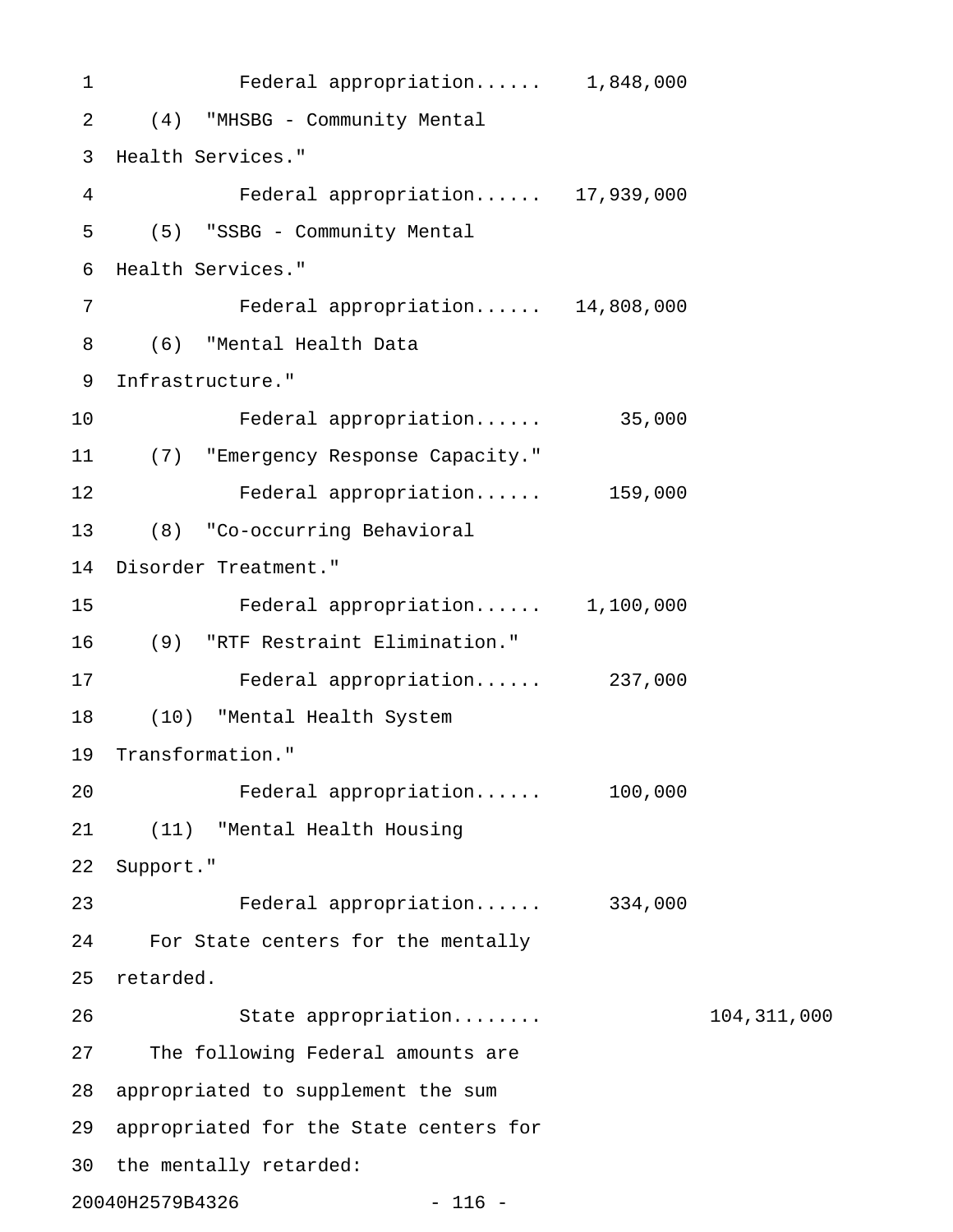1 (1) "Medical Assistance - State 2 Centers." 3 Federal appropriation...... 152,399,000 4 (2) "Medicare Services - State 5 Centers." 6 Federal appropriation...... 596,000 7 For cash assistance grants 8 including employment and training and 9 child care services for cash 10 assistance recipients and child care 11 services for former cash assistance 12 recipients. 13 State appropriation........ 361,866,000 14 The following Federal amounts are 15 appropriated to supplement the sum 16 appropriated for cash assistance: 17 (1) "TANFBG - Cash Grants." The 18 department, upon approval of the 19 Secretary of the Budget, may transfer 20 funds from this appropriation to the 21 CCDFBG-Child Care Services 22 appropriation to provide child care 23 services to additional low-income 24 families provided that such transfer 25 of funds will not result in a deficit 26 in this appropriation. The Secretary 27 of the Budget shall provide, ten days 28 prior to any transfer, notice of any 29 such transfer to the chairman and 30 minority chairman of the

20040H2579B4326 - 117 -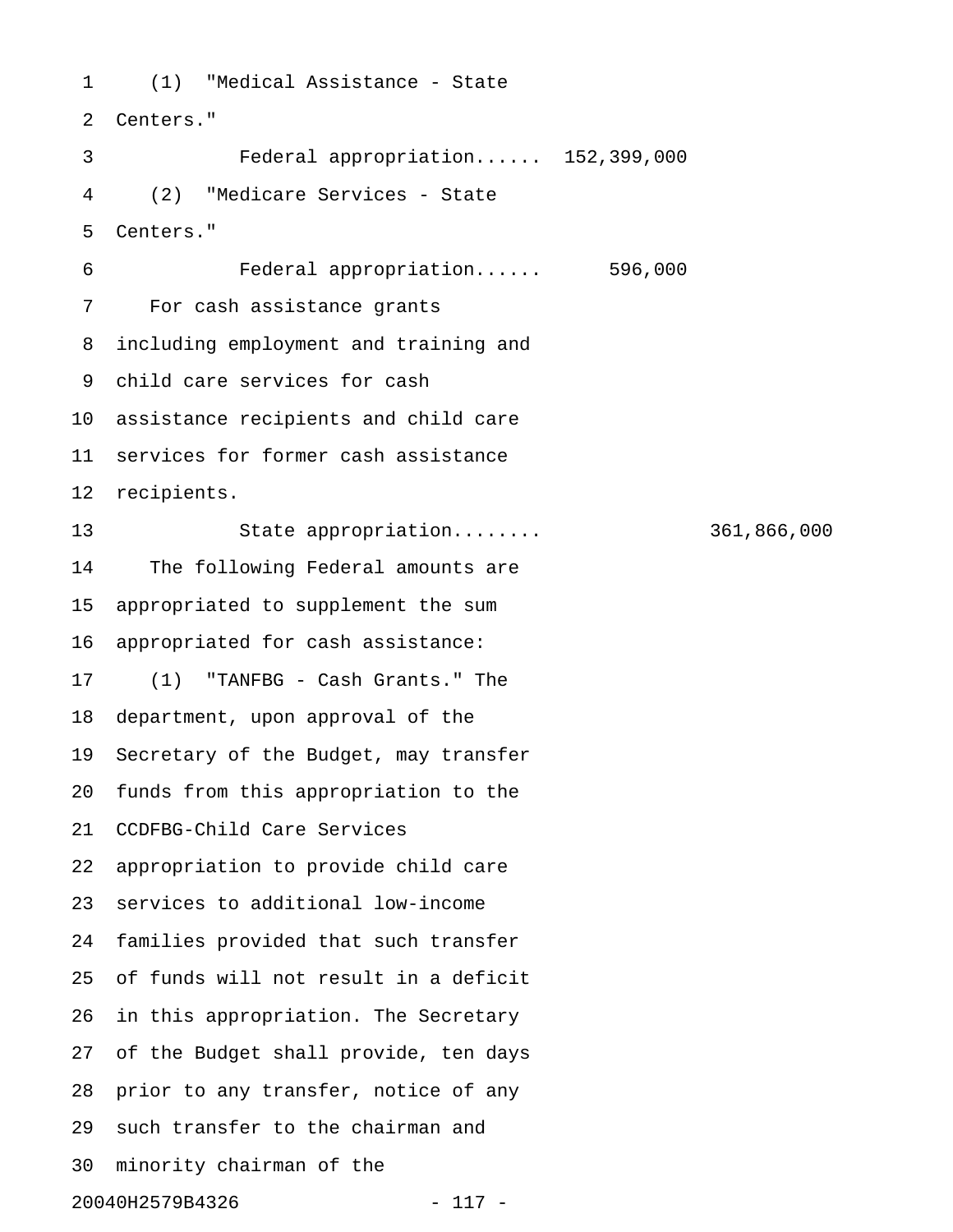1 Appropriations Committee of the Senate 2 and the chairman and minority chairman 3 of the Appropriations Committee of the 4 House of Representatives. 5 Federal appropriation...... 234,170,000 6 (2) "CCDFBG - Cash Grants." The 7 department, upon approval of the 8 Secretary of the Budget, may transfer 9 funds from this appropriation to the 10 CCDFBG-Child Care Services 11 appropriation to provide child care 12 services to additional low-income 13 families provided that such transfer 14 of funds will not result in a deficit 15 in this appropriation. The Secretary 16 of the Budget shall provide, ten days 17 prior to any transfer, notice of any 18 such transfer to the chairman and 19 minority chairman of the 20 Appropriations Committee of the Senate 21 and the chairman and minority chairman 22 of the Appropriations Committee of the 23 House of Representatives. 24 Federal appropriation...... 145,008,000 25 (3) "Other Federal Support - Cash 26 Grants." 27 Federal appropriation...... 23,011,000 28 (4) "LIHEABG - Program." 29 Federal appropriation...... 152,684,000 30 In addition to the specific amounts 20040H2579B4326 - 118 -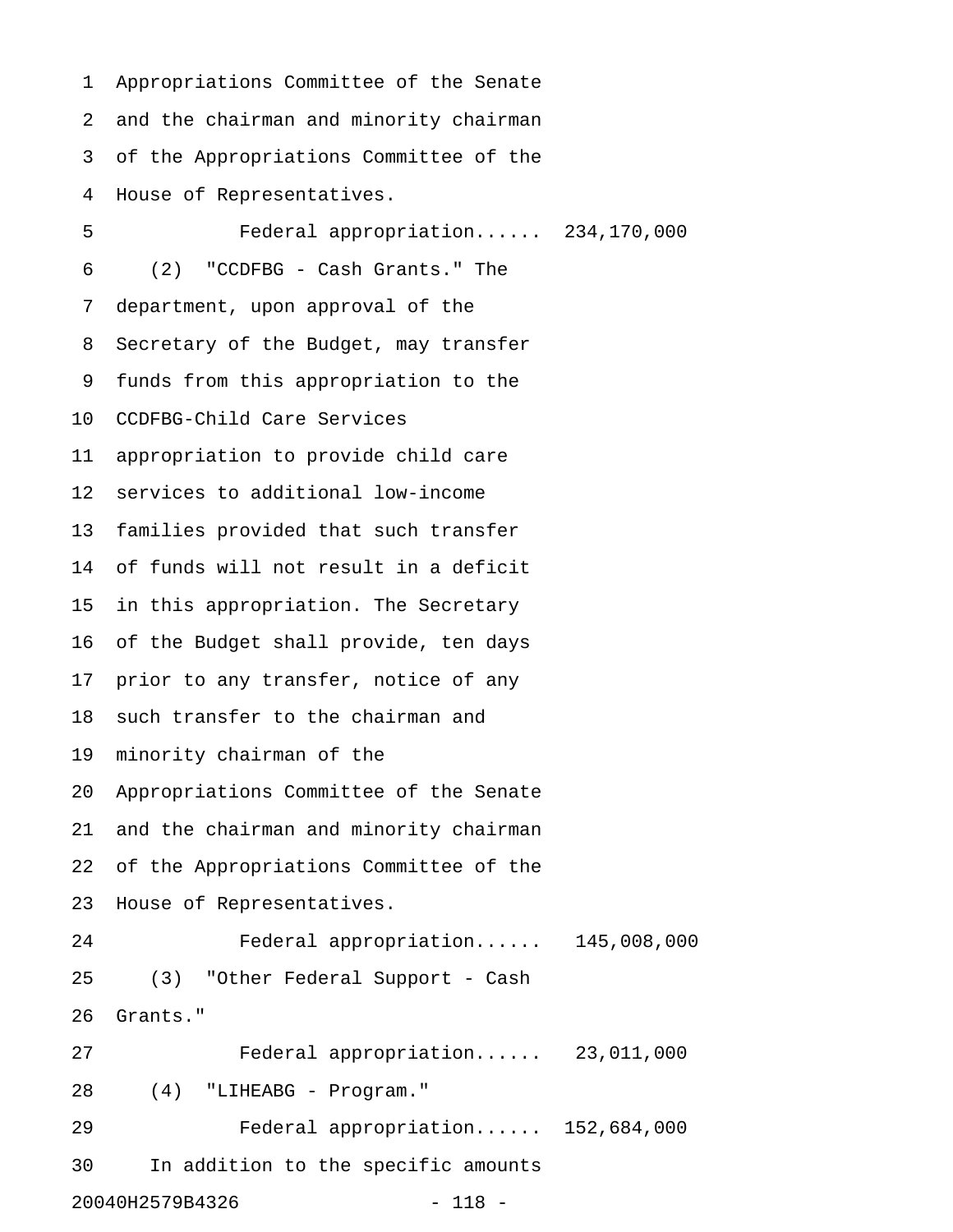1 appropriated herein, all other moneys 2 received from the Federal Government 3 for the LIHEAP program, either through 4 an increase in the regular program or 5 pursuant to a Presidential release of 6 contingency funds, are hereby 7 appropriated to this program. 8 For Supplemental Grants to the 9 Aged, Blind and Disabled. 10 State appropriation........ 141,774,000 11 For medical assistance payments - 12 outpatient services, exclusive of 13 outpatient services provided through 14 capitation plans. The Department of 15 Public Welfare shall not require a 16 recipient to obtain a physician 17 referral in order to receive 18 chiropractic services. 19 State appropriation........ 777,131,000 20 The following Federal amounts are 21 appropriated to supplement the sum 22 appropriated for medical assistance - 23 outpatient: 24 (1) "Medical Assistance - 25 Outpatient." The Department of Public 26 Welfare shall not require a recipient 27 to obtain a physician referral in 28 order to receive chiropractic 29 services. 30 Federal appropriation......1,136,014,000

20040H2579B4326 - 119 -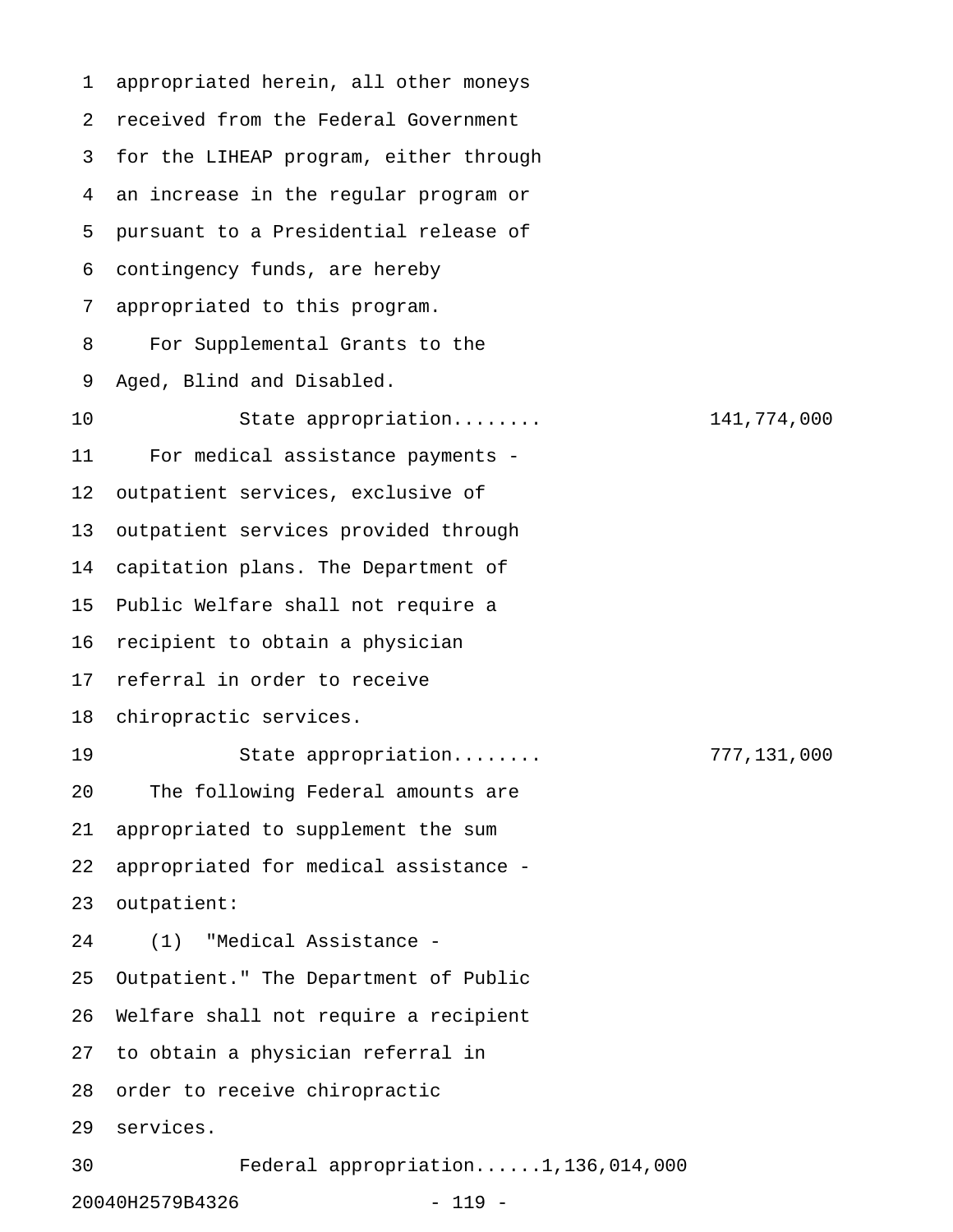1 For medical assistance payments - 2 inpatient, exclusive of inpatient 3 services provided through capitation 4 plans. 5 State appropriation........ 476,533,000 6 The following Federal amounts are 7 appropriated to supplement the sum 8 appropriated for medical assistance - 9 inpatient services:

10 (1) "Medical Assistance -

11 Inpatient."

12 Federal appropriation...... 571,555,000 13 For medical assistance payments - 14 capitation plans. For provision of 15 outpatient services and inpatient 16 hospital services to eligible persons 17 enrolled in an approved capitation 18 plan. No part of this appropriation 19 shall be used to pay any provider who 20 has not supplied information in such 21 form as required by the department in 22 order to facilitate claims for Federal 23 financial participation for services 24 rendered to general assistance 25 clients. The Department of Public 26 Welfare shall not require a recipient 27 to obtain a physician referral in 28 order to receive chiropractic 29 services. 30 State appropriation........ 2,289,703,000

20040H2579B4326 - 120 -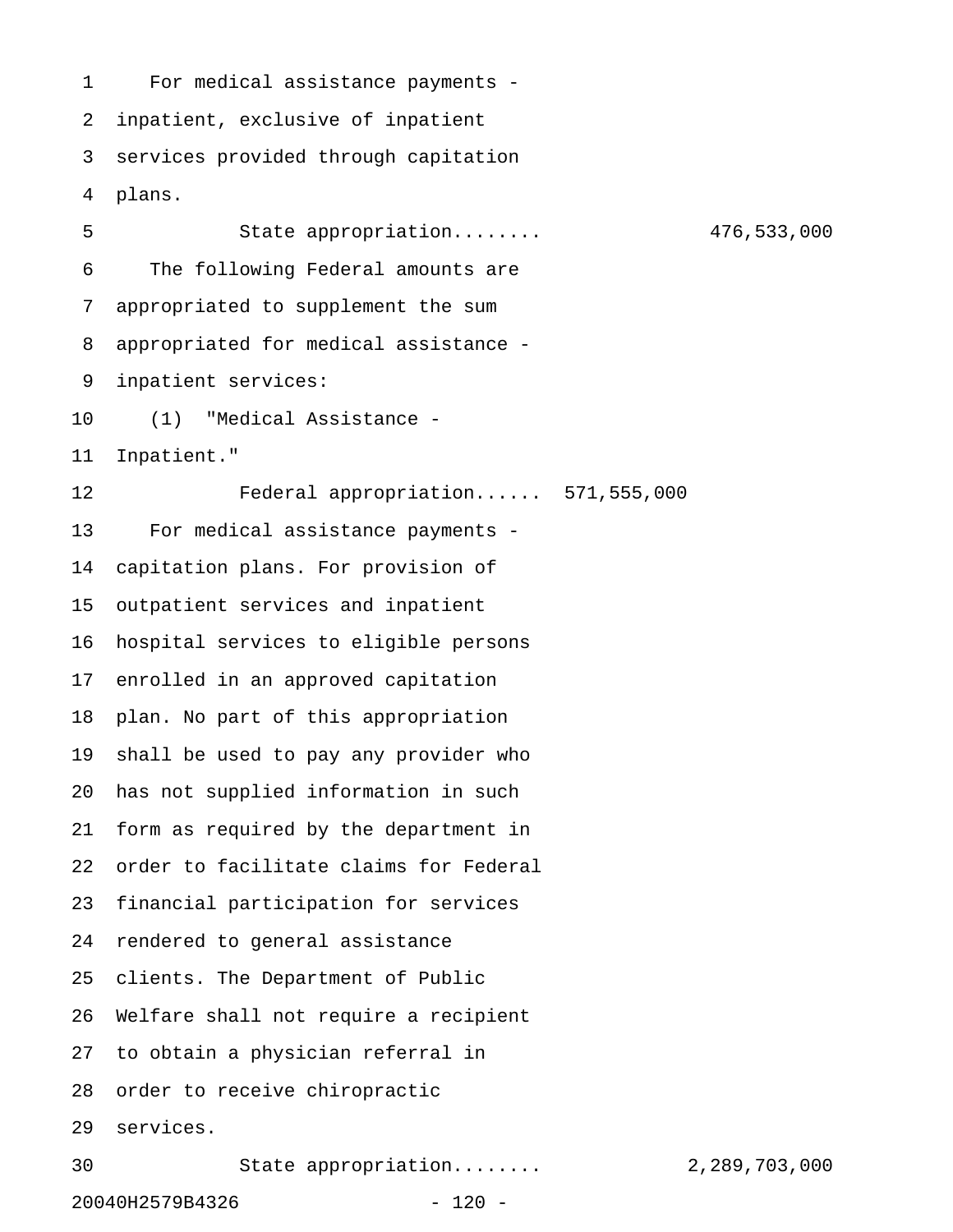1 The following Federal amounts are 2 appropriated to supplement the sum 3 appropriated for medical assistance - 4 capitation plans: 5 (1) "Medical Assistance - 6 Capitation." The Department of Public 7 Welfare shall not require a recipient 8 to obtain a physician referral in 9 order to receive chiropractic 10 services. 11 Federal appropriation......3,212,003,000 12 For medical assistance - long-term 13 care. 14 State appropriation........ 461,116,000 15 The following Federal amounts are 16 appropriated to supplement the sum 17 appropriated for long-term care: 18 (1) "Medical Assistance - Long-19 Term Care." 20 Federal appropriation......2,193,201,000 21 No funds from any medical 22 assistance appropriation shall be used 23 to pay for services under medical 24 assistance for any child under 21 25 years of age who has a Supplemental 26 Security Income (SSI) level of 27 disability and whose parental income 28 is not currently considered in the 29 eligibility determination process, 30 unless the custodial parent or legally 20040H2579B4326 - 121 -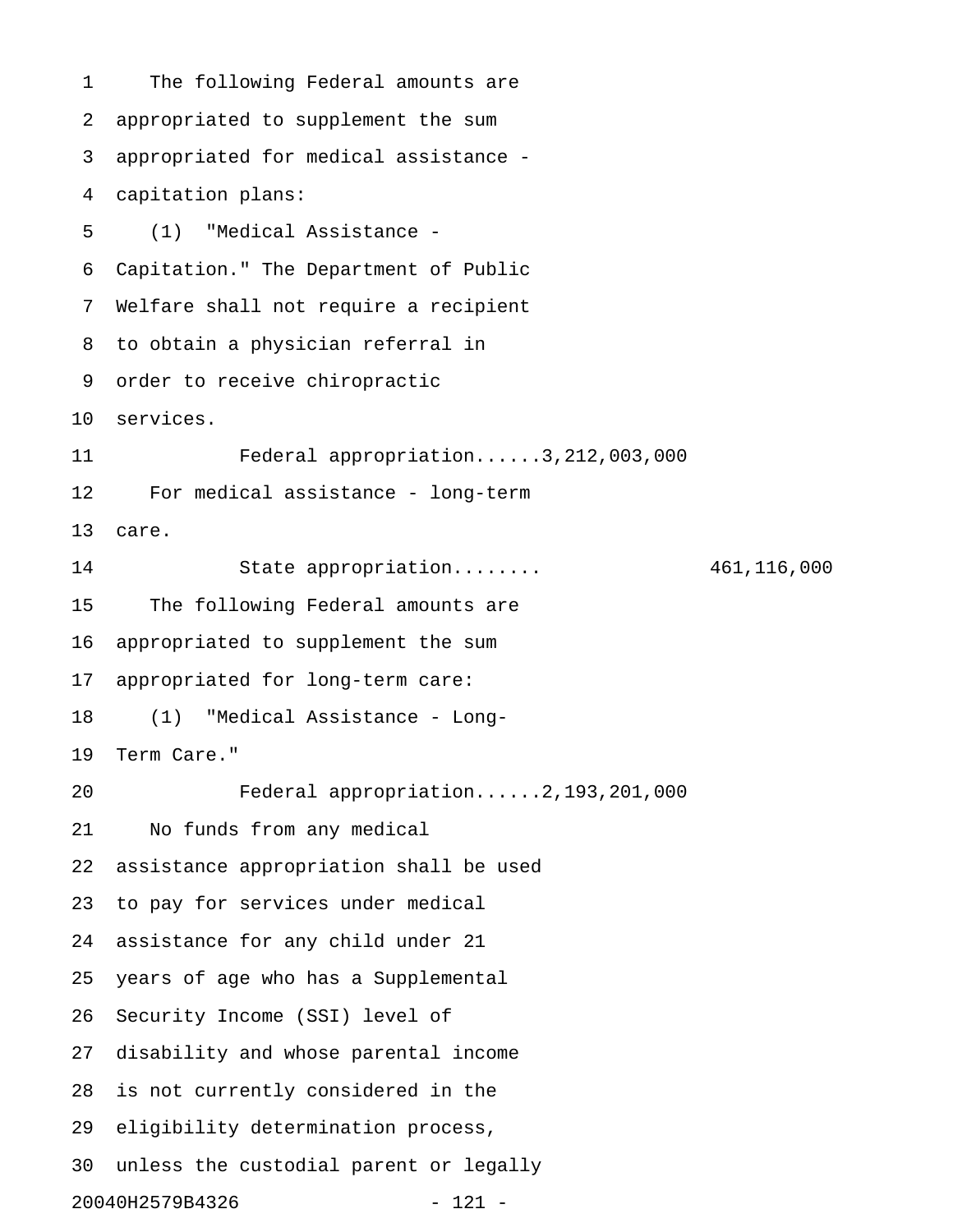1 responsible adult has provided to the 2 Department of Public Welfare, at 3 application or redetermination, 4 information as required by the 5 department for inclusion in an annual 6 report. Income information provided by 7 the custodial parent or legally 8 responsible adult shall not be 9 considered by the department when 10 determining or continuing eligibility 11 for medical assistance benefits for a 12 child with an SSI level of disability. 13 The department shall submit to the 14 Public Health and Welfare Committee of 15 the Senate and the Health and Human 16 Services Committee of the House of 17 Representatives an annual report 18 including, but not limited to, the 19 following data: family size, household 20 income, county of residence, length of 21 residence in Pennsylvania, third-party 22 insurance information, diagnosis and 23 the type and cost of services paid for 24 by the medical assistance program on 25 behalf of each eligible and enrolled 26 child that has an SSI level of 27 disability and where parental income 28 is not currently considered in the 29 eligibility determination process. 30 Any rule, regulation or policy for 20040H2579B4326 - 122 -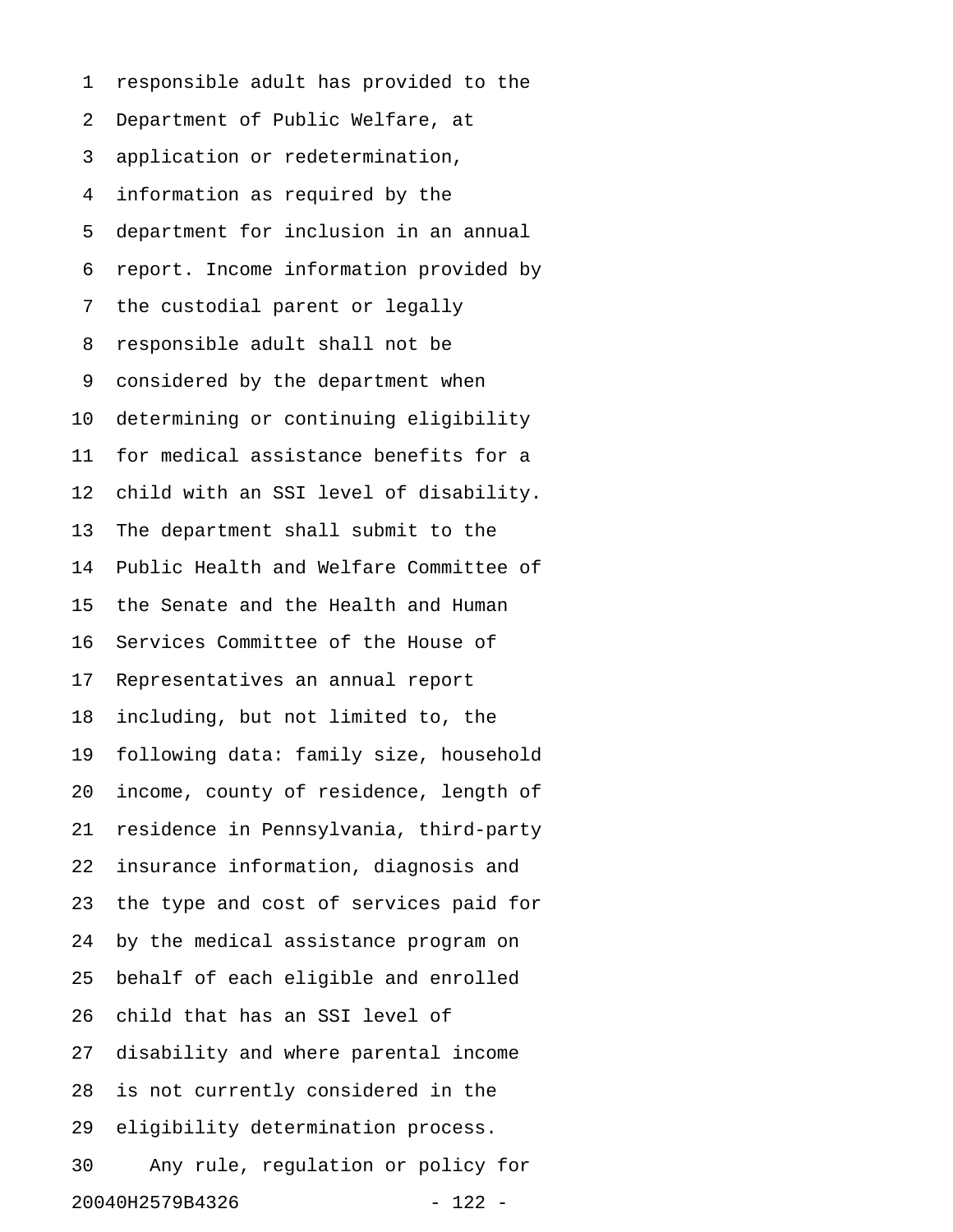1 the State or Federal appropriations 2 for the cash assistance, outpatient, 3 inpatient, capitation, long-term care, 4 services to persons with disabilities, 5 supplemental grants to the aged, blind 6 and disabled, child care and attendant 7 care programs adopted by the Secretary 8 of Public Welfare during the fiscal 9 period 2004-2005 which add to the cost 10 of any public assistance program shall 11 be effective only from and after the 12 date upon which it is approved as to 13 the availability of funds by the 14 Governor. 15 For trauma centers. 16 State appropriation........ 12,500,000 17 The following Federal amounts are 18 appropriated to supplement the sum 19 appropriated for medical assistance - 20 trauma centers. 21 (1) "Medical Assistance - Trauma 22 Centers." 23 Federal appropriation...... 14,715,000 24 For medical assistance - 25 transportation. This appropriation 26 includes sufficient funds for a 2% 27 cost-of-living adjustment. 28 State appropriation........ 41,575,000 29 The following Federal amounts are 30 appropriated to supplement the sum

20040H2579B4326 - 123 -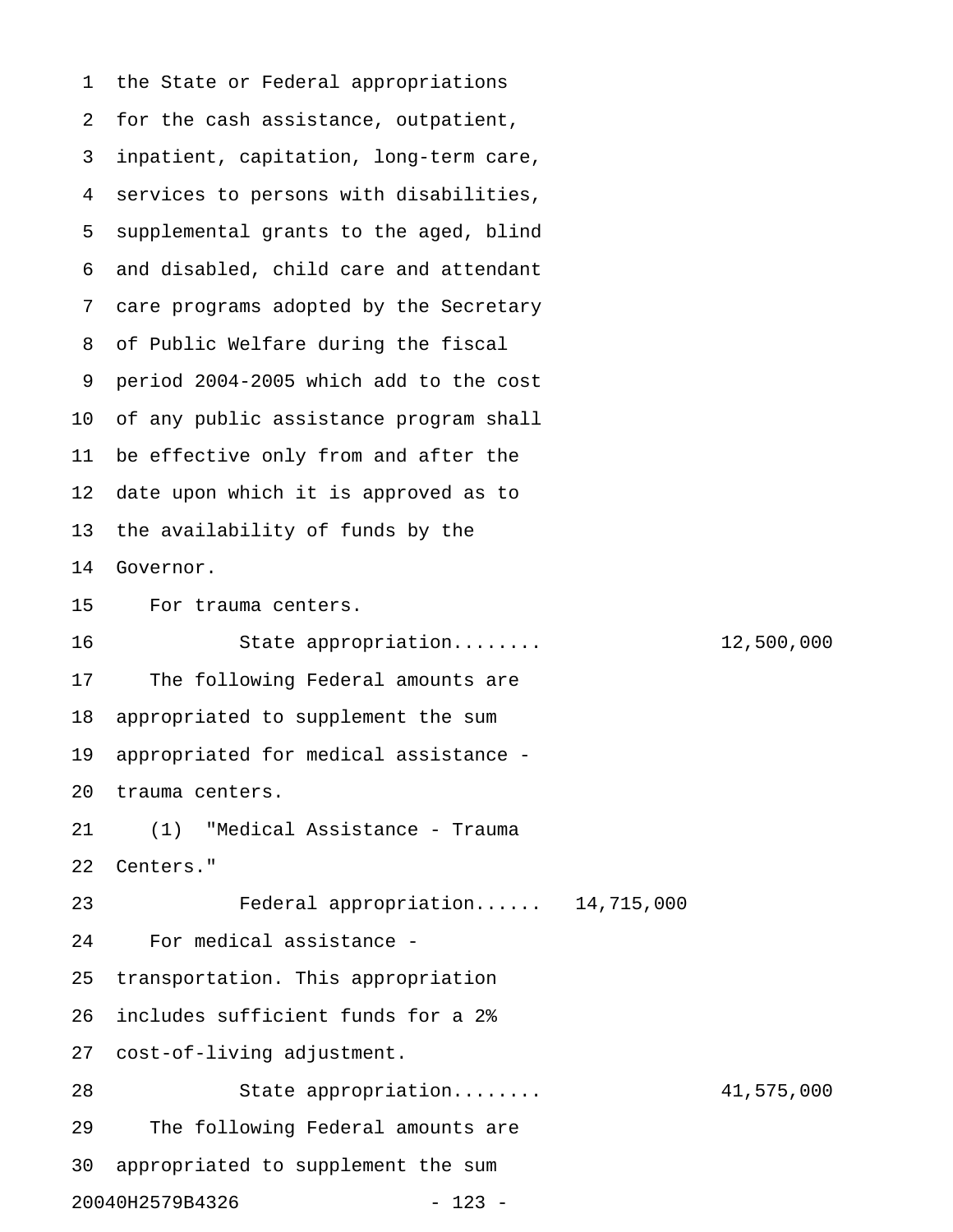1 appropriated for medical assistance -

2 transportation:

3 (1) "Medical Assistance -

4 Transportation."

5 Federal appropriation...... 36,622,000 6 It is the intent of the General 7 Assembly that these funds shall be 8 utilized as payment of last resort for 9 transportation services for eligible 10 medical assistance recipients. 11 For women's service programs. 12 \$4,430,000 shall be used for grants to 13 nonprofit agencies whose primary 14 function is to assist pregnant women 15 seeking alternatives to abortion. Such 16 funds shall be expended to provide 17 services to such women until 18 childbirth and for up to 12 months 19 thereafter, including, but not limited 20 to, food, shelter, clothing, health 21 care, counseling, adoption services, 22 parenting classes, assistance for 23 postdelivery stress and other 24 supportive programs and services and 25 for related outreach programs. Such 26 agencies may subcontract with other 27 nonprofit entities which operate 28 projects designed specifically to 29 provide all or a portion of the 30 foregoing services. Projects receiving 20040H2579B4326 - 124 -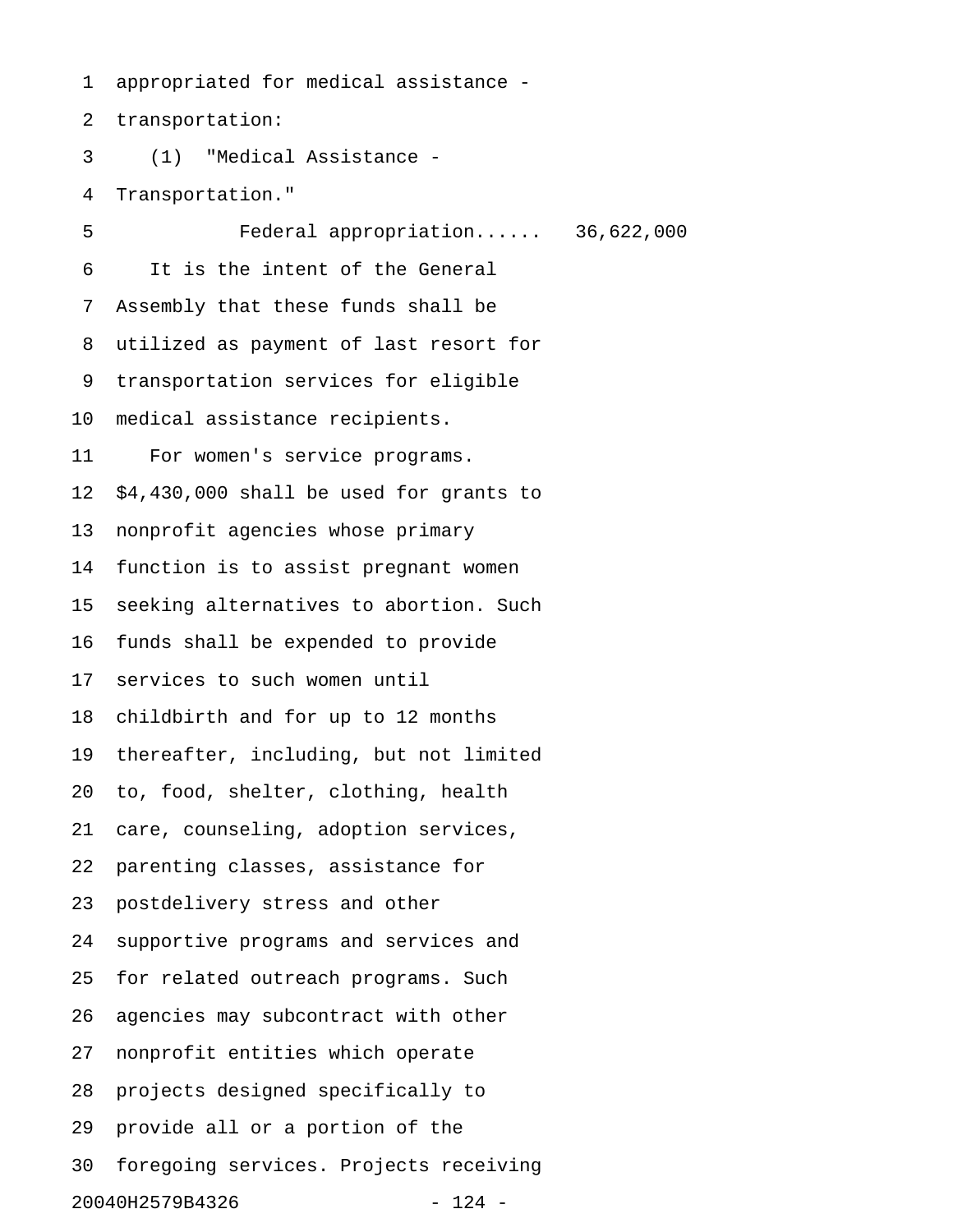1 such funds shall not promote or refer 2 for or perform abortions or engage in 3 any counseling which is inconsistent 4 with this appropriation and shall be 5 physically and financially separate 6 from any component of any legal entity 7 engaging in such activities. 8 \$4,430,000 shall be used for grants 9 for women's medical services, 10 including noninvasive contraception 11 supplies. These funds shall not be 12 used to promote, perform or refer for 13 abortions or engage in abortion 14 counseling and projects supported by 15 these funds shall be physically and 16 financially separate from any such 17 abortion or abortion-related 18 activities. This separation shall be 19 verified by an annual independent 20 audit obtained by the entity providing 21 the services and submitted to the 22 Department of Public Welfare. Further 23 evidence of such physical and 24 financial separation shall be supplied 25 through such documentation as the 26 Department of Public Welfare shall 27 request. No later than March 30 of 28 each year, the Department of Public 29 Welfare shall submit a report to the 30 chairman and minority chairman of the 20040H2579B4326 - 125 -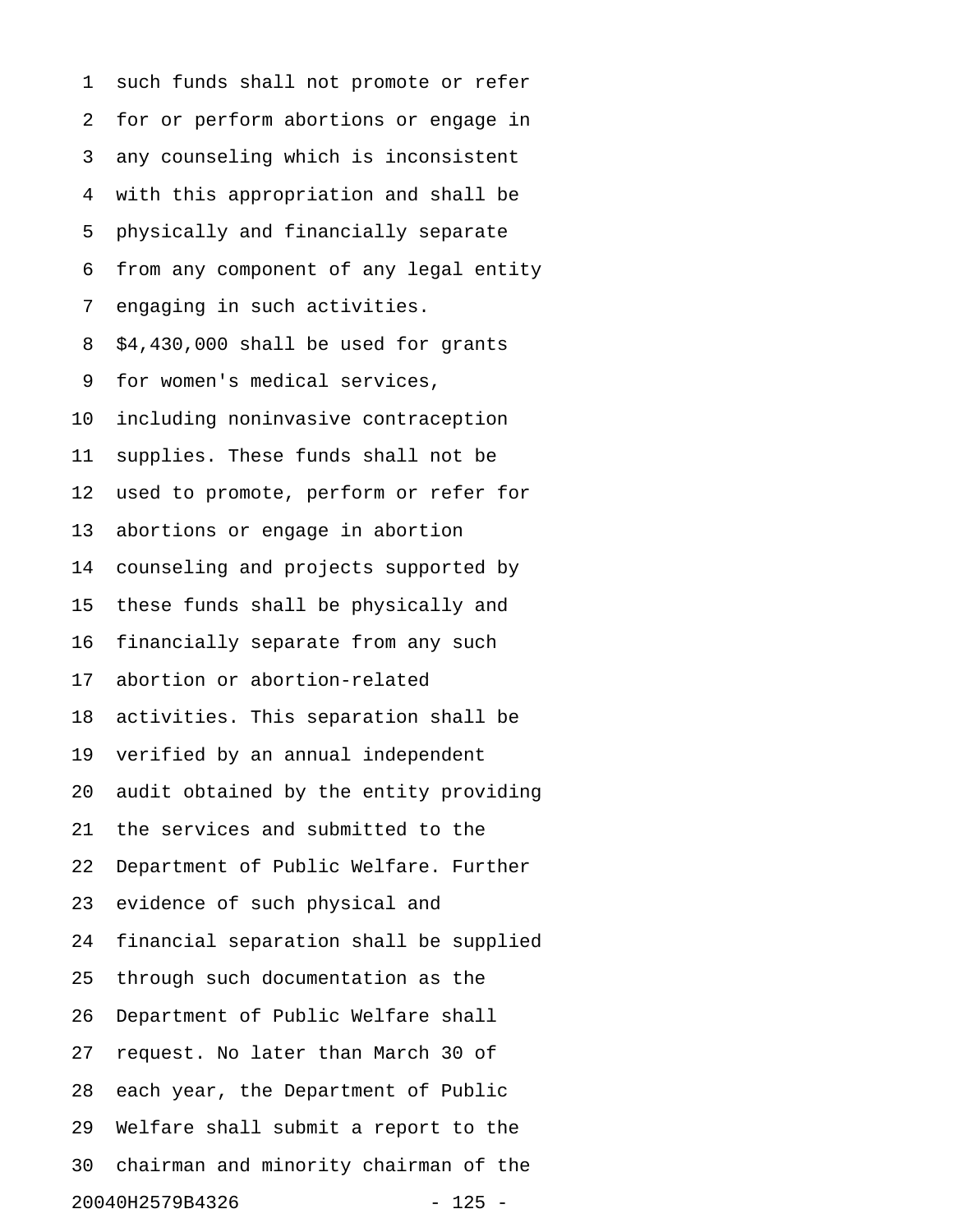1 Appropriations Committee of the Senate 2 and the chairman and minority chairman 3 of the Appropriations Committee of the 4 House of Representatives and to the 5 chairman and minority chairman of the 6 Public Health and Welfare Committee of 7 the Senate and the chairman and 8 minority chairman of the Health and 9 Human Services Committee of the House 10 of Representatives regarding the 11 number of audits filed, the adequacy 12 of the documentation submitted and any 13 recommendations to revise the 14 verification process. The physical and 15 financial separation requirement shall 16 not apply to a hospital or to a 17 project which receives Federal funds 18 pursuant to Title X of the Public 19 Health Service Act (58 Stat. 682, 42 20 U.S.C. § 201 et seq.) and which 21 performs only those nondirective 22 abortion counseling and referral 23 services required under that act if 24 failure to perform those services will 25 result in the withholding of Federal 26 funds. The physical and financial 27 separation requirement shall not apply 28 to any abortion or to any abortion 29 referral or any abortion counseling in 30 connection therewith, which: 20040H2579B4326 - 126 -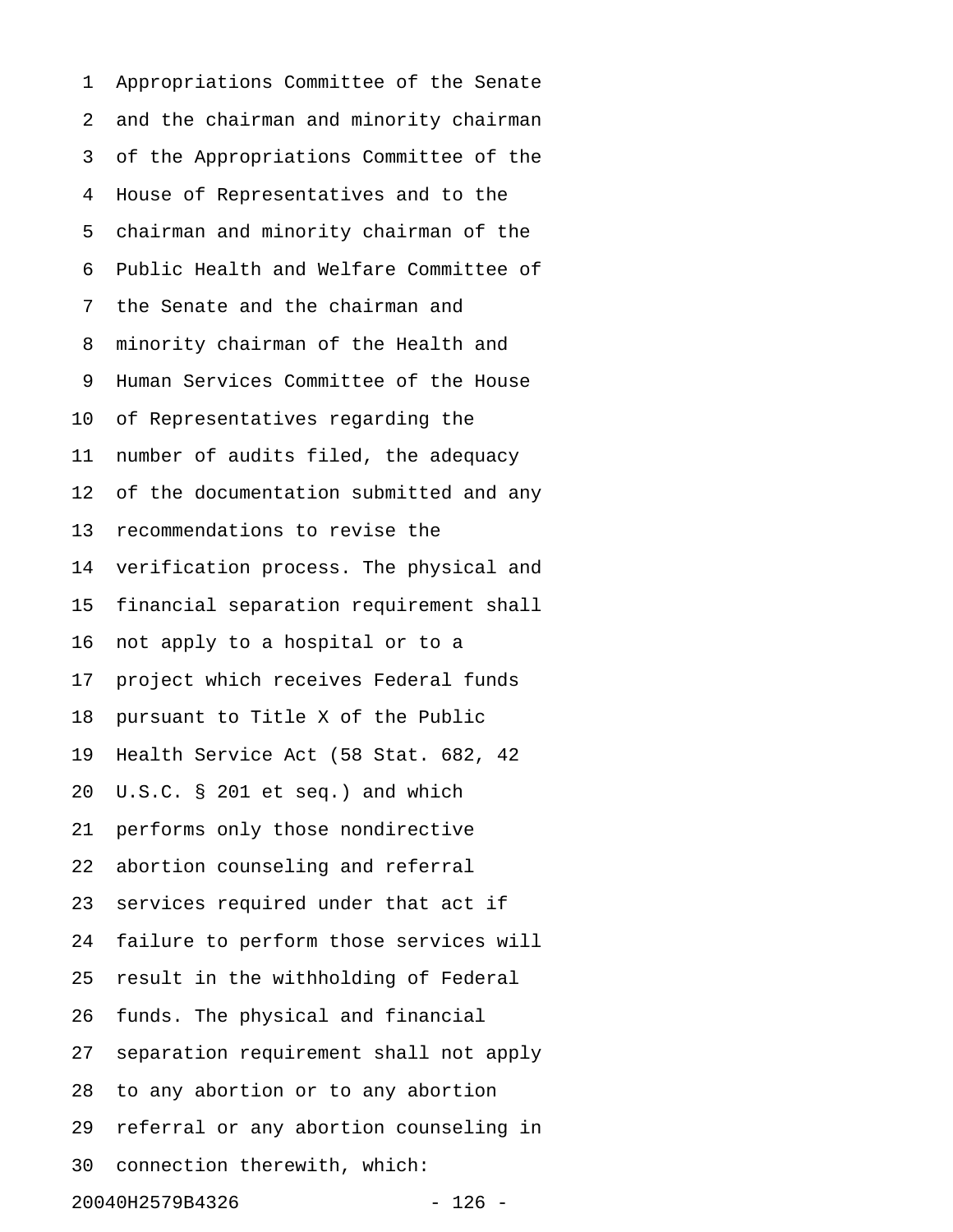1 (1) on the basis of the 2 physician's good faith clinical 3 judgment, is necessary to prevent the 4 death of the mother or to prevent the 5 serious risk of substantial and 6 irreversible impairment of a major 7 bodily function; or 8 (2) is performed in the case of a 9 pregnancy caused by rape or incest. 10 State appropriation....... 8,860,000 11 The following Federal amount is 12 appropriated to supplement the sum 13 appropriated for women's service 14 programs: 15 (1) "TANFBG - Alternatives to 16 Abortion." For grants to nonprofit 17 agencies whose primary function is to 18 assist pregnant women seeking 19 alternatives to abortion and who meet 20 the criteria for such grants. The 21 funds are dedicated for services to 22 women whose gross family income is 23 below 185% of the Federal Poverty 24 Guidelines. 25 Federal appropriation...... 1,000,000 26 For special pharmaceutical services 27 for AIDS-related services. 28 State appropriation........ 11,585,000 29 The following Federal amounts are 30 appropriated to supplement the sum 20040H2579B4326 - 127 -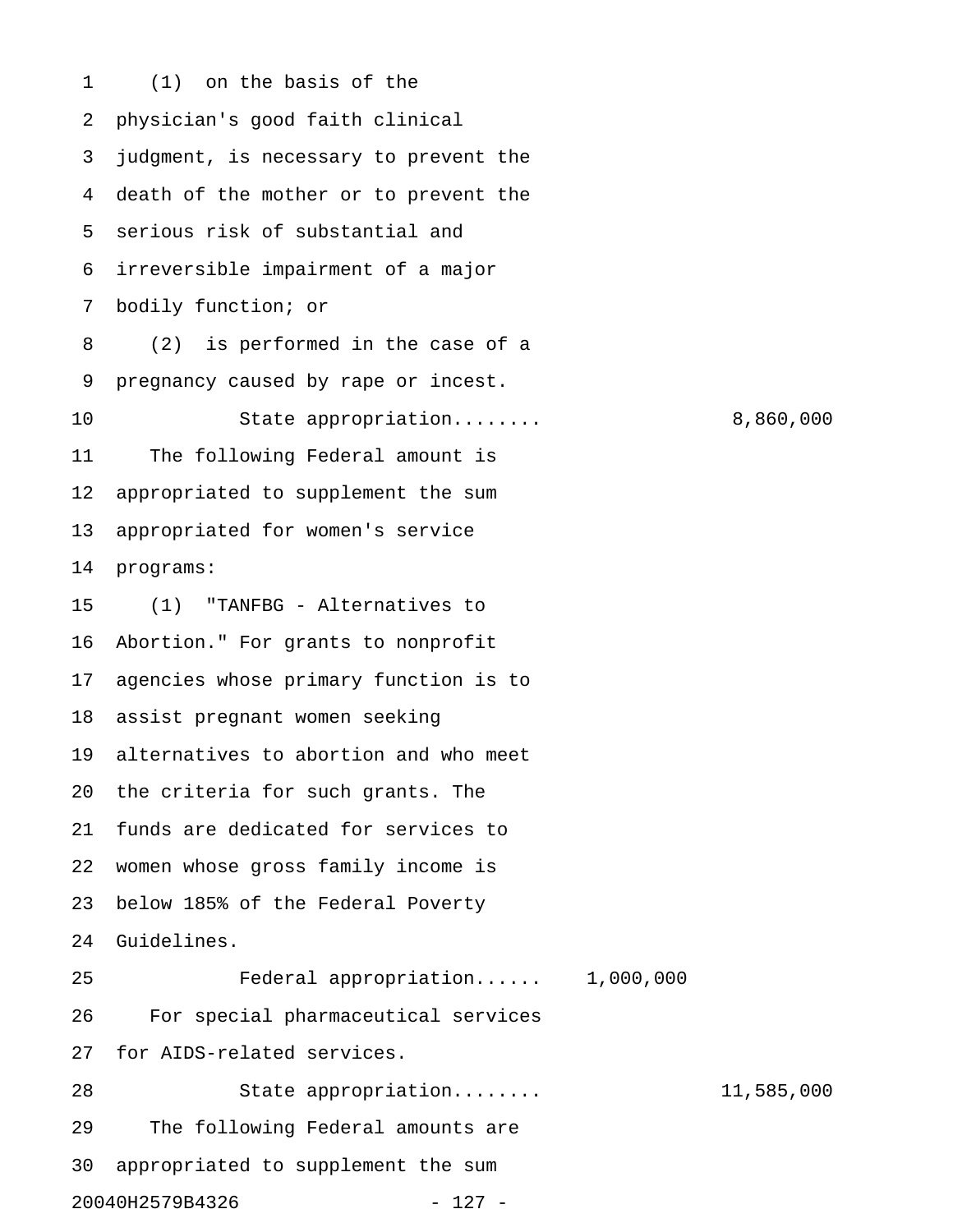1 appropriated for special 2 pharmaceutical services for AIDS-3 related services: 4 (1) "AIDS - Ryan White." 5 Federal appropriation...... 23,024,000 6 For special pharmaceutical services 7 for a typical antipsychotic drug 8 therapy for persons residing in the 9 community who suffer from 10 schizophrenia. 11 State appropriation........ 5,482,000 12 For behavioral health services. 13 This appropriation includes sufficient 14 funds for a 2% cost-of-living 15 adjustment. It is the intent of the 16 General Assembly that all available 17 intergovernmental transfer funds, 18 including prior year carryover, 19 augmenting this appropriation shall be 20 spent prior to State funds from this 21 appropriation. 22 State appropriation........ 43,981,000 23 For psychiatric services in eastern 24 Pennsylvania. 25 State appropriation........ 3,500,000 26 For intermediate care 27 facilities/MR. 28 State appropriation........ 114,432,000 29 The following Federal amounts are 30 appropriated to supplement the sum 20040H2579B4326 - 128 -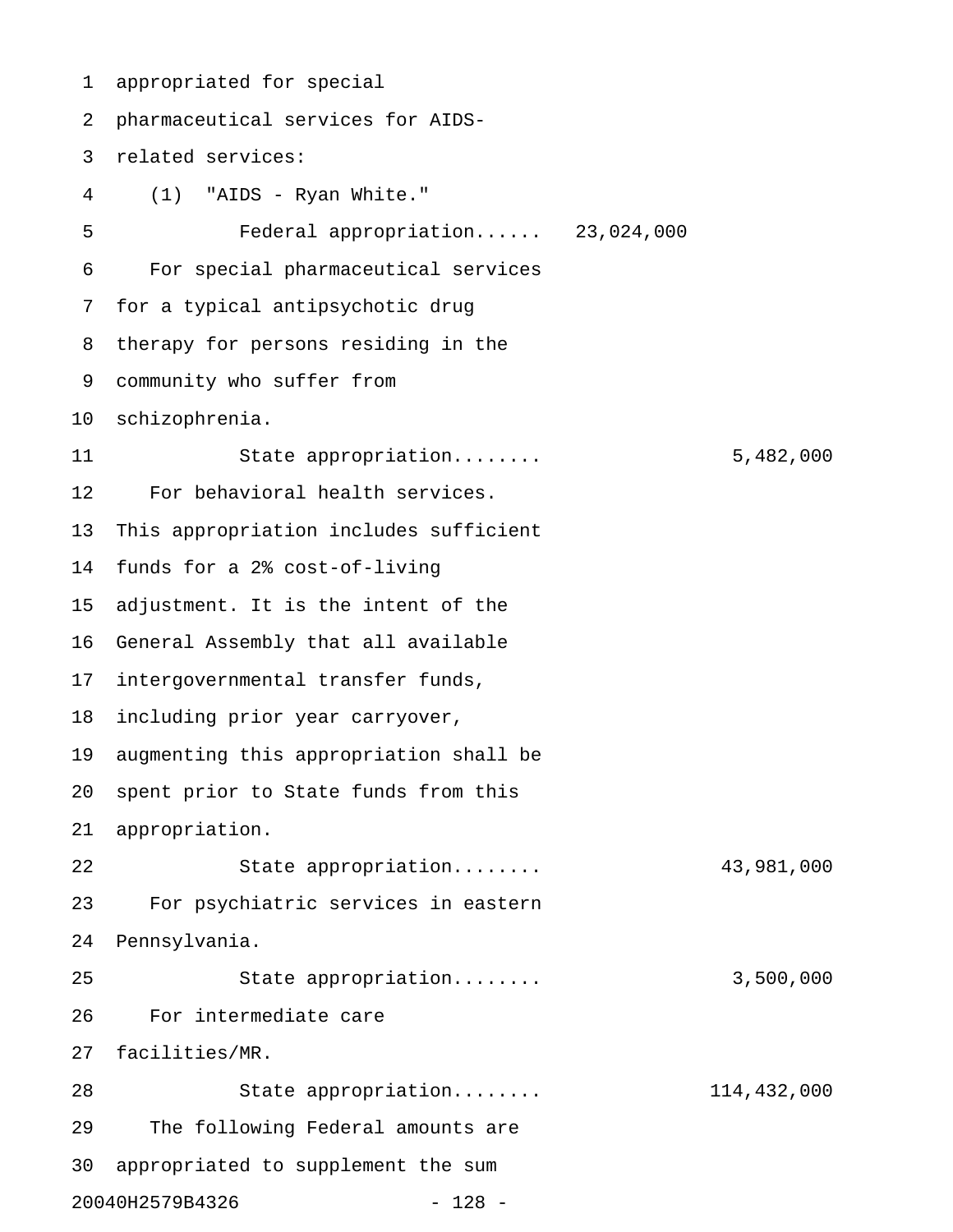1 appropriated for intermediate care 2 facilities/MR: 3 (1) "Medical Assistance - 4 Intermediate Care Facilities - 5 Mentally Retarded." 6 Federal appropriation...... 162,958,000 7 For community mental retardation 8 services, exclusive of capital 9 improvements, which shall include 10 grants to counties for 11 noninstitutional programs. This 12 appropriation includes sufficient 13 funds for a 2% cost-of-living 14 adjustment for services not provided 15 by county staff. 16 State appropriation........ 699,093,000 17 The following Federal amounts are 18 appropriated to supplement the sum 19 appropriated for community services 20 for the mentally retarded: 21 (1) "Medical Assistance - 22 Community MR Services." 23 Federal appropriation...... 630,920,000 24 (2) "SSBG - Community MR 25 Services." 26 Federal appropriation...... 13,984,000 27 For early intervention services. 28 This appropriation includes sufficient 29 funds for a 2% cost-of-living 30 adjustment for services not provided 20040H2579B4326 - 129 -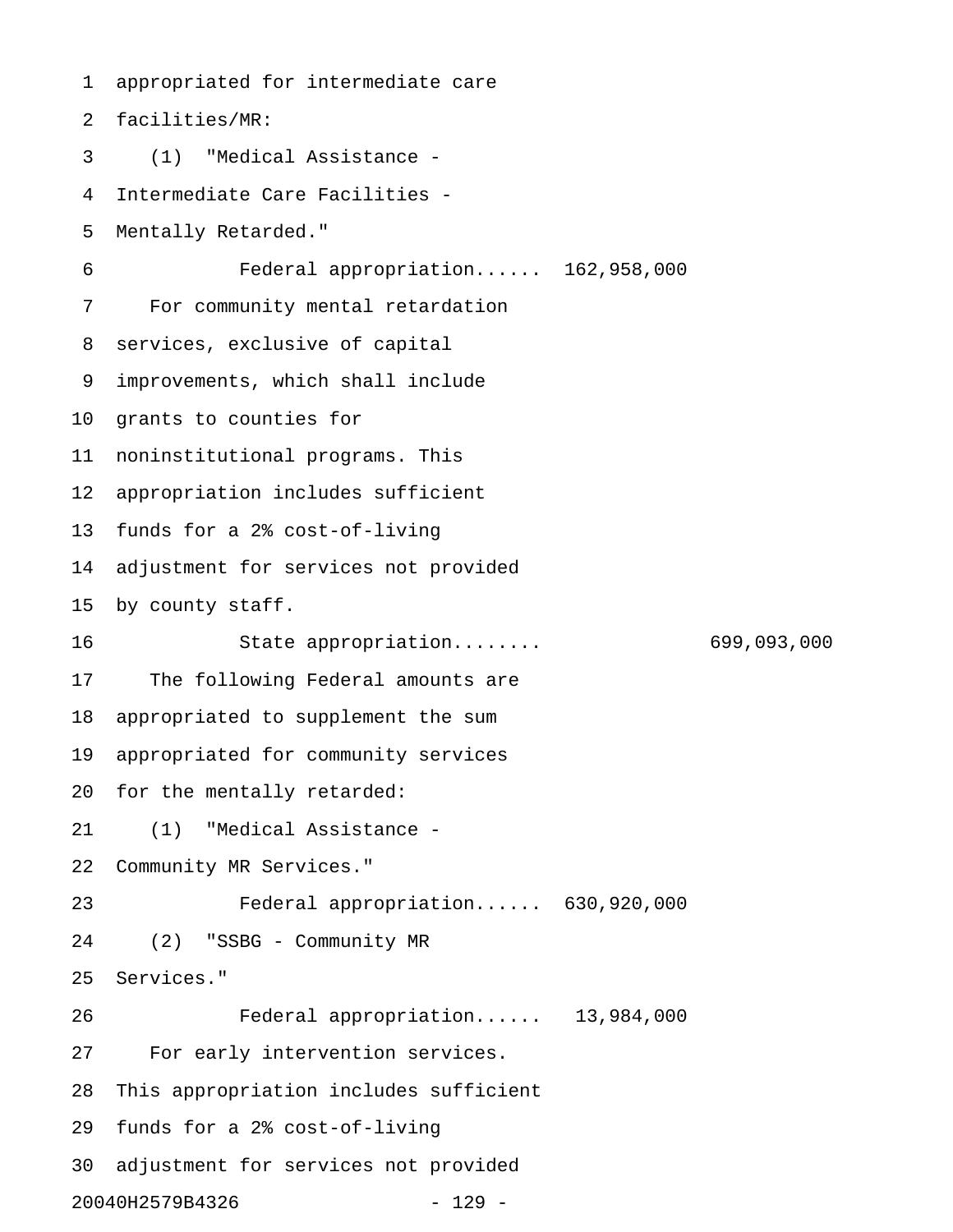1 by county staff.

2 State appropriation........ 80,689,000 3 The following Federal amounts are 4 appropriated to supplement the sum 5 appropriated for early intervention 6 services: 7 (1) "SSBG - Early Intervention." 8 Federal appropriation...... 2,195,000 9 (2) "Medical Assistance - Early 10 Intervention." 11 Federal appropriation...... 17,362,000 12 (3) "Education for Children with 13 Disabilities - Early Intervention." 14 Federal appropriation...... 12,871,000 15 For extraordinary costs to counties 16 other than counties of the first class 17 resulting from the closure of 18 Pennhurst State Center. This 19 appropriation includes sufficient 20 funds for a 2% cost-of-living 21 adjustment. 22 State appropriation........ 3,009,000 23 For residential services for the 24 mentally retarded in the Lansdowne 25 area. 26 State appropriation........ 1,065,000 27 For payments and services to 28 counties for children and youth 29 programs and for the care of 30 delinquent and dependent children, 20040H2579B4326 - 130 -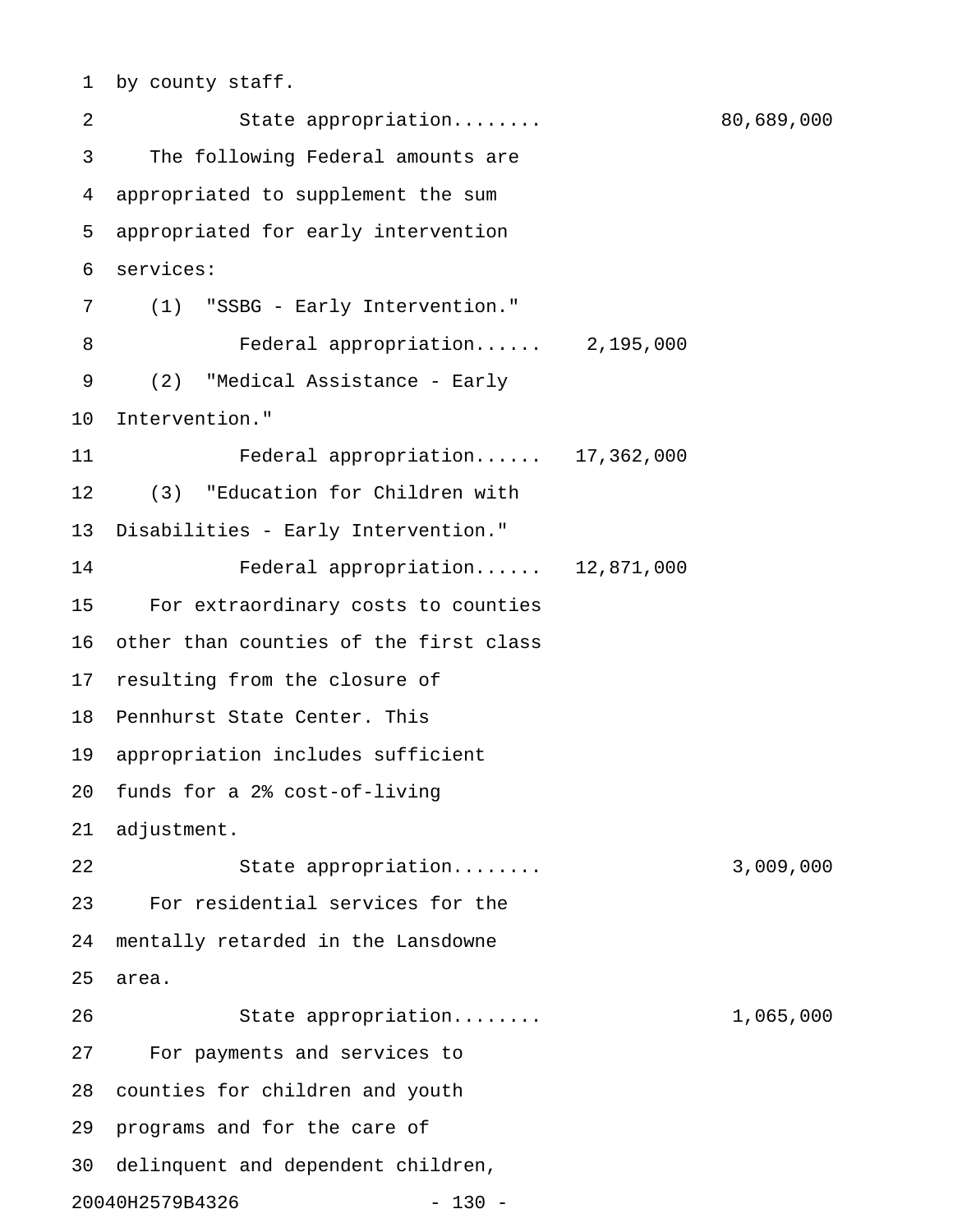1 provided that, for fiscal year 2004- 2 2005, not more than 50% of the funds 3 allocated from this appropriation to 4 each county and herein appropriated 5 shall be expended until such time as 6 each county submits to the Department 7 of Public Welfare data for the 8 previous State fiscal year, and 9 updated on a quarterly basis, on the 10 unduplicated caseloads, unduplicated 11 services and number of caseworkers by 12 county program. This data is to be 13 provided in a form acceptable to the 14 Department of Public Welfare. A copy 15 of the data shall be sent to the 16 chairman and minority chairman of the 17 Appropriations Committee of the Senate 18 and to the chairman and the minority 19 chairman of the Appropriations 20 Committee of the House of 21 Representatives. The department may 22 use up to \$9,535,000 of this 23 appropriation to fund contracts for 24 adoption services. The department may 25 also use funds from this appropriation 26 for assistance to counties in meeting 27 Federal reimbursement documentation 28 requirements. Reimbursement for 29 children and youth services made 30 pursuant to section 704.1 of the act 20040H2579B4326 - 131 -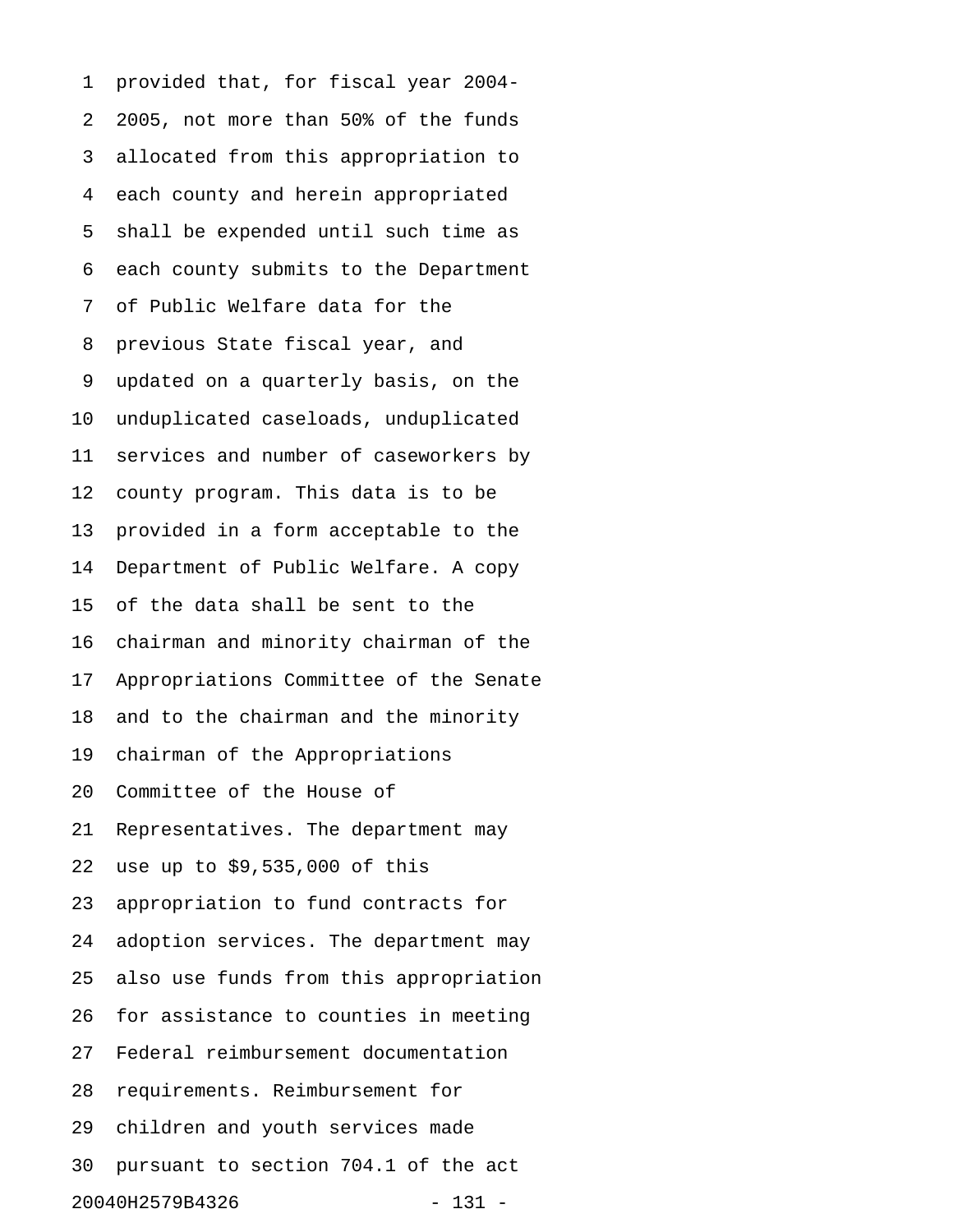1 of June 13, 1967 (P.L.31, No.21), 2 known as the Public Welfare Code shall 3 not exceed the amount of State funds 4 appropriated. This appropriation 5 includes sufficient funds for a 2% 6 cost-of-living adjustment for services 7 not provided by county staff. It is 8 the intent of the General Assembly 9 that counties do not experience any 10 adverse fiscal impact due to the 11 department's Federal revenue 12 maximization efforts. 13 State appropriation........ 632,547,000 14 The following Federal amounts are 15 appropriated to supplement the sum 16 appropriated for payments and services 17 to counties for children and youth 18 programs and child abuse and neglect 19 prevention: 20 (1) "Child Welfare Services." 21 Federal appropriation...... 20,370,000 22 (2) "Child Welfare - Title IV-E." 23 Federal appropriation...... 614,502,000 24 (3) "Medical Assistance - Child 25 Welfare." 26 Federal appropriation...... 9,983,000 27 (4) "TANFBG - Child Welfare." 28 Federal appropriation...... 294,940,000 29 (5) "SSBG - Child Welfare." 30 Federal appropriation...... 12,021,000 20040H2579B4326 - 132 -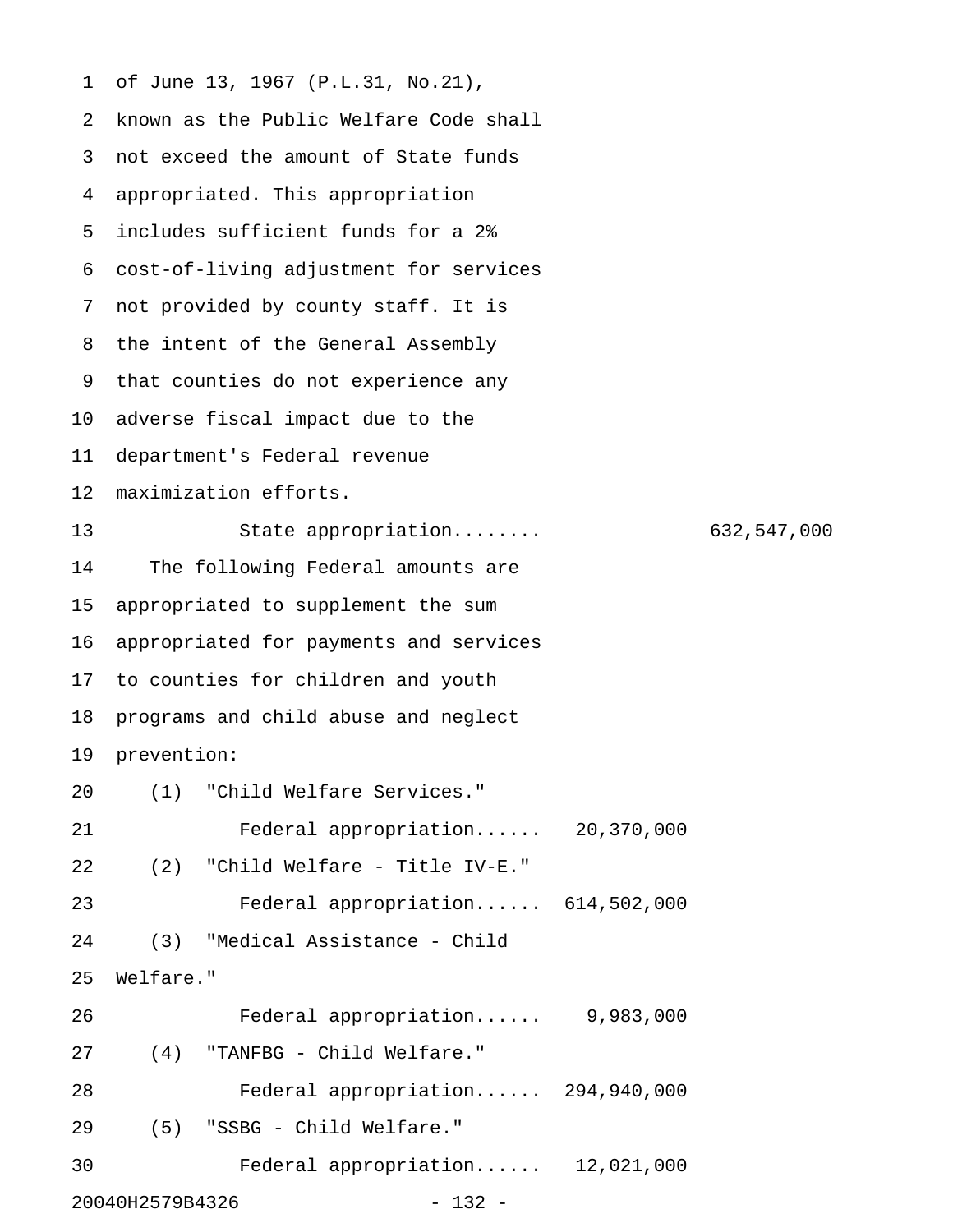1 (6) "Child Welfare Training and 2 Certification." 3 Federal appropriation...... 19,845,000 4 (7) "Community-based Family 5 Resource and Support." 6 Federal appropriation...... 134,000 7 For community-based family centers. 8 This appropriation includes sufficient 9 funds for a 2% cost-of-living 10 adjustment. No funds from this 11 appropriation shall be considered as 12 part of the base for calculation of 13 the county child welfare needs-based 14 budget for any fiscal year. 15 State appropriation........ 3,148,000 16 The following Federal amounts are 17 appropriated to supplement the sum 18 appropriated for community-based 19 family centers: 20 (1) "Family Preservation - Family 21 Centers." 22 Federal appropriation...... 6,463,000 23 (2) "Family Resource and Support - 24 Family Centers." 25 Federal appropriation...... 480,000 26 (3) "CCDFBG - Family Centers." 27 Federal appropriation...... 3,066,000 28 For child care services. This 29 appropriation includes sufficient 30 funds for a 2% cost-of-living 20040H2579B4326 - 133 -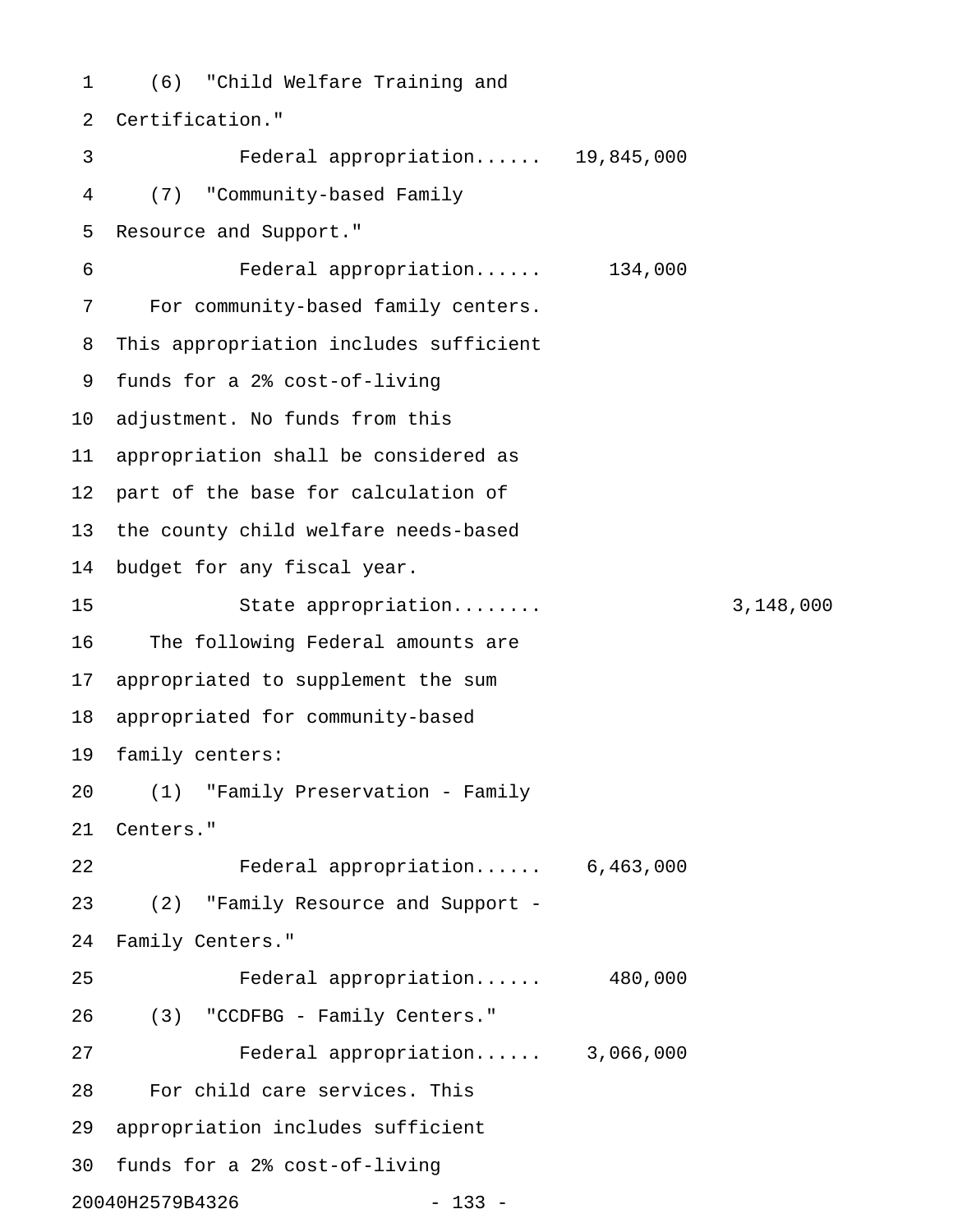1 adjustment.

2 State appropriation........ 60,877,000 3 The following Federal amounts are 4 appropriated to supplement the sum 5 appropriated for child care services: 6 (1) "CCDFBG - Child Care 7 Services." 8 Federal appropriation...... 189,114,000 9 (2) "CCDFBG - School Age." 10 Federal appropriation...... 1,260,000 11 (3) "SSBG - Child Care Services." 12 Federal appropriation...... 30,977,000 13 (4) "Head Start Collaboration 14 Project." 15 Federal appropriation...... 450,000 16 (5) "TANFBG - Child Care 17 Services." 18 Federal appropriation...... 2,000,000 19 For domestic violence programs. 20 This appropriation includes sufficient 21 funds for a 2% cost-of-living 22 adjustment. 23 State appropriation........ 11,542,000 24 The following Federal amounts are 25 appropriated to supplement the sum 26 appropriated for domestic violence 27 programs: 28 (1) "Family Violence Prevention 29 Services." 30 Federal appropriation...... 3,000,000 20040H2579B4326 - 134 -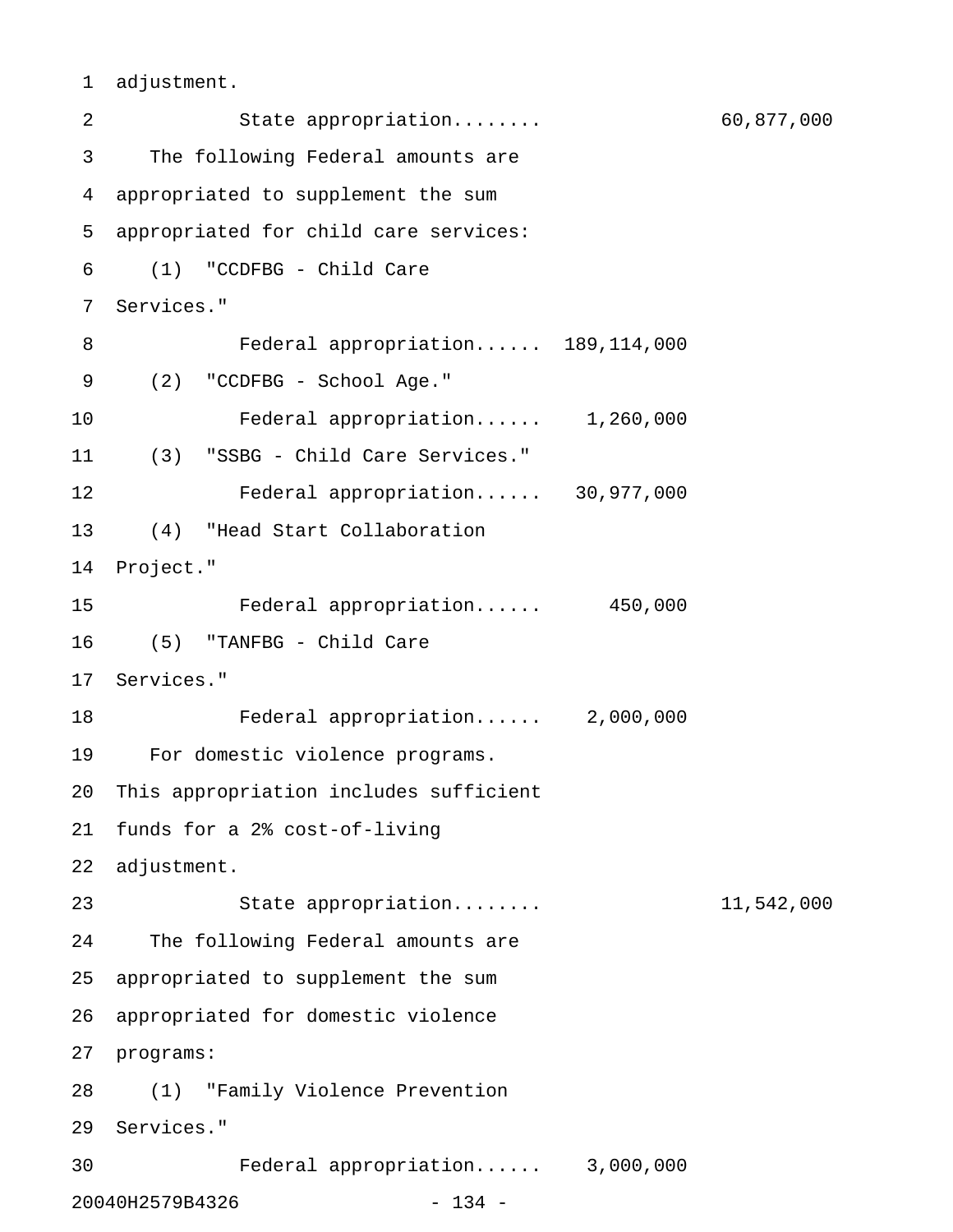1 (2) "SSBG - Domestic Violence

2 Programs." 3 Federal appropriation...... 5,705,000 4 (3) "PHHSBG - Domestic Violence." 5 Federal appropriation...... 150,000 6 (4) "DFSC - Domestic Violence." 7 Federal appropriation...... 425,000 8 For rape crisis programs. This 9 appropriation includes sufficient 10 funds for a 2% cost-of-living 11 adjustment. 12 State appropriation........ 5,879,000 13 The following Federal amounts are 14 appropriated to supplement the sum 15 appropriated for rape crisis programs: 16 (1) "PHHSBG - Rape Crisis." 17 Federal appropriation...... 301,000 18 (2) "SSBG - Rape Crisis." 19 Federal appropriation...... 2,721,000 20 (3) "Rape Prevention and 21 Education." 22 Federal appropriation...... 1,784,000 23 (4) "DFSC - Special Programs for 24 Rape Crisis." 25 Federal appropriation...... 142,000 26 For breast cancer screening. This 27 appropriation includes sufficient 28 funds for a 2% cost-of-living 29 adjustment. 30 State appropriation........ 1,526,000 20040H2579B4326 - 135 -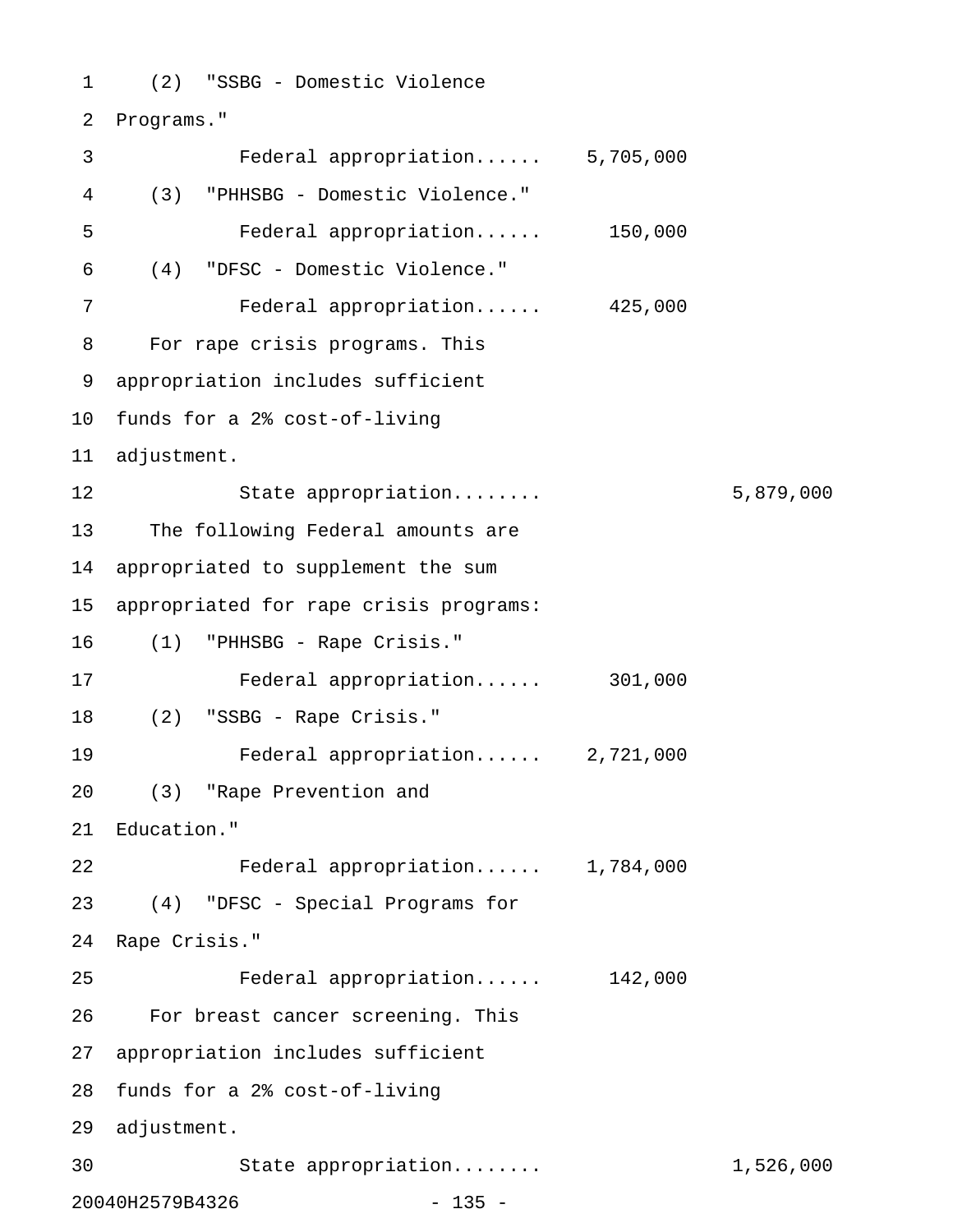1 The following Federal amounts are 2 appropriated to supplement the sum 3 appropriated for breast cancer 4 screening: 5 (1) "SSBG - Family Planning." 6 Federal appropriation...... 3,845,000 7 For the Human Services Development 8 Fund. Of this amount, \$662,000 shall 9 be distributed as a cost-of-living 10 increase. 11 State appropriation........ 33,785,000 12 The following Federal amounts are 13 appropriated to supplement the sum 14 appropriated for the Human Services 15 Development Fund: 16 (1) "Refugees and Persons Seeking 17 Asylum - Social Services." 18 Federal appropriation...... 6,785,000 19 For legal services. This 20 appropriation includes sufficient 21 funds for a 2% cost-of-living 22 adjustment. 23 State appropriation........ 2,519,000 24 The following Federal amounts are 25 appropriated to supplement the sum 26 appropriated for legal services: 27 (1) "SSBG - Legal Services." 28 Federal appropriation...... 5,049,000 29 For provision of services to the 30 homeless. This appropriation includes

20040H2579B4326 - 136 -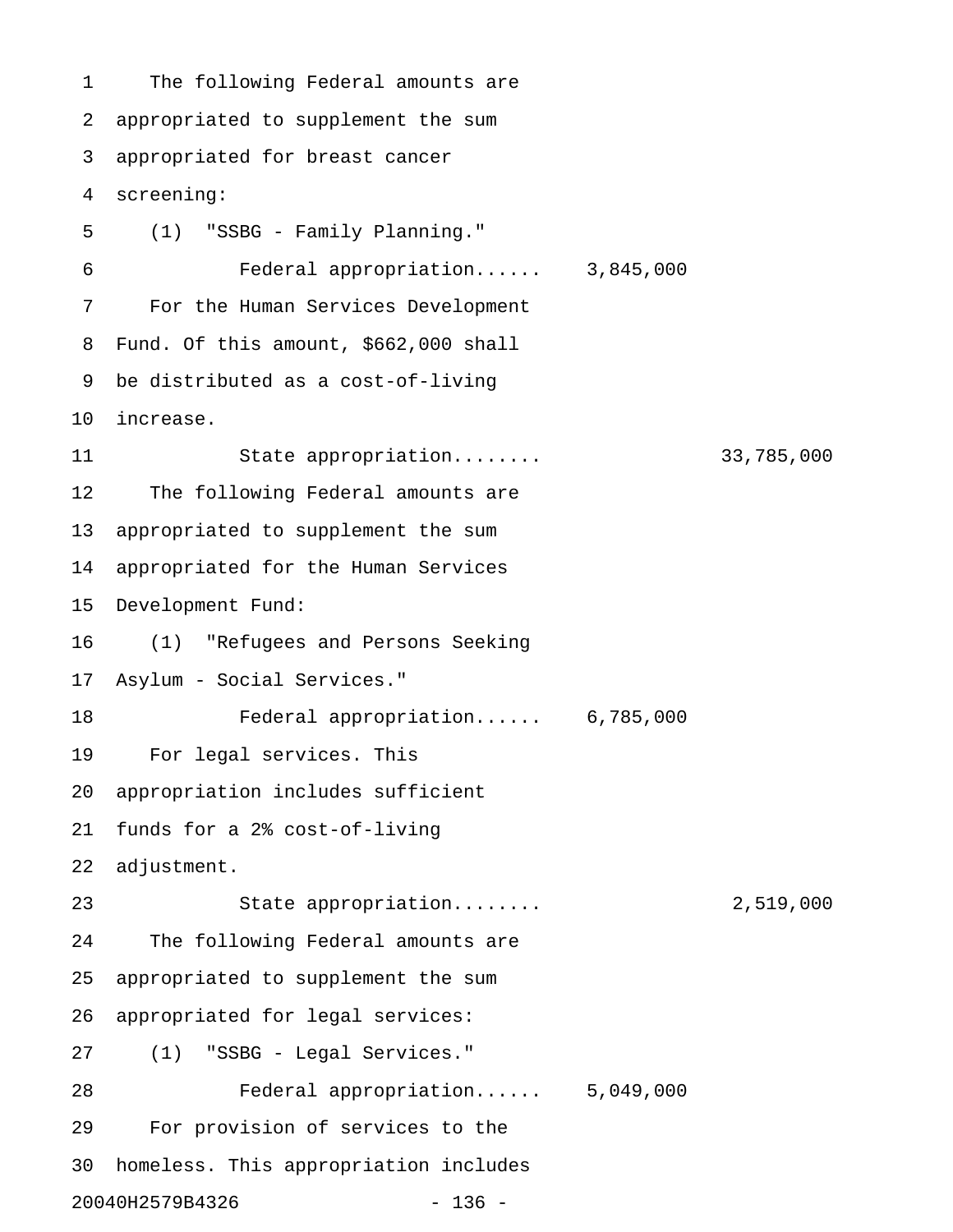1 sufficient funds for a 2% cost-of-

2 living adjustment.

3 State appropriation........ 24,461,000 4 The following Federal amounts are 5 appropriated to supplement the sum 6 appropriated for services to the 7 homeless: 8 (1) "SSBG - Homeless Services." 9 Federal appropriation...... 4,183,000 10 (2) "SABG - Homeless Services." 11 Federal appropriation...... 1,983,000 12 For services provided to persons 13 with disabilities. This appropriation 14 includes sufficient funds for a 2% 15 cost-of-living adjustment. 16 State appropriation........ 36,223,000 17 The following Federal amounts are 18 appropriated to supplement the sum 19 appropriated for services to persons 20 with disabilities: 21 (1) "SSBG - Services to Persons 22 with Disabilities." 23 Federal appropriation...... 120,000 24 (2) "Medical Assistance - Services 25 to Persons with Disabilities." 26 Federal appropriation...... 49,566,000 27 For attendant care services for 28 physically disabled adults. This 29 appropriation includes sufficient 30 funds for a 2% cost-of-living 20040H2579B4326 - 137 -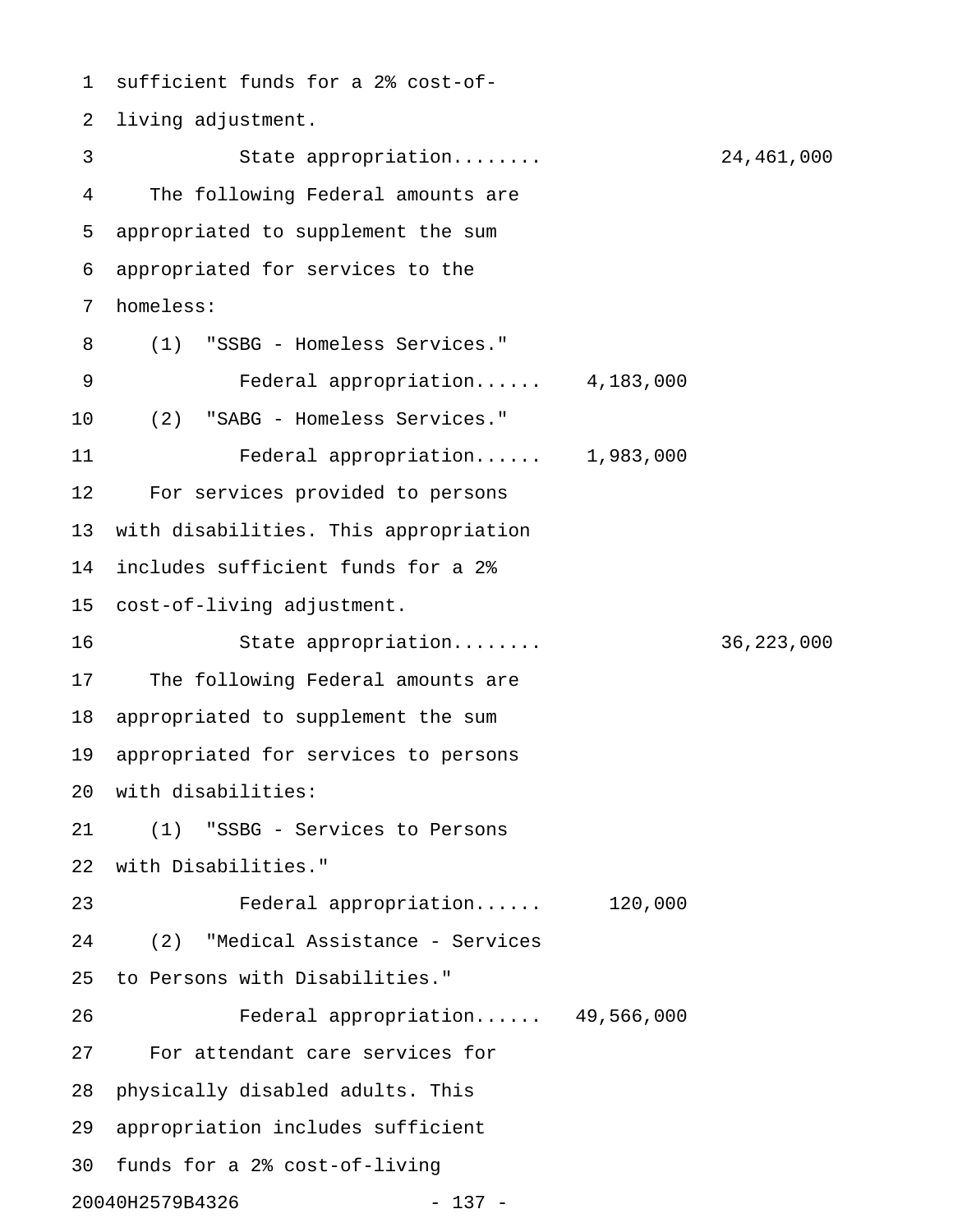1 adjustment.

2 State appropriation........ 47,031,000 3 The following Federal amounts are 4 appropriated to supplement the sum 5 appropriated for attendant care 6 services: 7 (1) "SSBG - Attendant Care." 8 Federal appropriation...... 6,971,000 9 (2) "Medical Assistance - 10 Attendant Care." 11 Federal appropriation...... 38,433,000 12 For acute care hospitals. 13 State appropriation........ 12,200,000 14 The Federal appropriations to the 15 Department of Public Welfare include 16 any prior earnings that may be 17 received during fiscal year 2004-2005. 18 In addition to the amounts 19 specifically appropriated herein to 20 the Department of Public Welfare, all 21 moneys appropriated from the Federal 22 Government during any previous fiscal 23 year which are expected to be received 24 as reimbursements may be carried 25 forward until June 30, 2005, to the 26 extent that contracted obligations are 27 carried forward. In addition, any 28 reimbursements actually received to 29 support such obligations may also be 30 carried forward. 20040H2579B4326 - 138 -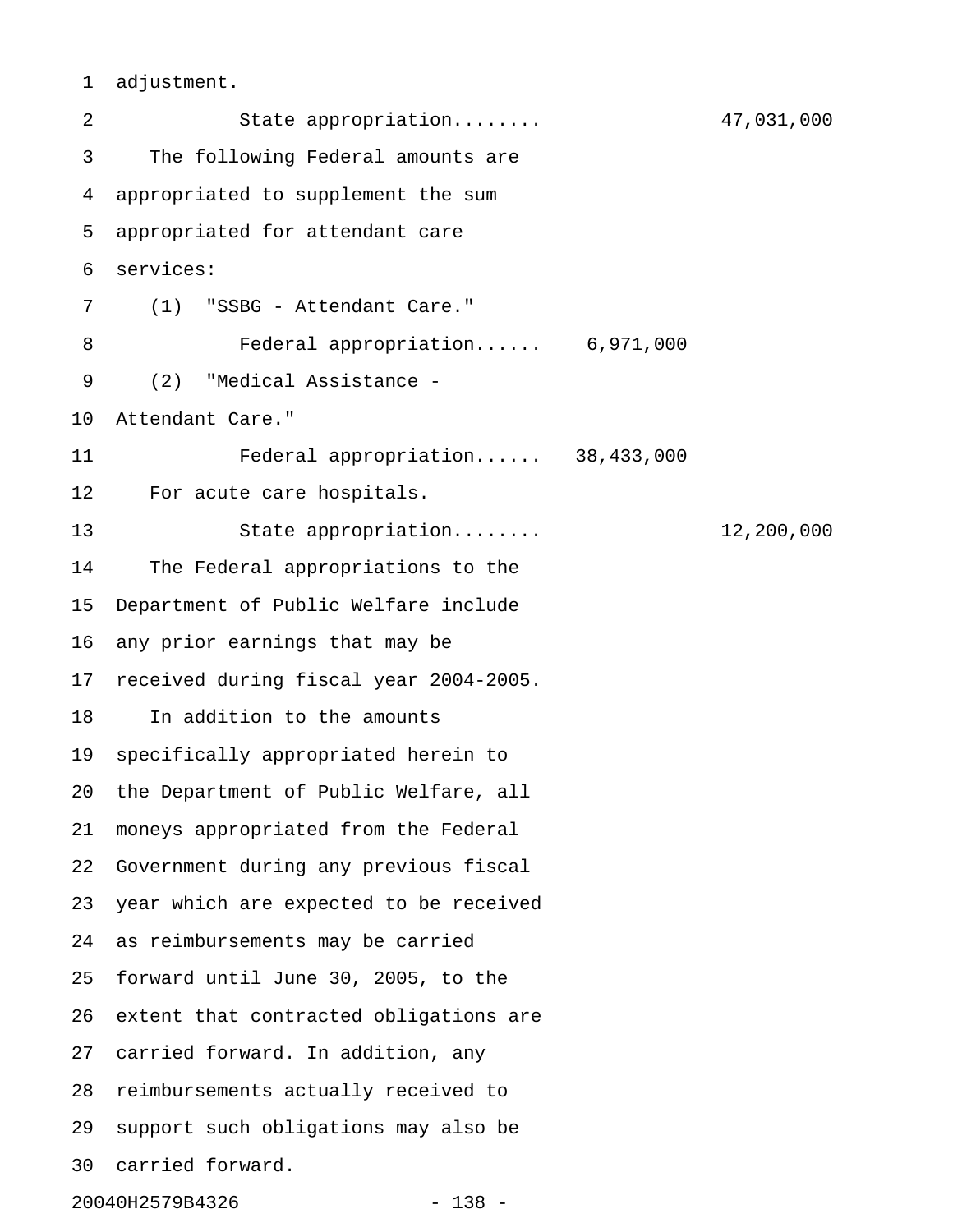1 Section 220. Department of 2 Revenue.--The following amounts are 3 appropriated to the Department of 4 Revenue: Federal State 5 For general government operations 6 of the Department of Revenue. 7 State appropriation........ 136,436,000 8 For State Lottery general 9 government operations. 10 State appropriation........ 28,149,000 11 For enhanced revenue collection 12 projects. 13 State appropriation........ 2,000,000 14 For the distribution of Public 15 Utility Realty Tax. 16 State appropriation........ 32,920,000 17 Section 221. Department of 18 State.--The following amounts are 19 appropriated to the Department of 20 State: State: State: State: State: State: State: State: State: State: State: State: State: State: State: State: State: State: State: State: State: State: State: State: State: State: State: State: State: State: State: St 21 For general government operations 22 of the Department of State. 23 State appropriation........ 3,973,000 24 The following Federal amounts are 25 appropriated to supplement the sum 26 appropriated for general government 27 operations: 28 (1) "Federal Election Reform." 29 Federal appropriation...... 146,625,000 30 For voter registration programs. 20040H2579B4326 - 139 -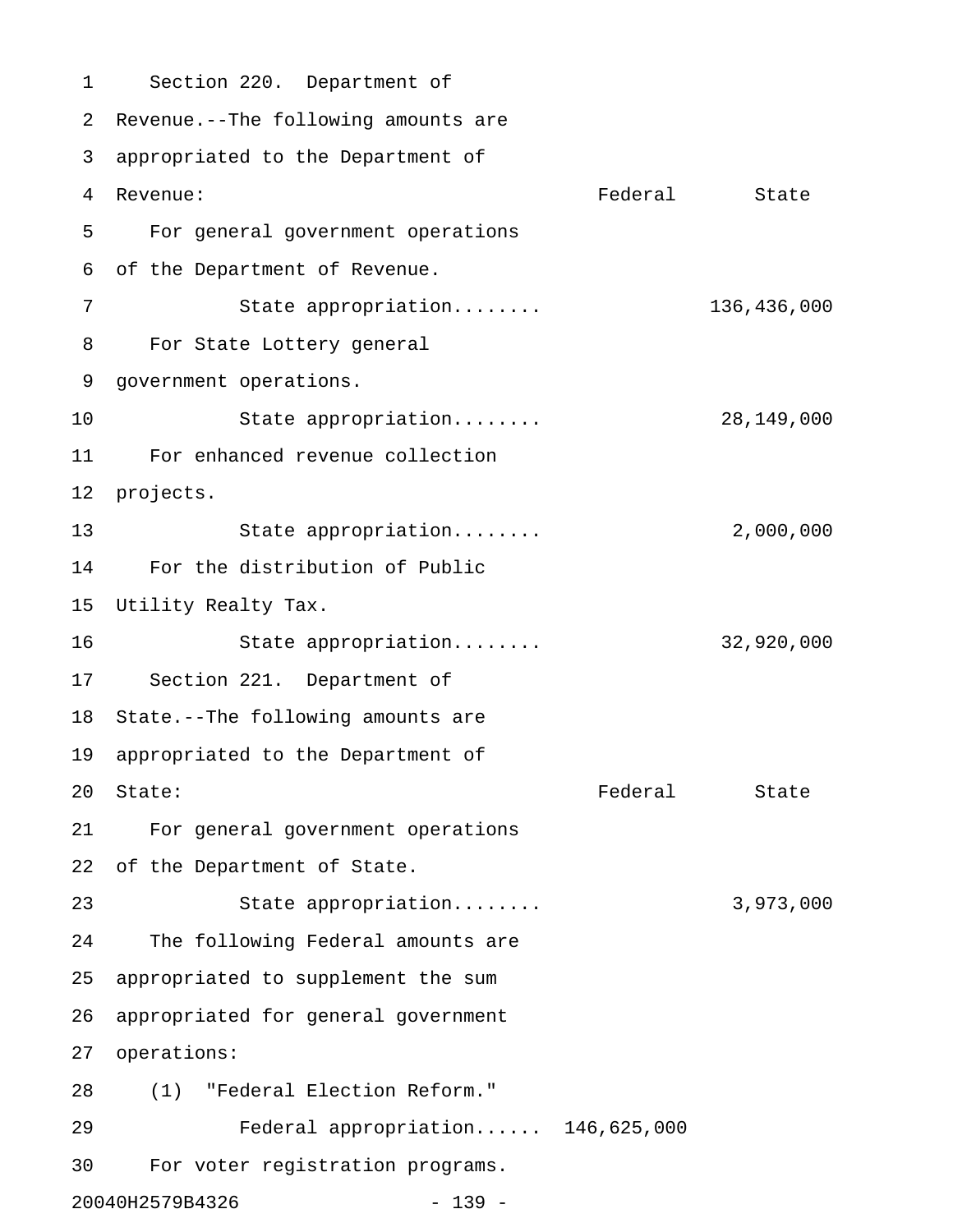1 State appropriation........ 572,000 2 The following Federal amounts are 3 appropriated to supplement the sum 4 appropriated for voter registration 5 programs: 6 (1) "Elections Assistance - Grants 7 to Counties." 8 Federal appropriation...... 886,000 9 For the electoral college. 10 State appropriation....... 10,000 11 For costs related to absentee 12 voting by persons in military 13 services. 14 State appropriation........ 20,000 15 Section 222. Department of 16 Transportation.--The following amounts 17 are appropriated to the Department of 18 Transportation: The Federal State 19 For transit and rail freight 20 operations of the Department of 21 Transportation. 22 State appropriation........ 1,830,000 23 The following Federal amounts are 24 appropriated to supplement the sum 25 appropriated for transit and rail 26 freight operations: 27 (1) "Federal Transit 28 Administration - Technical Studies 29 Grants." 30 Federal appropriation...... 3,231,000 20040H2579B4326 - 140 -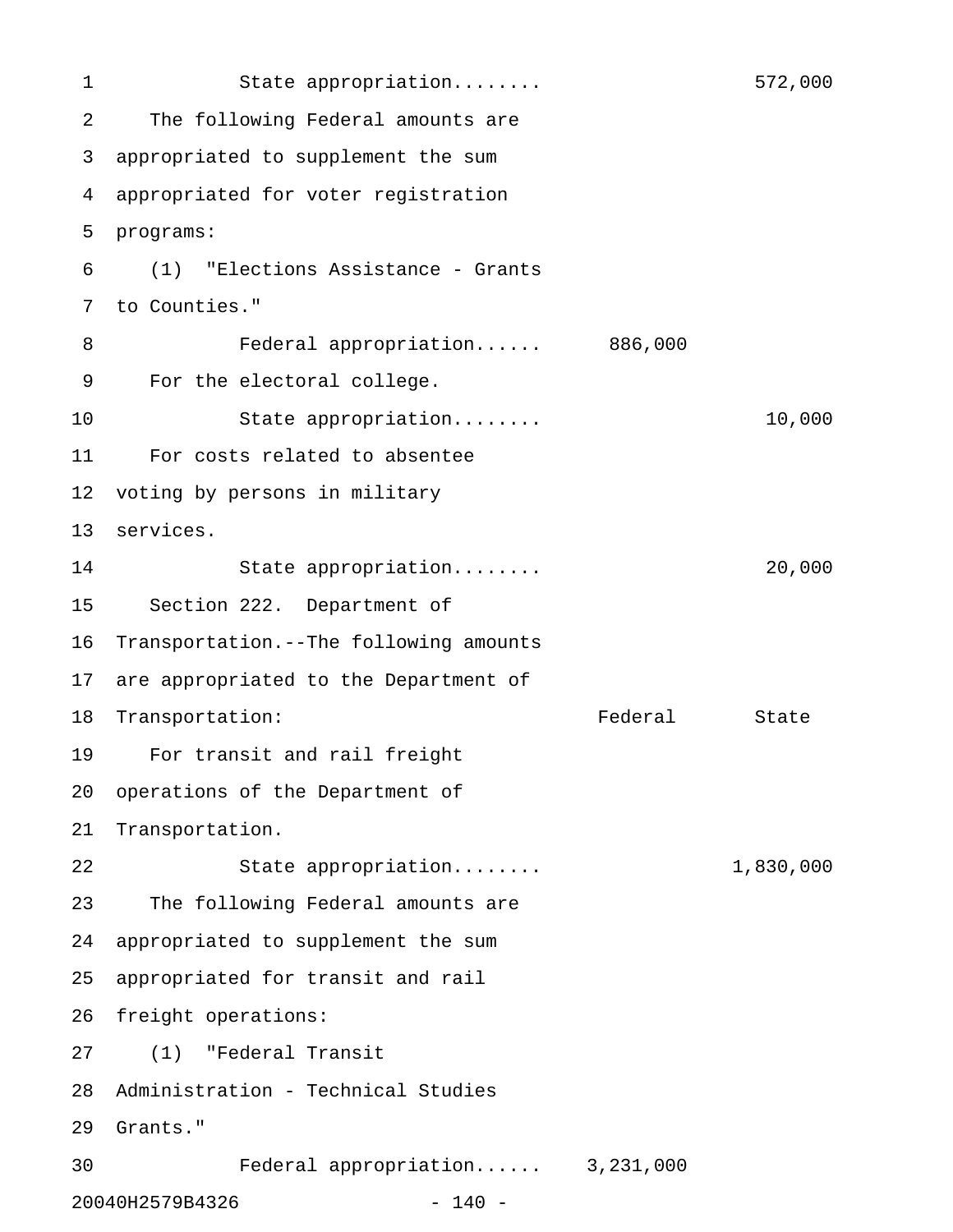1 (2) "Capital Assistance - Elderly 2 and Disabled Program - 3 Administration." 4 Federal appropriation...... 143,000 5 (3) "Surface Transportation 6 Assistance - Program Operations and 7 Planning - Administration." 8 Federal appropriation...... 920,000 9 (4) "Federal Transit 10 Administration Capital Improvement 11 Grants." 12 Federal appropriation...... 4,300,000 13 (5) "Title IV Rail Assistance - 14 Program Operations and Planning." 15 Federal appropriation...... 36,000 16 (6) "MAGLEV." 17 Federal appropriation...... 5,000,000 18 For the rail safety inspection 19 program. 20 State appropriation........ 434,000 21 For transfer to the Motor License 22 Fund for collection of vehicle sales 23 tax. 24 State appropriation........ 1,829,000 25 For costs related to voter 26 registration with driver licensing. 27 State appropriation........ 901,000 28 For costs associated with the 29 collection of money for the Governor 30 Robert P. Casey Memorial Organ and 20040H2579B4326 - 141 -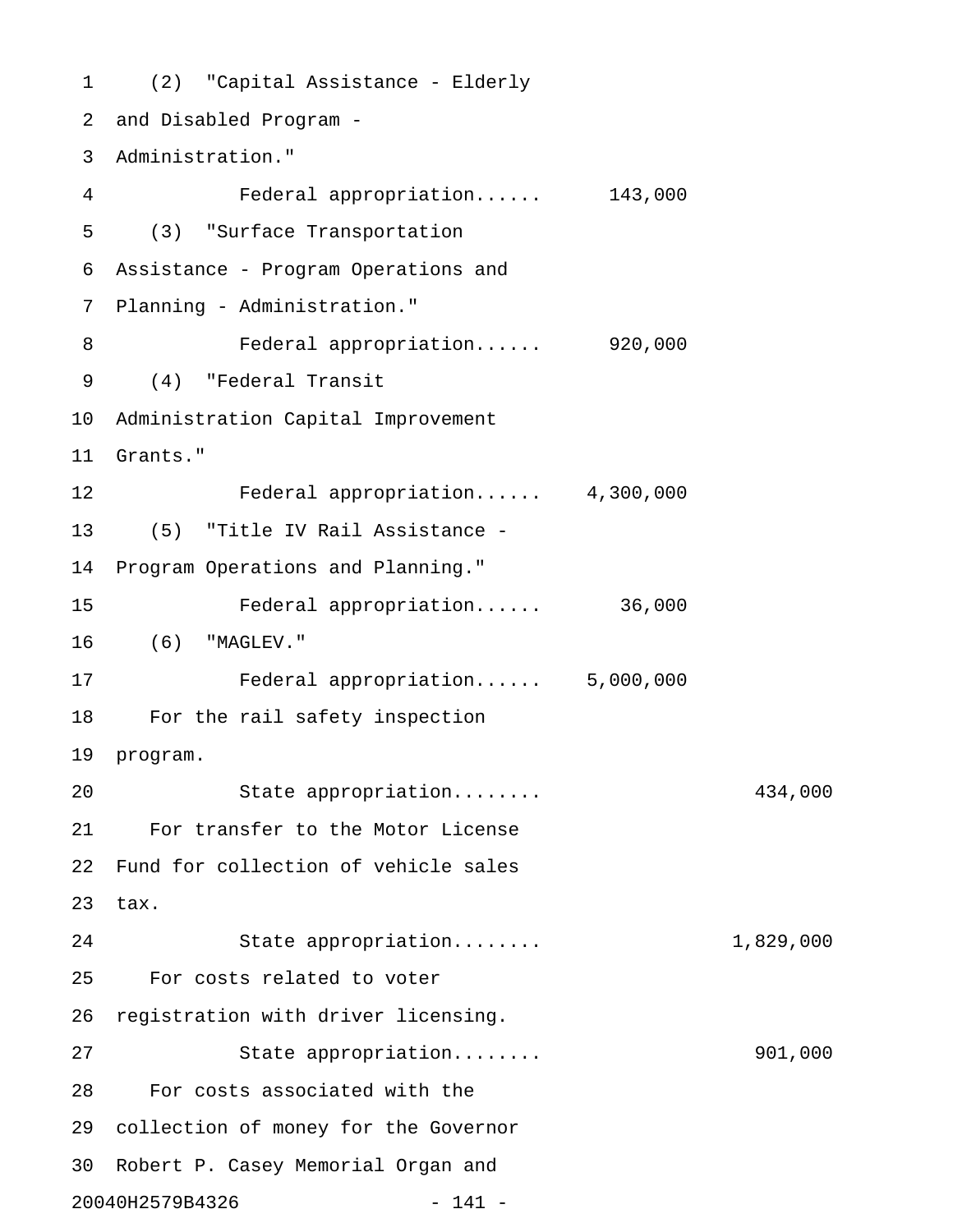1 Tissue Donation Awareness Trust Fund. 2 State appropriation........ 99,000 3 For mass transportation assistance 4 for grants to local transportation 5 organizations. 6 State appropriation........ 287,815,000 7 For supplemental grants to Class 3 8 and Class 4 transit entities and to 9 support access to jobs transportation 10 demonstration activities. 11 State appropriation........ 1,000,000 12 The following Federal amounts are 13 appropriated for supplemental grants 14 to transit entities: 15 (1) "TANFBG - Access to Jobs." 16 Federal appropriation...... 10,000,000 17 (2) "TEA 21 - Access to Jobs." 18 Federal appropriation...... 2,000,000 19 To augment State Lottery funds for 20 payments to transportation providers 21 for fixed-route transportation 22 services and related improvements and 23 for other transportation activities. 24 State appropriation........ 25,000,000 25 For intercity transportation: for 26 intercity bus, rail passenger and 27 other operating subsidies and related 28 improvements. 29 State appropriation........ 7,413,000 30 The following Federal amounts are 20040H2579B4326 - 142 -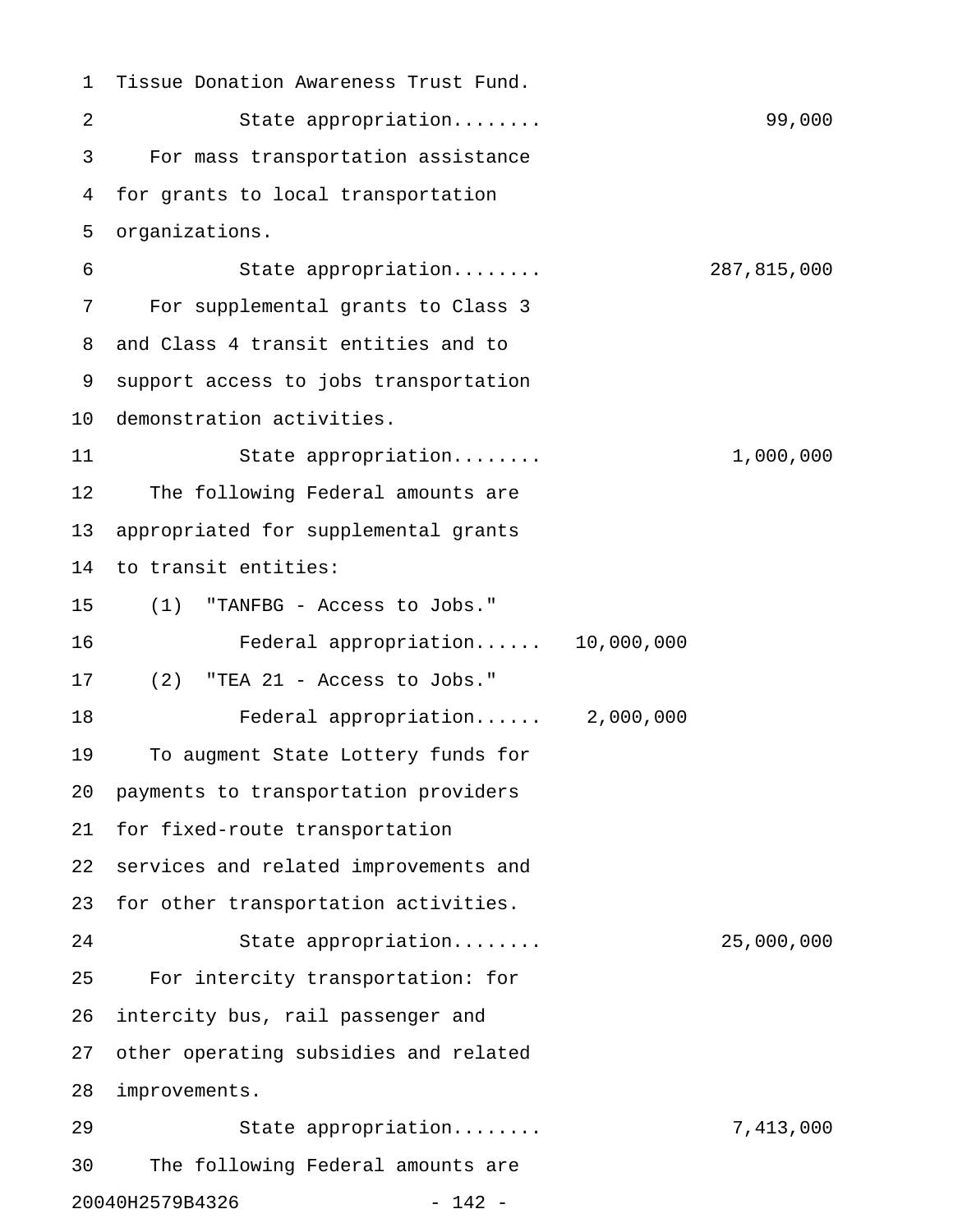```
1 appropriated to supplement the sum
 2 appropriated for intercity rail and
 3 bus transportation:
 4 (1) "Surface Transportation
 5 Operating."
 6 Federal appropriation...... 13,000,000
7 (2) "Surface Transportation
8 Assistance - Capital."
9 Federal appropriation...... 4,000,000
10 (3) "FTA - Capital Improvements."
11 Federal appropriation...... 25,000,000
12 (4) "FTA - Intelligent Vehicles -
13 Public Transit."
14 Federal appropriation...... 4,500,000
15 (5) "FTA - Intelligent Transit
16 System Deployment."
17 Federal appropriation...... 13,800,000
18 For operating subsidies, lease
19 payments and maintenance projects and
20 a loan program for rail freight lines.
21 State appropriation........ 8,500,000
22 Section 223. Pennsylvania State
23 Police.--The following amounts are
24 appropriated to the Pennsylvania State
25 Police: State State State State State State State State State State State
26 For general government operations
27 of the Pennsylvania State Police. The
28 Pennsylvania State Police may
29 anticipate Pennsylvania State Police
30 member vacancies occurring during the
20040H2579B4326 - 143 -
```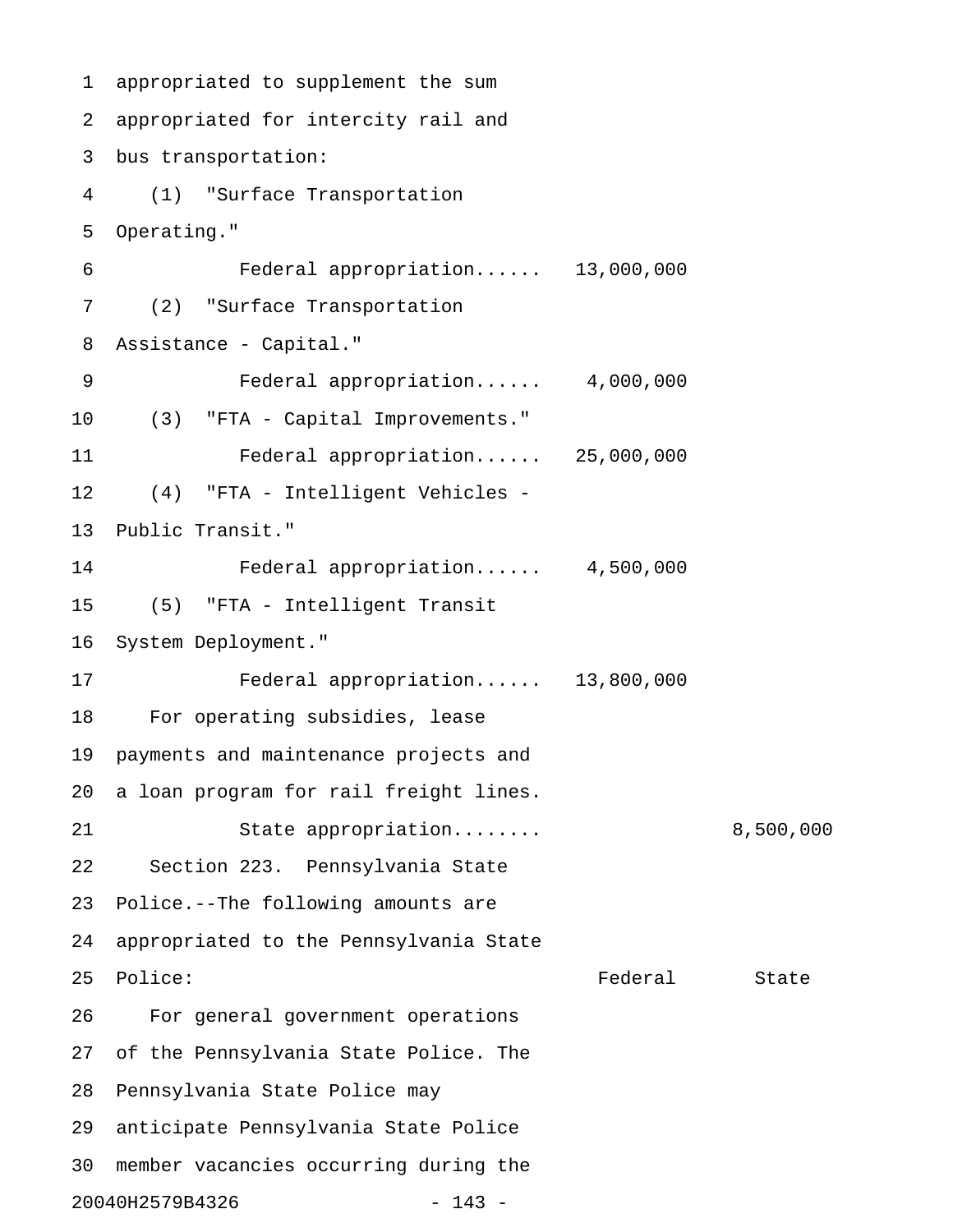| $\mathbf{1}$                |                                      | fiscal period July 1, 2004, to June |         |             |  |  |
|-----------------------------|--------------------------------------|-------------------------------------|---------|-------------|--|--|
| 2                           |                                      | 30, 2005, and may authorize the     |         |             |  |  |
| 3                           | recruitment and training of cadets   |                                     |         |             |  |  |
| 4                           | based on anticipated vacancies prior |                                     |         |             |  |  |
| 5                           | to the actual occurrence of the      |                                     |         |             |  |  |
| 6                           | vacancy.                             |                                     |         |             |  |  |
| 7                           |                                      | State appropriation                 |         | 155,694,000 |  |  |
| 8                           |                                      | The following Federal amounts are   |         |             |  |  |
| 9                           | appropriated to supplement the sum   |                                     |         |             |  |  |
| 10                          | appropriated for general government  |                                     |         |             |  |  |
| 11                          | operations:                          |                                     |         |             |  |  |
| 12                          | (1)                                  | "Drug Enforcement."                 |         |             |  |  |
| 13                          |                                      | Federal appropriation               | 400,000 |             |  |  |
| 14                          | (2)                                  | "Bulletproof Vests."                |         |             |  |  |
| 15                          |                                      | Federal appropriation $1,473,000$   |         |             |  |  |
| 16                          | (3)                                  | "Marijuana Eradication."            |         |             |  |  |
| 17                          |                                      | Federal appropriation               | 100,000 |             |  |  |
| 18                          | (4)                                  | "In-Car Video Cameras."             |         |             |  |  |
| 19                          |                                      | Federal appropriation               | 300,000 |             |  |  |
| 20                          |                                      | (5) "Computer Crime Prevention."    |         |             |  |  |
| 21                          |                                      | Federal appropriation               | 750,000 |             |  |  |
| 22                          | (6)                                  | "Improvements for Lab System."      |         |             |  |  |
| 23                          |                                      | Federal appropriation               | 250,000 |             |  |  |
| 24                          | (7)                                  | "Combat Underage Drinking."         |         |             |  |  |
| 25                          |                                      | Federal appropriation               | 450,000 |             |  |  |
| 26                          |                                      | (8) "Radiation Emergency Response   |         |             |  |  |
| 27                          | Fund."                               |                                     |         |             |  |  |
| 28                          |                                      | Federal appropriation               | 10,000  |             |  |  |
| 29                          | (9)                                  | "Domestic Terrorism                 |         |             |  |  |
| 30                          | Equipment."                          |                                     |         |             |  |  |
| 20040H2579B4326<br>$-144 -$ |                                      |                                     |         |             |  |  |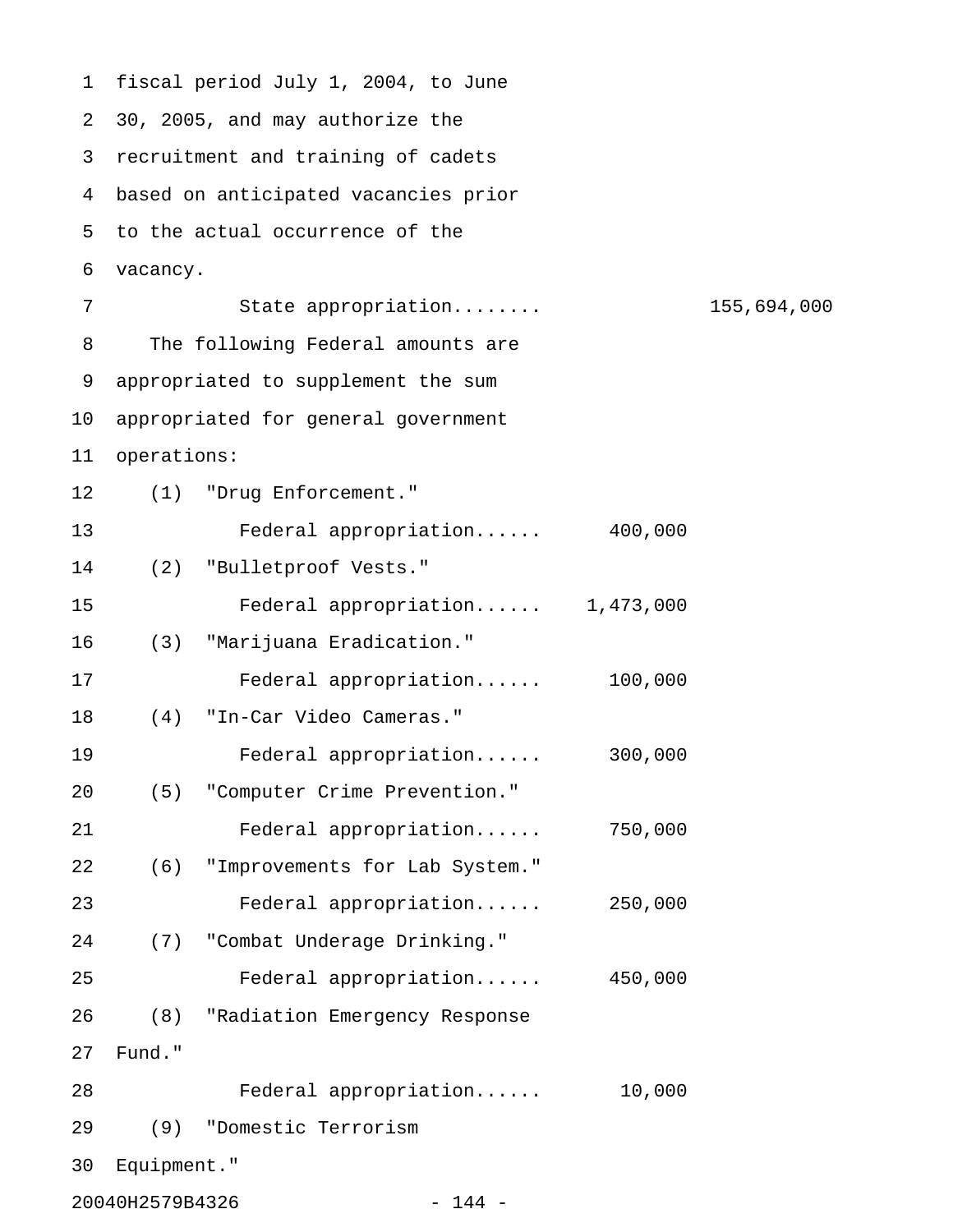| 1  | Federal appropriation               | 300,000 |            |
|----|-------------------------------------|---------|------------|
| 2  | "Forensic Lab Improvement."<br>(10) |         |            |
| 3  | Federal appropriation               | 139,000 |            |
| 4  | (11)<br>"Megan's Law Improvement."  |         |            |
| 5  | Federal appropriation 105,000       |         |            |
| 6  | (12)<br>"DNA Backlog Reduction."    |         |            |
| 7  | Federal appropriation               | 268,000 |            |
| 8  | (13) "Innovative Occupant           |         |            |
| 9  | Protection."                        |         |            |
| 10 | Federal appropriation               | 300,000 |            |
| 11 | (14) "Racial Profiling Analysis."   |         |            |
| 12 | Federal appropriation               | 166,000 |            |
| 13 | (15) "Child Passenger Fitting       |         |            |
| 14 | Station."                           |         |            |
| 15 | Federal appropriation               | 570,000 |            |
| 16 | (16) "DNA Capacity Enhancement."    |         |            |
| 17 | Federal appropriation 758,000       |         |            |
| 18 | For the Commonwealth Law            |         |            |
| 19 | Enforcement Assistance Network.     |         |            |
| 20 | State appropriation                 |         | 14,400,000 |
| 21 | For the Municipal Police Officers'  |         |            |
| 22 | Education and Training Commission,  |         |            |
| 23 | including in-service training.      |         |            |
| 24 | State appropriation                 |         | 3,509,000  |
| 25 | For replacement of patrol vehicles. |         |            |
| 26 | State appropriation                 |         | 2,542,000  |
| 27 | For an Automated Fingerprint        |         |            |
| 28 | Identification System (AFIS).       |         |            |
| 29 | State appropriation                 |         | 975,000    |
| 30 | For gun checks in association with  |         |            |
|    | 20040H2579B4326<br>$-145 -$         |         |            |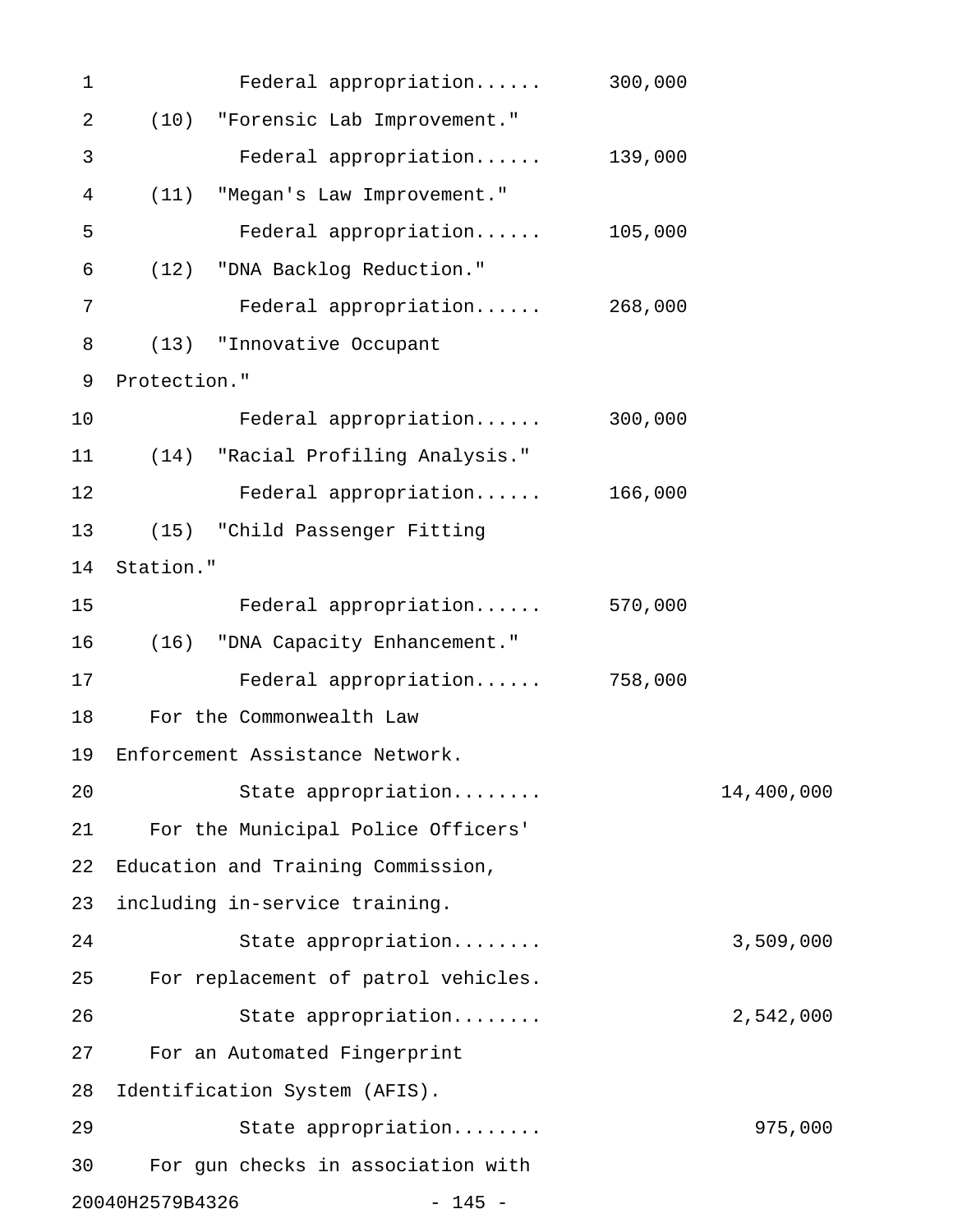1 firearm ownership.

2 State appropriation........ 2,221,000 3 Section 224. State Civil Service 4 Commission.--The following amounts are 5 appropriated to the State Civil 6 Service Commission: Federal State 7 For the general government 8 operations of the Civil Service 9 Commission, including administration 10 of the merit system for employees 11 under provisions of the Civil Service 12 Act: Provided, That, in addition to 13 the amount hereby appropriated, any 14 money collected by the commission by 15 way of reimbursement under the Civil 16 Service Act shall be paid into the 17 General Fund through the Department of 18 Revenue and shall be credited to this 19 appropriation. 20 State appropriation........ 1,000 21 Section 225. Pennsylvania 22 Emergency Management Agency.--The 23 following amounts are appropriated to 24 the Pennsylvania Emergency Management 25 Agency: Subsettle State State State State State State State State State State 26 For general government operations 27 of the Pennsylvania Emergency 28 Management Agency. 29 State appropriation........ 7,122,000 30 The following Federal amounts are 20040H2579B4326 - 146 -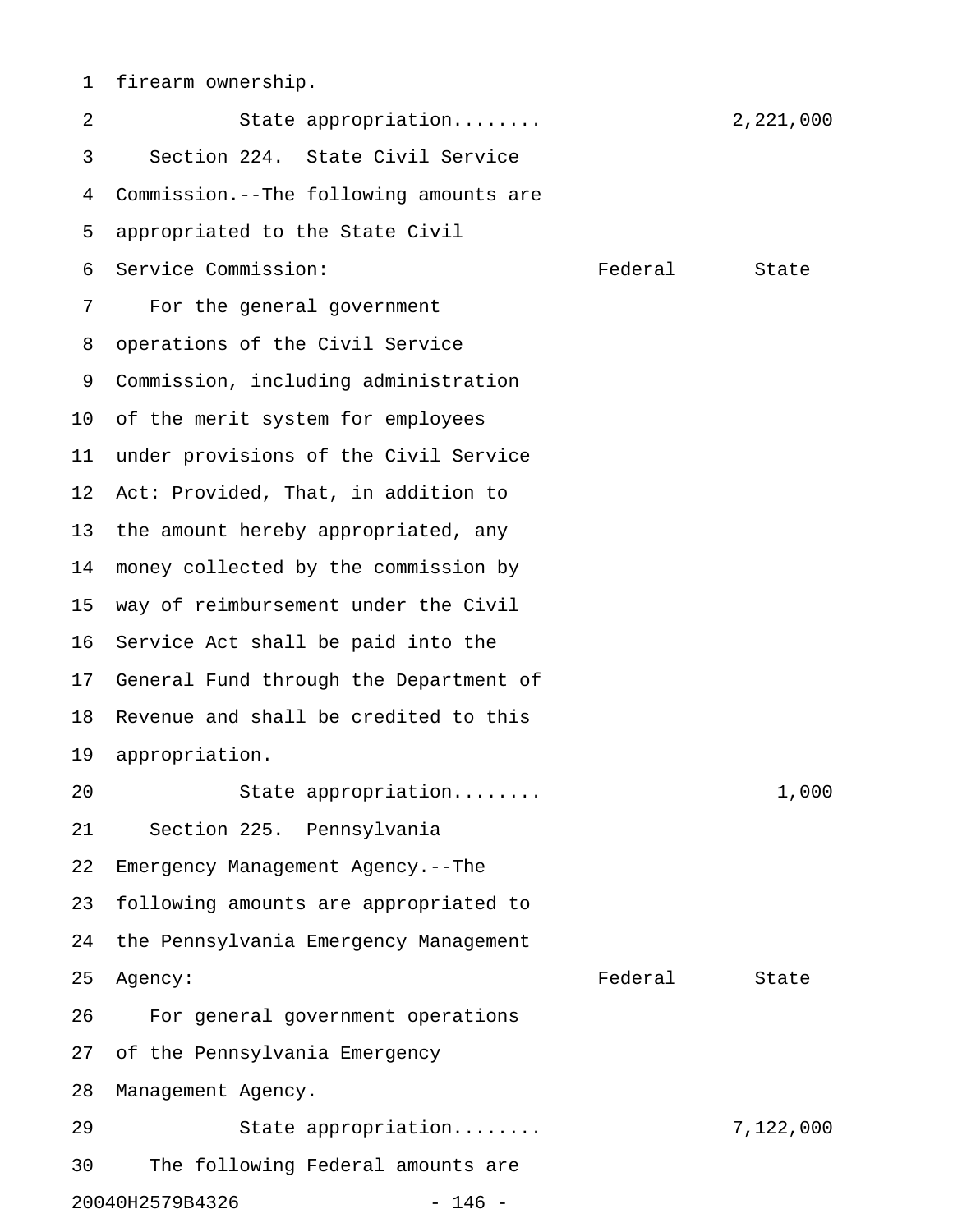1 appropriated to supplement the sum 2 appropriated for general government 3 operations: 4 (1) "Civil Preparedness." 5 Federal appropriation...... 3,424,000 6 (2) "Flash Flood Project - Warning 7 System." 8 Federal appropriation...... 85,000 9 (3) "Hazardous Materials Planning 10 and Training." 11 Federal appropriation...... 408,000 12 For information systems management. 13 State appropriation........ 1,163,000 14 For the office of the State Fire 15 Commissioner. 16 State appropriation........ 2,067,000 17 For security and emergency 18 preparedness activities. 19 State appropriation........ 1,557,000 20 For firefighters' memorial flags. 21 State appropriation........ 10,000 22 For volunteer company grants. 23 State appropriation........ 25,000,000 24 For the American Red Cross Extended 25 Care Program. 26 State appropriation........ 1,000,000 27 Section 226. Pennsylvania Fish and 28 Boat Commission.--The following 29 amounts are appropriated to the 30 Pennsylvania Fish and Boat 20040H2579B4326 - 147 -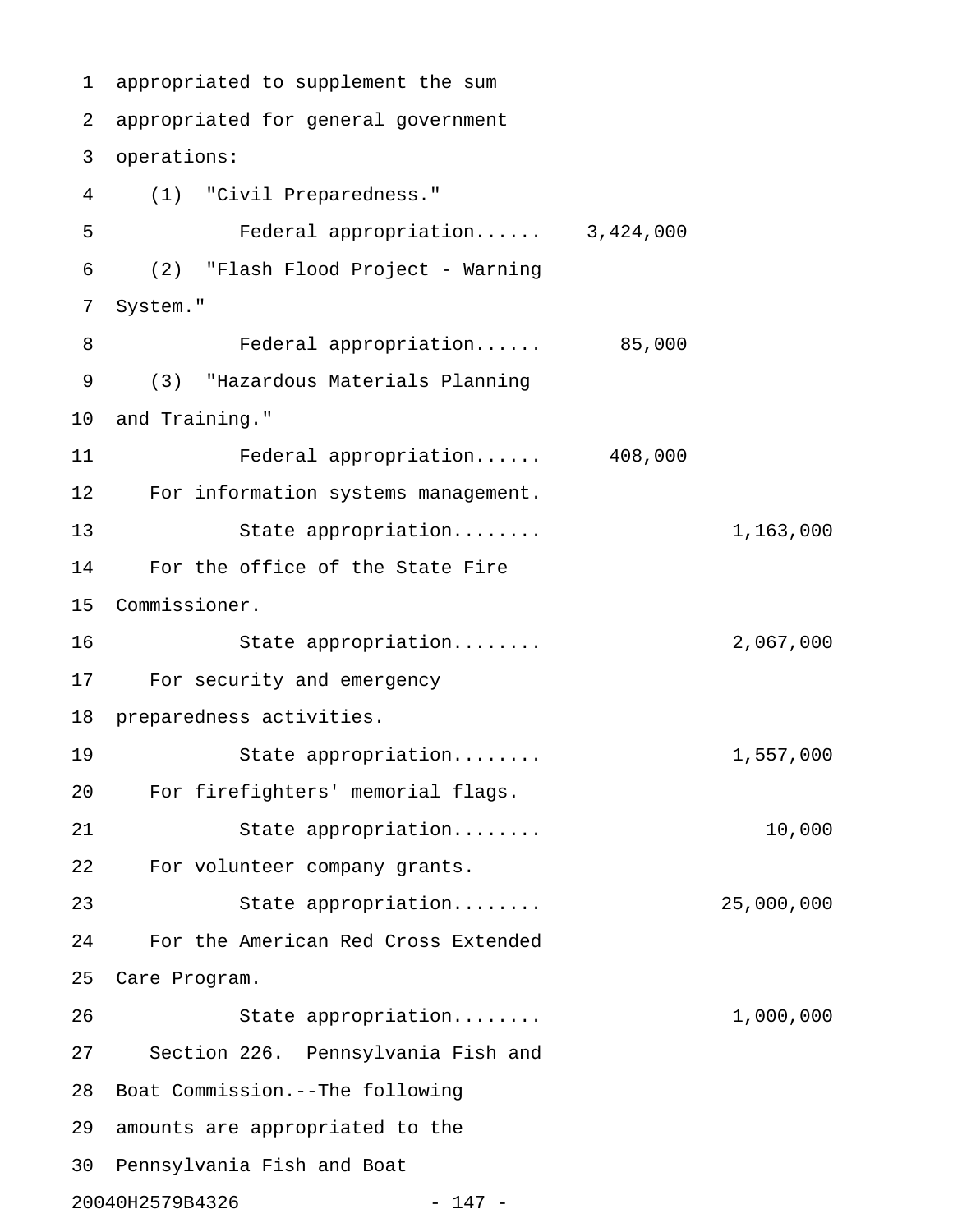1 Commission: Federal State 2 For the support of the Atlantic 3 States Marine Fisheries Commission. 4 State appropriation........ 14,000 5 Section 227. State System of 6 Higher Education.--The following 7 amounts are appropriated to the State 8 System of Higher Education: The Rederal State 9 For the State System of Higher 10 Education, including the Chancellor's 11 Office. 12 The State System of Higher 13 Education shall report its financial 14 statements in accordance with 15 generally accepted accounting 16 principles as prescribed by the 17 National Association of College and 18 University Business Officers, the 19 American Institute of Certified Public 20 Accountants or any other recognized 21 authoritative body, as well as 22 applicable policy and standards 23 promulgated by the Commonwealth and 24 the Federal Government. 25 State appropriation........ 433,435,000 26 To enhance the recruitment and 27 retention of minority students and 28 faculty. 29 State appropriation........ 430,000 30 For McKeever Environmental Learning 20040H2579B4326 - 148 -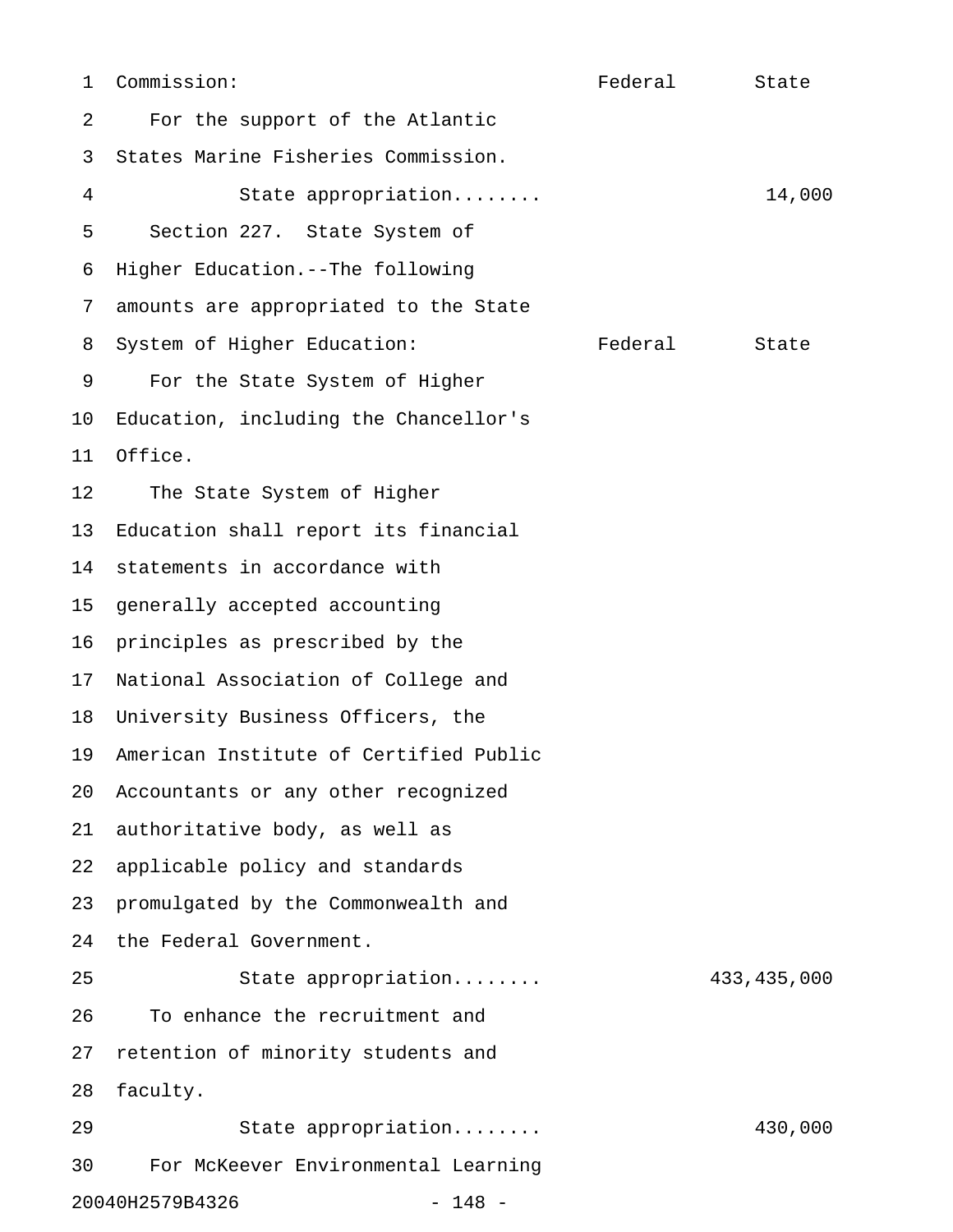1 Center.

2 State appropriation........ 206,000 3 For an affirmative action program. 4 State appropriation........ 1,111,000 5 For State System of Higher 6 Education program initiatives, 7 including performance measurement and 8 system-wide technology initiatives. 9 Payment of this appropriation is 10 contingent upon the State System 11 making all articulation agreements 12 with other higher education 13 institutions available on the 14 Internet. 15 State appropriation........ 16,046,000 16 For employee benefits 17 reconciliation. 18 State appropriation........ 2,400,000 19 Section 228. Pennsylvania Higher 20 Education Assistance Agency.--The 21 following amounts are appropriated to 22 the Pennsylvania Higher Education 23 Assistance Agency: The State State State State State State 24 For payment of education assistance 25 grants. 26 State appropriation........ 359,218,000 27 The following Federal amounts are 28 appropriated to supplement the sum 29 appropriated for education assistance 30 grants: 20040H2579B4326 - 149 -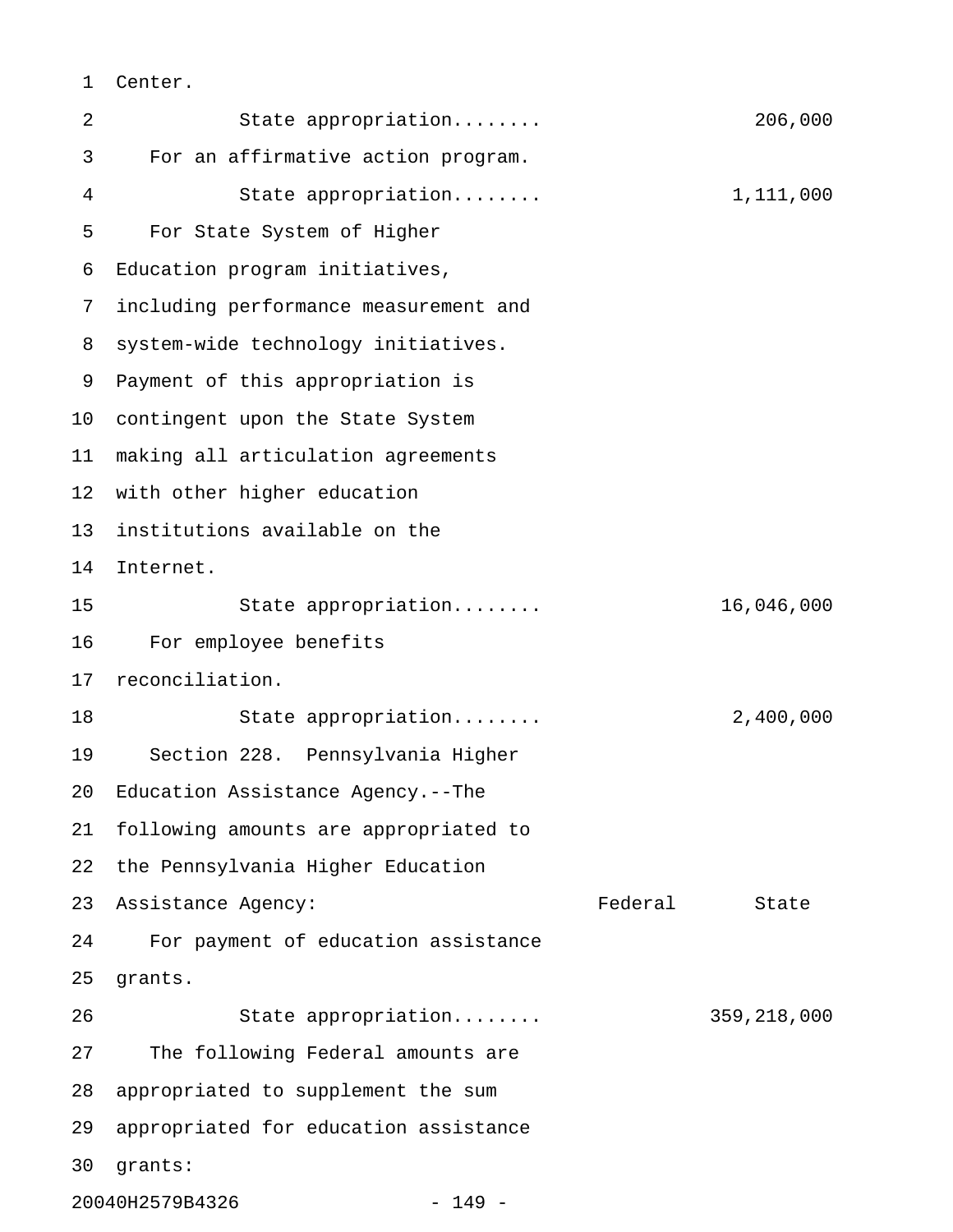1 (1) "TANFBG - Education

2 Opportunities." 3 Federal appropriation...... 1,500,000 4 For Pennsylvania Internship Program 5 grants. 6 State appropriation........ 300,000 7 For matching payments for student 8 aid funds. It is the intent of the 9 General Assembly that these funds 10 should be used to maximize the receipt 11 of Federal funds to the fullest extent 12 possible. 13 State appropriation........ 14,122,000 14 For institutional assistance grants 15 to be allotted by the Pennsylvania 16 Higher Education Assistance Agency. No 17 college, university or institution 18 receiving a direct appropriation from 19 the Commonwealth shall be eligible to 20 participate in the institutional 21 assistance grants program. 22 State appropriation........ 39,398,000 23 For the Horace Mann Bond-Leslie 24 Pinckney Hill Scholarship, and for 25 outreach and recruitment activities at 26 Lincoln and Cheyney Universities 27 related to the scholarship. This 28 appropriation also contains funds for 29 the continuation of support to 30 students currently receiving equal 20040H2579B4326 - 150 -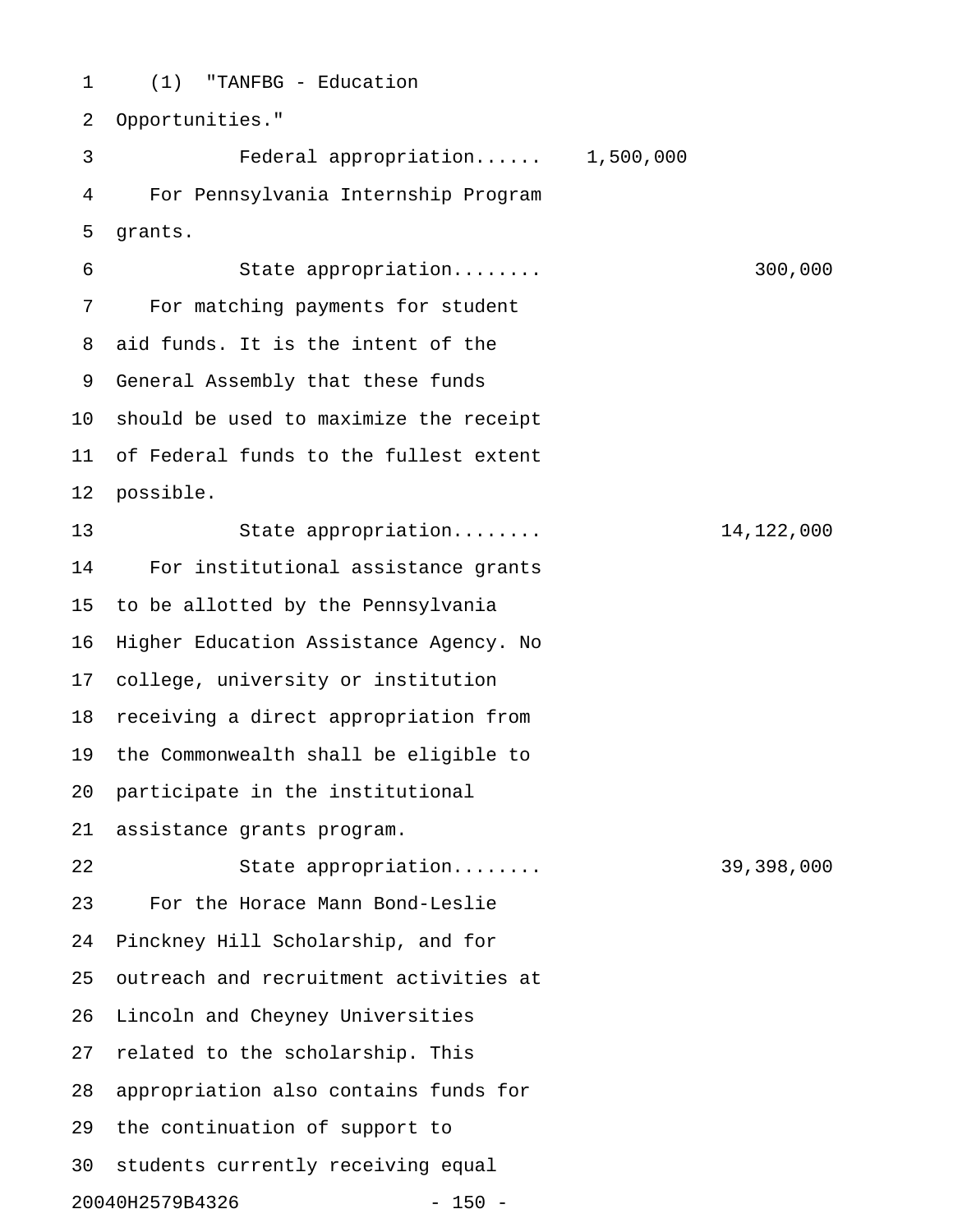1 opportunity professional education 2 awards. 3 State appropriation........ 750,000 4 For agricultural loan forgiveness. 5 Preference shall be given to renewal 6 applicants. 7 State appropriation....... 85,000 8 For SciTech and Technology 9 Scholarships. 10 State appropriation....... 3,100,000 11 For the Cheyney University Keystone 12 Academy. 13 State appropriation........ 2,000,000 14 For a Technology Work Experience 15 Internship Program. 16 State appropriation........ 500,000 17 Section 229. Pennsylvania 18 Historical and Museum Commission.--The 19 following amounts are appropriated to 20 the Pennsylvania Historical and Museum 21 Commission: Federal State 22 To the Pennsylvania Historical and 23 Museum Commission for general 24 government operations of the 25 Pennsylvania Historical and Museum 26 Commission. 27 State appropriation........ 23,719,000 28 The following Federal amounts are 29 appropriated to supplement the sum 30 appropriated for general government 20040H2579B4326 - 151 -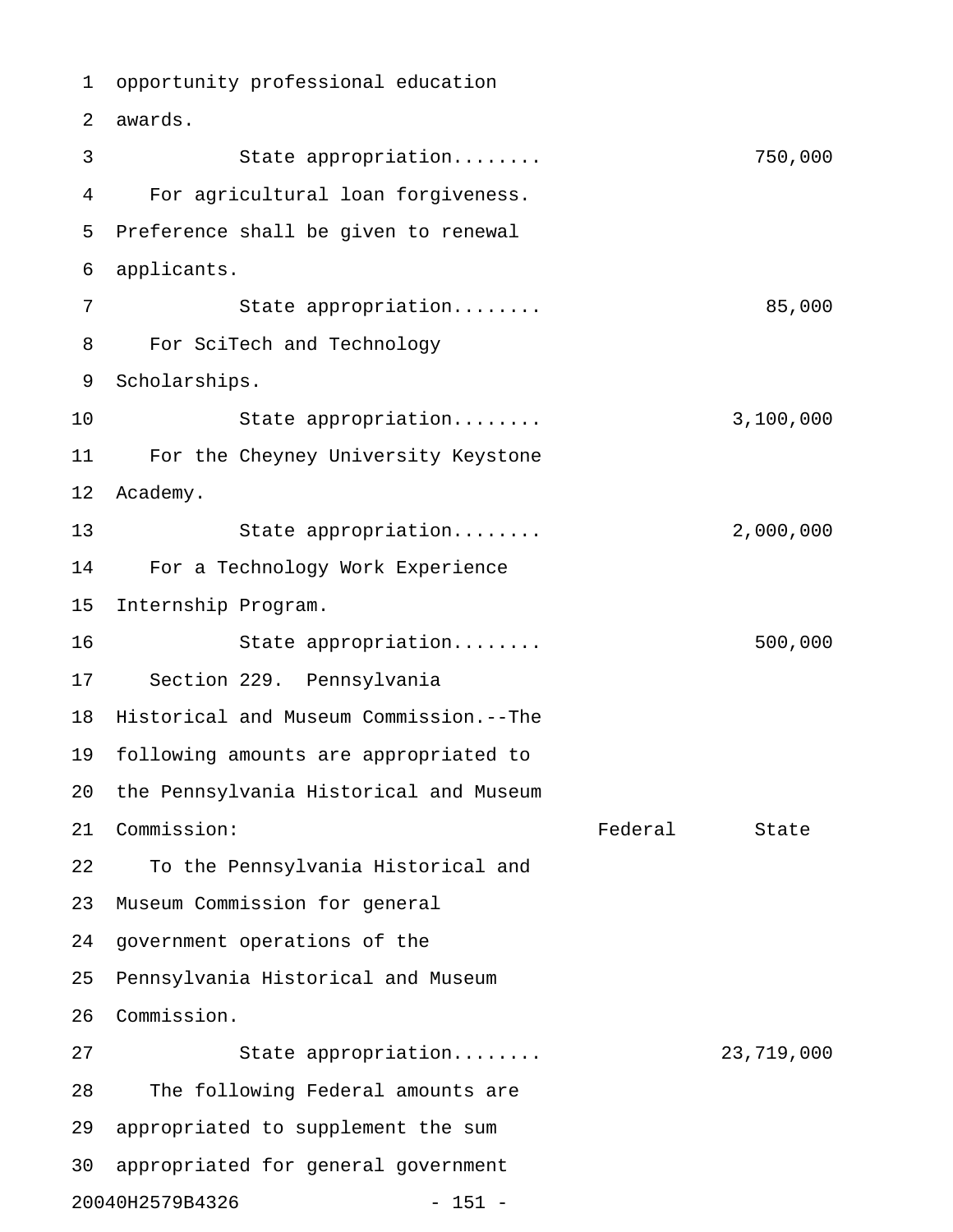1 operations: 2 (1) "Division of Historic 3 Preservation." 4 Federal appropriation...... 1,000,000 5 (2) "Delaware and Lehigh Canal 6 Partnership Program." 7 Federal appropriation...... 140,000 8 (3) "Surface Mining Review." 9 Federal appropriation...... 125,000 10 (4) "Environmental Review." 11 Federal appropriation...... 150,000 12 (5) "National Historic 13 Publications and Records." 14 Federal appropriation...... 100,000 15 To undertake maintenance, security 16 and repair needs at historic sites and 17 museums administered by the 18 Pennsylvania Historical and Museum 19 Commission. 20 State appropriation........ 1,000,000 21 For museum assistance grants. 22 State appropriation........ 6,000,000 23 For regional history centers. 24 State appropriation........ 550,000 25 For historical education and museum 26 support. 27 State appropriation........ 3,748,000 28 For the preservation of 29 Pennsylvania historic past. 30 State appropriation........ 250,000 20040H2579B4326 - 152 -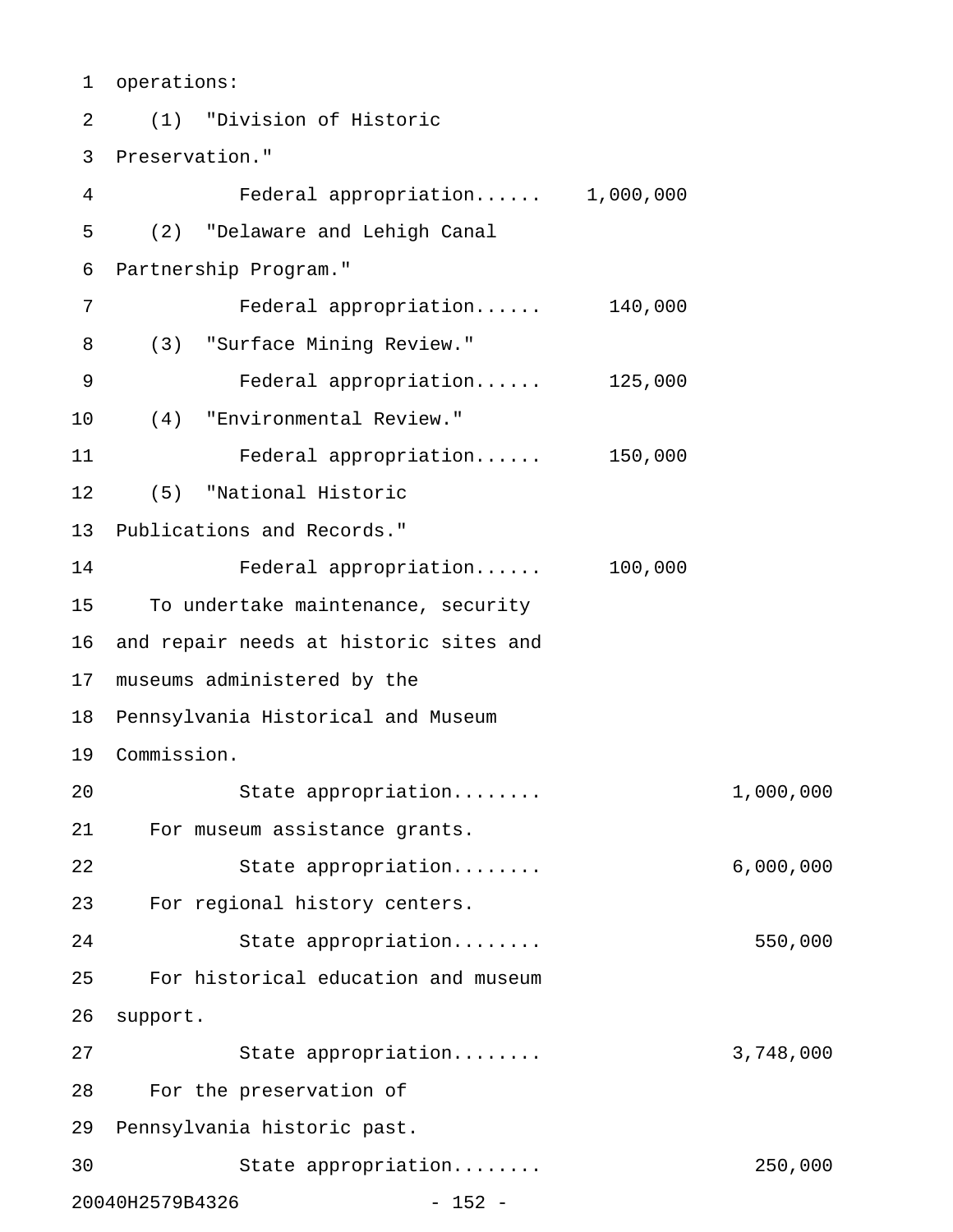1 Section 230. Pennsylvania 2 Infrastructure Investment Authority.-- 3 The following amounts are appropriated 4 to the Pennsylvania Infrastructure 5 Investment Authority: The State State State State State 6 The following Federal amounts are 7 appropriated for the Pennsylvania 8 Infrastructure Investment Authority: 9 (1) "Sewage Projects Revolving 10 Loan Fund." 11 Federal appropriation...... 90,250,000 12 (2) "Drinking Water Projects 13 Revolving Loan Fund." 14 Federal appropriation...... 40,490,000 15 Section 231. Environmental Hearing 16 Board.--The following amounts are 17 appropriated to the Environmental 18 Hearing Board: The State State State State State 19 For the Environmental Hearing 20 Board. 21 State appropriation........ 1,771,000 22 Section 232. Pennsylvania Board of 23 Probation and Parole.--The following 24 amounts are appropriated to the 25 Pennsylvania Board of Probation and 26 Parole: Entertainment of the State State State State State State State State State State State State State 27 For general government operations 28 of the Board of Probation and Parole. 29 State appropriation........ 72,956,000 30 The following Federal amounts are 20040H2579B4326 - 153 -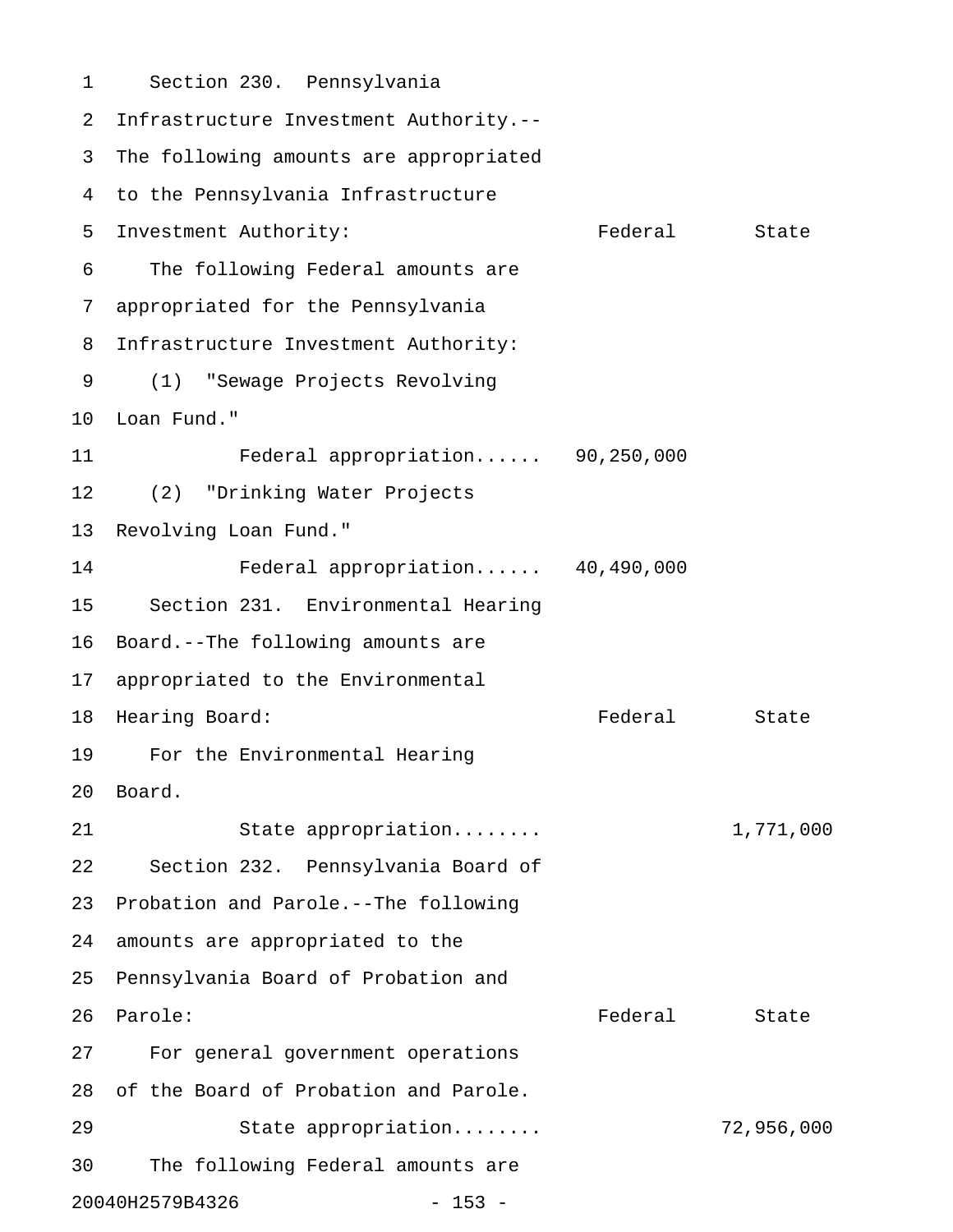1 appropriated to supplement the sum 2 appropriated for general government 3 operations: 4 (1) "Residential Substance Abuse 5 Treatment." 6 Federal appropriation...... 445,000 7 For the Sexual Offenders Assessment 8 Board. 9 State appropriation........ 3,202,000 10 For a drug offenders work program. 11 Such work shall in no case replace 12 jobs protected by a collective 13 bargaining unit. 14 State appropriation........ 242,000 15 For payments for grants-in-aid to 16 counties for providing improved adult 17 probation services. 18 State appropriation........ 21,244,000 19 Section 233. Pennsylvania Public 20 Television Network Commission.--The 21 following amounts are appropriated to 22 the Pennsylvania Public Television 23 Network Commission: Federal State 24 For general government operations 25 of the Pennsylvania Public Television 26 Network Commission. 27 State appropriation........ 3,646,000 28 For public television station 29 grants. 30 State appropriation........ 8,721,000 20040H2579B4326 - 154 -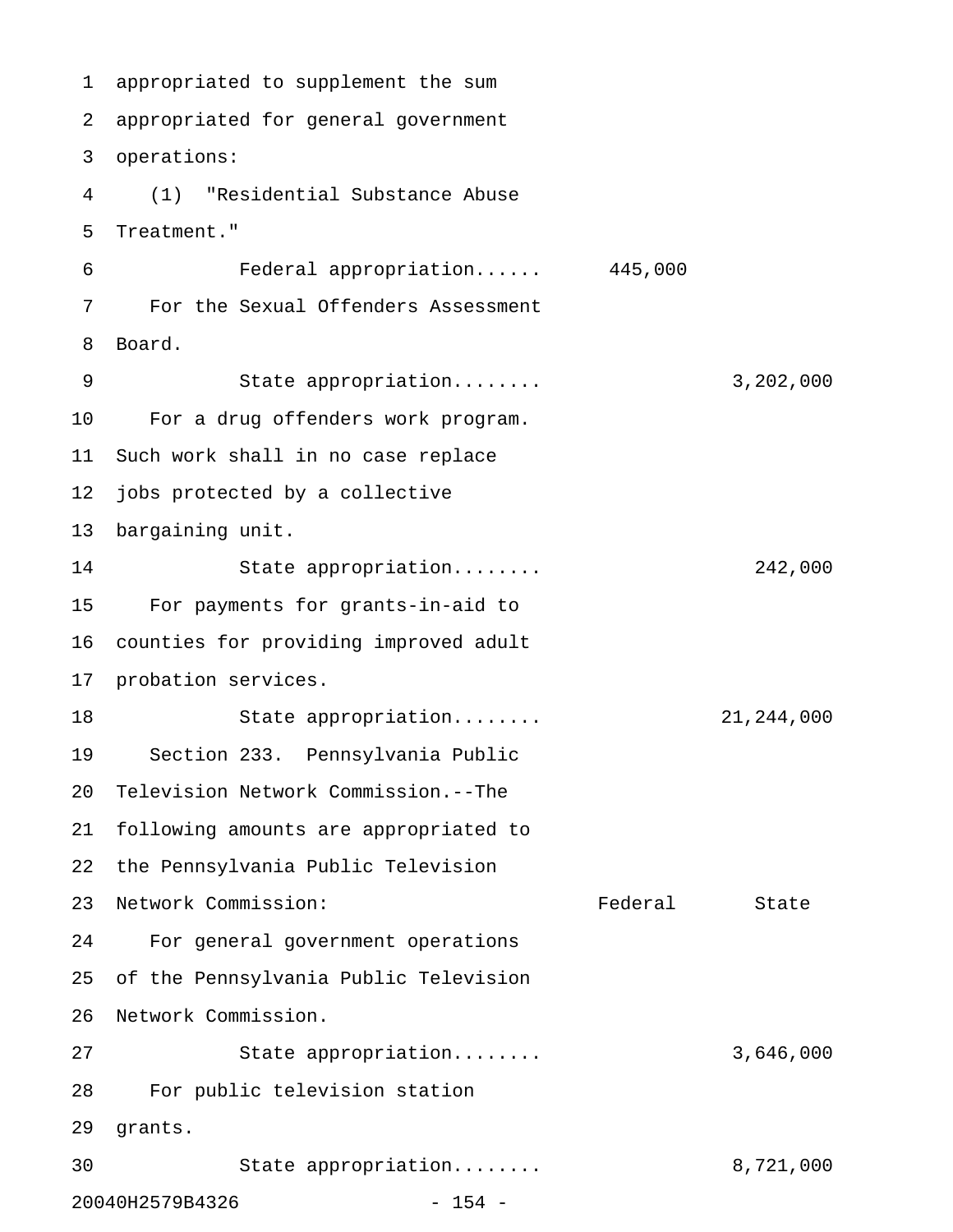1 Section 234. Pennsylvania 2 Securities Commission.--The following 3 amounts are appropriated to the 4 Pennsylvania Securities Commission: Federal State 5 For general government operations 6 of the Pennsylvania Securities 7 Commission. 8 State appropriation........ 2,395,000 9 Section 235. State Tax 10 Equalization Board.--The following 11 amounts are appropriated to the State 12 Tax Equalization Board: The Rederal State 13 For general government operations 14 of the State Tax Equalization Board. 15 State appropriation........ 1,330,000 16 Section 236. Health Care Cost 17 Containment Council.--The following 18 amounts are appropriated to the Health 19 Care Cost Containment Council: Tederal State 20 For the Health Care Cost 21 Containment Council. 22 State appropriation........ 4,019,000 23 Section 237. State Ethics 24 Commission.--The following amounts are 25 appropriated to the State Ethics 26 Commission: Federal State 27 For the general government 28 operations of the State Ethics 29 Commission. 30 State appropriation........ 1,805,000 20040H2579B4326 - 155 -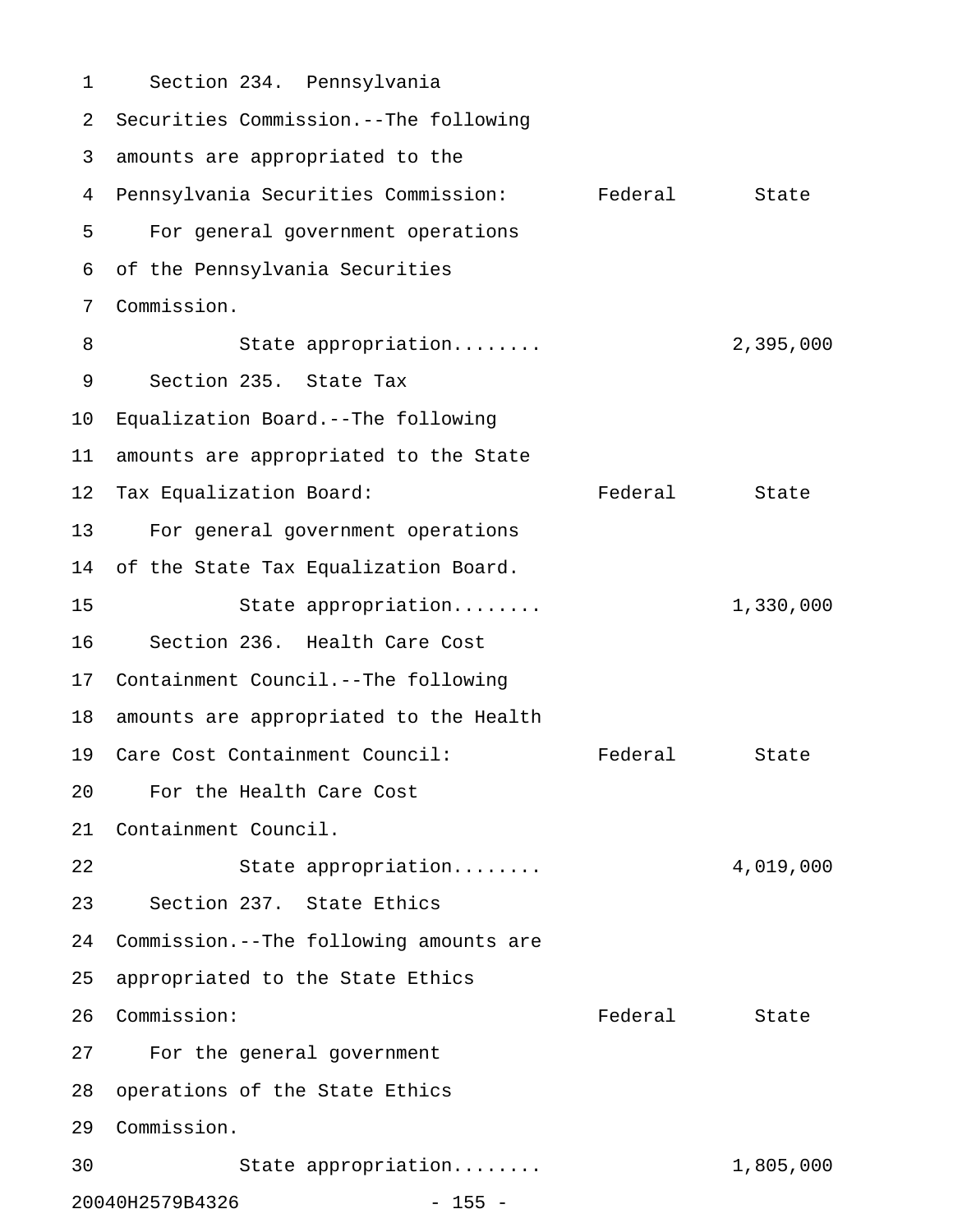1 Section 238. State Employees' 2 Retirement System.--The following 3 amounts are appropriated to the State 4 Employees' Retirement System: Federal State 5 For National Guard employer 6 contributions. 7 State appropriation........ 4,000 8 Section 239. Thaddeus Stevens 9 College of Technology.--The following 10 amounts are appropriated to the 11 Thaddeus Stevens College of 12 Technology: 13 For the Thaddeus Stevens College of 14 Technology. 15 State appropriation........ 10,087,000 16 Section 240. Pennsylvania Housing 17 Finance Agency.--The following amounts 18 are appropriated to the Pennsylvania 19 Housing Finance Agency: 20 For transfer to the Pennsylvania 21 Housing Finance Agency for the 22 Homeowner's Emergency Mortgage 23 Assistance Program. 24 State appropriation........ 5,000,000 25 For transfer to the Pennsylvania 26 Housing Finance Agency for a program 27 to reimburse homeowners without title 28 insurance for costs associated with 29 litigation arising from claims 30 pursuant to section 12 of the former 20040H2579B4326 - 156 -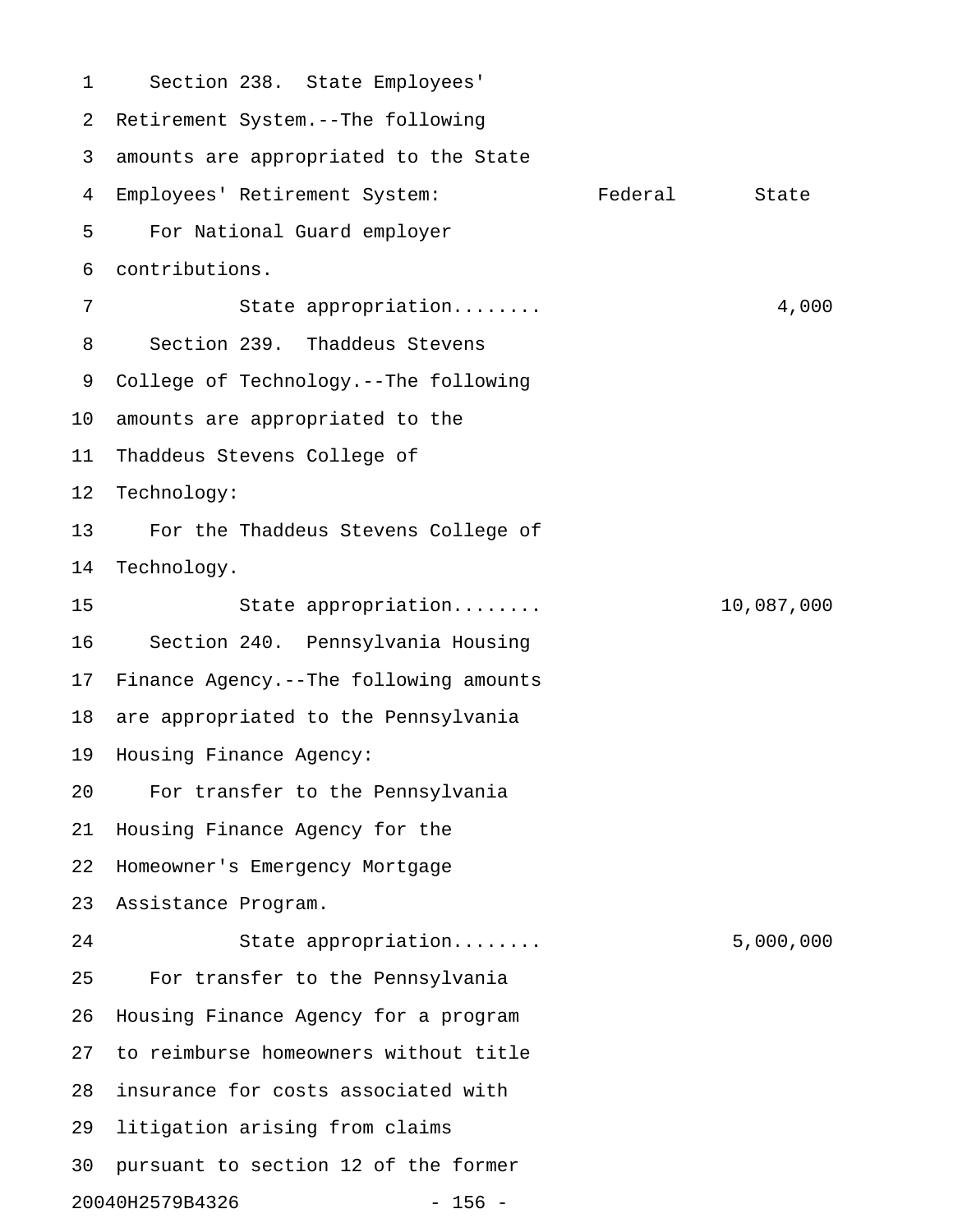1 act of March 3, 1799 (I Stat. 743). 2 State appropriation........ 50,000 3 Section 241. Commonwealth 4 Financing Authority.--The following 5 amounts are appropriated to the 6 Commonwealth Financing Authority: 7 For operation of the Commonwealth 8 Financing Authority. 9 State appropriation........ 500,000 10 SUBPART B 11 **LEGISLATIVE DEPARTMENT** 12 Section 251. Senate.--The 13 following amounts are appropriated to 14 the Senate: The Senate: The State State State State State State State 15 For the salaries, wages and all 16 necessary expenses for the following 17 purposes: 18 Salaries of Senators. 19 State appropriation........ 4,960,000 20 Salaries, wages and all necessary 21 expenses of the President of the 22 Senate. 23 State appropriation........ 300,000 24 Salaries and wages of employees of 25 the Chief Clerk and all necessary 26 expenditures to be allocated and 27 disbursed at the direction of the 28 President pro tempore. 29 State appropriation........ 5,945,000 30 Salaries, wages and expenses of 20040H2579B4326 - 157 -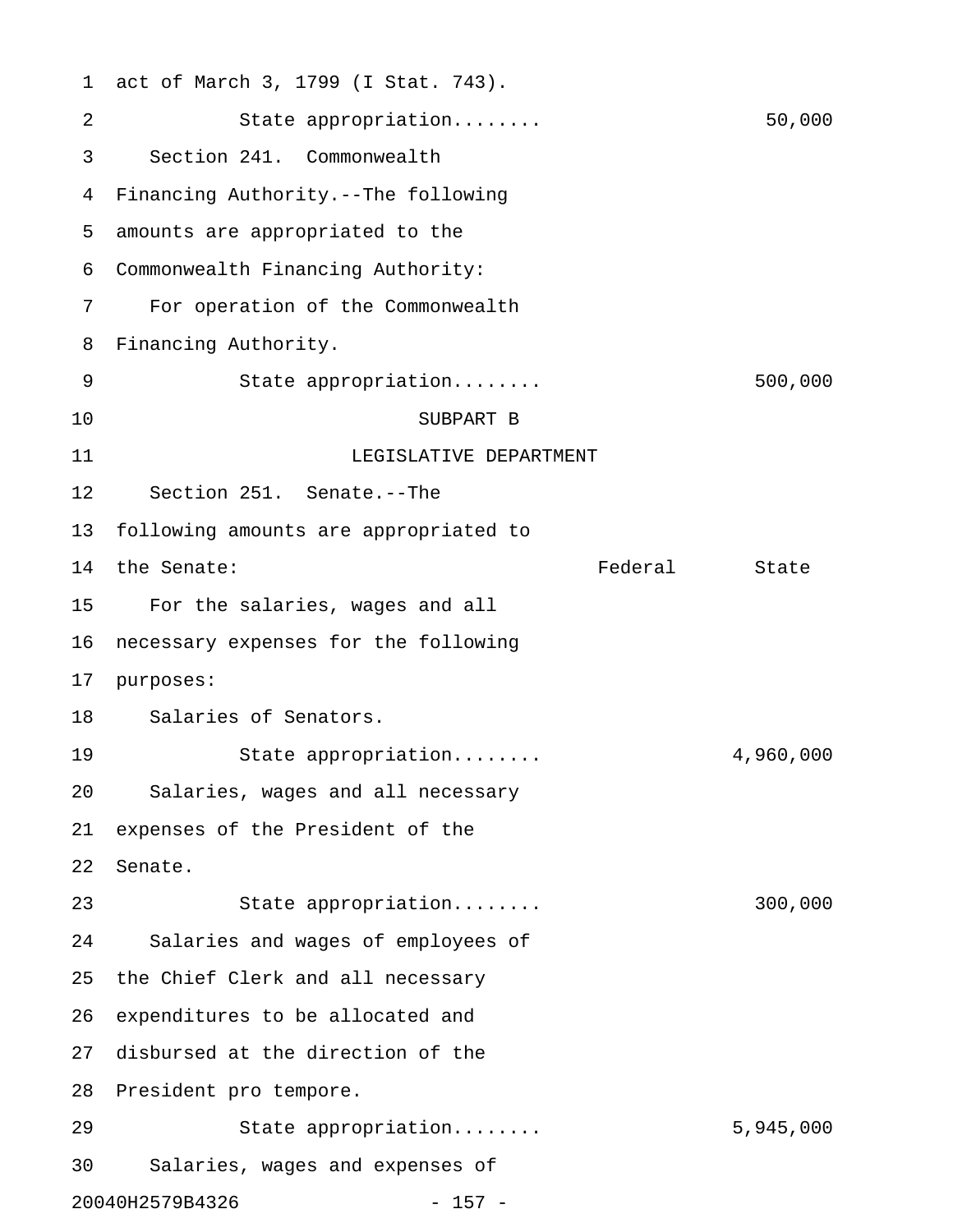1 employees of the Senate and expenses 2 of the office of the President pro 3 tempore, including member lodging 4 rental, to be disbursed at the 5 direction of the President pro 6 tempore. 7 State appropriation........ 8,648,000 8 Incidental expenses for payment of 9 maintenance and other expenses of the 10 Senate. 11 State appropriation........ 3,226,000 12 For payment of postage. 13 State appropriation........ 1,461,000 14 The above appropriations for 15 postage and for incidental expenses 16 shall be paid prior to the payment of 17 such expenses on warrant of the State 18 Treasurer in favor of the Chief Clerk 19 upon the presentation of requisitions 20 for the same: Provided, That the total 21 amount of requisitions for 22 advancements, less the total amount of 23 expenditures made as certified by such 24 officer to the State Treasurer, shall 25 not exceed the amount of the bond of 26 the officer having control of the 27 disbursement from the funds advanced. 28 For contingent expenses for the 29 President and President pro tempore. 30 The sum appropriated shall be 20040H2579B4326 - 158 -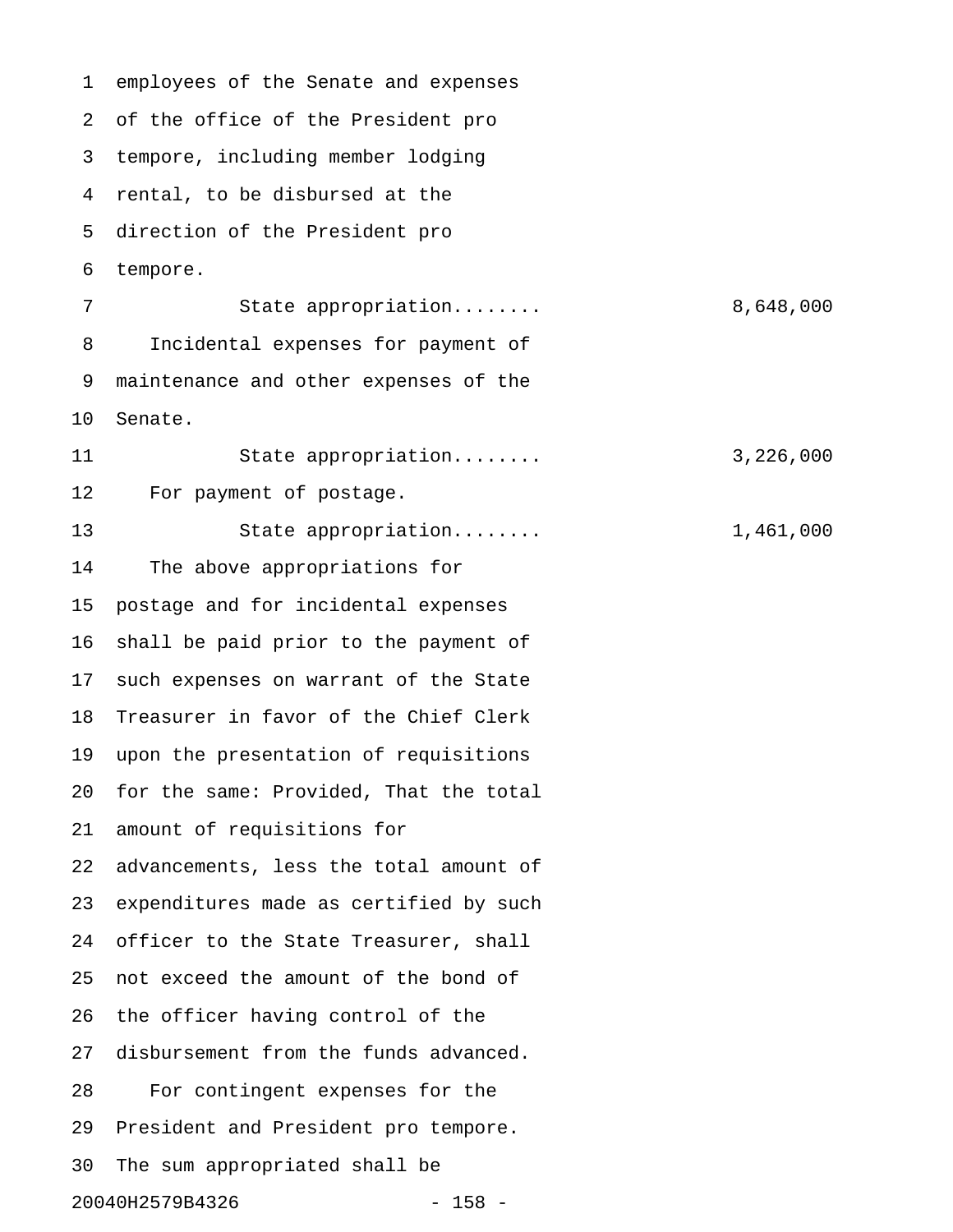1 allocated to the officers in the same 2 manner and proportion as the 3 appropriations for contingent expenses 4 contained in section 251 of the act of 5 June 29, 2002 (P.L.2106, No.7A), known 6 as the General Appropriation Act of 7 2002.

8 State appropriation........ 25,000 9 Upon presentation of requisitions 10 for contingent expenses, such shall be 11 paid on warrant of the State Treasurer 12 directly to and in favor of the 13 persons designated in such requisition 14 as entitled to receive such 15 compensation or expenses. 16 Miscellaneous expenses: 17 Mileage and expenses, Senators: In 18 addition to the annual reimbursement 19 for expenses authorized by law for 20 each member of the Senate, each member 21 shall be entitled to reimbursement for 22 actual expenses, not exceeding the sum 23 of \$2,500 annually, incurred for 24 lodging and meals while away from home 25 on official legislative business, 26 official postage and all other 27 expenses incidental to legislative 28 duties. 29 State appropriation........ 1,329,000 30 Legislative printing and expenses,

20040H2579B4326 - 159 -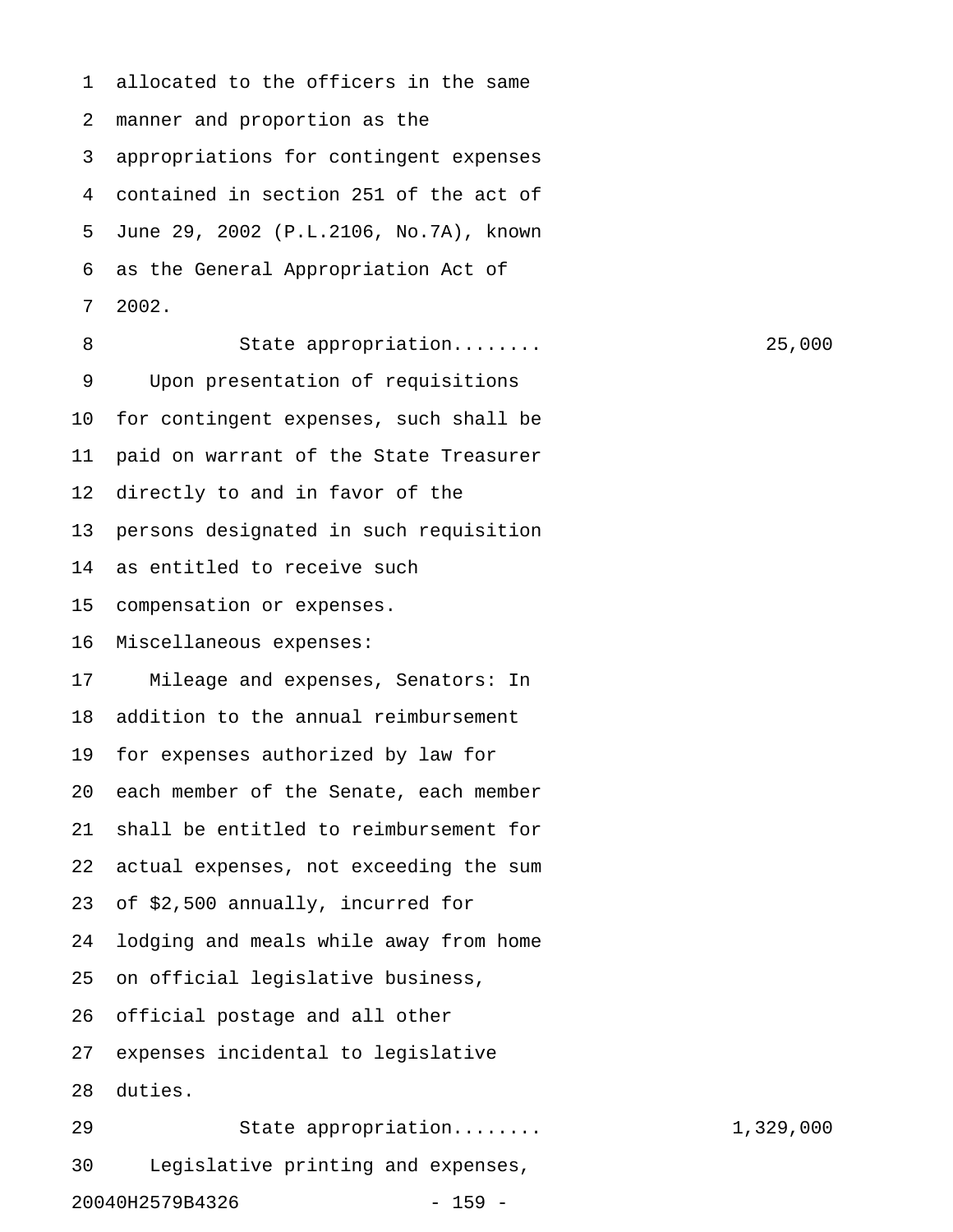1 furniture, technology improvements, 2 restorations, security enhancements, 3 North Office Building modernization, 4 equipment, renovations and other 5 expenses.

6 State appropriation........ 13,077,000 7 Upon presentation of requisitions 8 by the Chief Clerk against the 9 appropriations for legislative 10 printing and expenses for expenses, 11 such shall be paid on warrant of the 12 State Treasurer directly to and in 13 favor of the persons designated in 14 such requisitions as entitled to 15 receive such expenses. 16 For the Computer Services Account 17 (R) and the Computer Services Account 18 (D), including the payment of 19 salaries, wages, operating costs, 20 contracts, equipment, software and 21 other incidental materials and 22 expenses. Such equipment, software and 23 incidental materials may be ordered 24 directly by the supervising member of 25 the caucus computer services office, 26 to the extent each item is less than 27 \$1,000, a copy of the order is 28 forwarded to the Chief Clerk, and all 29 other provisions of the Financial 30 Operating Rules of the Senate, 20040H2579B4326 - 160 -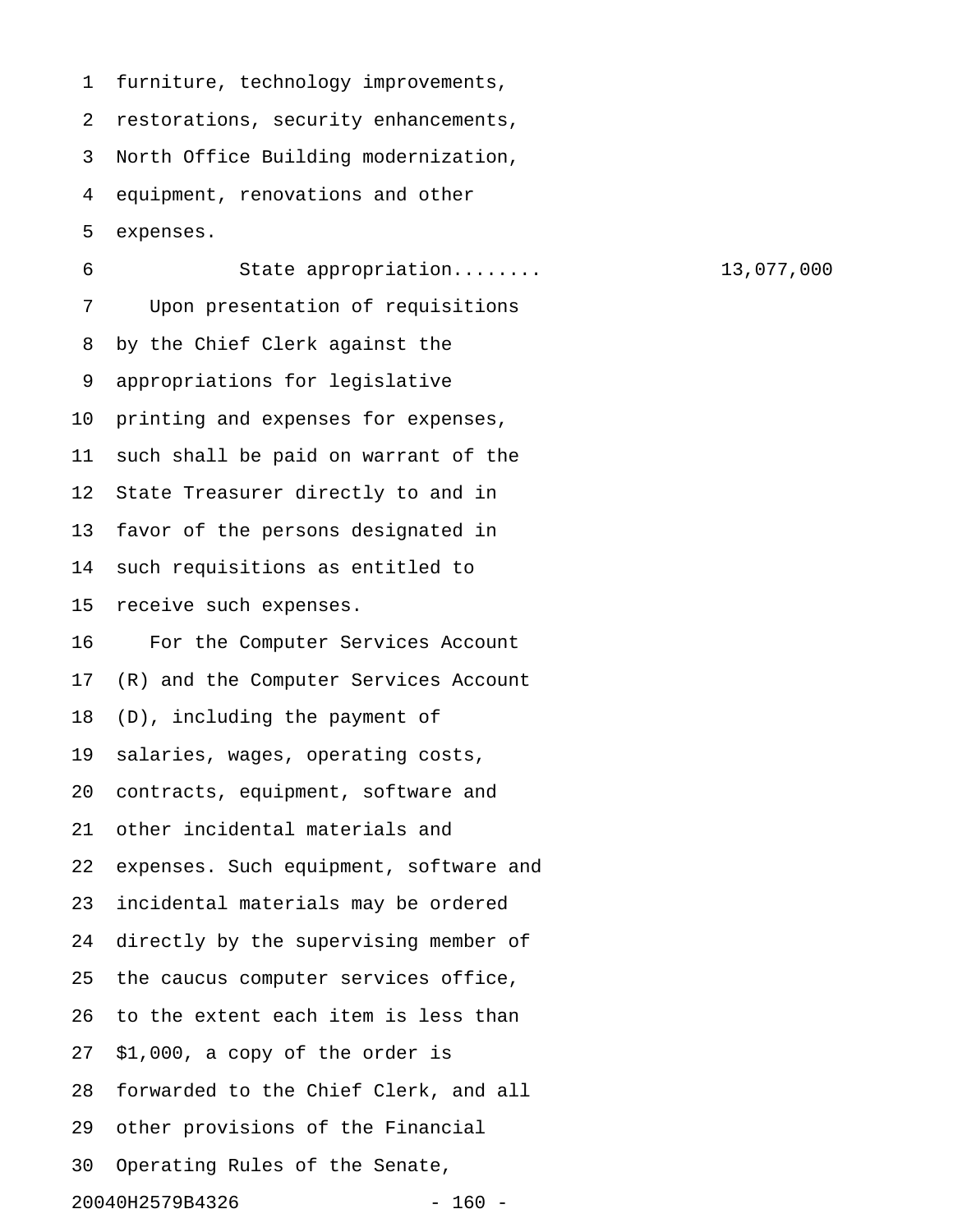1 including pricing and services are 2 followed. The sum appropriated shall 3 be divided equally by the State 4 Treasurer and shall be deposited into 5 the Computer Services Account (R) and 6 the Computer Services Account (D). 7 State appropriation........ 10,290,000 8 For the payment of the expenses of 9 the Committee on Appropriations (R) 10 and the Committee on Appropriations 11 (D) for investigating schools, 12 colleges, universities, correctional 13 institutions, mental hospitals, 14 medical and surgical hospitals, homes 15 and other institutions and agencies 16 supported, in whole or in part, by 17 appropriations from the State Treasury 18 in analyzing reports, expenditures and 19 the general operation and 20 administration of the institutions and 21 agencies, in examining and analyzing 22 requests of the same and of the 23 various departments, boards and 24 commissions of the Commonwealth, and 25 for the collection of data from other 26 states, attending seminars and 27 conferences, and in cooperating and 28 exchanging information with 29 legislative budget and financial 30 committees of other states, and for 20040H2579B4326 - 161 -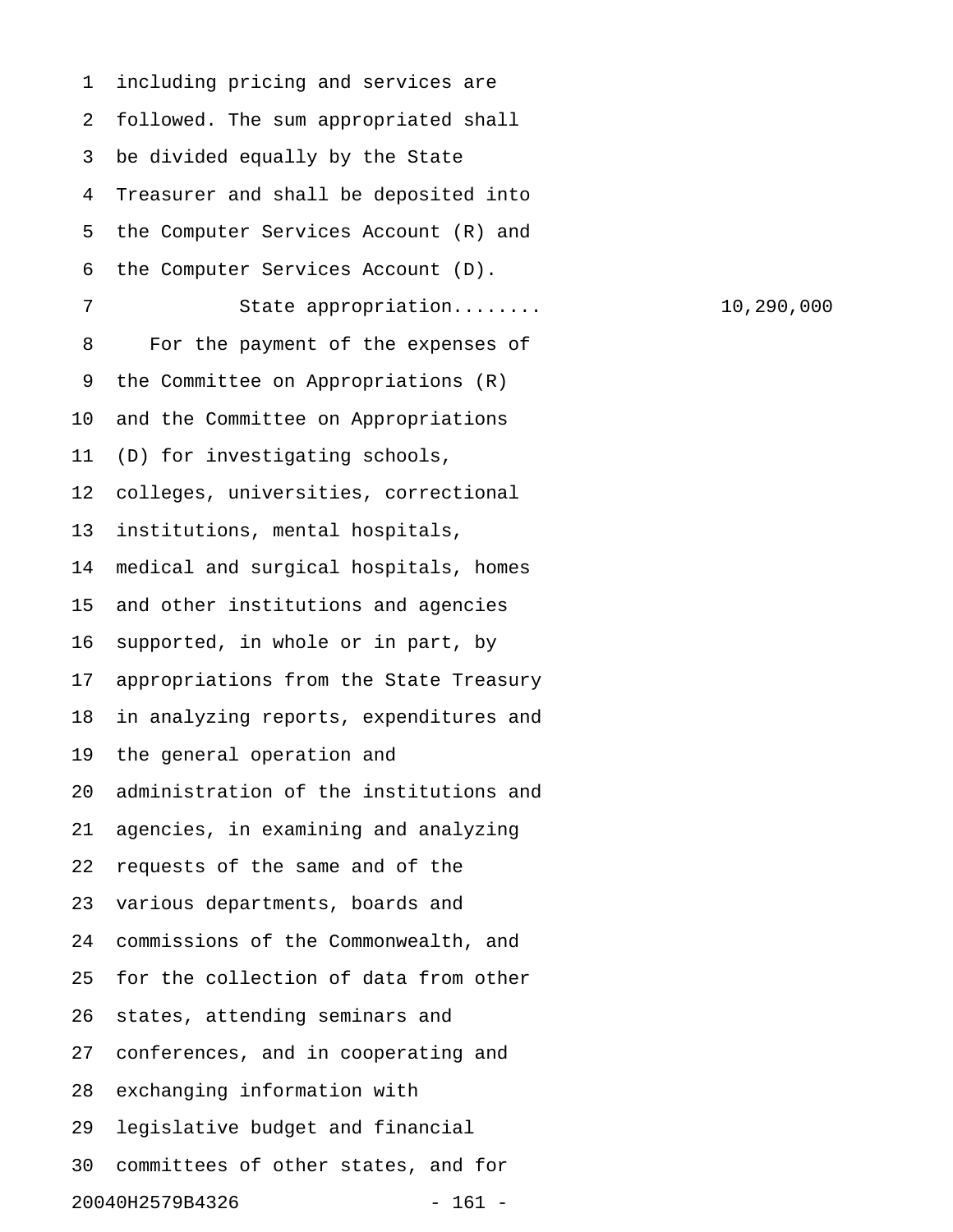1 the necessary clerical assistance and 2 other assistance, travel expenses, 3 member lodging rental and all other 4 expenses deemed necessary by the 5 chairman (R) or the chairman (D), as 6 appropriate, in compiling data and 7 information connected with the work of 8 the Senate in compiling comparative 9 costs and other fiscal data and 10 information for the use of the 11 committee and the Senate during 12 legislative sessions and during the 13 interim between legislative sessions 14 to the discharge of such duties. The 15 committee, upon authorization of the 16 chairman (R), shall have the authority 17 to examine and inspect all properties, 18 equipment, facilities, files, records 19 and accounts of any State office, 20 department, institution, board, 21 committee, commission or agency or any 22 institution or agency supported, in 23 whole or in part, by appropriation 24 from the State Treasury and to 25 administer oaths. The Committee on 26 Appropriations may issue subpoenas 27 under the hand and seal of the 28 chairman (R) to compel the attendance 29 of witnesses and the production of any 30 papers, books, accounts, documents and 20040H2579B4326 - 162 -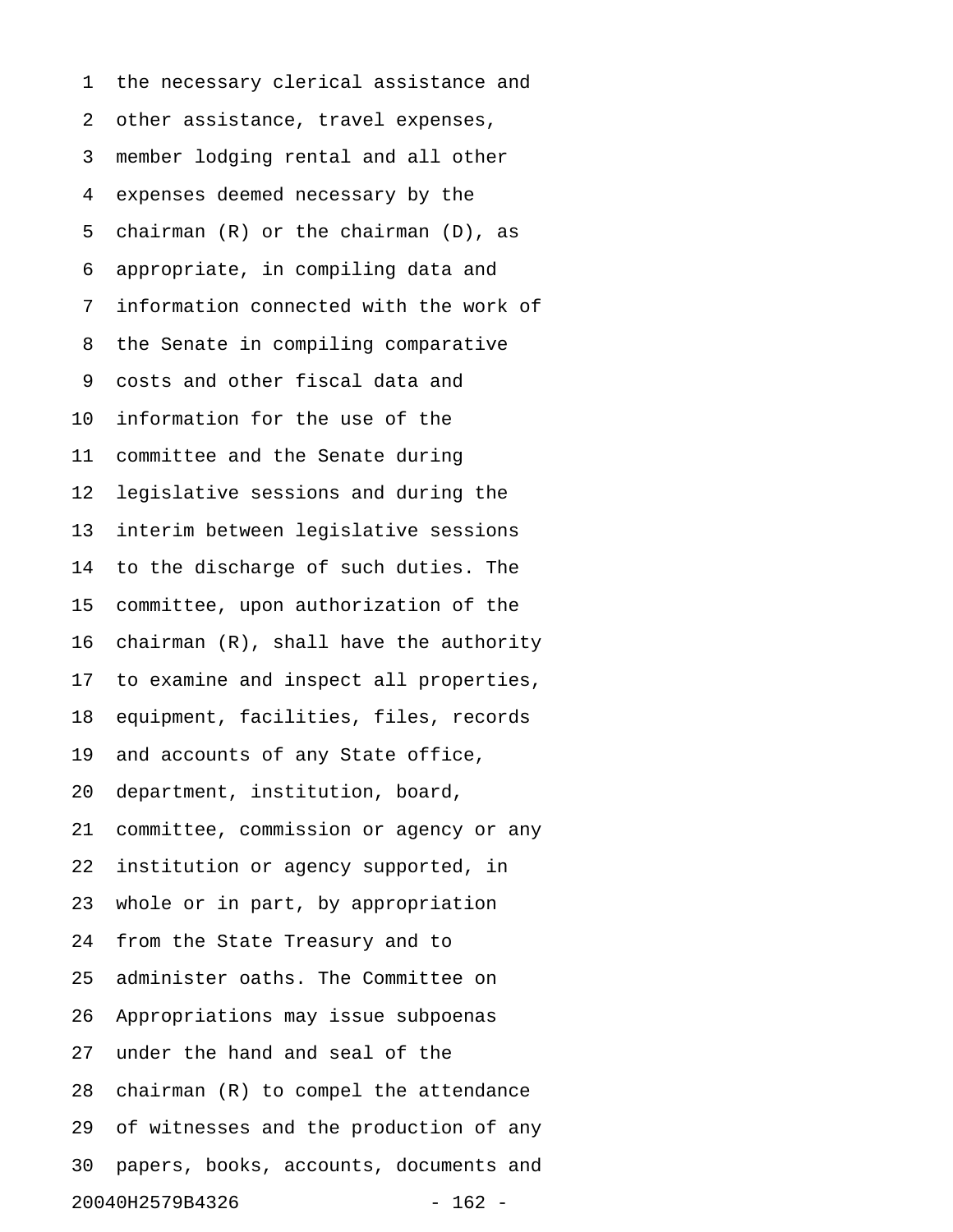1 testimony touching matters properly 2 being inquired into by the committee 3 and to cause the deposition of 4 witnesses either residing within or 5 without the State to be taken in the 6 manner prescribed by law for taking 7 depositions in civil actions. Upon 8 presentation of requisitions by the 9 Chief Clerk for such compensation or 10 expenses, such shall be paid on 11 warrant of the State Treasurer 12 directly to and in favor of the 13 persons designated in such requisition 14 as entitled to receive such 15 compensation or expenses. The sum 16 appropriated shall be divided equally 17 by the State Treasurer and shall be 18 deposited in separate accounts for the 19 Committee on Appropriations (R) and 20 the Committee on Appropriations (D). 21 State appropriation........ 8,996,000 22 For the Caucus Operations Account 23 (R) and the Caucus Operations Account 24 (D) for payment of salaries, wages and 25 all other incidental expenses incurred 26 in hiring personnel and staff for 27 services which, in the opinion of the 28 Floor Leader (R) or the Floor Leader 29 (D) as may be appropriate, may be 30 required or arise during legislative 20040H2579B4326 - 163 -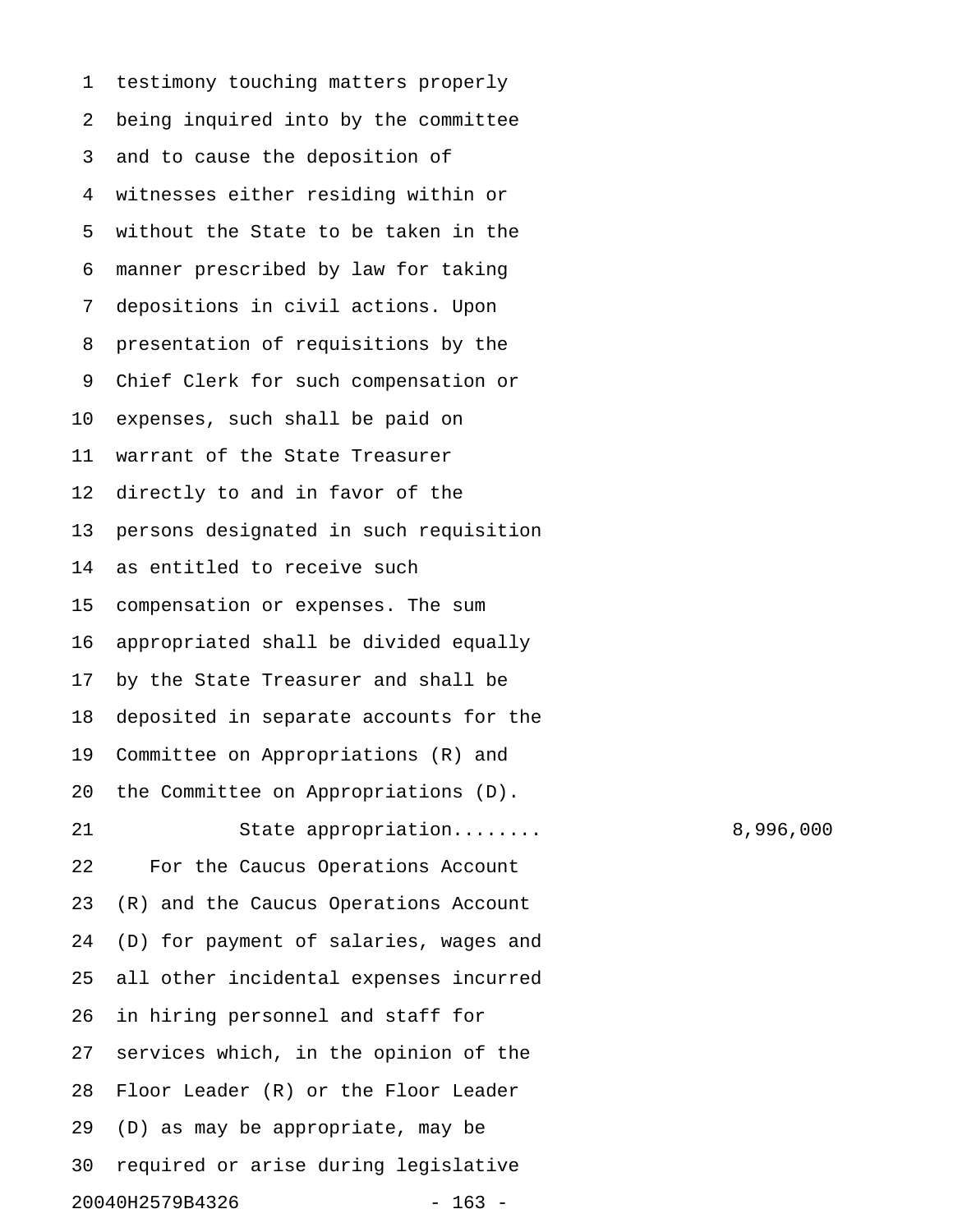1 sessions and during the interim 2 between legislative sessions and for 3 the payment of all other expenses, 4 including member lodging rental, 5 related to the performance of Senate 6 duties and responsibilities. Upon 7 presentation of requisitions by the 8 Chief Clerk for such compensation or 9 expenses, such shall be paid on 10 warrant of the State Treasurer 11 directly to and in favor of the 12 persons designated in such requisition 13 as entitled to receive such 14 compensation or expenses. The sum 15 appropriated shall be divided equally 16 by the State Treasurer and shall be 17 deposited into the Caucus Operations 18 Account (R) and the Caucus Operations 19 Account (D). 20 State appropriation........ 36,600,000

21 For Committee and Contingent 22 Expenses which in the opinion of the 23 Floor Leader (R) or the Floor Leader 24 (D) may be appropriate, including 25 allocations for contingent expenses in 26 the same amounts as the appropriations 27 for Contingent Expenses contained in 28 section 251 of the Act of June 29, 29 2002 (P.L.2106, No.7A) known as the 30 General Appropriation Act of 2002 20040H2579B4326 - 164 -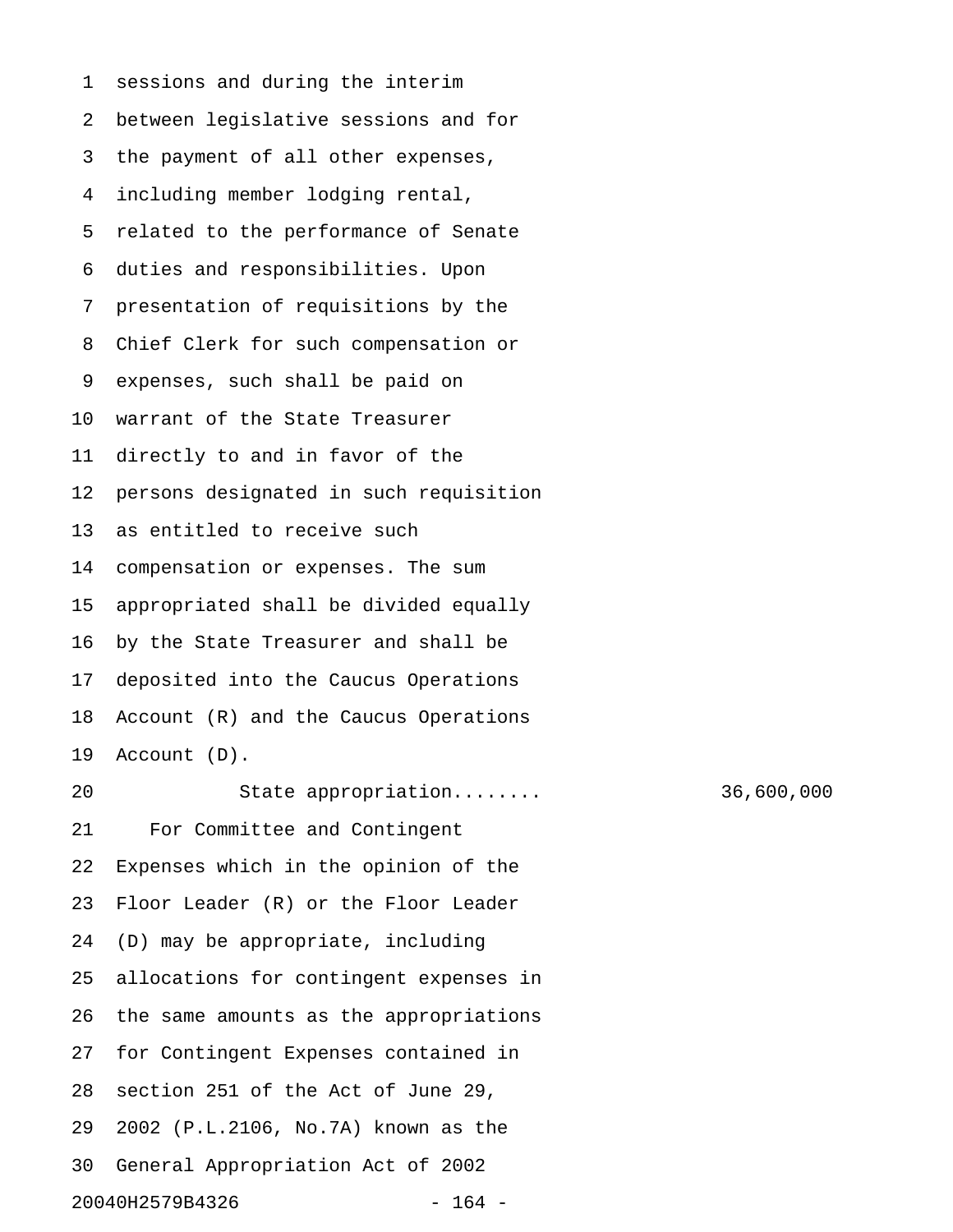1 other than contingent expenses for the 2 President and President pro tempore. 3 Upon presentation of requisitions by 4 the Chief Clerk for such expenses, 5 such shall be paid on warrant of the 6 State Treasurer directly to and in 7 favor of the persons designated in 8 such requisition as entitled to 9 receive such expenses. The sum 10 appropriated shall be divided equally 11 by the State Treasurer and shall be 12 deposited in separate accounts for the 13 Committee and contingent Expense 14 Account (R) and the Committee and 15 Contingent Expense Account (D). 16 State appropriation........ 458,000 17 All appropriations made in this act 18 or in any other fiscal year to any 19 account of the Senate remaining 20 unexpended and unencumbered on the 21 effective date of this part, may be 22 transferred by the Committee on 23 Management Operations, by a vote of 24 two-thirds of its members, in its 25 discretion, to such Senate accounts as 26 the committee deems necessary. Such 27 power to transfer appropriations shall 28 be limited to the 2004-2005 fiscal 29 year. 30 For the Chief Clerk of the Senate

20040H2579B4326 - 165 -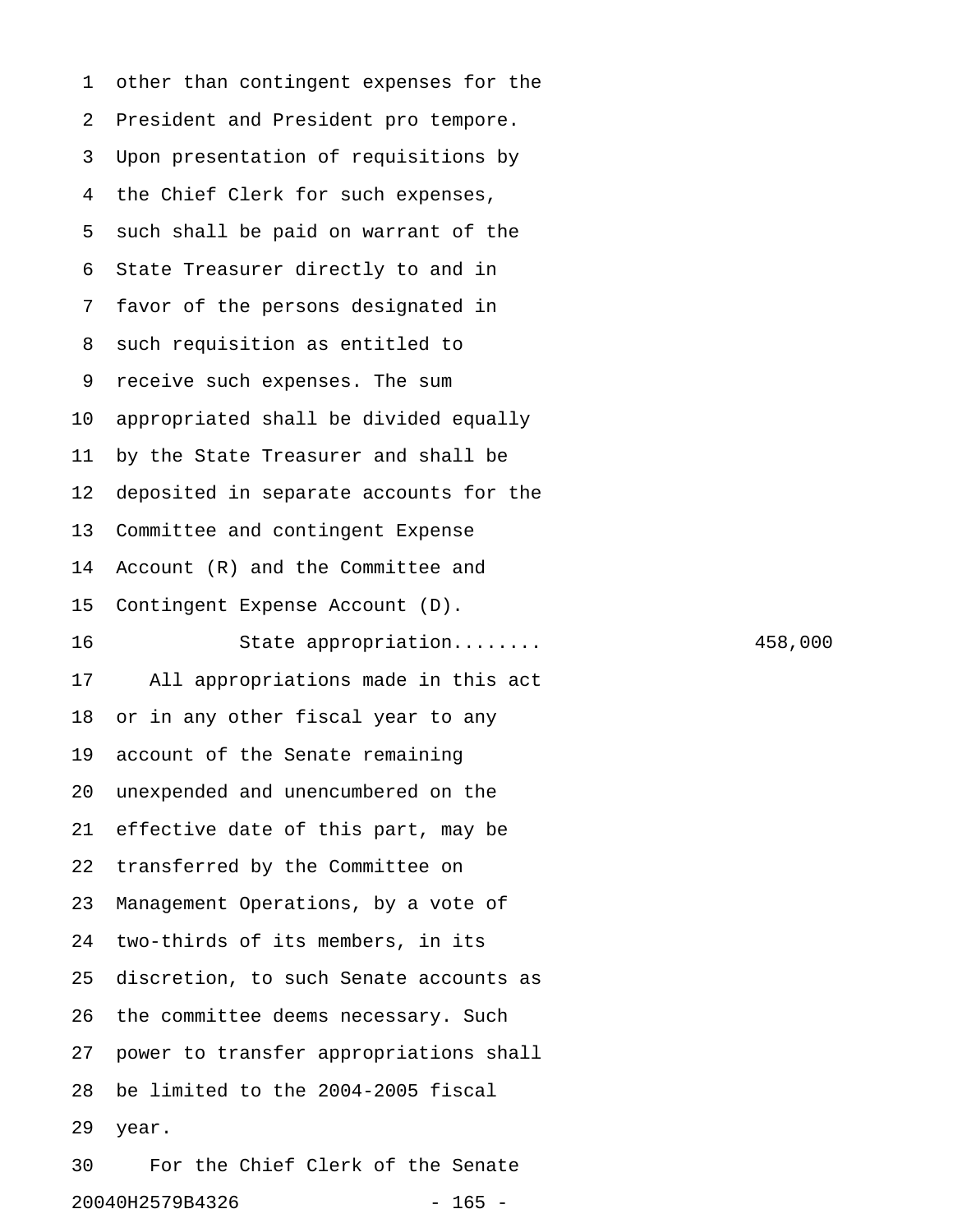1 for the purchase of Pennsylvania and 2 National flags to be sent to residents 3 of Pennsylvania. 4 State appropriation........ 24,000 5 Section 252. House of 6 Representatives.--The following 7 amounts are appropriated to the House 8 of Representatives: The Representatives: The Rederal State 9 For the salaries, wages and all 10 necessary expenses for the following 11 purposes: 12 Salaries of Representatives and 13 extra compensation to the Speaker of 14 the House of Representatives. 15 State appropriation........ 19,222,000 16 Salaries: 17 House employees (D). 18 State appropriation........ 16,425,000 19 House employees (R). 20 State appropriation........ 16,425,000 21 For the operation of the Speaker's 22 Office. 23 State appropriation........ 897,000 24 Bipartisan Management Committee, 25 Chief Clerk and Comptroller. 26 State appropriation........ 12,159,000 27 Mileage: 28 Representatives, officers and 29 employees. 30 State appropriation....... 300,000 20040H2579B4326 - 166 -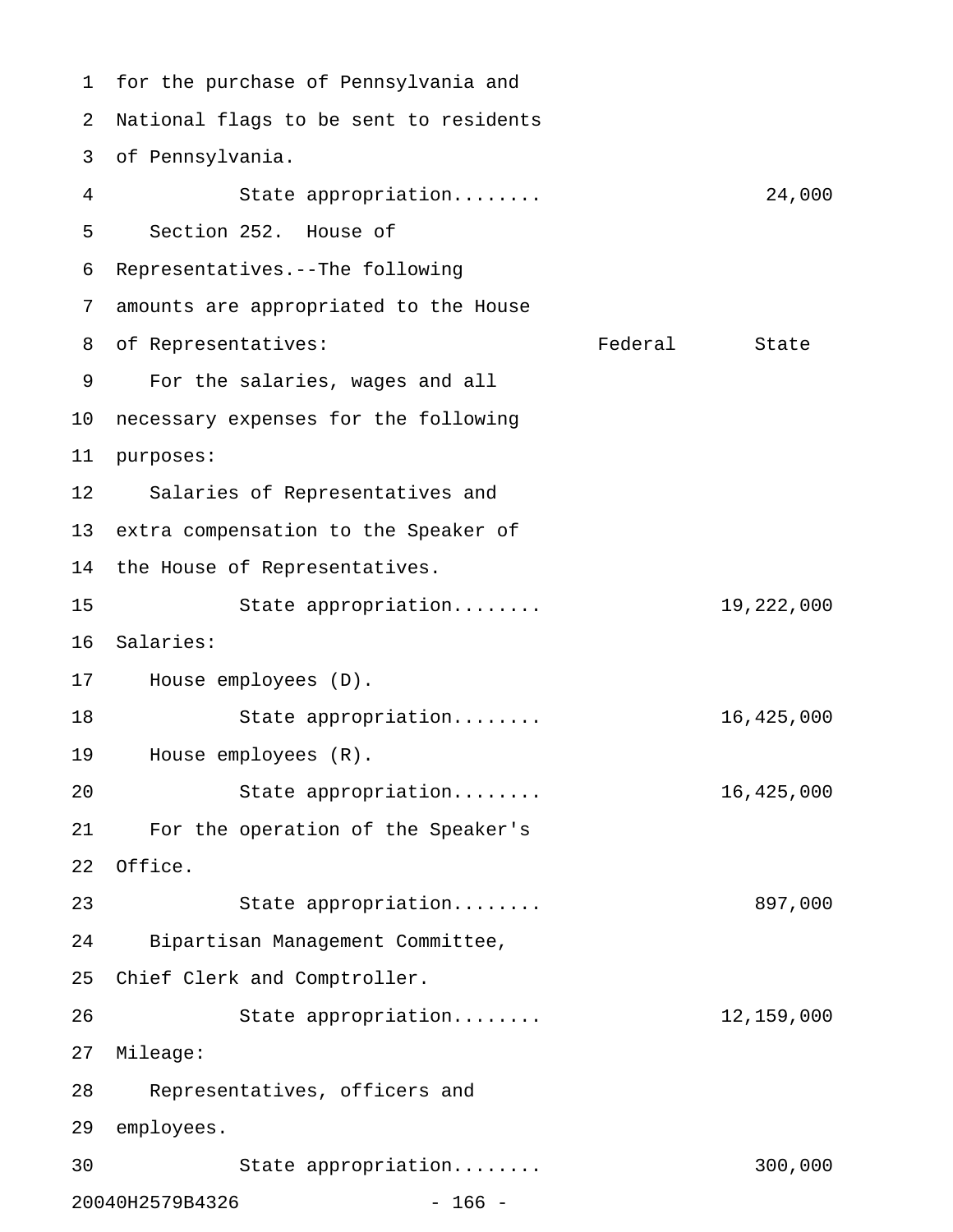1 Postage: 2 Chief Clerk and Legislative 3 Journal. 4 State appropriation........ 2,000,000 5 Contingent expenses: 6 Speaker. 7 State appropriation........ 20,000 8 Chief Clerk. 9 State appropriation........ 643,000 10 Floor Leader (D). 11 State appropriation........ 7,000 12 Floor Leader (R). 13 State appropriation........ 7,000 14 Whip (D). 15 State appropriation........ 6,000 16 Whip (R). 17 State appropriation........ 6,000 18 Chairman of the Caucus (D). 19 State appropriation........ 3,000 20 Chairman of the Caucus (R). 21 State appropriation........ 3,000 22 Secretary of the Caucus (D). 23 State appropriation........ 3,000 24 Secretary of the Caucus (R). 25 State appropriation........ 3,000 26 Chairman of the Appropriations 27 Committee (D). 28 State appropriation........ 6,000 29 Chairman of the Appropriations 30 Committee (R). 20040H2579B4326 - 167 -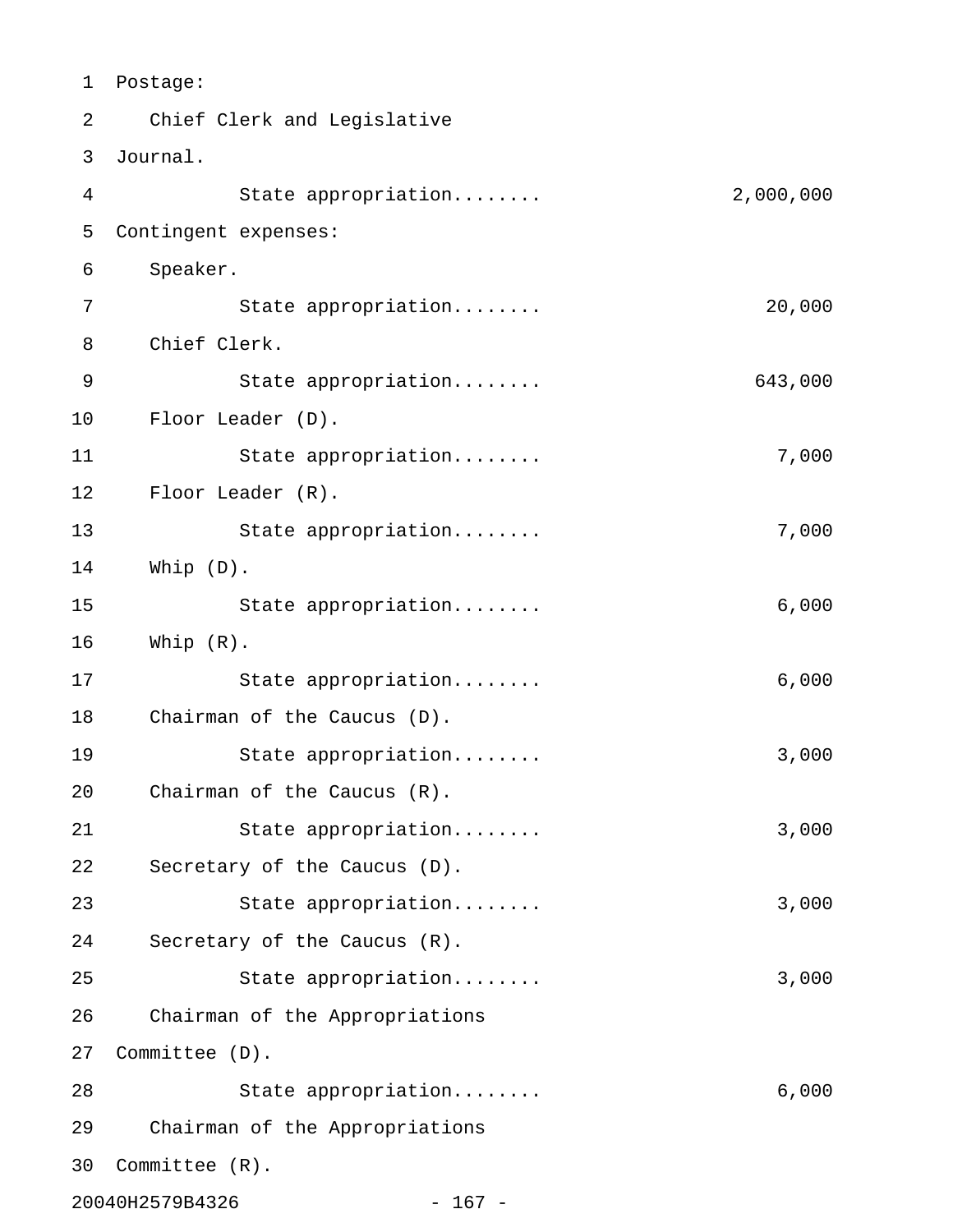| $\mathbf 1$ | State appropriation                   | 6,000  |
|-------------|---------------------------------------|--------|
| 2           | Chairman of the Policy Committee      |        |
| 3           | $(D)$ .                               |        |
| 4           | State appropriation                   | 2,000  |
| 5           | Chairman of the Policy Committee      |        |
| 6           | $(R)$ .                               |        |
| 7           | State appropriation                   | 2,000  |
| 8           | Caucus Administrator (D).             |        |
| 9           | State appropriation                   | 2,000  |
| 10          | Caucus Administrator (R).             |        |
| 11          | State appropriation                   | 2,000  |
| 12          | Administrator for Staff (D).          |        |
| 13          | State appropriation                   | 20,000 |
| 14          | Administrator for Staff (R).          |        |
| 15          | State appropriation                   | 20,000 |
| 16          | The above appropriations for          |        |
| 17          | postage and for contingent expenses   |        |
| 18          | shall be paid prior to the payment of |        |
| 19          | such expenses on warrant of the State |        |
| 20          | Treasurer in favor of the officers    |        |
| 21          | above named upon the presentation of  |        |
| 22          | their requisitions for the same:      |        |
| 23          | Provided, That the total amount of    |        |
| 24          | requisitions for advancements, less   |        |
| 25          | the total amount of expenditures made |        |
| 26          | as certified by such officers to the  |        |
| 27          | State Treasurer, shall not exceed the |        |
| 28          | amount of the bond of the officer     |        |
| 29          | having control of the disbursement    |        |
| 30          | from the funds advanced.              |        |
|             | 20040H2579B4326<br>$-168 -$           |        |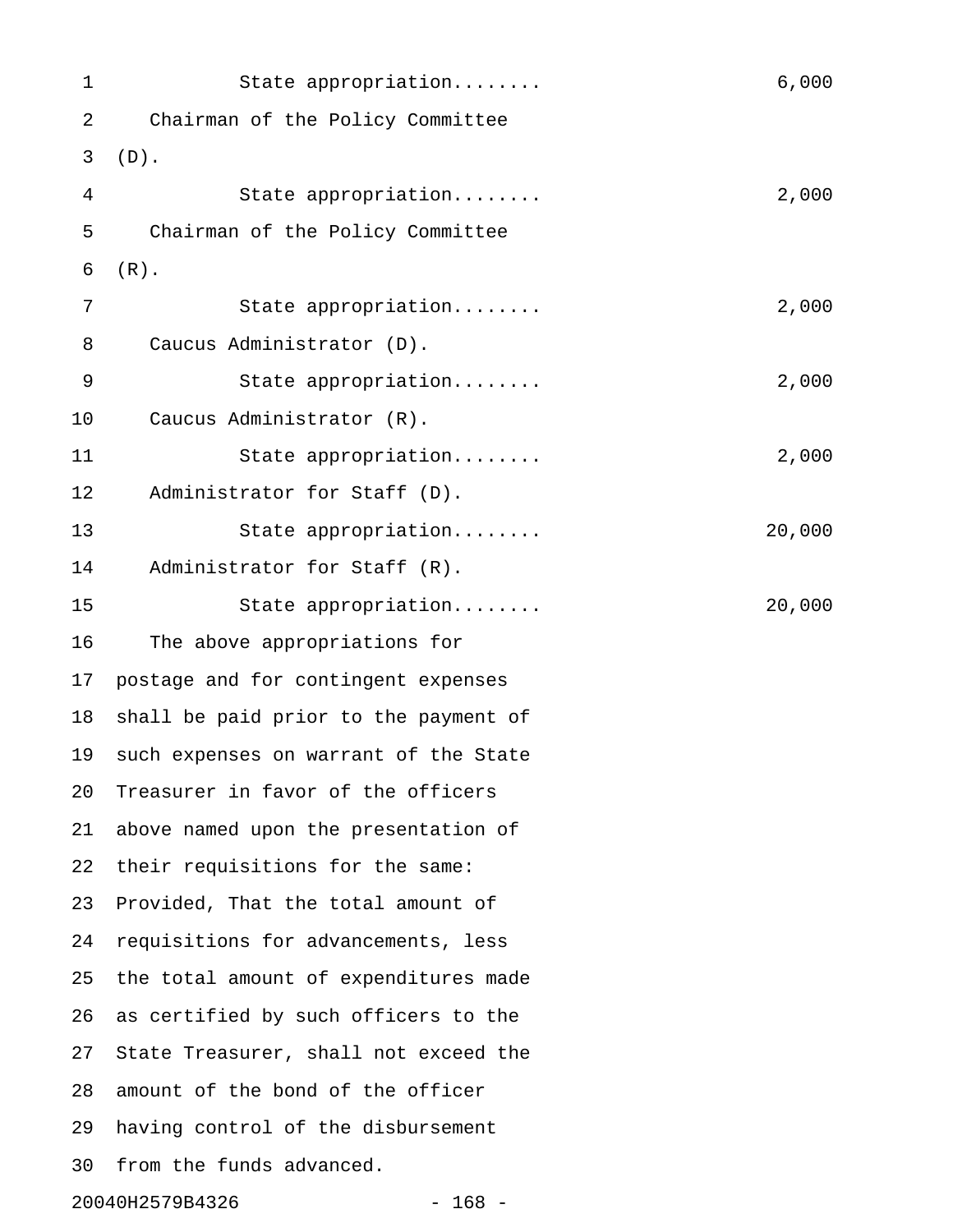1 Miscellaneous expenses:

2 Legislative Office for Research 3 Liaison. 4 State appropriation........ 677,000 5 Incidental expenses. 6 State appropriation........ 7,845,000 7 Expenses - Representatives: In 8 addition to annual reimbursement for 9 expenses heretofore authorized by law 10 for each member of the House of 11 Representatives, each member shall be 12 entitled to reimbursement for actual 13 expenses, not exceeding the sum of 14 \$12,500 annually, incurred for lodging 15 and meals while away from home on 16 official legislative business, home 17 office expenses, official postage, 18 staff and all other expenses 19 incidental to legislative duties. 20 State appropriation........ 5,133,000 21 Legislative printing and expenses. 22 State appropriation........ 16,000,000 23 Attending National Legislative 24 Conference - expenses. 25 State appropriation........ 294,000 26 The above appropriation for 27 attending National Legislative 28 Conference meetings and for attending 29 meetings of the Council of State 30 Governments shall be paid to the Chief

20040H2579B4326 - 169 -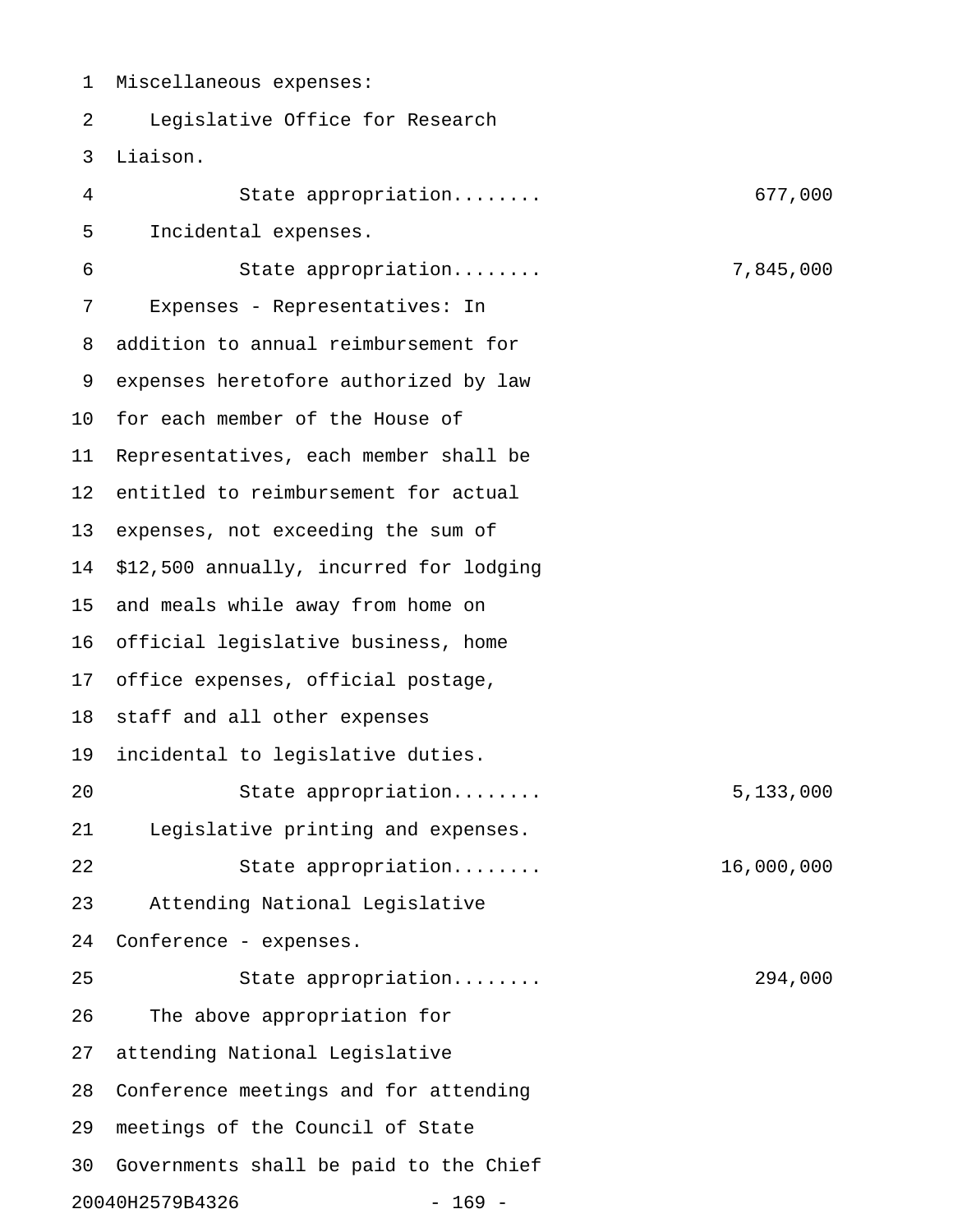1 Clerk of the House in the same manner 2 and under the same conditions as the 3 appropriations for postage and 4 contingent expenses above. 5 For the payment of the expenses of 6 the Committee on Appropriations (R) of 7 the House of Representatives in 8 investigating schools, colleges, 9 universities, correctional 10 institutions, mental hospitals, 11 medical and surgical hospitals, homes 12 and other institutions and agencies 13 supported, in whole or in part, by 14 appropriations from the State Treasury 15 in analyzing reports, expenditures and 16 the general operation and 17 administration of the institutions and 18 agencies in examining and analyzing 19 requests of the same and of the 20 various departments, boards and 21 commissions of the Commonwealth, and 22 for the collection of data from other 23 states, attending seminars and 24 conferences, and in cooperating and 25 exchanging information with 26 legislative budget and financial 27 committees of other states, and any 28 office expenses necessary to serve the 29 committee and its chairman, and for 30 the necessary clerical assistance and 20040H2579B4326 - 170 -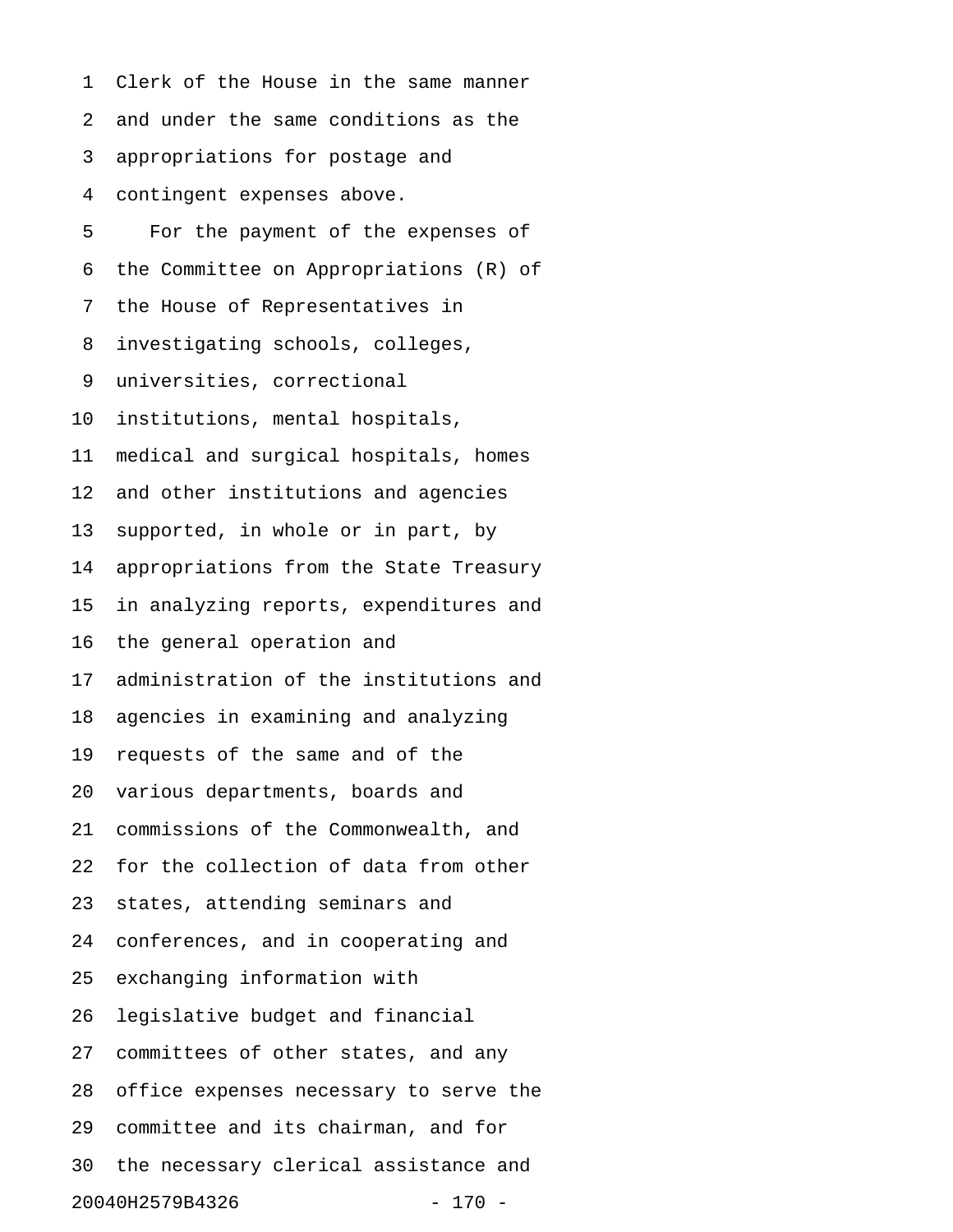1 other assistance, travel expenses and 2 all other expenses deemed necessary by 3 the chairman in compiling data and 4 information connected with the work of 5 the committee in compiling comparative 6 cost and other fiscal data and 7 information for the use of the 8 committee and the House of 9 Representatives during legislative 10 sessions and during the interim 11 between legislative sessions to the 12 discharge of such duties. The 13 committee shall have the authority to 14 examine and inspect all properties, 15 equipment, facilities, files, records 16 and accounts of any State office, 17 department, institution, board, 18 committee, commission or agency or any 19 institution or agency supported, in 20 whole or in part, by appropriation 21 from the State Treasury and to 22 administer oaths. The sum appropriated 23 shall be paid on warrant of the State 24 Treasurer in favor of the chairman of 25 the committee on the presentation of 26 his requisition for the same. The 27 Chairman of the Committee on 28 Appropriations (R) shall, not later 29 than 30 days after the termination of 30 his term of office or until his 20040H2579B4326 - 171 -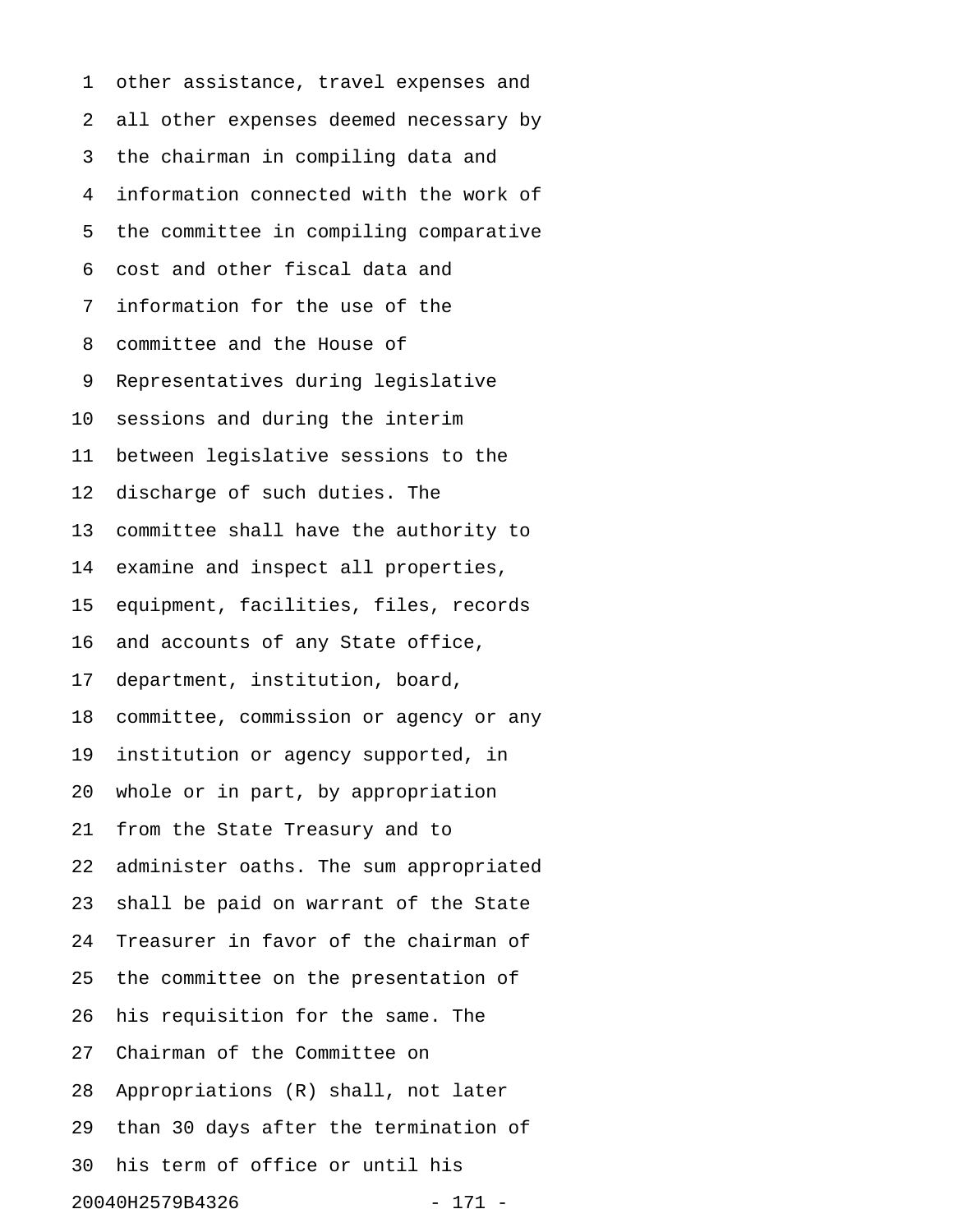1 successor is elected and also within 2 30 days after the adjournment of any 3 regular or special session, file an 4 account, together with supporting 5 documents whenever possible, in the 6 office of the Committee on 7 Appropriations, of the committee's 8 expenses since the filing of the prior 9 account. 10 State appropriation........ 4,200,000 11 For the payment of the expenses of 12 one member of the Committee on 13 Appropriations (D) of the House of 14 Representatives, designated by a 15 majority vote of the House of 16 Representatives Caucus (D), for 17 investigating schools, colleges, 18 universities, correctional 19 institutions, mental hospitals, 20 medical and surgical hospitals, homes 21 and other institutions and agencies 22 supported, in whole or in part, by 23 appropriations from the State Treasury 24 in analyzing reports, expenditures, 25 and the general operation and 26 administration of the institutions and 27 agencies in examining and analyzing 28 requests of the same and of the 29 various departments, boards and 30 commissions of the Commonwealth and

20040H2579B4326 - 172 -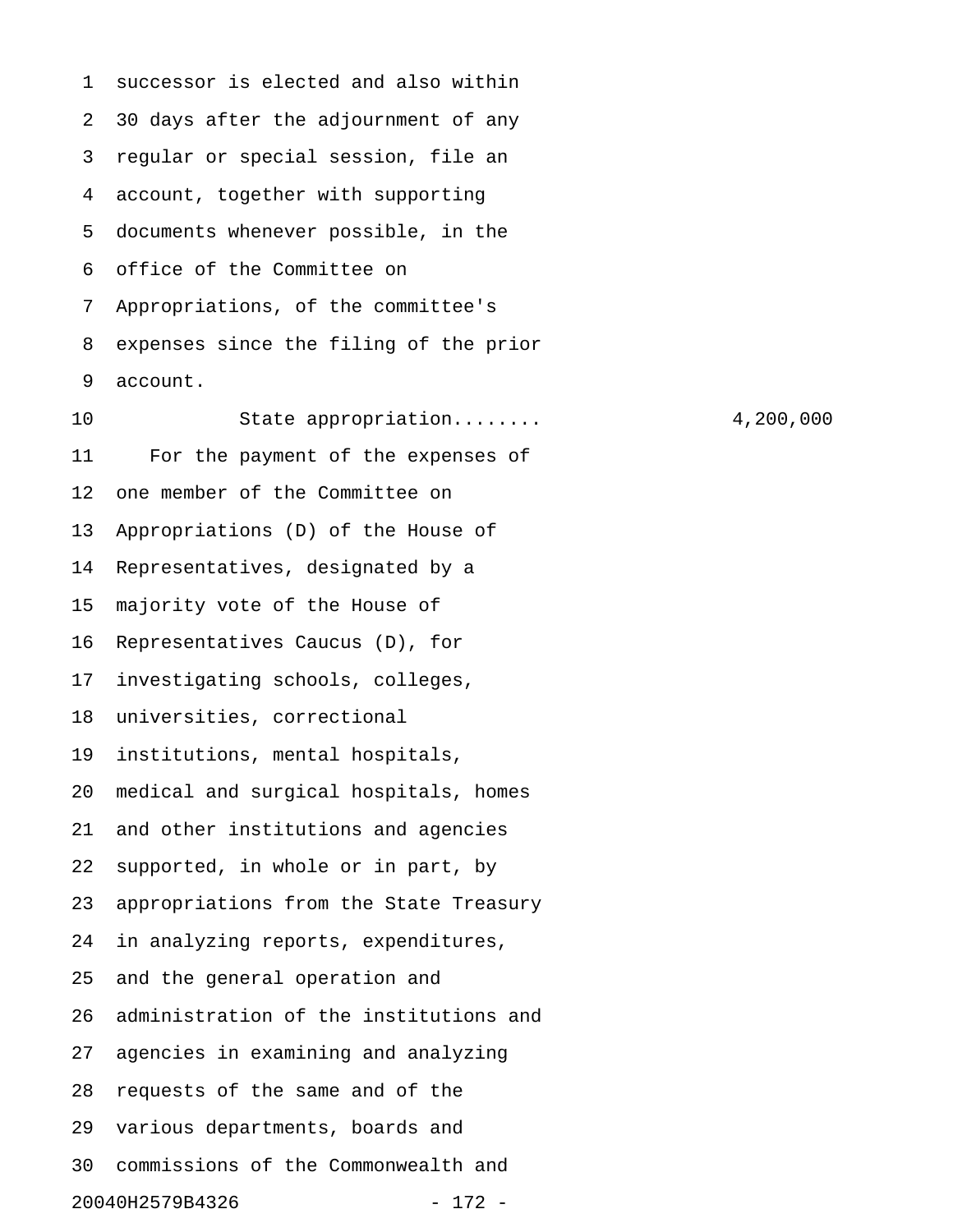1 for the collection of data from other 2 states, attending seminars and 3 conferences, and in cooperating and 4 exchanging information with 5 legislative budget and financial 6 committees of other states, and any 7 office expenses necessary to serve the 8 committee and its chairman, and for 9 the necessary clerical assistance, and 10 other assistance, travel expenses and 11 all other expenses deemed necessary by 12 the chairman in compiling data and 13 information connected with the work of 14 the committee in compiling comparative 15 cost and other fiscal data and 16 information for the use of the 17 committee and the House of 18 Representatives during legislative 19 sessions and during the interim 20 between legislative sessions to the 21 discharge of such duties. The sum 22 appropriated shall be paid on warrant 23 of the State Treasurer in favor of the 24 member so designated by the majority 25 vote of the House of Representatives 26 Caucus (D) on the presentation of his 27 requisition for the same. Such member 28 so designated shall, not later than 30 29 days after the termination of his term 30 of office or until his successor is 20040H2579B4326 - 173 -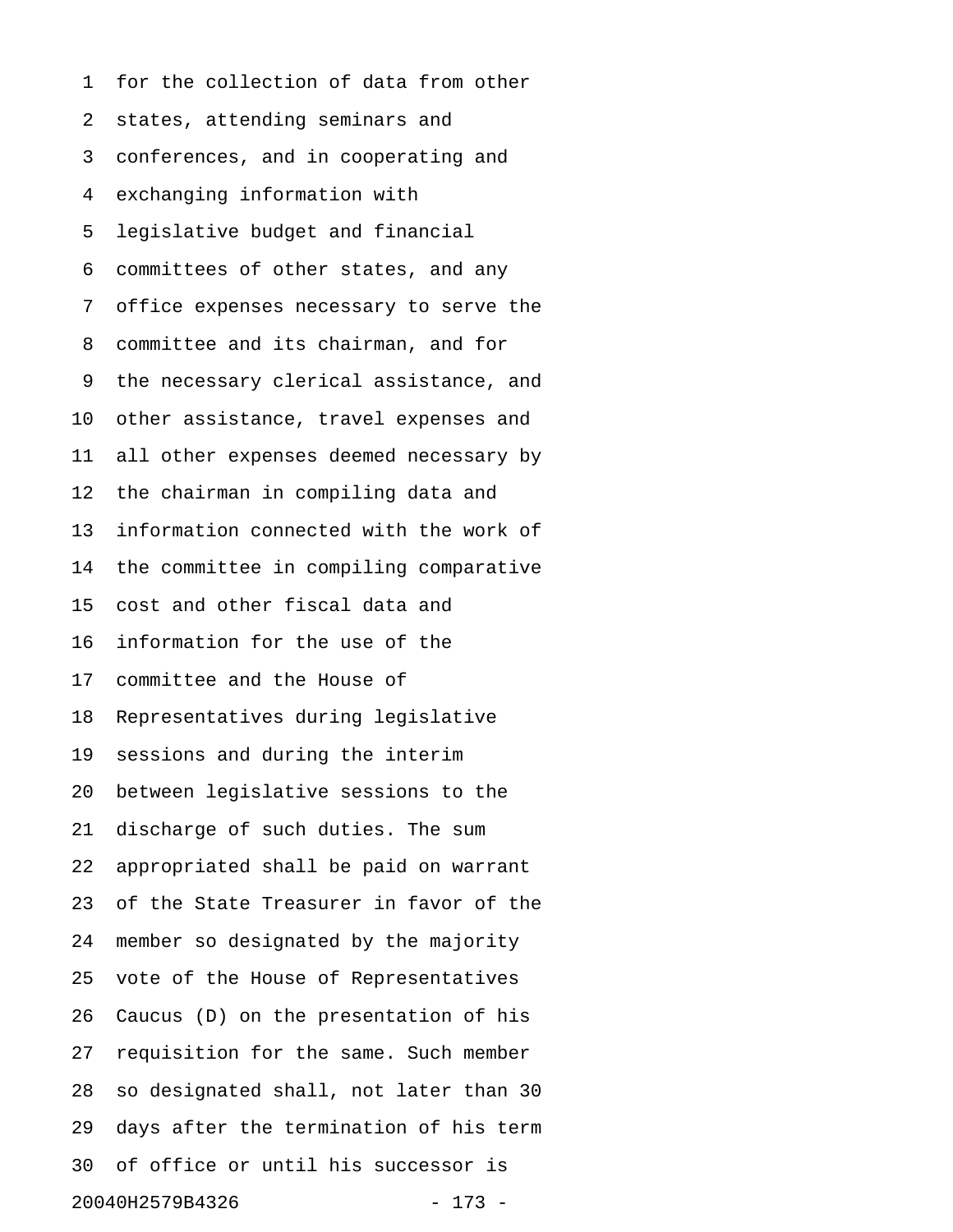1 elected and also within 30 days after 2 the adjournment of any regular or 3 special session, file an account, 4 together with supporting documents 5 whenever possible, in the office of 6 the Committee on Appropriations (D) of 7 the House of Representatives, of his 8 expenses since the filing of the prior 9 account.

10 State appropriation........ 4,200,000 11 The Committee on Appropriations may 12 issue subpoenas under the hand and 13 seal of the Majority Chairman to 14 compel the attendance of witnesses and 15 the production of any papers, books, 16 accounts, documents and testimony 17 touching matters properly being 18 inquired into by the committee and to 19 cause the deposition of witnesses 20 either residing within or without the 21 State to be taken in the manner 22 prescribed by law for taking 23 depositions in civil actions. 24 For the payment to the Special 25 Leadership Account (R) for payment of 26 salaries, wages and all other 27 incidental expenses incurred in hiring 28 personnel and staff or for services, 29 which, in the opinion of the Majority 30 Leader, may be required or arise 20040H2579B4326 - 174 -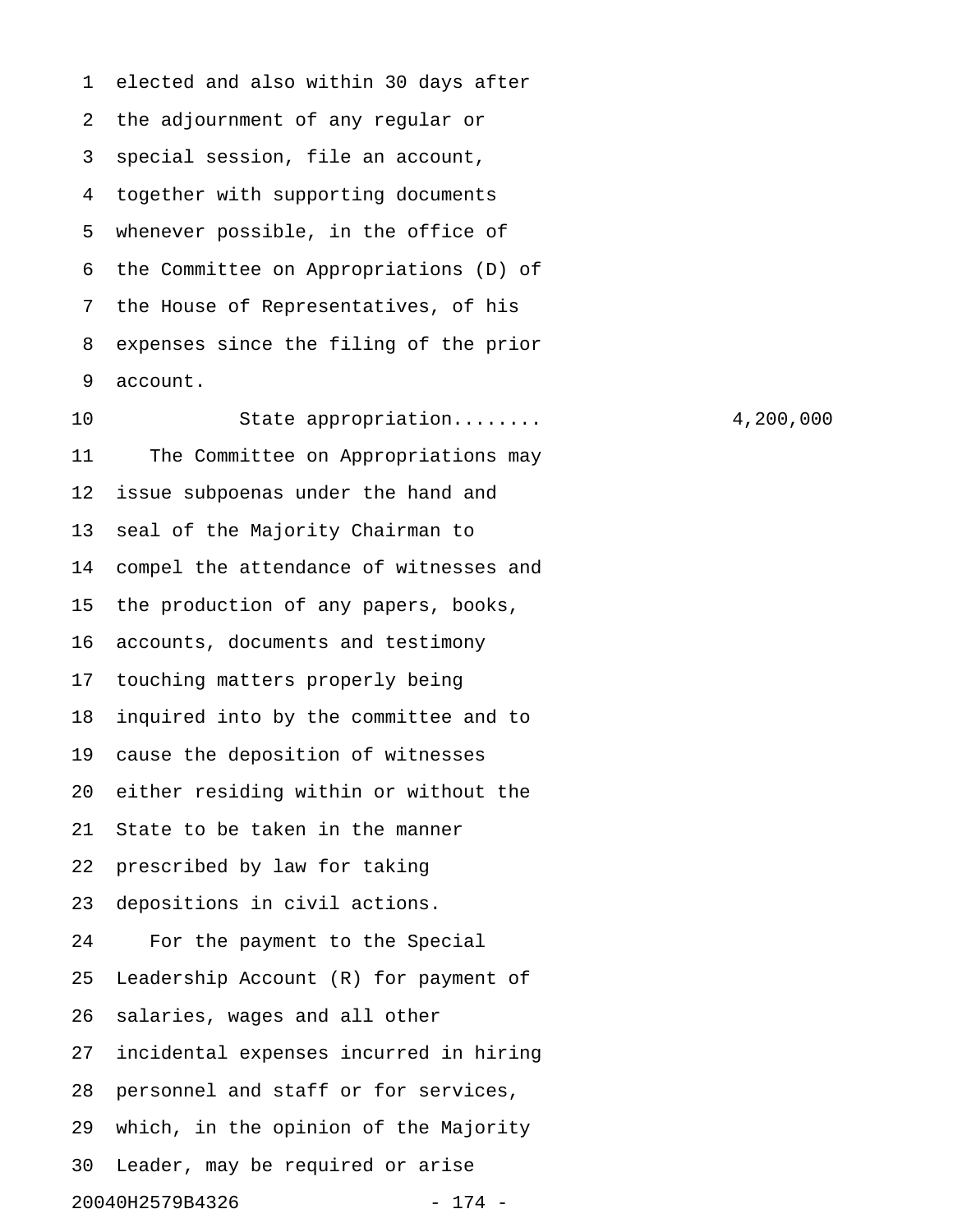1 during legislative sessions and during 2 the interim between legislative 3 sessions and for the payment of all 4 other expenses related to the 5 performance of his duties and 6 responsibilities. The sum appropriated 7 shall be paid on warrant of the State 8 Treasurer in favor of the Majority 9 Leader on the presentation of his 10 requisition for the same. The Majority 11 Leader shall, not later than 30 days 12 after the termination of his term of 13 office or until his successor is 14 elected and also within 30 days after 15 the adjournment of any regular or 16 special session, file an account, 17 together with supporting documents 18 whenever possible, in the office of 19 the Majority Leader, of such expenses 20 since the filing of the prior account. 21 State appropriation........ 13,329,000 22 For the payment to the Special 23 Leadership Account (D) for payment of 24 salaries, wages and all other 25 incidental expenses incurred in hiring 26 personnel and staff or for services 27 which, in the opinion of the Minority 28 Leader, may be required or arise 29 during legislative sessions and during 30 the interim between legislative 20040H2579B4326 - 175 -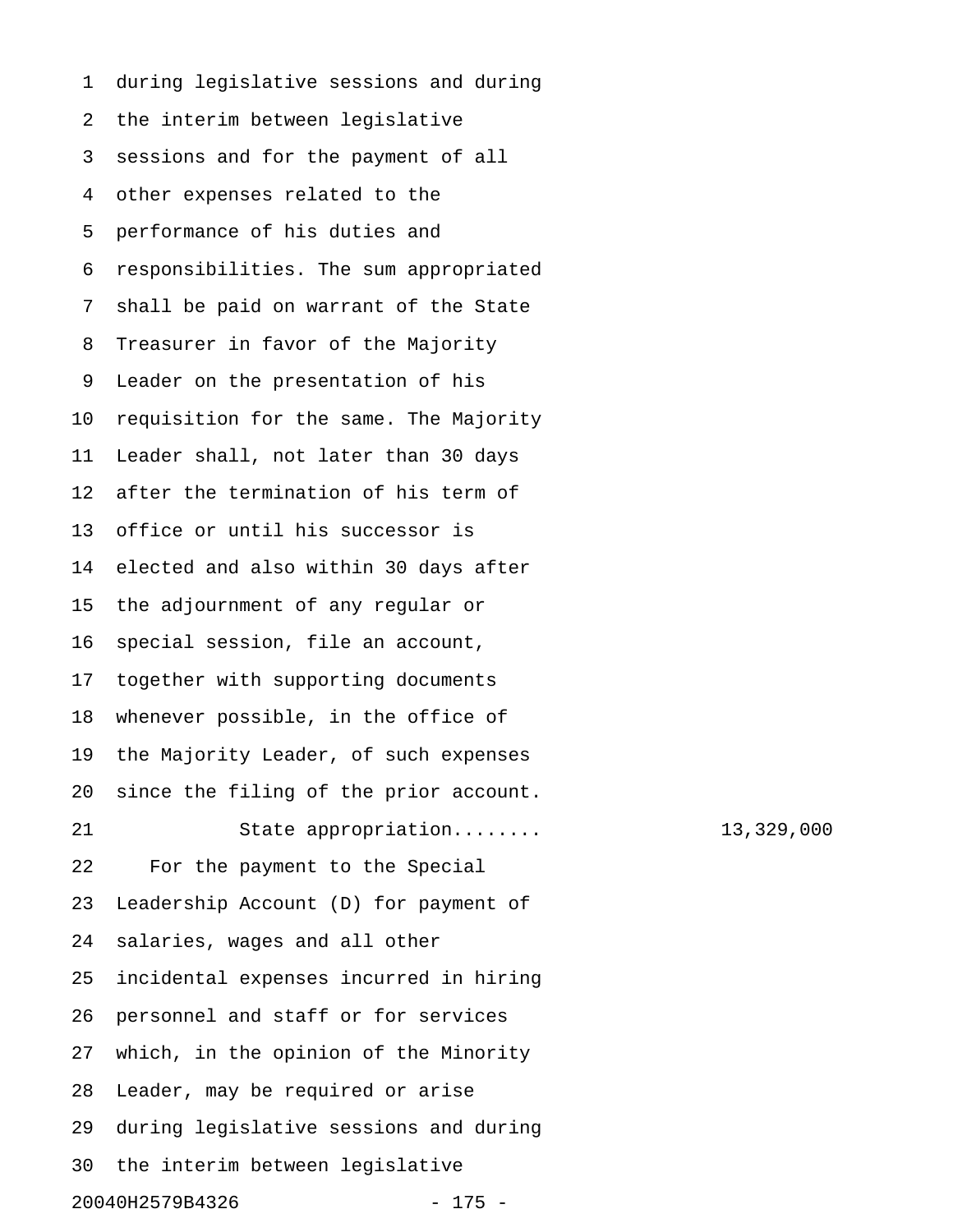1 sessions and for the payment of all 2 other expenses related to the 3 performance of his duties and 4 responsibilities. The sum appropriated 5 shall be paid on warrant of the State 6 Treasurer in favor of the Minority 7 Leader on the presentation of his 8 requisition for the same. The Minority 9 Leader shall, not later than 30 days 10 after the termination of his term of 11 office or until his successor is 12 elected and also within 30 days after 13 the adjournment of any regular or 14 special session, file an account, 15 together with supporting documents 16 whenever possible, in the office of 17 the Minority Leader, of such expenses 18 since the filing of the prior account. 19 State appropriation........ 13,329,000 20 For allocation in such amounts as 21 may be designated by the Legislative 22 Management Committee (R) to the 23 several standing committees (other 24 than the Committee on Appropriations) 25 of the House for payment of 26 compensation of counsel, research 27 assistants and other staff personnel 28 hired and assigned to work on behalf 29 of the chairman and the majority 30 members of such standing committees of 20040H2579B4326 - 176 -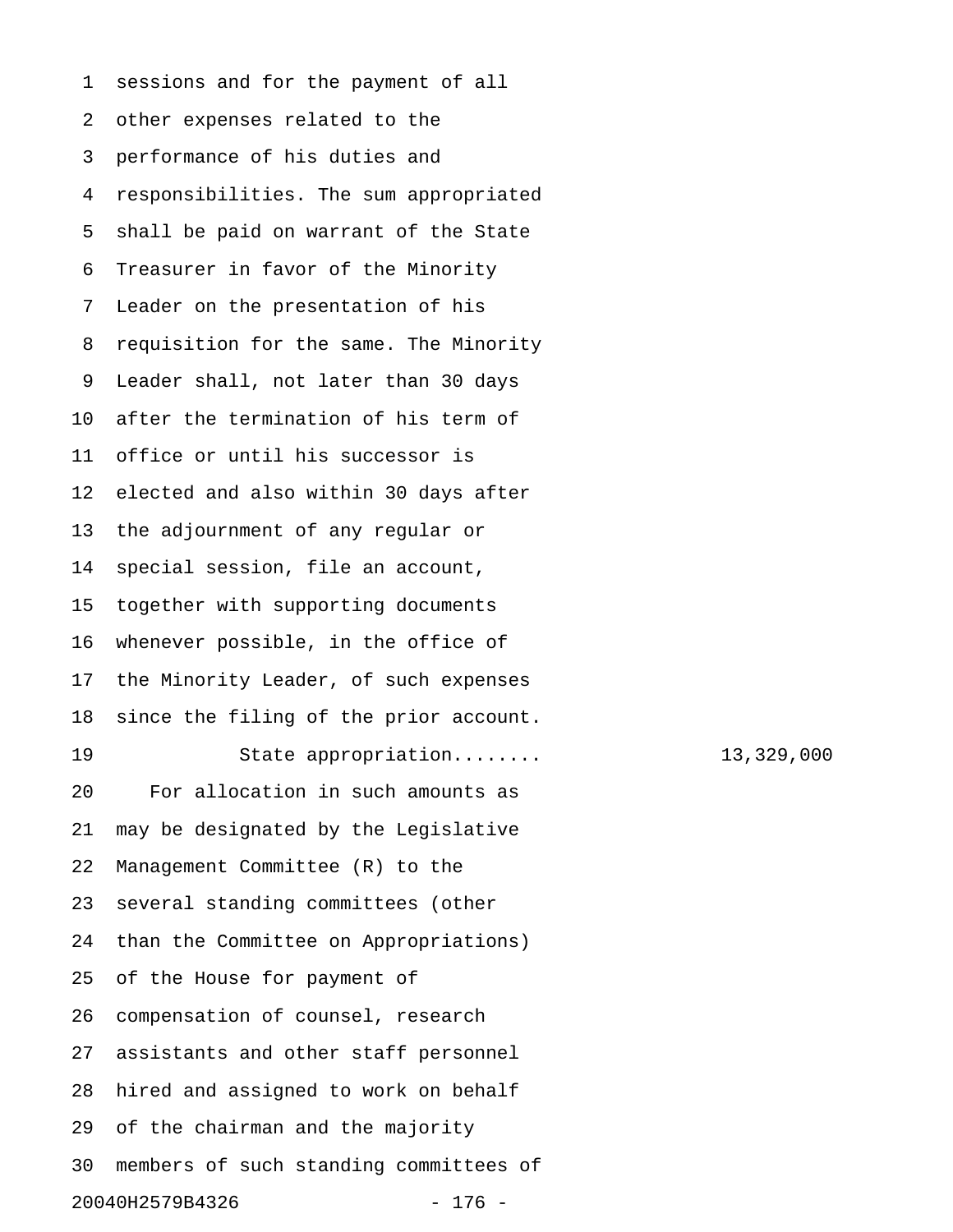1 the House and for other necessary 2 expenses incurred. Upon presentation 3 of requisitions by the Chief Clerk of 4 the House for such compensation or 5 expenses, such shall be paid on 6 warrant of the State Treasurer 7 directly to and in favor of the 8 persons designated in such 9 requisitions as entitled to receive 10 such compensation or expenses. An 11 accounting, together with supporting 12 documents whenever possible, shall be 13 filed in the office of the Chief Clerk 14 of such expenses since the filing of 15 the prior account. 16 State appropriation........ 17,857,000

17 For allocation in such amounts as 18 may be designated by the Legislative 19 Management Committee (D) to the 20 several standing committees (other 21 than the Committee on Appropriations) 22 of the House for payment of 23 compensation of counsel, research 24 assistants and other staff personnel 25 hired and assigned to work on behalf 26 of the minority members of such 27 standing committees of the House and 28 for other necessary expenses incurred. 29 Upon presentation of requisitions by 30 the Chief Clerk of the House for such 20040H2579B4326 - 177 -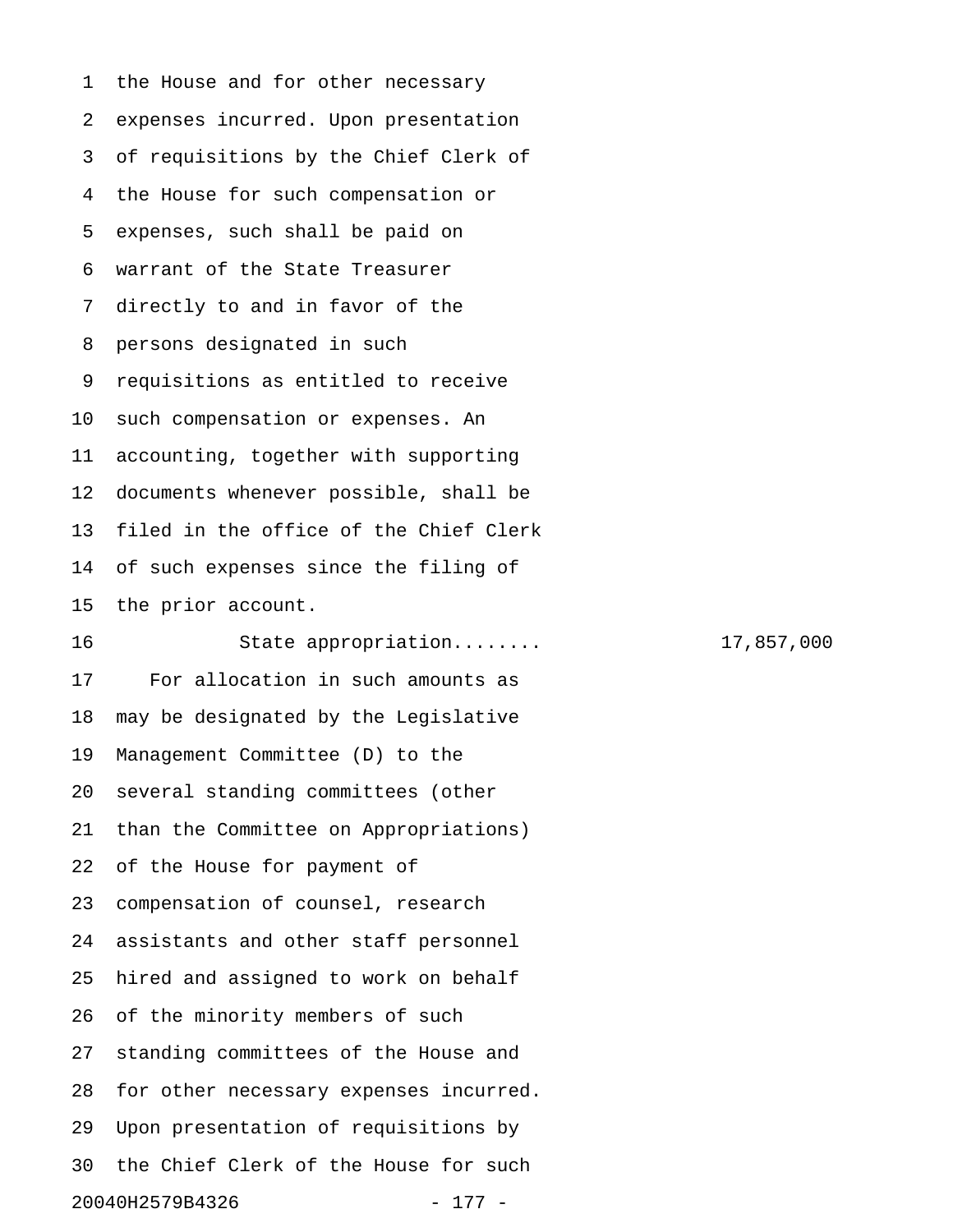1 compensation or expenses, such shall 2 be paid on warrant of the State 3 Treasurer directly to and in favor of 4 the persons designated in such 5 requisitions as entitled to receive 6 such compensation or expenses. An 7 accounting, together with supporting 8 documents whenever possible, shall be 9 filed in the office of the Chief Clerk 10 of such expenses since the filing of 11 the prior account. 12 State appropriation........ 17,857,000 13 All appropriations made in this act 14 or in any other fiscal year to any 15 account of the House of 16 Representatives remaining unexpended 17 and unencumbered on the effective date 18 of this part, may be transferred by 19 the Bipartisan Management Committee, 20 in its discretion, to such House 21 accounts as the committee deems 22 necessary. Such power to transfer 23 appropriations shall be limited to the 24 2004-2005 fiscal year. 25 For the Commonwealth Emergency 26 Medical System. 27 State appropriation........ 50,000 28 For the Chief Clerk of the House of 29 Representatives for the purchase of 30 Pennsylvania and National flags to be 20040H2579B4326 - 178 -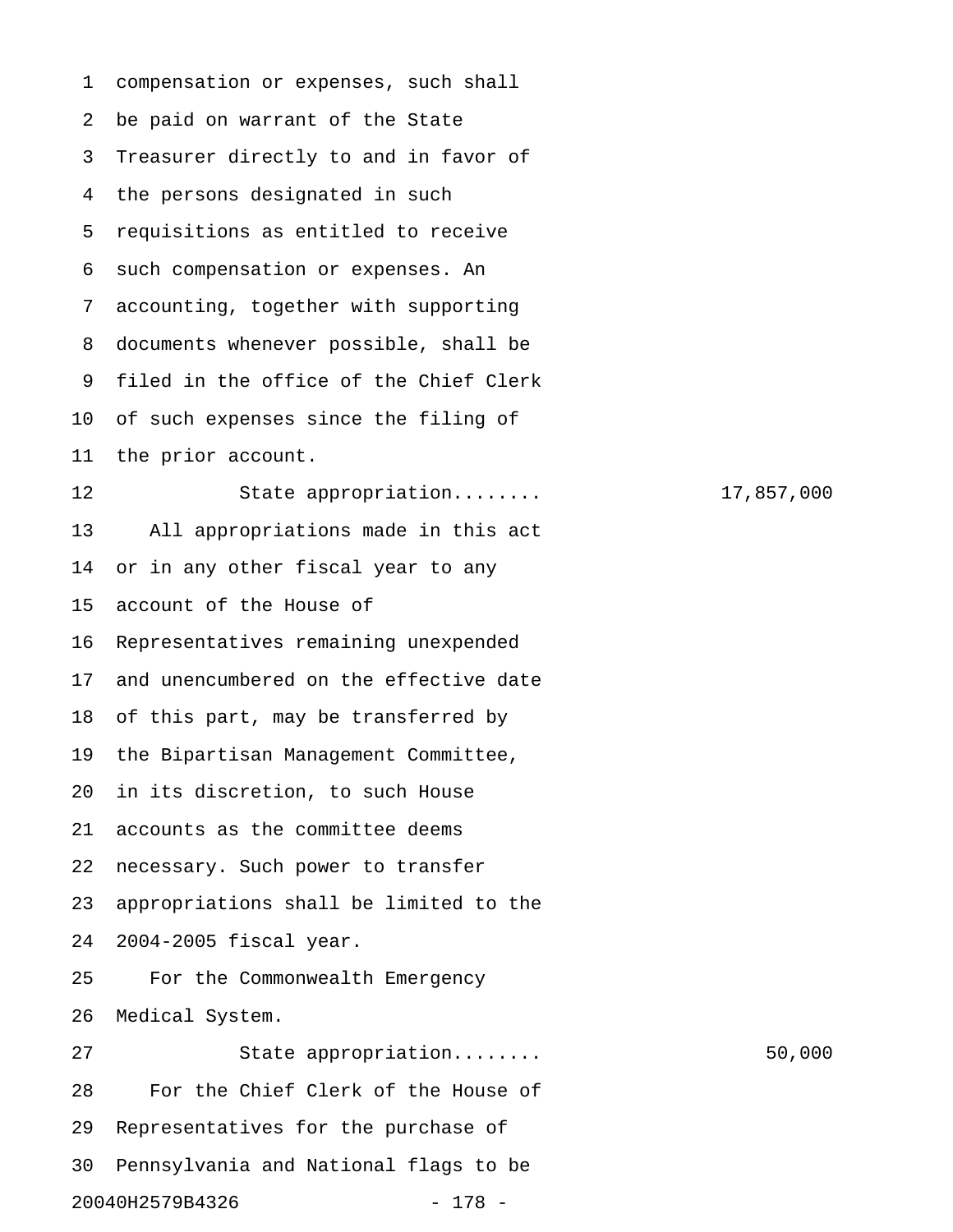1 sent to residents of Pennsylvania. 2 State appropriation........ 24,000 3 For information and other 4 technology. 5 State appropriation........ 16,000,000 6 For the school for new members. 7 State appropriation........ 15,000 8 Section 253. Legislative Reference 9 Bureau.--The following amounts are 10 appropriated to the Legislative 11 Reference Bureau: Federal State 12 For the salaries, wages and all 13 necessary expenses for the work of the 14 Legislative Reference Bureau, 15 including the Code and Bulletin 16 Section. 17 The Pennsylvania Consolidated 18 Statutes, advance copies of statutes, 19 volumes of the Laws of Pennsylvania 20 and other publications shall be 21 printed under contracts entered into 22 by the Legislative Reference Bureau 23 (without the intervention of any other 24 State agency or officer and without 25 regard to any other statute regulating 26 printing contracts) and distributed 27 (without regard to any other statute 28 regulating distribution of laws) as 29 determined by the bureau, and moneys 30 from sales shall be paid to the bureau 20040H2579B4326 - 179 -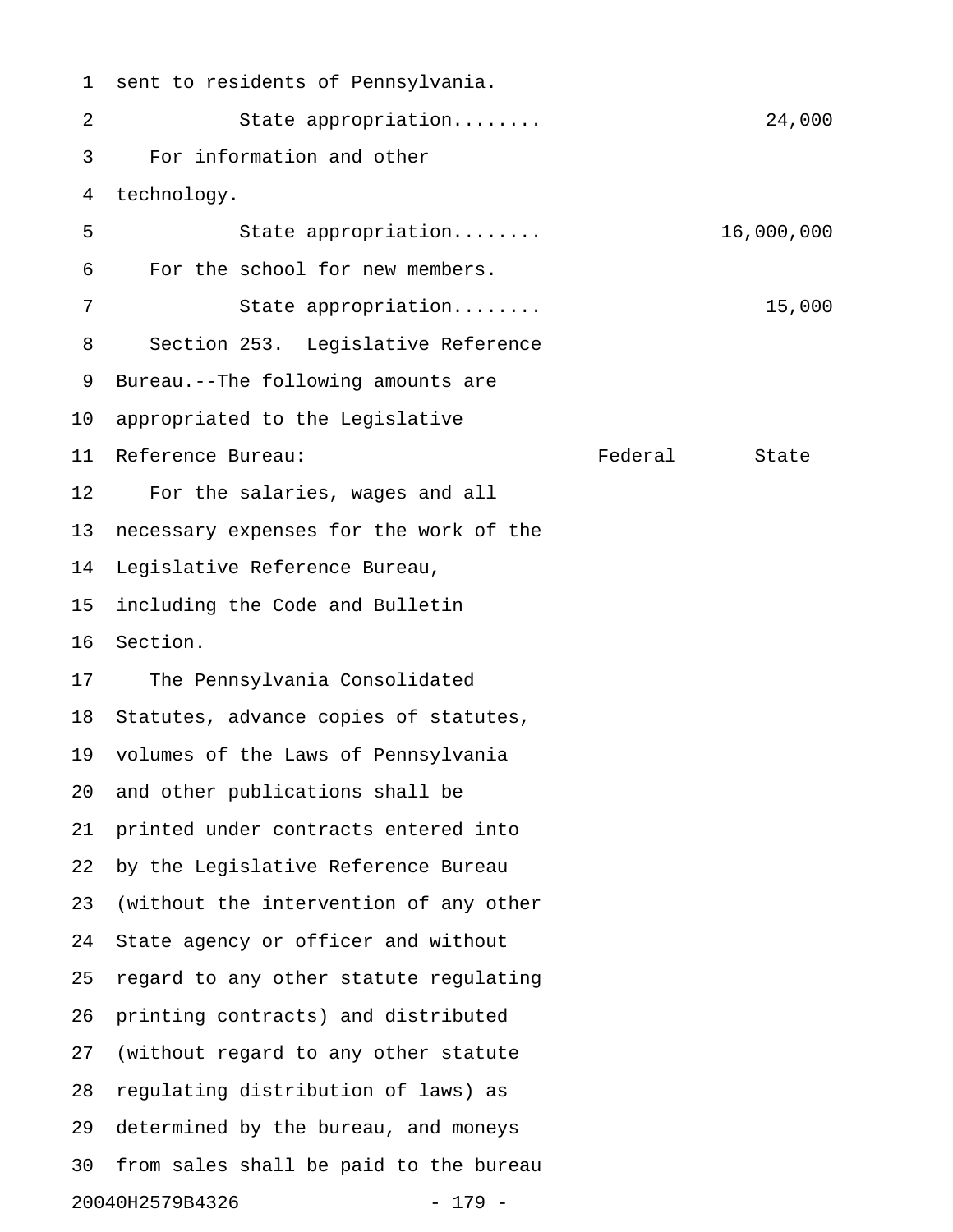2 as the bureau shall determine, which 3 shall pay the same into the State 4 Treasury to the credit of the General 5 Fund. Such moneys are hereby 6 appropriated from the General Fund to 7 the Legislative Reference Bureau for 8 the editing, printing and distribution 9 of such publications and related 10 expenses. 11 State appropriation........ 7,598,000 12 For contingent expenses connected 13 with the work of the Legislative 14 Reference Bureau to be paid on 15 warrants of the State Treasurer in 16 favor of the director on the 17 presentation of his requisitions for 18 the same. The director shall file an 19 accounting of the expenses, together 20 with supporting documents whenever 21 possible, in the office of the 22 Legislative Reference Bureau. 23 State appropriation........ 20,000 24 For the Pennsylvania Bulletin and 25 Pennsylvania Code and related 26 expenses. 27 State appropriation........ 795,000 28 Section 254. Legislative Budget 29 and Finance Committee.--The following 30 amounts are appropriated to the

1 or the Department of General Services,

20040H2579B4326 - 180 -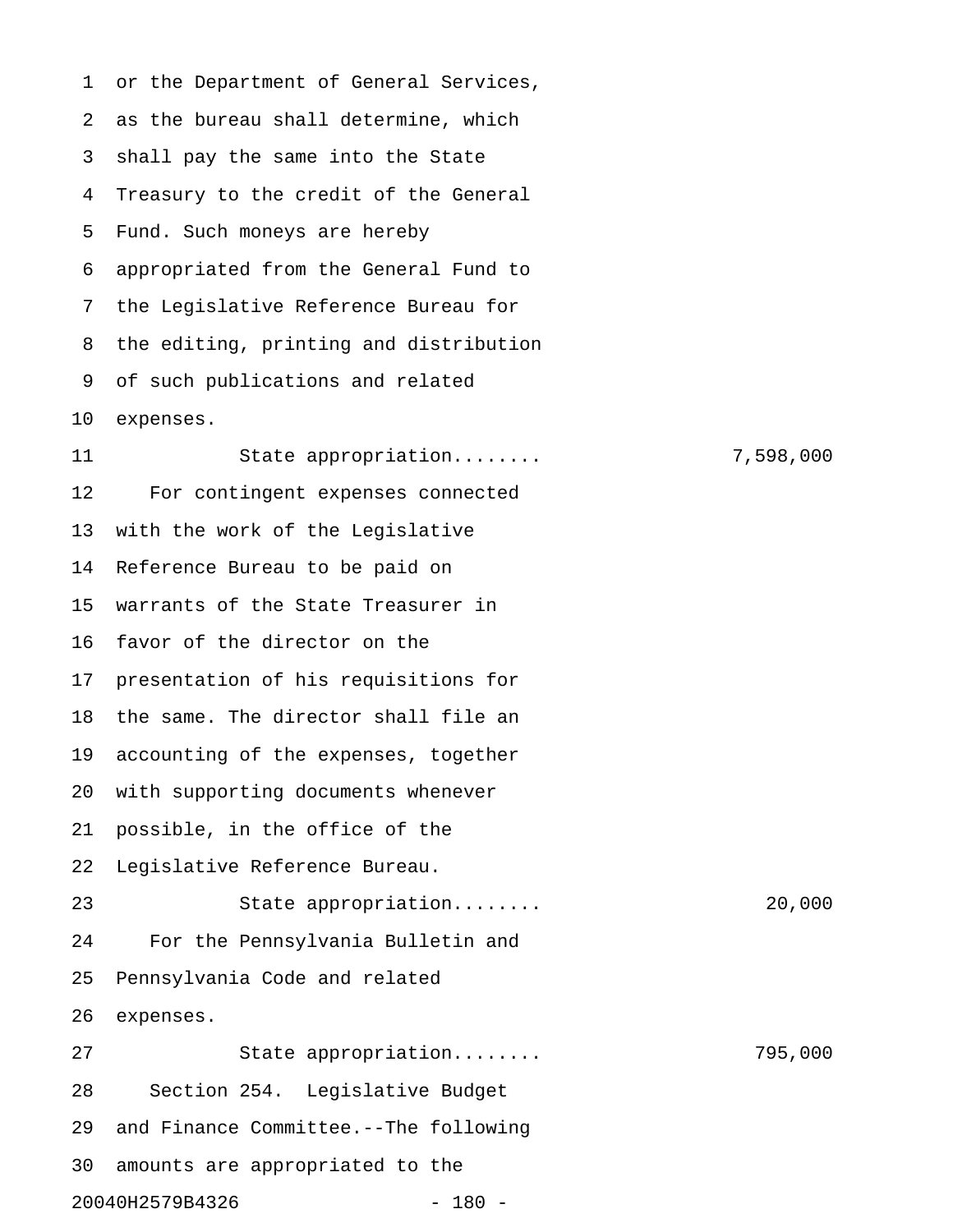1 Legislative Budget and Finance 2 Committee: Federal State 3 For the salaries, wages and all 4 necessary expenses for the work of the 5 Legislative Budget and Finance 6 Committee upon presentation of 7 requisitions for the same from the 8 chairman to be paid on warrants of the 9 State Treasurer directly to and in 10 favor of the person named in the 11 requisitions. 12 State appropriation........ 2,250,000 13 Section 255. Legislative Data 14 Processing Committee.--The following 15 amounts are appropriated to the 16 Legislative Data Processing 17 Committee: Federal State 18 For the operation of the 19 Legislative Data Processing Center 20 upon presentation of requisitions for 21 the same from the chairman to be paid 22 on warrants of the State Treasurer 23 directly to and in favor of the person 24 named in the requisitions. 25 State appropriation........ 3,751,000 26 Section 256. Joint State 27 Government Commission.--The following 28 amounts are appropriated to the Joint 29 State Government Commission: Federal State 30 For the salaries, wages and all

20040H2579B4326 - 181 -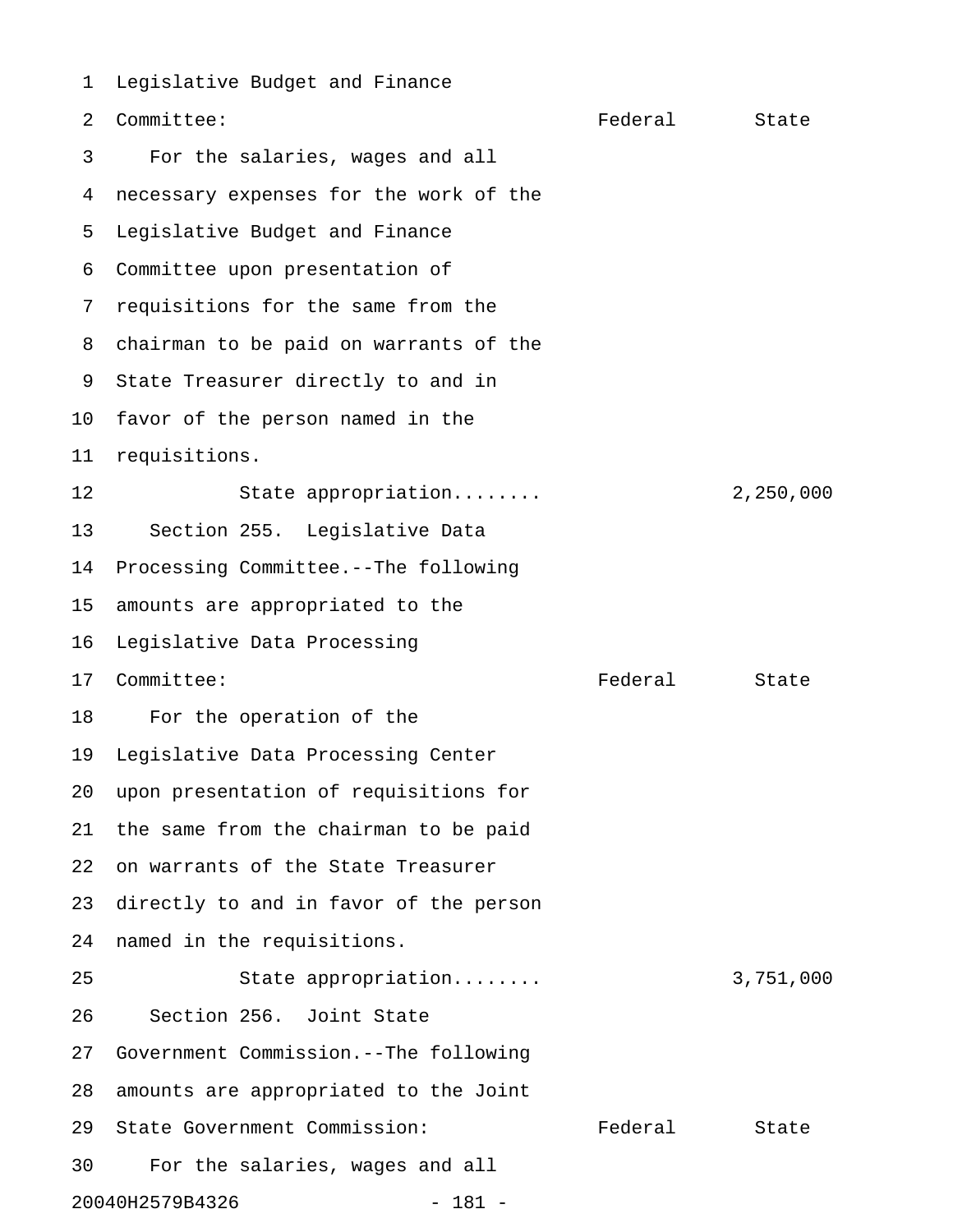1 necessary expenses for the work of the 2 Joint State Government Commission upon 3 presentation of requisitions for the 4 same from the chairman to be paid on 5 warrants of the State Treasurer 6 directly to and in favor of the person 7 named in the requisition. 8 State appropriation........ 1,795,000 9 Section 257. Local Government 10 Commission.--The following amounts are 11 appropriated to the Local Government 12 Commission: Federal State 13 For the salaries, wages and all 14 expenses necessary for the work of the 15 Local Government Commission upon 16 presentation of requisitions for the 17 same from the chairman to be paid on 18 warrants of the State Treasurer 19 directly to and in favor of the person 20 named in the requisitions. 21 State appropriation........ 1,159,000 22 For the compilation and 23 distribution of various municipal 24 codes. 25 State appropriation........ 28,000 26 Section 258. Joint Legislative Air 27 and Water Pollution Control and 28 Conservation Committee.--The following 29 amounts are appropriated to the Joint 30 Legislative Air and Water Pollution 20040H2579B4326 - 182 -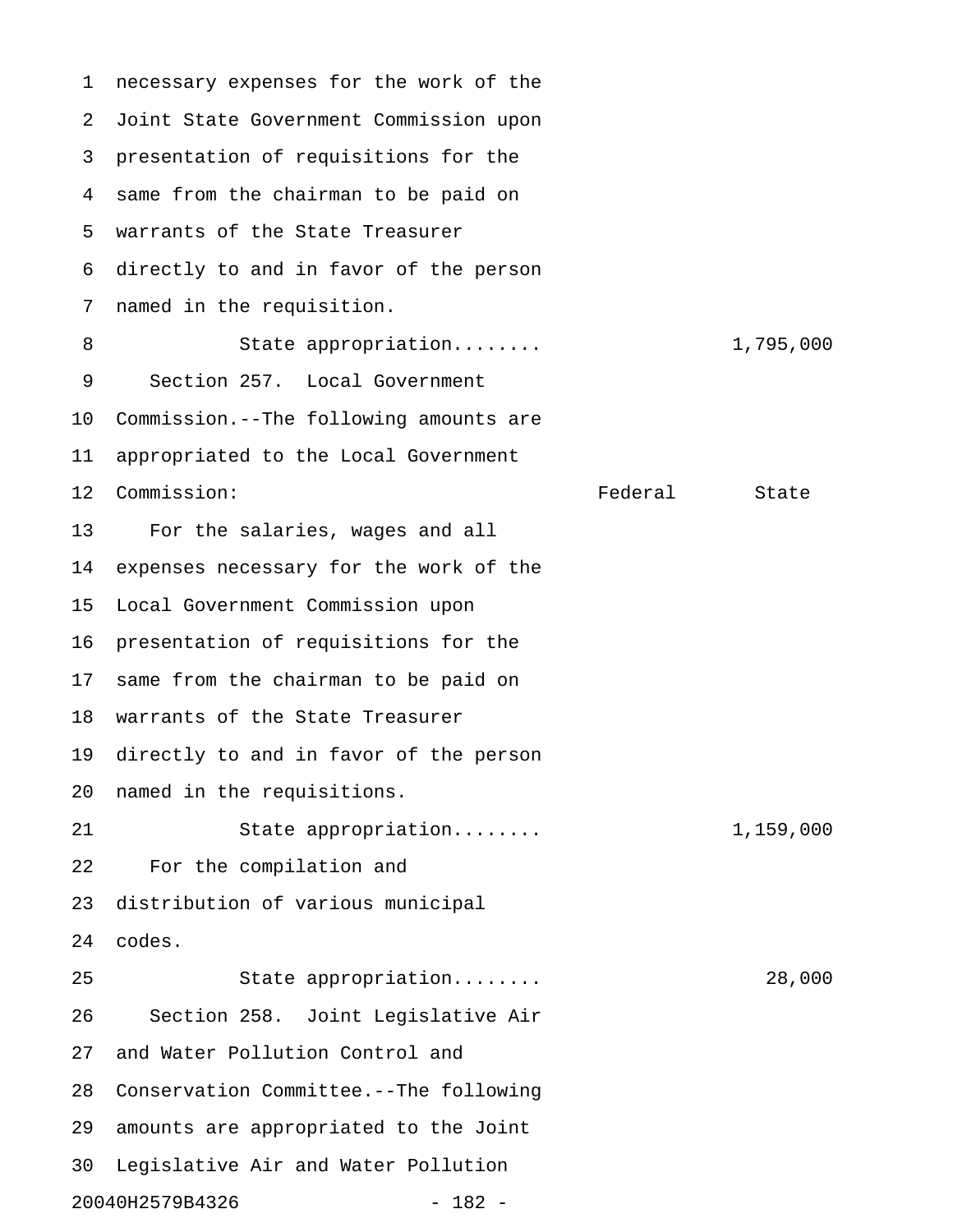1 Control and Conservation Committee: Federal State 2 For the salaries and expenses of 3 the Joint Legislative Air and Water 4 Pollution Control and Conservation 5 Committee upon presentation of 6 requisitions for the same from the 7 chairman to be paid on warrants of the 8 State Treasurer directly to and in 9 favor of the person named in the 10 requisitions. 11 State appropriation........ 498,000 12 Section 259. Legislative Audit 13 Advisory Commission.--The following 14 amounts are appropriated to the 15 Legislative Audit Advisory 16 Commission: Federal State 17 For the salaries, wages and all 18 expenses necessary for the work of the 19 Legislative Audit Advisory Commission. 20 State appropriation........ 168,000 21 Section 260. Independent 22 Regulatory Review Commission.--The 23 following amounts are appropriated to 24 the Independent Regulatory Review 25 Commission: Federal State 26 For the salaries, wages and all 27 necessary expenses for the work of the 28 Independent Regulatory Review 29 Commission. 30 State appropriation........ 1,850,000 20040H2579B4326 - 183 -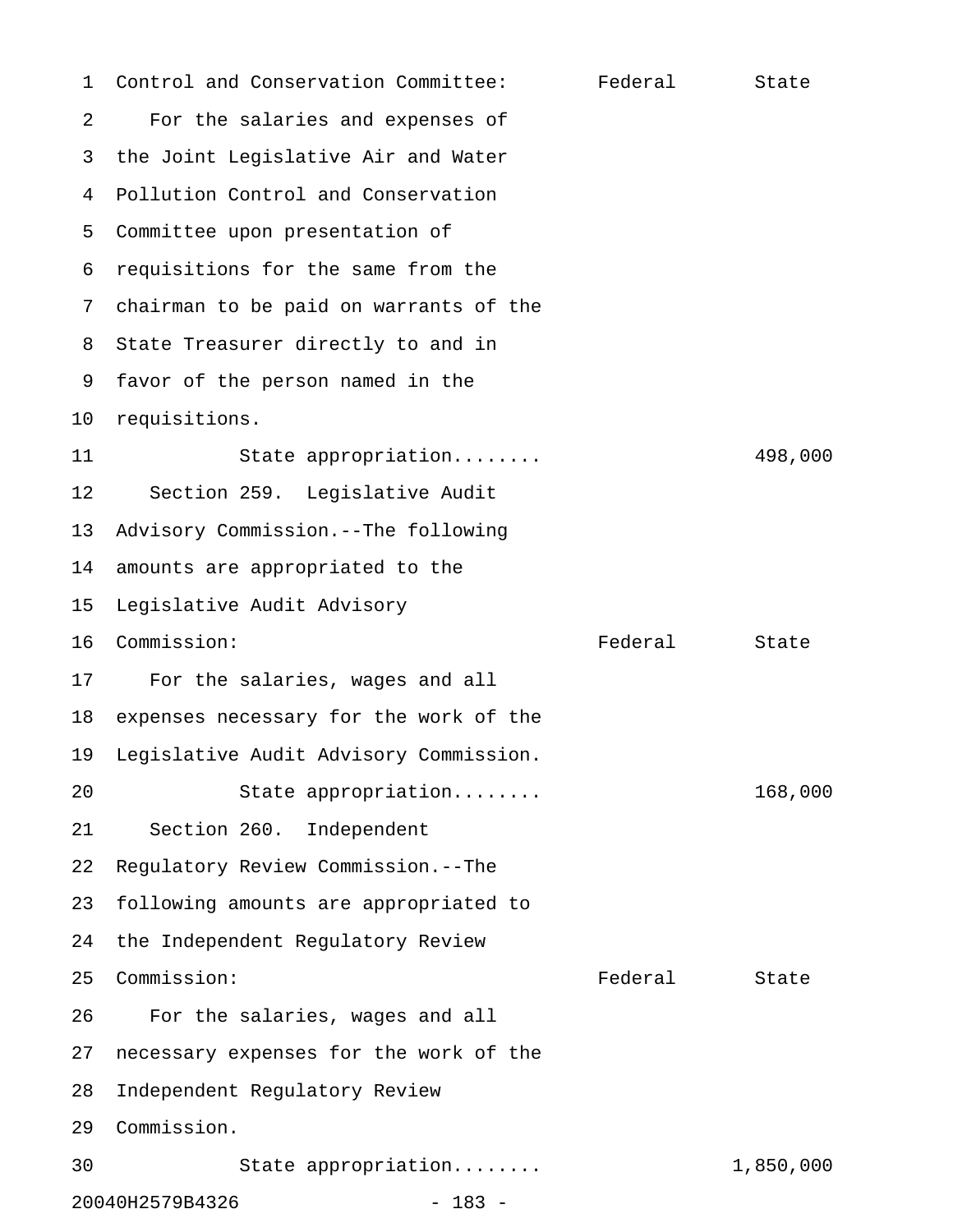1 Section 261. Capitol Preservation 2 Committee.--The following amounts are 3 appropriated to the Capitol 4 Preservation Committee: The State Rederal State 5 For the operation of the Capitol 6 Preservation Committee. All 7 appropriations made in this act or in 8 any other fiscal year to the Capitol 9 Preservation Committee for the 10 restoration of the Capitol remaining 11 unexpended and unencumbered on the 12 effective date of this part may be 13 expended by the committee for such 14 restoration, including any 15 construction, alterations, structural 16 modifications and relocations of 17 existing facilities and services as 18 may be necessary or incidental to 19 accomplish any such restoration. 20 State appropriation........ 967,000 21 For the restoration of the Capitol 22 and its artifacts, including support 23 facilities and services. 24 State appropriation........ 4,150,000 25 For flag conservation. 26 State appropriation........ 60,000 27 For a colonial history of the 28 Pennsylvania House of Representatives. 29 State appropriation........ 197,000 30 For the centennial of the Capitol. 20040H2579B4326 - 184 -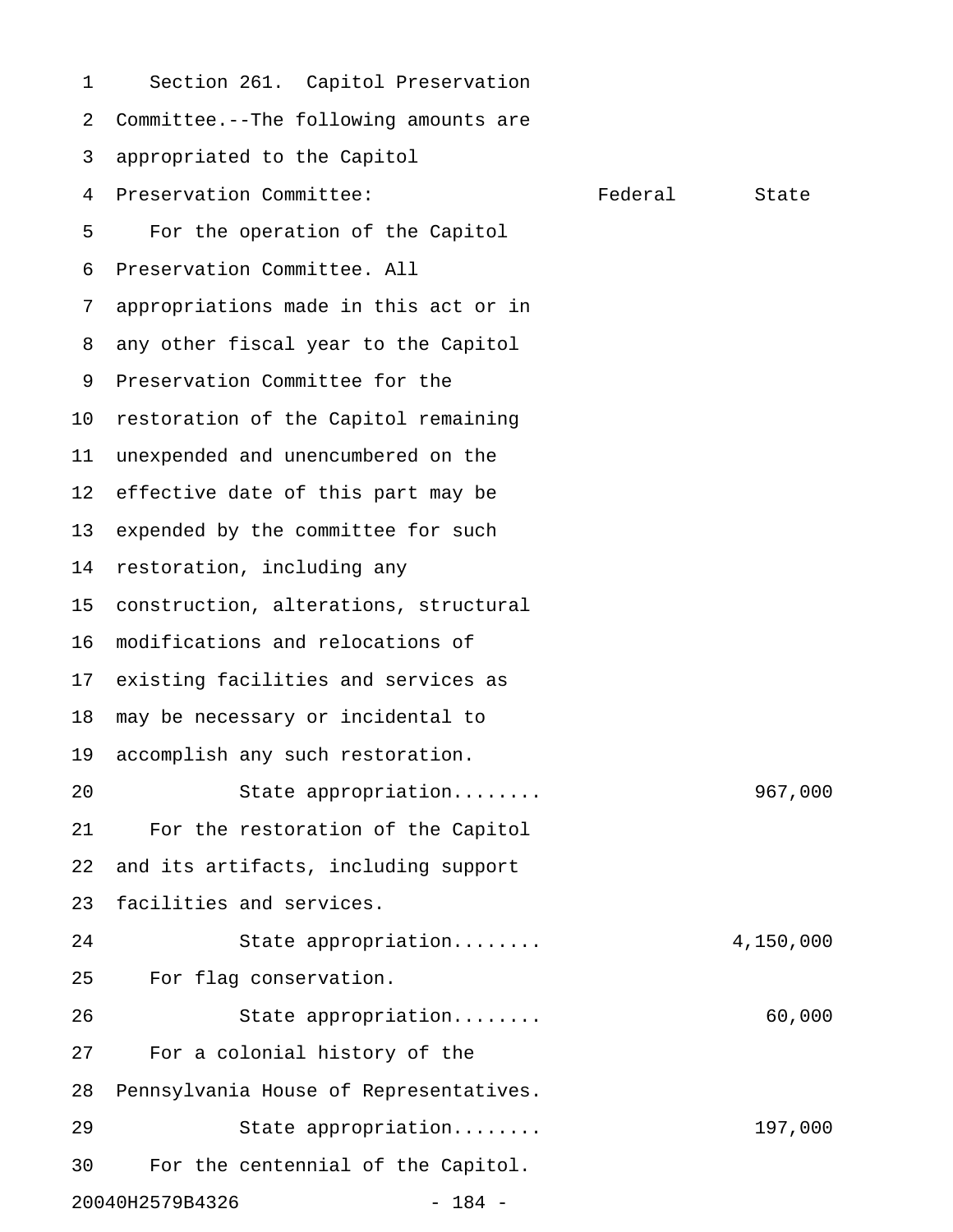1 No funds from this appropriation may 2 be expended until enabling legislation 3 is enacted. 4 State appropriation........ 250,000 5 For rare books conservation. 6 State appropriation........ 400,000 7 For restoration of North Office 8 Building Hearing Rooms. No funds from 9 this appropriation may be expended 10 without the prior written approval of 11 the Chief Clerk of the Senate. 12 State appropriation........ 1,067,000 13 Section 262. Pennsylvania 14 Commission on Sentencing.--The 15 following amounts are appropriated to 16 the Pennsylvania Commission on 17 Sentencing: The State of the State State State State State State State State State State State State State 18 For the Pennsylvania Commission on 19 Sentencing. 20 State appropriation........ 992,000 21 Section 263. Center for Rural 22 Pennsylvania.--The following amounts 23 are appropriated to the Center for 24 Rural Pennsylvania: Federal State 25 For the Center for Rural 26 Pennsylvania. 27 State appropriation........ 1,050,000 28 Section 264. Commonwealth Mail 29 Processing Center.--The following 30 amounts are appropriated to the

20040H2579B4326 - 185 -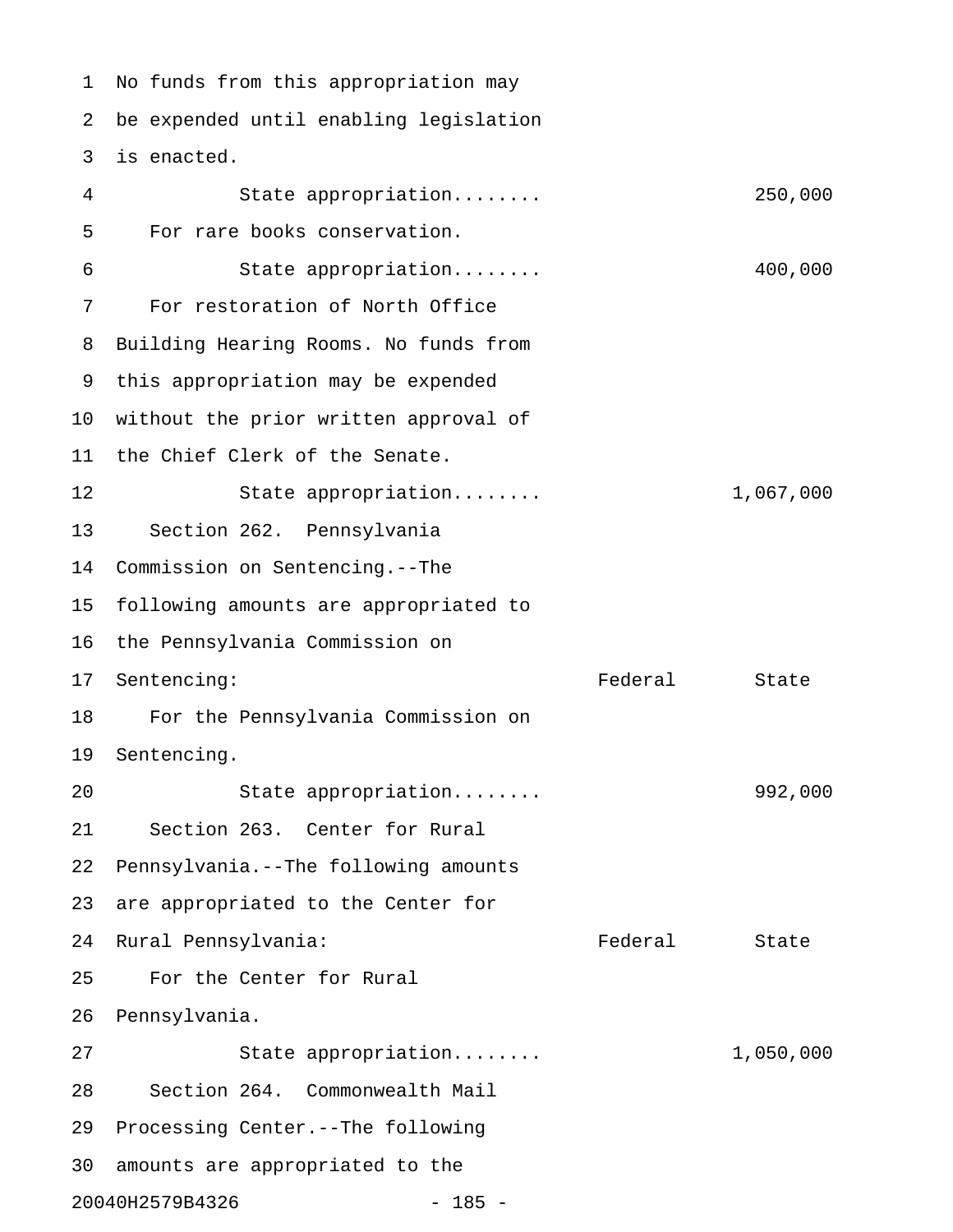1 Commonwealth Mail Processing Center: Federal State 2 For the Commonwealth Mail 3 Processing Center. 4 State appropriation........ 925,000 5 SUBPART C 6 JUDICIAL DEPARTMENT 7 Section 281. Supreme Court.--The 8 following amounts are appropriated to 9 the Supreme Court: The Supreme Court: Tederal State 10 For the Supreme Court: including 11 the salaries of the Supreme Court 12 justices, for the office of 13 prothonotary and for the library in 14 the Eastern District and Western 15 District, for the office of 16 prothonotary in the Middle District, 17 for criers, tipstaves, official 18 stenographers, court officers and the 19 law secretary of the Chief Justice in 20 Eastern, Middle and Western Districts, 21 home office expenses and Workers' 22 Compensation Insurance Premiums for 23 all Supreme Court employees not funded 24 by other appropriations, for the 25 office of State reporters, including 26 the salaries and compensation of 27 employees, including the fees for 28 prothonotaries of the Supreme Court of 29 the Eastern, Middle and Western 30 Districts on assignment to judges to 20040H2579B4326 - 186 -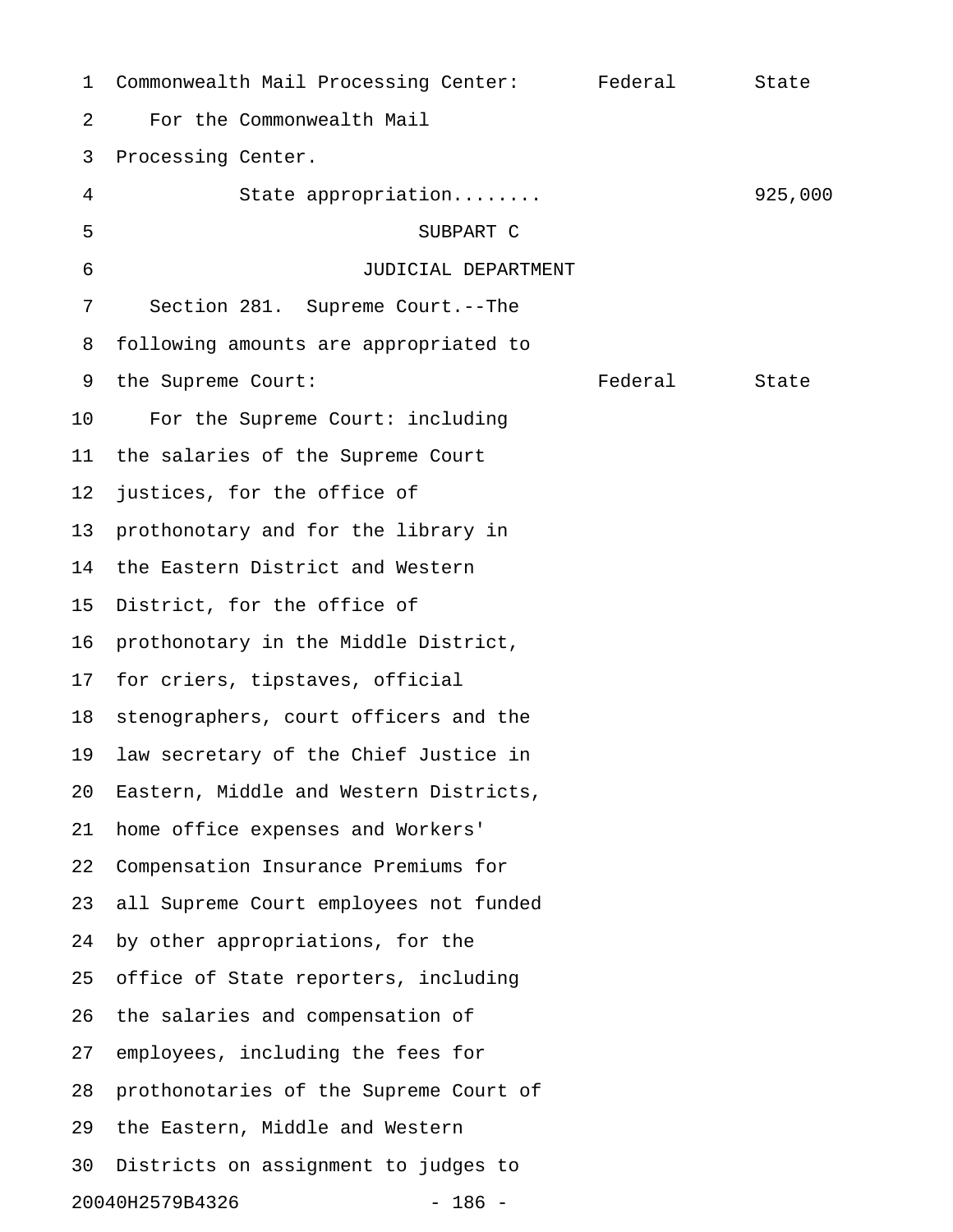1 counties other than their own, and 2 further including assessments for the 3 National Center of State Courts. 4 State appropriation........ 13,151,000 5 For vouchered expenses for 6 justices. 7 State appropriation........ 180,000 8 For the judicial council for the 9 unified judicial system. 10 State appropriation....... 340,000 11 For county court administrators for 12 the unified judicial system. No moneys 13 from any other appropriation or fund 14 may be utilized to supplement this 15 appropriation. 16 State appropriation........ 16,000,000 17 For court management education for 18 the unified judicial system. 19 State appropriation........ 157,000 20 For the Civil Procedural Rules 21 Committee. 22 State appropriation........ 423,000 23 For the Appellate Court/Orphans' 24 Court Rules Committee. 25 State appropriation........ 180,000 26 For the Rules of Evidence 27 Committee. 28 State appropriation........ 169,000 29 For the Minor Court Rules 30 Committee. 20040H2579B4326 - 187 -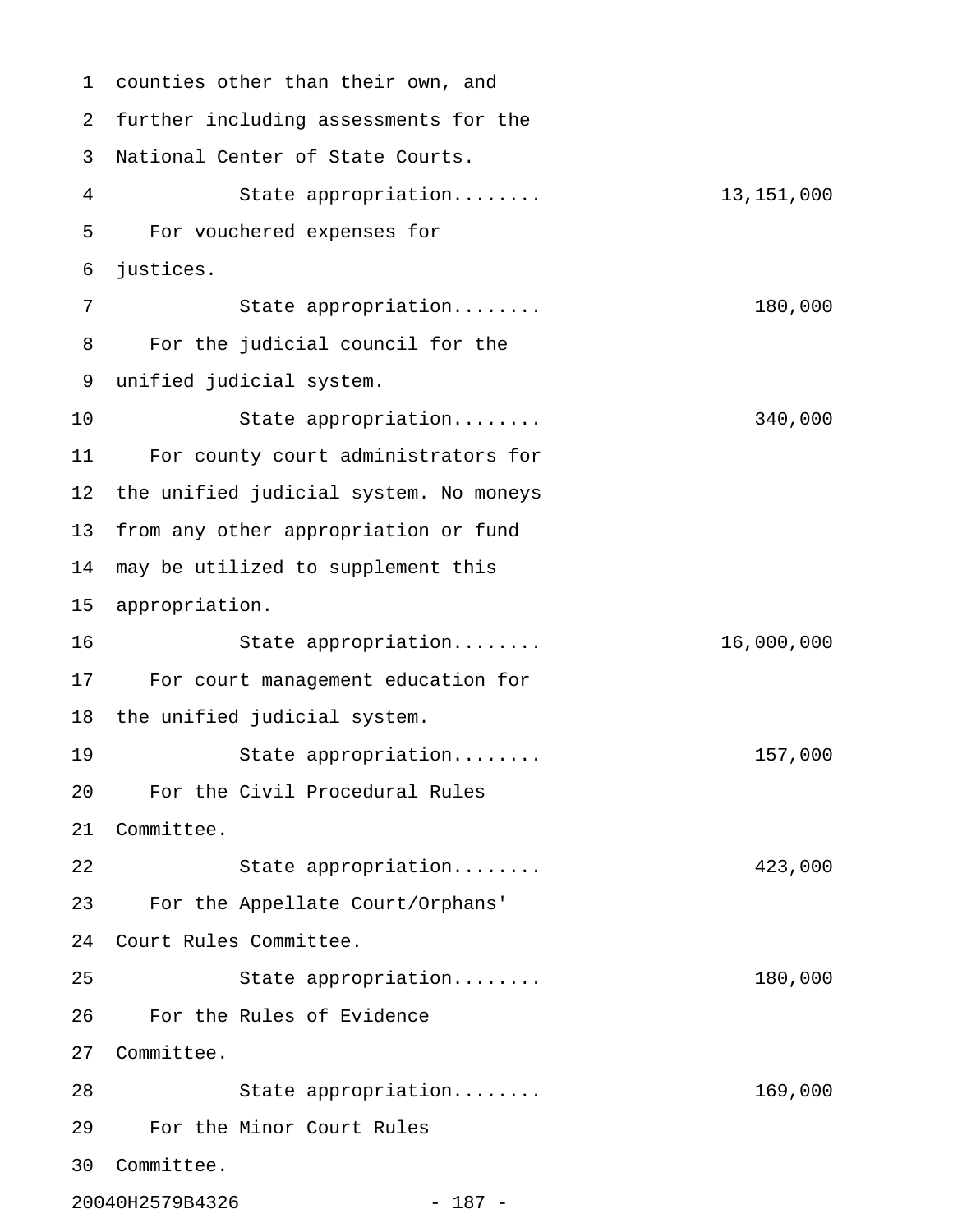| 1  | State appropriation                    | 178,000   |
|----|----------------------------------------|-----------|
| 2  | For the Criminal Procedural Rules      |           |
| 3  | Committee.                             |           |
| 4  | State appropriation                    | 430,000   |
| 5  | For the Domestic Relations             |           |
| 6  | Committee.                             |           |
| 7  | State appropriation                    | 203,000   |
| 8  | For the Juvenile Court Rules           |           |
| 9  | Committee.                             |           |
| 10 | State appropriation                    | 198,000   |
| 11 | For the Court Administrator,           |           |
| 12 | including the expenses of the Judicial |           |
| 13 | Council of Pennsylvania and the        |           |
| 14 | District Justice Administrator. Funds  |           |
| 15 | from this appropriation may be used    |           |
| 16 | for the operation of the Pennsylvania  |           |
| 17 | Board of Law Examiners. All funds so   |           |
| 18 | spent shall be repaid in full to the   |           |
| 19 | administrative office of the           |           |
| 20 | Pennsylvania courts without interest   |           |
| 21 | or charges from the augmenting         |           |
| 22 | revenues of the Pennsylvania Board of  |           |
| 23 | Law Examiners.                         |           |
| 24 | State appropriation                    | 8,945,000 |
| 25 | For the Integrated Criminal Justice    |           |
| 26 | System.                                |           |
| 27 | State appropriation                    | 2,095,000 |
| 28 | For the unified judicial system        |           |
| 29 | security program.                      |           |
| 30 | State appropriation                    | 5,156,000 |
|    | 20040H2579B4326<br>$-188 -$            |           |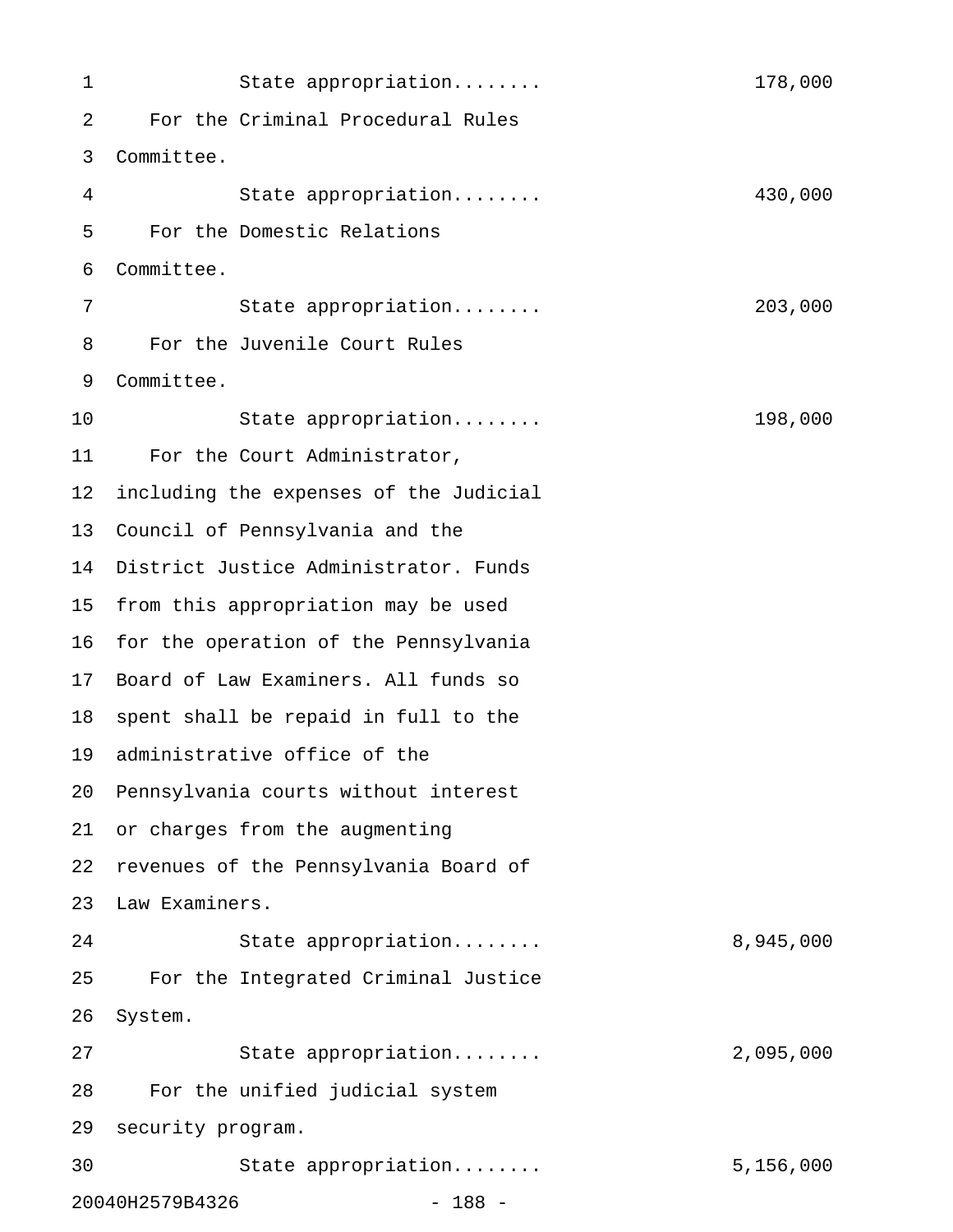1 Section 282. Superior Court.--The 2 following amounts are appropriated to 3 the Superior Court: The State State State State State State 4 For the salaries and expenses of 5 the Superior Court: including the 6 salary of the Superior Court judges, 7 for panelization of judges program, 8 for criers, tipstaves, official 9 stenographers, home office expenses, 10 court officers and law secretary of 11 the president judge and Workers' 12 Compensation Insurance Premiums for 13 all employees of the Superior Court, 14 for the prothonotary's office in the 15 Philadelphia District, including 16 salaries and compensation for 17 employees, including the expenses of 18 dockets, stationery, supplies, books 19 for the library and other costs of the 20 Superior Court and its offices. Senior 21 judges working as active or senior 22 judges a minimum of 75 days in the 23 prior calendar year are to receive 24 health benefits. 25 State appropriation........ 26,679,000 26 For vouchered expenses for active 27 judges. 28 State appropriation........ 237,000 29 Section 283. Commonwealth Court.-- 30 The following amounts are appropriated 20040H2579B4326 - 189 -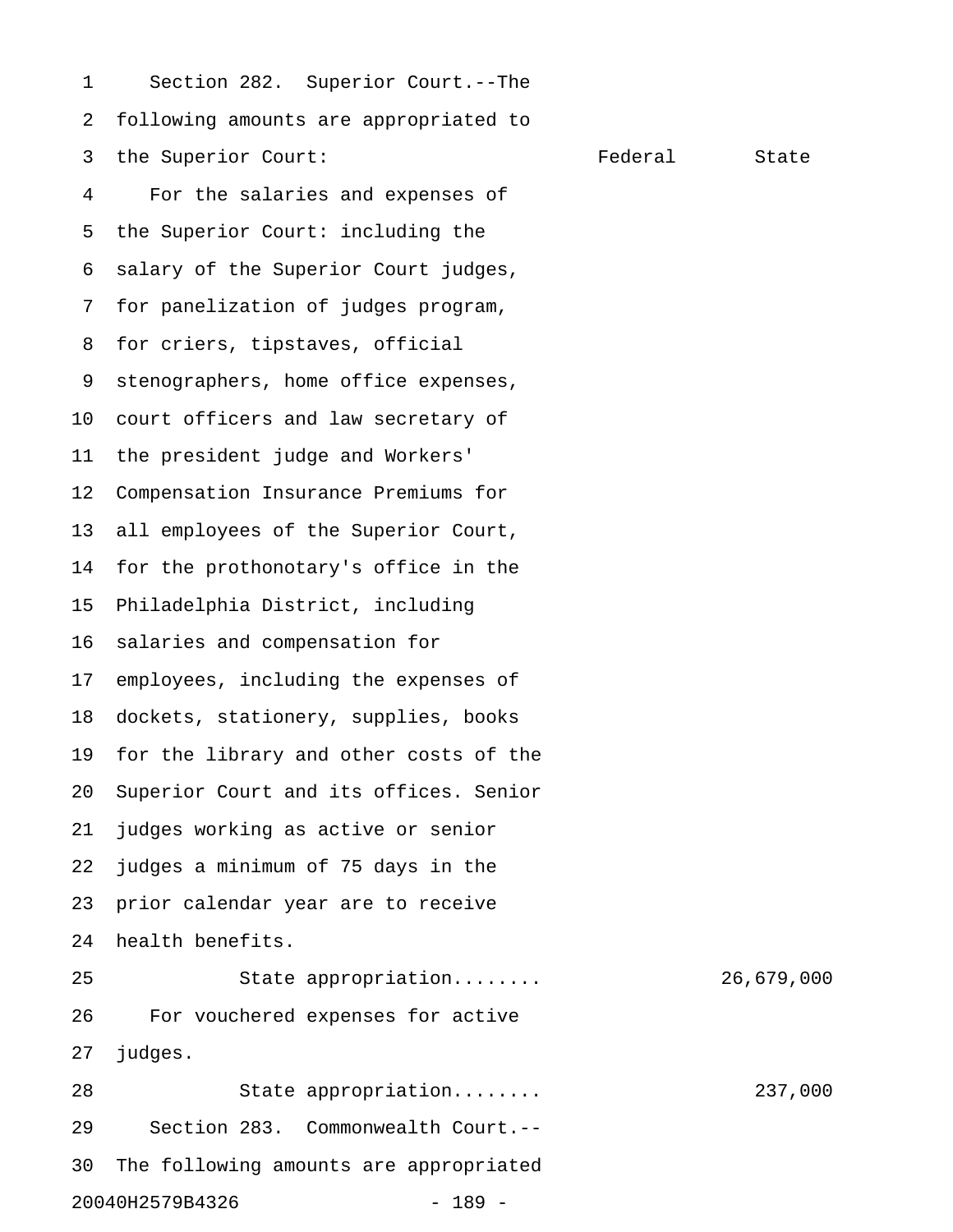1 to the Commonwealth Court: Federal State 2 For the salaries of judges, for the 3 salaries and expenses of employees and 4 for home office expenses. Senior 5 judges working as active or senior 6 judges a minimum of 75 days in the 7 prior calendar year are to receive 8 health benefits. 9 State appropriation........ 16,060,000 10 For vouchered expenses for active 11 judges. 12 State appropriation........ 143,000 13 Section 284. Courts of common 14 pleas.--The following amounts are 15 appropriated to the courts of common 16 pleas: State State State State State State State State State State State State 17 For the courts of common pleas: 18 including the salaries and expenses of 19 judges, including the expenses of 20 traveling judges, including the 21 mileage in divided judicial districts, 22 and the payment of a per diem salary, 23 mileage and miscellaneous expenses to 24 active visiting judges for the 25 performance of their official duties. 26 No printing, postage, telephone and 27 supplies may be paid for from this 28 appropriation. No expenses of any kind 29 relating to education may be paid from 30 this appropriation. 20040H2579B4326 - 190 -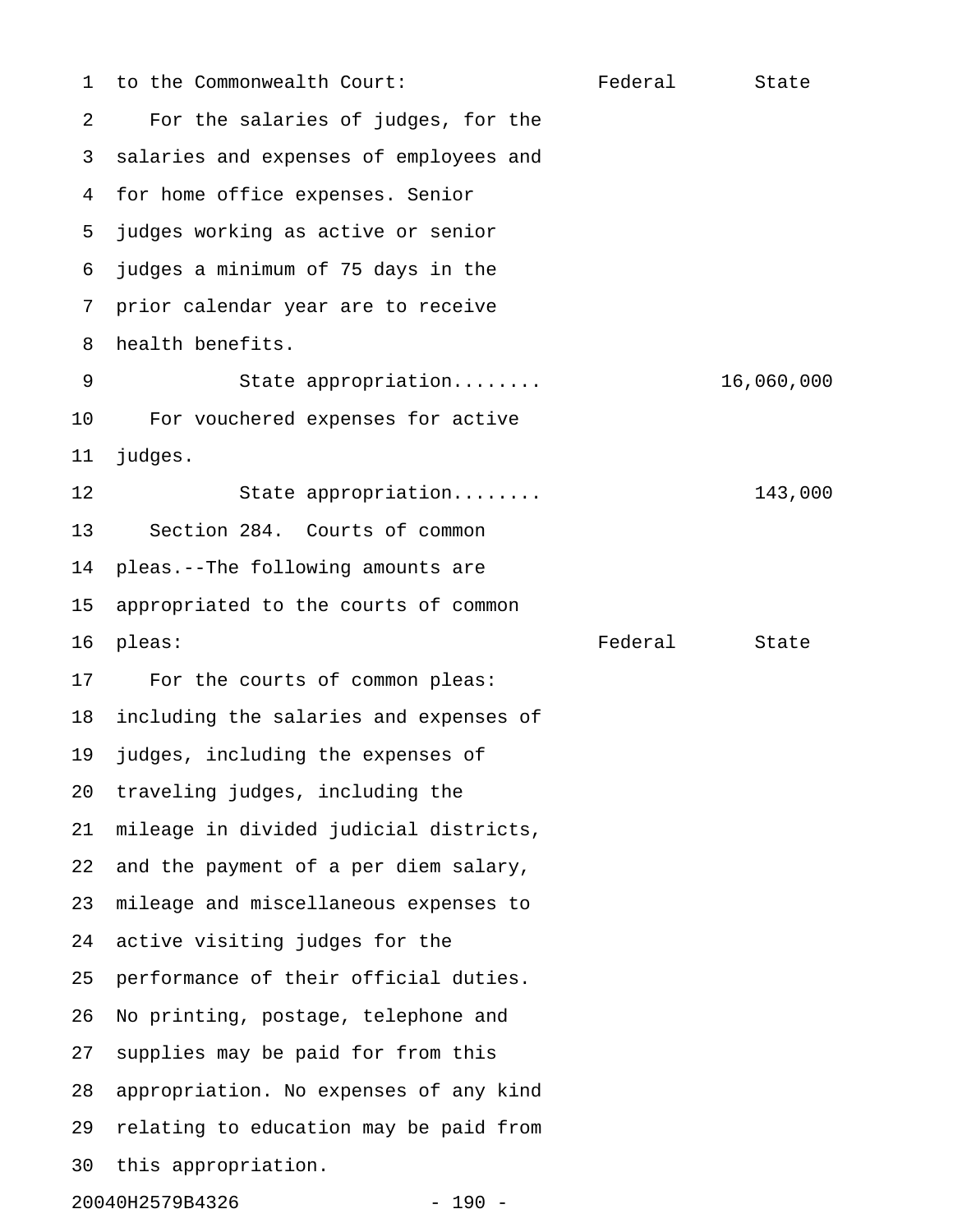1 State appropriation........ 68,436,000 2 For senior judges of the courts of 3 common pleas. Senior judges working as 4 active or senior judges a minimum of 5 75 days in the prior calendar year are 6 to receive health benefits. Senior 7 judges shall not be assigned unless 8 adequate funds are available in this 9 appropriation to provide compensation. 10 Any senior judge assigned in excess of 11 existing funding shall be compensated 12 from the appropriation for the Supreme 13 Court. 14 State appropriation........ 3,996,000 15 For common pleas judicial 16 education. 17 State appropriation........ 953,000 18 For the Ethics Committee. 19 State appropriation........ 40,000 20 Section 285. Community courts - 21 district justices.--The following 22 amounts are appropriated to the 23 community courts and district 24 justices: State State State State State State State State State State State State State State State State 25 For the salaries and expenses of 26 community court judges and district 27 justices. Senior judges working a 28 minimum number of days provided by the 29 Supreme Court are to receive health 30 benefits. Except for those printing 20040H2579B4326 - 191 -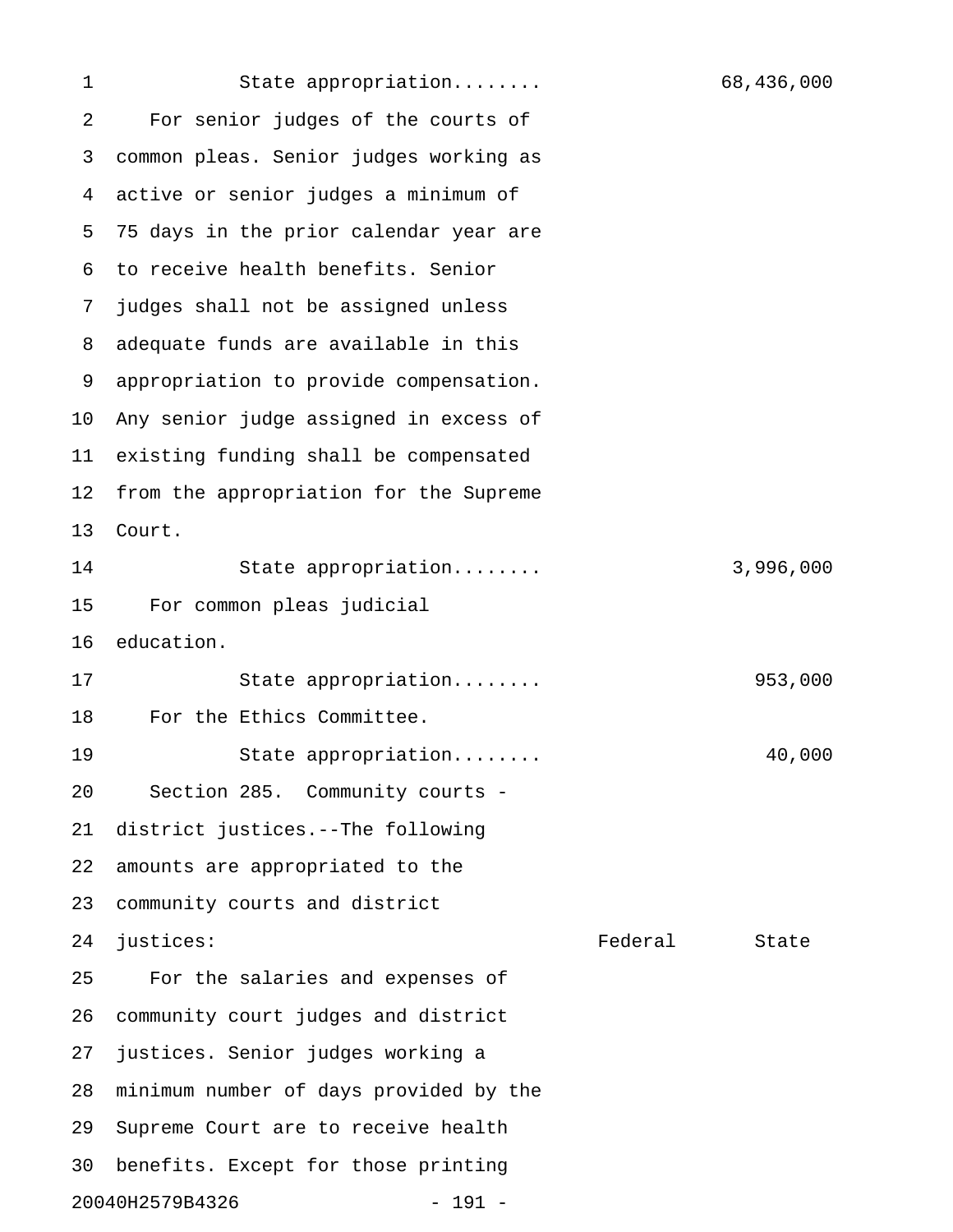1 costs relating to 42 Pa.C.S. § 3532 2 (relating to expenses), no other 3 printing, postage, telephone and 4 supplies may be paid for from this 5 appropriation. No expenses of any kind 6 relating to education may be paid from 7 this appropriation. 8 State appropriation........ 55,282,000 9 For district justices' education. 10 State appropriation........ 605,000 11 Section 286. Philadelphia Traffic 12 Court.--The following amounts are 13 appropriated to the Philadelphia 14 Traffic Court: The State of the State State State State State State State State 15 For the salaries and expenses of 16 judges. Senior judges working as 17 active or senior judges a minimum of 18 75 days in the prior calendar year are 19 to receive health benefits. 20 State appropriation........ 840,000 21 Section 287. Philadelphia 22 Municipal Court.--The following 23 amounts are appropriated to the 24 Philadelphia Municipal Court: Federal State 25 For the salaries and expenses of 26 judges. Senior judges working as 27 active or senior judges a minimum of 28 75 days in the prior calendar year are 29 to receive health benefits. 30 State appropriation........ 5,061,000 20040H2579B4326 - 192 -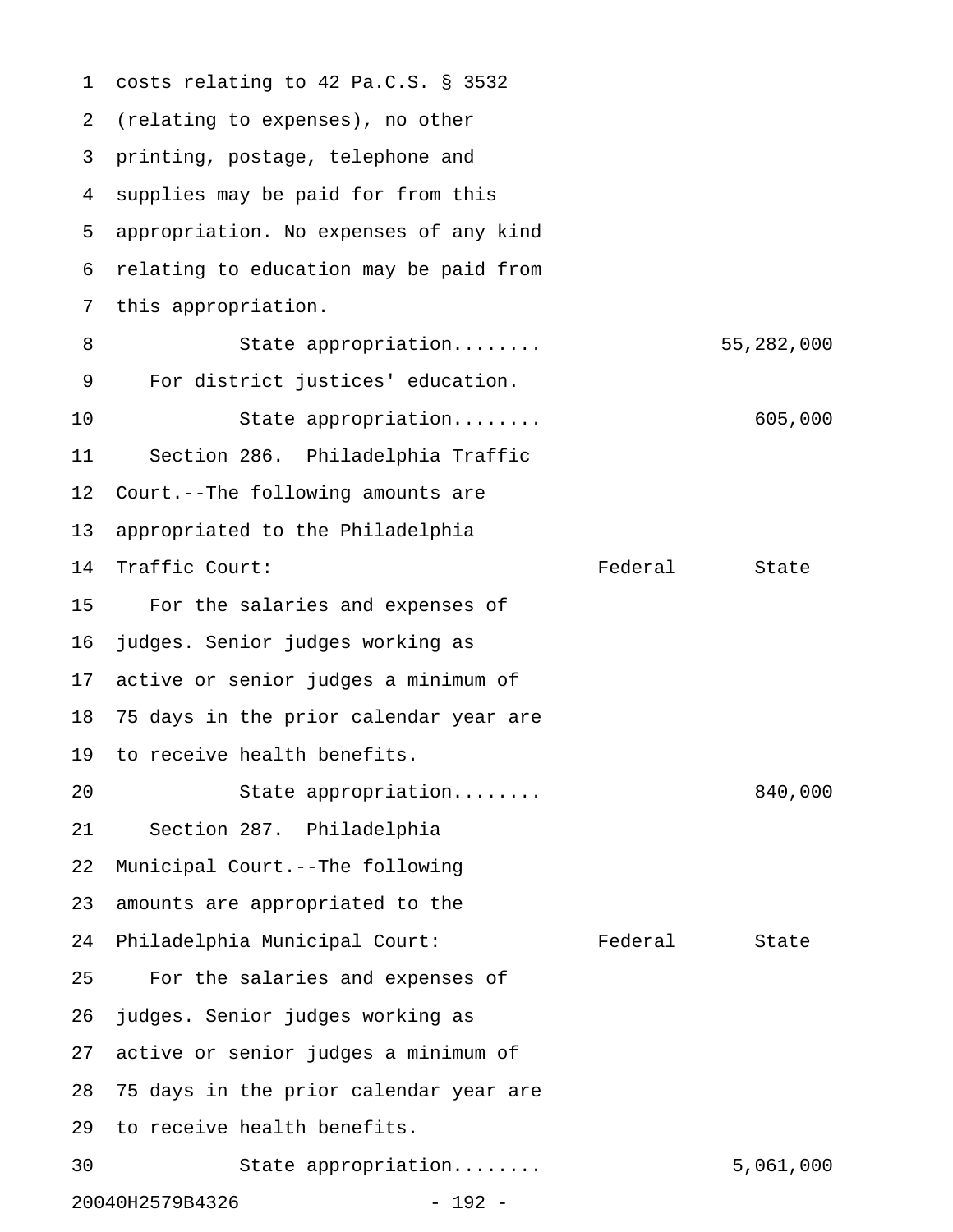1 For law clerks.

2 State appropriation........ 39,000 3 To provide prompt service and 4 support for victims of domestic 5 violence. 6 State appropriation........ 204,000 7 Section 288. Judicial Conduct 8 Board.--The following amounts are 9 appropriated to the Judicial Conduct 10 Board: State State State State State State State State State State State State 11 For salaries and expenses of the 12 Judicial Conduct Board. 13 State appropriation........ 1,202,000 14 Section 289. Court of Judicial 15 Discipline.--The following amounts are 16 appropriated to the Court of Judicial 17 Discipline: Federal State 18 For salaries and expenses of the 19 Court of Judicial Discipline. 20 State appropriation........ 451,000 21 Section 290. Juror cost 22 reimbursement.--The following amounts 23 are appropriated for juror cost 24 reimbursement: Federal State 25 For juror cost reimbursement. 26 State appropriation........ 1,369,000 27 Section 291. County court 28 reimbursement.--The following amounts 29 are appropriated for court costs: Federal State 30 For payment to counties as 20040H2579B4326 - 193 -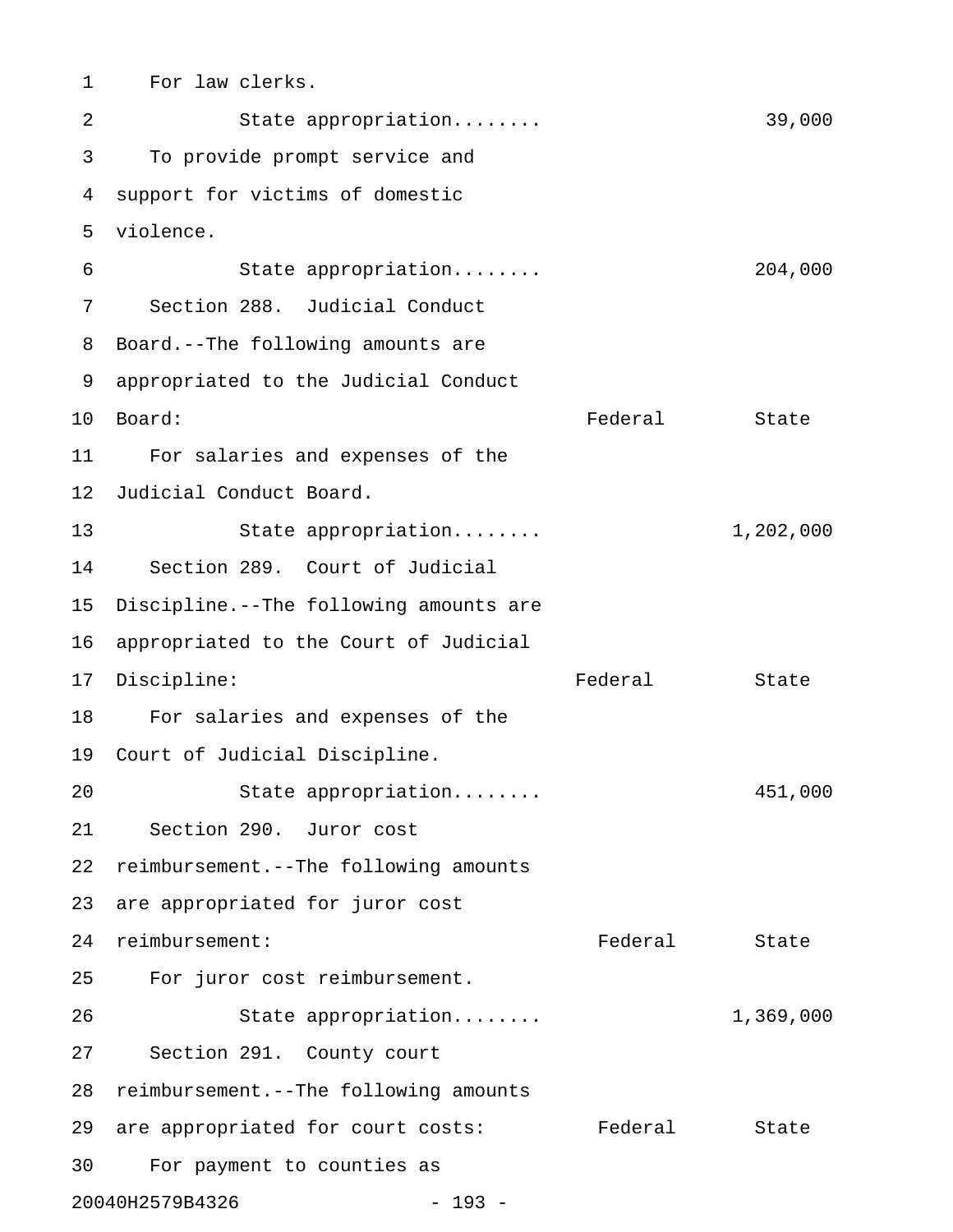1 reimbursement for costs incurred by 2 counties in the administration and 3 operation of courts of common pleas 4 during calendar year 2003. 5 Reimbursement shall be provided on the 6 following basis: for each common pleas 7 court judge authorized position, 8 whether filled or vacant within a 9 judicial district, \$70,000 per 10 authorized position shall be provided. 11 Judicial districts comprising more 12 than one county shall be entitled to 13 receive \$70,000 per authorized common 14 pleas court judge position; the amount 15 payable to each county shall be 16 determined by the proportion of the 17 individual county's population in 18 relation to the population of the 19 entire judicial district. No county 20 shall be reimbursed for costs above 21 the actual direct costs, excluding 22 capital outlays, incurred by them for 23 the operation of the courts of common 24 pleas. For the purposes of 25 reimbursement for common pleas court 26 judge authorized positions, no county 27 shall receive less than 77.5% of the 28 actual reimbursement for court costs 29 provided to them from funds 30 appropriated for the fiscal year July 20040H2579B4326 - 194 -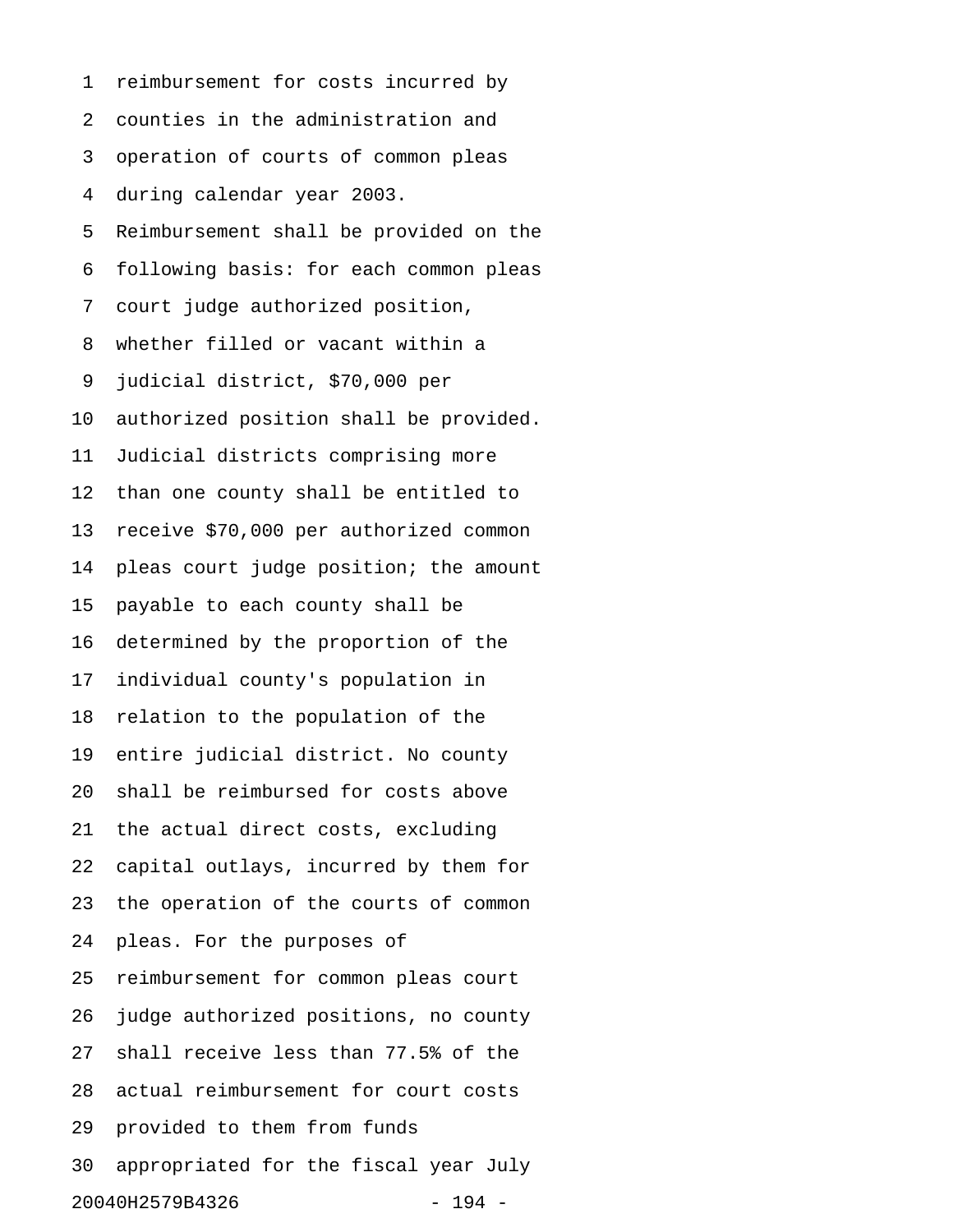1 1, 1980, to June 30, 1981. 2 All payments for reimbursement 3 shall be made to the county treasurer 4 and, in cities of the first class 5 coterminous with counties of the first 6 class, to the city treasurer. 7 State appropriation....... 32,126,000 8 For senior judge operational 9 support grants. Funds from this 10 appropriation shall be distributed as 11 provided by statute. 12 State appropriation........ 2,000,000 13 For reimbursement grants for gun 14 courts in cities of the first class 15 for costs incurred during fiscal year 16 2004-2005. 17 State appropriation........ 525,000 18 PART III 19 STATE LOTTERY FUND APPROPRIATIONS 20 Section 301. Department of 21 Aging.--The following amounts are 22 appropriated to the Department of 23 Aging: The Contract of the State of the State State State State State 24 For audit costs for the Lottery 25 Fund. 26 State appropriation........ 50,000 27 For PENNCARE for older 28 Pennsylvanians, for the purpose of 29 developing, operating and purchasing 30 services for the aged and other

20040H2579B4326 - 195 -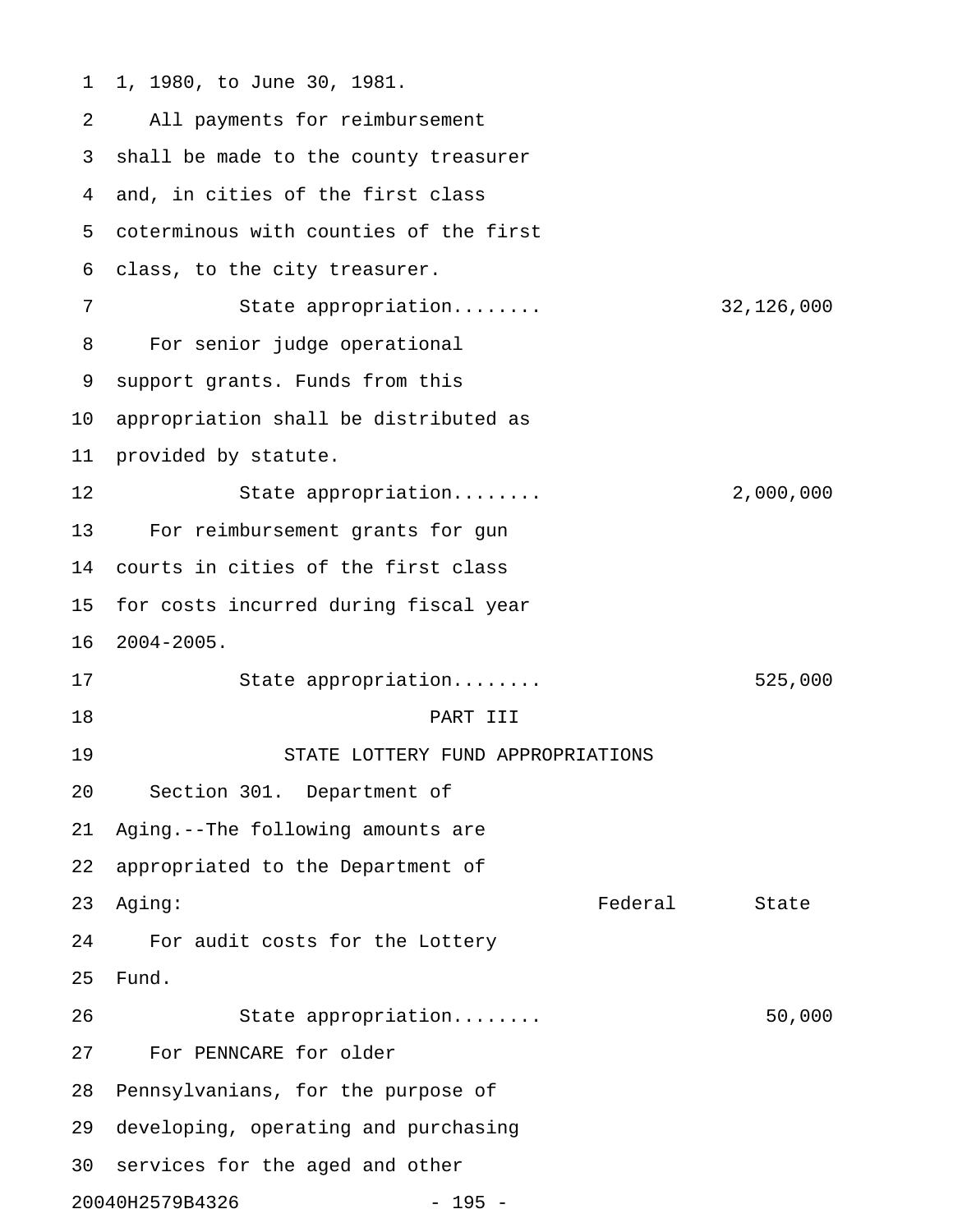1 adults, including, but not limited to, 2 model projects, community care 3 services, audits of area agencies on 4 aging, protective services and 5 counseling services. This 6 appropriation includes sufficient 7 funds for a 2% cost-of-living 8 adjustment. No funds from this 9 appropriation shall be used for costs 10 of administration by the Department of 11 Aging. 12 State appropriation........ 211,899,000 13 The following Federal amounts are 14 appropriated to supplement the sum 15 appropriated for PENNCARE: 16 (1) "Programs for the Aging - 17 Title III." 18 Federal appropriation...... 52,000,000 19 (2) "Programs for the Aging - 20 Nutrition." 21 Federal appropriation...... 10,000,000 22 (3) "Programs for the Aging - 23 Title V." 24 Federal appropriation...... 5,300,000 25 (4) "Programs for the Aging - 26 Title VII." 27 Federal appropriation...... 4,700,000 28 (5) "Medical Assistance - 29 Attendant Care." 30 Federal appropriation...... 4,067,000

20040H2579B4326 - 196 -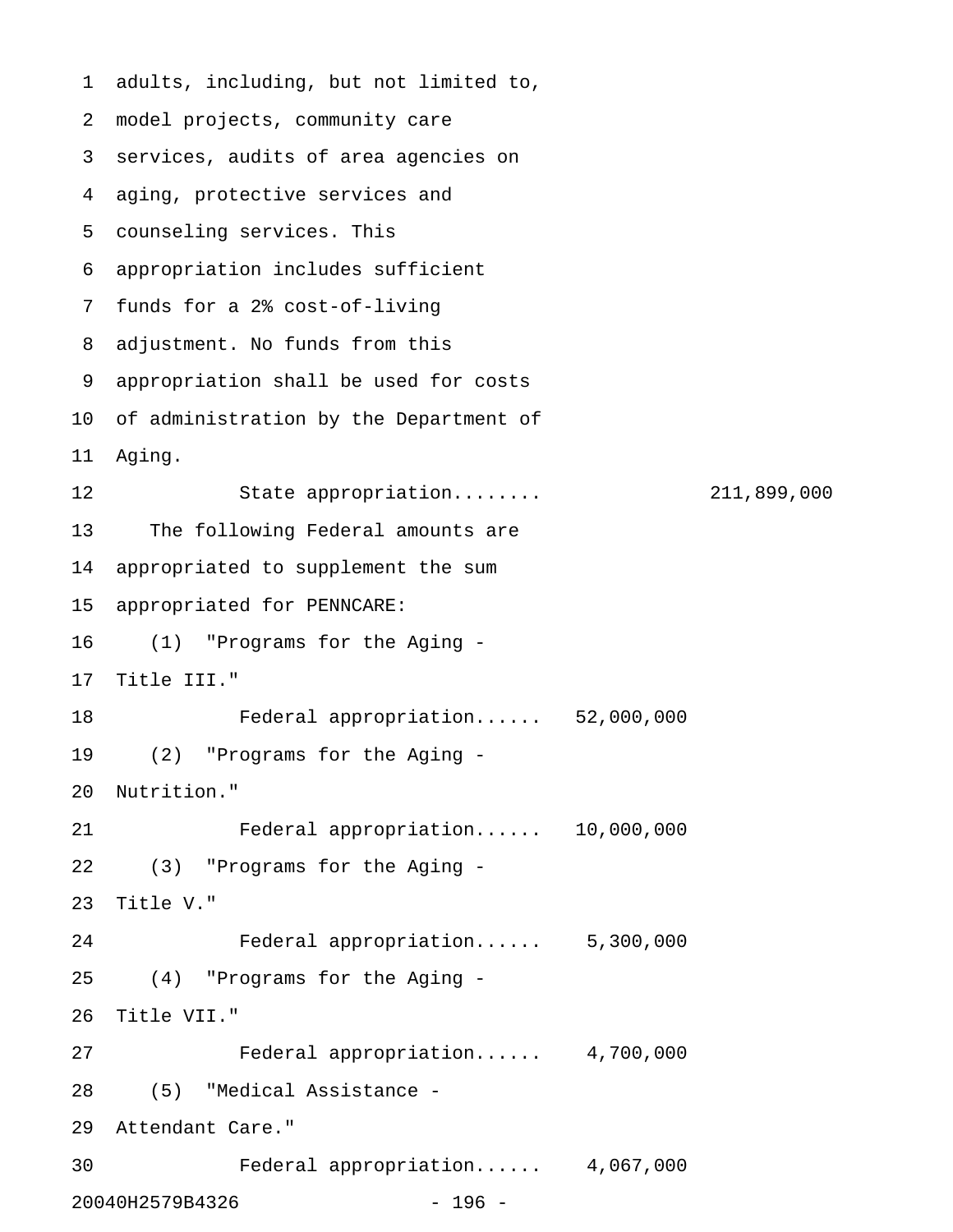1 (6) "Medical Assistance - 2 Support." 3 Federal appropriation...... 800,000 4 (7) "Disability Resource Center." 5 Federal appropriation...... 800,000 6 (8) "Training Grant to Stop 7 Abuse." 8 Federal appropriation...... 300,000 9 For transfer from the State Lottery 10 Fund to the Pharmaceutical Assistance 11 Fund. 12 State appropriation........ 370,000,000 13 PART IV 14 ENERGY CONSERVATION AND ASSISTANCE 15 FUND APPROPRIATIONS 16 Section 401. Department of 17 Environmental Protection.--The 18 following amounts are appropriated to 19 the Department of Environmental 20 Protection: Federal State 21 For energy conservation programs 22 under the provisions of the Energy 23 Conservation and Assistance Act. At 24 least 75% of these funds must be used 25 for those programs listed as 26 priorities in section 7(b) of the act 27 of July 10, 1986 (P.L.1398, No.122), 28 known as the Energy Conservation and 29 Assistance Act. 30 State appropriation........ 676,000

20040H2579B4326 - 197 -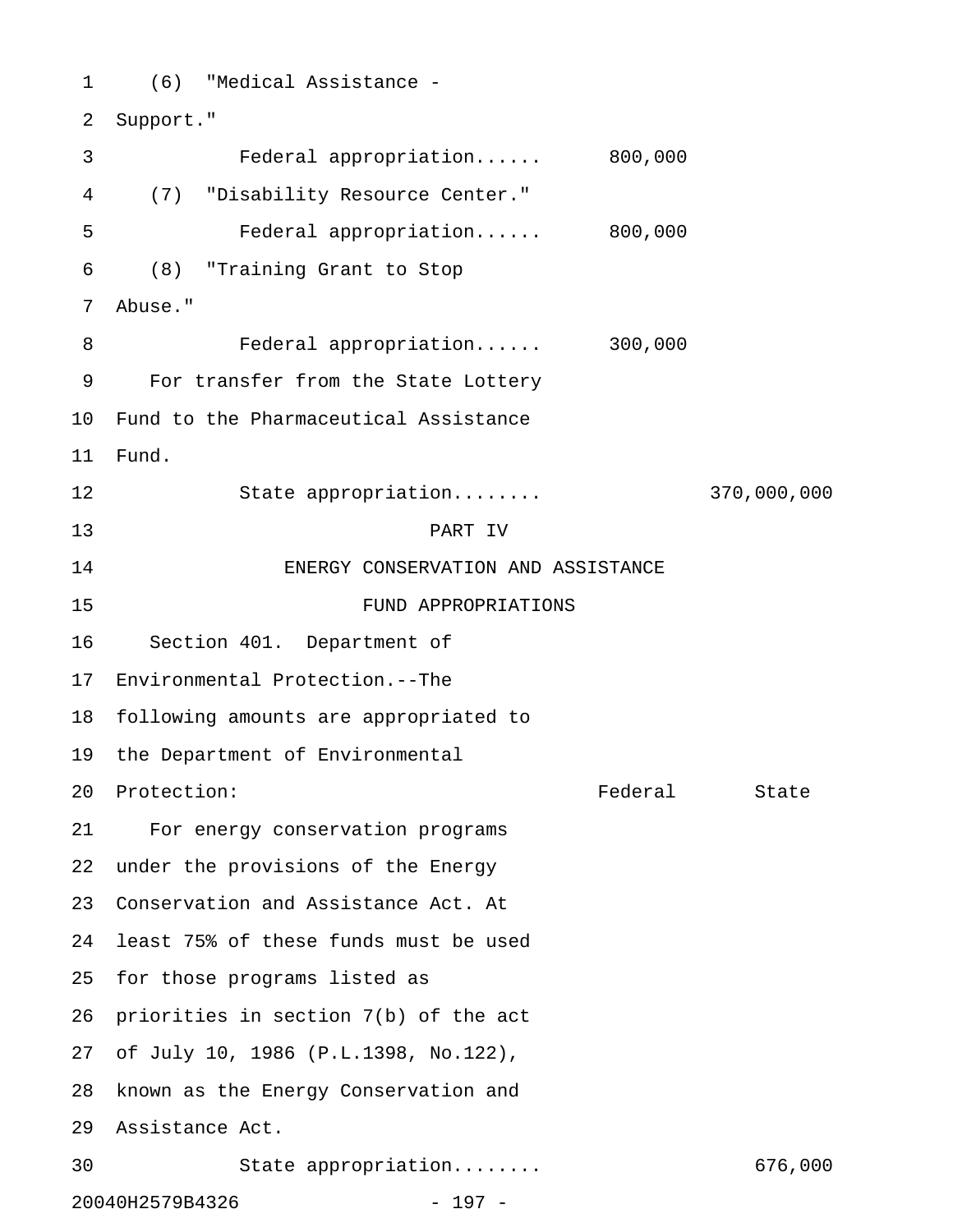| 1  | PART V                                 |         |            |
|----|----------------------------------------|---------|------------|
| 2  | JUDICIAL COMPUTER SYSTEM AUGMENTATION  |         |            |
| 3  | ACCOUNT APPROPRIATIONS                 |         |            |
| 4  | Section 501. Supreme Court.--The       |         |            |
| 5  | following amounts are appropriated to  |         |            |
| 6  | the Supreme Court:                     | Federal | State      |
| 7  | For the Statewide Judicial Computer    |         |            |
| 8  | System. The Supreme Court and the      |         |            |
| 9  | Court Administrator are prohibited     |         |            |
| 10 | from augmenting this amount by         |         |            |
| 11 | billings to other appropriations to    |         |            |
| 12 | the judicial branch for the Statewide  |         |            |
| 13 | Judicial Computer System or for any    |         |            |
| 14 | other purpose. No later than December  |         |            |
| 15 | 31, 2004, the Administrative Office of |         |            |
| 16 | the Pennsylvania Courts shall provide  |         |            |
| 17 | an updated status of all phases of the |         |            |
| 18 | Judicial Computer Project to the       |         |            |
| 19 | Chairman and Minority Chairman of the  |         |            |
| 20 | Appropriations Committee of the Senate |         |            |
| 21 | and the Chairman and Minority Chairman |         |            |
| 22 | of the Appropriations Committee of the |         |            |
| 23 | House of Representatives, including,   |         |            |
| 24 | but not limited to, implementation     |         |            |
| 25 | status both on a Statewide and county- |         |            |
| 26 | by-county basis, expenditure history   |         |            |
| 27 | and expenditure and revenue            |         |            |
| 28 | projections.                           |         |            |
| 29 | State appropriation                    |         | 42,065,000 |
| 30 | PART VI                                |         |            |
|    | 20040H2579B4326<br>$-198 -$            |         |            |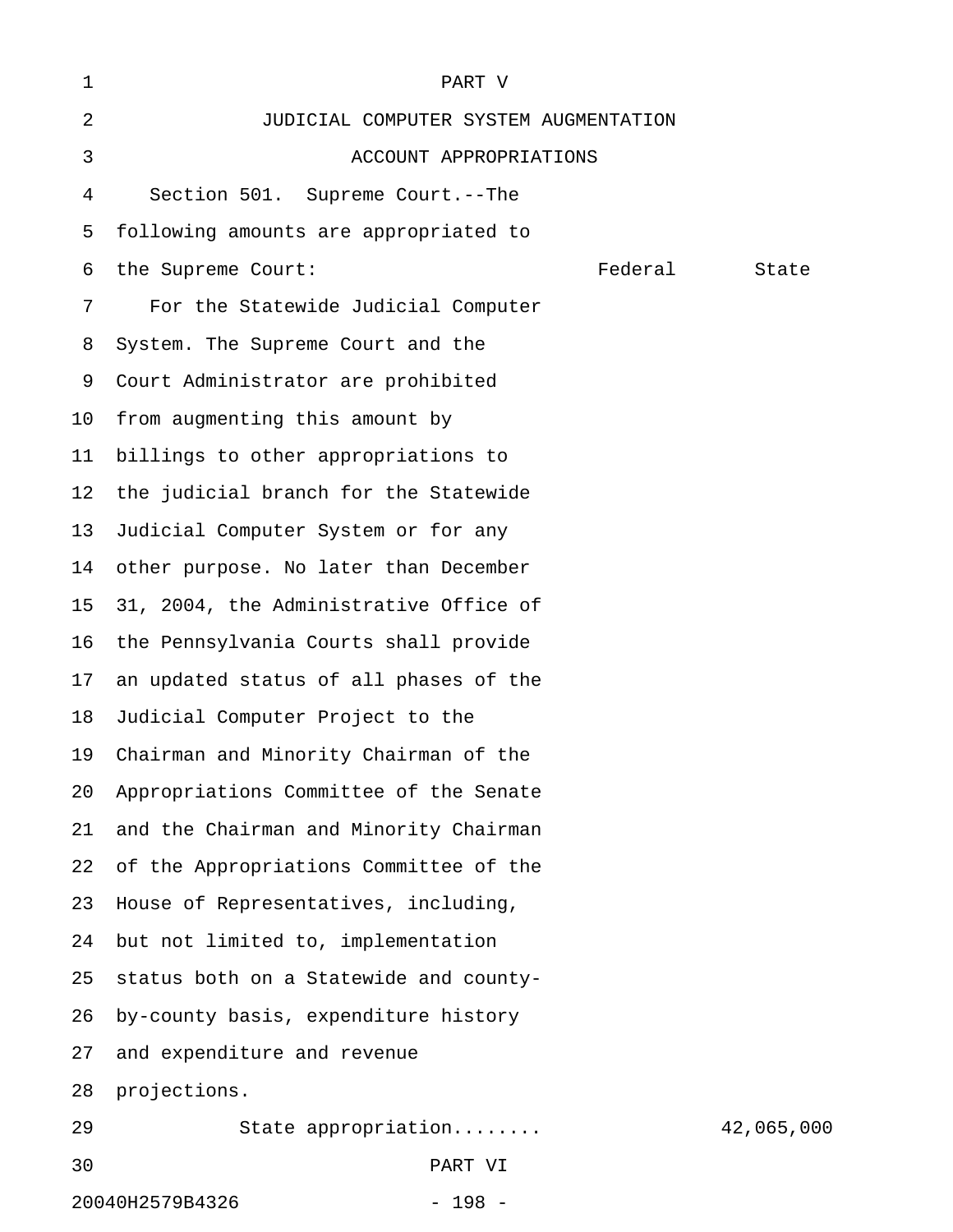| $\mathbf 1$    | EMERGENCY MEDICAL SERVICES OPERATING   |         |            |
|----------------|----------------------------------------|---------|------------|
| $\overline{a}$ | FUND APPROPRIATIONS                    |         |            |
| 3              | Section 601. Department of             |         |            |
| 4              | Health.--The following amounts are     |         |            |
| 5              | appropriated to the Department of      |         |            |
| 6              | Health:                                | Federal | State      |
| 7              | For emergency medical services.        |         |            |
| 8              | State appropriation                    |         | 13,033,000 |
| 9              | For Catastrophic Medical and           |         |            |
| 10             | Rehabilitation Program.                |         |            |
| 11             | State appropriation                    |         | 3,000,000  |
| 12             | Section 602. Department of Public      |         |            |
| 13             | Welfare.--The following amounts are    |         |            |
| 14             | appropriated to the Department of      |         |            |
| 15             | Public Welfare:                        | Federal | State      |
| 16             | For head injury support.               |         |            |
| 17             | State appropriation                    |         | 277,000    |
| 18             | PART VII                               |         |            |
| 19             | STATE STORES FUND APPROPRIATIONS       |         |            |
| 20             | Section 701. Pennsylvania State        |         |            |
| 21             | Police.--The following amounts are     |         |            |
| 22             | appropriated to the Pennsylvania State |         |            |
| 23             | Police:                                | Federal | State      |
| 24             | For liquor control enforcement         |         |            |
| 25             | operational expenses.                  |         |            |
| 26             | State appropriation                    |         | 19,884,000 |
| 27             | PART VIII                              |         |            |
| 28             | MOTOR LICENSE FUND APPROPRIATIONS      |         |            |
| 29             | FOR 2004-2005                          |         |            |
| 30             | SUBPART A                              |         |            |
|                | $-199 -$<br>20040H2579B4326            |         |            |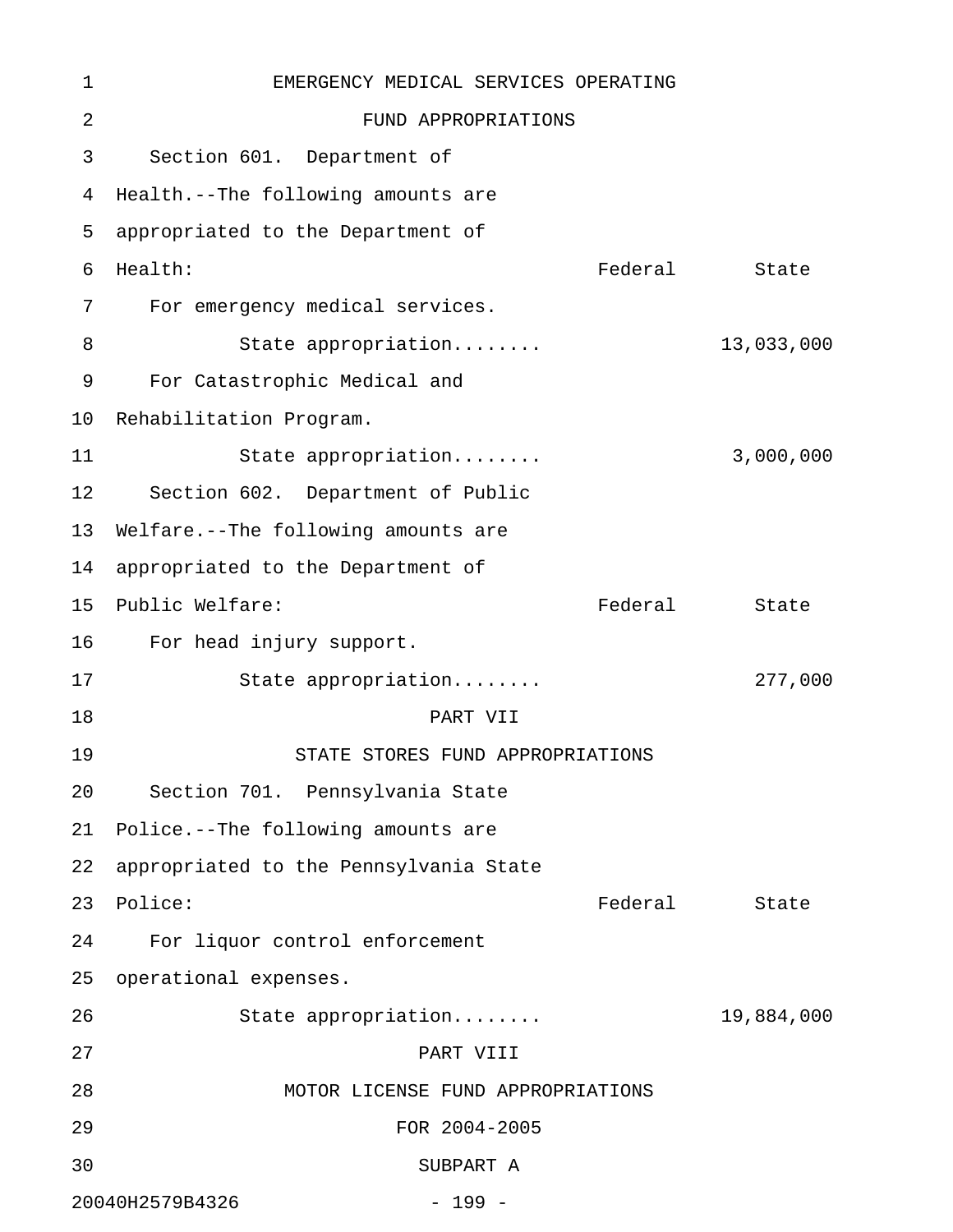| 1       | MOTOR LICENSE FUND                     |         |            |
|---------|----------------------------------------|---------|------------|
| 2       | Section 801. Department of             |         |            |
| 3       | Transportation.--The following amounts |         |            |
| 4       | are appropriated to the Department of  |         |            |
| 5       | Transportation:                        | Federal | State      |
| 6       | For the salaries, wages and all        |         |            |
| 7       | necessary expenses for the proper      |         |            |
| 8       | administration of the Department of    |         |            |
| 9       | Transportation, including the State    |         |            |
| $10 \,$ | Transportation Commission and the      |         |            |
| 11      | State Transportation Advisory          |         |            |
| 12      | Committee and the Statewide            |         |            |
| 13      | coordination of municipal services.    |         |            |
| 14      | State appropriation                    |         | 47,022,000 |
| 15      | For operation of welcome centers.      |         |            |
| 16      | State appropriation                    |         | 2,616,000  |
| 17      | For advanced highway maintenance       |         |            |
| 18      | technologies and intelligent           |         |            |
| 19      | transportation systems.                |         |            |
| 20      | State appropriation                    |         | 17,100,000 |
| 21      | For the salaries, wages and all        |         |            |
| 22      | necessary expenses for the operation   |         |            |
| 23      | of the Highway and Safety Improvement  |         |            |
| 24      | Programs, including planning and       |         |            |
| 25      | research, design, engineering, right-  |         |            |
| 26      | of-way acquisition and the operation   |         |            |
| 27      | of the engineering district facilities |         |            |
| 28      | and liaison services with communities  |         |            |
| 29      | on local road engineering and          |         |            |
| 30      | construction activities.               |         |            |
|         | 20040H2579B4326<br>$200 -$             |         |            |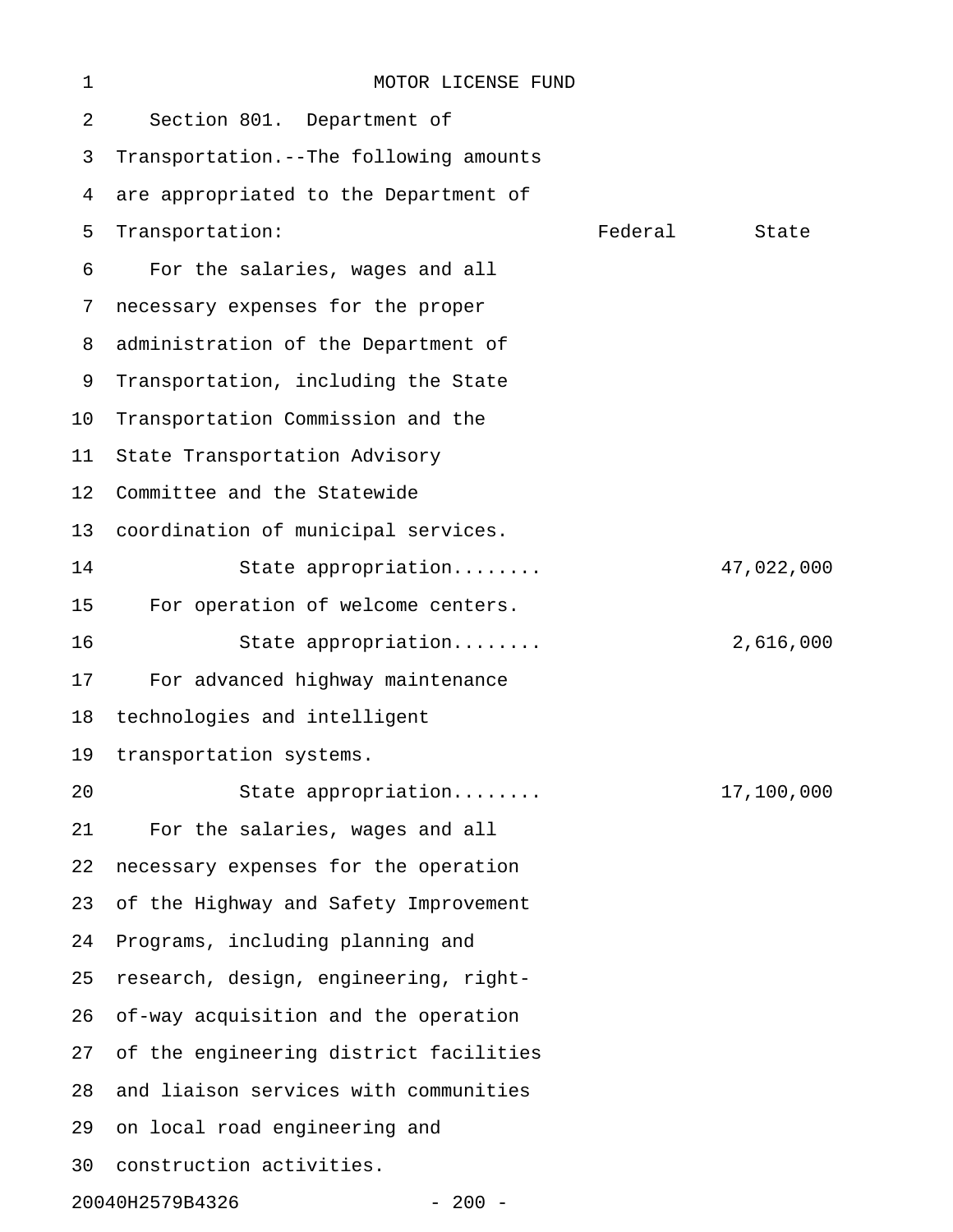1 State appropriation........ 150,000,000 2 For security walls pilot projects. 3 State appropriation........ 5,000,000 4 For the salaries, wages and all 5 necessary expenses for the 6 administration and operation of the 7 maintenance program for State roads, 8 bridges, tunnels and structures, 9 including the operation of the county 10 maintenance district facilities. At 11 least \$4,000,000 shall be used for the 12 installation and maintenance of raised 13 reflective pavement markers on 14 interstate and similar highways and 15 for installation and maintenance of 16 such markers on other State roads at 17 locations determined by the Department 18 of Transportation. The \$4,000,000 may 19 be drawn from both the highway and 20 safety improvement and maintenance 21 appropriations. 22 State appropriation........ 694,000,000 23 For a Statewide pavement 24 preservation program. 25 State appropriation........ 50,000,000 26 For reinvestment in Department of 27 Transportation facilities. 28 State appropriation........ 9,540,000 29 For the salaries, wages and all 30 necessary expenses for the 20040H2579B4326 - 201 -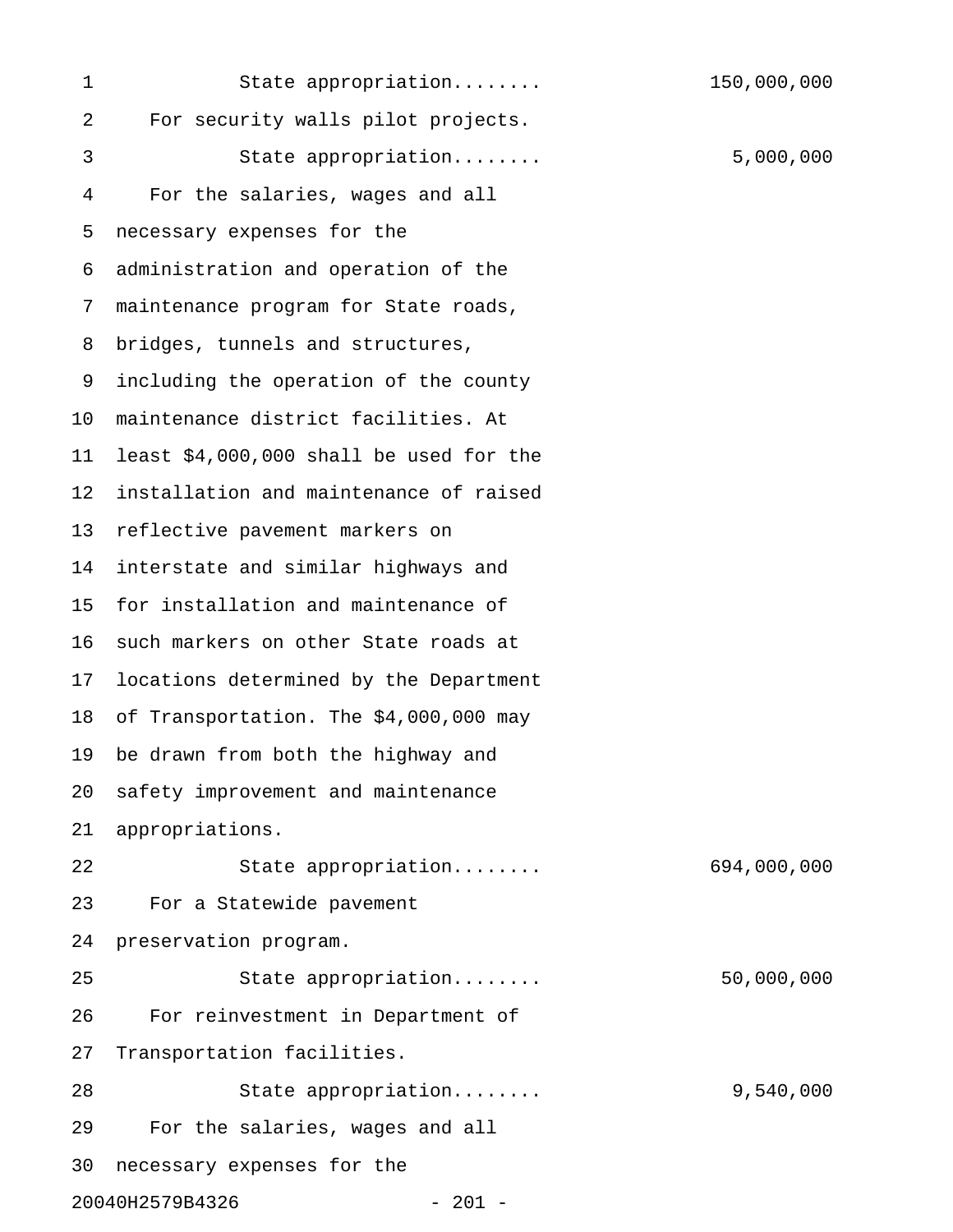1 administration of the Traffic Safety 2 Program and the administration and 3 operation of the Operator and Vehicle 4 Registration Programs. 5 State appropriation........ 126,787,000 6 For payments to municipalities to 7 assist in maintenance and construction 8 costs of roads. 9 State appropriation........ 189,764,000 10 For supplemental payments to 11 municipalities to assist in 12 maintenance and construction costs of 13 roads in accordance with 75 Pa.C.S. 14 Ch. 93 (relating to supplemental 15 funding for municipal highway 16 maintenance). 17 State appropriation........ 5,000,000 18 Section 802. Executive Offices.-- 19 The following amounts are appropriated 20 to the Executive Offices: The State State State State 21 For comptroller operations related 22 to the Motor License Fund. 23 State appropriation........ 5,457,000 24 For the Statewide Public Safety 25 Radio System. 26 State appropriation........ 5,871,000 27 Section 803. Treasury 28 Department.--The following amounts are 29 appropriated to the Treasury 30 Department: The state of the State State State State State State State State State

20040H2579B4326 - 202 -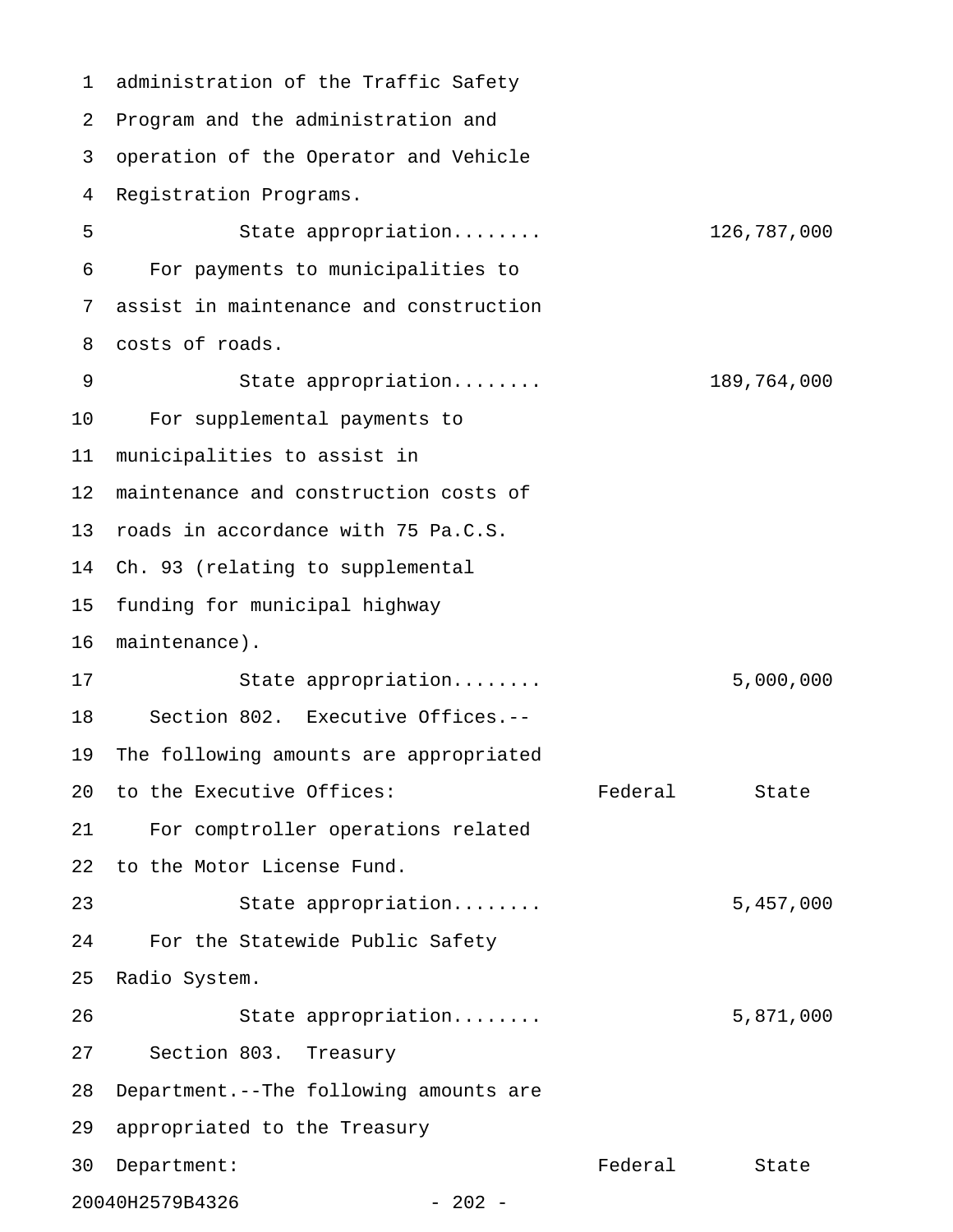1 For the payment of salaries, wages 2 and all necessary expenses in the 3 proper administration of the program 4 to refund liquid fuels taxes to which 5 the Commonwealth is not entitled. 6 State appropriation........ 451,000 7 For payment of refunds of liquid 8 fuels taxes for agricultural use to 9 which the Commonwealth is not 10 entitled. 11 State appropriation....... 4,000,000 12 For the payment of approved claims 13 for the refunding of liquid fuels 14 taxes and fuel use taxes to which the 15 Commonwealth is not entitled. 16 State appropriation........ 350,000 17 Refunding liquid fuels tax - 18 political subdivision use. 19 State appropriation........ 3,200,000 20 Refunding liquid fuels tax - 21 volunteer fire companies, volunteer 22 ambulance services and volunteer 23 rescue squads. 24 State appropriation........ 400,000 25 Refunding liquid fuels tax - to the 26 Boat Fund for the use of the 27 Pennsylvania Fish and Boat Commission 28 for the improvement of the waters of 29 Pennsylvania on which motorboats are 30 permitted to operate. 20040H2579B4326 - 203 -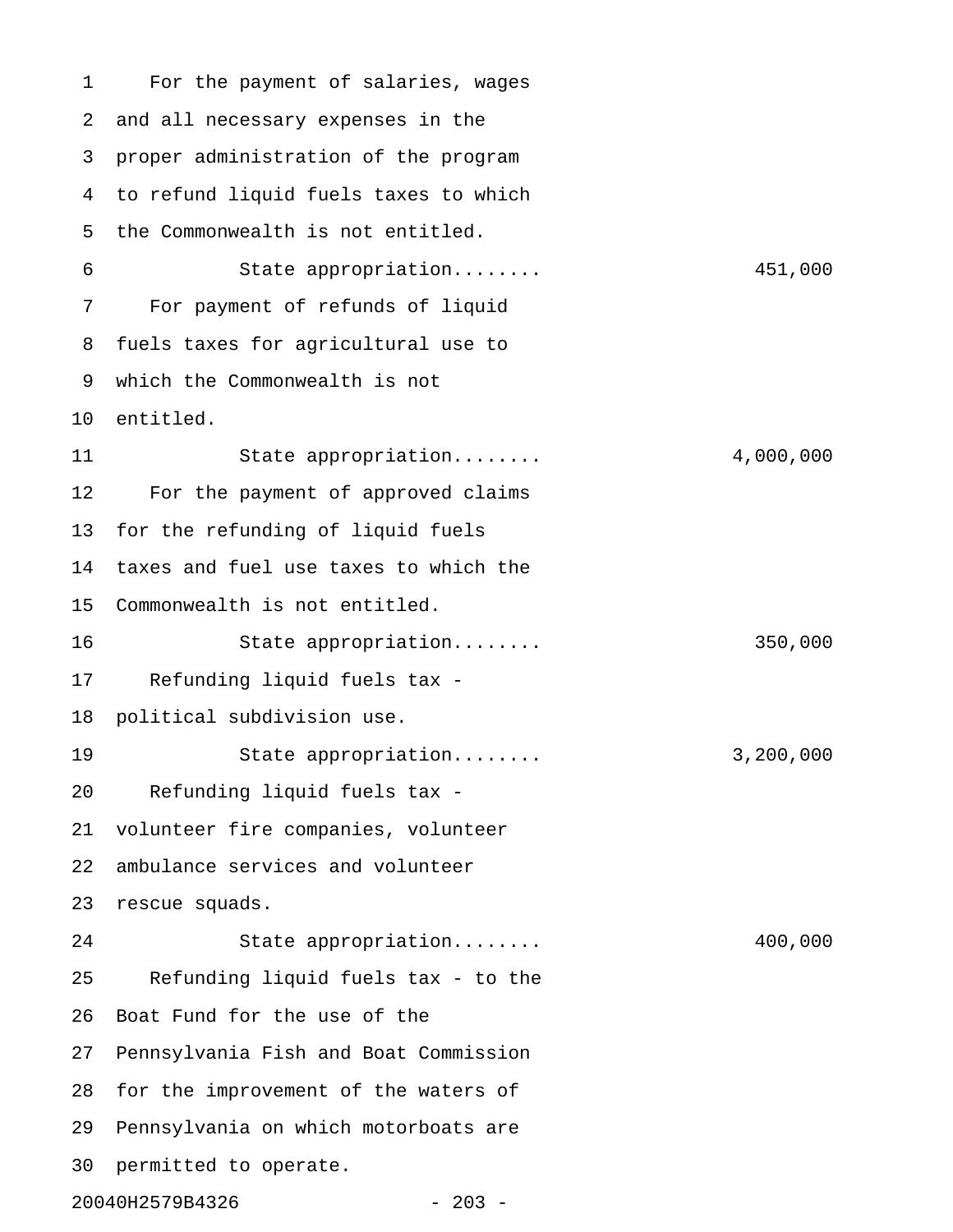1 State appropriation........ 2,800,000 2 For the payment of principal and 3 interest requirements on general 4 obligation bonds issued for 5 transportation projects. 6 State appropriation........ 11,890,000 7 For payment of principal and 8 interest requirements on general 9 obligation bonds issued for public 10 improvements. 11 State appropriation........ 10,037,000 12 For payment of the compensation of 13 the Commonwealth's loan and transfer 14 agent for services and expenses in 15 connection with the registration, 16 transfer and payment of interest on 17 bonds of the Commonwealth and other 18 services required to be performed by 19 the loan and transfer agent. 20 State appropriation........ 50,000 21 Section 804. Department of 22 Conservation and Natural Resources.-- 23 The following amounts are appropriated 24 to the Department of Conservation and 25 Natural Resources: Federal State 26 For the maintenance and mitigation 27 of dust and sediment pollution from 28 forestry roads. 29 State appropriation........ 1,000,000 30 For development and maintenance of 20040H2579B4326 - 204 -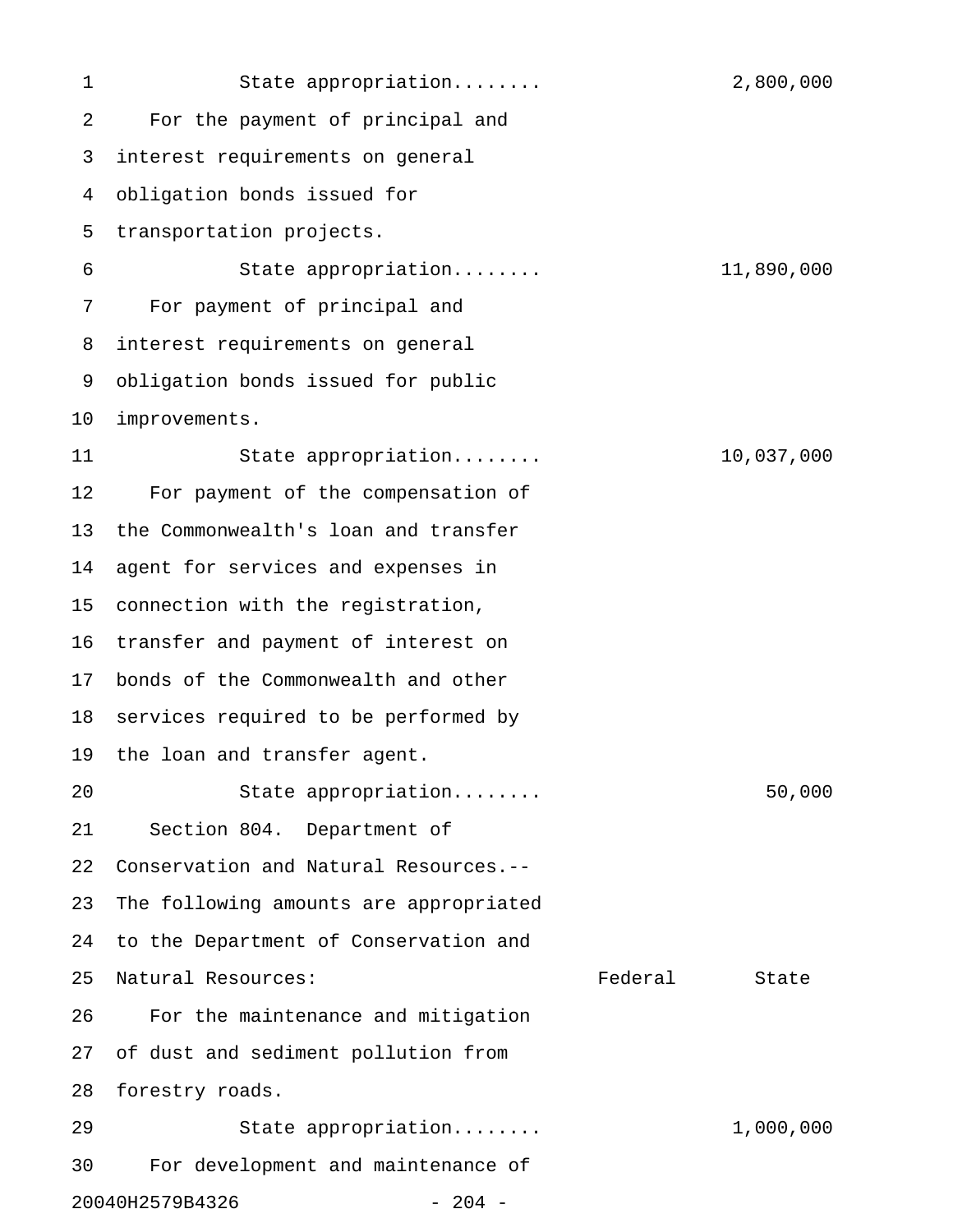1 recreational trails for public use 2 including motorized recreational 3 vehicles. 4 State appropriation........ 1,000,000 5 Section 805. Department of 6 Education.--The following amounts are 7 appropriated to the Department of 8 Education: State State State State State State State State State State State State State State State State State State State State State State State State State State State State State State State State State State State 9 For administration of the school 10 safe driving program and for payments 11 to school districts or joint school 12 organizations for driver education 13 courses. 14 State appropriation........ 1,230,000 15 Section 806. Department of 16 Environmental Protection.--The 17 following amounts are appropriated to 18 the Department of Environmental 19 Protection: The State State State State State State State State State State State 20 To the State Conservation 21 Commission for the maintenance and 22 improvement of dirt and gravel roads. 23 State appropriation........ 4,000,000 24 Section 807. Department of General 25 Services.--The following amounts are 26 appropriated to the Department of 27 General Services: The State State State State 28 For payment of tort claims. 29 State appropriation........ 20,000,000 30 Section 808. Department of 20040H2579B4326 - 205 -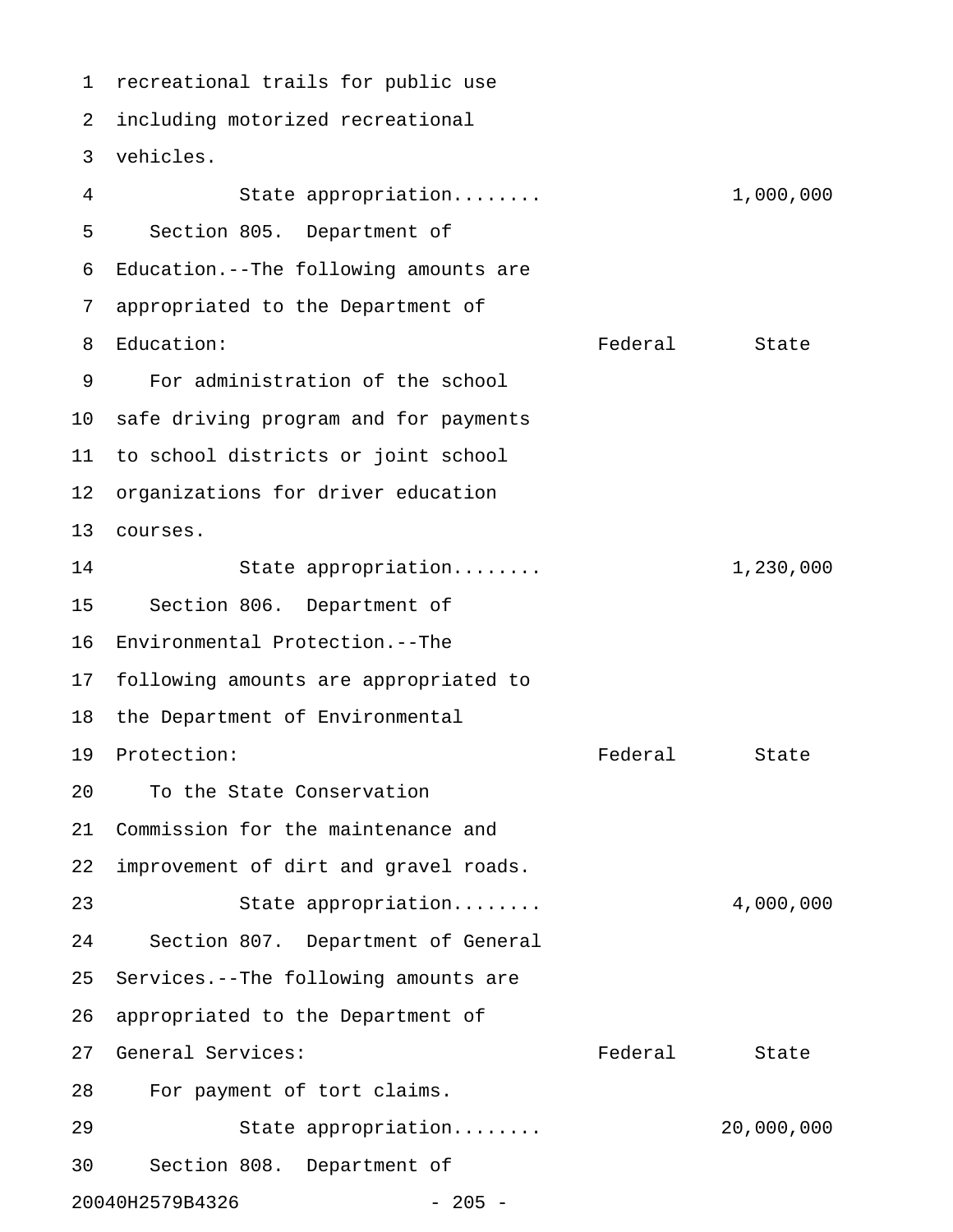1 Revenue.--The following amounts are 2 appropriated to the Department of 3 Revenue: Federal State 4 For administration and enforcement 5 of various Motor License Fund tax 6 regulations. 7 State appropriation........ 13,215,000 8 Section 809. Pennsylvania State 9 Police.--The following amounts are 10 appropriated to the Pennsylvania State 11 Police: State State State State State State State State State State State State State State State State State 12 For transfer to the General Fund to 13 finance the Traffic Control and the 14 Traffic Safety Facilities Program of 15 the Pennsylvania State Police. The 16 Pennsylvania State Police may 17 anticipate Pennsylvania State Police 18 member vacancies occurring during the 19 fiscal period July 1, 2004, to June 20 30, 2005, and may authorize the 21 recruitment and training of cadets 22 based on anticipated vacancies prior 23 to the actual occurrence of the 24 vacancy. 25 State appropriation........ 331,337,000 26 For the Commonwealth Law 27 Enforcement Assistance Network. 28 State appropriation........ 30,600,000 29 For transfer to the General Fund to 30 finance the Municipal Police Officers' 20040H2579B4326 - 206 -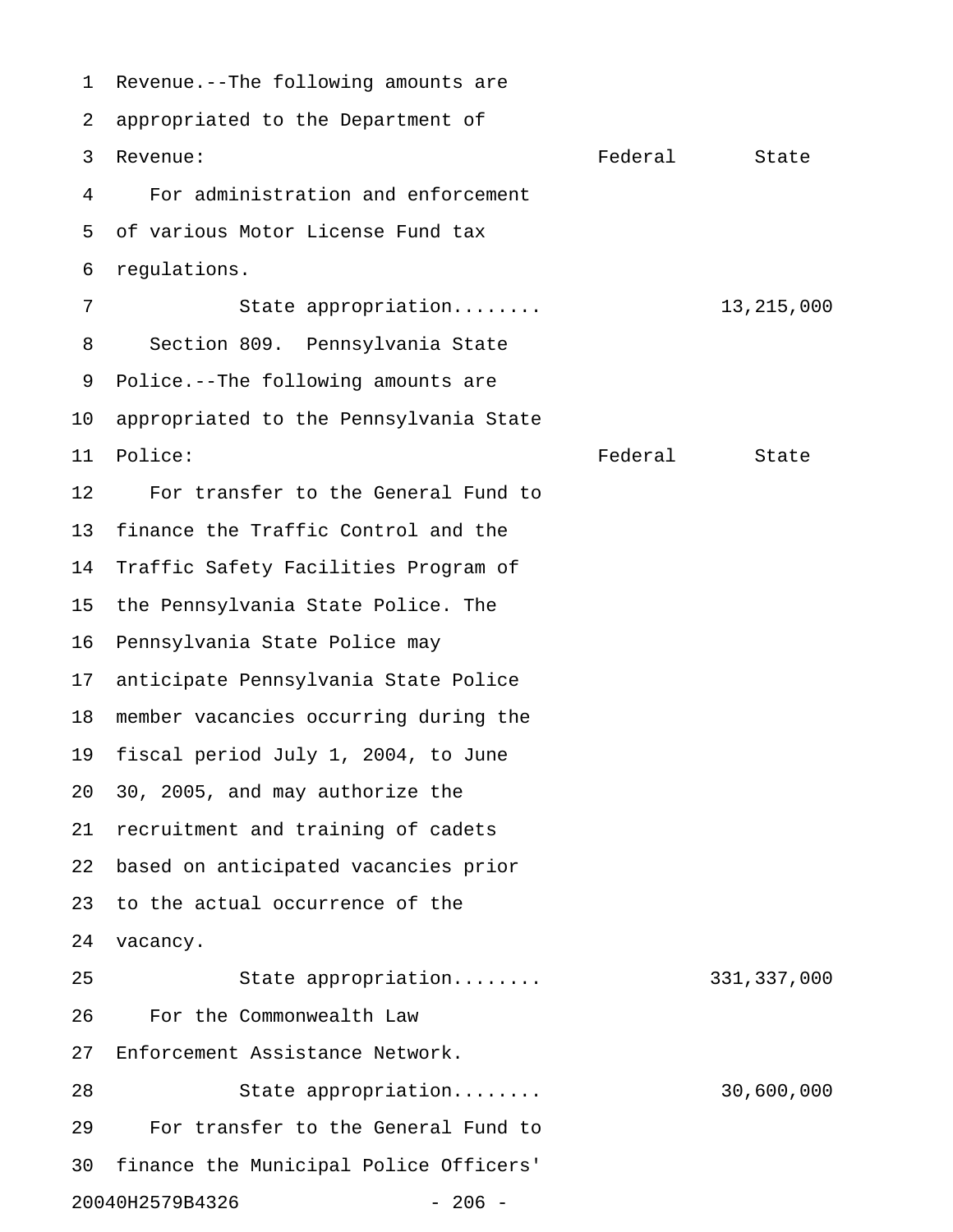1 Education and Training Commission. 2 State appropriation........ 3,509,000 3 For transfer to the General Fund to 4 finance adequate replacement patrol 5 vehicles. 6 State appropriation........ 5,401,000 7 For transfer to the General Fund to 8 finance the Automated Fingerprint 9 Identification System (AFIS). 10 State appropriation....... 1,846,000 11 SUBPART B 12 AVIATION RESTRICTED REVENUE ACCOUNT 13 Section 821. Department of 14 Transportation.--The following amounts 15 are appropriated to the Department of 16 Transportation: The State State State State State State State 17 For payment for aviation 18 operations, including the operation 19 and maintenance of State-owned 20 aircraft, payment of general expenses, 21 supplies, printing and equipment; for 22 the development and maintenance of 23 State airports and the maintenance and 24 repair of landing fields, intermediate 25 landing fields, landing field 26 equipment, beacon sites and other 27 navigation facilities; and for the 28 encouragement and development of civil 29 aeronautics. 30 State appropriation........ 4,966,000

20040H2579B4326 - 207 -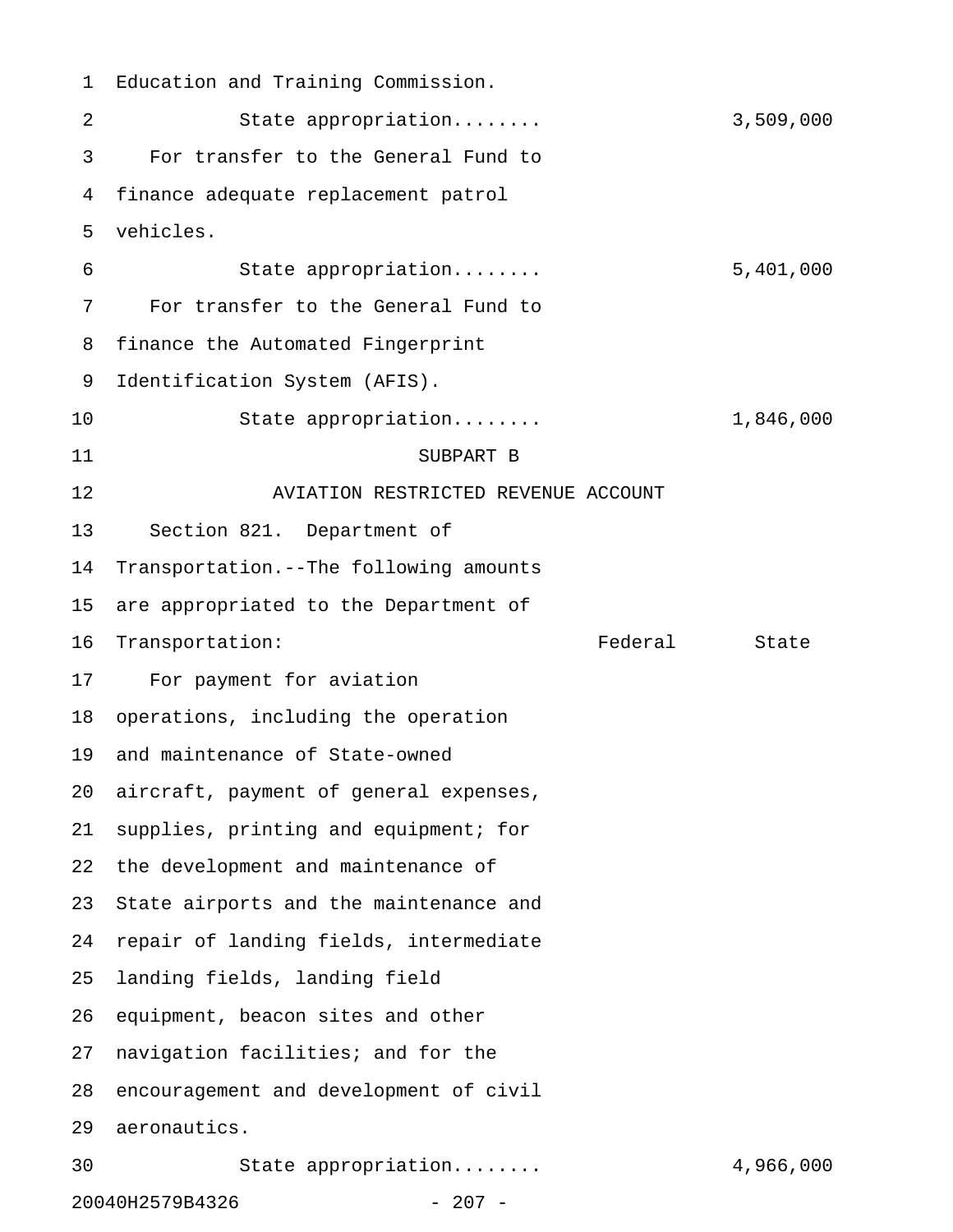1 For airport development. 2 State appropriation........ 8,000,000 3 For real estate tax rebate payments 4 to privately owned public use 5 airports. 6 State appropriation........ 250,000 7 PART IX 8 HAZARDOUS MATERIAL RESPONSE 9 FUND APPROPRIATIONS 10 Section 901. Pennsylvania 11 Emergency Management Agency.--The 12 following amounts are appropriated to 13 the Pennsylvania Emergency Management 14 Agency: State State State State State State State State State State State State 15 For general administration and 16 operational expenses, including 17 expenses of the Hazardous Material 18 Emergency Planning and Response 19 Advisory Committee. 20 State appropriation........ 117,000 21 For training programs for hazardous 22 material response teams. 23 State appropriation........ 417,000 24 For grants to support counties' 25 activities. 26 State appropriation........ 824,000 27 For public and facility owner 28 education, information and 29 participation programs. 30 State appropriation........ 117,000

20040H2579B4326 - 208 -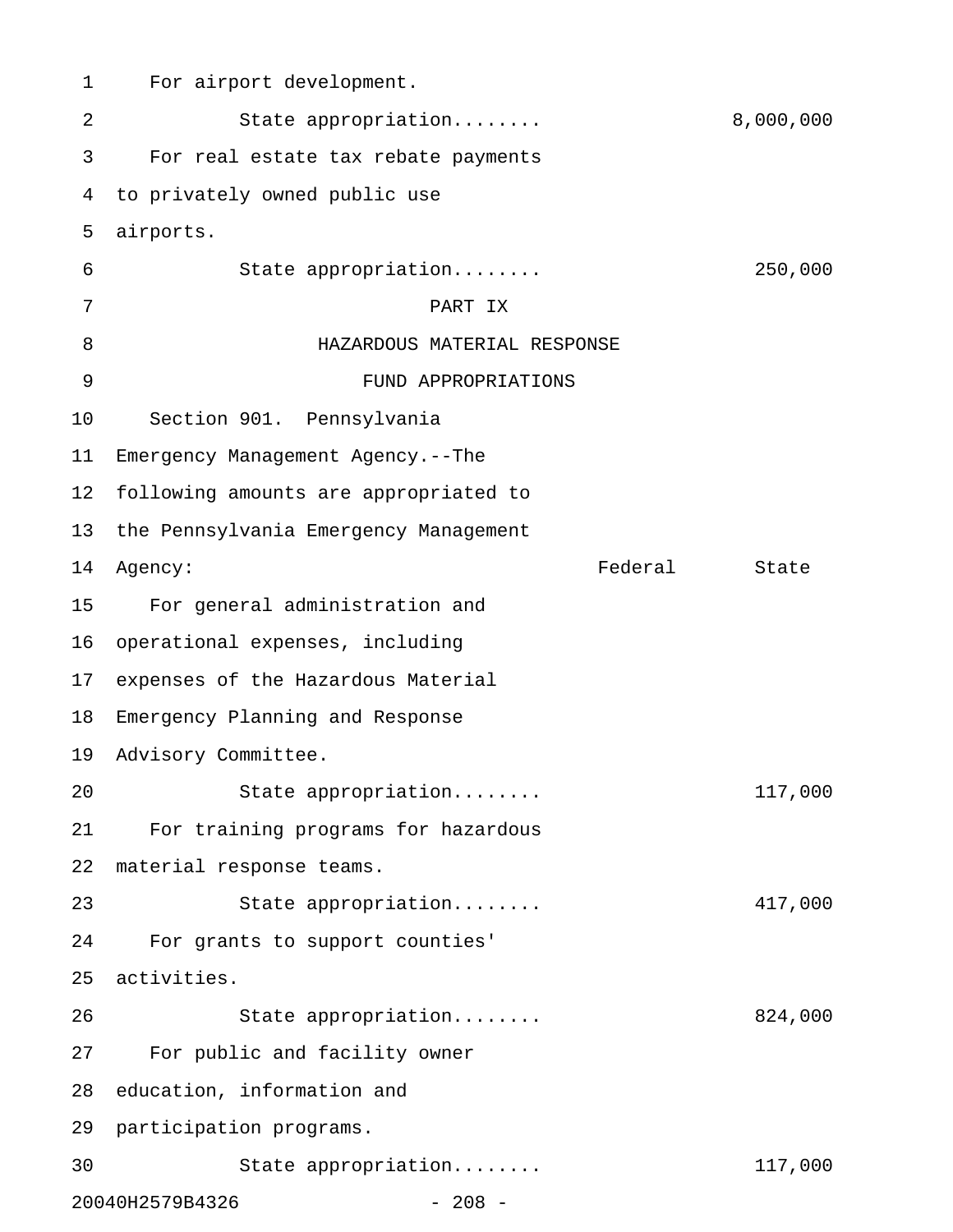| 1  | PART X                                 |         |           |
|----|----------------------------------------|---------|-----------|
| 2  | MILK MARKETING FUND APPROPRIATIONS     |         |           |
| 3  | Section 1001. Milk Marketing           |         |           |
| 4  | Board.--The following amounts are      |         |           |
| 5  | appropriated to the Milk Marketing     |         |           |
| 6  | Board:                                 | Federal | State     |
| 7  | For the operation of the Milk          |         |           |
| 8  | Marketing Board.                       |         |           |
| 9  | State appropriation                    |         | 2,794,000 |
| 10 | PART XI                                |         |           |
| 11 | HOME INVESTMENT TRUST                  |         |           |
| 12 | FUND APPROPRIATIONS                    |         |           |
| 13 | Section 1101. Department of            |         |           |
| 14 | Community and Economic Development.--  |         |           |
| 15 | The following amounts are appropriated |         |           |
| 16 | to the Department of Community and     |         |           |
| 17 | Economic Development:                  | Federal | State     |
| 18 | For administration of the Home         |         |           |
| 19 | Program.                               |         |           |
| 20 | State appropriation                    |         | 1,300,000 |
| 21 | PART XII                               |         |           |
| 22 | TUITION PAYMENT FUND APPROPRIATIONS    |         |           |
| 23 | Section 1201. Treasury                 |         |           |
| 24 | Department.--The following amounts are |         |           |
| 25 | appropriated to the Treasury           |         |           |
| 26 | Department:                            | Federal | State     |
| 27 | For the operation of the Tuition       |         |           |
| 28 | Account Program Bureau. However, no    |         |           |
| 29 | money deposited with the Treasury      |         |           |
| 30 | Department for the purchase of tuition |         |           |
|    | 20040H2579B4326<br>$-209 -$            |         |           |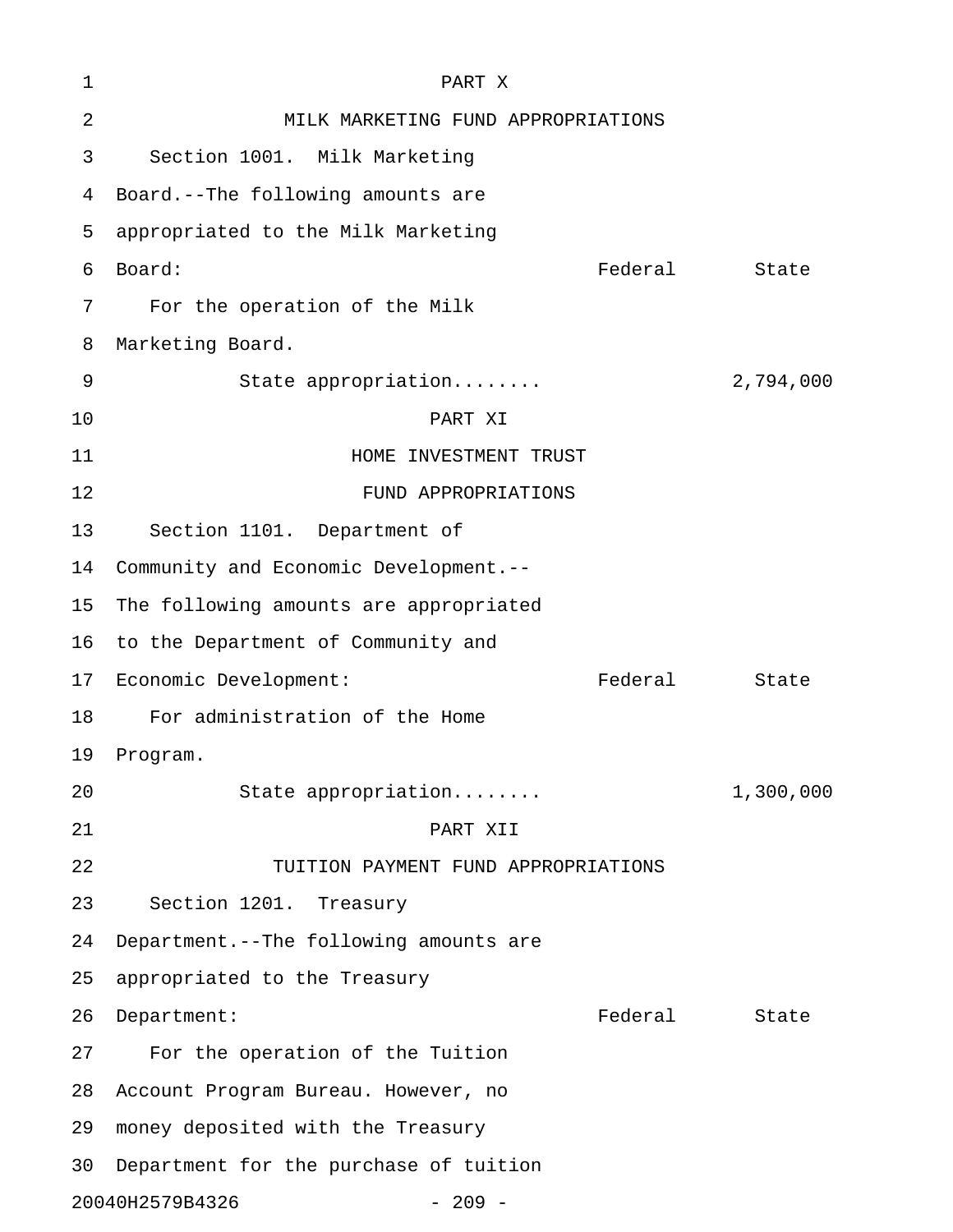1 credits can be used for the 2 administration of the program. 3 State appropriation........ 1,033,000 4 PART XIII 5 BANKING DEPARTMENT FUND APPROPRIATIONS 6 Section 1301. Department of 7 Banking.--The following amounts are 8 appropriated to the Department of 9 Banking: The State State State State State State State State State State State State State State 10 For general government operations 11 of the Department of Banking. 12 State appropriation........ 14,196,000 13 Section 1302. Department of 14 General Services.--The following 15 amounts are appropriated to the 16 Department of General Services: Federal State 17 For Harristown rental charges. 18 State appropriation........ 139,000 19 For Harristown utility and 20 municipal charges. 21 State appropriation........ 179,000 22 PART XIV 23 FIREARM RECORDS CHECK FUND APPROPRIATIONS 24 Section 1401. Pennsylvania State 25 Police.--The following amounts are 26 appropriated to the Pennsylvania State 27 Police: State State State State State State State State State State State State 28 For activities associated with the 29 purchase of firearms by individuals. 30 State appropriation........ 2,682,000 20040H2579B4326 - 210 -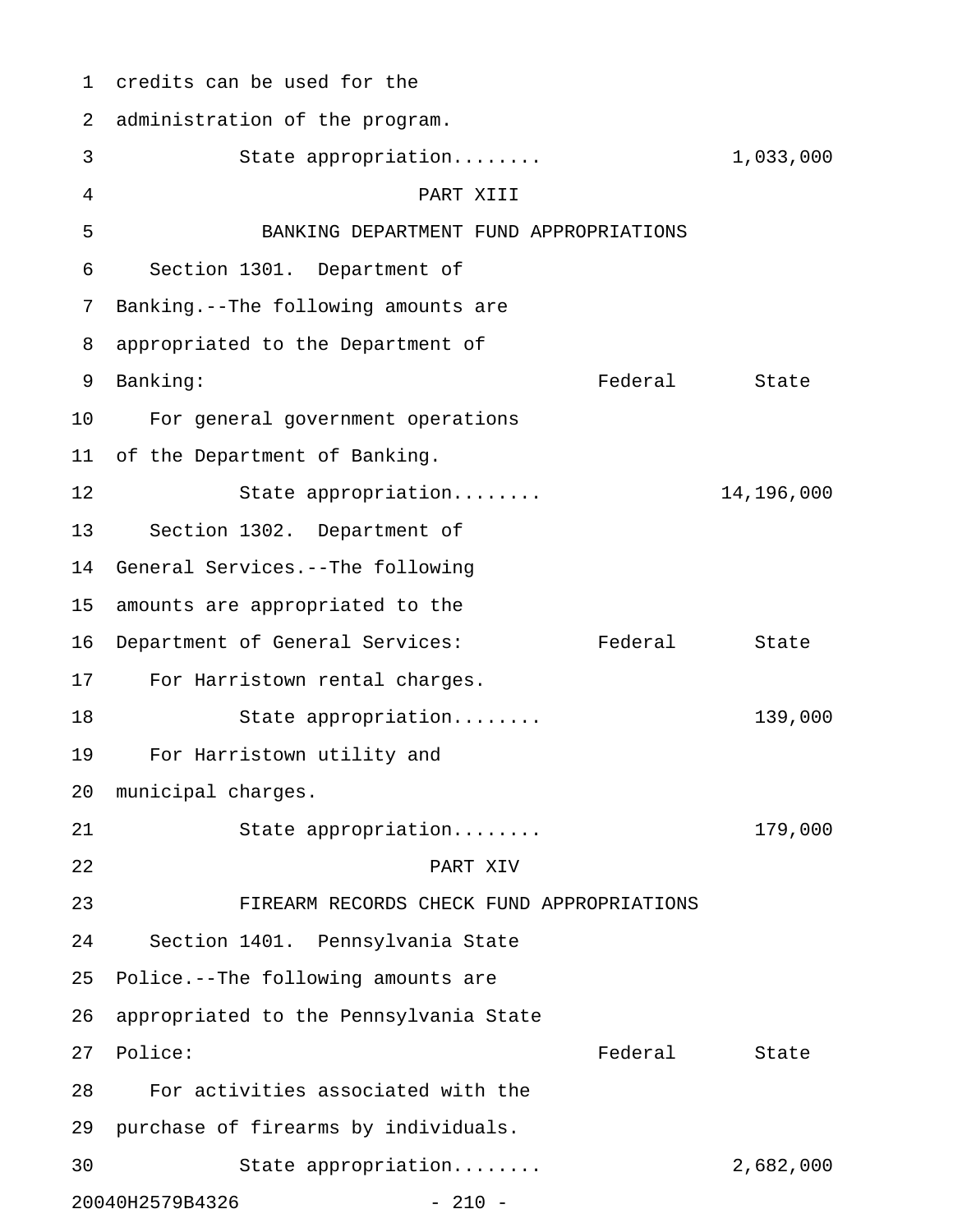| 1       | PART XV                                |            |
|---------|----------------------------------------|------------|
| 2       | BEN FRANKLIN TECHNOLOGY DEVELOPMENT    |            |
| 3       | AUTHORITY FUND APPROPRIATIONS          |            |
| 4       | Section 1501. Department of            |            |
| 5       | Community and Economic Development.--  |            |
| 6       | The following amounts are appropriated |            |
| 7       | to the Department of Community and     |            |
| 8       | Economic Development:<br>Federal       | State      |
| 9       | For the Ben Franklin Technology        |            |
| 10      | Development Authority Fund. No more    |            |
| 11      | than $$1,362,000$ may be used for      |            |
| 12      | administration.                        |            |
| 13      | State appropriation                    | 55,485,000 |
| 14      | The following Federal amounts are      |            |
| 15      | appropriated to supplement the sum     |            |
| 16      | appropriated for the Ben Franklin      |            |
| 17      | Technology Development Authority:      |            |
| 18      | "Assistive Technology."<br>(1)         |            |
| 19      | Federal appropriation $2,000,000$      |            |
| $20 \,$ | (2) "Telecommunications                |            |
| 21      | Initiatives."                          |            |
| 22      | Federal appropriation 6,000,000        |            |
| 23      | (3) "Technology Opportunities."        |            |
| 24      | Federal appropriation 500,000          |            |
| 25      | (4) "Telecommunications                |            |
| 26      | Infrastructure."                       |            |
| 27      | Federal appropriation $2,000,000$      |            |
| 28      | (5) "Integrated Technology."           |            |
| 29      | Federal appropriation 1,000,000        |            |
| 30      | (6) "Telecommunications Projects."     |            |
|         | 20040H2579B4326<br>$-211 -$            |            |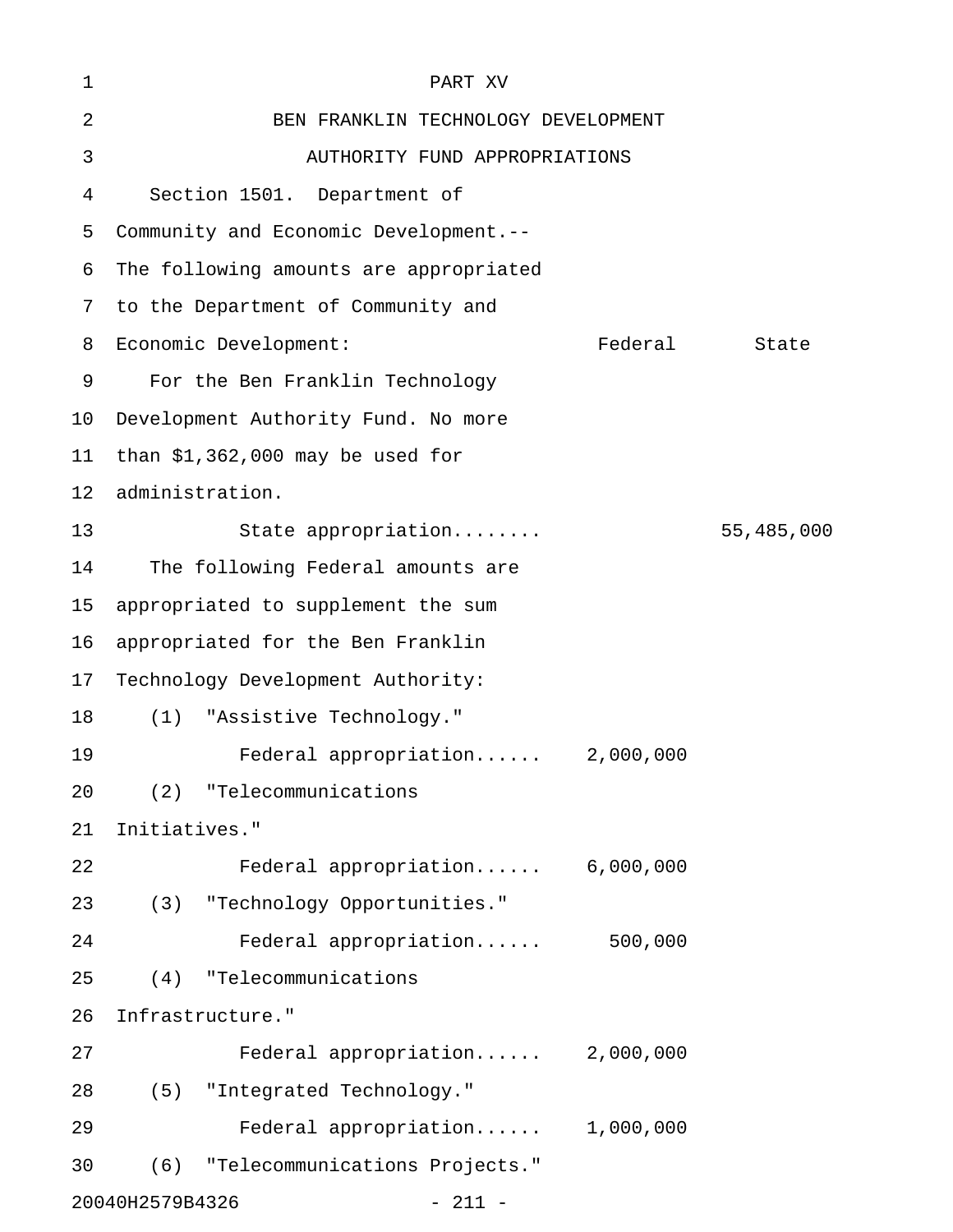1 Federal appropriation...... 500,000 2 PART XVI 3 TOBACCO SETTLEMENT FUND 4 Section 1601. Tobacco Settlement 5 Board.--The following amounts are 6 appropriated to the Tobacco Settlement 7 Board: Federal State 8 For the general government 9 operations of the Tobacco Settlement 10 Board. 11 State appropriation........ 276,000 12 PART XVI-A 13 HEALTH CARE PROVIDER RETENTION ACCOUNT 14 Section 1601-A. Department of 15 Public Welfare.--The following amounts 16 are appropriated to the Department of 17 Public Welfare: Federal State 18 For health care provider retention 19 pursuant to section 443.7 of the act 20 of June 13, 1967 (P.L.31, No.21), 21 known as the Public Welfare Code. 22 State appropriation........ 215,100,000 23 The following Federal amounts are 24 appropriated to supplement the sum 25 appropriated for health care provider 26 retention under section 443.7 of the 27 Public Welfare Code: 28 (1) "Medical Assistance - Provider 29 Retention." 30 Federal appropriation...... 250,900,000 20040H2579B4326 - 212 -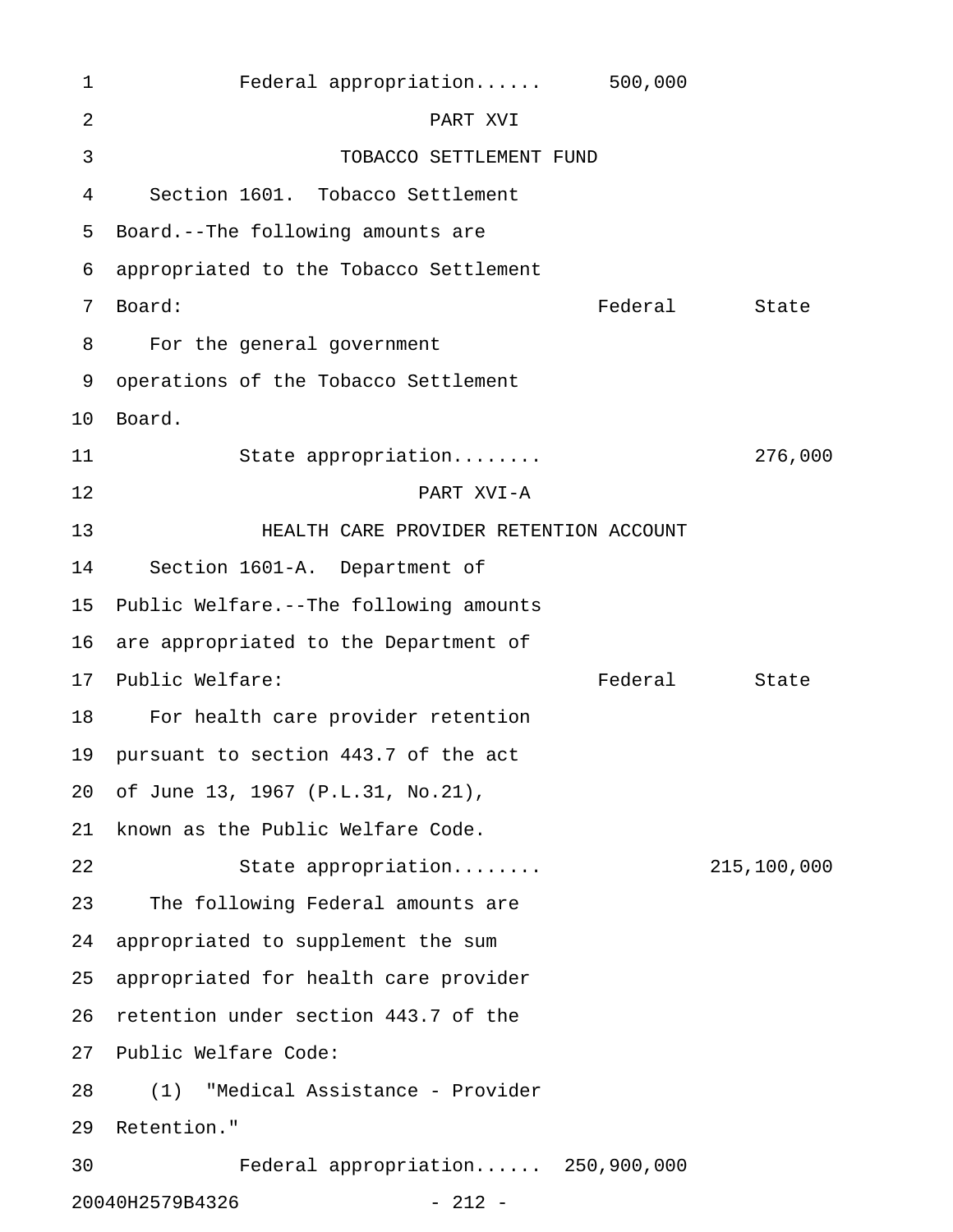| 1       | PART XVI-B                                                     |  |
|---------|----------------------------------------------------------------|--|
| 2       | ALTERNATIVE FUELS INCENTIVE GRANT FUND                         |  |
| 3       | Section 1601-B. Transfer to Energy                             |  |
| 4       | Development Fund.--The following                               |  |
| 5       | amounts are appropriated to the                                |  |
| 6       | Department of Environmental                                    |  |
| 7       | Protection:                                                    |  |
| 8       | For transfer to the Energy                                     |  |
| 9       | Development Fund. No funds from this                           |  |
| 10      | appropriation may be expended until                            |  |
| 11      | enabling legislation is enacted.                               |  |
| 12      | 10,000,000<br>State appropriation                              |  |
| 13      | PART XVII                                                      |  |
| 14      | RESTRICTED RECEIPT ACCOUNTS                                    |  |
| 15      | Section 1701. General provisions.--The Secretary of the        |  |
| 16      | Budget may create the restricted receipt accounts set forth in |  |
| 17      | this part for the purpose of administering Federal grants only |  |
| 18      | for the purposes herein designated during the fiscal year July |  |
| 19      | 1, 2004, through June 30, 2005.                                |  |
| $20 \,$ | Section 1702. Department of Community and Economic             |  |
| 21      | Development.--The following restricted receipt account may be  |  |
| 22      | established for the Department of Community and Economic       |  |
| 23      | Development:                                                   |  |
| 24      | (1) "ARC Housing Revolving Loan Program."                      |  |
| 25      | Section 1703. Department of Conservation and Natural           |  |
| 26      | Resources.--The following restricted receipt accounts may be   |  |
| 27      | established for the Department of Conservation and Natural     |  |
| 28      | Resources:                                                     |  |
| 29      | (1) "Federal Aid to Volunteer Fire Companies."                 |  |
| 30      | (2) "Federal Land and Water Conservation Fund Act."            |  |
|         | 20040H2579B4326<br>$-213 -$                                    |  |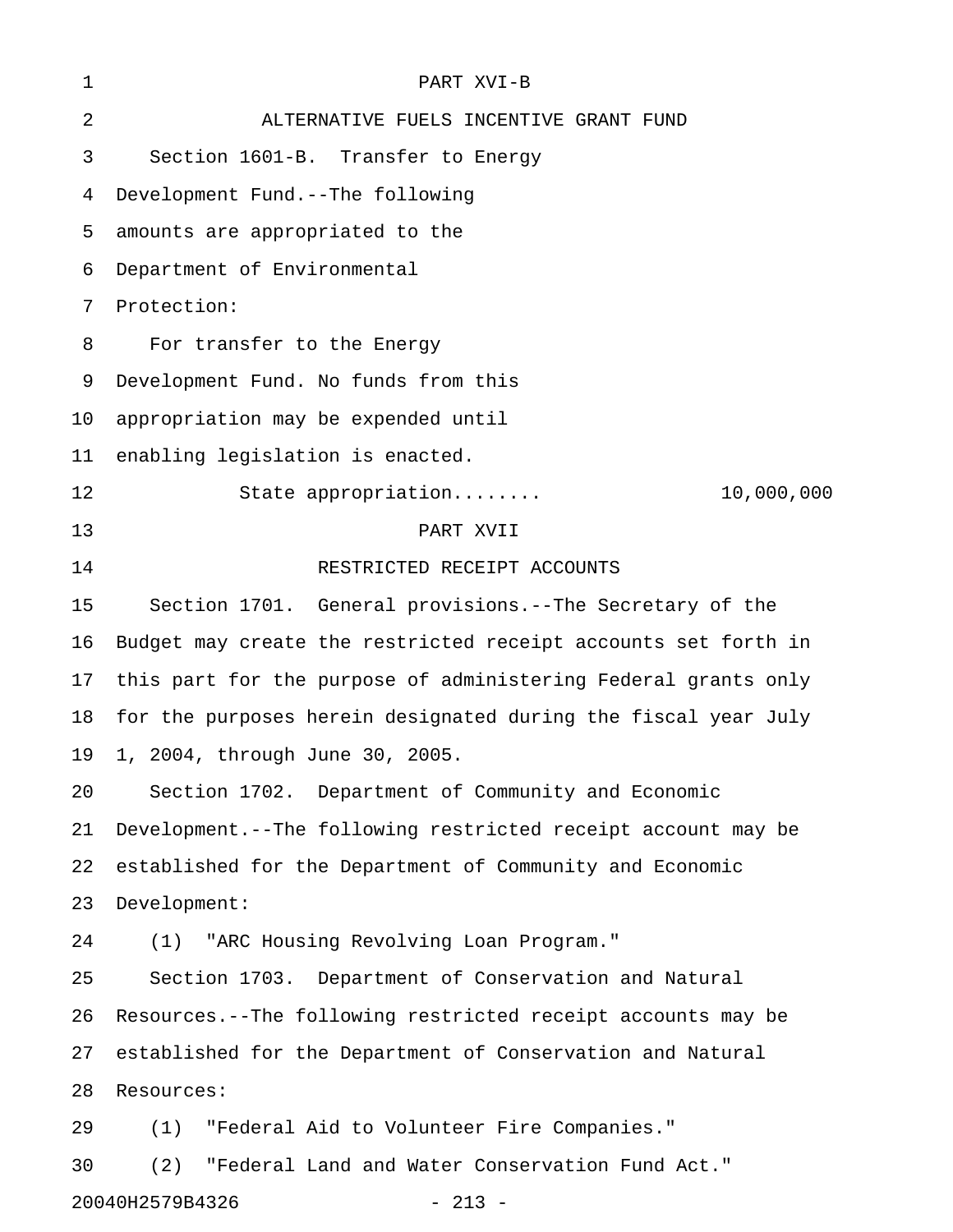1 (3) "National Forest Reserve Allotment." 2 (4) "Federal Land and Water Conservation Fund Act - 3 Conservation and Natural Resources." 4 Section 1704. Department of Education.--The following 5 restricted receipt accounts may be established for the 6 Department of Education: 7 (1) "Education of the Disabled - Part C." 8 (2) "LSTA - Library Grants." 9 (3) "Penn State University Federal Aid." 10 (4) "Emergency Immigration Education Assistance." 11 (5) "Education of the Disabled - Part D." 12 (6) "Homeless Adult Assistance Program." 13 (7) "Severely Handicapped." 14 (8) "Medical Assistance Reimbursements to Local Education 15 Agencies." 16 Section 1705. Department of Environmental Protection.--The 17 following restricted receipt accounts may be established for the 18 Department of Environmental Protection: 19 (1) "Federal Water Resources Planning Act." 20 (2) "Flood Control Payments." 21 (3) "Soil and Water Conservation Act - Inventory of 22 Programs." 23 Section 1706. Department of Transportation.--The following 24 restricted receipt accounts may be established for the 25 Department of Transportation: 26 (1) "Capital Assistance Elderly and Handicapped Programs." 27 (2) "Railroad Rehabilitation and Improvement Assistance." 28 (3) "Ridesharing/Van Pool Program - Acquisition." 29 Section 1707. Pennsylvania Emergency Management Agency.--The 30 following restricted receipt account may be established for the 20040H2579B4326 - 214 -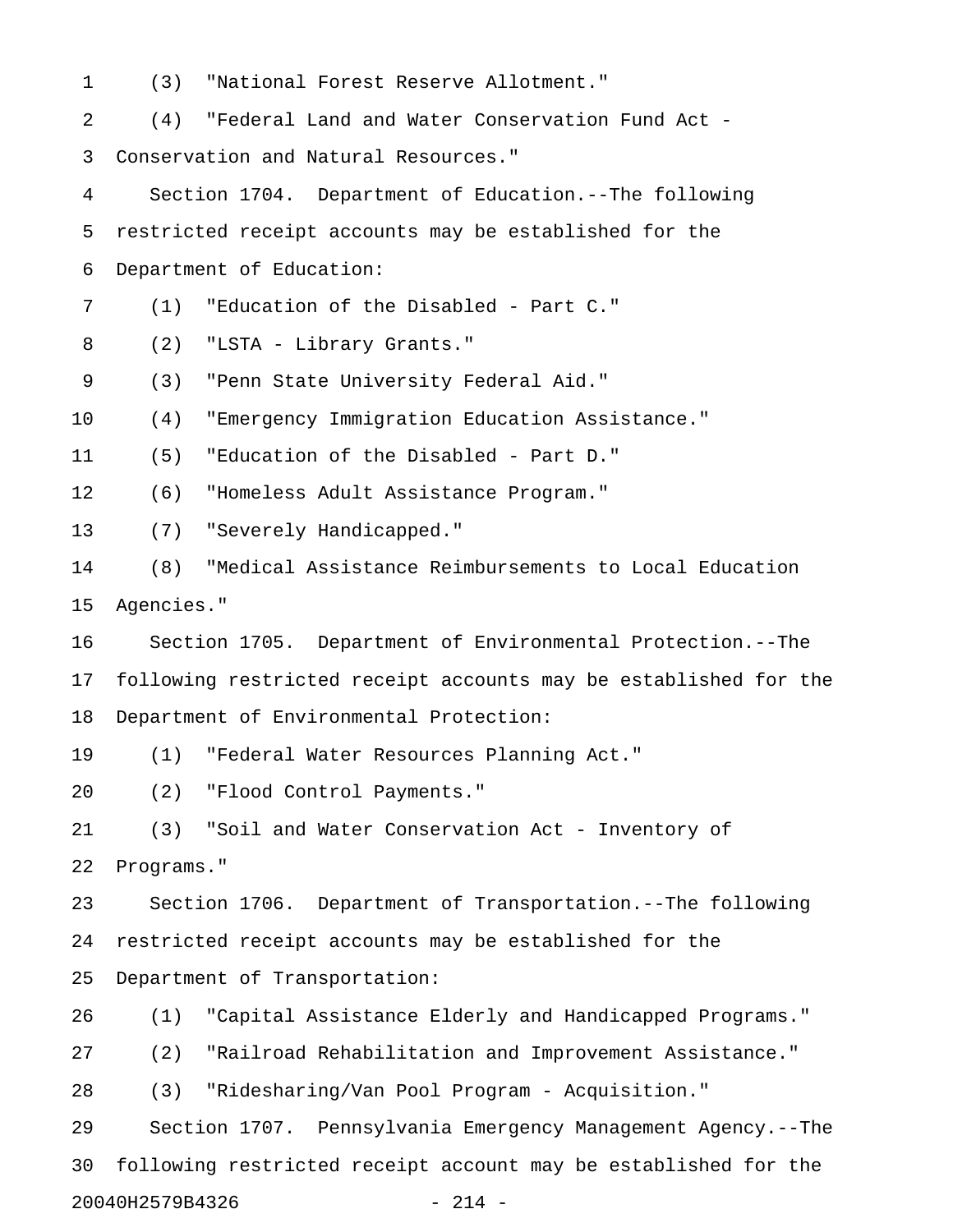1 Pennsylvania Emergency Management Agency: 2 (1) "Receipts from Federal Government - Disaster Relief - 3 Disaster Relief Assistance to State and Political Subdivisions." 4 Section 1708. Pennsylvania Historical and Museum 5 Commission.--The following restricted receipt account may be 6 established for the Pennsylvania Historical and Museum 7 Commission: 8 (1) "Federal Grant - Historical Preservation Act of 1966." 9 PART XVIII 10 ADDITIONAL APPROPRIATIONS FOR 11 FISCAL YEAR 2003-2004 12 SUBPART A 13 GENERAL PROVISIONS 14 Section 1801. State appropriations.--(a) The following sums 15 set forth in this part, or as much thereof as may be necessary, 16 are hereby specifically appropriated from the General Fund to 17 the several hereinafter named agencies of the Executive, 18 Legislative and Judicial Departments of the Commonwealth for the 19 payment of salaries, wages or other compensation and travel 20 expenses of the duly elected or appointed officers and employees 21 of the Commonwealth, for the payment of fees for contractual 22 services rendered, for the purchase or rental of goods and 23 services, printing, public advertising by or through any medium, 24 equipment, land and buildings and for payment of any other 25 expenses, as provided by law or by this act, necessary for the 26 proper conduct of the duties, functions and activities and for 27 the purposes hereinafter set forth for the fiscal year beginning 28 July 1, 2003, and for the payment of bills incurred and 29 remaining unpaid at the close of the fiscal year ending June 30, 30 2003.

20040H2579B4326 - 215 -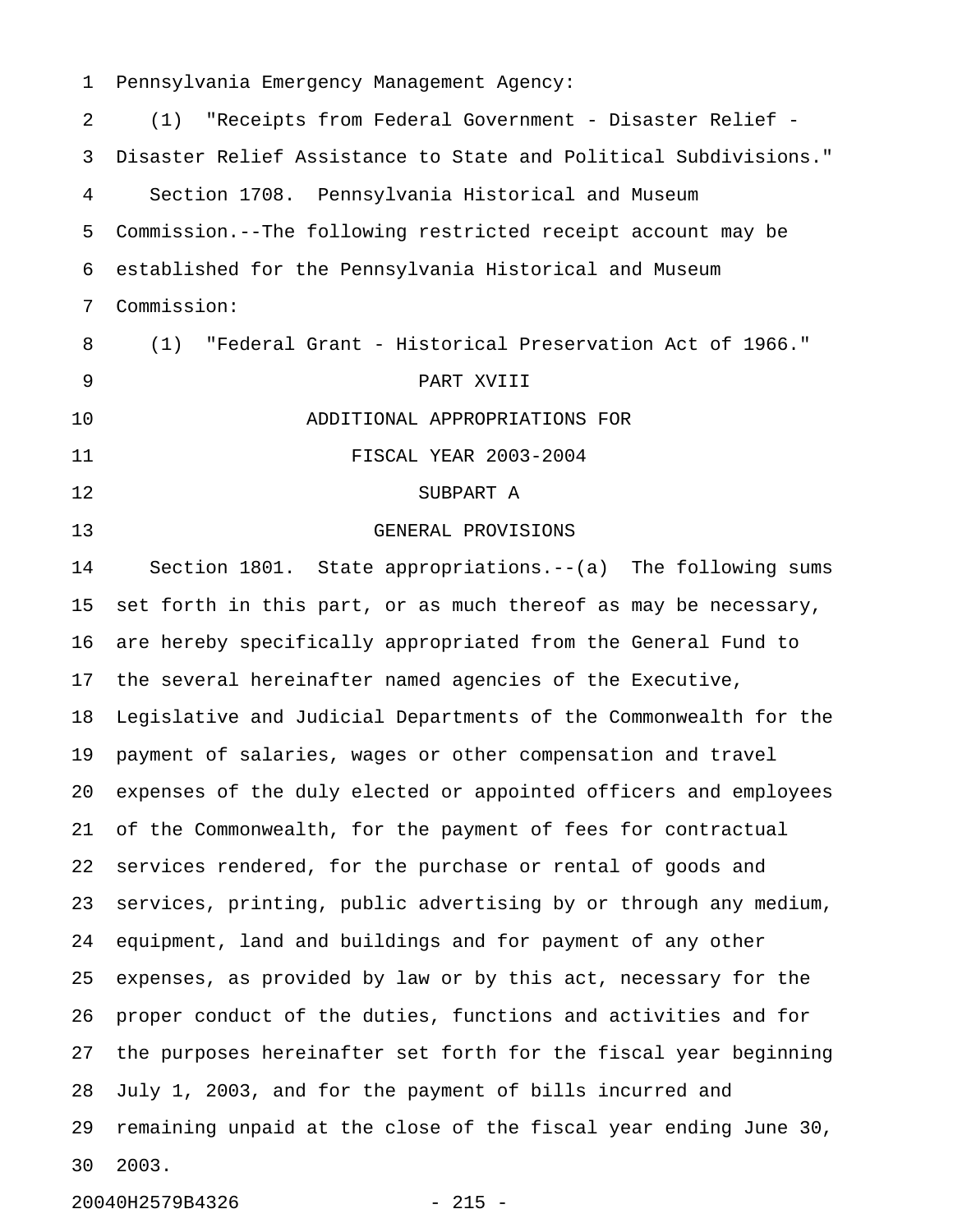1 (b) The following sums set forth in this part, or as much 2 thereof as may be necessary, are hereby specifically 3 appropriated from the State Lottery Fund to the several 4 hereinafter named agencies of the Executive Department of the 5 Commonwealth for the payment of salaries, wages or other 6 compensation and travel expenses of the duly appointed officers 7 and employees of the Commonwealth, for the payment of fees for 8 contractual services rendered, for the purchase or rental of 9 goods and services and for payment of any other expenses, as 10 provided by law or by this act, necessary for the proper conduct 11 of the duties, functions and activities and for the purposes 12 hereinafter set forth for the fiscal year beginning July 1, 13 2003, and for the payment of bills incurred and remaining unpaid 14 at the close of the fiscal year ending June 30, 2003. 15 Section 1802. Federal augmentation appropriations.--The 16 following Federal augmentation appropriations set forth in this 17 part, or as much thereof as may be necessary, are hereby 18 specifically appropriated from the Federal augmentation funds to 19 the several hereinafter named agencies of the Executive and 20 Judicial Departments of the Commonwealth for the payment of the 21 expenses of implementing and carrying out the programs stated 22 herein for the fiscal year beginning July 1, 2003, and for the 23 payment of bills incurred and remaining unpaid at the close of 24 the fiscal year ending June 30, 2003. Unless otherwise stated, 25 the appropriations include any carryovers from the prior fiscal 26 year. 27 SUBPART B

## 28 EXECUTIVE DEPARTMENT

29 Section 1811. Executive Offices.--

30 The following amounts are appropriated

20040H2579B4326 - 216 -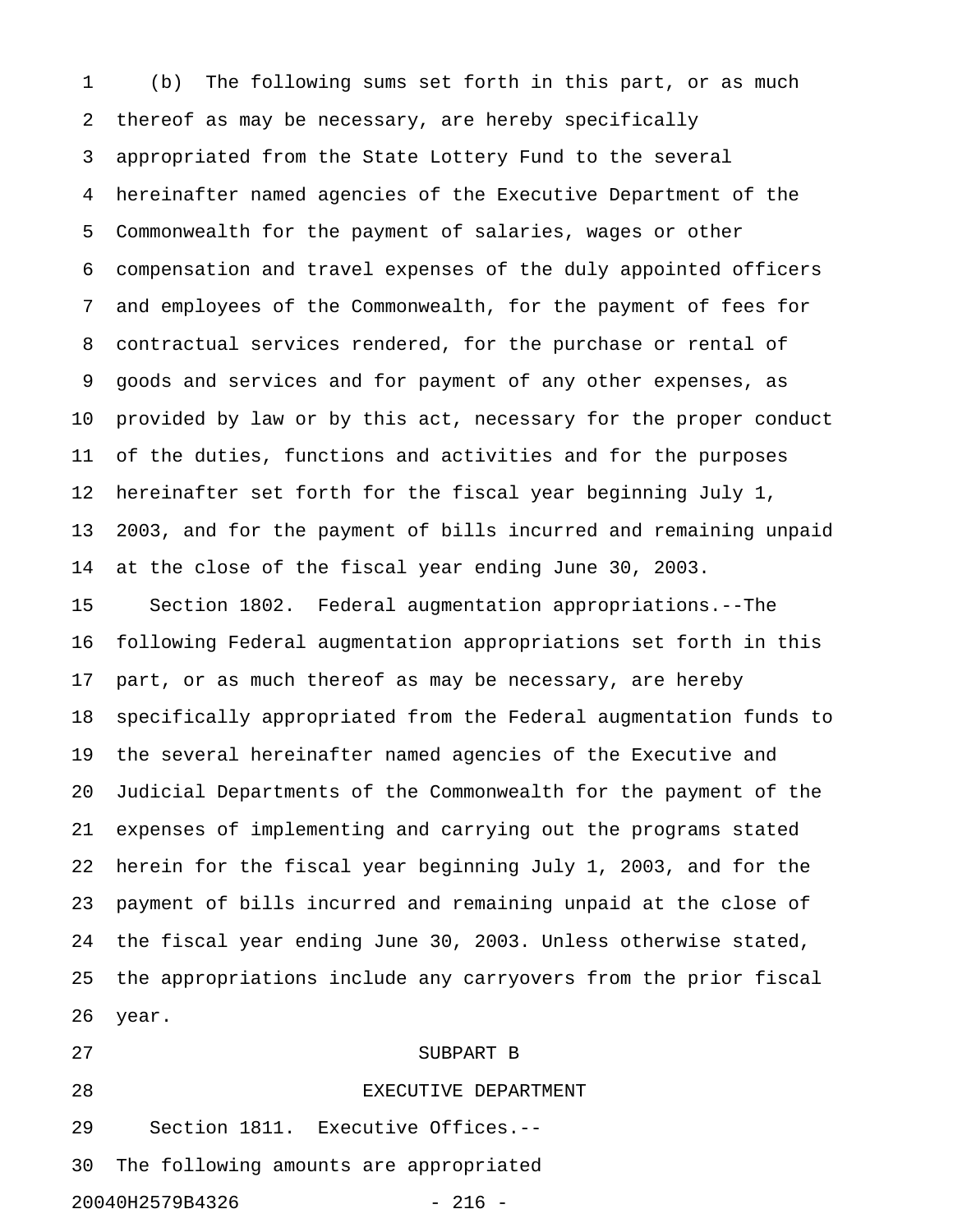1 to the Executive Offices: The State State State State 2 The following Federal amounts are 3 appropriated to supplement the sum 4 appropriated for investigation of 5 welfare fraud activities: 6 (1) "Medical Assistance - Program 7 Accountability." 8 Federal appropriation...... 3,778,000 9 (2) "Subsidized Day Care - Fraud 10 Investigation." 11 Federal appropriation...... 498,000 12 The following Federal amounts are 13 appropriated to supplement the sum 14 appropriated for the Pennsylvania 15 Human Relations Commission: 16 (1) "HUD - Special project grant." 17 Federal appropriation...... 3,500,000 18 The following Federal amounts are 19 appropriated to supplement the sum 20 appropriated for the Pennsylvania 21 Commission on Crime and Delinquency: 22 (1) "Crime Victims Assistance 23 (VOCA) - Administration/Operations." 24 Federal appropriation...... 888,000 25 Section 1811.1. Treasury 26 Department.--The following amounts are 27 appropriated to the Treasury 28 Department. The state of the state of the state state of the state state of the state of the state of the state of the state of the state of the state of the state of the state of the state of the state of the state of 29 For the Intergovernmental 30 Cooperation Authority for Cities of 20040H2579B4326 - 217 -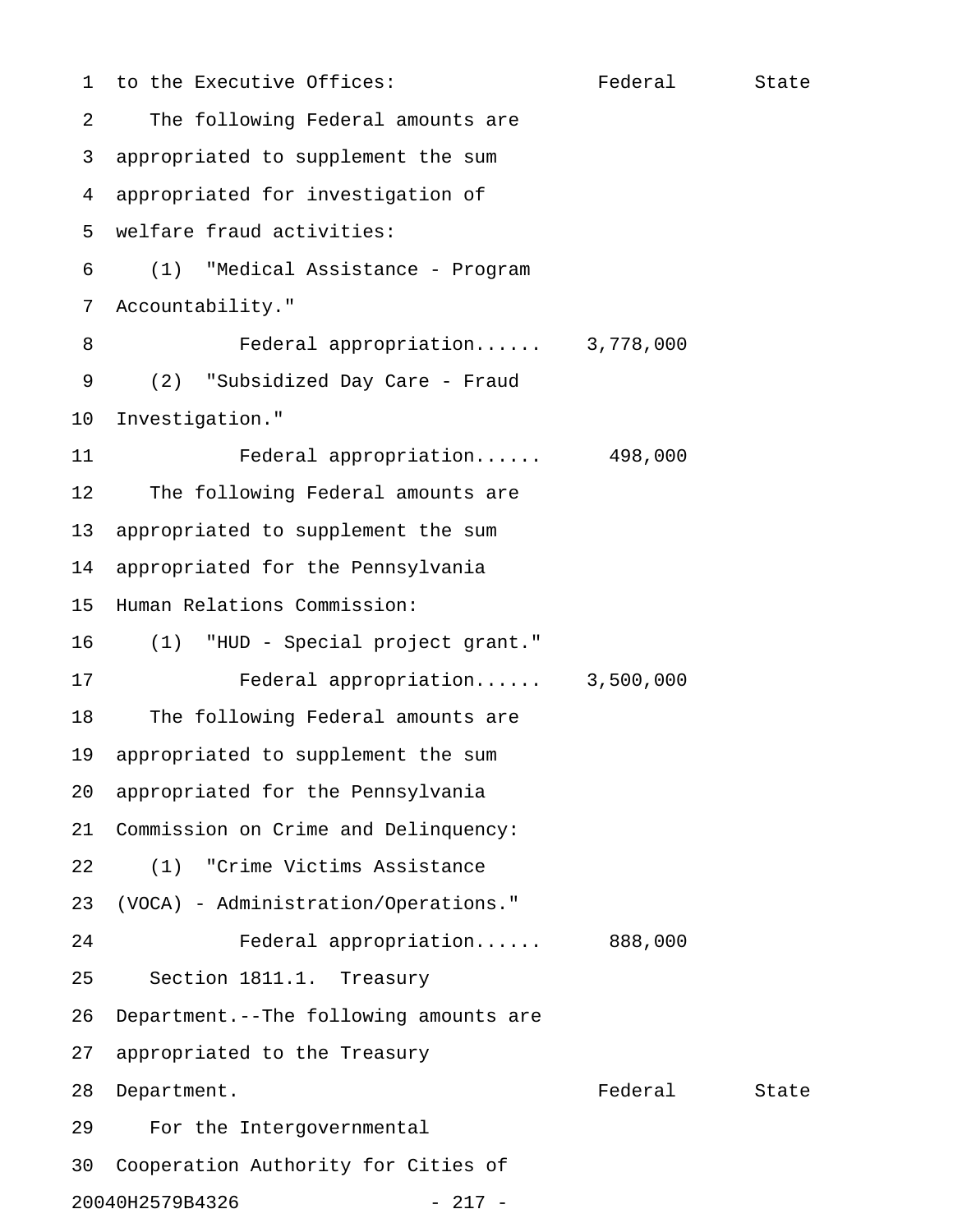1 the Second Class.

2 State appropriation........ 440,000 3 Section 1812. Department of 4 Agriculture.--The following amounts 5 are appropriated to the Department of 6 Agriculture: 7 The following Federal amounts are 8 appropriated to supplement the sum 9 appropriated for Farmers' Market Food 10 Coupons: 11 (1) "Senior Farmers' Market 12 Nutrition." 13 Federal appropriation...... 3,000,000 14 Section 1813. Department of 15 Community and Economic Development.-- 16 The following amounts are appropriated 17 to the Department of Community and 18 Economic Development: The Federal State 19 The following Federal amounts are 20 appropriated to supplement the sum 21 appropriated for general government 22 operations: 23 (1) "Communications 24 Infrastructure." 25 Federal appropriation...... 830,000 26 Section 1814. Department of 27 Education.--The following amounts are 28 appropriated to the Department of 29 Education: Federal State 30 For payments on account of annual 20040H2579B4326 - 218 -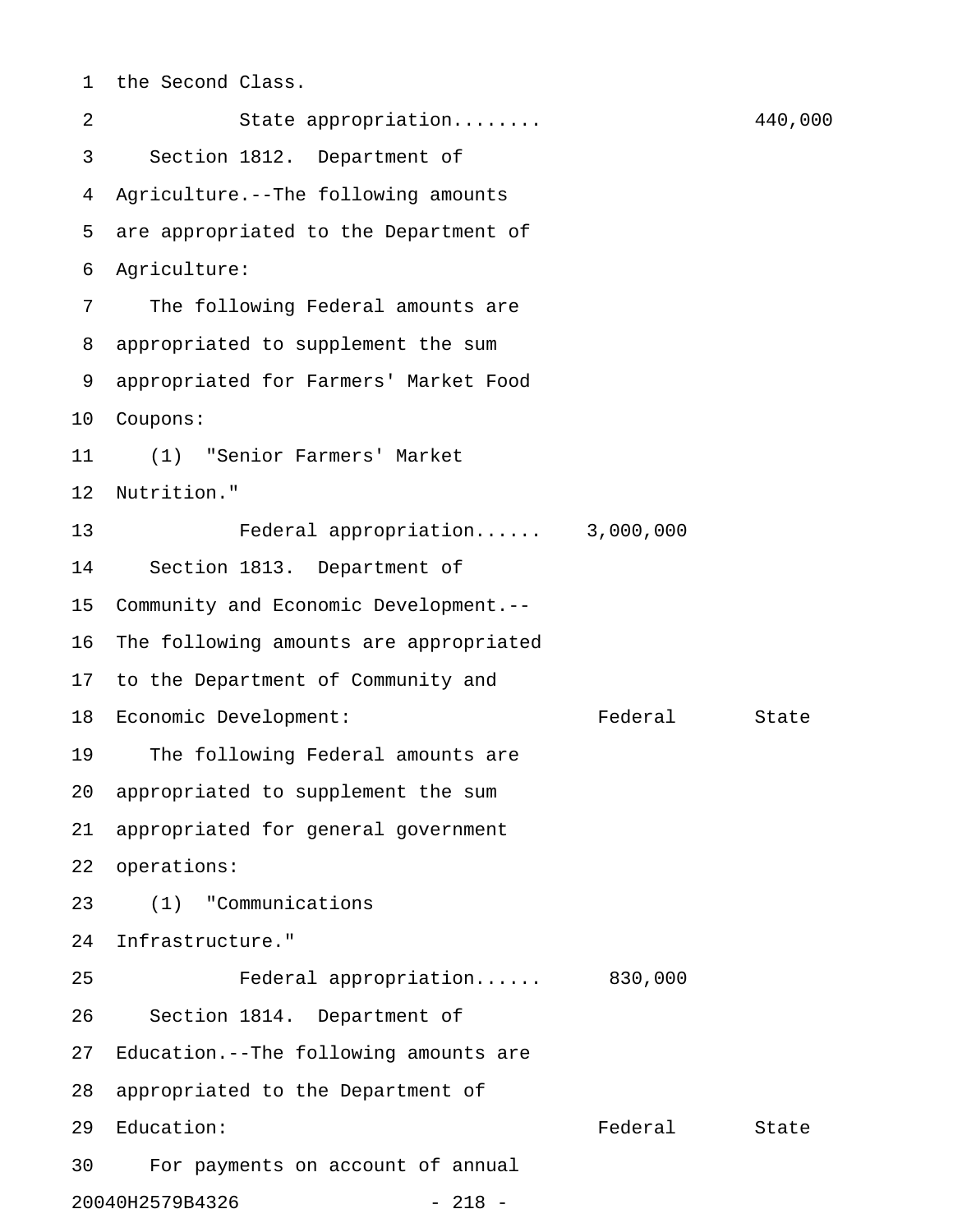1 rental or sinking fund charges on 2 school buildings, including charter 3 schools. 4 State appropriation........ 291,183,000 5 For payments on account of pupil 6 transportation. 7 State appropriation....... 466,033,000 8 For payments on account of 9 nonpublic and charter school pupil 10 transportation. 11 State appropriation........ 76,642,000 12 For payments to Pennsylvania 13 charter schools for the deaf and 14 blind. 15 State appropriation........ 27,882,000 16 For special education - approved 17 private schools. 18 State appropriation........ 67,617,000 19 Section 1815. Department of 20 Health.--The following amounts are 21 appropriated to the Department of 22 Health: State State State State State State State State State State State 23 For renal dialysis services. 24 State appropriation........ 9,722,000 25 Section 1816. Department of Public 26 Welfare.--The following amounts are 27 appropriated to the Department of 28 Public Welfare: The State State State State State State State State State State 29 The following Federal amounts are 30 appropriated to supplement the sum 20040H2579B4326 - 219 -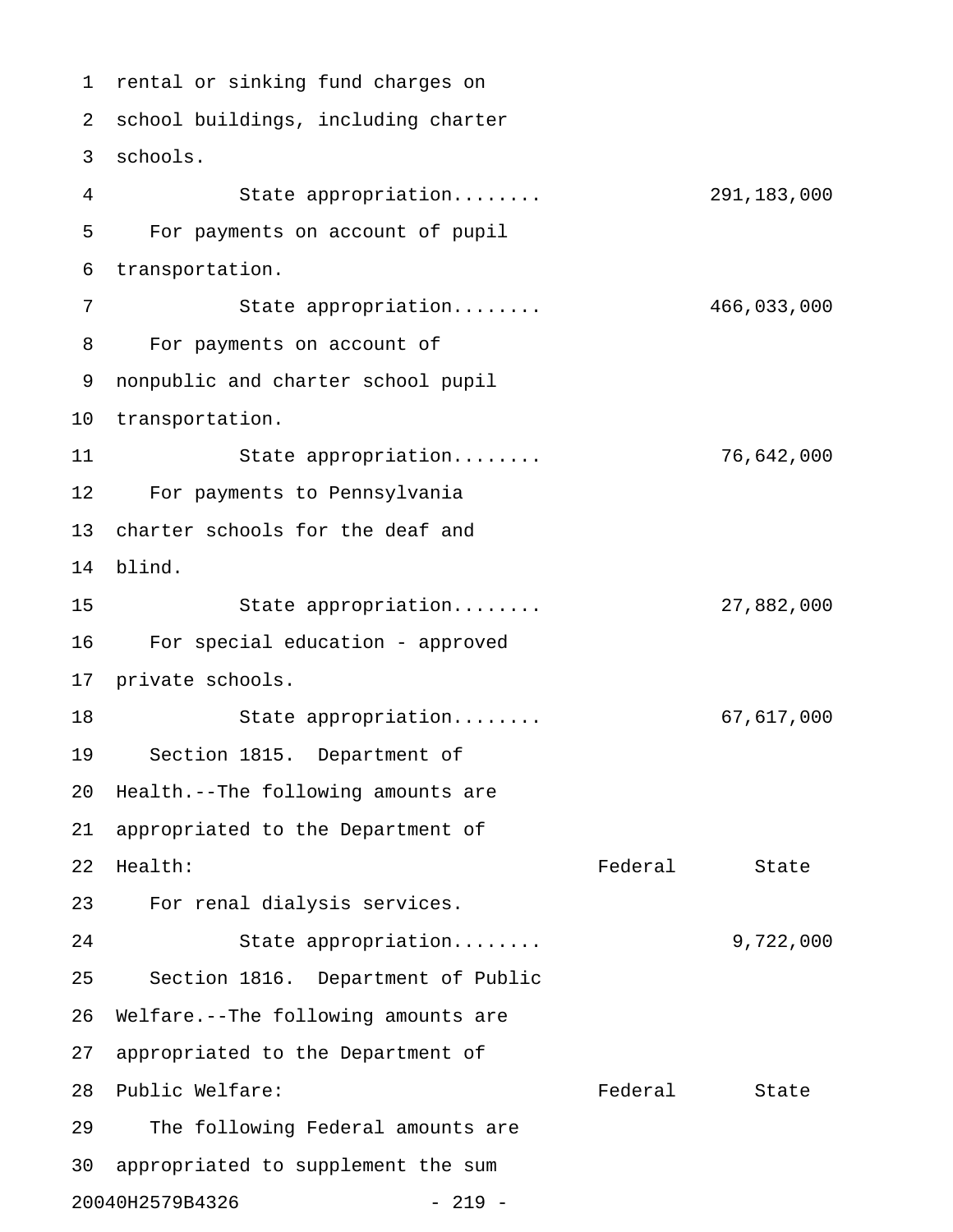1 appropriated for general government 2 operations: 3 (1) "Medical Assistance - 4 Administration." 5 Federal appropriation...... 28,309,000 6 The following Federal amounts are 7 appropriated to supplement the sum 8 appropriated for information systems: 9 (1) "Medical Assistance - 10 Information Systems." 11 Federal appropriation...... 79,190,000 12 The following Federal amounts are 13 appropriated to supplement the sum 14 appropriated for county assistance 15 offices: 16 (1) "LIHEAP - Administration and 17 Audit Costs." In addition to the 18 specific amounts appropriated herein, 19 all other moneys received from the 20 Federal Government for the 21 administration of the LIHEAP program 22 are hereby appropriated to this 23 program. 24 Federal appropriation...... 12,330,000 25 For mental health services, 26 including grants to counties exclusive 27 of capital improvements and including 28 adequate funds for maintenance and 29 security at the former Philadelphia 30 State Hospital.

20040H2579B4326 - 220 -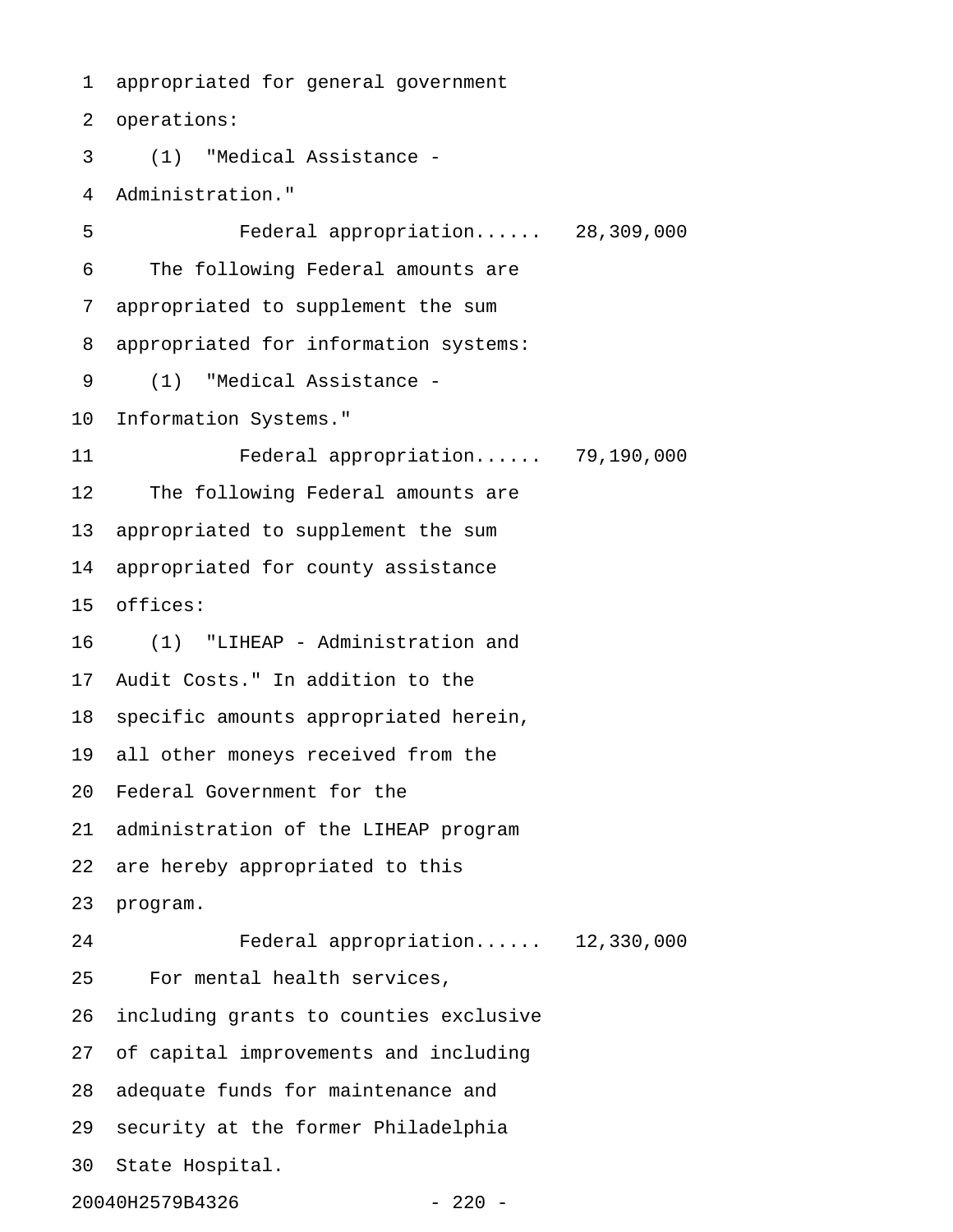1 State appropriation........ 655,016,000 2 For cash assistance grants 3 including employment and training and 4 child care services for cash 5 assistance recipients and child care 6 services for former cash assistance 7 recipients.

8 State appropriation........ 330,772,000 9 The following Federal amounts are 10 appropriated to supplement the sum 11 appropriated for cash assistance: 12 (1) "TANFBG - Cash Assistance." 13 The Department of Public Welfare, upon 14 approval of the Secretary of the 15 Budget, may transfer funds from this 16 appropriation to the CCDFBG - Child 17 Care Services appropriation to provide 18 child care services to additional low-19 income families provided that such 20 transfer of funds will not result in a 21 deficit in this appropriation. The 22 Secretary of the Budget shall provide, 23 ten days prior to any transfer, notice 24 of any such transfer to the chairman 25 and minority chairman of the 26 Appropriations Committee of the Senate 27 and the chairman and minority chairman 28 of the Appropriations Committee of the 29 House of Representatives. 30 Federal appropriation...... 242,020,000

20040H2579B4326 - 221 -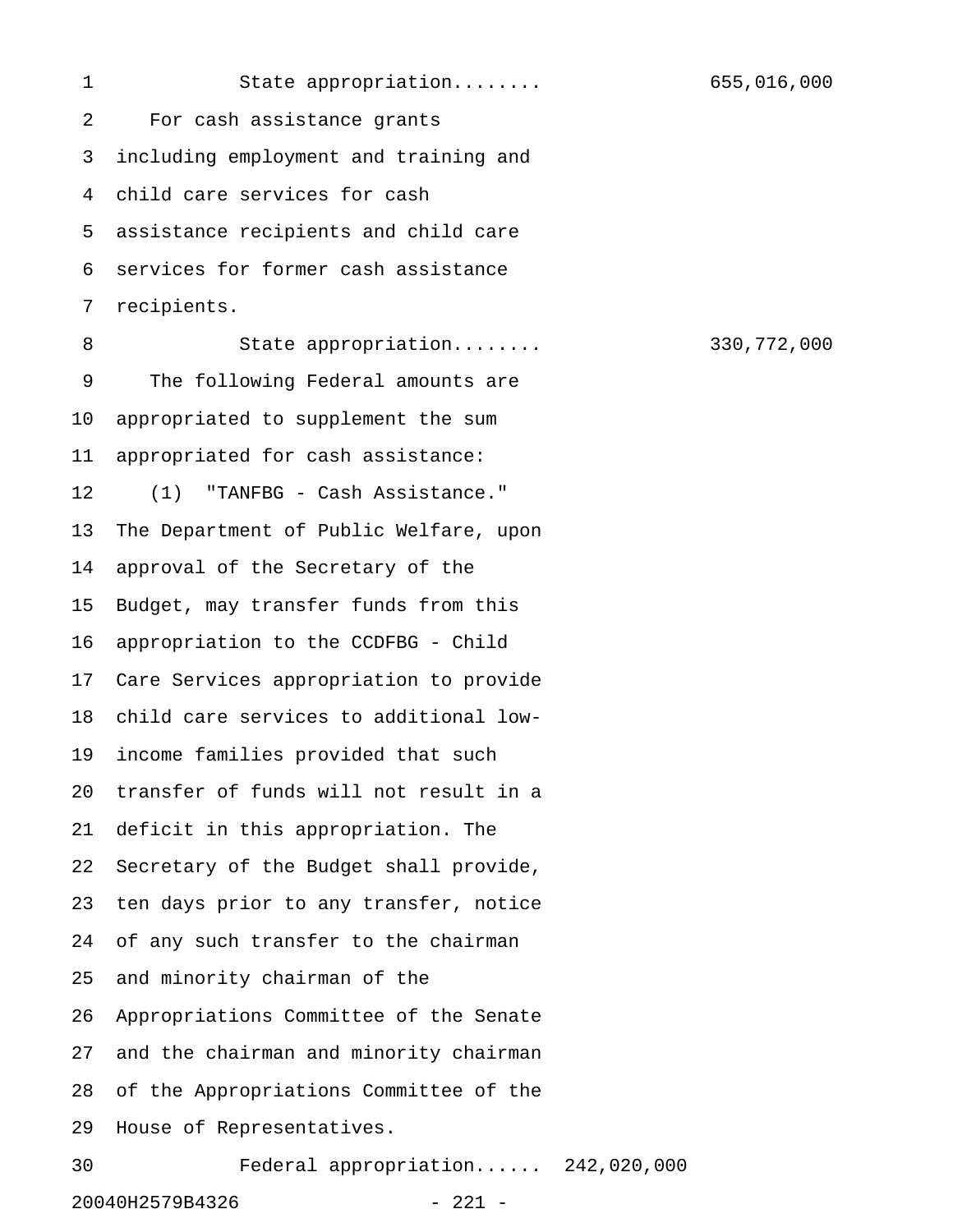1 For medical assistance payments - 2 outpatient services, exclusive of 3 outpatient services provided through 4 capitation plans. The Department of 5 Public Welfare shall not require a 6 recipient to obtain a physician 7 referral in order to receive 8 chiropractic services. 9 State appropriation........ 677,979,000 10 The following Federal amounts are 11 appropriated to supplement the sum 12 appropriated for medical assistance - 13 outpatient: 14 (1) "Medical Assistance - 15 Outpatient." The Department of Public 16 Welfare shall not require a recipient 17 to obtain a physician referral in 18 order to receive chiropractic 19 services. 20 Federal appropriation......1,045,137,000 21 For medical assistance payments - 22 capitation plans. For provision of 23 outpatient services and inpatient 24 hospital services to eligible persons 25 enrolled in an approved capitation 26 plan. No part of this appropriation 27 shall be used to pay any provider who 28 has not supplied information in such 29 form as required by the department in 30 order to facilitate claims for Federal 20040H2579B4326 - 222 -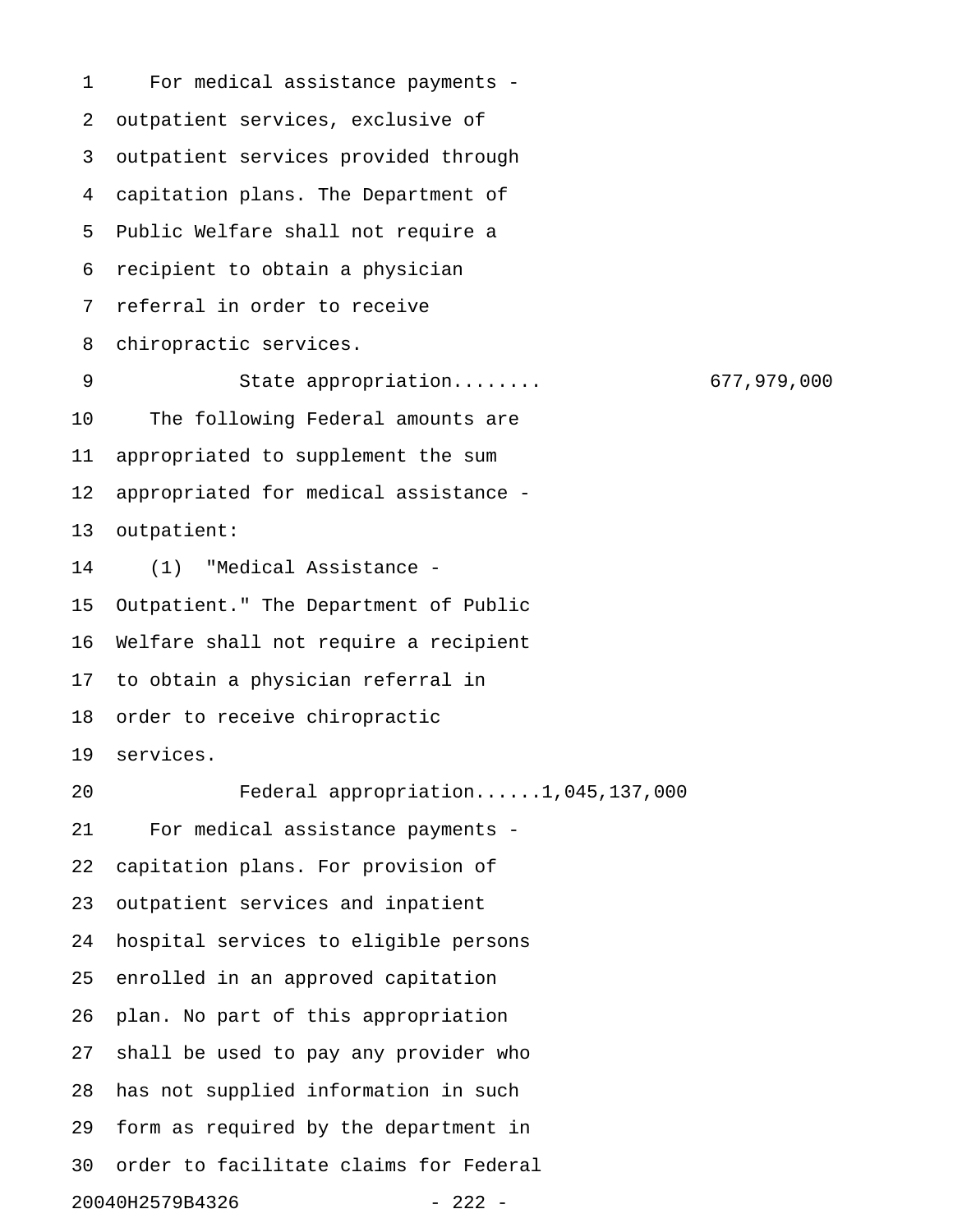1 financial participation for services 2 rendered to general assistance 3 clients. The Department of Public 4 Welfare shall not require a recipient 5 to obtain a physician referral in 6 order to receive chiropractic 7 services. 8 State appropriation........ 2,222,278,000 9 The following Federal amounts are 10 appropriated to supplement the sum 11 appropriated for medical assistance - 12 capitation plans: 13 (1) "Medical Assistance - 14 Capitation." The Department of Public 15 Welfare shall not require a recipient 16 to obtain a physician referral in 17 order to receive chiropractic 18 services. 19 Federal appropriation......2,779,469,000 20 For medical assistance - long-term 21 care. 22 State appropriation........ 588,528,000 23 For medical assistance - 24 transportation. 25 State appropriation........ 37,755,000 26 The following Federal amounts are 27 appropriated to supplement the sum 28 appropriated for medical assistance - 29 transportation: 30 (1) "Medical Assistance -

20040H2579B4326 - 223 -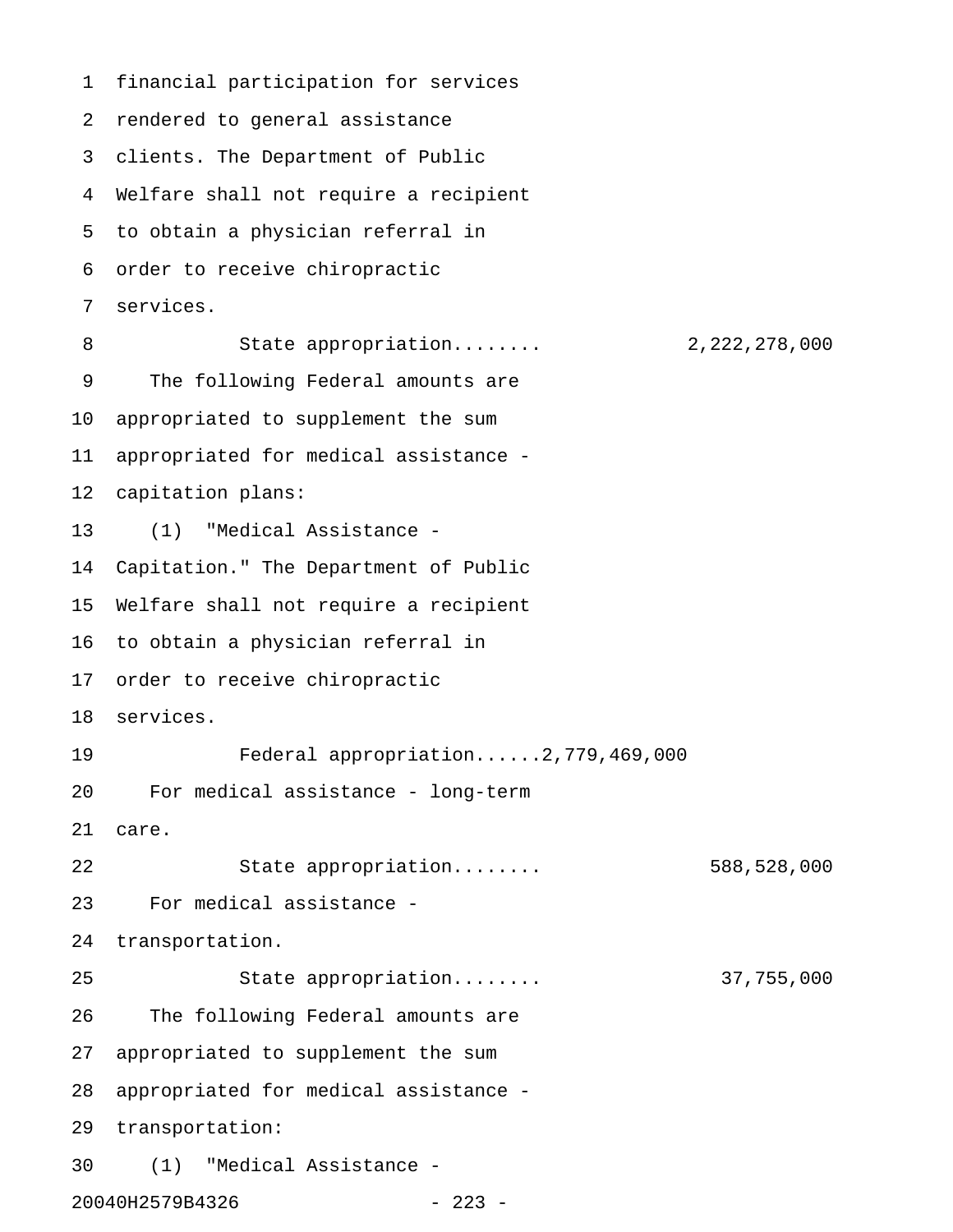1 Transportation."

2 Federal appropriation...... 33,050,000 3 For intermediate care 4 facilities/MR. 5 State appropriation........ 101,589,000 6 The following Federal amounts are 7 appropriated to supplement the sum 8 appropriated for intermediate care 9 facilities/MR: 10 (1) "Medical Assistance - 11 Intermediate Care Facilities - 12 Mentally Retarded." 13 Federal appropriation...... 142,068,000 14 For community mental retardation 15 services, exclusive of capital 16 improvements, which shall include 17 grants to counties for 18 noninstitutional programs. 19 State appropriation........ 635,958,000 20 For early intervention services. 21 State appropriation........ 73,342,000 22 For extraordinary costs to counties 23 other than counties of the first class 24 resulting from the closure of 25 Pennhurst State Center. 26 State appropriation........ 2,890,000 27 For services provided to persons 28 with disabilities. 29 State appropriation........ 16,103,000 30 The following Federal amounts are 20040H2579B4326 - 224 -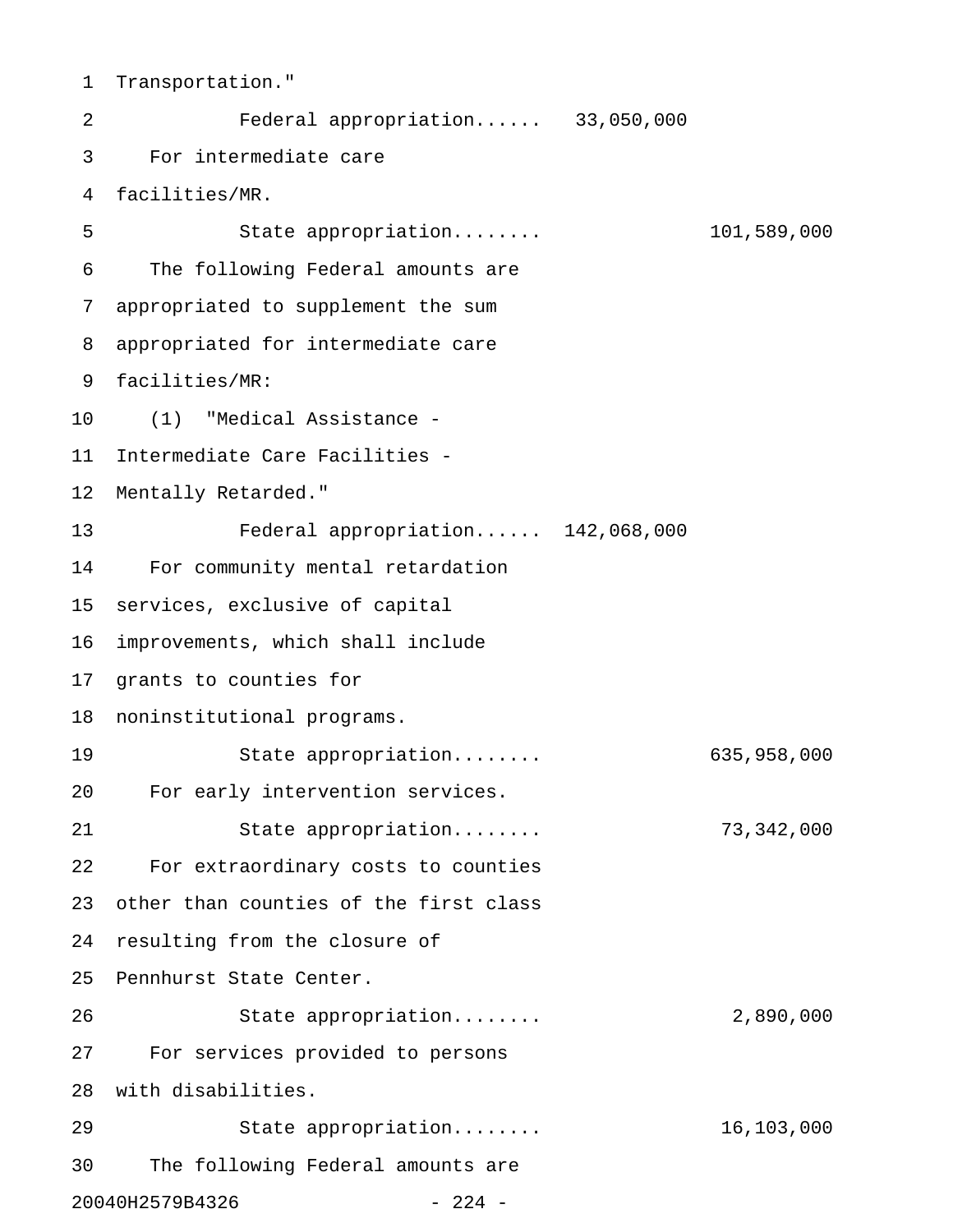1 appropriated to supplement the sum 2 appropriated for services to persons 3 with disabilities: 4 (1) "Medical Assistance - Services 5 to Persons with Disabilities." 6 Federal appropriation...... 33,323,000 7 For attendant care services for 8 physically disabled adults. 9 State appropriation........ 35,580,000 10 The following Federal amounts are 11 appropriated to supplement the sum 12 appropriated for attendant care 13 services: 14 (1) "Medical Assistance - 15 Attendant Care." 16 Federal appropriation...... 32,282,000 17 Section 1817. Pennsylvania 18 Emergency Management Agency.--The 19 following amounts are appropriated to 20 the Pennsylvania Emergency Management 21 Agency: State State State State State State State State 22 The following Federal amounts are 23 appropriated to supplement the sum 24 appropriated for general government 25 operations: 26 (1) "Weather Radio Transmitter." 27 Federal appropriation...... 44,000 28 SUBPART C 29 LEGISLATIVE DEPARTMENT 30 Section 1851. Senate.--The 20040H2579B4326 - 225 -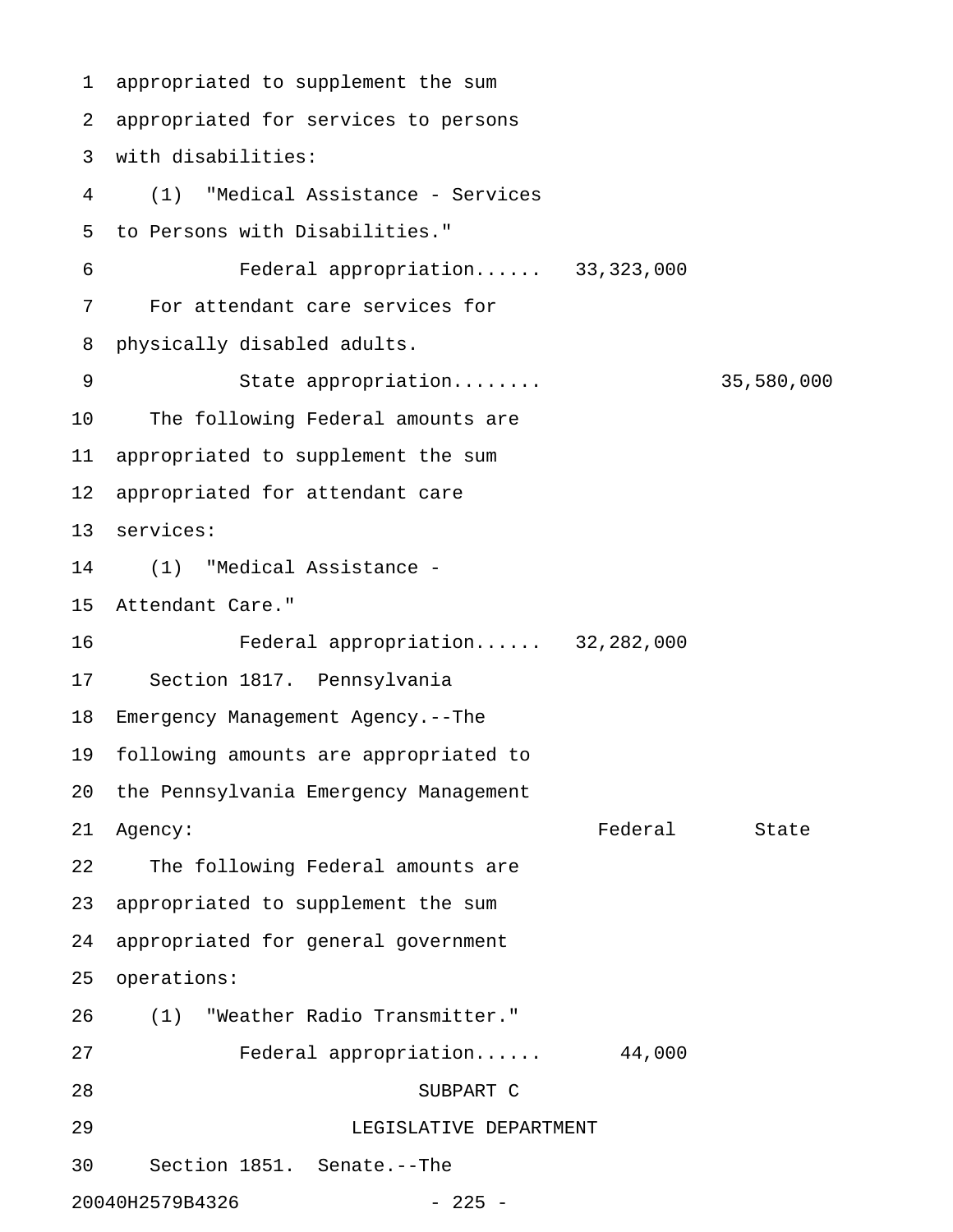1 following amounts are appropriated to 2 the Senate: The State State State State State State State State State State State State State State State State 3 Legislative printing and expenses, 4 furniture, technology improvements, 5 restorations, security enhancements, 6 North Office Building modernization, 7 equipment, renovations and other 8 expenses. 9 State appropriation........ 17,077,000 10 Section 1852. House of 11 Representatives.--The following 12 amounts are appropriated to the House 13 of Representatives: The Rederal State 14 Salaries: 15 House employees (D). 16 State appropriation........ 16,425,000 17 House employees (R). 18 State appropriation........ 16,425,000 19 For the payment of the expenses of 20 the Committee on Appropriations (R) of 21 the House of Representatives in 22 investigating schools, colleges, 23 universities, correctional 24 institutions, mental hospitals, 25 medical and surgical hospitals, homes 26 and other institutions and agencies 27 supported, in whole or in part, by 28 appropriations from the State Treasury 29 in analyzing reports, expenditures and 30 the general operation and 20040H2579B4326 - 226 -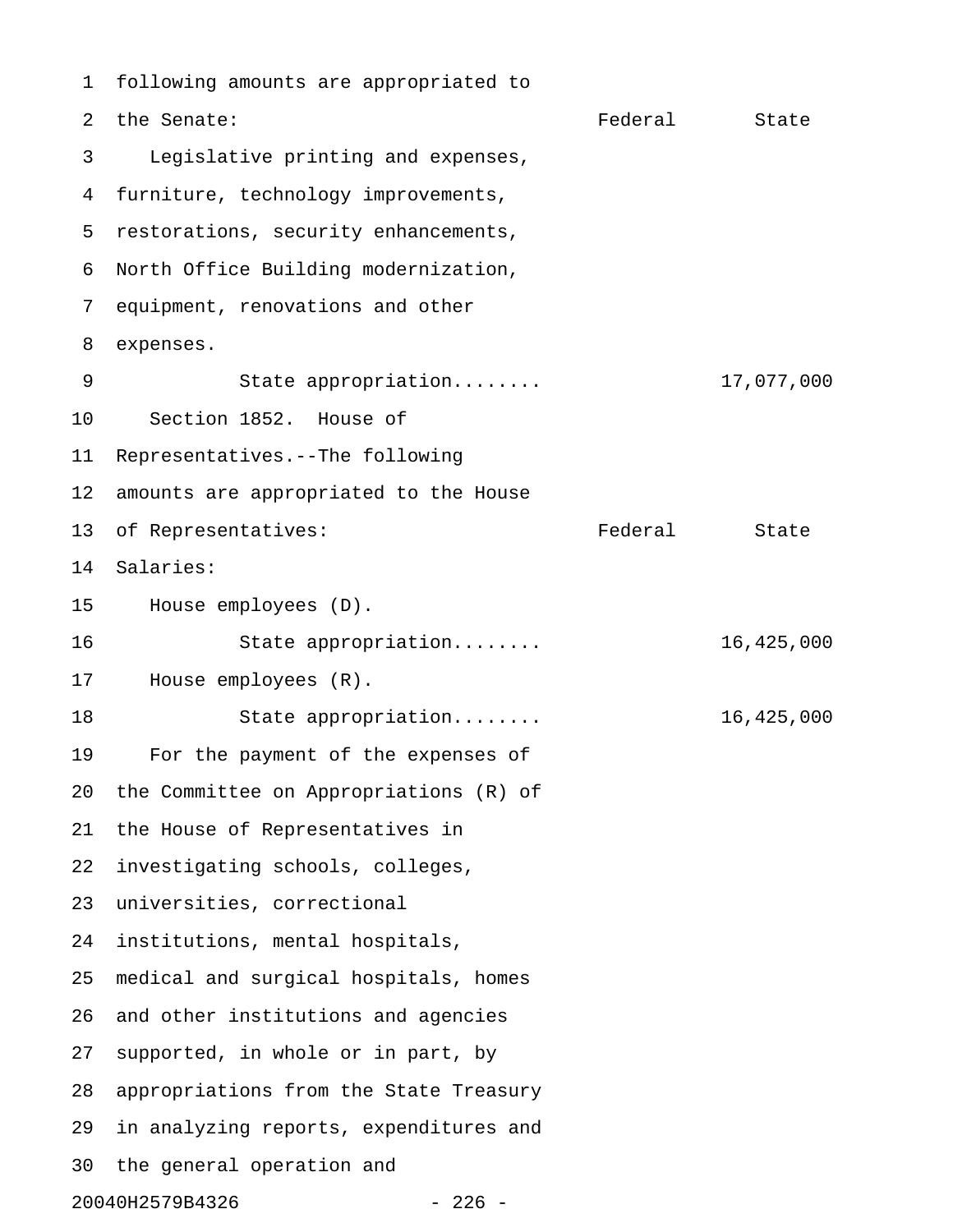1 administration of the institutions and 2 agencies in examining and analyzing 3 requests of the same and of the 4 various departments, boards and 5 commissions of the Commonwealth, and 6 for the collection of data from other 7 states, attending seminars and 8 conferences, and in cooperating and 9 exchanging information with 10 legislative budget and financial 11 committees of other states, and any 12 office expenses necessary to serve the 13 committee and its chairman, and for 14 the necessary clerical assistance and 15 other assistance, travel expenses and 16 all other expenses deemed necessary by 17 the chairman in compiling data and 18 information connected with the work of 19 the committee in compiling comparative 20 cost and other fiscal data and 21 information for the use of the 22 committee and the House of 23 Representatives during legislative 24 sessions and during the interim 25 between legislative sessions to the 26 discharge of such duties. The 27 committee shall have the authority to 28 examine and inspect all properties, 29 equipment, facilities, files, records 30 and accounts of any State office, 20040H2579B4326 - 227 -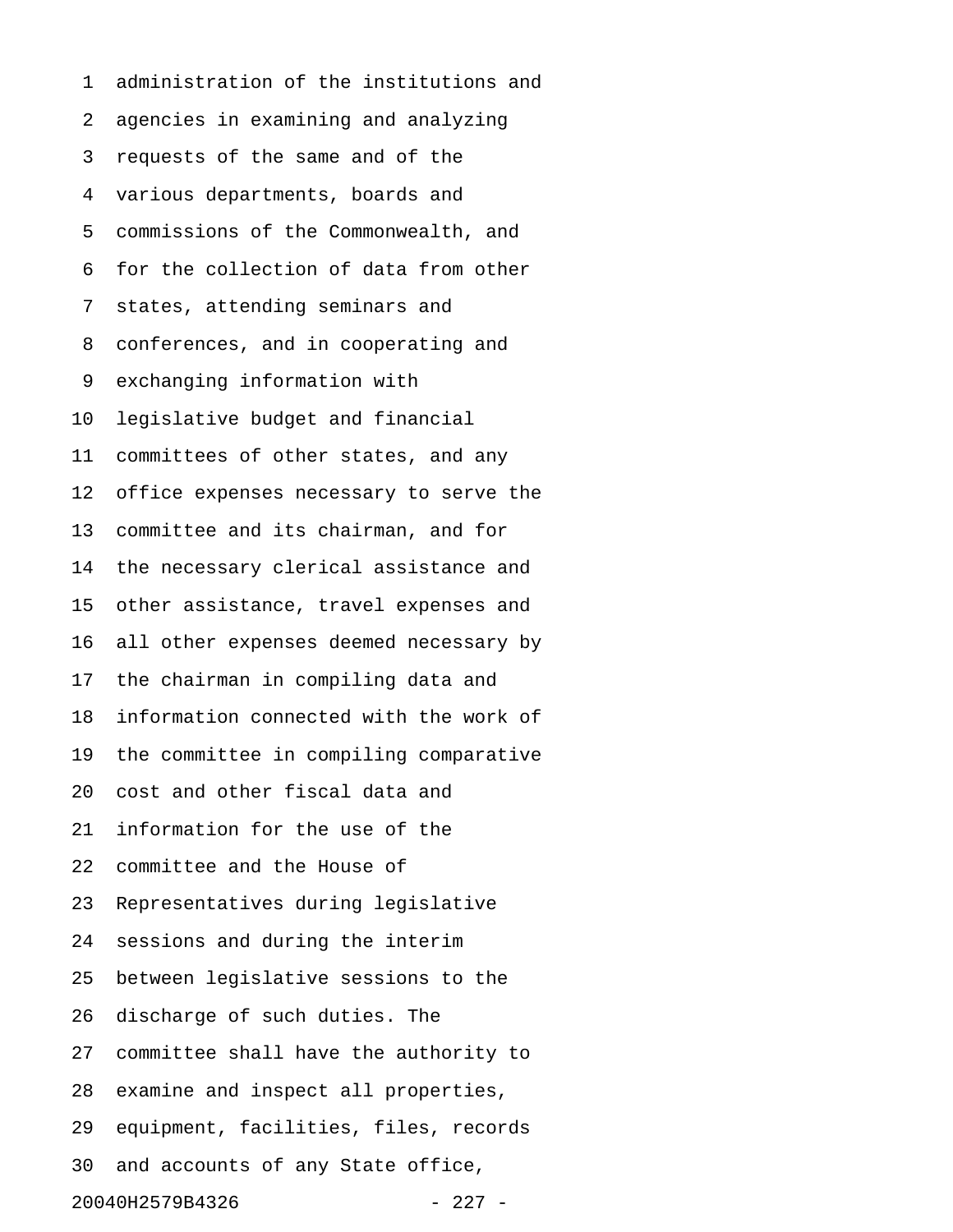1 department, institution, board, 2 committee, commission or agency or any 3 institution or agency supported, in 4 whole or in part, by appropriation 5 from the State Treasury and to 6 administer oaths. The sum appropriated 7 shall be paid on warrant of the State 8 Treasurer in favor of the chairman of 9 the committee on the presentation of 10 his requisition for the same. The 11 Chairman of the Committee on 12 Appropriations (R) shall, not later 13 than 30 days after the termination of 14 his term of office or until his 15 successor is elected and also within 16 30 days after the adjournment of any 17 regular or special session, file an 18 account, together with supporting 19 documents whenever possible, in the 20 office of the Committee on 21 Appropriations, of the committee's 22 expenses since the filing of the prior 23 account. 24 State appropriation........ 4,200,000 25 For the payment of the expenses of 26 one member of the Committee on 27 Appropriations (D) of the House of 28 Representatives, designated by a 29 majority vote of the House of 30 Representatives Caucus (D), for 20040H2579B4326 - 228 -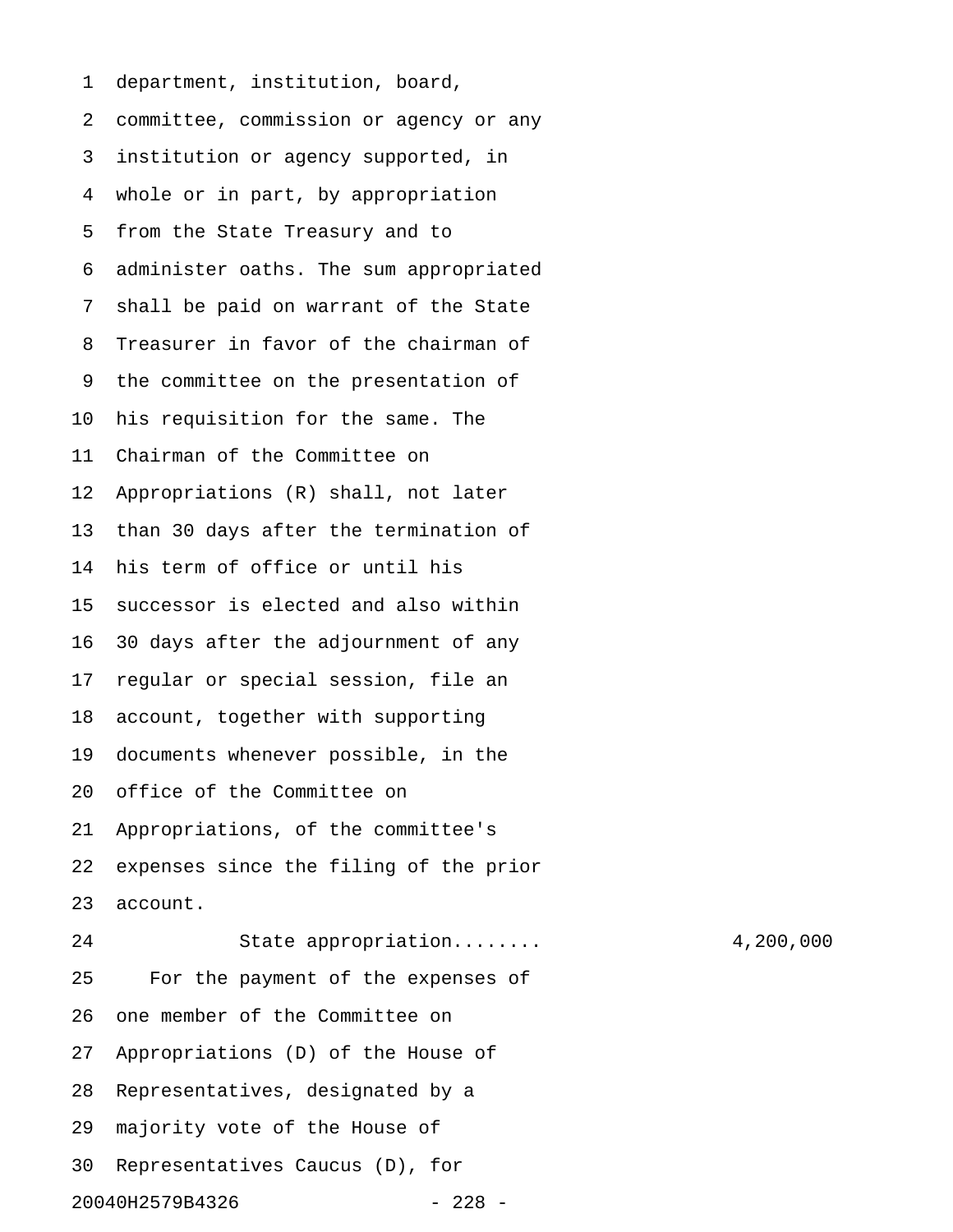1 investigating schools, colleges, 2 universities, correctional 3 institutions, mental hospitals, 4 medical and surgical hospitals, homes 5 and other institutions and agencies 6 supported, in whole or in part, by 7 appropriations from the State Treasury 8 in analyzing reports, expenditures, 9 and the general operation and 10 administration of the institutions and 11 agencies in examining and analyzing 12 requests of the same and of the 13 various departments, boards and 14 commissions of the Commonwealth and 15 for the collection of data from other 16 states, attending seminars and 17 conferences, and in cooperating and 18 exchanging information with 19 legislative budget and financial 20 committees of other states, and any 21 office expenses necessary to serve the 22 committee and its chairman, and for 23 the necessary clerical assistance, and 24 other assistance, travel expenses and 25 all other expenses deemed necessary by 26 the chairman in compiling data and 27 information connected with the work of 28 the committee in compiling comparative 29 cost and other fiscal data and 30 information for the use of the 20040H2579B4326 - 229 -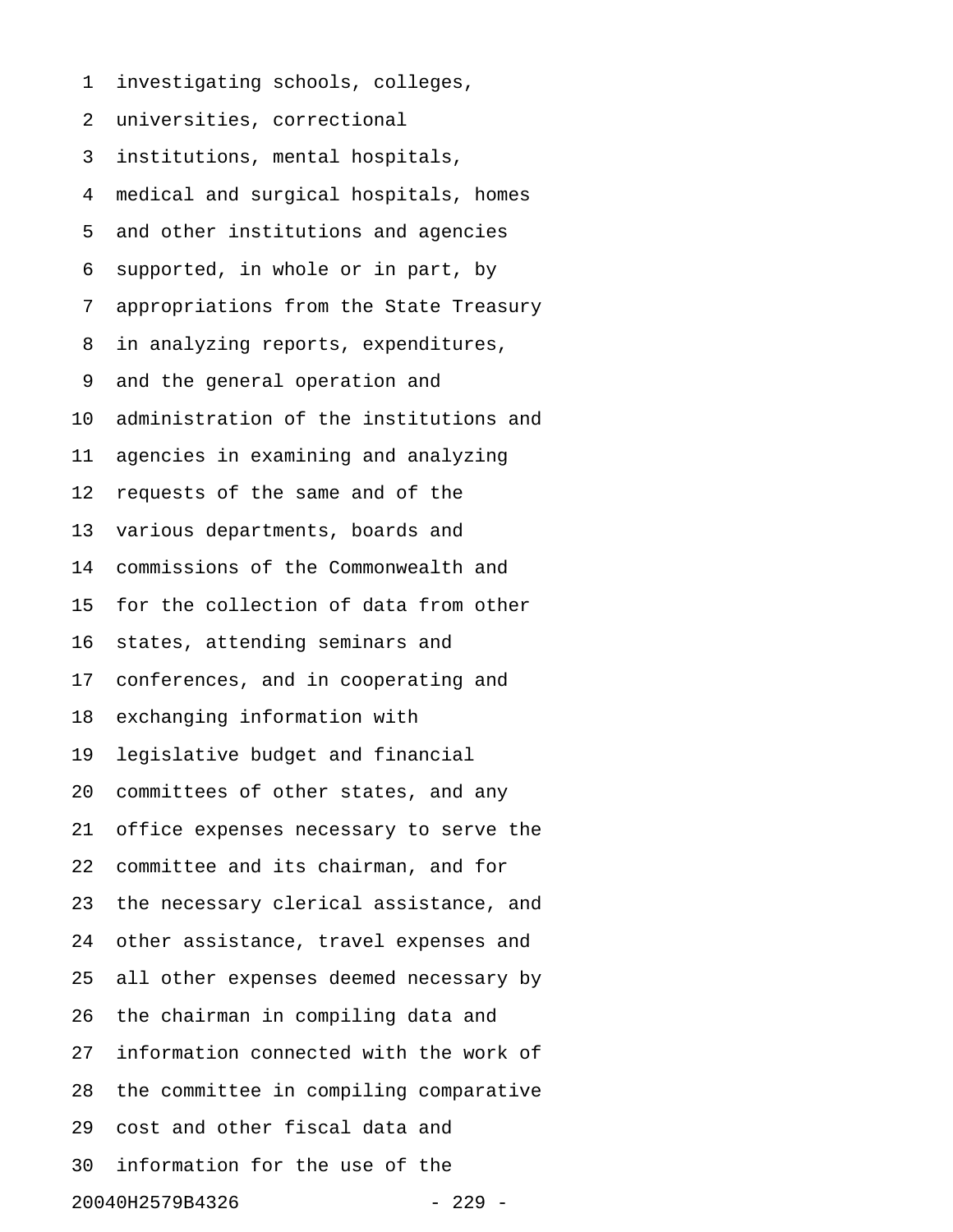1 committee and the House of 2 Representatives during legislative 3 sessions and during the interim 4 between legislative sessions to the 5 discharge of such duties. The sum 6 appropriated shall be paid on warrant 7 of the State Treasurer in favor of the 8 member so designated by the majority 9 vote of the House of Representatives 10 Caucus (D) on the presentation of his 11 requisition for the same. Such member 12 so designated shall, not later than 30 13 days after the termination of his term 14 of office or until his successor is 15 elected and also within 30 days after 16 the adjournment of any regular or 17 special session, file an account, 18 together with supporting documents 19 whenever possible, in the office of 20 the Committee on Appropriations (D) of 21 the House of Representatives, of his 22 expenses since the filing of the prior 23 account.

24 State appropriation........ 4,200,000 25 The Committee on Appropriations may 26 issue subpoenas under the hand and 27 seal of the Majority Chairman to 28 compel the attendance of witnesses and 29 the production of any papers, books, 30 accounts, documents and testimony 20040H2579B4326 - 230 -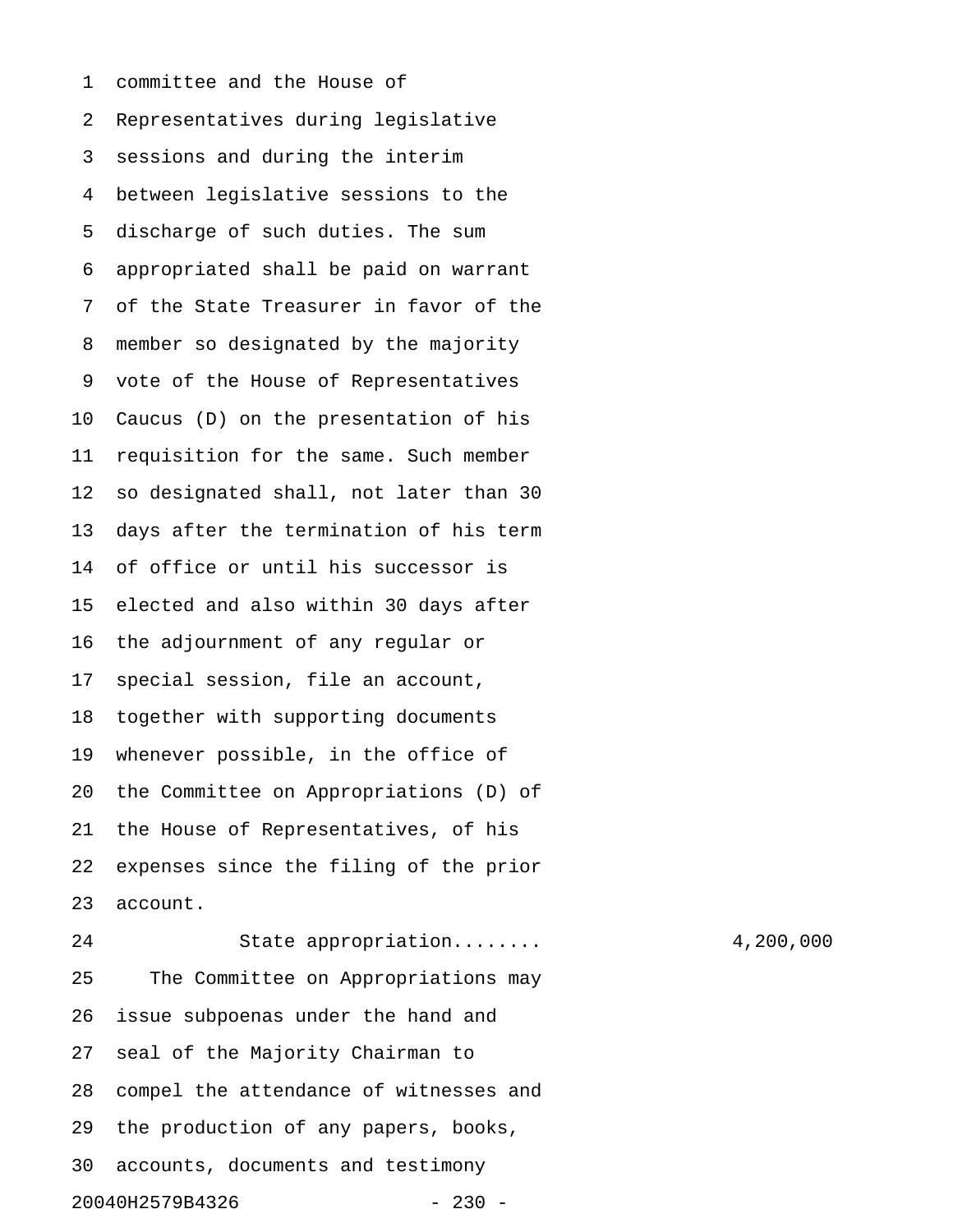1 touching matters properly being 2 inquired into by the committee and to 3 cause the deposition of witnesses 4 either residing within or without the 5 State to be taken in the manner 6 prescribed by law for taking 7 depositions in civil actions. 8 For allocation in such amounts as 9 may be designated by the Legislative 10 Management Committee (R) to the 11 several standing committees (other 12 than the Committee on Appropriations) 13 of the House for payment of 14 compensation of counsel, research 15 assistants and other staff personnel 16 hired and assigned to work on behalf 17 of the chairman and the majority 18 members of such standing committees of 19 the House and for other necessary 20 expenses incurred. Upon presentation 21 of requisitions by the Chief Clerk of 22 the House for such compensation or 23 expenses, such shall be paid on 24 warrant of the State Treasurer 25 directly to and in favor of the 26 persons designated in such 27 requisitions as entitled to receive 28 such compensation or expenses. An 29 accounting, together with supporting 30 documents whenever possible, shall be 20040H2579B4326 - 231 -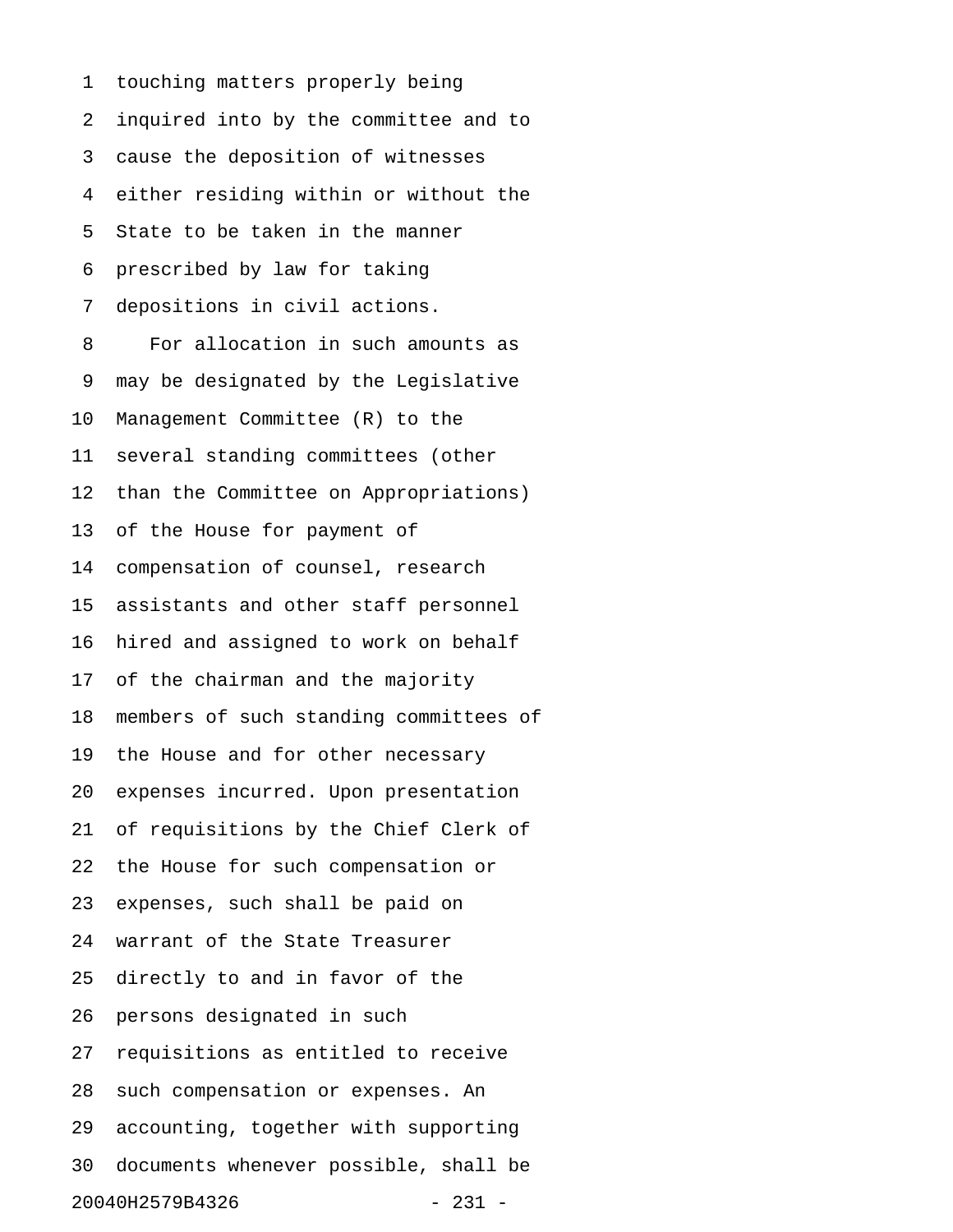1 filed in the office of the Chief Clerk 2 of such expenses since the filing of 3 the prior account.

4 State appropriation........ 17,857,000 5 For allocation in such amounts as 6 may be designated by the Legislative 7 Management Committee (D) to the 8 several standing committees (other 9 than the Committee on Appropriations) 10 of the House for payment of 11 compensation of counsel, research 12 assistants and other staff personnel 13 hired and assigned to work on behalf 14 of the minority members of such 15 standing committees of the House and 16 for other necessary expenses incurred. 17 Upon presentation of requisitions by 18 the Chief Clerk of the House for such 19 compensation or expenses, such shall 20 be paid on warrant of the State 21 Treasurer directly to and in favor of 22 the persons designated in such 23 requisitions as entitled to receive 24 such compensation or expenses. An 25 accounting, together with supporting 26 documents whenever possible, shall be 27 filed in the office of the Chief Clerk 28 of such expenses since the filing of 29 the prior account. 30 State appropriation........ 17,857,000

20040H2579B4326 - 232 -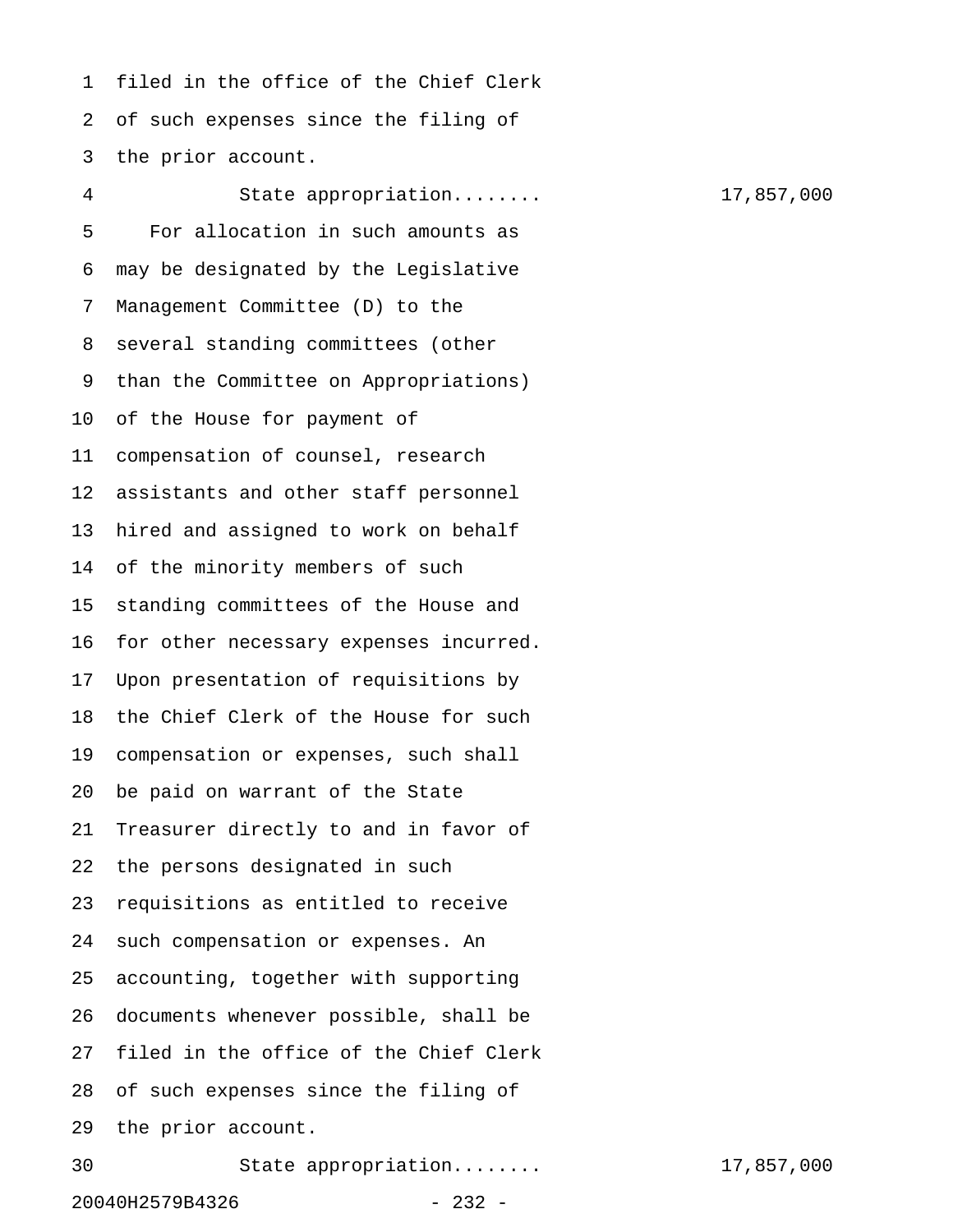1 All appropriations made in this act 2 or in any other fiscal year to any 3 account of the House of 4 Representatives remaining unexpended 5 and unencumbered on the effective date 6 of this part, may be transferred by 7 the Bipartisan Management Committee, 8 in its discretion, to such House 9 accounts as the committee deems 10 necessary. Such power to transfer 11 appropriations shall be limited to the 12 2003-2004 fiscal year. 13 SUBPART D 14 STATE LOTTERY FUND 15 Section 1861. Department of 16 Aging.--The following amounts are 17 appropriated to the Department of 18 Aging: The Contract of the State of the State State State State State State 19 The following Federal amounts are 20 appropriated to supplement the sum 21 appropriated for PENNCARE: 22 (1) "Programs for the Aging - 23 Title VII." 24 Federal appropriation...... 4,300,000 25 (2) "Medical Assistance - 26 Attendant Care." 27 Federal appropriation...... 4,429,000 28 SUBPART E 29 MISCELLANEOUS PROVISIONS FOR 2003-2004 30 Section 1891. Prior laws unaffected.--This act is not

20040H2579B4326 - 233 -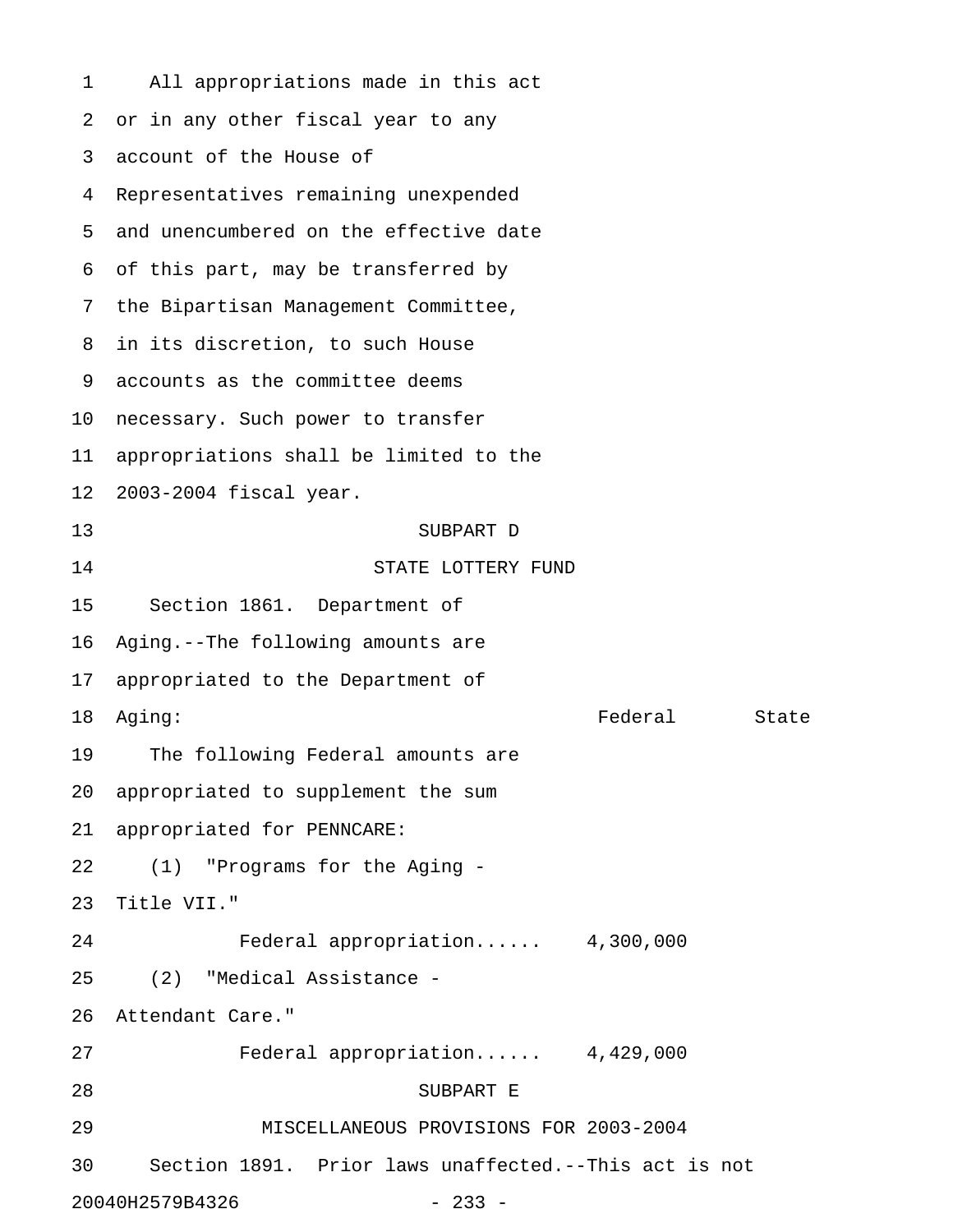1 intended to be inconsistent with or to repeal any provision of 2 any act enacted at this or any prior session of the General 3 Assembly regulating the purchase of supplies, the ordering of 4 printing and binding, the purchase, maintenance and use of 5 automobiles, the method of making payments from the State 6 Treasury for any purpose or the functioning of any 7 administrative department, board or commission.

8 Section 1892. Compliance with other law before funds 9 available.--No appropriation made by this part to any 10 department, board, commission or agency of the Executive 11 Department shall be available unless and until the department, 12 board, commission or agency has complied with sections 615 and 13 616 of the act of April 9, 1929 (P.L.177, No.175), known as The 14 Administrative Code of 1929.

15 Section 1893. Contracts prerequisite to encumbering or 16 committing funds.--Funds for the purchase of supplies, materials 17 and equipment shall not be deemed to be committed or encumbered 18 until contracts covering the purchase have been entered into 19 with the vendors.

20 Section 1894. Minority business set-asides.--(a) Each 21 department or other instrumentality of the Commonwealth listed 22 in Subpart B authorized to contract for buildings, highways, 23 commodities, equipment, supplies or services shall report to the 24 General Assembly all information pertinent to anticipated 25 procurement needs at the beginning of each fiscal year and each 26 fiscal quarter thereafter.

27 (b) As used in this section, the term "minority business" 28 means a minority business enterprise as defined in the act of 29 July 22, 1974 (P.L.598, No.206), known as the Pennsylvania 30 Minority Business Development Authority Act.

20040H2579B4326 - 234 -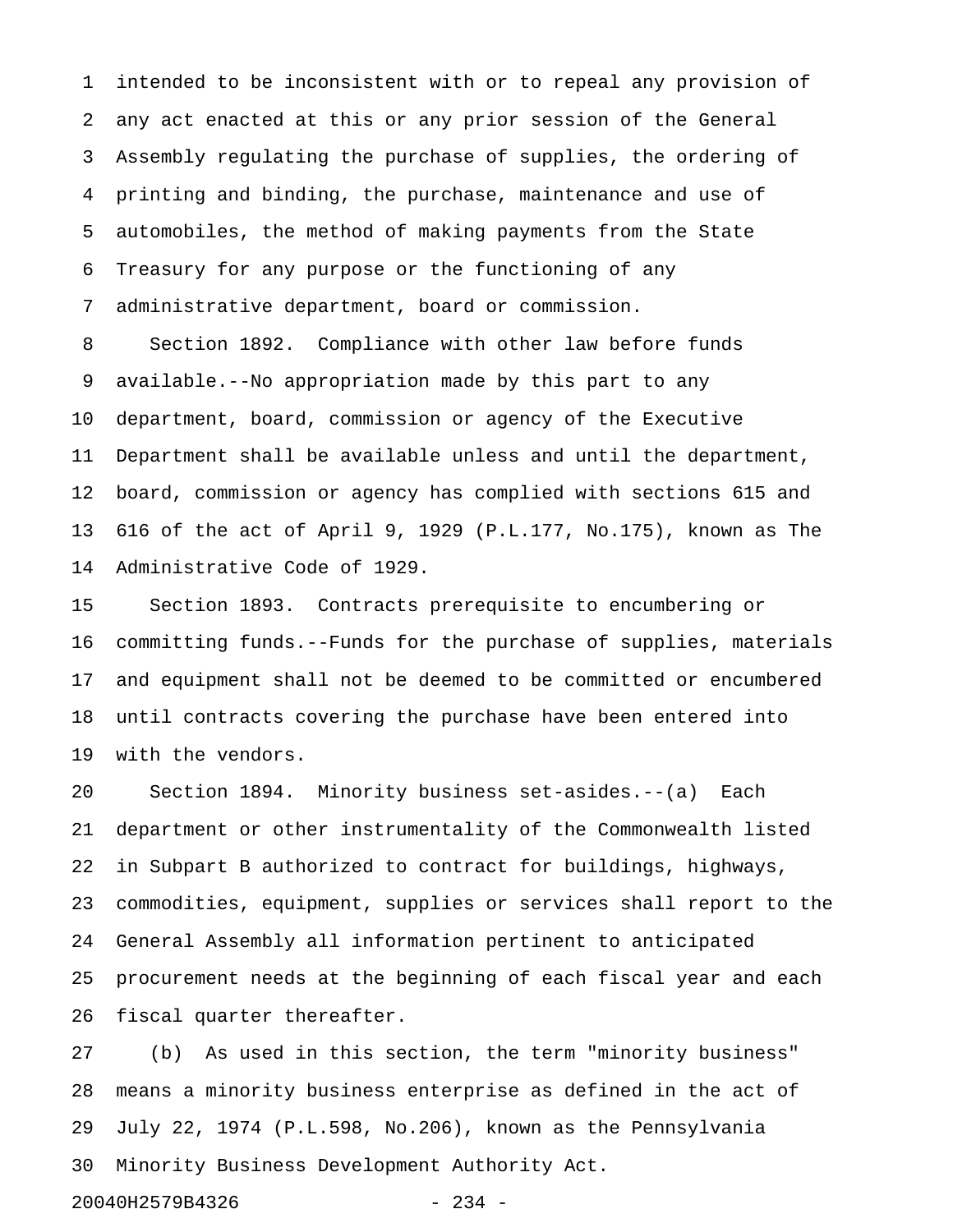1 Section 1895. Appropriation of funds from miscellaneous 2 sources.--(a) In addition to the amounts appropriated by this 3 part, moneys received in payment for food and household supplies 4 furnished to employees and other persons, except inmates, by an 5 institution, and moneys received from the proceeds from the sale 6 of any products of the soil, meats, livestock, timber or other 7 materials sold by the department shall be paid into the General 8 Fund and are hereby appropriated out of the General Fund to the 9 several respective institutions for the operation and 10 maintenance of the institutions.

11 (b) In addition to the amounts appropriated by this part, 12 all moneys received from any other source, except the Federal 13 Government, as contributions for the programs provided herein or 14 as payment for services or materials furnished by one 15 institution to another, except those collections designated as 16 revenues, shall be paid into the General Fund and are hereby 17 appropriated out of the General Fund for the purposes of the 18 respective appropriations.

19 (c) In addition to any funds specifically appropriated by 20 this part, all moneys received by a department or agency of the 21 Commonwealth from any other sources, except the Federal 22 Government, as contributions or supplements to the department or 23 agency for a program or administration of an act included in 24 this part shall be paid into the General Fund and credited to 25 the appropriation for that program or administration of the act. 26 Section 1896. Lapsing of unused funds.--(a) Except as 27 otherwise provided by law or by this section, that part of all 28 appropriations in Part XVIII, Subpart B and Subpart D 29 unexpended, uncommitted or unencumbered as of June 30, 2004, 30 shall automatically lapse as of that date.

```
20040H2579B4326 - 235 -
```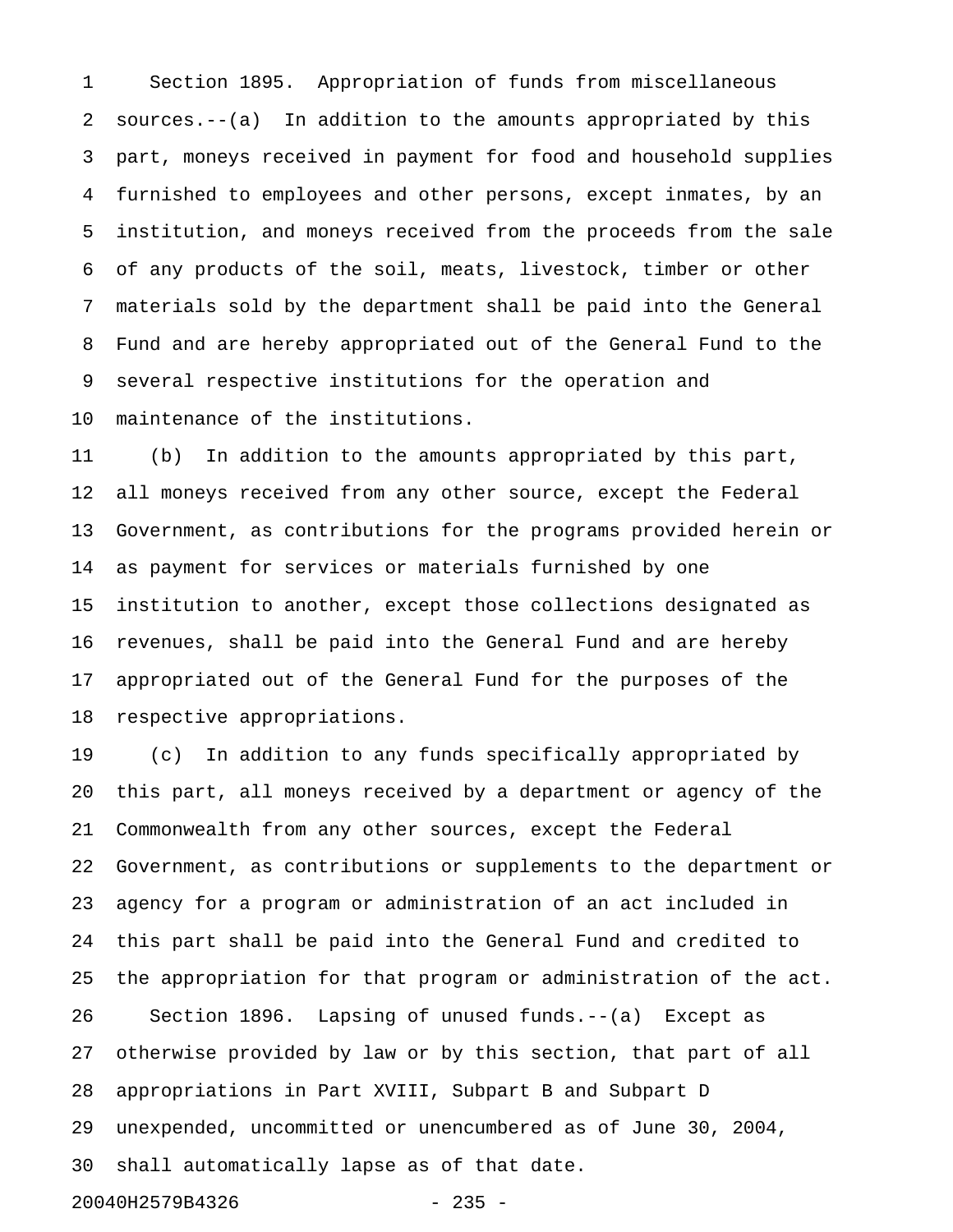1 (b) The appropriation in section 209 of Part II of the act 2 of December 23, 2003 (P.L. , No.9A), known as the First 3 Supplemental General Appropriation Act of 2003, to the 4 Department of Community and Economic Development for the 5 prevention of military base realignment and closure shall be a 6 continuing appropriation until June 30, 2006.

7 (c) The appropriations in Part XVIII, Subpart C to the 8 Legislative Department shall be continuing appropriations.

9 Section 1897. Construction with prior appropriation acts.-- 10 Any appropriation in Subpart B of this part which is the same or 11 similar to any appropriation in the act of March 20, 2003 (P.L. 12 , No.1A), known as the General Appropriation Act of 2003, or 13 the act of December 23, 2003 (P.L. , No.9A), known as the 14 First Supplemental General Appropriation Act of 2003, shall 15 replace that appropriation.

16 Section 1898. Deduction of expended appropriations under 17 prior law.--Any money which has been appropriated and expended 18 under the act of March 20, 2003 (P.L. , No.1A), known as the 19 General Appropriation Act of 2003, or the act of December 23, 20 2003 (P.L. , No.9A), known as the First Supplemental General 21 Appropriation Act of 2003, shall be deducted from the 22 corresponding appropriation in this part.

23 PART XIX 24 SPECIAL PROVISIONS FOR FEDERAL FUNDS 25 FOR 2004-2005 26 Section 1901. General Fund repository for Federal funds.-- 27 All moneys received from the Federal Government as contributions 28 or supplements to the departments or agencies of the

29 Commonwealth or the programs herein provided shall be paid into 30 the General Fund.

20040H2579B4326 - 236 -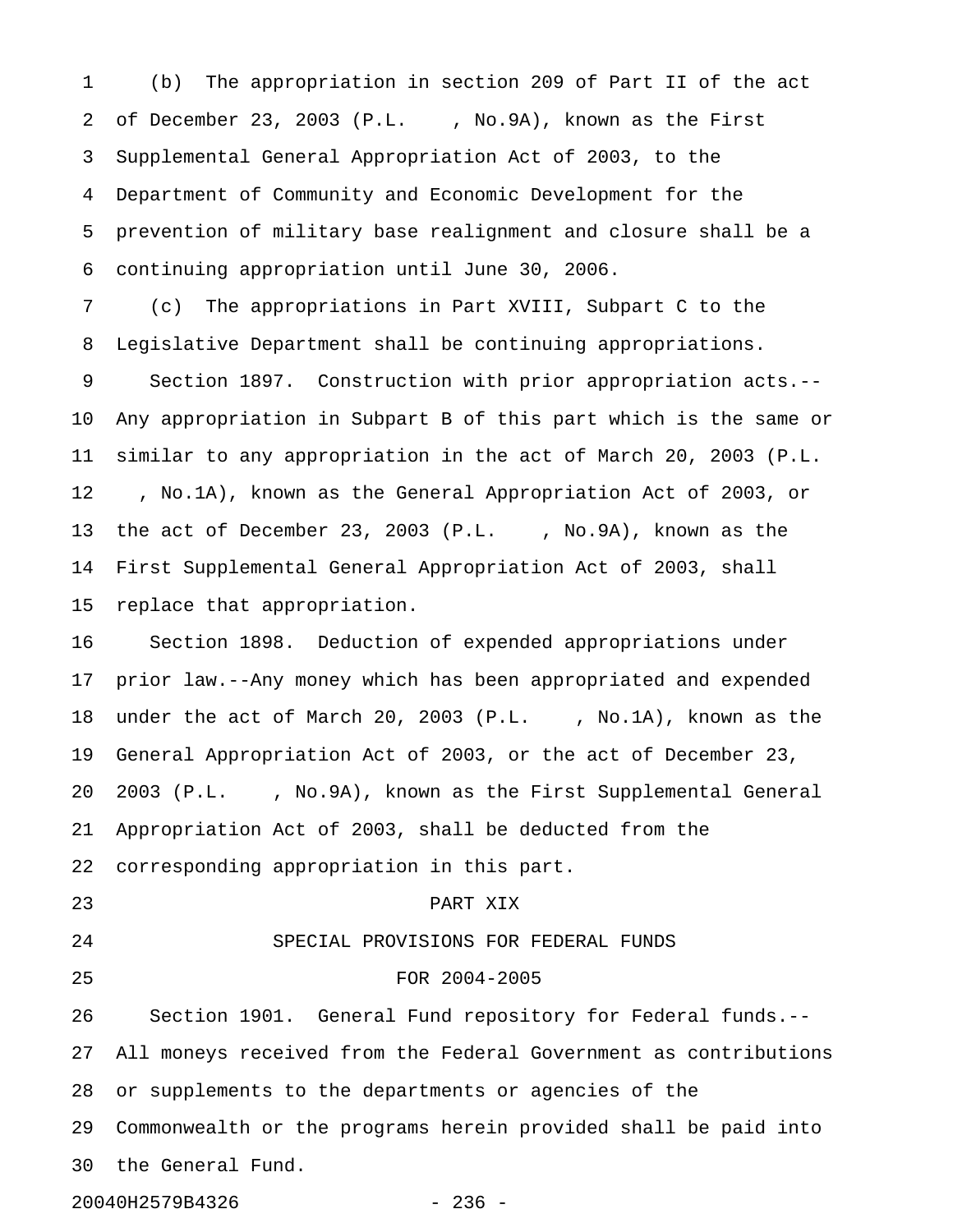1 Section 1902. Limitation on encumbering or spending Federal 2 funds.--Federal funds shall be encumbered or spent only to the 3 extent that such funds are estimated as being available during 4 the fiscal year of the Commonwealth.

5 Section 1903. Appropriation of prior unspent Federal 6 funds.--Any Federal money which has been previously appropriated 7 by the General Assembly and authorized or allocated by the 8 Federal Government but remains unspent from prior fiscal years 9 and will not be renewed for fiscal year 2004-2005 is hereby 10 appropriated.

11 Section 1904. Subgrants between Federal fund 12 appropriations.--Subgrants may be made between appropriations 13 without further approval of the General Assembly. The Secretary 14 of the Budget shall submit a list of subgrants to the chairman 15 and minority chairman of the Appropriations Committee of the 16 Senate and the chairman and minority chairman of the 17 Appropriations Committee of the House of Representatives 18 quarterly. No subgrant to a State agency, however, may be made 19 from a restricted receipt account without a specific 20 appropriation by the General Assembly.

21 Section 1905. Utilization of emergency Federal funds.--(a) 22 Federal funds available for costs and damages resulting from 23 natural disasters or civil disobedience may be added to an 24 appropriation contained in this act or to funds appropriated or 25 may be used for the purposes prescribed by the Federal 26 Government.

27 (b) In addition to the moneys appropriated by this act, all 28 moneys received from the Federal Government for the purpose of 29 disaster assistance or relief, or other moneys received as a 30 direct result of terrorist acts and moneys for homeland security 20040H2579B4326 - 237 -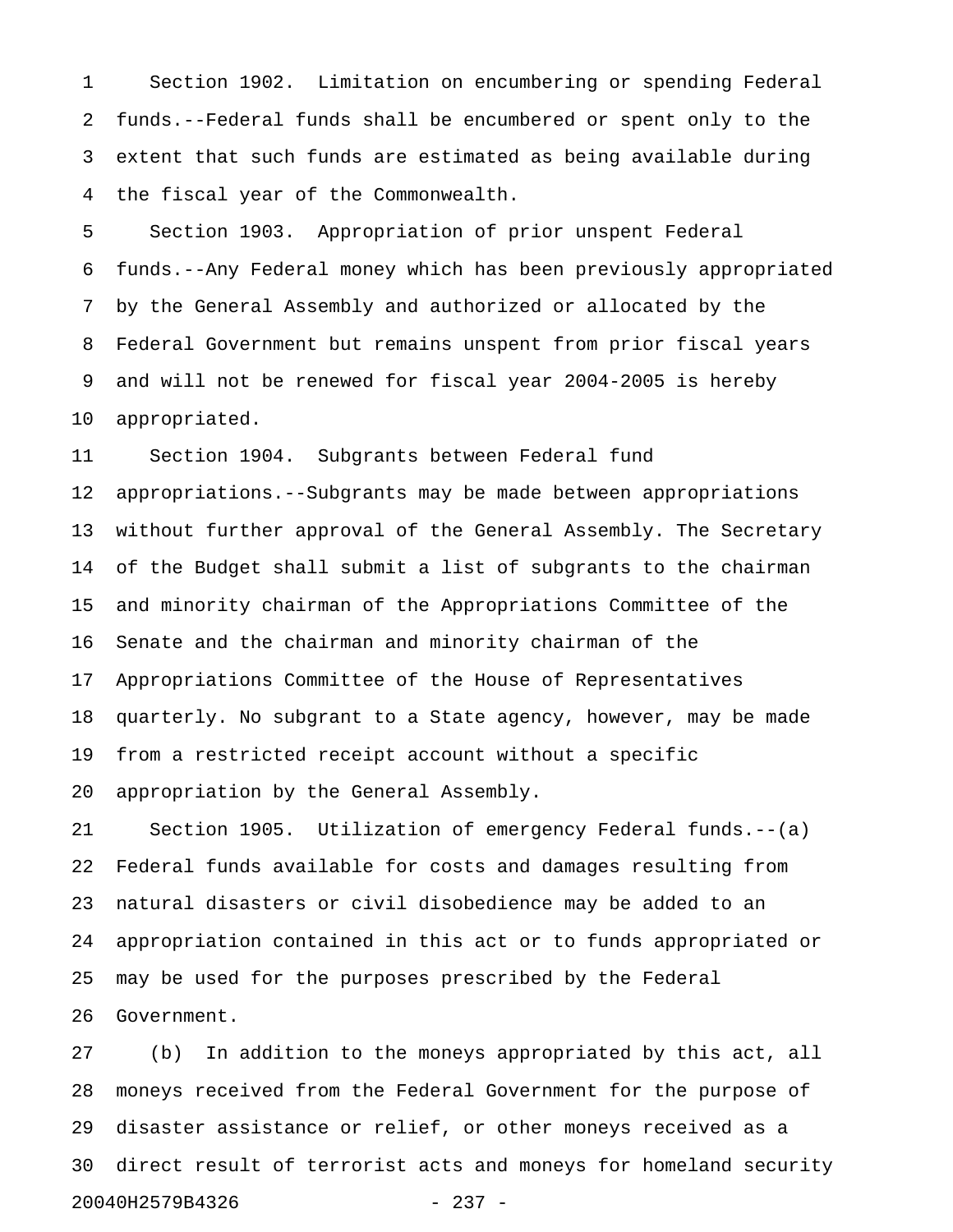1 and defense, shall be paid into the General Fund and are hereby 2 appropriated out of the General Fund to the departments, boards, 3 commissions or agencies designated by the Governor.

4 (c) In the event of any emergency situation in which the 5 General Assembly cannot act in sufficient time, the Governor is 6 authorized through executive authorization to provide up to 7 \$10,000,000 in Federal funds to alleviate the emergency 8 situation. For the purposes of this section, "emergency" is 9 defined as any situation in which there is a chance of or which 10 may result in substantial human suffering.

11 Section 1906. Transfer of funds from TANFBG to CCDFBG and 12 SSBG.--In accordance with Federal law which permits the transfer 13 of funds from the TANFBG to the CCDFBG and SSBG, the Department 14 of Public Welfare, upon approval of the Secretary of the Budget, 15 may make such transfers of funds provided that any such transfer 16 will not result in a deficit in any appropriation from which 17 funds are transferred. The Secretary of the Budget shall provide 18 ten days prior notification of any such transfers to the 19 chairman and the minority chairman of the Appropriations 20 Committee of the Senate and the chairman and minority chairman 21 of the Appropriations Committee of the House of Representatives. 22 Section 1907. Transfer of LIHEAP funds.--(a) The Department 23 of Public Welfare, upon approval of the Secretary of the Budget, 24 may transfer up to 15% of any additional funds received for the 25 LIHEAP program either through an increase in the regular program 26 or a Presidential release of contingency funds, to the 27 Department of Community and Economic Development for the LIHEAP 28 - Weatherization Program. The Secretary of the Budget shall 29 provide ten days prior notification of any such transfers to the 30 chairman and minority chairman of the Appropriations Committee 20040H2579B4326 - 238 -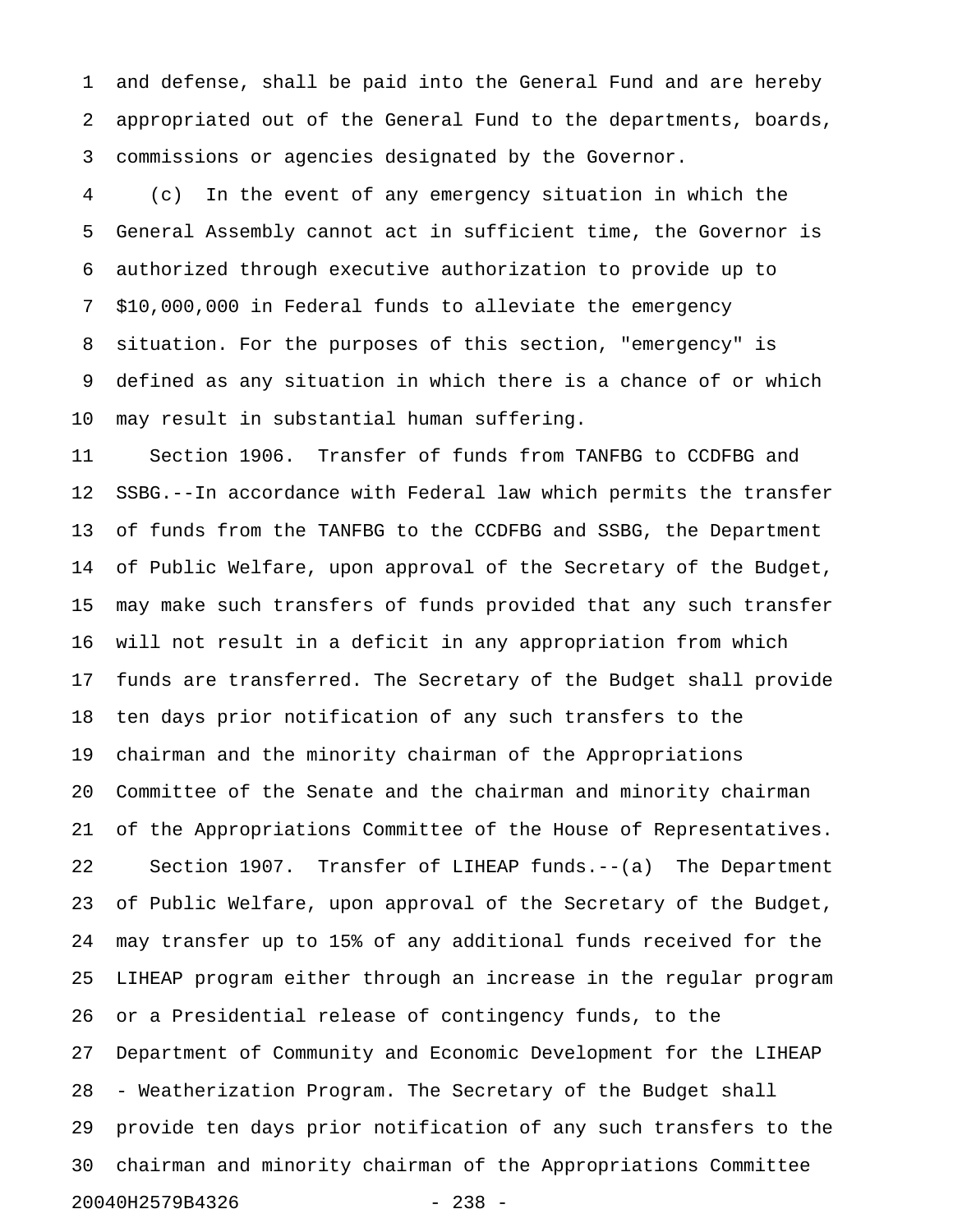1 of the Senate and the chairman and minority chairman of the 2 Appropriations Committee of the House of Representatives.

3 (b) The Department of Public Welfare, upon approval of the 4 Secretary of the Budget, may transfer LIHEAP administrative 5 funds to the Department of Community and Economic Development 6 subject to any limitations under Federal law. The Secretary of 7 the Budget shall provide ten days prior notification of any such 8 transfer to the chairman and minority chairman of the 9 Appropriations Committee of the Senate and the chairman and 10 minority chairman of the Appropriations Committee of the House 11 of Representatives.

## 12 PART XX

## 13 MISCELLANEOUS PROVISIONS FOR 2004-2005

14 Section 2001. Prior laws unaffected.--Except as provided in 15 section 253, this act is not intended to be inconsistent with or 16 to repeal any provision of any act enacted at this or any prior 17 session of the General Assembly regulating the purchase of 18 supplies, the ordering of printing and binding, the purchase, 19 maintenance and use of automobiles, the method of making 20 payments from the State Treasury for any purpose or the 21 functioning of any administrative department, board or 22 commission.

23 Section 2002. Compliance with other law before funds 24 available.--No appropriation made by this act to any department, 25 board, commission or agency of the Executive Department shall be 26 available unless and until the department, board, commission or 27 agency has complied with sections 615 and 616 of the act of 28 April 9, 1929 (P.L.177, No.175), known as The Administrative 29 Code of 1929.

30 Section 2003. Contracts prerequisite to encumbering or 20040H2579B4326 - 239 -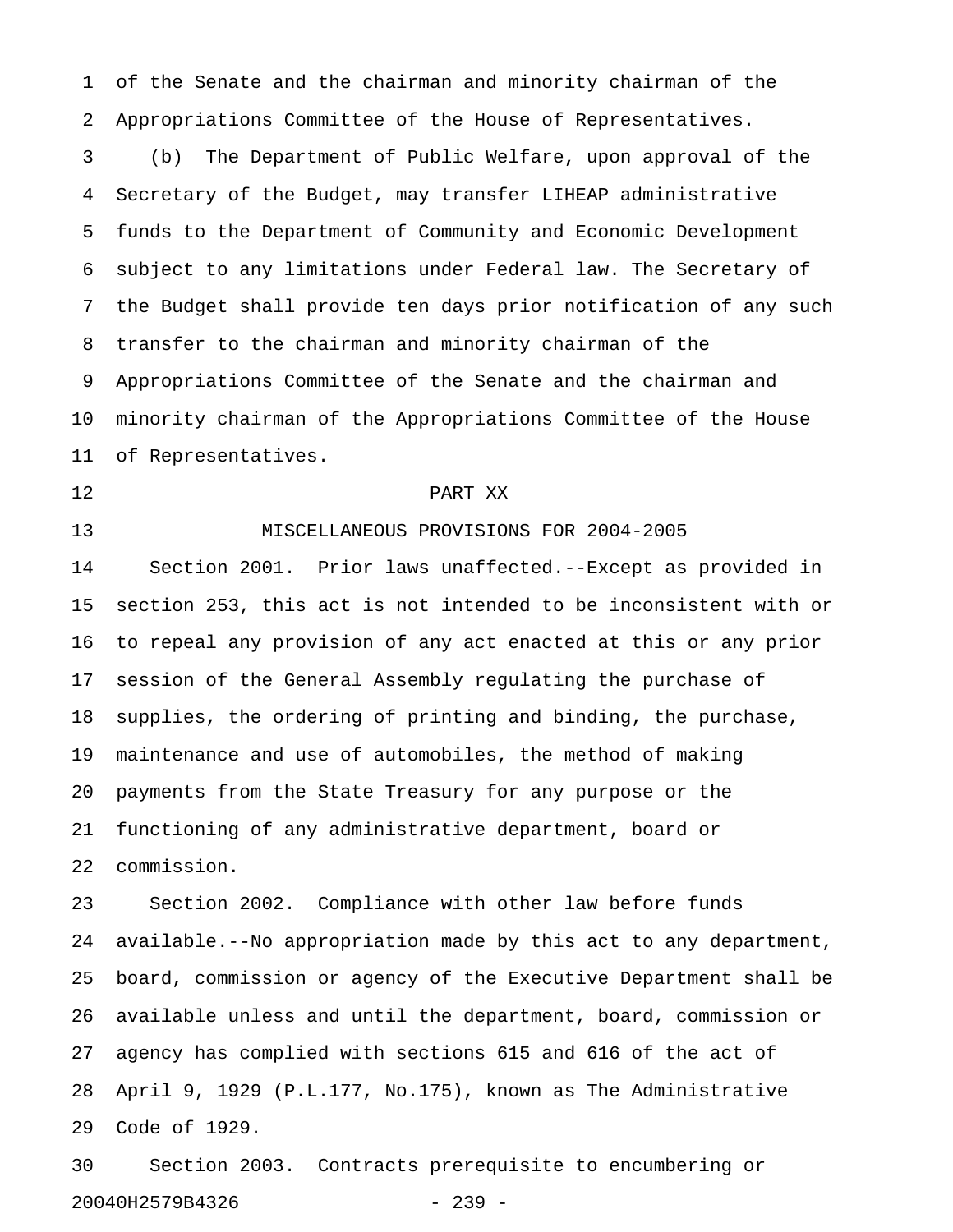1 committing funds.--Funds available to agencies, boards, 2 departments, commissions, or other governmental entities under 3 this act for the procurement of supplies, services or 4 construction shall not be available for payment of, or to be 5 committed to or encumbered for payment of, any such procurement 6 unless and until the agency, board, department or other 7 governmental entity has complied with all of the requirements 8 applicable to the procurement that are set out in 62 Pa.C.S. 9 (relating to procurement) and in the policies, procedures and 10 regulations instituted in accordance with that code. 11 Section 2004. Minority business set-asides.--(a) Each 12 department or other instrumentality of the Commonwealth listed 13 in Subpart A of Part II authorized to contract for buildings, 14 highways, commodities, equipment, supplies or services shall 15 report to the General Assembly all information pertinent to 16 anticipated procurement needs at the beginning of each fiscal 17 year and each fiscal quarter thereafter.

18 (b) As used in this section, the term "minority business" 19 means a minority business enterprise as defined in the act of 20 July 22, 1974 (P.L.598, No.206), known as the Pennsylvania 21 Minority Business Development Authority Act.

22 Section 2005. Appropriation of funds from miscellaneous 23 sources.--(a) In addition to the amounts appropriated by this 24 act, moneys received in payment for food and household supplies 25 furnished to employees and other persons, except inmates, by an 26 institution, and moneys received from the proceeds from the sale 27 of any products of the soil, meats, livestock, timber or other 28 materials sold by the department shall be paid into the General 29 Fund and are hereby appropriated out of the General Fund to the 30 several respective institutions for the operation and 20040H2579B4326 - 240 -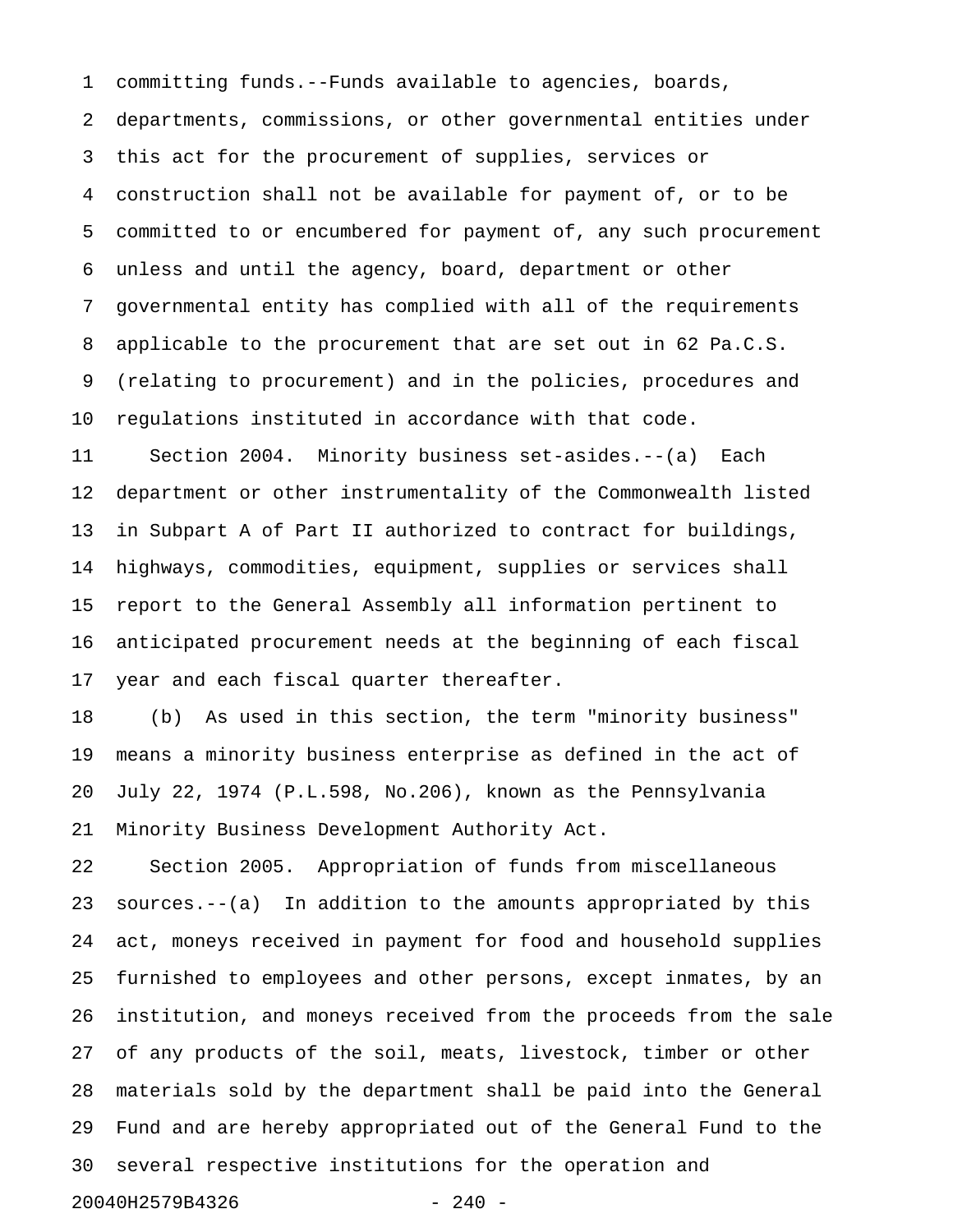1 maintenance of the institutions.

2 (b) In addition to the amounts appropriated by this act, all 3 moneys received from any other source, except the Federal 4 Government, as contributions for the programs provided herein or 5 as payment for services or materials furnished by one 6 institution to another, except those collections designated as 7 revenues, shall be paid into the General Fund and are hereby 8 appropriated out of the General Fund for the purposes of the 9 respective appropriations.

10 (c) In addition to any funds specifically appropriated by 11 this act, all moneys received by a department or agency of the 12 Commonwealth from any other sources, except the Federal 13 Government, as contributions or supplements to the department or 14 agency for a program or administration of an act included in 15 this act shall be paid into the General Fund and credited to the 16 appropriation for that program or administration of the act. 17 Section 2006. Lapsing of unused funds.--(a) Except as 18 otherwise provided by law or by this section, that part of all 19 appropriations in Parts II, III, IV, V, VI, VII, VIII, IX, X, 20 XI, XII, XIII, XIV, XV, XVI, XVI-A and XVI-B unexpended, 21 uncommitted or unencumbered as of June 30, 2005, shall 22 automatically lapse as of that date.

23 (b) The appropriations in Part II to the Department of 24 Agriculture for crop insurance and Plum Pox Virus - Fruit Tree 25 Indemnities shall be continuing appropriations until June 30, 26 2006.

27 (c) The appropriation in Part II to the Department of 28 Community and Economic Development for the prevention of base 29 realignment and closure shall be a continuing appropriation 30 until June 30, 2006.

20040H2579B4326 - 241 -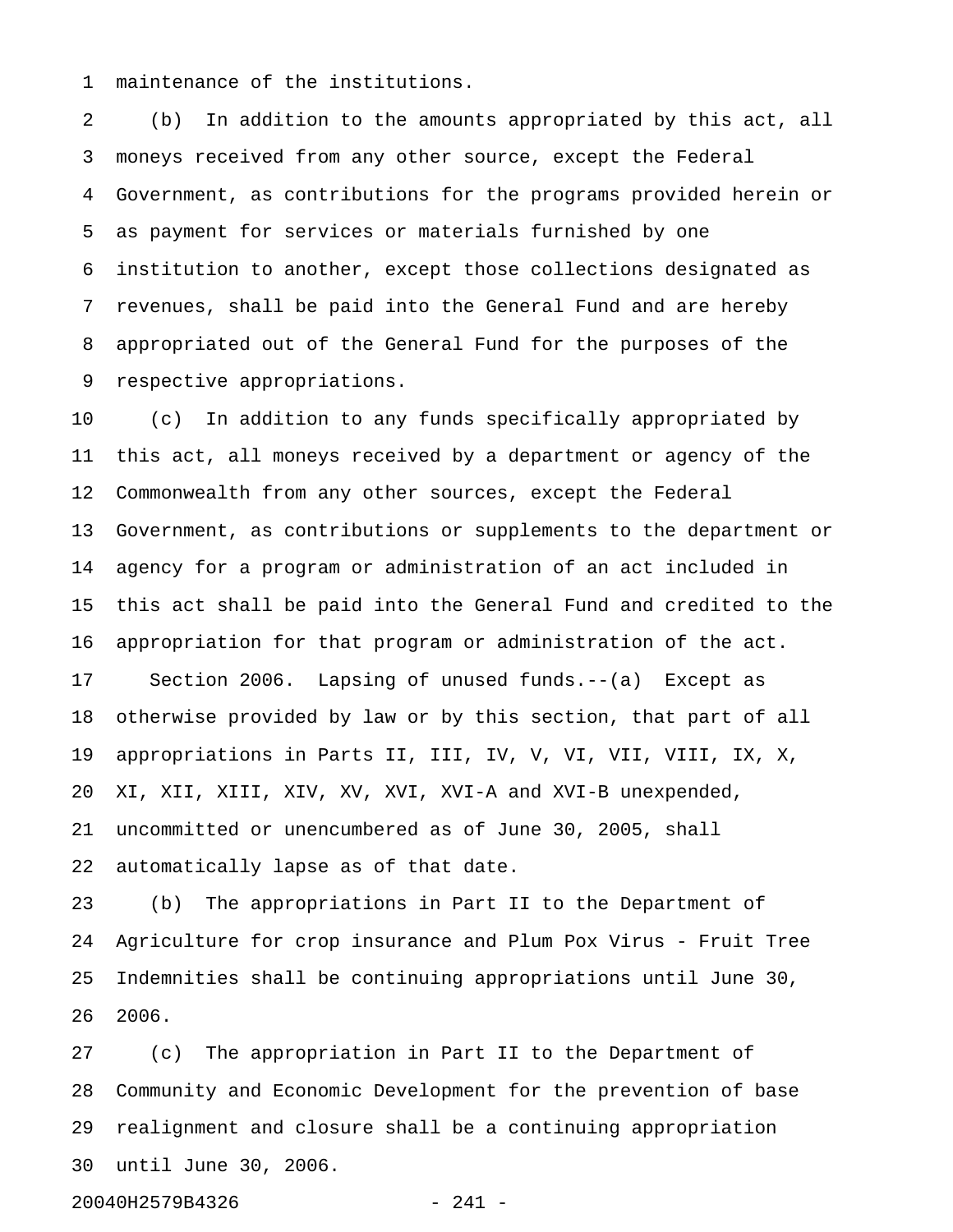1 (d) The appropriation in Part II to the Department of 2 Education for approved private schools and Pennsylvania Charter 3 Schools for the Deaf and Blind for prior years' audit resolution 4 shall be a continuing appropriation until June 30, 2006.

5 (e) The appropriation in Part II to the Department of 6 General Services for printing of the Pennsylvania Manual shall 7 be a continuing appropriation until June 30, 2006.

8 (f) The appropriation in Part II to the Department of 9 Military and Veterans Affairs for payment of education credits 10 for members of the National Guard shall be a continuing 11 appropriation until June 30, 2006.

12 (g) The appropriation in Part II to the Pennsylvania 13 Emergency Management Agency for volunteer company grants shall 14 lapse if funding for this purpose becomes available from another 15 source during fiscal year 2004-2005.

16 (h) The appropriations in Part II to the Pennsylvania 17 Housing Finance Agency for a program to reimburse homeowners 18 shall be a continuing appropriation until June 30, 2006.

19 (i) The appropriations in Part II to the Legislative 20 Department shall be continuing appropriations.

21 (j) The appropriation in Part II for gun courts shall be a 22 continuing appropriation until June 30, 2006.

23 Section 2007. Appellate courts appropriation contingency.-- 24 The funds appropriated in Part II to the Supreme, Superior and 25 Commonwealth Courts for justice and judge expenses are 26 contingent upon a vouchered expense account plan being continued 27 by the Supreme Court.

28 Section 2008. Transfer of excess funds.--The Governor may 29 transfer any excess money in those funds receiving proceeds of 30 Commonwealth of Pennsylvania general obligation bonds in excess 20040H2579B4326 - 242 -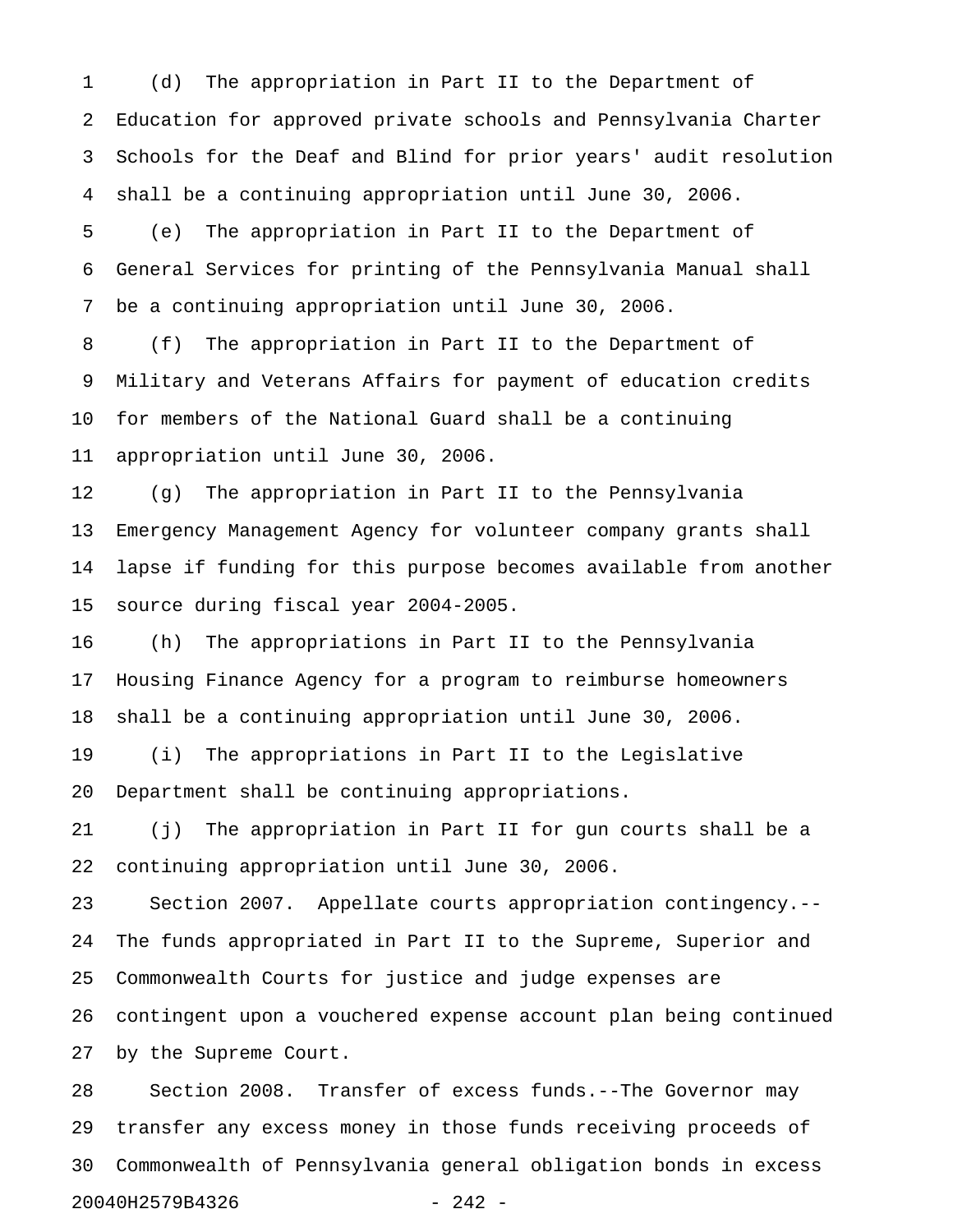1 of the amount necessary for the purposes for which the bonds 2 were issued to the appropriate sinking fund for payment of debt 3 service due on outstanding bonds. If such excess funds, together 4 with any available balance, exceed the amount of debt service 5 remaining to be paid, the funds shall be transferred to the 6 General Fund or to the appropriate special fund responsible for 7 such debt service.

8 Section 2009. Transfer of funds by the Supreme Court.--The 9 Supreme Court may transfer during the fiscal year funds 10 appropriated in sections 281, 282, 283, 284, 285, 286, 287, 290 11 and 291 to the Judicial Department in Part II, among any of the 12 line items contained within those sections. After making such 13 transfers, including any transfers that may be necessary to 14 avoid a deficit in any line items in these sections, the Supreme 15 Court may also transfer any excess funds appropriated in these 16 sections to the Judicial Computer System Augmentation Account 17 during the month of June 2005. No transfer may create or 18 increase a deficiency in the appropriation from which the 19 transfer is made. Whenever the Supreme Court makes a transfer 20 under this section, the Supreme Court shall give written 21 notification to the Secretary of the Budget and chairman and 22 minority chairman of the Senate Committee on Appropriations and 23 the chairman and the minority chairman of the House of 24 Representatives Committee on Appropriations ten days prior to 25 any transfer. The written notice shall also include 26 certification that such transfer will not result in a deficit in 27 any appropriation. This section shall not apply to the 28 appropriation in section 291 for gun courts. 29 Section 2010. Transfers within PHEAA.--The following sums

30 are transferred within the Pennsylvania Higher Education 20040H2579B4326 - 243 -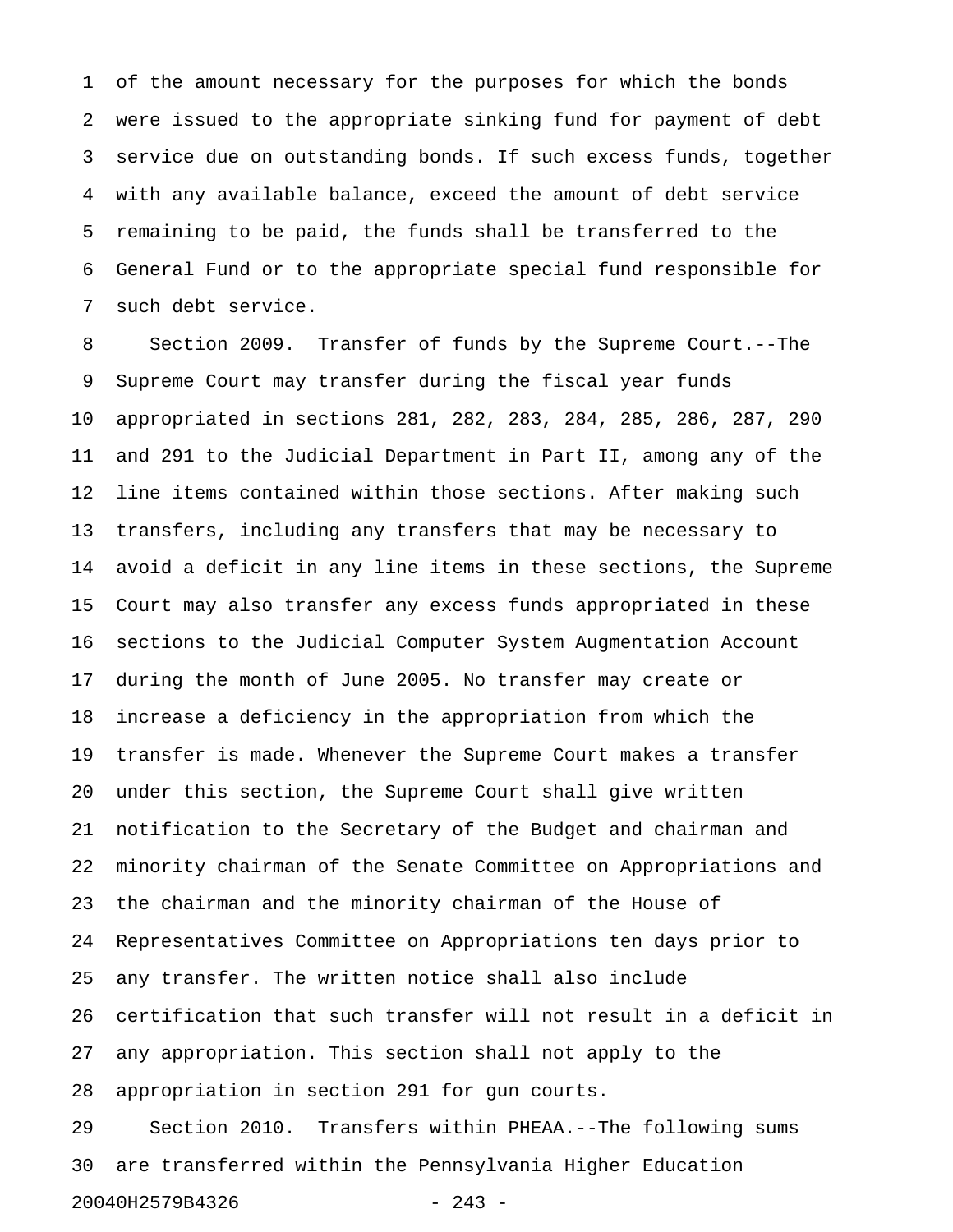1 Assistance Agency Accounts:

2 (1) The sum of \$661,000 for administration of the SciTech 3 and Technology Scholarship Program for fiscal year 2002-2003. 4 (2) The sum of \$661,000 for administration of the SciTech 5 and Technology Scholarship Program for fiscal year 2003-2004. 6 (3) The sum of \$489,362 in the Urban and Rural Teacher Loan 7 Forgiveness Program.

8 (4) The sum of \$13,337 in the Early Childhood Loan 9 Forgiveness Program.

10 These funds, totaling \$1,824,699, shall be transferred to the 11 Education Assistance Grant Program within the agency and shall 12 be in addition to any other funds appropriated to that program. 13 Section 2011. Utilization limitation on Patient Safety Trust 14 Fund.--No moneys from the Patient Safety Trust Fund shall be 15 used to offset State funds in the general government 16 appropriation to the Department of Health.

17 Section 2012. Motor License Fund limitation.--(a) All guide 18 sign sheeting procurement specifications issued by the 19 Department of Transportation and funded from appropriations from 20 the Motor License Fund shall include both type VIII and IX 21 microprismatic sheeting.

22 (b) The Department of Transportation is authorized to make 23 adjustments to construction contracts for highway capital 24 projects involving steel entered into prior to March 1, 2004, 25 where the adjustments are supported by mutual consideration. 26 Section 2013. Transfer to Budget Stabilization Reserve 27 Fund.--The sum of \$190,000,000 shall be transferred to the 28 Budget Stabilization Reserve Fund from the ending balance at the 29 close of the fiscal year ending June 30, 2004. This includes the 30 amount required to be transferred under section 1702-A of the 20040H2579B4326 - 244 -